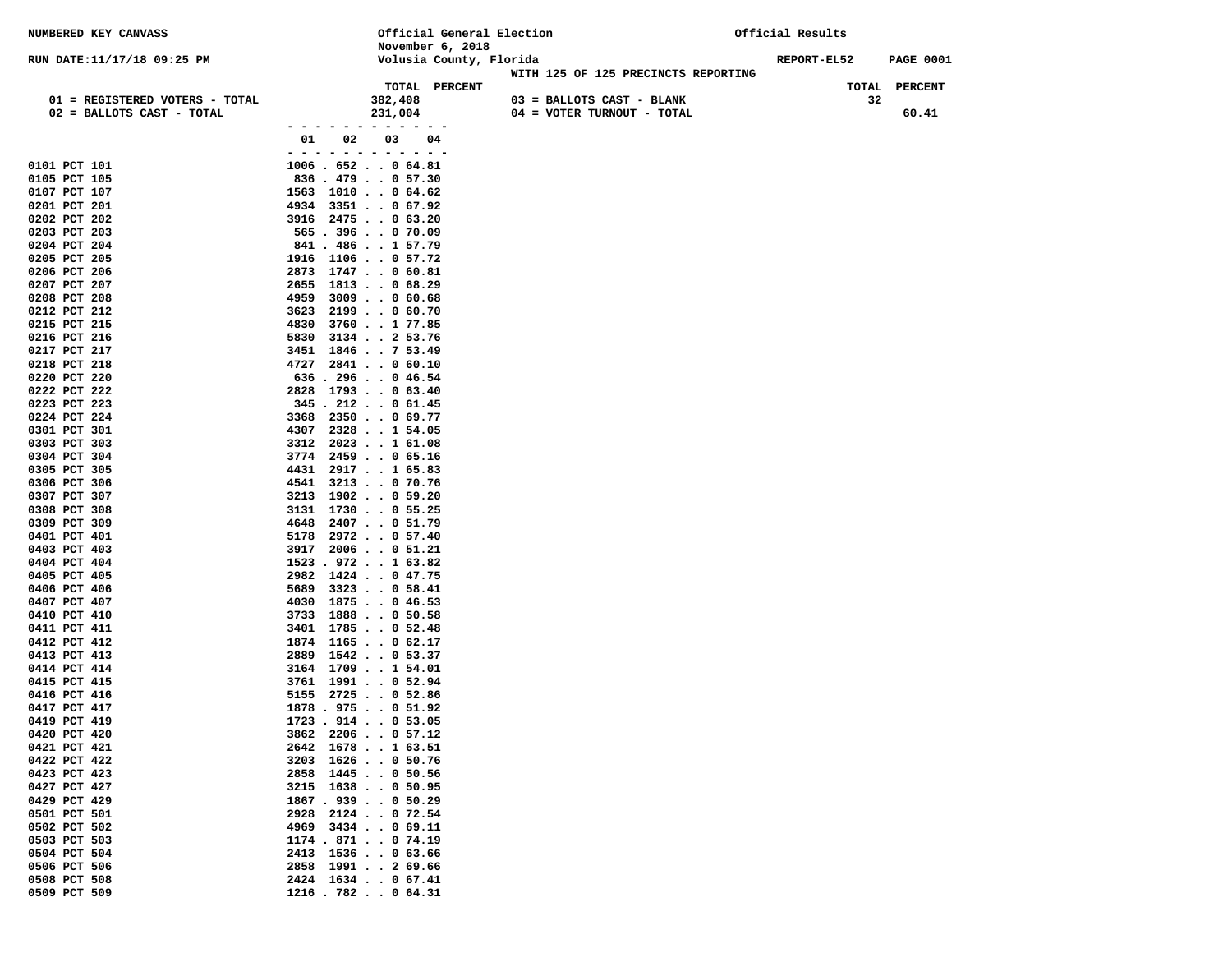| NUMBERED KEY CANVASS           |                                                               | Official General Election<br>November 6, 2018 |                                     | Official Results                |  |
|--------------------------------|---------------------------------------------------------------|-----------------------------------------------|-------------------------------------|---------------------------------|--|
| RUN DATE:11/17/18 09:25 PM     |                                                               | Volusia County, Florida                       |                                     | REPORT-EL52<br><b>PAGE 0002</b> |  |
|                                |                                                               | TOTAL PERCENT                                 | WITH 125 OF 125 PRECINCTS REPORTING | TOTAL PERCENT                   |  |
| 01 = REGISTERED VOTERS - TOTAL |                                                               | 382,408                                       | 03 = BALLOTS CAST - BLANK           | 32                              |  |
| 02 = BALLOTS CAST - TOTAL      |                                                               | 231,004                                       | 04 = VOTER TURNOUT - TOTAL          | 60.41                           |  |
| (CONTINUED FROM PREVIOUS PAGE) | 01<br>02<br>- - -<br>-----                                    | 03<br>04                                      |                                     |                                 |  |
| 0510 PCT 510                   | 4365 3203 0 73.38                                             |                                               |                                     |                                 |  |
| 0511 PCT 511                   | 990.640.064.65                                                |                                               |                                     |                                 |  |
| 0512 PCT 512                   | 4524 3023 1 66.82                                             |                                               |                                     |                                 |  |
| 0515 PCT 515<br>0516 PCT 516   | 3271 1892 2 57.84<br>2468 1839 0 74.51                        |                                               |                                     |                                 |  |
| 0517 PCT 517                   | 2531 1546 0 61.08                                             |                                               |                                     |                                 |  |
| 0519 PCT 519                   | $1602$ . 991 0 61.86                                          |                                               |                                     |                                 |  |
| 0521 PCT 521                   | 4120                                                          | 2894 0 70.24                                  |                                     |                                 |  |
| 0522 PCT 522                   | 3977                                                          | 2481 0 62.38                                  |                                     |                                 |  |
| 0523 PCT 523<br>0526 PCT 526   | 2748<br>2083                                                  | $1401$ 0 50.98<br>$1050$ 0 50.41              |                                     |                                 |  |
| 0527 PCT 527                   | $1991$ $1092$ 0 54.85                                         |                                               |                                     |                                 |  |
| 0528 PCT 528                   | $2004$ 1006050.20                                             |                                               |                                     |                                 |  |
| 0529 PCT 529                   | 2012                                                          | $1080 \cdot . 053.68$                         |                                     |                                 |  |
| 0530 PCT 530<br>0532 PCT 532   | 2421 1152 0 47.58<br>2594 2108 1 81.26                        |                                               |                                     |                                 |  |
| 0602 PCT 602                   | 5037                                                          | $3102$ 0 61.58                                |                                     |                                 |  |
| 0603 PCT 603                   | 3867                                                          | $2163$ 0 55.93                                |                                     |                                 |  |
| 0607 PCT 607                   | 4542                                                          | $2748$ $\cdot$ 0 60.50                        |                                     |                                 |  |
| 0614 PCT 614<br>0619 PCT 619   | 4218<br>2363 1074 0 45.45                                     | $1943$ 1 $46.06$                              |                                     |                                 |  |
| 0620 PCT 620                   | 2302 1029 0 44.70                                             |                                               |                                     |                                 |  |
| 0621 PCT 621                   | $2106$ . 967 0 45.92                                          |                                               |                                     |                                 |  |
| 0622 PCT 622                   | $1009$ . 347 0 34.39                                          |                                               |                                     |                                 |  |
| 0623 PCT 623                   | $2772$ 1359 1 49.03                                           |                                               |                                     |                                 |  |
| 0625 PCT 625<br>0626 PCT 626   | $1749$ $1149$ $\cdot$ $\cdot$ 0 65.69<br>$1668$ . 872 0 52.28 |                                               |                                     |                                 |  |
| 0628 PCT 628                   | 4314 1996 0 46.27                                             |                                               |                                     |                                 |  |
| 0633 PCT 633                   | 4483 1962 1 43.77                                             |                                               |                                     |                                 |  |
| 0638 PCT 638                   | 2398                                                          | $1520$ 0 63.39                                |                                     |                                 |  |
| 0641 PCT 641<br>0701 PCT 701   | 4915<br>4631                                                  | 2841 0 57.80<br>$2810$ 0 60.68                |                                     |                                 |  |
| 0703 PCT 703                   | 4050                                                          | 2293 1 56.62                                  |                                     |                                 |  |
| 0705 PCT 705                   | $1472$ . 965 0 65.56                                          |                                               |                                     |                                 |  |
| 0706 PCT 706                   | 4633                                                          | 3221 0 69.52                                  |                                     |                                 |  |
| 0709 PCT 709<br>0711 PCT 711   | $3694$ 1995 0 54.01<br>4453 2417 0 54.28                      |                                               |                                     |                                 |  |
| 0712 PCT 712                   | 2310                                                          | $1270$ 0 54.98                                |                                     |                                 |  |
| 0714 PCT 714                   | 3803                                                          | $2314$ 0 60.85                                |                                     |                                 |  |
| 0716 PCT 716                   | 2806                                                          | 2014171.77                                    |                                     |                                 |  |
| 0717 PCT 717<br>0718 PCT 718   | 2124 1250 0 58.85<br>3970 2436 1 61.36                        |                                               |                                     |                                 |  |
| 0719 PCT 719                   | 2191 1356 1 61.89                                             |                                               |                                     |                                 |  |
| 0720 PCT 720                   | 991.610.0061.55                                               |                                               |                                     |                                 |  |
| 0722 PCT 722                   | 2930 1548 0 52.83                                             |                                               |                                     |                                 |  |
| 0725 PCT 725                   | 2249 1624 2 72.21                                             |                                               |                                     |                                 |  |
| 0726 PCT 726<br>0728 PCT 728   | 3208<br>4316                                                  | 2422 0 75.50<br>$2765$ 0 64.06                |                                     |                                 |  |
| 0729 PCT 729                   | 4746                                                          | $3171$ 0 66.81                                |                                     |                                 |  |
| 0732 PCT 732                   | 4895                                                          | $3404$ 0 69.54                                |                                     |                                 |  |
| 0733 PCT 733                   | 2639                                                          | $1812$ 0 68.66                                |                                     |                                 |  |
| 0803 PCT 803<br>0804 PCT 804   | 2080 1579 0 75.91<br>3592                                     | 2477068.96                                    |                                     |                                 |  |
| 0805 PCT 805                   | 4519                                                          | $3312$ 0 73.29                                |                                     |                                 |  |
| 0807 PCT 807                   | 1806 1101 0 60.96                                             |                                               |                                     |                                 |  |
| 0808 PCT 808                   | 6402 4334 0 67.70                                             |                                               |                                     |                                 |  |
| 0809 PCT 809                   | $802$ . 540 0 67.33                                           |                                               |                                     |                                 |  |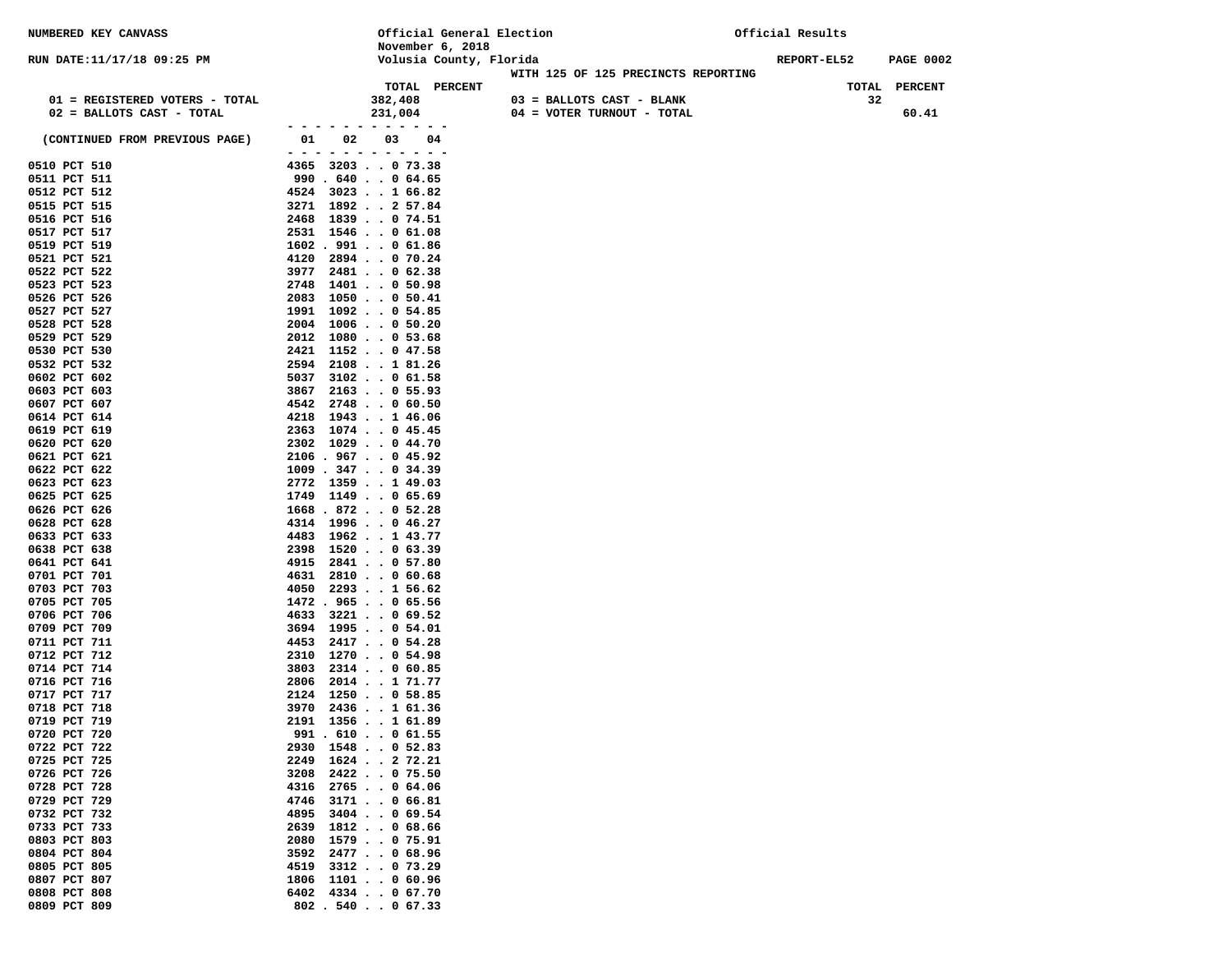| NUMBERED KEY CANVASS           | Official General Election<br>November 6, 2018 |                                     | Official Results                |
|--------------------------------|-----------------------------------------------|-------------------------------------|---------------------------------|
| RUN DATE: 11/17/18 09:25 PM    | Volusia County, Florida                       | WITH 125 OF 125 PRECINCTS REPORTING | REPORT-EL52<br><b>PAGE 0003</b> |
|                                | TOTAL PERCENT                                 |                                     | TOTAL<br><b>PERCENT</b>         |
| 01 = REGISTERED VOTERS - TOTAL | 382,408                                       | 03 = BALLOTS CAST - BLANK           | 32                              |
| 02 = BALLOTS CAST - TOTAL      | 231,004                                       | 04 = VOTER TURNOUT - TOTAL          | 60.41                           |
|                                |                                               |                                     |                                 |
| (CONTINUED FROM PREVIOUS PAGE) | $_{02}$<br>04<br>01<br>03                     |                                     |                                 |
|                                |                                               |                                     |                                 |
| 0810 PCT 810                   | 1864 1165 0 62.50                             |                                     |                                 |
| 0812 PCT 812                   | 2863 1998 0 69.79                             |                                     |                                 |
| 0813 PCT 813                   | 2019 1502 0 74.39                             |                                     |                                 |
| 0814 PCT 814                   | 2664 1656 0 62.16                             |                                     |                                 |
| 0816 PCT 816                   | 1991 1270 0 63.79                             |                                     |                                 |
| 0901 PCT 901                   | 2341 1387 0 59.25                             |                                     |                                 |
| 0902 PCT 902                   | $4062$ 2457. 0 60.49                          |                                     |                                 |
| 0903 PCT 903                   | $3872$ $2335$ $\ldots$ 0 60.30                |                                     |                                 |
| 0904 PCT 904                   | $3159$ , , 0 64.09<br>4929                    |                                     |                                 |
| 0907 PCT 907                   | 2553<br>$1599$ 0 62.63                        |                                     |                                 |
| 0909 PCT 909                   | 1521 1017. . 0 66.86                          |                                     |                                 |
| 0910 PCT 910                   | 1388.845.060.88                               |                                     |                                 |
|                                |                                               |                                     |                                 |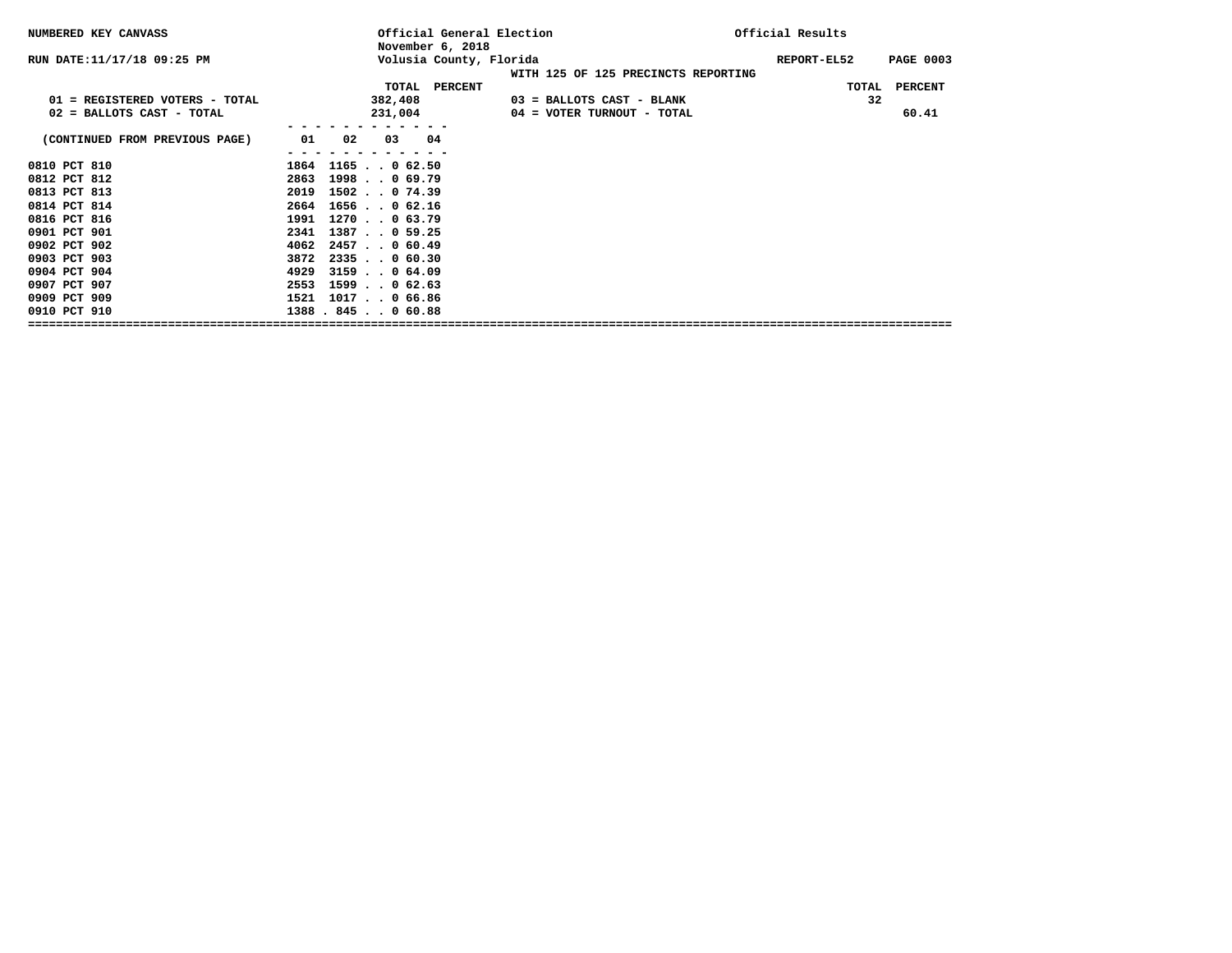| NUMBERED KEY CANVASS         |                                 |                   | Official General Election               |                                     | Official Results                       |
|------------------------------|---------------------------------|-------------------|-----------------------------------------|-------------------------------------|----------------------------------------|
|                              |                                 |                   | November 6, 2018                        |                                     |                                        |
| RUN DATE:11/17/18 09:25 PM   |                                 |                   | Volusia County, Florida                 |                                     | <b>REPORT-EL52</b><br><b>PAGE 0004</b> |
|                              |                                 |                   | <b>VOTES PERCENT</b>                    | WITH 125 OF 125 PRECINCTS REPORTING | VOTES PERCENT                          |
| United States Senator        |                                 |                   |                                         |                                     |                                        |
| (VOTE FOR) 1                 |                                 |                   |                                         |                                     |                                        |
| $01 =$ Rick Scott (REP)      |                                 | 125,719           | 54.84                                   |                                     |                                        |
| 02 = Bill Nelson (DEM)       |                                 | 102,775           | 44.83                                   | $04 =$ OVER VOTES                   | 67                                     |
| $03 = WRITE-IN$              |                                 | 737               | .32                                     | 05 = UNDER VOTES                    | 1,706                                  |
|                              | ------------------------------- |                   |                                         |                                     |                                        |
|                              | 01<br>02                        | 03                | 04<br>05                                |                                     |                                        |
|                              | ------------------------------  |                   |                                         |                                     |                                        |
| 0101 PCT 101                 | 462<br>184                      | 0                 | 6<br>$\mathbf{o}$                       |                                     |                                        |
| 0105 PCT 105<br>0107 PCT 107 | 322<br>156                      | $\mathbf{1}$      | $\mathbf 0$<br>0<br>3<br>0              |                                     |                                        |
| 0201 PCT 201                 | 761<br>243<br>2106 1210         | 3<br>14           | 20<br>1                                 |                                     |                                        |
| 0202 PCT 202                 | 1501<br>957                     | 7                 | 0<br>10                                 |                                     |                                        |
| 0203 PCT 203                 | 274<br>122                      | $\mathbf 0$       | $\mathbf{o}$<br>0                       |                                     |                                        |
| 0204 PCT 204                 | 312<br>166                      | 1                 | $\overline{7}$<br>0                     |                                     |                                        |
| 0205 PCT 205                 | 663<br>428                      | $4\phantom{1}$    | 0<br>11                                 |                                     |                                        |
| 0206 PCT 206                 | 1012<br>714                     | 10                | 11<br>0                                 |                                     |                                        |
| 0207 PCT 207                 | 631<br>1160                     | 8                 | 14<br>0                                 |                                     |                                        |
| 0208 PCT 208                 | 1777 1190                       | 20                | 22<br>0                                 |                                     |                                        |
| 0212 PCT 212                 | 1055 1116                       | 10                | 17<br>1                                 |                                     |                                        |
| 0215 PCT 215                 | 2196<br>1549                    | 5                 | 0<br>10                                 |                                     |                                        |
| 0216 PCT 216                 | 1438<br>1667                    | 5                 | 2<br>22                                 |                                     |                                        |
| 0217 PCT 217                 | 544 1280                        | 5                 | 1<br>16                                 |                                     |                                        |
| 0218 PCT 218<br>0220 PCT 220 | 1318 1498<br>28<br>264          | 8<br>$\mathbf{2}$ | 14<br>3<br>0<br>$\overline{\mathbf{2}}$ |                                     |                                        |
| 0222 PCT 222                 | 1064<br>706                     | 5                 | 18<br>0                                 |                                     |                                        |
| 0223 PCT 223                 | 118<br>89                       | 1                 | $\overline{4}$<br>0                     |                                     |                                        |
| 0224 PCT 224                 | 1418<br>910                     | 6                 | $\mathbf{1}$<br>15                      |                                     |                                        |
| 0301 PCT 301                 | 1412<br>890                     | 8                 | 14<br>4                                 |                                     |                                        |
| 0303 PCT 303                 | 1142<br>860                     | 6                 | $\mathbf{1}$<br>14                      |                                     |                                        |
| 0304 PCT 304                 | 1477<br>959                     | 3                 | 20<br>0                                 |                                     |                                        |
| 0305 PCT 305                 | 1803 1073                       | 12                | 29<br>0                                 |                                     |                                        |
| 0306 PCT 306                 | 2048 1147                       | 6                 | 12<br>0                                 |                                     |                                        |
| 0307 PCT 307                 | 711<br>1153                     | 12                | 26<br>0                                 |                                     |                                        |
| 0308 PCT 308                 | 984<br>722                      | 8                 | 1<br>15                                 |                                     |                                        |
| 0309 PCT 309                 | 1219 1171                       | 6                 | 9<br>2                                  |                                     |                                        |
| 0401 PCT 401                 | 1403 1533                       | 16                | 19<br>1<br>13                           |                                     |                                        |
| 0403 PCT 403<br>0404 PCT 404 | 887 1092<br>722<br>239          | 13<br>1           | 1<br>0<br>10                            |                                     |                                        |
| 0405 PCT 405                 | 624<br>784                      | 6                 | 1<br>9                                  |                                     |                                        |
| 0406 PCT 406                 | 1545 1738                       | 9                 | $\mathbf{1}$<br>30                      |                                     |                                        |
| 0407 PCT 407                 | 831 1019                        | 6                 | 2<br>17                                 |                                     |                                        |
| 0410 PCT 410                 | 851 1009                        | 8                 | 19<br>1                                 |                                     |                                        |
| 0411 PCT 411                 | 894<br>870                      | 7                 | 0<br>14                                 |                                     |                                        |
| 0412 PCT 412                 | 804<br>351                      | 1                 | 9<br>0                                  |                                     |                                        |
| 0413 PCT 413                 | 754<br>769                      | 3                 | 16<br>0                                 |                                     |                                        |
| 0414 PCT 414                 | 814<br>873                      | 9                 | 0<br>13                                 |                                     |                                        |
| 0415 PCT 415                 | 916 1052                        | 3                 | 0<br>20                                 |                                     |                                        |
| 0416 PCT 416                 | 1165<br>1530                    | 6                 | 23<br>1                                 |                                     |                                        |
| 0417 PCT 417                 | 429<br>532                      | з                 | 0<br>11                                 |                                     |                                        |
| 0419 PCT 419<br>0420 PCT 420 | 420<br>483<br>1105<br>1083      | 3<br>3            | $\overline{7}$<br>1<br>0<br>15          |                                     |                                        |
| 0421 PCT 421                 | 1042<br>625                     | 4                 | 1<br>6                                  |                                     |                                        |
| 0422 PCT 422                 | 706<br>905                      | 7                 | 0<br>8                                  |                                     |                                        |
| 0423 PCT 423                 | 689<br>742                      | 3                 | 11<br>0                                 |                                     |                                        |
| 0427 PCT 427                 | 863<br>754                      | 6                 | 12<br>з                                 |                                     |                                        |
| 0429 PCT 429                 | 395<br>534                      | $\mathbf{2}$      | 8<br>0                                  |                                     |                                        |
| 0501 PCT 501                 | 712<br>1397                     | 5                 | 10<br>0                                 |                                     |                                        |
| 0502 PCT 502                 | 1955<br>1441                    | 10                | 1<br>27                                 |                                     |                                        |
| 0503 PCT 503                 | 567<br>298                      | $\mathbf{2}$      | 4<br>0                                  |                                     |                                        |
| 0504 PCT 504                 | 840<br>678                      | 5                 | 0<br>13                                 |                                     |                                        |
|                              |                                 |                   |                                         |                                     |                                        |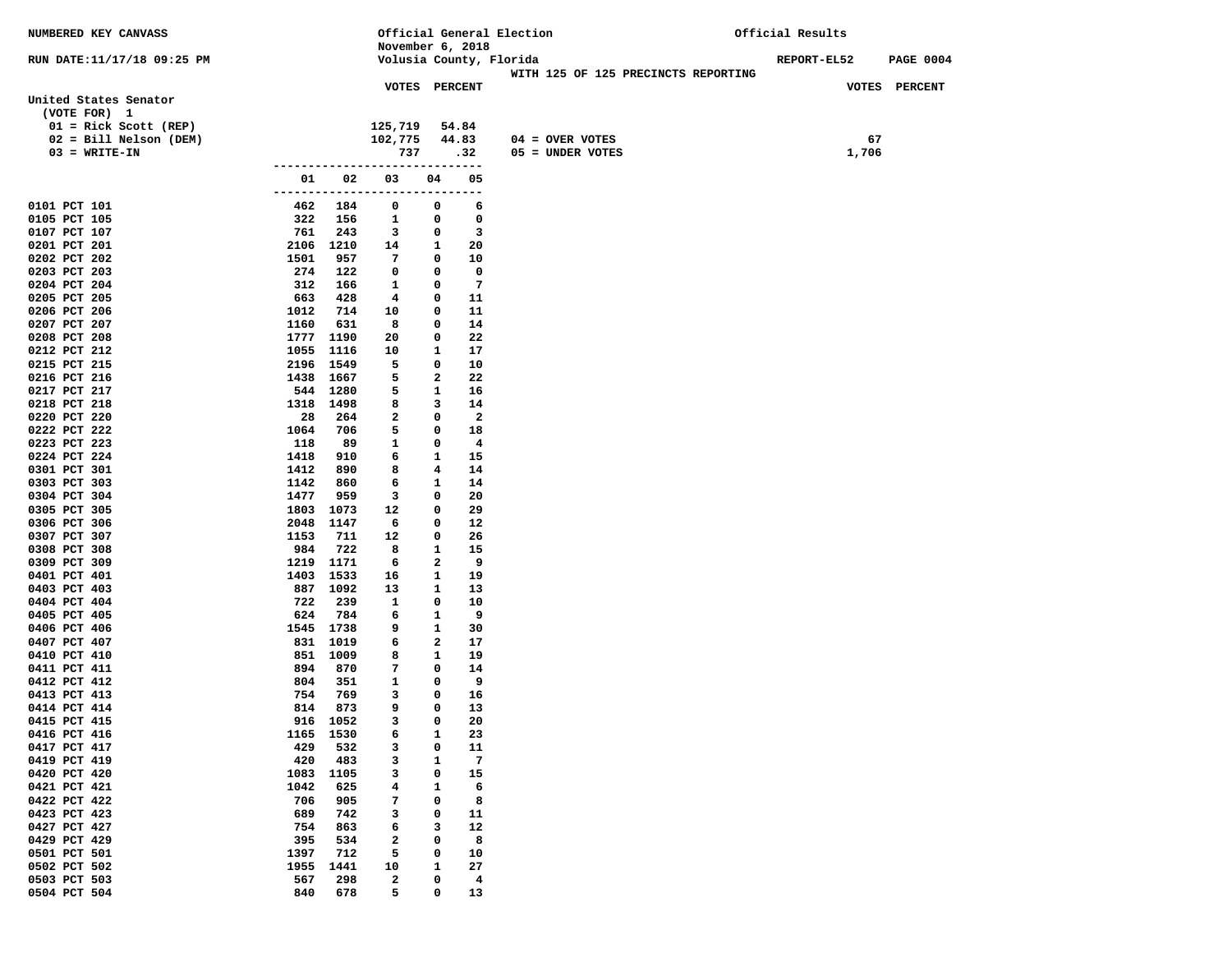| <b>NUMBERED KEY CANVASS</b>    |             |                 |                                |              |                | Official General Election           | Official Results   |                  |
|--------------------------------|-------------|-----------------|--------------------------------|--------------|----------------|-------------------------------------|--------------------|------------------|
|                                |             |                 | November 6, 2018               |              |                |                                     |                    |                  |
| RUN DATE: 11/17/18 09:25 PM    |             |                 | Volusia County, Florida        |              |                |                                     | <b>REPORT-EL52</b> | <b>PAGE 0005</b> |
|                                |             |                 | <b>VOTES PERCENT</b>           |              |                | WITH 125 OF 125 PRECINCTS REPORTING |                    | VOTES PERCENT    |
| United States Senator          |             |                 |                                |              |                |                                     |                    |                  |
| (VOTE FOR) 1                   |             |                 |                                |              |                |                                     |                    |                  |
| $01 =$ Rick Scott (REP)        |             |                 | 125,719                        |              | 54.84          |                                     |                    |                  |
| $02 = Bill Nelson (DEM)$       |             |                 | 102,775                        |              | 44.83          | $04 = OVER VOTES$                   | 67                 |                  |
| $03 = WRTTE-TN$                |             |                 | 737                            |              | .32            | $05 =$ UNDER VOTES                  | 1,706              |                  |
|                                |             |                 | ------------------------------ |              |                |                                     |                    |                  |
| (CONTINUED FROM PREVIOUS PAGE) |             |                 | 01 02 03                       | 04           | 05             |                                     |                    |                  |
|                                |             |                 | ---------------------------    |              | $---$          |                                     |                    |                  |
| 0506 PCT 506                   |             | 1118 844        | 9                              | 0            | 20             |                                     |                    |                  |
| 0508 PCT 508                   | 1001        | 610             | 7                              | 0            | 16             |                                     |                    |                  |
| 0509 PCT 509                   | 530         | 241             | $\overline{\mathbf{2}}$        | 2            | $\overline{7}$ |                                     |                    |                  |
| 0510 PCT 510                   | 2032 1140   |                 | 10                             | $\mathbf{1}$ | 20             |                                     |                    |                  |
| 0511 PCT 511                   | 448         | 185             | $\overline{a}$                 | $\mathbf 0$  | 5              |                                     |                    |                  |
| 0512 PCT 512                   | 1707 1286   |                 | 8                              | $\mathbf 0$  | 22             |                                     |                    |                  |
| 0515 PCT 515                   | 903         | 971             | 5                              | $\mathbf 0$  | 13             |                                     |                    |                  |
| 0516 PCT 516                   | 1116        | 700             | 6                              | 1            | 16             |                                     |                    |                  |
| 0517 PCT 517                   | 832         | 698             | 4                              | 0            | 12             |                                     |                    |                  |
| 0519 PCT 519                   | 506         | 469             | 6                              | 0            | 10             |                                     |                    |                  |
| 0521 PCT 521                   | 1681 1171   |                 | 7                              | 0            | 35             |                                     |                    |                  |
| 0522 PCT 522                   | 1378        | 1075            | 9                              | 1            | 18             |                                     |                    |                  |
| 0523 PCT 523<br>0526 PCT 526   | 728<br>494  | 648<br>546      | 11<br>1                        | 1<br>1       | 13<br>8        |                                     |                    |                  |
| 0527 PCT 527                   | 571         | 510             | 8                              | 0            | $_{3}$         |                                     |                    |                  |
| 0528 PCT 528                   | 457         | 533             | 5                              | 0            | 11             |                                     |                    |                  |
| 0529 PCT 529                   | 539         | 527             | 2                              | 0            | 12             |                                     |                    |                  |
| 0530 PCT 530                   | 512         | 619             | 9                              | 0            | 12             |                                     |                    |                  |
| 0532 PCT 532                   | 1416        | 678             | 1                              | 0            | 13             |                                     |                    |                  |
| 0602 PCT 602                   | 1716 1350   |                 | 10                             | $\mathbf{1}$ | 25             |                                     |                    |                  |
| 0603 PCT 603                   | 506         | 1639            | $\mathbf{3}$                   | 1            | 14             |                                     |                    |                  |
| 0607 PCT 607                   | 1493 1218   |                 | 12                             | 0            | 25             |                                     |                    |                  |
| 0614 PCT 614                   |             | 331 1585        | 4                              | 3            | 20             |                                     |                    |                  |
| 0619 PCT 619                   | 194         | 866             | 6                              | 1            | $\overline{7}$ |                                     |                    |                  |
| 0620 PCT 620                   | 42          | 975             | 4                              | $\mathbf{1}$ | -7             |                                     |                    |                  |
| 0621 PCT 621                   | 130         | 829             | 1                              | 0            | $\overline{7}$ |                                     |                    |                  |
| 0622 PCT 622                   | 145         | 194             | 3                              | 0            | - 5            |                                     |                    |                  |
| 0623 PCT 623                   | 666         | 672             | 4                              | 0            | 17             |                                     |                    |                  |
| 0625 PCT 625                   | 679         | 461             | 3<br>3                         | $\mathbf{1}$ | - 5            |                                     |                    |                  |
| 0626 PCT 626<br>0628 PCT 628   | 383         | 473<br>356 1610 | 13                             | 0<br>2       | 13<br>15       |                                     |                    |                  |
| 0633 PCT 633                   |             | 760 1177        | 10                             | 0            | 15             |                                     |                    |                  |
| 0638 PCT 638                   | 871         | 624             | $\overline{4}$                 | 1            | 20             |                                     |                    |                  |
| 0641 PCT 641                   | 1536 1278   |                 | 12                             | 1            | 14             |                                     |                    |                  |
| 0701 PCT 701                   | 1553 1225   |                 | 9                              | 0            | 23             |                                     |                    |                  |
| 0703 PCT 703                   | 1195 1076   |                 | 8                              | 2            | 12             |                                     |                    |                  |
| 0705 PCT 705                   | 574         | - 383           | 2                              | 0            | - 6            |                                     |                    |                  |
| 0706 PCT 706                   | 2070 1130   |                 | 4                              | 0            | 17             |                                     |                    |                  |
| 0709 PCT 709                   | 1141        | 835             | 7                              | $\mathbf{1}$ | 11             |                                     |                    |                  |
| 0711 PCT 711                   | 1338 1045   |                 | 8                              | 0            | 26             |                                     |                    |                  |
| 0712 PCT 712                   | 670         | 582             | 4                              | 1            | 13             |                                     |                    |                  |
| 0714 PCT 714                   | 1214        | 1074            | 12                             | 2            | 12             |                                     |                    |                  |
| 0716 PCT 716                   | 1501        | 498             | з                              | 0            | 12             |                                     |                    |                  |
| 0717 PCT 717                   | 684         | 552             | 2                              | 0            | 12             |                                     |                    |                  |
| 0718 PCT 718                   | 1355        | 1053            | 10                             | 0            | 18             |                                     |                    |                  |
| 0719 PCT 719                   | 791         | 550             | з                              | 0            | 12             |                                     |                    |                  |
| 0720 PCT 720                   | 348         | 254             | 4                              | 0            | 4              |                                     |                    |                  |
| 0722 PCT 722                   | 882         | 644             | 7                              | 1            | 14             |                                     |                    |                  |
| 0725 PCT 725<br>0726 PCT 726   | 922<br>1621 | 687<br>773      | 4<br>5                         | 0<br>1       | 11<br>22       |                                     |                    |                  |
| 0728 PCT 728                   | 1625        | 1113            | 11                             | 0            | 16             |                                     |                    |                  |
| 0729 PCT 729                   | 1996        | 1157            | $\overline{\mathbf{4}}$        | 1            | 13             |                                     |                    |                  |
| 0732 PCT 732                   | 2080        | 1291            | 13                             | 1            | 19             |                                     |                    |                  |
| 0733 PCT 733                   | 1085        | 711             | 4                              | 0            | 12             |                                     |                    |                  |
|                                |             |                 |                                |              |                |                                     |                    |                  |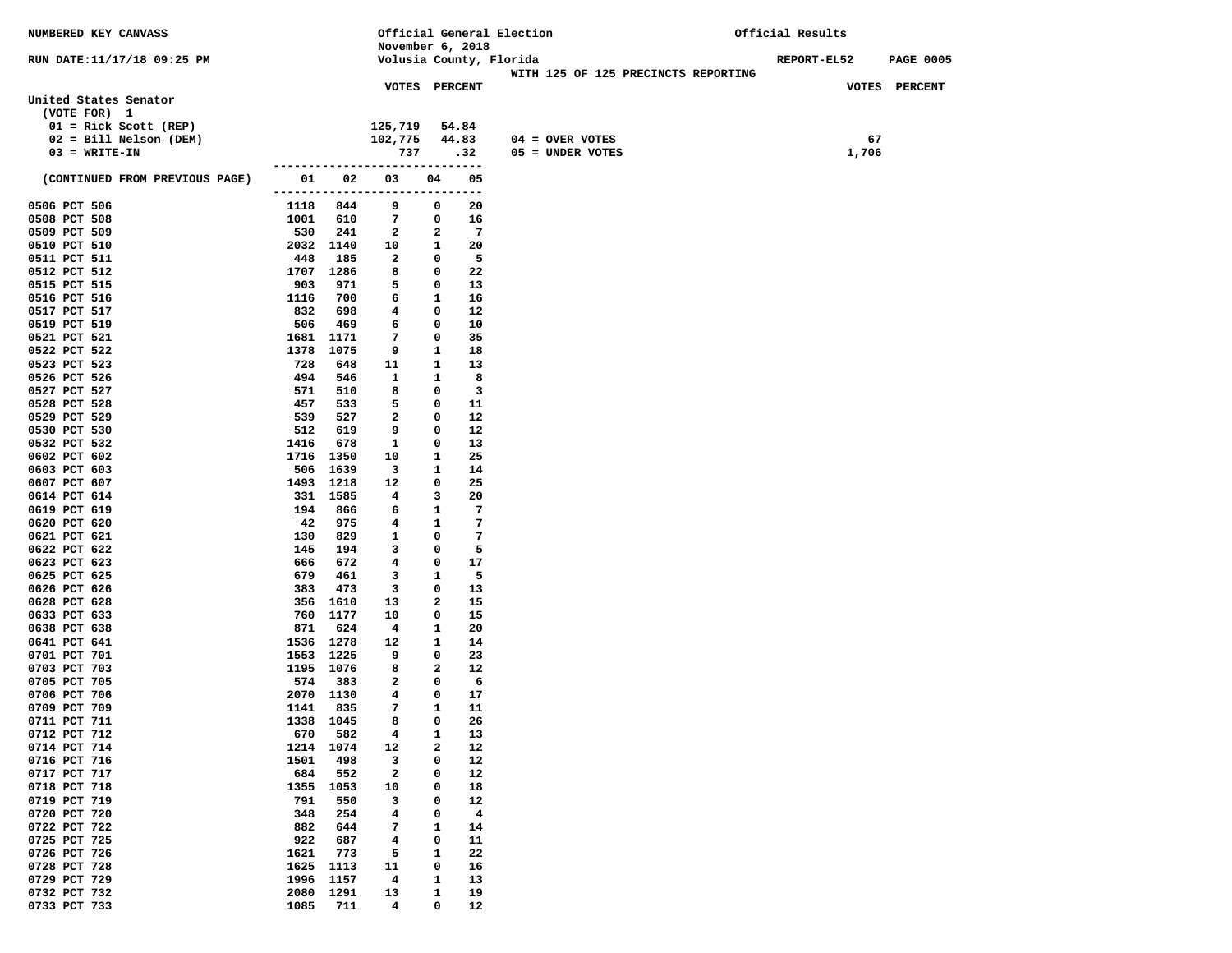| NUMBERED KEY CANVASS           |            | November 6, 2018        |                |     | Official General Election           | Official Results |                  |
|--------------------------------|------------|-------------------------|----------------|-----|-------------------------------------|------------------|------------------|
| RUN DATE: 11/17/18 09:25 PM    |            | Volusia County, Florida |                |     | WITH 125 OF 125 PRECINCTS REPORTING | REPORT-EL52      | <b>PAGE 0006</b> |
|                                |            | VOTES PERCENT           |                |     |                                     | VOTES PERCENT    |                  |
| United States Senator          |            |                         |                |     |                                     |                  |                  |
| (VOTE FOR) 1                   |            |                         |                |     |                                     |                  |                  |
| $01 =$ Rick Scott (REP)        |            | 125,719 54.84           |                |     |                                     |                  |                  |
| $02 = Bill Nelson (DEM)$       |            | 102,775 44.83           |                |     | $04 =$ OVER VOTES                   | 67               |                  |
| $03 = WRTTE-IN$                |            | 737                     |                | .32 | $05 =$ UNDER VOTES                  | 1,706            |                  |
| (CONTINUED FROM PREVIOUS PAGE) | 01<br>02   | 03                      | 04             | 05  |                                     |                  |                  |
|                                | ---------- |                         |                |     |                                     |                  |                  |
| 0803 PCT 803<br>1025           | 545        | 2                       | 0              | 7   |                                     |                  |                  |
| 0804 PCT 804<br>1458           | 1002       | 5                       | 0              | 12  |                                     |                  |                  |
| 0805 PCT 805<br>1948           | 1336       | 8                       | $\mathbf{1}$   | 19  |                                     |                  |                  |
| 0807 PCT 807<br>633            | 461        | 0                       | $\mathbf{1}$   | 6   |                                     |                  |                  |
| 0808 PCT 808<br>2467           | 1826       | 9                       | $\overline{a}$ | 30  |                                     |                  |                  |
| 0809 PCT 809<br>275            | 254        | 1                       | 0              | 10  |                                     |                  |                  |
| 0810 PCT 810                   | 559<br>588 | $\overline{\mathbf{2}}$ | 0              | 16  |                                     |                  |                  |
| 0812 PCT 812<br>1098           | 880        | 7                       | 0              | 13  |                                     |                  |                  |
| 0813 PCT 813<br>872            | 610        | 6                       | 0              | 14  |                                     |                  |                  |
| 0814 PCT 814<br>1040           | 596        | 5                       | 0              | 15  |                                     |                  |                  |
| 0816 PCT 816                   | 938<br>320 | 4                       | 0              | 8   |                                     |                  |                  |
| 0901 PCT 901<br>786            | 582        | 6                       | 1              | 12  |                                     |                  |                  |
| 0902 PCT 902<br>1444           | 988        | 8                       | 0              | 17  |                                     |                  |                  |
| 0903 PCT 903<br>1370           | 942        | 6                       | 1              | 16  |                                     |                  |                  |
| 0904 PCT 904<br>1926           | 1198       | 13                      | 1              | 21  |                                     |                  |                  |
| 0907 PCT 907<br>1104           | 479        | $\overline{4}$          | 0              | 12  |                                     |                  |                  |
| 0909 PCT 909                   | 636<br>372 | 2                       | 0              | 7   |                                     |                  |                  |
| 0910 PCT 910                   | 464<br>371 | 4                       | 0              | 6   |                                     |                  |                  |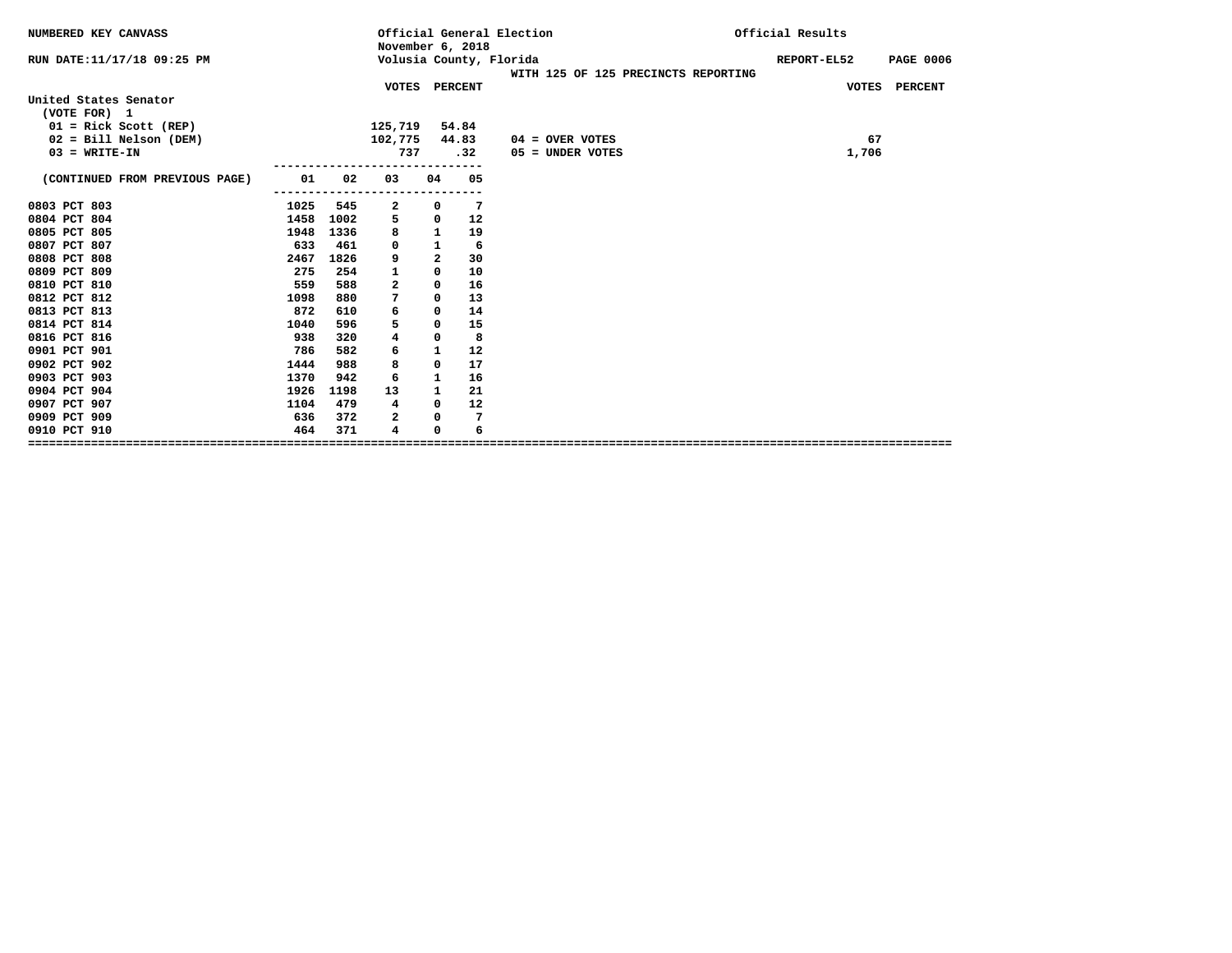| NUMBERED KEY CANVASS                  |              |                        |                          | Official General Election |                                     | Official Results |                  |
|---------------------------------------|--------------|------------------------|--------------------------|---------------------------|-------------------------------------|------------------|------------------|
|                                       |              |                        |                          | November 6, 2018          |                                     |                  |                  |
| RUN DATE:11/17/18 09:25 PM            |              |                        |                          | Volusia County, Florida   |                                     | REPORT-EL52      | <b>PAGE 0007</b> |
|                                       |              |                        |                          | VOTES PERCENT             | WITH 125 OF 125 PRECINCTS REPORTING |                  | VOTES PERCENT    |
| Representative in Congress District 6 |              |                        |                          |                           |                                     |                  |                  |
| (VOTE FOR) 1                          |              |                        |                          |                           |                                     |                  |                  |
| 01 = Michael Waltz (REP)              |              |                        | 122,589                  | 54.15                     | $03 =$ OVER VOTES                   | 27               |                  |
| 02 = Nancy Soderberg (DEM)            |              |                        | 103,779                  | 45.85                     | $04 = UNDER VOTES$                  | 4,609            |                  |
|                                       |              |                        |                          |                           |                                     |                  |                  |
|                                       | 01           | 02                     | 03                       | 04                        |                                     |                  |                  |
|                                       |              |                        | ------------------------ |                           |                                     |                  |                  |
| 0101 PCT 101                          | 453          | 191                    | 0                        | 8                         |                                     |                  |                  |
| 0105 PCT 105                          | 314          | 154                    | 0                        | 11                        |                                     |                  |                  |
| 0107 PCT 107<br>0201 PCT 201          | 751          | 241<br>2075 1215       | 0<br>1                   | 18<br>60                  |                                     |                  |                  |
| 0202 PCT 202                          | 1459         | 963                    | 1                        | 52                        |                                     |                  |                  |
| 0203 PCT 203                          | 277          | 109                    | 0                        | 10                        |                                     |                  |                  |
| 0204 PCT 204                          | 293          | 181                    | 0                        | 12                        |                                     |                  |                  |
| 0205 PCT 205                          | 654          | 430                    | 0                        | 22                        |                                     |                  |                  |
| 0206 PCT 206                          | 1025         | 682                    | 0                        | 40                        |                                     |                  |                  |
| 0207 PCT 207                          | 1147         | 632                    | 1                        | 33                        |                                     |                  |                  |
| 0208 PCT 208                          |              | 1740 1205              | 0                        | 64                        |                                     |                  |                  |
| 0212 PCT 212                          |              | 1037 1109              | 1                        | 52                        |                                     |                  |                  |
| 0215 PCT 215                          |              | 2115 1573              | 0                        | 72                        |                                     |                  |                  |
| 0216 PCT 216                          |              | 1406 1666              | 0                        | 62<br>45                  |                                     |                  |                  |
| 0217 PCT 217<br>0218 PCT 218          |              | 521 1280<br>1278 1508  | 0<br>1                   | 54                        |                                     |                  |                  |
| 0220 PCT 220                          | 22           | 265                    | 0                        | 9                         |                                     |                  |                  |
| 0222 PCT 222                          | 1047         | 711                    | 0                        | 35                        |                                     |                  |                  |
| 0223 PCT 223                          | 117          | 90                     | 0                        | 5                         |                                     |                  |                  |
| 0224 PCT 224                          | 1392         | 918                    | $\mathbf{1}$             | 39                        |                                     |                  |                  |
| 0301 PCT 301                          | 1374         | 899                    | 1                        | 54                        |                                     |                  |                  |
| 0303 PCT 303                          | 1108         | 877                    | 0                        | 38                        |                                     |                  |                  |
| 0304 PCT 304                          | 1441         | 963                    | 1                        | 54                        |                                     |                  |                  |
| 0305 PCT 305<br>0306 PCT 306          |              | 1777 1076<br>1994 1170 | 0<br>0                   | 64<br>49                  |                                     |                  |                  |
| 0307 PCT 307                          | 1127         | 716                    | 0                        | 59                        |                                     |                  |                  |
| 0308 PCT 308                          | 969          | 729                    | 0                        | 32                        |                                     |                  |                  |
| 0309 PCT 309                          |              | 1166 1178              | 0                        | 63                        |                                     |                  |                  |
| 0401 PCT 401                          |              | 1318 1564              | 0                        | 90                        |                                     |                  |                  |
| 0403 PCT 403                          |              | 821 1125               | 1                        | 59                        |                                     |                  |                  |
| 0404 PCT 404                          | 717          | 224                    | 0                        | 31                        |                                     |                  |                  |
| 0405 PCT 405                          | 609          | 779<br>1454 1788       | 1<br>0                   | 35<br>81                  |                                     |                  |                  |
| 0406 PCT 406<br>0407 PCT 407          |              | 778 1043               | 0                        | 54                        |                                     |                  |                  |
| 0410 PCT 410                          |              | 784 1053               | 0                        | 51                        |                                     |                  |                  |
| 0411 PCT 411                          | 871          | 878                    | 0                        | 36                        |                                     |                  |                  |
| 0412 PCT 412                          | 802          | 341                    | 0                        | 22                        |                                     |                  |                  |
| 0413 PCT 413                          | 722          | 784                    | 0                        | 36                        |                                     |                  |                  |
| 0414 PCT 414                          | 779          | 896                    | 0                        | 34                        |                                     |                  |                  |
| 0415 PCT 415                          |              | 860 1075               | 0                        | 56                        |                                     |                  |                  |
| 0416 PCT 416                          | 422          | 1082 1574<br>531       | 0<br>1                   | 69<br>21                  |                                     |                  |                  |
| 0417 PCT 417<br>0419 PCT 419          | 395          | 497                    | 0                        | 22                        |                                     |                  |                  |
| 0420 PCT 420                          | 1068         | 1081                   | 1                        | 56                        |                                     |                  |                  |
| 0421 PCT 421                          | 1031         | 617                    | 1                        | 29                        |                                     |                  |                  |
| 0422 PCT 422                          | 680          | 902                    | 0                        | 44                        |                                     |                  |                  |
| 0423 PCT 423                          | 660          | 742                    | 0                        | 43                        |                                     |                  |                  |
| 0427 PCT 427                          | 724          | 877                    | 0                        | 37                        |                                     |                  |                  |
| 0429 PCT 429                          | 383          | 533                    | 0                        | 23                        |                                     |                  |                  |
| 0501 PCT 501<br>0502 PCT 502          | 1344<br>1937 | 744<br>1450            | $\mathbf{1}$<br>0        | 35<br>47                  |                                     |                  |                  |
| 0503 PCT 503                          | 566          | 296                    | 0                        | 9                         |                                     |                  |                  |
| 0504 PCT 504                          | 826          | 686                    | 0                        | 24                        |                                     |                  |                  |
| 0506 PCT 506                          | 1102         | 846                    | 0                        | 43                        |                                     |                  |                  |
| 0508 PCT 508                          | 957          | 648                    | 0                        | 29                        |                                     |                  |                  |
|                                       |              |                        |                          |                           |                                     |                  |                  |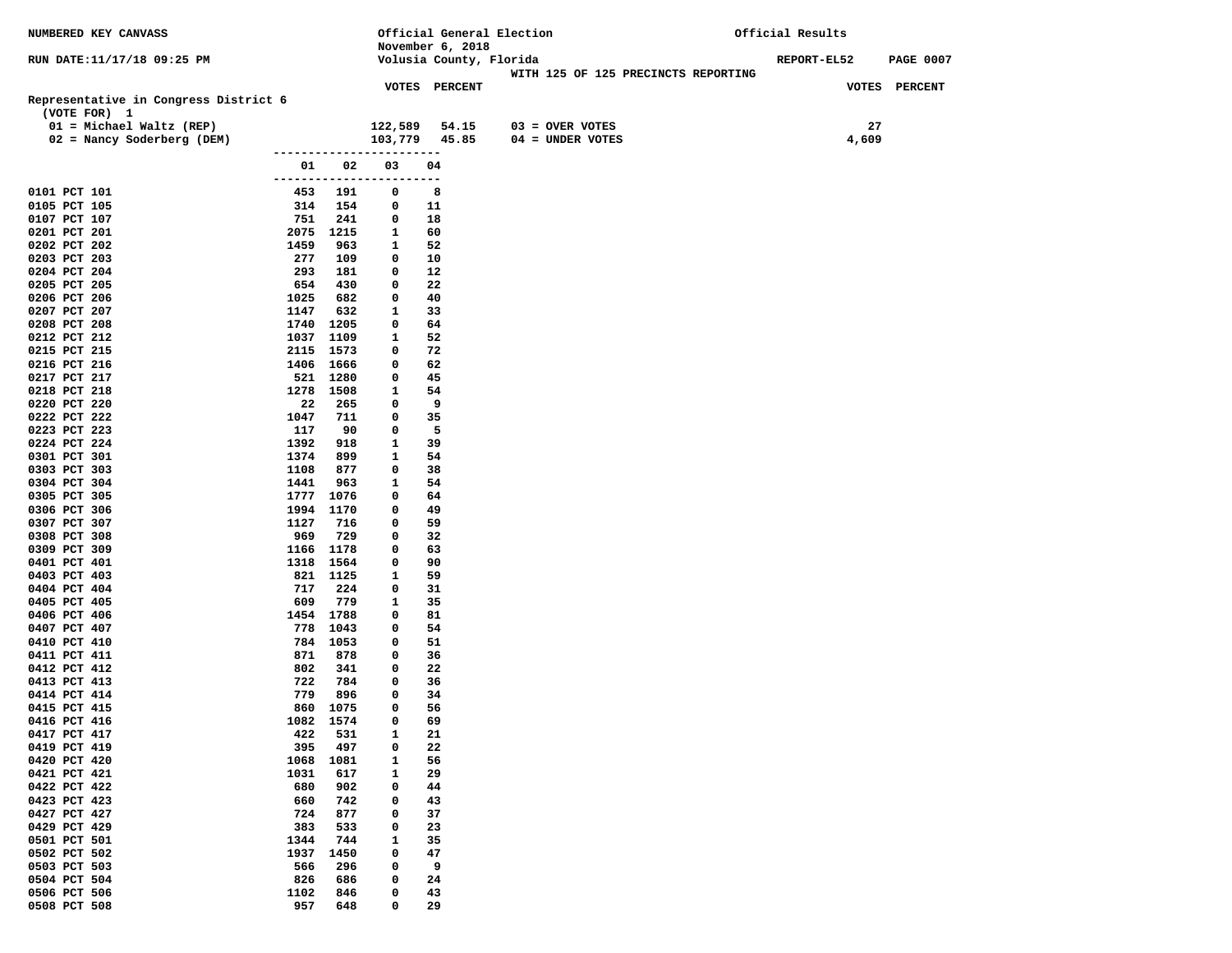| NUMBERED KEY CANVASS                       |             |                  |                          | Official General Election |                                     | Official Results                |
|--------------------------------------------|-------------|------------------|--------------------------|---------------------------|-------------------------------------|---------------------------------|
|                                            |             |                  |                          | November 6, 2018          |                                     |                                 |
| RUN DATE:11/17/18 09:25 PM                 |             |                  |                          | Volusia County, Florida   |                                     | REPORT-EL52<br><b>PAGE 0008</b> |
|                                            |             |                  |                          |                           | WITH 125 OF 125 PRECINCTS REPORTING |                                 |
|                                            |             |                  |                          | VOTES PERCENT             |                                     | VOTES PERCENT                   |
| Representative in Congress District 6      |             |                  |                          |                           |                                     |                                 |
| (VOTE FOR) 1<br>$01 = Michael Waltz (REP)$ |             |                  |                          |                           |                                     |                                 |
|                                            |             |                  | 122,589                  | 54.15                     | 03 = OVER VOTES                     | 27                              |
| 02 = Nancy Soderberg (DEM)                 |             |                  | ------------------------ | 103,779 45.85             | 04 = UNDER VOTES                    | 4,609                           |
| (CONTINUED FROM PREVIOUS PAGE)             | 01          | 02               | 03                       | 04                        |                                     |                                 |
|                                            |             |                  | ------------------------ |                           |                                     |                                 |
| 0509 PCT 509                               |             | 524 244          | 0                        | 14                        |                                     |                                 |
| 0510 PCT 510                               |             | 1964 1177        | 0                        | 62                        |                                     |                                 |
| 0511 PCT 511                               | 451         | 181              | 0                        | 8                         |                                     |                                 |
| 0512 PCT 512                               |             | 1665 1298        | 0                        | 60                        |                                     |                                 |
| 0515 PCT 515                               | 876         | 977              | 1                        | 38                        |                                     |                                 |
| 0516 PCT 516                               | 1099        | 705              | 1                        | 34                        |                                     |                                 |
| 0517 PCT 517                               | 833         | 685              | 0                        | 28                        |                                     |                                 |
| 0519 PCT 519                               | 482         | 486              | 0                        | 23                        |                                     |                                 |
| 0521 PCT 521                               | 1655        | 1190             | 0                        | 49                        |                                     |                                 |
| 0522 PCT 522                               | 1340        | 1094             | 0                        | 47                        |                                     |                                 |
| 0523 PCT 523                               | 720         | 661              | 0                        | 20                        |                                     |                                 |
| 0526 PCT 526                               | 475         | 548              | 1                        | 26                        |                                     |                                 |
| 0527 PCT 527                               | 533         | 540              | 0                        | 19                        |                                     |                                 |
| 0528 PCT 528                               | 443         | 537              | 0                        | 26                        |                                     |                                 |
| 0529 PCT 529                               | 524         | 540              | 0                        | 16                        |                                     |                                 |
| 0530 PCT 530                               | 489         | 638              | 0                        | 25                        |                                     |                                 |
| 0532 PCT 532<br>0602 PCT 602               | 1379        | 701              | 0                        | 28                        |                                     |                                 |
|                                            | 1664<br>477 | 1392             | 0<br>0                   | 46<br>32                  |                                     |                                 |
| 0603 PCT 603<br>0607 PCT 607               | 1454        | 1654<br>1236     | 0                        | 58                        |                                     |                                 |
| 0614 PCT 614                               |             | 306 1593         | 0                        | 44                        |                                     |                                 |
| 0619 PCT 619                               | 175         | 875              | 0                        | 24                        |                                     |                                 |
| 0620 PCT 620                               | 27          | 970              | 0                        | 32                        |                                     |                                 |
| 0621 PCT 621                               | 113         | 832              | 0                        | 22                        |                                     |                                 |
| 0622 PCT 622                               | 138         | 203              | 0                        | 6                         |                                     |                                 |
| 0623 PCT 623                               | 679         | 649              | 1                        | 30                        |                                     |                                 |
| 0625 PCT 625                               | 674         | 458              | 0                        | 17                        |                                     |                                 |
| 0626 PCT 626                               | 384         | 464              | 0                        | 24                        |                                     |                                 |
| 0628 PCT 628                               | 338         | 1616             | 0                        | 42                        |                                     |                                 |
| 0633 PCT 633                               |             | 736 1190         | 0                        | 36                        |                                     |                                 |
| 0638 PCT 638                               | 835         | 654              | 0                        | 31                        |                                     |                                 |
| 0641 PCT 641                               | 1482        | 1309             | 0                        | 50                        |                                     |                                 |
| 0701 PCT 701                               |             | 1505 1253        | 0                        | 52                        |                                     |                                 |
| 0703 PCT 703                               |             | 1156 1099        | 0                        | 38                        |                                     |                                 |
| 0705 PCT 705<br>0706 PCT 706               | 561         | 389<br>2049 1120 | 0<br>0                   | 15<br>52                  |                                     |                                 |
| 0709 PCT 709                               | 1099        | 852              | 0                        | 44                        |                                     |                                 |
| 0711 PCT 711                               |             | 1291 1090        | 1                        | 35                        |                                     |                                 |
| 0712 PCT 712                               | 654         | 590              | 1                        | 25                        |                                     |                                 |
| 0714 PCT 714                               | 1197        | 1088             | 0                        | 29                        |                                     |                                 |
| 0716 PCT 716                               | 1468        | 518              | 0                        | 28                        |                                     |                                 |
| 0717 PCT 717                               | 671         | 567              | 0                        | 12                        |                                     |                                 |
| 0718 PCT 718                               | 1327        | 1045             | 2                        | 62                        |                                     |                                 |
| 0719 PCT 719                               | 767         | 559              | 0                        | 30                        |                                     |                                 |
| 0720 PCT 720                               | 338         | 257              | 0                        | 15                        |                                     |                                 |
| 0722 PCT 722                               | 860         | 660              | 0                        | 28                        |                                     |                                 |
| 0725 PCT 725                               | 905         | 689              | 0                        | 30                        |                                     |                                 |
| 0726 PCT 726                               | 1602        | 774              | 0                        | 46                        |                                     |                                 |
| 0728 PCT 728                               | 1628        | 1089             | $\mathbf{1}$             | 47                        |                                     |                                 |
| 0729 PCT 729                               | 1956        | 1159             | 0                        | 56                        |                                     |                                 |
| 0732 PCT 732                               | 2035        | 1305             | 1                        | 63                        |                                     |                                 |
| 0733 PCT 733                               | 1051        | 717              | 0                        | 44                        |                                     |                                 |
| 0803 PCT 803                               | 998         | 562              | $\mathbf 0$              | 19                        |                                     |                                 |
| 0804 PCT 804                               | 1453        | 982<br>1318      | 1<br>0                   | 41<br>64                  |                                     |                                 |
| 0805 PCT 805                               | 1930        |                  |                          |                           |                                     |                                 |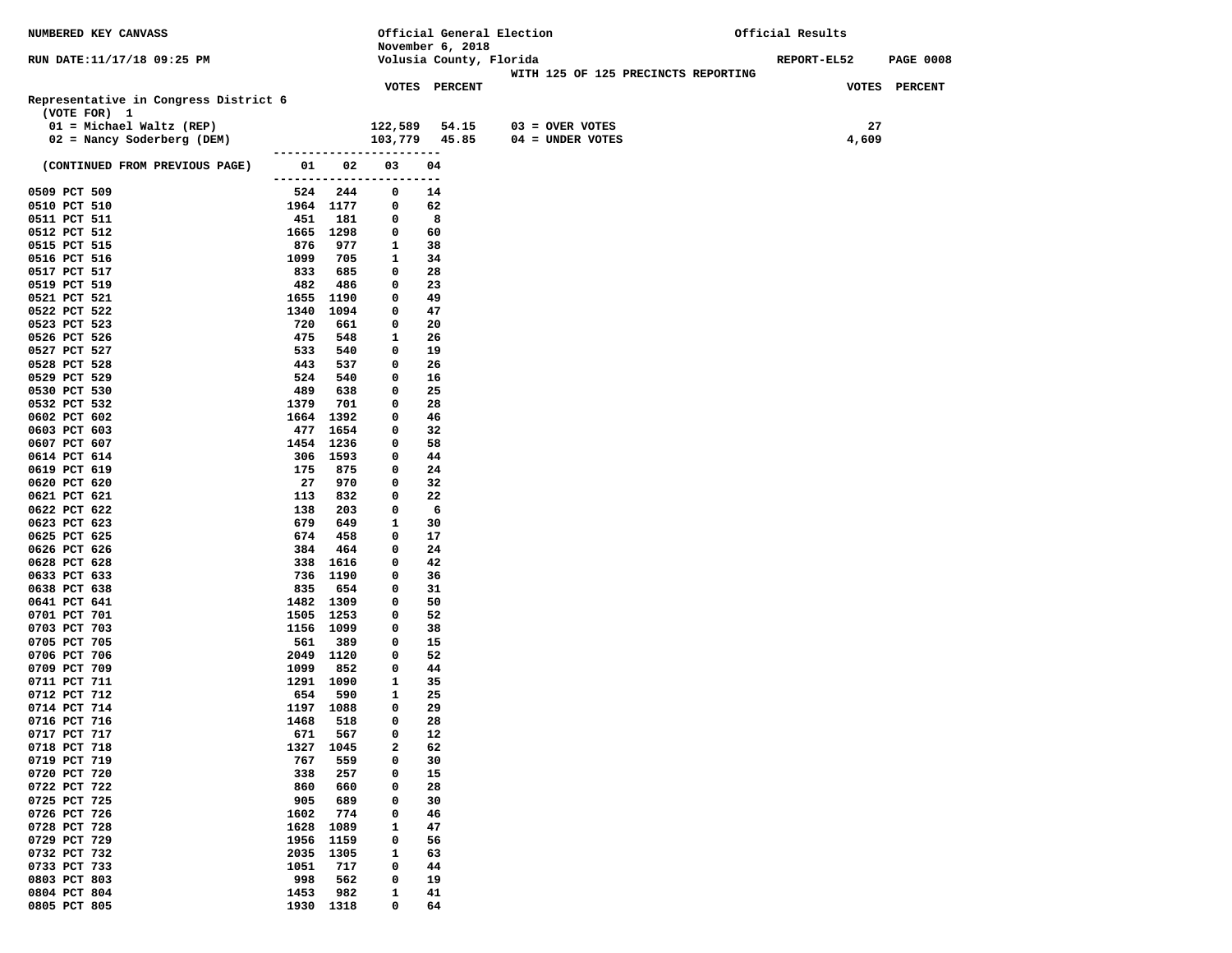|      |      |    |       |                                                                                       |                                                      | Official Results                    |
|------|------|----|-------|---------------------------------------------------------------------------------------|------------------------------------------------------|-------------------------------------|
|      |      |    |       |                                                                                       |                                                      | REPORT-EL52<br><b>PAGE 0009</b>     |
|      |      |    |       |                                                                                       |                                                      | VOTES PERCENT                       |
|      |      |    |       |                                                                                       |                                                      |                                     |
|      |      |    | 54.15 | $03 =$ OVER VOTES                                                                     |                                                      | 27                                  |
|      |      |    |       | $04 =$ UNDER VOTES                                                                    |                                                      | 4,609                               |
| 01   | 02   | 03 |       |                                                                                       |                                                      |                                     |
| 645  | 442  | 1  |       |                                                                                       |                                                      |                                     |
| 2409 | 1849 | 0  |       |                                                                                       |                                                      |                                     |
| 277  | 250  | 0  |       |                                                                                       |                                                      |                                     |
| 553  | 590  | 0  | 22    |                                                                                       |                                                      |                                     |
| 1091 | 868  | 0  | 39    |                                                                                       |                                                      |                                     |
| 880  | 594  | 0  | 28    |                                                                                       |                                                      |                                     |
| 1020 | 605  | 0  | 31    |                                                                                       |                                                      |                                     |
| 933  | 307  | 0  | 30    |                                                                                       |                                                      |                                     |
| 756  | 599  | 0  | 32    |                                                                                       |                                                      |                                     |
| 1440 | 979  | 1  | 37    |                                                                                       |                                                      |                                     |
| 1337 | 944  | 0  | 54    |                                                                                       |                                                      |                                     |
| 1862 | 1244 | 0  | 53    |                                                                                       |                                                      |                                     |
| 1085 | 478  | 0  | 36    |                                                                                       |                                                      |                                     |
| 633  | 372  | 0  | 12    |                                                                                       |                                                      |                                     |
| 462  | 374  | 0  | 9     |                                                                                       |                                                      |                                     |
|      |      |    |       | November 6, 2018<br>VOTES PERCENT<br>122,589<br>103,779 45.85<br>04<br>13<br>76<br>13 | Official General Election<br>Volusia County, Florida | WITH 125 OF 125 PRECINCTS REPORTING |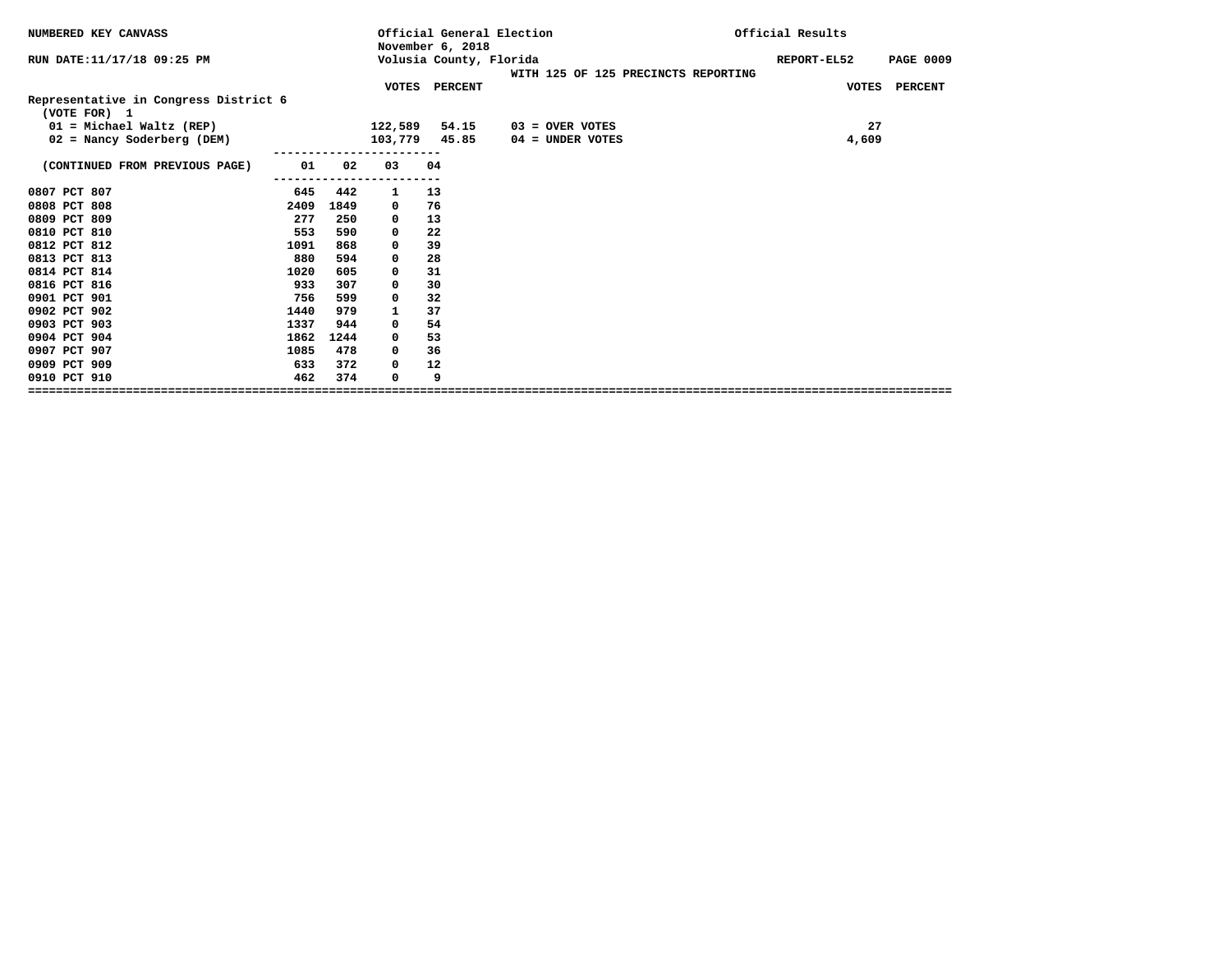| NUMBERED KEY CANVASS                                    |                      |             |                      |                | Official General Election |                   |                   |                         |                                     | Official Results |       |                  |
|---------------------------------------------------------|----------------------|-------------|----------------------|----------------|---------------------------|-------------------|-------------------|-------------------------|-------------------------------------|------------------|-------|------------------|
|                                                         |                      |             | November 6, 2018     |                |                           |                   |                   |                         |                                     |                  |       |                  |
| RUN DATE:11/17/18 09:25 PM                              |                      |             |                      |                | Volusia County, Florida   |                   |                   |                         | WITH 125 OF 125 PRECINCTS REPORTING | REPORT-EL52      |       | <b>PAGE 0010</b> |
|                                                         |                      |             | <b>VOTES PERCENT</b> |                |                           |                   |                   |                         |                                     |                  |       | VOTES PERCENT    |
| Governor and Lieutenant Governor                        |                      |             |                      |                |                           |                   |                   |                         |                                     |                  |       |                  |
| (VOTE FOR) 1                                            |                      |             |                      |                |                           |                   |                   |                         |                                     |                  |       |                  |
| $01 =$ Ron DeSantis (REP)<br>$02$ = Andrew Gillum (DEM) |                      |             | 124,811<br>100,486   |                | 54.50<br>43.88            |                   |                   | $06$ = Bruce Stanley    |                                     |                  | 466   | .20              |
| 03 = Darcy G. Richardson (REF)                          |                      |             | 1,618                |                | .71                       |                   | $07 = WRTTE-TN$   |                         |                                     |                  | 241   | .11              |
| 04 = Ryan Christopher Foley                             |                      |             | 734                  |                | .32                       |                   | $08 =$ OVER VOTES |                         |                                     |                  | 406   |                  |
| 05 = Kyle "KC" Gibson                                   |                      |             | 644                  |                | .28                       |                   | 09 = UNDER VOTES  |                         |                                     |                  | 1,598 |                  |
|                                                         |                      |             |                      |                |                           |                   |                   | ----------------        |                                     |                  |       |                  |
|                                                         | 01                   | 02          | 03                   | 04             | 05                        | 06                | 07                | 08                      | 09                                  |                  |       |                  |
| 0101 PCT 101                                            | -------------<br>462 | 177         | -------<br>4         | -----<br>2     | ----<br>1                 | ------------<br>2 | 1                 | ---------<br>0          | 3                                   |                  |       |                  |
| 0105 PCT 105                                            | 320                  | 146         | 4                    | 0              | 0                         | 2                 | 0                 | $\mathbf{1}$            | 6                                   |                  |       |                  |
| 0107 PCT 107                                            | 771                  | 216         | 5                    | 3              | 0                         | 3                 | 0                 | 2                       | 10                                  |                  |       |                  |
| 0201 PCT 201                                            | 2118                 | 1172        | 17                   | 7              | 10                        | 3                 | 4                 | 7                       | 13                                  |                  |       |                  |
| 0202 PCT 202                                            | 1500                 | 909         | 22                   | 5              | 13                        | $\mathbf{2}$      | $\mathbf{1}$      | 7                       | 16                                  |                  |       |                  |
| 0203 PCT 203                                            | 278                  | 113         | 0                    | 1              | $\mathbf 0$               | 1                 | 0                 | 1                       | $\mathbf{2}$                        |                  |       |                  |
| 0204 PCT 204                                            | 313                  | 158         | 3                    | 2              | $\mathbf{2}$              | $\mathbf{2}$      | 2                 | 0                       | 4                                   |                  |       |                  |
| 0205 PCT 205                                            | 660                  | 414         | 10                   | 8              | $\overline{4}$            | 0                 | 0                 | 1                       | 9                                   |                  |       |                  |
| 0206 PCT 206                                            | 1014                 | 684         | 13                   | 6              | 3                         | 3                 | 3                 | 5                       | 16                                  |                  |       |                  |
| 0207 PCT 207                                            | 1159                 | 619         | 16                   | 3              | 1                         | 6                 | 1                 | 3                       | 5                                   |                  |       |                  |
| 0208 PCT 208                                            | 1799 1130            |             | 18                   | 7              | 8                         | 13                | 4                 | $\mathbf{1}$            | 29                                  |                  |       |                  |
| 0212 PCT 212                                            | 1044 1091            | 2147 1553   | 24<br>14             | 8<br>2         | 5<br>7                    | 5<br>4            | $\mathbf{2}$      | 6<br>6                  | 14<br>24                            |                  |       |                  |
| 0215 PCT 215<br>0216 PCT 216                            | 1411 1662            |             | 18                   | 13             | 6                         | 4                 | 3<br>0            | 3                       | 17                                  |                  |       |                  |
| 0217 PCT 217                                            |                      | 513 1283    | 10                   | 6              | 6                         | 7                 | $\mathbf{2}$      | 3                       | 16                                  |                  |       |                  |
| 0218 PCT 218                                            |                      | 1299 1491   | 14                   | 3              | 8                         | $\mathbf{2}$      | 0                 | $\overline{\mathbf{4}}$ | 20                                  |                  |       |                  |
| 0220 PCT 220                                            | 20                   | 274         | <b>1</b>             | 0              | 1                         | 0                 | 0                 | $\mathbf 0$             | 0                                   |                  |       |                  |
| 0222 PCT 222                                            | 1075                 | 672         | 10                   | 7              | 2                         | 7                 | 2                 | 4                       | 14                                  |                  |       |                  |
| 0223 PCT 223                                            | 119                  | 79          | 5                    | 1              | 0                         | 6                 | 0                 | 0                       | $\mathbf{2}$                        |                  |       |                  |
| 0224 PCT 224                                            | 1426                 | 875         | 13                   | 1              | 7                         | 1                 | 5                 | $\mathbf{1}$            | 21                                  |                  |       |                  |
| 0301 PCT 301                                            | 1403                 | 867         | 13                   | 8              | $\overline{7}$            | 8                 | 5                 | 3                       | 14                                  |                  |       |                  |
| 0303 PCT 303                                            | 1136                 | 832         | 14                   | 8              | 6                         | 5                 | 4                 | 6                       | 12                                  |                  |       |                  |
| 0304 PCT 304                                            | 1460                 | 944         | 14                   | 3              | 6                         | 5                 | 0                 | 9                       | 18                                  |                  |       |                  |
| 0305 PCT 305                                            |                      | 1813 1030   | 22                   | 5              | 12                        | 4                 | 4                 | $\mathbf{2}$            | 25                                  |                  |       |                  |
| 0306 PCT 306                                            |                      | 2024 1119   | 19                   | 12             | 6                         | 7                 | 3                 | 1                       | 22                                  |                  |       |                  |
| 0307 PCT 307                                            | 1149<br>973          | 675<br>703  | 27<br>16             | 6<br>9         | 8<br>3                    | 4<br>5            | 5<br>1            | 2<br>1                  | 26<br>19                            |                  |       |                  |
| 0308 PCT 308<br>0309 PCT 309                            |                      | 1179 1154   | 21                   | 12             | 16                        | 3                 | 1                 | 10                      | 11                                  |                  |       |                  |
| 0401 PCT 401                                            |                      | 1352 1522   | 33                   | 4              | 7                         | 7                 | 9                 | 13                      | 25                                  |                  |       |                  |
| 0403 PCT 403                                            |                      | 842 1122    | 11                   | 10             | 5                         | 4                 | 2                 | $\overline{\mathbf{3}}$ | 7                                   |                  |       |                  |
| 0404 PCT 404                                            | 741                  | 212         | 4                    | 3              | 1                         | 0                 | 0                 | 3                       | 8                                   |                  |       |                  |
| 0405 PCT 405                                            | 611                  | 777         | 5                    | 6              | 6                         | 3                 | 6                 | $\mathbf{2}$            | 8                                   |                  |       |                  |
| 0406 PCT 406                                            |                      | 1487 1760   | 19                   | 12             | 5                         | 5                 | 0                 | 5                       | 30                                  |                  |       |                  |
| 0407 PCT 407                                            | 780                  | 1035        | 26                   | 6              | $\overline{4}$            | 4                 | 1                 | 6                       | 13                                  |                  |       |                  |
| 0410 PCT 410                                            |                      | 817 1022    | 18                   | 2              | 11                        | 1                 | 1                 | 3                       | 13                                  |                  |       |                  |
| 0411 PCT 411                                            | 870                  | 867         | 16                   | 3              | 14                        | 3                 | 2                 | 0                       | 10                                  |                  |       |                  |
| 0412 PCT 412                                            | 817                  | 313         | 9                    | 10             | $\mathbf{1}$              | $\overline{2}$    | $\mathbf{1}$      | 9                       | 3                                   |                  |       |                  |
| 0413 PCT 413                                            | 723                  | 782         | 16                   | $\overline{4}$ | 2                         | $\overline{4}$    | 0                 | з                       | 8                                   |                  |       |                  |
| 0414 PCT 414                                            | 806                  | 869         | 7                    | з              | 3                         | 4                 | з                 | 1                       | 13                                  |                  |       |                  |
| 0415 PCT 415<br>0416 PCT 416                            | 874                  | 1065        | 13                   | 7              | $\mathbf{1}$              | 4                 | 1                 | 9                       | 17                                  |                  |       |                  |
| 0417 PCT 417                                            | 1111<br>429          | 1533<br>520 | 25<br>7              | 5<br>3         | 11<br>6                   | 6<br>0            | 3<br>0            | 6<br>3                  | 25<br>7                             |                  |       |                  |
| 0419 PCT 419                                            | 394                  | 498         | 4                    | 8              | 2                         | 1                 | 0                 | 1                       | 6                                   |                  |       |                  |
| 0420 PCT 420                                            | 1096                 | 1059        | 11                   | 9              | 6                         | 4                 | 3                 | 5                       | 13                                  |                  |       |                  |
| 0421 PCT 421                                            | 1041                 | 600         | 10                   | 6              | з                         | 1                 | 2                 | 4                       | 11                                  |                  |       |                  |
| 0422 PCT 422                                            | 695                  | 892         | 8                    | 8              | 2                         | 4                 | 0                 | 4                       | 13                                  |                  |       |                  |
| 0423 PCT 423                                            | 658                  | 746         | 13                   | 5              | 2                         | з                 | 2                 | 4                       | 12                                  |                  |       |                  |
| 0427 PCT 427                                            | 712                  | 883         | 14                   | 7              | 5                         | 2                 | 1                 | 4                       | 10                                  |                  |       |                  |
| 0429 PCT 429                                            | 387                  | 533         | 5                    | 5              | 4                         | 0                 | 1                 | 1                       | 3                                   |                  |       |                  |
| 0501 PCT 501                                            | 1393                 | 693         | 5                    | 4              | 3                         | 4                 | 4                 | з                       | 15                                  |                  |       |                  |
| 0502 PCT 502                                            | 1960                 | 1397        | 24                   | 10             | 6                         | 9                 | 2                 | 6                       | 20                                  |                  |       |                  |
| 0503 PCT 503                                            | 569                  | 283         | 0                    | $\mathbf{1}$   | 3                         | 3                 | 0                 | 2                       | 10                                  |                  |       |                  |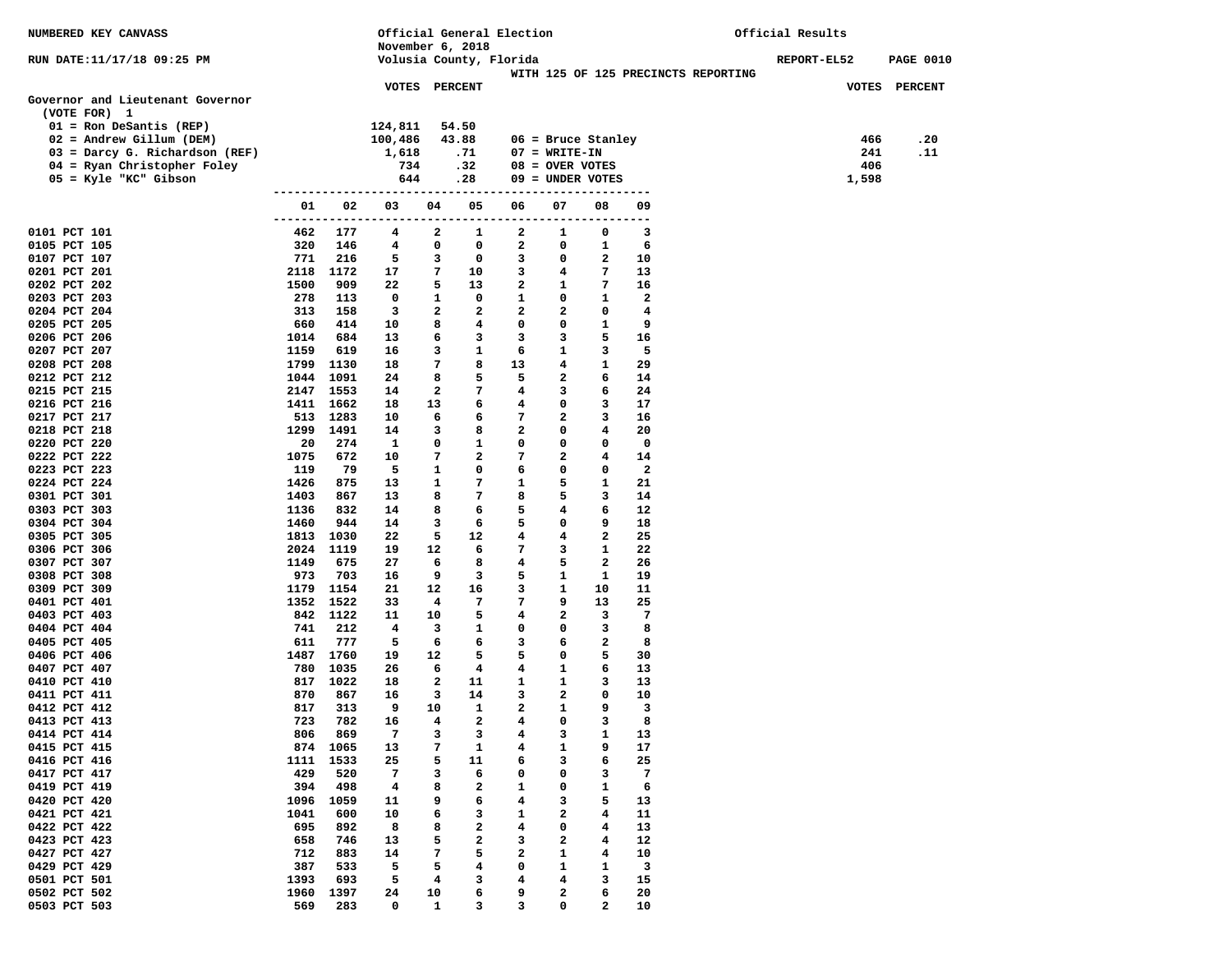| NUMBERED KEY CANVASS                                   |             |                        | Official General Election |                            |                              |                         |                                      |                             | Official Results                    |  |             |            |                  |
|--------------------------------------------------------|-------------|------------------------|---------------------------|----------------------------|------------------------------|-------------------------|--------------------------------------|-----------------------------|-------------------------------------|--|-------------|------------|------------------|
|                                                        |             |                        |                           |                            | November 6, 2018             |                         |                                      |                             |                                     |  |             |            |                  |
| RUN DATE:11/17/18 09:25 PM                             |             |                        |                           |                            | Volusia County, Florida      |                         |                                      |                             | WITH 125 OF 125 PRECINCTS REPORTING |  | REPORT-EL52 |            | <b>PAGE 0011</b> |
|                                                        |             |                        | <b>VOTES PERCENT</b>      |                            |                              |                         |                                      |                             |                                     |  |             |            | VOTES PERCENT    |
| Governor and Lieutenant Governor                       |             |                        |                           |                            |                              |                         |                                      |                             |                                     |  |             |            |                  |
| (VOTE FOR) 1                                           |             |                        |                           |                            |                              |                         |                                      |                             |                                     |  |             |            |                  |
| $01 =$ Ron DeSantis (REP)                              |             |                        | 124,811                   |                            | 54.50                        |                         |                                      |                             |                                     |  |             |            |                  |
| $02$ = Andrew Gillum (DEM)                             |             |                        | 100,486                   |                            | 43.88                        |                         | $06$ = Bruce Stanley                 |                             |                                     |  |             | 466        | .20              |
| 03 = Darcy G. Richardson (REF)                         |             |                        | 1,618<br>734              |                            | .71<br>.32                   |                         | $07 = WRTTE-TN$<br>$08 =$ OVER VOTES |                             |                                     |  |             | 241<br>406 | .11              |
| 04 = Ryan Christopher Foley<br>$05 =$ Kyle "KC" Gibson |             |                        | 644                       |                            | .28                          |                         | $09 =$ UNDER VOTES                   |                             |                                     |  |             | 1,598      |                  |
|                                                        |             |                        |                           |                            |                              |                         |                                      |                             |                                     |  |             |            |                  |
| (CONTINUED FROM PREVIOUS PAGE)                         | 01          | 02                     | 03                        | 04                         | 05                           | 06                      | 07                                   | 08                          | 09                                  |  |             |            |                  |
|                                                        |             |                        |                           |                            |                              |                         |                                      |                             |                                     |  |             |            |                  |
| 0504 PCT 504                                           | 828         | 663                    | 11                        | 9                          | 4                            | 4                       | 4                                    | 2                           | 11                                  |  |             |            |                  |
| 0506 PCT 506<br>0508 PCT 508                           | 1137<br>990 | 807<br>603             | 10<br>14                  | 9<br>$\overline{a}$        | $\overline{a}$<br>5          | 5<br>0                  | $\mathbf{1}$                         | 0<br>3                      | 20<br>14                            |  |             |            |                  |
| 0509 PCT 509                                           | 529         | 224                    | 10                        | $\overline{a}$             | 7                            | 3                       | 3<br>$\mathbf 0$                     | 3                           | $\overline{4}$                      |  |             |            |                  |
| 0510 PCT 510                                           | 2012        | 1138                   | 13                        | 8                          | 5                            | $\overline{\mathbf{2}}$ | 6                                    | $\mathbf{2}$                | 17                                  |  |             |            |                  |
| 0511 PCT 511                                           | 455         | 176                    | $\overline{\mathbf{4}}$   | $\mathbf{1}$               | 0                            | 0                       | 0                                    | $\mathbf 0$                 | $\overline{4}$                      |  |             |            |                  |
| 0512 PCT 512                                           |             | 1697 1259              | 12                        | 11                         | 6                            | 5                       | 5                                    | 6                           | 22                                  |  |             |            |                  |
| 0515 PCT 515                                           | 886         | 957                    | 12                        | 9                          | $7\phantom{.0}$              | 1                       | $\mathbf{1}$                         | 6                           | 13                                  |  |             |            |                  |
| 0516 PCT 516                                           | 1136        | 669                    | 7                         | 3                          | $4\phantom{1}$               | 3                       | $^{\circ}$                           | $\overline{a}$              | 15                                  |  |             |            |                  |
| 0517 PCT 517                                           | 834         | 664                    | 9                         | 5                          | 9                            | 3                       | 4                                    | 4                           | 14                                  |  |             |            |                  |
| 0519 PCT 519                                           | 497         | 463                    | 12                        | $\mathbf{2}$               | $\overline{a}$               | 5                       | $\mathbf{1}$                         | 3                           | 6                                   |  |             |            |                  |
| 0521 PCT 521                                           |             | 1668 1132              | 21                        | 21                         | 6                            | 11                      | 4                                    | 6                           | 25                                  |  |             |            |                  |
| 0522 PCT 522                                           | 1375        | 1038                   | 16                        | 11                         | 13                           | 4                       | 5                                    | 6                           | 13                                  |  |             |            |                  |
| 0523 PCT 523<br>0526 PCT 526                           | 731<br>497  | 620<br>526             | 24<br>9                   | 5<br>5                     | $\overline{\mathbf{3}}$<br>3 | 6<br>0                  | 4<br>$\mathbf{1}$                    | $\mathbf 0$<br>$\mathbf 0$  | 8<br>9                              |  |             |            |                  |
| 0527 PCT 527                                           | 549         | 510                    | 6                         | 9                          | 5                            | 5                       | $\mathbf{1}$                         | 3                           | 4                                   |  |             |            |                  |
| 0528 PCT 528                                           | 450         | 514                    | 17                        | 7                          | $\mathbf{2}$                 | 5                       | 3                                    | $\mathbf{2}$                | 6                                   |  |             |            |                  |
| 0529 PCT 529                                           | 532         | 521                    | 11                        | 4                          | $\overline{a}$               | 2                       | $\mathbf{1}$                         | $\mathbf{1}$                | 6                                   |  |             |            |                  |
| 0530 PCT 530                                           | 494         | 611                    | 14                        | 7                          | $\overline{7}$               | $\mathbf{2}$            | $\mathbf{1}$                         | 3                           | 13                                  |  |             |            |                  |
| 0532 PCT 532                                           | 1410        | 661                    | 8                         | 5                          | $\overline{4}$               | 1                       | 1                                    | 6                           | 12                                  |  |             |            |                  |
| 0602 PCT 602                                           |             | 1655 1374              | 23                        | 13                         | 7                            | 5                       | 5                                    | $\mathbf{1}$                | 19                                  |  |             |            |                  |
| 0603 PCT 603                                           |             | 481 1633               | 19                        | $\overline{4}$             | $4\overline{ }$              | 5                       | 3                                    | 3                           | 11                                  |  |             |            |                  |
| 0607 PCT 607                                           | 1479        | 1201                   | 21                        | $\overline{4}$             | 8                            | $4\phantom{1}$          | 3                                    | 6                           | 22                                  |  |             |            |                  |
| 0614 PCT 614                                           |             | 296 1614               | 6                         | 3                          | 5                            | 3                       | 2                                    | 4                           | 10                                  |  |             |            |                  |
| 0619 PCT 619                                           | 165         | 889                    | 6                         | 6                          | 5                            | 1                       | 0                                    | $\mathbf 0$                 | $\mathbf{z}$                        |  |             |            |                  |
| 0620 PCT 620<br>0621 PCT 621                           | 107         | 17 1008<br>850         | 1<br>2                    | 1<br>$\mathbf{1}$          | $\mathbf 0$<br>$\mathbf{1}$  | 0<br>1                  | $\mathbf{1}$<br>0                    | $\mathbf 0$<br>$\mathbf{2}$ | 1<br>3                              |  |             |            |                  |
| 0622 PCT 622                                           | 146         | 193                    | 3                         | $\mathbf 0$                | 0                            | 0                       | 0                                    | $\mathbf{2}$                | 3                                   |  |             |            |                  |
| 0623 PCT 623                                           | 677         | 635                    | 12                        | 6                          | 8                            | $\mathbf{2}$            | 0                                    | $\mathbf{2}$                | 17                                  |  |             |            |                  |
| 0625 PCT 625                                           | 682         | 441                    | 9                         | 3                          | 5                            | 3                       | $\mathbf{1}$                         | $\mathbf{2}$                | 3                                   |  |             |            |                  |
| 0626 PCT 626                                           | 387         | 465                    | 2                         | $\mathbf{1}$               | $\mathbf{2}$                 | 3                       | $\mathbf{1}$                         | 6                           | 5                                   |  |             |            |                  |
| 0628 PCT 628                                           |             | 334 1629               | 6                         | 6                          | 6                            | 3                       | $\mathbf{1}$                         | 1                           | 10                                  |  |             |            |                  |
| 0633 PCT 633                                           |             | 735 1176               | 15                        | 8                          | 8                            | 1                       | $\overline{a}$                       | 5                           | 12                                  |  |             |            |                  |
| 0638 PCT 638                                           | 863         | 619                    | 5                         | 7                          | 6                            | $\mathbf{2}$            | $\overline{2}$                       | 3                           | 13                                  |  |             |            |                  |
| 0641 PCT 641                                           |             | 1525 1243              | 17                        | 12                         | 9                            | $\overline{a}$          | 2                                    | 8                           | 23                                  |  |             |            |                  |
| 0701 PCT 701<br>0703 PCT 703                           |             | 1543 1169<br>1186 1045 | 26<br>28                  | 10<br>$\overline{4}$       | 11<br>$\overline{4}$         | 16<br>4                 | 2<br>3                               | 7<br>$\overline{a}$         | 26<br>17                            |  |             |            |                  |
| 0705 PCT 705                                           |             | 580 360                | $5 -$                     | $\overline{\phantom{a}}$ 2 | $\overline{4}$               | 3                       | $\overline{a}$                       | 1                           | 8                                   |  |             |            |                  |
| 0706 PCT 706                                           |             | 2070 1092              | 15                        | 8                          | 1                            | 5                       | 0                                    | 7                           | 23                                  |  |             |            |                  |
| 0709 PCT 709                                           | 1121        | 810                    | 21                        | 10                         | 10                           | 5                       | 3                                    | 1                           | 14                                  |  |             |            |                  |
| 0711 PCT 711                                           | 1322        | 1021                   | 21                        | 10                         | 12                           | з                       | 4                                    | 4                           | 20                                  |  |             |            |                  |
| 0712 PCT 712                                           | 659         | 579                    | 9                         | 5                          | 1                            | 4                       | 0                                    | 2                           | 11                                  |  |             |            |                  |
| 0714 PCT 714                                           | 1204        | 1064                   | 22                        | 4                          | 5                            | 4                       | 1                                    | 2                           | 8                                   |  |             |            |                  |
| 0716 PCT 716                                           | 1505        | 481                    | 7                         | 6                          | 2                            | 3                       | 1                                    | 1                           | 8                                   |  |             |            |                  |
| 0717 PCT 717                                           | 670         | 544                    | 12                        | 6                          | 4                            | 5                       | 1                                    | 3                           | 5                                   |  |             |            |                  |
| 0718 PCT 718                                           | 1372        | 998                    | 27                        | 5                          | $\mathbf{2}$                 | з                       | 4                                    | 7                           | 18                                  |  |             |            |                  |
| 0719 PCT 719<br>0720 PCT 720                           | 789<br>360  | 521<br>232             | 13<br>5                   | 7                          | 1<br>3                       | 5<br>1                  | 0                                    | 6<br>0                      | 14<br>3                             |  |             |            |                  |
| 0722 PCT 722                                           | 875         | 615                    | 18                        | 6<br>10                    | 10                           | з                       | 0<br>з                               | 1                           | 13                                  |  |             |            |                  |
| 0725 PCT 725                                           | 927         | 648                    | 15                        | 7                          | 5                            | 4                       | 2                                    | 0                           | 16                                  |  |             |            |                  |
| 0726 PCT 726                                           | 1646        | 745                    | 9                         | з                          | 3                            | 0                       | 1                                    | 1                           | 14                                  |  |             |            |                  |
| 0728 PCT 728                                           | 1643        | 1052                   | 23                        | 8                          | 7                            | 6                       | 6                                    | 5                           | 15                                  |  |             |            |                  |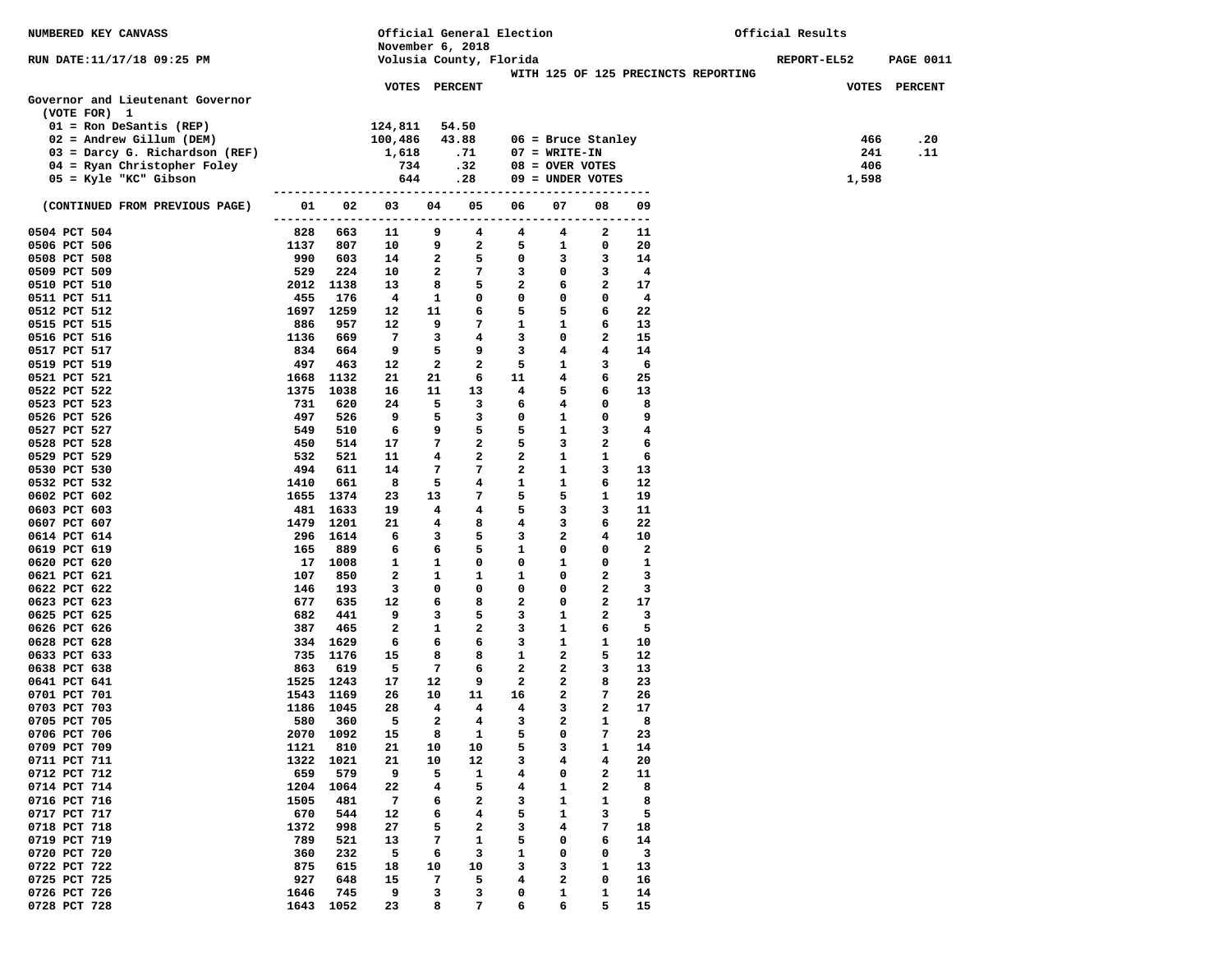| NUMBERED KEY CANVASS             |      | Official General Election<br>November 6, 2018 |                         |                |                         |                         |                         |                |    |                                     | Official Results |                  |  |
|----------------------------------|------|-----------------------------------------------|-------------------------|----------------|-------------------------|-------------------------|-------------------------|----------------|----|-------------------------------------|------------------|------------------|--|
| RUN DATE:11/17/18 09:25 PM       |      |                                               | Volusia County, Florida |                |                         |                         |                         |                |    |                                     | REPORT-EL52      | <b>PAGE 0012</b> |  |
|                                  |      |                                               |                         |                |                         |                         |                         |                |    | WITH 125 OF 125 PRECINCTS REPORTING |                  |                  |  |
| Governor and Lieutenant Governor |      |                                               | VOTES PERCENT           |                |                         |                         |                         |                |    |                                     |                  | VOTES PERCENT    |  |
| (VOTE FOR) 1                     |      |                                               |                         |                |                         |                         |                         |                |    |                                     |                  |                  |  |
| $01 =$ Ron DeSantis (REP)        |      |                                               | 124,811                 | 54.50          |                         |                         |                         |                |    |                                     |                  |                  |  |
| $02$ = Andrew Gillum (DEM)       |      |                                               | 100,486                 | 43.88          |                         |                         | $06$ = Bruce Stanley    |                |    |                                     | 466              | .20              |  |
| 03 = Darcy G. Richardson (REF)   |      |                                               | 1,618                   |                | .71                     |                         | $07 = WRTTE-IN$         |                |    |                                     | 241              | .11              |  |
| 04 = Ryan Christopher Foley      |      |                                               | 734                     |                | .32                     |                         | $08 =$ OVER VOTES       |                |    |                                     | 406              |                  |  |
| 05 = Kyle "KC" Gibson            |      |                                               | 644                     |                | .28                     |                         | $09 =$ UNDER VOTES      |                |    |                                     | 1,598            |                  |  |
| (CONTINUED FROM PREVIOUS PAGE)   | 01   | 02                                            | 03                      | 04             | 05                      | 06                      | 07                      | 08             | 09 |                                     |                  |                  |  |
| 0729 PCT 729                     | 1987 | 1142                                          | 13                      | 5              | 7                       | 4                       | 1                       | 1              | 11 |                                     |                  |                  |  |
| 0732 PCT 732                     | 2071 | 1263                                          | 18                      | 11             | 6                       | $\overline{3}$          | $\mathbf{0}$            | 11             | 21 |                                     |                  |                  |  |
| 0733 PCT 733                     | 1087 | 689                                           | 10                      | $\overline{a}$ | 5                       | 5                       | $\mathbf{1}$            | $\Omega$       | 13 |                                     |                  |                  |  |
| 0803 PCT 803                     | 1025 | 532                                           | $\overline{2}$          | $\mathbf{3}$   | 3                       | $\mathbf{1}$            | $\mathbf{3}$            | $\mathbf{1}$   | 9  |                                     |                  |                  |  |
| 0804 PCT 804                     | 1482 | 937                                           | 21                      | 5              | 10                      | $\mathbf{1}$            | $\overline{a}$          | $\overline{2}$ | 17 |                                     |                  |                  |  |
| 0805 PCT 805                     | 1964 | 1279                                          | 21                      | $\overline{3}$ | 6                       | 5                       | $\overline{4}$          | $\overline{a}$ | 28 |                                     |                  |                  |  |
| 0807 PCT 807                     | 644  | 429                                           | 9                       | 5              | 4                       | $\overline{a}$          | $\Omega$                | 3              | 5  |                                     |                  |                  |  |
| 0808 PCT 808                     | 2456 | 1768                                          | 30                      | 16             | 12                      | 9                       | $\overline{4}$          | 6              | 33 |                                     |                  |                  |  |
| 0809 PCT 809                     | 284  | 240                                           | 3                       | $\overline{a}$ | $\mathbf{1}$            | $\overline{a}$          | $\Omega$                | $\mathbf 0$    | 8  |                                     |                  |                  |  |
| 0810 PCT 810                     | 559  | 578                                           | 5.                      | $\overline{3}$ | $\mathbf{2}$            | $\overline{4}$          | $\mathbf{1}$            | $\overline{3}$ | 10 |                                     |                  |                  |  |
| 0812 PCT 812                     | 1120 | 831                                           | 10                      | 5              | 5                       | 8                       | $\Omega$                | 3              | 16 |                                     |                  |                  |  |
| 0813 PCT 813                     | 912  | 561                                           | 10                      | 5              | $\overline{\mathbf{3}}$ | $\mathbf{1}$            | $\Omega$                | 2              | 8  |                                     |                  |                  |  |
| 0814 PCT 814                     | 1040 | 553                                           | 26                      | 6              | 6                       | 5                       | $\overline{\mathbf{4}}$ | 5              | 11 |                                     |                  |                  |  |
| 0816 PCT 816                     | 951  | 285                                           | 11                      | $\overline{4}$ | 4                       | $\overline{a}$          | $\overline{a}$          | $\mathbf{1}$   | 10 |                                     |                  |                  |  |
| 0901 PCT 901                     | 771  | 576                                           | 9                       | 11             | 3                       | $\overline{\mathbf{4}}$ | $\overline{a}$          | $\mathbf{1}$   | 10 |                                     |                  |                  |  |
| 0902 PCT 902                     | 1462 | 916                                           | 22                      | 6              | 12                      | 8                       | 7                       | $\overline{4}$ | 20 |                                     |                  |                  |  |
| 0903 PCT 903                     | 1381 | 881                                           | 17                      | 8              | 13                      | 10                      | $\overline{a}$          | 3              | 20 |                                     |                  |                  |  |
| 0904 PCT 904                     | 1929 | 1144                                          | 16                      | 14             | 12                      | 13                      | 5                       | $7\phantom{.}$ | 19 |                                     |                  |                  |  |
| 0907 PCT 907                     | 1103 | 446                                           | 15                      | 5              | 9                       | 6                       | 3                       | $\overline{4}$ | 8  |                                     |                  |                  |  |
| 0909 PCT 909                     | 638  | 354                                           | 9                       | 4              | 3                       | 1                       | 0                       | 3              | 5  |                                     |                  |                  |  |
| 0910 PCT 910                     | 467  | 355                                           | 8                       | $\mathbf{1}$   | $\overline{a}$          | 4                       | $\mathbf{1}$            | $\overline{a}$ | 5  |                                     |                  |                  |  |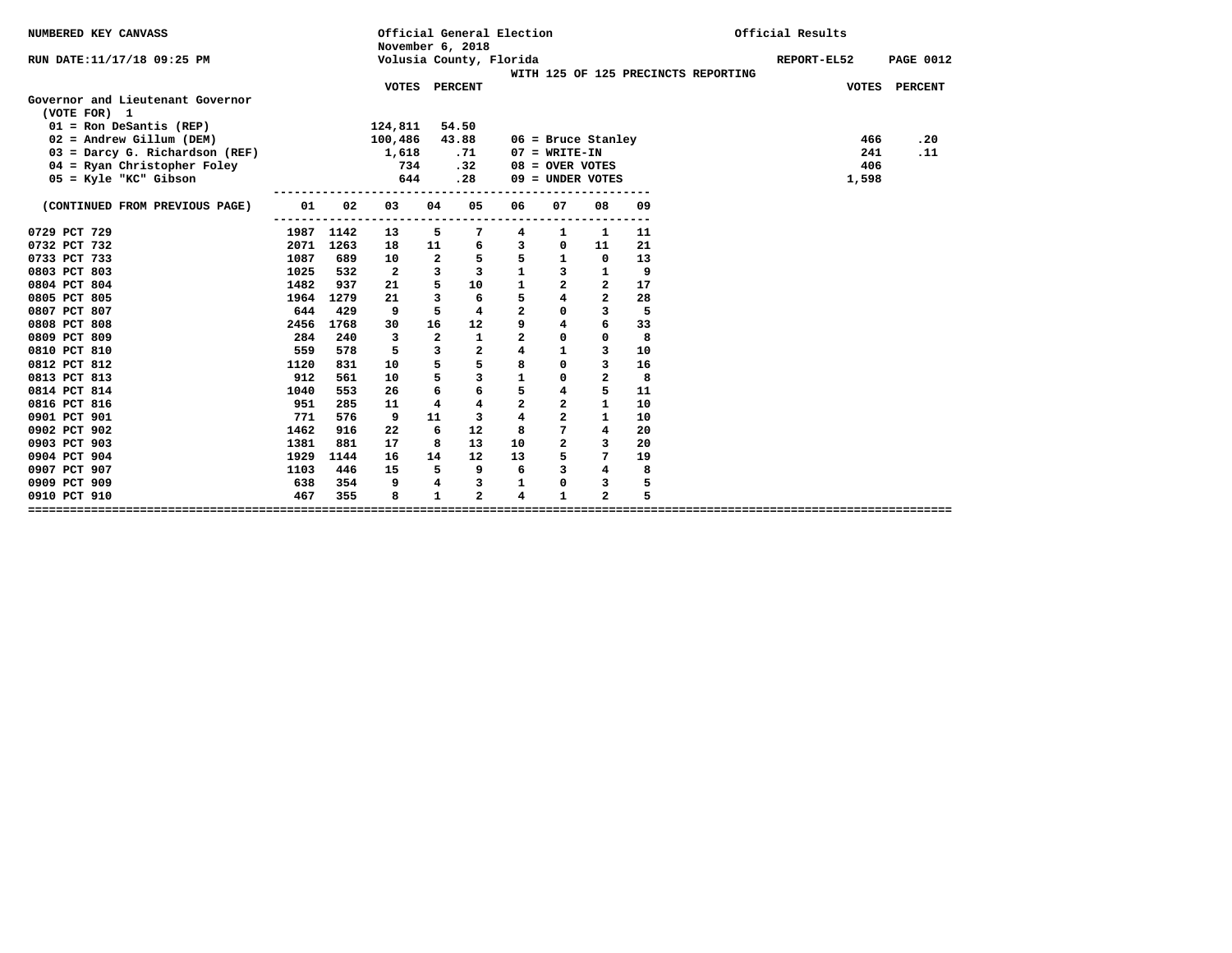| NUMBERED KEY CANVASS         |                      |             |                                      |              |                                   | Official General Election           | Official Results   |       |                  |
|------------------------------|----------------------|-------------|--------------------------------------|--------------|-----------------------------------|-------------------------------------|--------------------|-------|------------------|
|                              |                      |             | November 6, 2018                     |              |                                   |                                     |                    |       |                  |
| RUN DATE:11/17/18 09:25 PM   |                      |             | Volusia County, Florida              |              |                                   | WITH 125 OF 125 PRECINCTS REPORTING | <b>REPORT-EL52</b> |       | <b>PAGE 0013</b> |
|                              |                      |             | VOTES PERCENT                        |              |                                   |                                     |                    |       | VOTES PERCENT    |
| Attorney General             |                      |             |                                      |              |                                   |                                     |                    |       |                  |
| (VOTE FOR) 1                 |                      |             |                                      |              |                                   |                                     |                    |       |                  |
| 01 = Ashley Moody (REP)      |                      |             | 130,511                              |              | 57.62                             |                                     |                    |       |                  |
| $02 =$ Sean Shaw (DEM)       |                      |             | 91,437                               |              | 40.37                             | 04 = OVER VOTES                     |                    | 51    |                  |
| 03 = Jeffrey Marc Siskind    |                      |             | 4,538                                |              | 2.00                              | 05 = UNDER VOTES                    |                    | 4,467 |                  |
|                              | 01                   | 02          | ------------------------------<br>03 | 04           | 05                                |                                     |                    |       |                  |
|                              | -------------------- |             |                                      | -----        | $---$                             |                                     |                    |       |                  |
| 0101 PCT 101                 | 472                  | 158         | 8                                    | 1            | 13                                |                                     |                    |       |                  |
| 0105 PCT 105                 | 325                  | 132         | 8                                    | 0            | 14                                |                                     |                    |       |                  |
| 0107 PCT 107                 | 781                  | 196         | 15                                   | 0            | 18                                |                                     |                    |       |                  |
| 0201 PCT 201                 | 2195 1036            |             | 68                                   | 1            | 51                                |                                     |                    |       |                  |
| 0202 PCT 202                 | 1568                 | 815         | 50                                   | 0            | 42                                |                                     |                    |       |                  |
| 0203 PCT 203<br>0204 PCT 204 | 286<br>326           | 101<br>135  | 5<br>18                              | 0<br>0       | $\overline{4}$<br>$7\phantom{.0}$ |                                     |                    |       |                  |
| 0205 PCT 205                 | 693                  | 373         | 22                                   | 0            | 18                                |                                     |                    |       |                  |
| 0206 PCT 206                 | 1064                 | 605         | 39                                   | $\mathbf{1}$ | 38                                |                                     |                    |       |                  |
| 0207 PCT 207                 | 1218                 | 540         | 25                                   | 0            | 30                                |                                     |                    |       |                  |
| 0208 PCT 208                 | 1869                 | 998         | 67                                   | 0            | 75                                |                                     |                    |       |                  |
| 0212 PCT 212                 | 1128                 | 961         | 53                                   | 1            | 56                                |                                     |                    |       |                  |
| 0215 PCT 215                 | 2262 1352            |             | 58                                   | 0            | 88                                |                                     |                    |       |                  |
| 0216 PCT 216                 | 1496 1532            |             | 53                                   | 0            | 53                                |                                     |                    |       |                  |
| 0217 PCT 217                 | 558                  | 1206        | 42                                   | 0            | 40<br>46                          |                                     |                    |       |                  |
| 0218 PCT 218<br>0220 PCT 220 | 1389<br>25           | 1340<br>265 | 66<br>$\overline{\mathbf{3}}$        | 0<br>0       | $\overline{\mathbf{3}}$           |                                     |                    |       |                  |
| 0222 PCT 222                 | 1125                 | 601         | 38                                   | 0            | 29                                |                                     |                    |       |                  |
| 0223 PCT 223                 | 124                  | 75          | 9                                    | 0            | $\overline{\mathbf{4}}$           |                                     |                    |       |                  |
| 0224 PCT 224                 | 1481                 | 773         | 48                                   | 1            | 47                                |                                     |                    |       |                  |
| 0301 PCT 301                 | 1441                 | 776         | 52                                   | 0            | 59                                |                                     |                    |       |                  |
| 0303 PCT 303                 | 1187                 | 728         | 55                                   | 1            | 52                                |                                     |                    |       |                  |
| 0304 PCT 304                 | 1540                 | 835         | 41                                   | 1            | 42                                |                                     |                    |       |                  |
| 0305 PCT 305<br>0306 PCT 306 | 1902<br>2119         | 888<br>996  | 51<br>43                             | 3<br>0       | 73<br>55                          |                                     |                    |       |                  |
| 0307 PCT 307                 | 1205                 | 599         | 49                                   | 0            | 49                                |                                     |                    |       |                  |
| 0308 PCT 308                 | 1012                 | 636         | 46                                   | 0            | 36                                |                                     |                    |       |                  |
| 0309 PCT 309                 | 1281 1032            |             | 54                                   | 0            | 40                                |                                     |                    |       |                  |
| 0401 PCT 401                 | 1423                 | 1417        | 62                                   | 3            | 67                                |                                     |                    |       |                  |
| 0403 PCT 403                 | 898 1038             |             | 38                                   | 0            | 32                                |                                     |                    |       |                  |
| 0404 PCT 404                 | 749                  | 196         | 12                                   | 0            | 15                                |                                     |                    |       |                  |
| 0405 PCT 405                 | 635                  | 736         | 28                                   | 1            | 24                                |                                     |                    |       |                  |
| 0406 PCT 406<br>0407 PCT 407 | 1583<br>820          | 1589<br>952 | 73<br>50                             | 1<br>1       | 77<br>52                          |                                     |                    |       |                  |
| 0410 PCT 410                 | 850                  | 943         | 49                                   | 0            | 46                                |                                     |                    |       |                  |
| 0411 PCT 411                 | 947                  | 780         | 30                                   | 1            | 27                                |                                     |                    |       |                  |
| 0412 PCT 412                 | 844                  | 289         | 13                                   | 0            | 19                                |                                     |                    |       |                  |
| 0413 PCT 413                 | 761                  | 717         | 34                                   | 1            | 29                                |                                     |                    |       |                  |
| 0414 PCT 414                 | 841                  | 788         | 45                                   | 0            | 35                                |                                     |                    |       |                  |
| 0415 PCT 415                 | 913                  | 982         | 49                                   | $\mathbf 0$  | 47                                |                                     |                    |       |                  |
| 0416 PCT 416                 | 1206                 | 1406        | 52                                   | 1            | 60                                |                                     |                    |       |                  |
| 0417 PCT 417                 | 461                  | 479         | 18                                   | 1<br>0       | 16                                |                                     |                    |       |                  |
| 0419 PCT 419<br>0420 PCT 420 | 430<br>1127          | 450<br>979  | 16<br>57                             | 0            | 18<br>43                          |                                     |                    |       |                  |
| 0421 PCT 421                 | 1067                 | 548         | 33                                   | 1            | 29                                |                                     |                    |       |                  |
| 0422 PCT 422                 | 716                  | 836         | 37                                   | 1            | 36                                |                                     |                    |       |                  |
| 0423 PCT 423                 | 681                  | 703         | 26                                   | 1            | 34                                |                                     |                    |       |                  |
| 0427 PCT 427                 | 753                  | 824         | 32                                   | 2            | 27                                |                                     |                    |       |                  |
| 0429 PCT 429                 | 399                  | 496         | 25                                   | 0            | 19                                |                                     |                    |       |                  |
| 0501 PCT 501                 | 1448                 | 618         | 21                                   | 1            | 36                                |                                     |                    |       |                  |
| 0502 PCT 502                 | 2058                 | 1265        | 59                                   | 0            | 52                                |                                     |                    |       |                  |
| 0503 PCT 503<br>0504 PCT 504 | 589<br>868           | 259<br>598  | 9<br>40                              | 0<br>0       | 14<br>30                          |                                     |                    |       |                  |
| 0506 PCT 506                 | 1190                 | 726         | 26                                   | 1            | 48                                |                                     |                    |       |                  |
|                              |                      |             |                                      |              |                                   |                                     |                    |       |                  |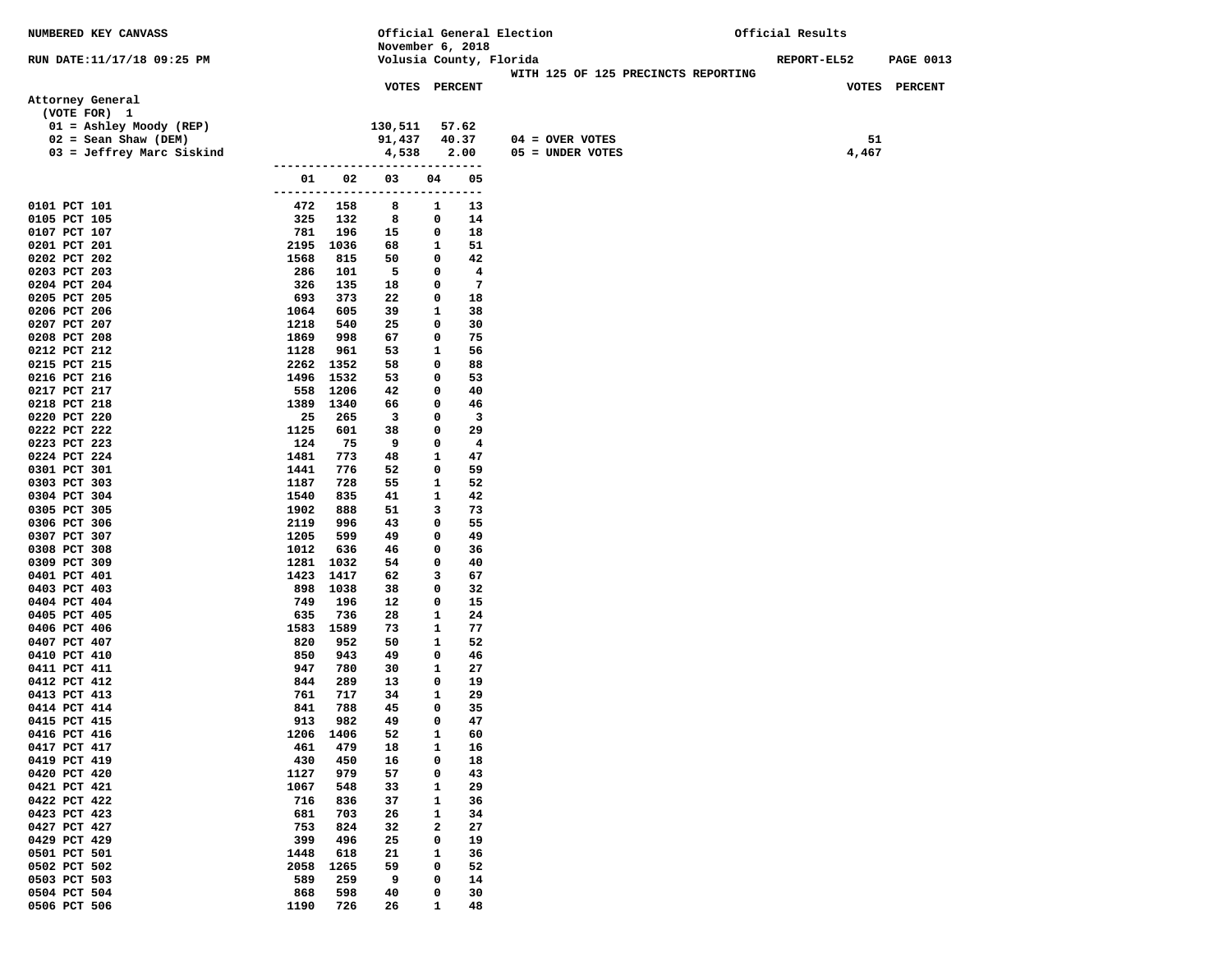| NUMBERED KEY CANVASS           |                     |             |                                |                   |                     | Official General Election           | Official Results |                  |  |
|--------------------------------|---------------------|-------------|--------------------------------|-------------------|---------------------|-------------------------------------|------------------|------------------|--|
|                                |                     |             | November 6, 2018               |                   |                     |                                     |                  |                  |  |
| RUN DATE:11/17/18 09:25 PM     |                     |             | Volusia County, Florida        |                   |                     | WITH 125 OF 125 PRECINCTS REPORTING | REPORT-EL52      | <b>PAGE 0014</b> |  |
|                                |                     |             | VOTES PERCENT                  |                   |                     |                                     |                  | VOTES PERCENT    |  |
| Attorney General               |                     |             |                                |                   |                     |                                     |                  |                  |  |
| (VOTE FOR) 1                   |                     |             |                                |                   |                     |                                     |                  |                  |  |
| 01 = Ashley Moody (REP)        |                     |             | 130,511                        |                   | 57.62               |                                     |                  |                  |  |
| $02 =$ Sean Shaw (DEM)         |                     |             | 91,437                         |                   | 40.37               | $04 =$ OVER VOTES                   |                  | 51               |  |
| 03 = Jeffrey Marc Siskind      |                     |             | 4,538                          |                   | 2.00                | 05 = UNDER VOTES                    |                  | 4,467            |  |
|                                |                     |             | ------------------------------ |                   |                     |                                     |                  |                  |  |
| (CONTINUED FROM PREVIOUS PAGE) | 01                  | 02          | 03                             | 04                | 05                  |                                     |                  |                  |  |
|                                | ------------------- |             |                                |                   | $\qquad \qquad - -$ |                                     |                  |                  |  |
| 0508 PCT 508<br>0509 PCT 509   | 1051<br>553         | 522<br>202  | 33<br>12                       | 0<br>$\mathbf{1}$ | 28<br>14            |                                     |                  |                  |  |
| 0510 PCT 510                   |                     | 2061 1041   | 36                             | 1                 | 64                  |                                     |                  |                  |  |
| 0511 PCT 511                   | 459                 | 156         | 13                             | 1                 | 11                  |                                     |                  |                  |  |
| 0512 PCT 512                   | 1772                | 1126        | 54                             | 1                 | 70                  |                                     |                  |                  |  |
| 0515 PCT 515                   | 950                 | 856         | 43                             | 0                 | 43                  |                                     |                  |                  |  |
| 0516 PCT 516                   | 1157                | 608         | 21                             | 0                 | 53                  |                                     |                  |                  |  |
| 0517 PCT 517                   | 893                 | 582         | 40                             | 0                 | 31                  |                                     |                  |                  |  |
| 0519 PCT 519                   | 527                 | 423         | 18                             | 0                 | 23                  |                                     |                  |                  |  |
| 0521 PCT 521                   | 1764                | 1019        | 57                             | 0                 | 54                  |                                     |                  |                  |  |
| 0522 PCT 522                   | 1431                | 948         | 48                             | 2                 | 52                  |                                     |                  |                  |  |
| 0523 PCT 523                   | 758                 | 580         | 44                             | 1                 | 18                  |                                     |                  |                  |  |
| 0526 PCT 526                   | 533                 | 470         | 25                             | 0                 | 22                  |                                     |                  |                  |  |
| 0527 PCT 527                   | 580                 | 464         | 26                             | 1                 | 21                  |                                     |                  |                  |  |
| 0528 PCT 528                   | 480                 | 474<br>466  | 31<br>27                       | 0                 | 21<br>16            |                                     |                  |                  |  |
| 0529 PCT 529<br>0530 PCT 530   | 571<br>536          | 552         | 40                             | 0<br>0            | 24                  |                                     |                  |                  |  |
| 0532 PCT 532                   | 1447                | 601         | 31                             | 0                 | 29                  |                                     |                  |                  |  |
| 0602 PCT 602                   | 1734                | 1235        | 66                             | 0                 | 67                  |                                     |                  |                  |  |
| 0603 PCT 603                   |                     | 515 1593    | 30                             | 0                 | 25                  |                                     |                  |                  |  |
| 0607 PCT 607                   |                     | 1534 1079   | 57                             | 0                 | 78                  |                                     |                  |                  |  |
| 0614 PCT 614                   |                     | 334 1549    | 31                             | 0                 | 29                  |                                     |                  |                  |  |
| 0619 PCT 619                   | 191                 | 847         | 19                             | 0                 | 17                  |                                     |                  |                  |  |
| 0620 PCT 620                   | 41                  | 972         | 6                              | 0                 | 10                  |                                     |                  |                  |  |
| 0621 PCT 621                   | 120                 | 824         | 13                             | 0                 | 10                  |                                     |                  |                  |  |
| 0622 PCT 622                   | 152                 | 179         | 7                              | 0                 | - 9                 |                                     |                  |                  |  |
| 0623 PCT 623                   | 705                 | 577         | 48                             | 0                 | 29                  |                                     |                  |                  |  |
| 0625 PCT 625                   | 697                 | 409         | 24                             | 0                 | 19                  |                                     |                  |                  |  |
| 0626 PCT 626<br>0628 PCT 628   | 402<br>364          | 425<br>1568 | 24<br>32                       | 0<br>1            | 21<br>31            |                                     |                  |                  |  |
| 0633 PCT 633                   | 787                 | 1101        | 47                             | 1                 | 26                  |                                     |                  |                  |  |
| 0638 PCT 638                   | 916                 | 549         | 31                             | 1                 | 23                  |                                     |                  |                  |  |
| 0641 PCT 641                   | 1599                | 1136        | 49                             | 1                 | 56                  |                                     |                  |                  |  |
| 0701 PCT 701                   | 1613                | 1065        | 65                             | 1                 | 66                  |                                     |                  |                  |  |
| 0703 PCT 703                   | 1257                | 958         | 45                             | 1                 | 32                  |                                     |                  |                  |  |
| 0705 PCT 705                   | 581                 | 339         | 21                             | 0                 | 24                  |                                     |                  |                  |  |
| 0706 PCT 706                   | 2139                | 974         | 47                             | 0                 | 61                  |                                     |                  |                  |  |
| 0709 PCT 709                   | 1178                | 729         | 44                             | 0                 | 44                  |                                     |                  |                  |  |
| 0711 PCT 711                   | 1402                | 928         | 49                             | 2                 | 36                  |                                     |                  |                  |  |
| 0712 PCT 712                   | 700                 | 516         | 23                             | 0                 | 31                  |                                     |                  |                  |  |
| 0714 PCT 714                   | 1270                | 979         | 35                             | 0                 | 30                  |                                     |                  |                  |  |
| 0716 PCT 716                   | 1524                | 448         | 19                             | 0                 | 23                  |                                     |                  |                  |  |
| 0717 PCT 717<br>0718 PCT 718   | 703<br>1433         | 506<br>908  | 20<br>42                       | 1<br>1            | 20<br>52            |                                     |                  |                  |  |
| 0719 PCT 719                   | 827                 | 465         | 44                             | 0                 | 20                  |                                     |                  |                  |  |
| 0720 PCT 720                   | 373                 | 205         | 24                             | 0                 | 8                   |                                     |                  |                  |  |
| 0722 PCT 722                   | 912                 | 556         | 46                             | 0                 | 34                  |                                     |                  |                  |  |
| 0725 PCT 725                   | 963                 | 584         | 35                             | 0                 | 42                  |                                     |                  |                  |  |
| 0726 PCT 726                   | 1667                | 681         | 31                             | 0                 | 43                  |                                     |                  |                  |  |
| 0728 PCT 728                   | 1743                | 909         | 48                             | 0                 | 65                  |                                     |                  |                  |  |
| 0729 PCT 729                   | 2023                | 1045        | 48                             | 0                 | 55                  |                                     |                  |                  |  |
| 0732 PCT 732                   | 2151                | 1143        | 56                             | 0                 | 54                  |                                     |                  |                  |  |
| 0733 PCT 733                   | 1121                | 602         | 41                             | 0                 | 48                  |                                     |                  |                  |  |
| 0803 PCT 803                   | 1067                | 466         | 16                             | 0                 | 30                  |                                     |                  |                  |  |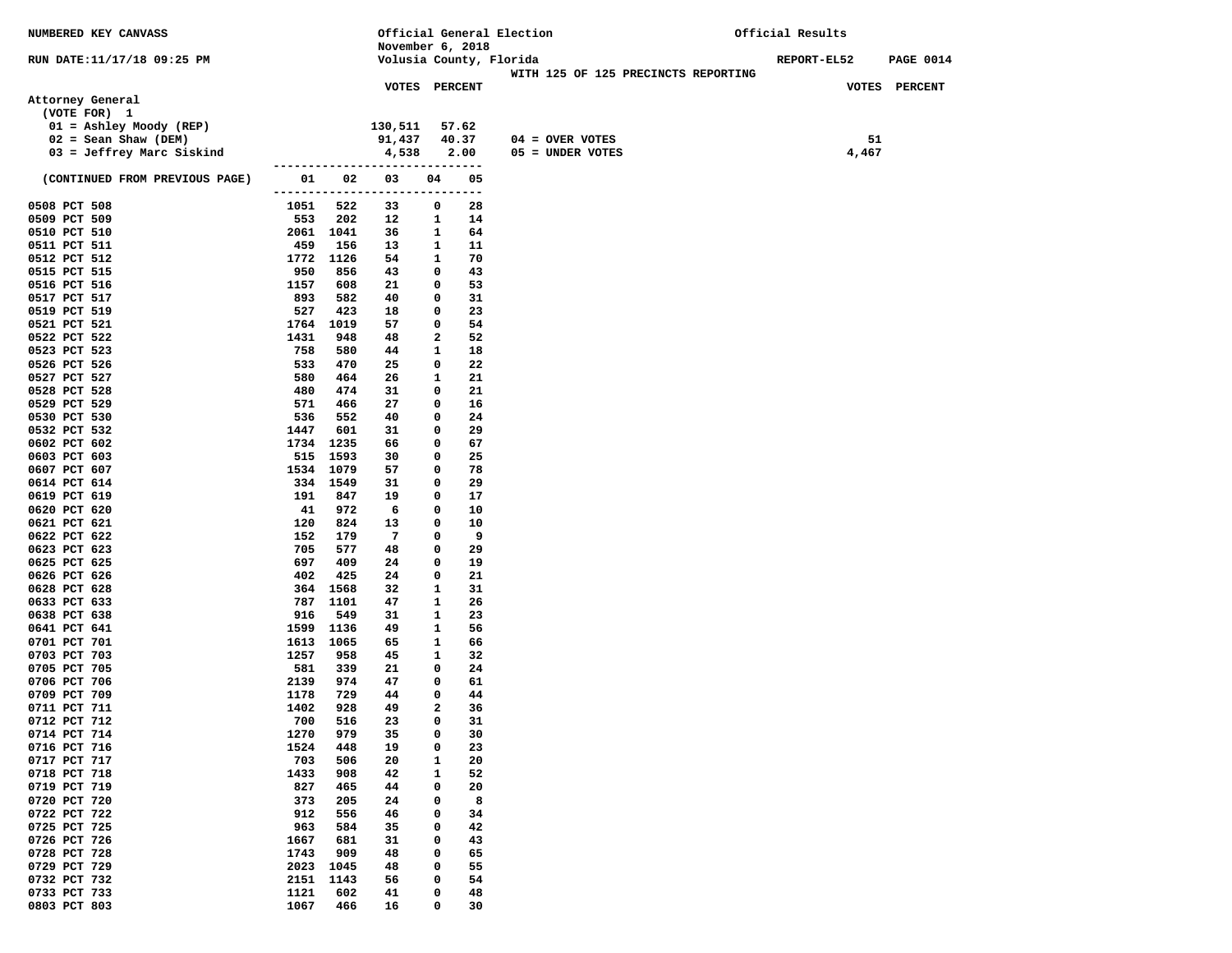| NUMBERED KEY CANVASS             |      |      | November 6, 2018 |              |       | Official General Election |                                     | Official Results |                  |
|----------------------------------|------|------|------------------|--------------|-------|---------------------------|-------------------------------------|------------------|------------------|
| RUN DATE:11/17/18 09:25 PM       |      |      |                  |              |       | Volusia County, Florida   | WITH 125 OF 125 PRECINCTS REPORTING | REPORT-EL52      | <b>PAGE 0015</b> |
|                                  |      |      | VOTES PERCENT    |              |       |                           |                                     |                  | VOTES PERCENT    |
| Attorney General<br>(VOTE FOR) 1 |      |      |                  |              |       |                           |                                     |                  |                  |
| 01 = Ashley Moody (REP)          |      |      | 130,511          |              | 57.62 |                           |                                     |                  |                  |
| $02 =$ Sean Shaw (DEM)           |      |      | 91,437           |              | 40.37 | $04 =$ OVER VOTES         |                                     | 51               |                  |
| $03 = Jeffrey Marc Siskind$      |      |      | 4,538            |              | 2.00  | $05 =$ UNDER VOTES        |                                     | 4,467            |                  |
|                                  |      |      |                  |              |       |                           |                                     |                  |                  |
| (CONTINUED FROM PREVIOUS PAGE)   | 01   | 02   | 03               | 04           | 05    |                           |                                     |                  |                  |
|                                  |      |      | ------           |              | 42    |                           |                                     |                  |                  |
| 0804 PCT 804                     | 1563 | 833  | 39               | 0            |       |                           |                                     |                  |                  |
| 0805 PCT 805                     | 2017 | 1173 | 48               | 0            | 74    |                           |                                     |                  |                  |
| 0807 PCT 807                     | 680  | 390  | 21               | 0            | 10    |                           |                                     |                  |                  |
| 0808 PCT 808                     | 2564 | 1610 | 69               | 0            | 91    |                           |                                     |                  |                  |
| 0809 PCT 809                     | 290  | 226  | 12               | 0            | 12    |                           |                                     |                  |                  |
| 0810 PCT 810                     | 595  | 518  | 30               | $\mathbf{1}$ | 21    |                           |                                     |                  |                  |
| 0812 PCT 812                     | 1167 | 753  | 32               | 2            | 44    |                           |                                     |                  |                  |
| 0813 PCT 813                     | 945  | 504  | 19               | 1            | 33    |                           |                                     |                  |                  |
| 0814 PCT 814                     | 1092 | 508  | 33               | 0            | 23    |                           |                                     |                  |                  |
| 0816 PCT 816                     | 971  | 249  | 25               | 0            | 25    |                           |                                     |                  |                  |
| 0901 PCT 901                     | 809  | 512  | 38               | 0            | 28    |                           |                                     |                  |                  |
| 0902 PCT 902                     | 1529 | 827  | 62               | 0            | 39    |                           |                                     |                  |                  |
| 0903 PCT 903                     | 1416 | 803  | 73               | $\Omega$     | 43    |                           |                                     |                  |                  |
| 0904 PCT 904                     | 1980 | 1047 | 71               | $\Omega$     | 61    |                           |                                     |                  |                  |
| 0907 PCT 907                     | 1135 | 408  | 31               | 0            | 25    |                           |                                     |                  |                  |
| 0909 PCT 909                     | 665  | 320  | 20               | $\mathbf{2}$ | 10    |                           |                                     |                  |                  |
| 0910 PCT 910                     | 503  | 319  | 13               | $\Omega$     | 10    |                           |                                     |                  |                  |
|                                  |      |      |                  |              |       |                           |                                     |                  |                  |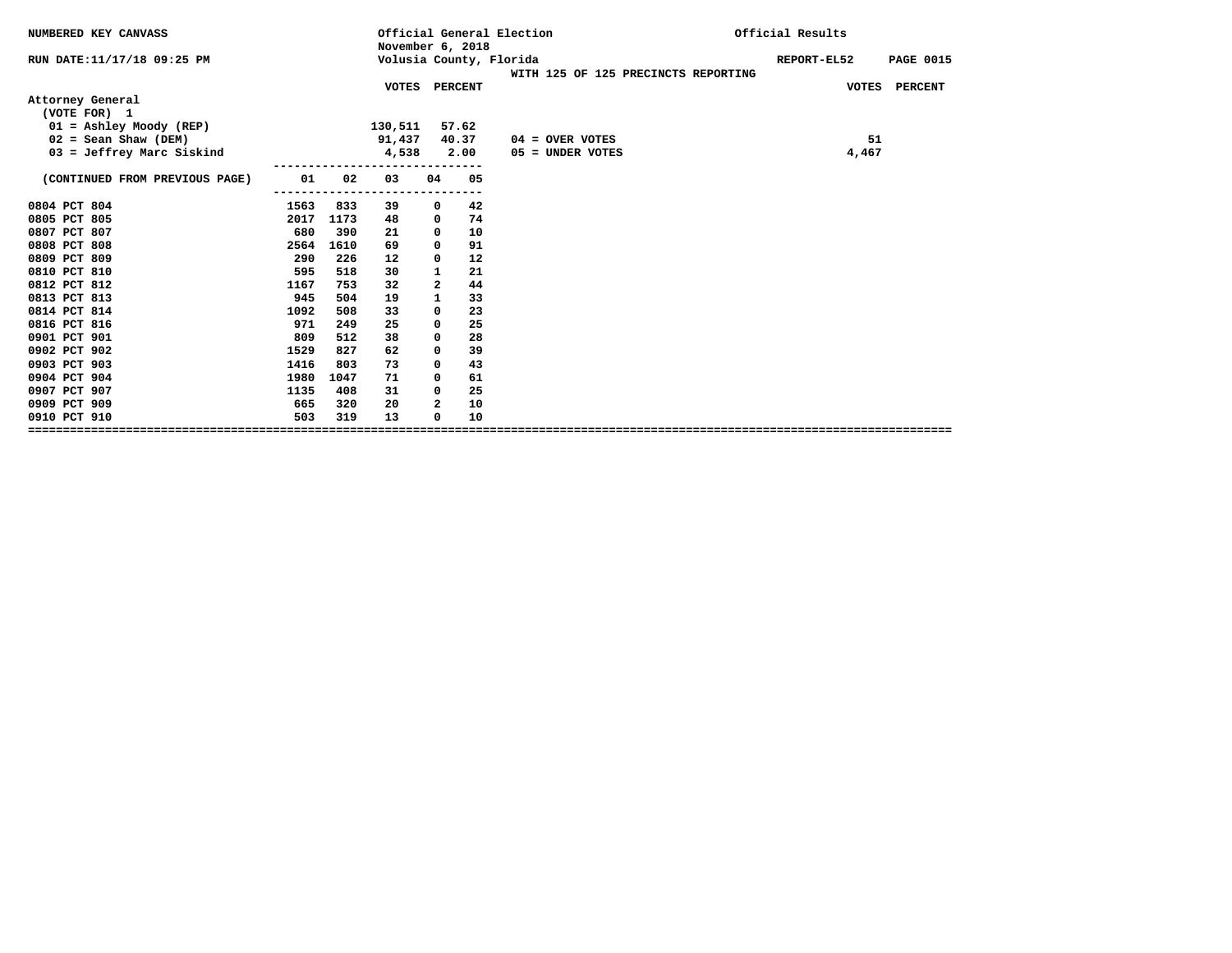| NUMBERED KEY CANVASS                    |                 |                 |                                |                   |                         | Official General Election           | Official Results   |       |                  |
|-----------------------------------------|-----------------|-----------------|--------------------------------|-------------------|-------------------------|-------------------------------------|--------------------|-------|------------------|
|                                         |                 |                 | November 6, 2018               |                   |                         |                                     |                    |       |                  |
| RUN DATE:11/17/18 09:25 PM              |                 |                 | Volusia County, Florida        |                   |                         | WITH 125 OF 125 PRECINCTS REPORTING | <b>REPORT-EL52</b> |       | <b>PAGE 0016</b> |
|                                         |                 |                 | VOTES PERCENT                  |                   |                         |                                     |                    |       | VOTES PERCENT    |
| Chief Financial Officer<br>(VOTE FOR) 1 |                 |                 |                                |                   |                         |                                     |                    |       |                  |
| $01 = Jimmy Patronis (REP)$             |                 |                 | 125,971                        |                   | 56.41                   |                                     |                    |       |                  |
| $02 = Jeremy Ring (DEM)$                |                 |                 | 97,085                         |                   | 43.48                   | $04 = OVER VOTES$                   |                    | 46    |                  |
| $03 = WRITE-IN$                         |                 |                 | 252                            |                   | .11                     | 05 = UNDER VOTES                    |                    | 7,650 |                  |
|                                         |                 |                 | ------------------------------ |                   |                         |                                     |                    |       |                  |
|                                         | 01<br>--------- | 02              | 03<br>-----------              | 04<br>-----       | 05<br>$---$             |                                     |                    |       |                  |
| 0101 PCT 101                            | 468             | 171             | 0                              | 0                 | 13                      |                                     |                    |       |                  |
| 0105 PCT 105                            | 305             | 142             | 0                              | 0                 | 32                      |                                     |                    |       |                  |
| 0107 PCT 107                            | 765             | 218             | 0                              | 0                 | 27                      |                                     |                    |       |                  |
| 0201 PCT 201                            |                 | 2115 1130       | $\mathbf{1}$                   | 0                 | 105                     |                                     |                    |       |                  |
| 0202 PCT 202                            | 1485            | 892             | $\overline{a}$                 | $\mathbf{2}$      | 94                      |                                     |                    |       |                  |
| 0203 PCT 203                            | 275             | 113             | $\mathbf 0$                    | 0                 | 8                       |                                     |                    |       |                  |
| 0204 PCT 204                            | 315             | 153             | $\mathbf{1}$                   | 0                 | 17                      |                                     |                    |       |                  |
| 0205 PCT 205<br>0206 PCT 206            | 678<br>1035     | 398<br>642      | $\mathbf{1}$<br>$\mathbf{2}$   | $\mathbf{1}$<br>0 | 28<br>68                |                                     |                    |       |                  |
| 0207 PCT 207                            | 1174            | 571             | $\mathbf{2}$                   | 0                 | 66                      |                                     |                    |       |                  |
| 0208 PCT 208                            |                 | 1810 1080       | 5                              | 0                 | 114                     |                                     |                    |       |                  |
| 0212 PCT 212                            | 1070            | 1035            | 2                              | 0                 | 92                      |                                     |                    |       |                  |
| 0215 PCT 215                            |                 | 2141 1469       | 3                              | $\mathbf{1}$      | 146                     |                                     |                    |       |                  |
| 0216 PCT 216                            |                 | 1436 1604       | 3                              | 0                 | 91                      |                                     |                    |       |                  |
| 0217 PCT 217                            |                 | 554 1234        | 3                              | 0                 | 55                      |                                     |                    |       |                  |
| 0218 PCT 218                            |                 | 1319 1422       | 4                              | 0                 | 96                      |                                     |                    |       |                  |
| 0220 PCT 220                            | 23              | 268             | 3                              | 0                 | $\overline{\mathbf{2}}$ |                                     |                    |       |                  |
| 0222 PCT 222                            | 1064            | 669             | 4                              | 1                 | 55                      |                                     |                    |       |                  |
| 0223 PCT 223                            | 118             | 81              | $\mathbf{1}$                   | 0                 | 12                      |                                     |                    |       |                  |
| 0224 PCT 224<br>0301 PCT 301            | 1428<br>1395    | 830<br>848      | 3<br>$\overline{\mathbf{4}}$   | 2<br>1            | 87<br>80                |                                     |                    |       |                  |
| 0303 PCT 303                            | 1130            | 805             | 1                              | $\mathbf{2}$      | 85                      |                                     |                    |       |                  |
| 0304 PCT 304                            | 1478            | 905             | 1                              | 0                 | 75                      |                                     |                    |       |                  |
| 0305 PCT 305                            | 1815            | 968             | 3                              | 0                 | 131                     |                                     |                    |       |                  |
| 0306 PCT 306                            |                 | 2040 1075       | 1                              | 0                 | 97                      |                                     |                    |       |                  |
| 0307 PCT 307                            | 1162            | 655             | 1                              | 0                 | 84                      |                                     |                    |       |                  |
| 0308 PCT 308                            | 968             | 700             | 3                              | 1                 | 58                      |                                     |                    |       |                  |
| 0309 PCT 309                            |                 | 1207 1126       | 3                              | 0                 | 71                      |                                     |                    |       |                  |
| 0401 PCT 401                            | 1398            | 1468            | 5                              | 1                 | 100                     |                                     |                    |       |                  |
| 0403 PCT 403                            | 721             | 869 1075<br>218 | 2<br>0                         | 1<br>0            | 59<br>33                |                                     |                    |       |                  |
| 0404 PCT 404<br>0405 PCT 405            | 626             | 750             | 5                              | 0                 | 43                      |                                     |                    |       |                  |
| 0406 PCT 406                            |                 | 1507 1693       | 4                              | 0                 | 119                     |                                     |                    |       |                  |
| 0407 PCT 407                            |                 | 804 1002        | 3                              | 1                 | 65                      |                                     |                    |       |                  |
| 0410 PCT 410                            |                 | 811 1002        | 3                              | 1                 | 71                      |                                     |                    |       |                  |
| 0411 PCT 411                            | 916             | 823             | 3                              | 1                 | 42                      |                                     |                    |       |                  |
| 0412 PCT 412                            | 825             | 312             | 0                              | 0                 | 28                      |                                     |                    |       |                  |
| 0413 PCT 413                            | 730             | 755             | 3                              | 0                 | 54                      |                                     |                    |       |                  |
| 0414 PCT 414                            | 812             | 833             | 3                              | $\mathbf{2}$      | 59                      |                                     |                    |       |                  |
| 0415 PCT 415                            | 901             | 1021            | 1                              | $\mathbf 0$       | 68                      |                                     |                    |       |                  |
| 0416 PCT 416<br>0417 PCT 417            | 1130<br>445     | 1500<br>495     | 4<br>4                         | 0<br>0            | 91<br>31                |                                     |                    |       |                  |
| 0419 PCT 419                            | 423             | 459             | 1                              | 1                 | 30                      |                                     |                    |       |                  |
| 0420 PCT 420                            | 1119            | 1023            | 2                              | 0                 | 62                      |                                     |                    |       |                  |
| 0421 PCT 421                            | 1044            | 592             | з                              | 0                 | 39                      |                                     |                    |       |                  |
| 0422 PCT 422                            | 703             | 871             | 1                              | 0                 | 51                      |                                     |                    |       |                  |
| 0423 PCT 423                            | 678             | 720             | 1                              | 1                 | 45                      |                                     |                    |       |                  |
| 0427 PCT 427                            | 709             | 871             | 4                              | 0                 | 54                      |                                     |                    |       |                  |
| 0429 PCT 429                            | 389             | 515             | 1                              | 0                 | 34                      |                                     |                    |       |                  |
| 0501 PCT 501                            | 1380            | 672             | 0                              | 0                 | 72                      |                                     |                    |       |                  |
| 0502 PCT 502                            | 1979            | 1344            | з                              | 2                 | 106                     |                                     |                    |       |                  |
| 0503 PCT 503<br>0504 PCT 504            | 564             | 275<br>634      | 0                              | 0<br>0            | 32<br>50                |                                     |                    |       |                  |
| 0506 PCT 506                            | 851<br>1136     | 781             | 1<br>1                         | 0                 | 73                      |                                     |                    |       |                  |
|                                         |                 |                 |                                |                   |                         |                                     |                    |       |                  |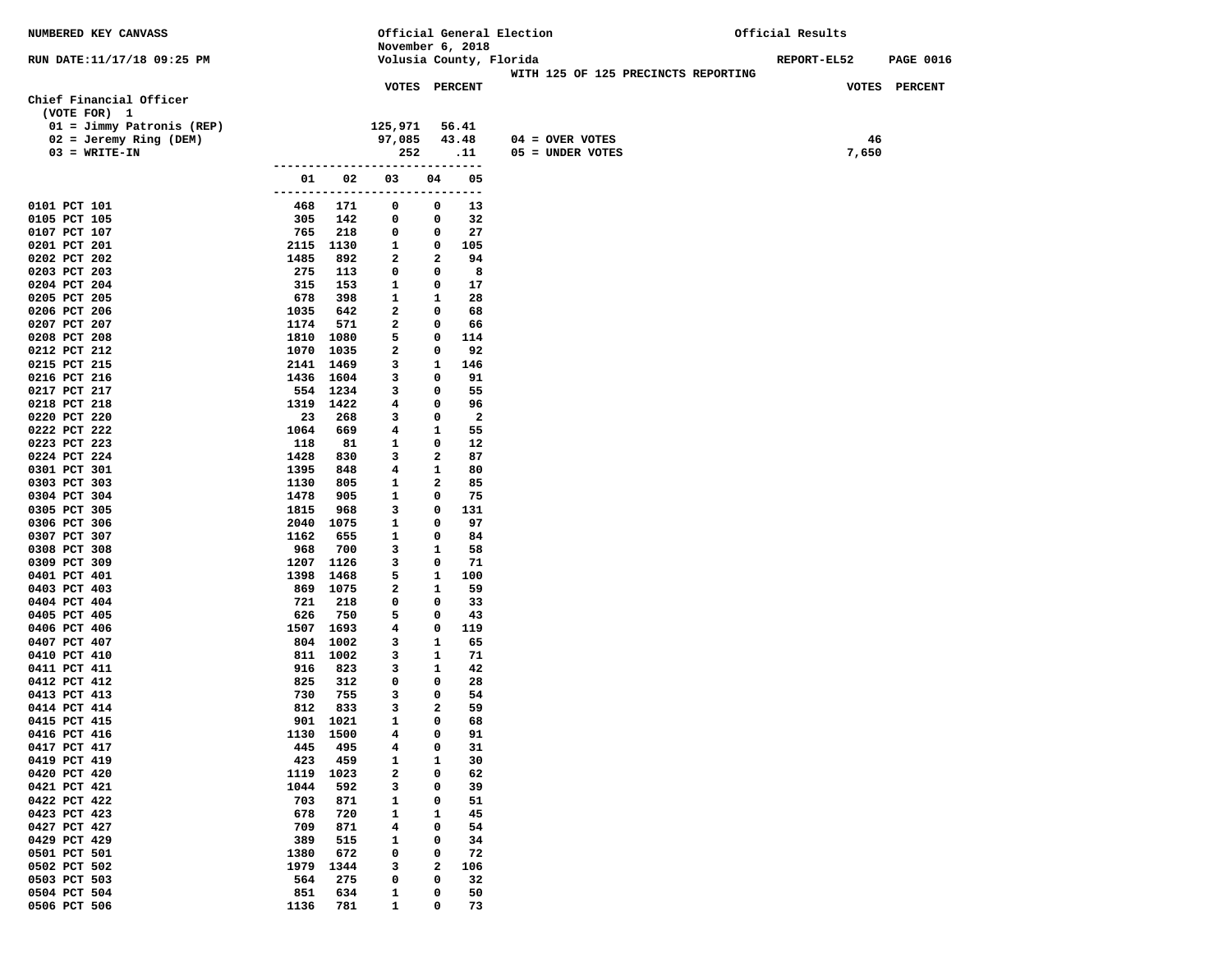| NUMBERED KEY CANVASS                        |            |                      |                                |              | Official General Election |  |                                         | Official Results |       |                  |
|---------------------------------------------|------------|----------------------|--------------------------------|--------------|---------------------------|--|-----------------------------------------|------------------|-------|------------------|
|                                             |            |                      | November 6, 2018               |              |                           |  |                                         |                  |       |                  |
| RUN DATE:11/17/18 09:25 PM                  |            |                      | Volusia County, Florida        |              |                           |  |                                         | REPORT-EL52      |       | <b>PAGE 0017</b> |
|                                             |            |                      |                                |              |                           |  | WITH 125 OF 125 PRECINCTS REPORTING     |                  |       |                  |
|                                             |            |                      | <b>VOTES PERCENT</b>           |              |                           |  |                                         |                  |       | VOTES PERCENT    |
| Chief Financial Officer<br>(VOTE FOR) 1     |            |                      |                                |              |                           |  |                                         |                  |       |                  |
| $01 = Jimmy Patronis (REP)$                 |            |                      | 125,971                        |              |                           |  |                                         |                  |       |                  |
|                                             |            |                      |                                |              | 56.41                     |  |                                         |                  | 46    |                  |
| $02 = Jeremy Ring (DEM)$<br>$03 = WRTTE-TN$ |            |                      | 97,085<br>252                  |              | 43.48<br>.11              |  | $04 = OVER VOTES$<br>$05 =$ UNDER VOTES |                  | 7,650 |                  |
|                                             |            |                      | ------------------------------ |              |                           |  |                                         |                  |       |                  |
| (CONTINUED FROM PREVIOUS PAGE)              | 01         | 02                   | 03                             | 04           | 05                        |  |                                         |                  |       |                  |
|                                             |            |                      | --------------------------     |              | $---$                     |  |                                         |                  |       |                  |
| 0508 PCT 508                                | 1011       | 567                  | 0                              | 0            | 56                        |  |                                         |                  |       |                  |
| 0509 PCT 509                                | 529        | 225                  | 0                              | 0            | 28                        |  |                                         |                  |       |                  |
| 0510 PCT 510                                |            | 2010 1083            | 6                              | 0            | 104                       |  |                                         |                  |       |                  |
| 0511 PCT 511                                | 450        | 169                  | 0                              | 0            | 21                        |  |                                         |                  |       |                  |
| 0512 PCT 512                                | 1698       | 1215                 | 3                              | 0            | 107                       |  |                                         |                  |       |                  |
| 0515 PCT 515                                | 891        | 927                  | 2                              | 2            | 70                        |  |                                         |                  |       |                  |
| 0516 PCT 516                                | 1139       | 617                  | 2                              | 1            | 80                        |  |                                         |                  |       |                  |
| 0517 PCT 517                                | 867        | 620                  | 1                              | 0            | 58                        |  |                                         |                  |       |                  |
| 0519 PCT 519                                | 509        | 449                  | 1                              | 0            | 32                        |  |                                         |                  |       |                  |
| 0521 PCT 521                                | 1675       | 1088                 | $\mathbf{2}$                   | 1            | 128                       |  |                                         |                  |       |                  |
| 0522 PCT 522                                | 1380       | 1012                 | 1                              | 2            | 86                        |  |                                         |                  |       |                  |
| 0523 PCT 523                                | 745        | 614                  | 3                              | 2            | 37                        |  |                                         |                  |       |                  |
| 0526 PCT 526                                | 504        | 509                  | 0                              | 1            | 36                        |  |                                         |                  |       |                  |
| 0527 PCT 527<br>0528 PCT 528                | 543<br>452 | 516<br>517           | 3                              | 0<br>1       | 30<br>35                  |  |                                         |                  |       |                  |
| 0529 PCT 529                                | 553        | 485                  | $\mathbf{1}$<br>2              | 1            | 39                        |  |                                         |                  |       |                  |
| 0530 PCT 530                                | 514        | 598                  | 2                              | 0            | 38                        |  |                                         |                  |       |                  |
| 0532 PCT 532                                | 1406       | 652                  | 1                              | 0            | 49                        |  |                                         |                  |       |                  |
| 0602 PCT 602                                | 1698       | 1302                 | 5                              | 0            | 97                        |  |                                         |                  |       |                  |
| 0603 PCT 603                                | 508        | 1602                 | 4                              | 1            | 48                        |  |                                         |                  |       |                  |
| 0607 PCT 607                                |            | 1505 1133            | 2                              | 1            | 107                       |  |                                         |                  |       |                  |
| 0614 PCT 614                                |            | 315 1572             | 6                              | 0            | 50                        |  |                                         |                  |       |                  |
| 0619 PCT 619                                | 198        | 852                  | 1                              | 0            | 23                        |  |                                         |                  |       |                  |
| 0620 PCT 620                                | 37         | 974                  | 3                              | 1            | 14                        |  |                                         |                  |       |                  |
| 0621 PCT 621                                | 117        | 833                  | 0                              | 0            | 17                        |  |                                         |                  |       |                  |
| 0622 PCT 622                                | 138        | 189                  | 2                              | 0            | 18                        |  |                                         |                  |       |                  |
| 0623 PCT 623                                | 688        | 623                  | 1                              | 0            | 47                        |  |                                         |                  |       |                  |
| 0625 PCT 625                                | 691        | 421                  | 1                              | 0            | 36                        |  |                                         |                  |       |                  |
| 0626 PCT 626                                | 390        | 447                  | 1                              | 0            | 34                        |  |                                         |                  |       |                  |
| 0628 PCT 628                                |            | 363 1574<br>773 1144 | 5                              | $\mathbf{2}$ | 52<br>37                  |  |                                         |                  |       |                  |
| 0633 PCT 633<br>0638 PCT 638                | 877        | 596                  | 8<br>0                         | 0<br>0       | 47                        |  |                                         |                  |       |                  |
| 0641 PCT 641                                | 1538       | 1205                 | 2                              | 1            | 95                        |  |                                         |                  |       |                  |
| 0701 PCT 701                                | 1560       | 1153                 | 1                              | 0            | 96                        |  |                                         |                  |       |                  |
| 0703 PCT 703                                |            | 1187 1032            | 3                              | 0            | 71                        |  |                                         |                  |       |                  |
| 0705 PCT 705                                | 579        | 349                  | 1                              | 0            | 36                        |  |                                         |                  |       |                  |
| 0706 PCT 706                                | 2090       | 1027                 | 0                              | 0            | 104                       |  |                                         |                  |       |                  |
| 0709 PCT 709                                | 1127       | 780                  | 2                              | 0            | 86                        |  |                                         |                  |       |                  |
| 0711 PCT 711                                | 1347       | 985                  | $\mathbf{1}$                   | $\mathbf{z}$ | 82                        |  |                                         |                  |       |                  |
| 0712 PCT 712                                | 658        | 555                  | $\overline{a}$                 | 0            | 55                        |  |                                         |                  |       |                  |
| 0714 PCT 714                                | 1238       | 1013                 | 3                              | 1            | 59                        |  |                                         |                  |       |                  |
| 0716 PCT 716                                | 1496       | 476                  | 1                              | 0            | 41                        |  |                                         |                  |       |                  |
| 0717 PCT 717                                | 687        | 522                  | $\mathbf{2}$                   | 1            | 38                        |  |                                         |                  |       |                  |
| 0718 PCT 718                                | 1371       | 962                  | 2                              | 0            | 101                       |  |                                         |                  |       |                  |
| 0719 PCT 719                                | 810        | 503                  | 0                              | 0            | 43                        |  |                                         |                  |       |                  |
| 0720 PCT 720<br>0722 PCT 722                | 354        | 233                  | 0                              | 0            | 23                        |  |                                         |                  |       |                  |
| 0725 PCT 725                                | 875<br>939 | 615<br>617           | 4<br>1                         | 1<br>0       | 53<br>67                  |  |                                         |                  |       |                  |
| 0726 PCT 726                                | 1638       | 712                  | 3                              | 0            | 69                        |  |                                         |                  |       |                  |
| 0728 PCT 728                                | 1672       | 992                  | 6                              | 0            | 95                        |  |                                         |                  |       |                  |
| 0729 PCT 729                                | 1996       | 1072                 | 1                              | 0            | 102                       |  |                                         |                  |       |                  |
| 0732 PCT 732                                | 2095       | 1205                 | 1                              | 0            | 103                       |  |                                         |                  |       |                  |
| 0733 PCT 733                                | 1084       | 651                  | 2                              | 0            | 75                        |  |                                         |                  |       |                  |
| 0803 PCT 803                                | 1017       | 516                  | 0                              | 0            | 46                        |  |                                         |                  |       |                  |
|                                             |            |                      |                                |              |                           |  |                                         |                  |       |                  |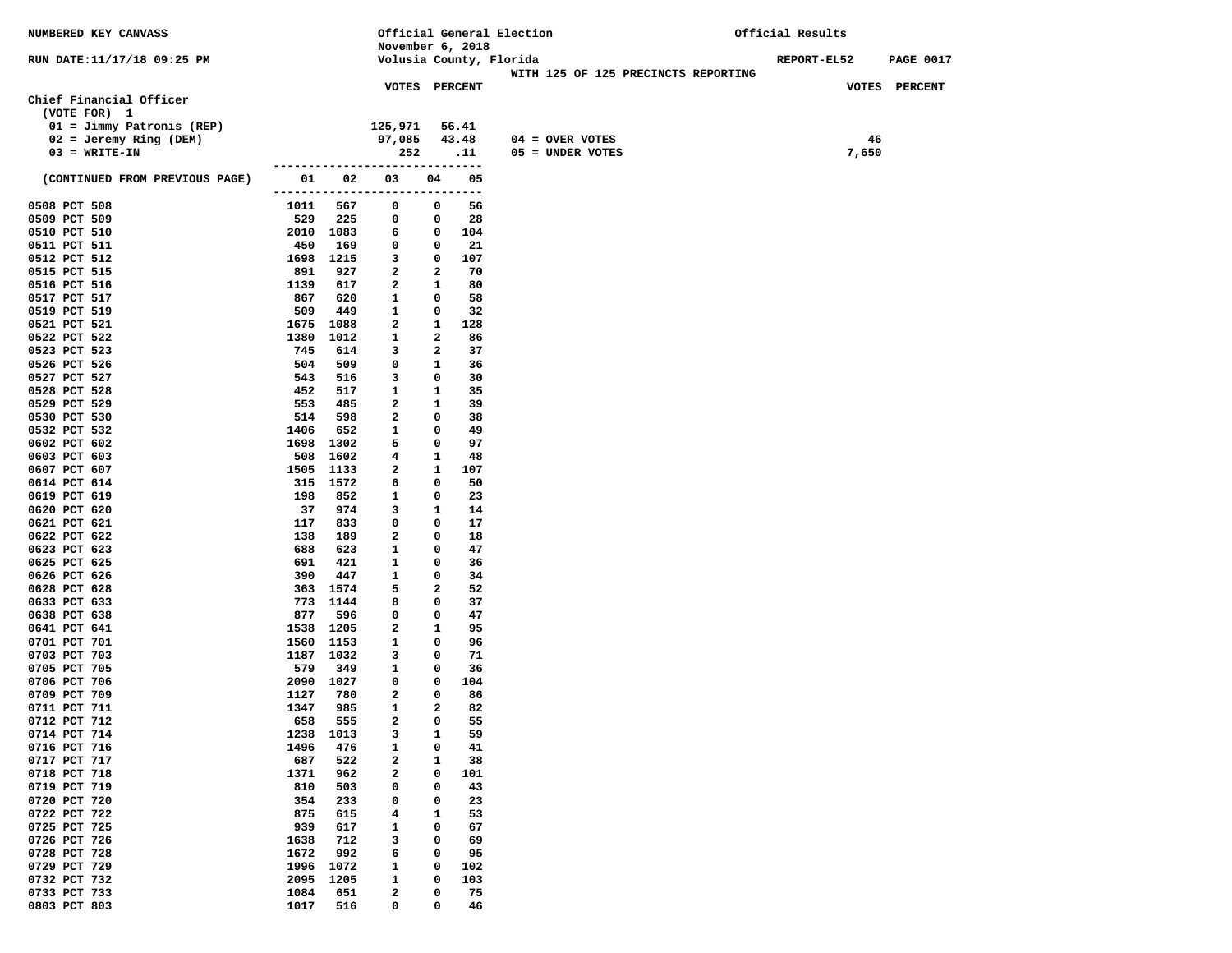| NUMBERED KEY CANVASS                    |      |      | November 6, 2018 |            |       | Official General Election                                      | Official Results |                  |
|-----------------------------------------|------|------|------------------|------------|-------|----------------------------------------------------------------|------------------|------------------|
| RUN DATE:11/17/18 09:25 PM              |      |      |                  |            |       | Volusia County, Florida<br>WITH 125 OF 125 PRECINCTS REPORTING | REPORT-EL52      | <b>PAGE 0018</b> |
|                                         |      |      | VOTES PERCENT    |            |       |                                                                |                  | VOTES PERCENT    |
| Chief Financial Officer<br>(VOTE FOR) 1 |      |      |                  |            |       |                                                                |                  |                  |
| $01 = Jimmy Patronis (REF)$             |      |      | 125,971          |            | 56.41 |                                                                |                  |                  |
| $02 =$ Jeremy Ring (DEM)                |      |      | 97,085           |            | 43.48 | $04 =$ OVER VOTES                                              |                  | 46               |
| $03 = WRITE-IN$                         |      |      | 252              |            | .11   | $05 =$ UNDER VOTES                                             |                  | 7,650            |
| (CONTINUED FROM PREVIOUS PAGE)          | 01   | 02   | 03               | 04         | 05    |                                                                |                  |                  |
| 0804 PCT 804                            | 1479 | 915  | 4                | 0          | 79    |                                                                |                  |                  |
| 0805 PCT 805                            | 1973 | 1218 | 5                | 0          | 116   |                                                                |                  |                  |
| 0807 PCT 807                            | 660  | 416  | 0                | 0          | 25    |                                                                |                  |                  |
| 0808 PCT 808                            | 2461 | 1717 | 1                | 0          | 155   |                                                                |                  |                  |
| 0809 PCT 809                            | 284  | 239  | 0                | 0          | 17    |                                                                |                  |                  |
| 0810 PCT 810                            | 563  | 570  | 3                | $\Omega$   | 29    |                                                                |                  |                  |
| 0812 PCT 812                            | 1117 | 797  | $\overline{a}$   | $\Omega$   | 82    |                                                                |                  |                  |
| 0813 PCT 813                            | 906  | 538  | 1                | $^{\circ}$ | 57    |                                                                |                  |                  |
| 0814 PCT 814                            | 1039 | 560  | 1                | 0          | 56    |                                                                |                  |                  |
| 0816 PCT 816                            | 944  | 283  | 1                | 0          | 42    |                                                                |                  |                  |
| 0901 PCT 901                            | 782  | 556  | 1                | 1          | 47    |                                                                |                  |                  |
| 0902 PCT 902                            | 1468 | 914  | 3                | $\Omega$   | 72    |                                                                |                  |                  |
| 0903 PCT 903                            | 1377 | 890  | 0                | 0          | 68    |                                                                |                  |                  |
| 0904 PCT 904                            | 1904 | 1147 | 4                | 1          | 103   |                                                                |                  |                  |
| 0907 PCT 907                            | 1106 | 437  | 3                | 0          | 53    |                                                                |                  |                  |
| 0909 PCT 909                            | 657  | 335  | 1                | 0          | 24    |                                                                |                  |                  |
| 0910 PCT 910                            | 476  | 345  | $\Omega$         | 0          | 24    |                                                                |                  |                  |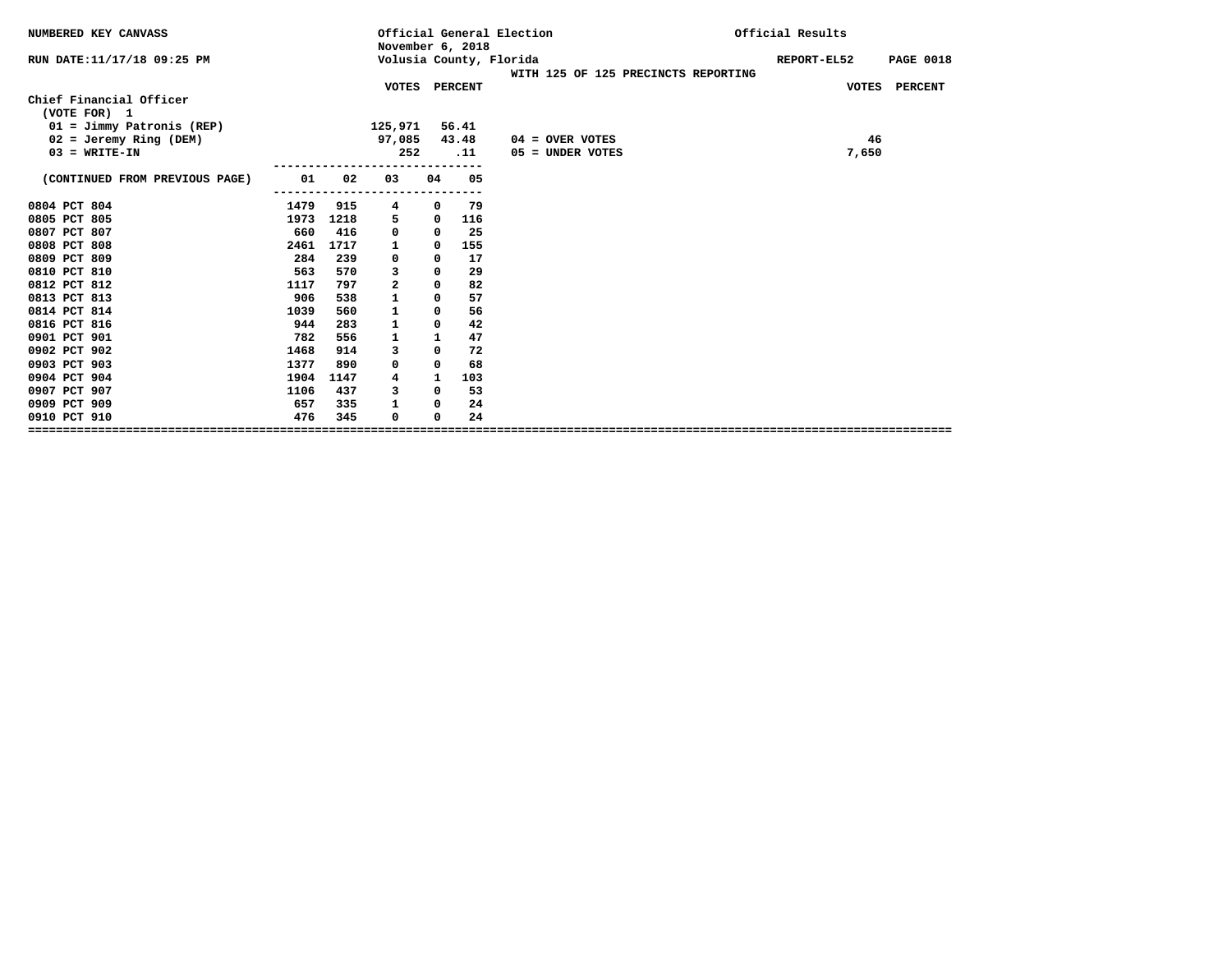| NUMBERED KEY CANVASS            |             |             |                                | Official General Election |                                     | Official Results |                  |
|---------------------------------|-------------|-------------|--------------------------------|---------------------------|-------------------------------------|------------------|------------------|
|                                 |             |             |                                | November 6, 2018          |                                     |                  |                  |
| RUN DATE:11/17/18 09:25 PM      |             |             |                                | Volusia County, Florida   |                                     | REPORT-EL52      | <b>PAGE 0019</b> |
|                                 |             |             |                                |                           | WITH 125 OF 125 PRECINCTS REPORTING |                  |                  |
|                                 |             |             |                                | <b>VOTES PERCENT</b>      |                                     | VOTES PERCENT    |                  |
| Commissioner of Agriculture     |             |             |                                |                           |                                     |                  |                  |
| (VOTE FOR) 1                    |             |             |                                |                           |                                     |                  |                  |
| 01 = Matt Caldwell (REP)        |             |             | 122,706                        | 54.89                     | $03 =$ OVER VOTES                   | 31               |                  |
| 02 = Nicole "Nikki" Fried (DEM) |             |             | 100,850                        | 45.11                     | $04 = UNDER VOTES$                  | 7,417            |                  |
|                                 |             |             | ------------------------       |                           |                                     |                  |                  |
|                                 | 01 1        | 02          | 03<br>------------------------ | 04                        |                                     |                  |                  |
| 0101 PCT 101                    | 471         | 170         | 0                              | 11                        |                                     |                  |                  |
| 0105 PCT 105                    | 312         | 143         | 0                              | 24                        |                                     |                  |                  |
| 0107 PCT 107                    | 762         | 224         | 0                              | 24                        |                                     |                  |                  |
| 0201 PCT 201                    |             | 2092 1157   | 0                              | 102                       |                                     |                  |                  |
| 0202 PCT 202                    | 1498        | 900         | 0                              | 77                        |                                     |                  |                  |
| 0203 PCT 203                    | 283         | 105         | 0                              | 8                         |                                     |                  |                  |
| 0204 PCT 204                    | 319         | 153         | 0                              | 14                        |                                     |                  |                  |
| 0205 PCT 205                    | 657         | 418         | 0                              | 31                        |                                     |                  |                  |
| 0206 PCT 206                    | 1008        | 679         | 1                              | 59                        |                                     |                  |                  |
| 0207 PCT 207                    | 1144        | 615         | 0                              | 54                        |                                     |                  |                  |
| 0208 PCT 208                    |             | 1795 1123   | 0                              | 91                        |                                     |                  |                  |
| 0212 PCT 212                    |             | 1056 1057   | 0                              | 86                        |                                     |                  |                  |
| 0215 PCT 215                    |             | 2074 1544   | 1                              | 141                       |                                     |                  |                  |
| 0216 PCT 216                    |             | 1415 1620   | 0                              | 99                        |                                     |                  |                  |
| 0217 PCT 217                    | 536         | 1259        | 0                              | 51                        |                                     |                  |                  |
| 0218 PCT 218                    |             | 1288 1462   | 0                              | 91                        |                                     |                  |                  |
| 0220 PCT 220                    | 21          | 271         | 0                              | $\overline{\mathbf{4}}$   |                                     |                  |                  |
| 0222 PCT 222                    | 1040        | 698         | 0                              | 55                        |                                     |                  |                  |
| 0223 PCT 223<br>0224 PCT 224    | 116<br>1400 | 87<br>879   | 0<br>0                         | 9<br>71                   |                                     |                  |                  |
| 0301 PCT 301                    | 1379        | 861         | 1                              | 87                        |                                     |                  |                  |
| 0303 PCT 303                    | 1124        | 829         | 1                              | 69                        |                                     |                  |                  |
| 0304 PCT 304                    | 1446        | 936         | 0                              | 77                        |                                     |                  |                  |
| 0305 PCT 305                    |             | 1780 1021   | 0                              | 116                       |                                     |                  |                  |
| 0306 PCT 306                    |             | 2014 1096   | 1                              | 102                       |                                     |                  |                  |
| 0307 PCT 307                    | 1143        | 673         | 0                              | 86                        |                                     |                  |                  |
| 0308 PCT 308                    | 960         | 718         | 0                              | 52                        |                                     |                  |                  |
| 0309 PCT 309                    |             | 1184 1153   | 0                              | 70                        |                                     |                  |                  |
| 0401 PCT 401                    |             | 1355 1508   | 1                              | 108                       |                                     |                  |                  |
| 0403 PCT 403                    |             | 837 1111    | 0                              | 58                        |                                     |                  |                  |
| 0404 PCT 404                    | 708         | 239         | 0                              | 25                        |                                     |                  |                  |
| 0405 PCT 405                    | 610         | 770         | 1                              | 43                        |                                     |                  |                  |
| 0406 PCT 406                    |             | 1480 1715   | 0                              | 128                       |                                     |                  |                  |
| 0407 PCT 407                    | 793         | 1022        | 2                              | 58                        |                                     |                  |                  |
| 0410 PCT 410                    | 789<br>859  | 1035<br>883 | 0<br>0                         | 64                        |                                     |                  |                  |
| 0411 PCT 411<br>0412 PCT 412    | 808         | 330         | 0                              | 43<br>27                  |                                     |                  |                  |
| 0413 PCT 413                    | 696         | 785         | 0                              | 61                        |                                     |                  |                  |
| 0414 PCT 414                    | 782         | 861         | 3                              | 63                        |                                     |                  |                  |
| 0415 PCT 415                    | 871         | 1056        | 0                              | 64                        |                                     |                  |                  |
| 0416 PCT 416                    | 1093        | 1536        | 1                              | 95                        |                                     |                  |                  |
| 0417 PCT 417                    | 428         | 519         | 0                              | 28                        |                                     |                  |                  |
| 0419 PCT 419                    | 387         | 492         | 1                              | 34                        |                                     |                  |                  |
| 0420 PCT 420                    | 1081        | 1057        | 0                              | 68                        |                                     |                  |                  |
| 0421 PCT 421                    | 1042        | 603         | 0                              | 33                        |                                     |                  |                  |
| 0422 PCT 422                    | 672         | 900         | 0                              | 54                        |                                     |                  |                  |
| 0423 PCT 423                    | 670         | 726         | $\mathbf{1}$                   | 48                        |                                     |                  |                  |
| 0427 PCT 427                    | 714         | 877         | 0                              | 47                        |                                     |                  |                  |
| 0429 PCT 429                    | 378         | 530         | 0                              | 31                        |                                     |                  |                  |
| 0501 PCT 501                    | 1357        | 698         | $\mathbf 0$                    | 69                        |                                     |                  |                  |
| 0502 PCT 502                    | 1923        | 1402        | 0                              | 109                       |                                     |                  |                  |
| 0503 PCT 503                    | 551         | 296         | 0                              | 24                        |                                     |                  |                  |
| 0504 PCT 504                    | 822         | 676         | 0                              | 38                        |                                     |                  |                  |
| 0506 PCT 506<br>0508 PCT 508    | 1088<br>980 | 834<br>604  | 0<br>0                         | 69<br>50                  |                                     |                  |                  |
|                                 |             |             |                                |                           |                                     |                  |                  |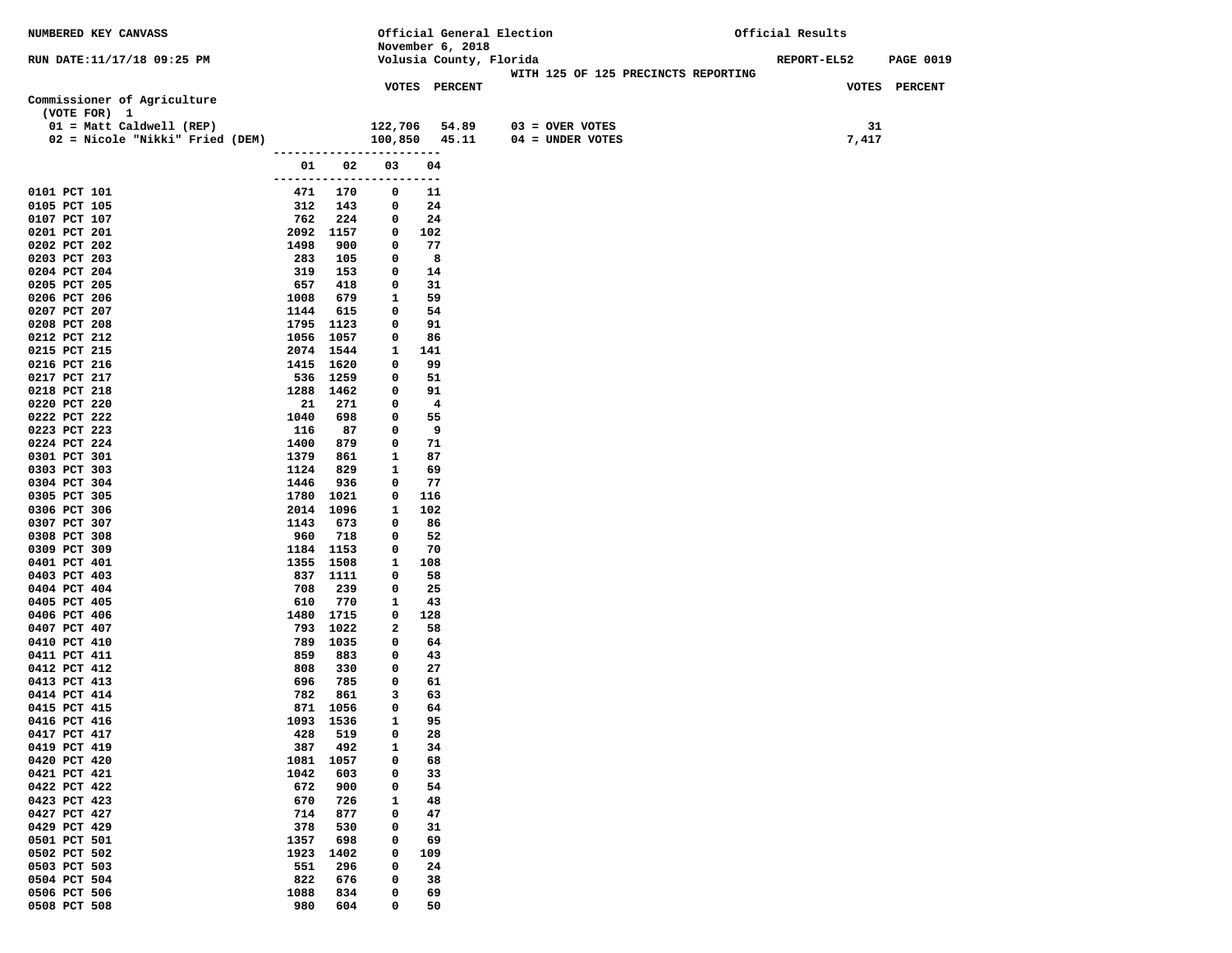| NUMBERED KEY CANVASS            |      |                   |                           | Official General Election            |                                     | Official Results   |                  |
|---------------------------------|------|-------------------|---------------------------|--------------------------------------|-------------------------------------|--------------------|------------------|
|                                 |      |                   |                           | November 6, 2018                     |                                     |                    |                  |
| RUN DATE:11/17/18 09:25 PM      |      |                   |                           | Volusia County, Florida              |                                     | <b>REPORT-EL52</b> | <b>PAGE 0020</b> |
|                                 |      |                   |                           |                                      | WITH 125 OF 125 PRECINCTS REPORTING |                    |                  |
|                                 |      |                   |                           | <b>VOTES PERCENT</b>                 |                                     |                    | VOTES PERCENT    |
| Commissioner of Agriculture     |      |                   |                           |                                      |                                     |                    |                  |
| (VOTE FOR) 1                    |      |                   |                           |                                      |                                     |                    |                  |
| $01 = Matt$ Caldwell (REP)      |      |                   |                           | 122,706    54.89<br>100,850    45.11 | $03 =$ OVER VOTES                   | 31                 |                  |
| 02 = Nicole "Nikki" Fried (DEM) |      |                   | ------------------------  |                                      | $04 = UNDER VOTES$                  | 7,417              |                  |
|                                 |      | 01 02             | 03                        | 04                                   |                                     |                    |                  |
| (CONTINUED FROM PREVIOUS PAGE)  |      |                   | ------------------------- |                                      |                                     |                    |                  |
| 0509 PCT 509                    |      | 512 242           | 0                         | 28                                   |                                     |                    |                  |
| 0510 PCT 510                    |      | 1979 1127         | $\mathbf{0}$              | 97                                   |                                     |                    |                  |
| 0511 PCT 511                    | 443  | 178               | 0                         | 19                                   |                                     |                    |                  |
| 0512 PCT 512                    |      | 1637 1277         | 3                         | 106                                  |                                     |                    |                  |
| 0515 PCT 515                    | 890  | 929               | 1                         | 72                                   |                                     |                    |                  |
| 0516 PCT 516                    | 1093 | 664               | $\mathbf 0$               | 82                                   |                                     |                    |                  |
| 0517 PCT 517                    | 802  | 678               | $\mathbf 0$               | 66                                   |                                     |                    |                  |
| 0519 PCT 519                    | 498  | 466               | 0                         | 27                                   |                                     |                    |                  |
| 0521 PCT 521                    |      | 1625 1139         | 1                         | 129                                  |                                     |                    |                  |
| 0522 PCT 522                    | 1322 | 1070              | 0                         | 89                                   |                                     |                    |                  |
| 0523 PCT 523                    | 721  | 643               | 0                         | 37                                   |                                     |                    |                  |
| 0526 PCT 526                    | 485  | 531               | $\mathbf 0$               | 34                                   |                                     |                    |                  |
| 0527 PCT 527                    | 544  | 514               | $^{\circ}$                | 34                                   |                                     |                    |                  |
| 0528 PCT 528                    | 445  | 532               | 0                         | 29                                   |                                     |                    |                  |
| 0529 PCT 529                    | 537  | 511               | 0                         | 32                                   |                                     |                    |                  |
| 0530 PCT 530                    | 500  | 612               | 0                         | 40                                   |                                     |                    |                  |
| 0532 PCT 532                    | 1362 | 685               | 0                         | 61                                   |                                     |                    |                  |
| 0602 PCT 602                    | 490  | 1630 1378<br>1623 | 0<br>0                    | 94<br>50                             |                                     |                    |                  |
| 0603 PCT 603<br>0607 PCT 607    | 1437 | 1214              | $\mathbf 0$               | 97                                   |                                     |                    |                  |
| 0614 PCT 614                    |      | 312 1586          | 0                         | 45                                   |                                     |                    |                  |
| 0619 PCT 619                    | 183  | 870               | 0                         | 21                                   |                                     |                    |                  |
| 0620 PCT 620                    | 29   | 984               | 0                         | 16                                   |                                     |                    |                  |
| 0621 PCT 621                    | 113  | 837               | 1                         | 16                                   |                                     |                    |                  |
| 0622 PCT 622                    | 138  | 197               | 0                         | 12                                   |                                     |                    |                  |
| 0623 PCT 623                    | 668  | 633               | 0                         | 58                                   |                                     |                    |                  |
| 0625 PCT 625                    | 656  | 457               | 0                         | 36                                   |                                     |                    |                  |
| 0626 PCT 626                    | 377  | 463               | 1                         | 31                                   |                                     |                    |                  |
| 0628 PCT 628                    |      | 343 1599          | 0                         | 54                                   |                                     |                    |                  |
| 0633 PCT 633                    |      | 733 1187          | 2                         | 40                                   |                                     |                    |                  |
| 0638 PCT 638                    | 865  | 609               | 1                         | 45                                   |                                     |                    |                  |
| 0641 PCT 641                    |      | 1494 1254         | 0                         | 93                                   |                                     |                    |                  |
| 0701 PCT 701                    |      | 1483 1226         | 0                         | 101                                  |                                     |                    |                  |
| 0703 PCT 703                    |      | 1169 1059         | 0                         | 65<br>41                             |                                     |                    |                  |
| 0705 PCT 705<br>0706 PCT 706    | 554  | 370<br>2031 1075  | 0<br>$\mathbf{1}$         | 114                                  |                                     |                    |                  |
| 0709 PCT 709                    | 1099 | 815               | $\mathbf 0$               | 81                                   |                                     |                    |                  |
| 0711 PCT 711                    |      | 1296 1035         | 0                         | 86                                   |                                     |                    |                  |
| 0712 PCT 712                    | 645  | 586               | 0                         | 39                                   |                                     |                    |                  |
| 0714 PCT 714                    |      | 1190 1067         | 0                         | 57                                   |                                     |                    |                  |
| 0716 PCT 716                    | 1472 | 504               | 0                         | 38                                   |                                     |                    |                  |
| 0717 PCT 717                    | 650  | 556               | 1                         | 43                                   |                                     |                    |                  |
| 0718 PCT 718                    | 1311 | 1017              | 0                         | 108                                  |                                     |                    |                  |
| 0719 PCT 719                    | 765  | 545               | 0                         | 46                                   |                                     |                    |                  |
| 0720 PCT 720                    | 344  | 246               | 0                         | 20                                   |                                     |                    |                  |
| 0722 PCT 722                    | 864  | 639               | 0                         | 45                                   |                                     |                    |                  |
| 0725 PCT 725                    | 901  | 651               | $\mathbf 0$               | 72                                   |                                     |                    |                  |
| 0726 PCT 726                    | 1605 | 746               | 0                         | 71                                   |                                     |                    |                  |
| 0728 PCT 728                    | 1639 | 1028              | $\mathbf 0$               | 98                                   |                                     |                    |                  |
| 0729 PCT 729                    | 1923 | 1140              | $\mathbf{1}$              | 107                                  |                                     |                    |                  |
| 0732 PCT 732                    | 2028 | 1269              | 0                         | 107                                  |                                     |                    |                  |
| 0733 PCT 733                    | 1038 | 701               | 0                         | 73                                   |                                     |                    |                  |
| 0803 PCT 803                    | 989  | 546               | 0                         | 44                                   |                                     |                    |                  |
| 0804 PCT 804                    | 1422 | 975               | 1                         | 79                                   |                                     |                    |                  |
| 0805 PCT 805                    | 1889 | 1308              | 0                         | 115                                  |                                     |                    |                  |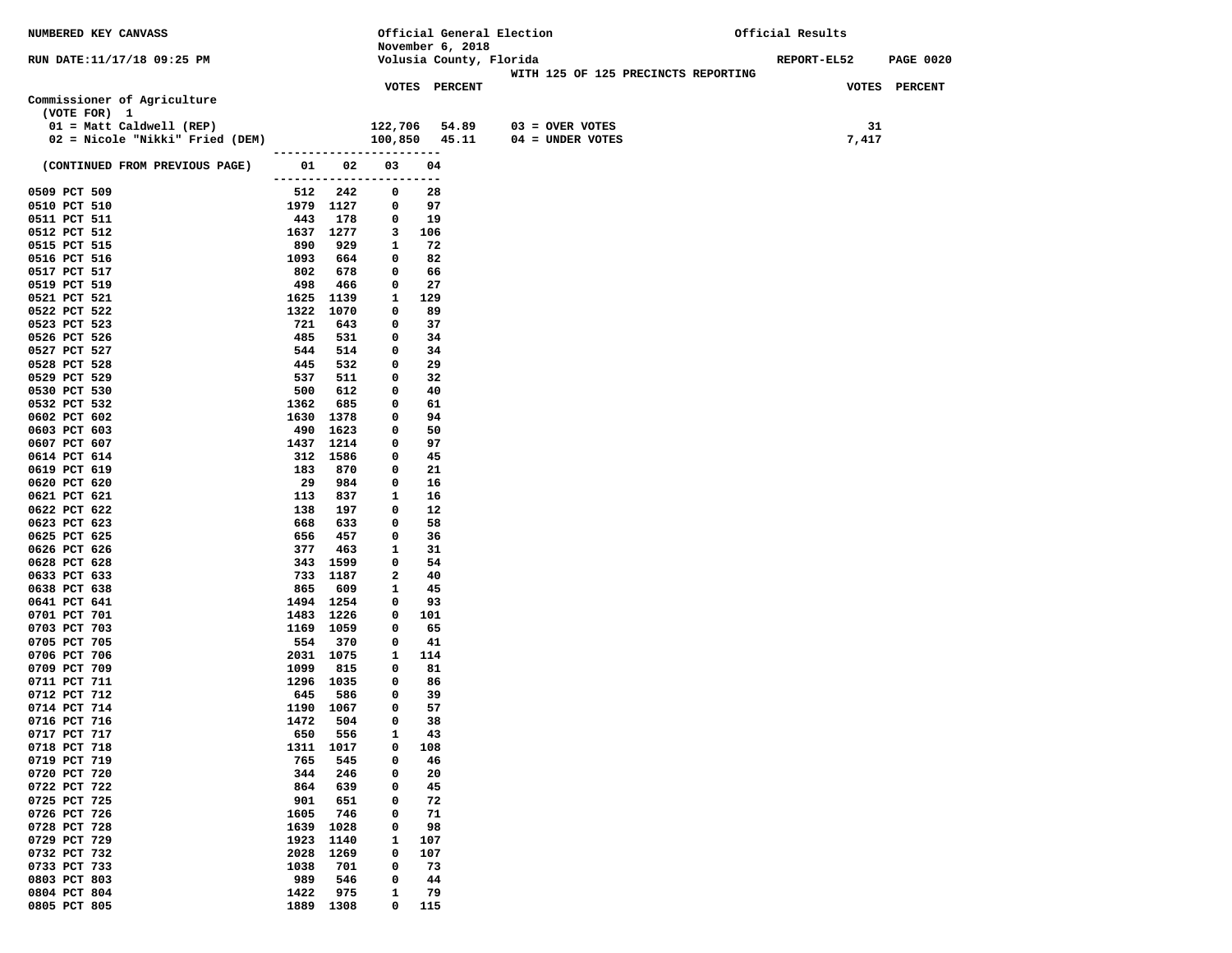| NUMBERED KEY CANVASS                        |      |      |    | November 6, 2018        | Official General Election           | Official Results |             |                  |
|---------------------------------------------|------|------|----|-------------------------|-------------------------------------|------------------|-------------|------------------|
| RUN DATE: 11/17/18 09:25 PM                 |      |      |    | Volusia County, Florida | WITH 125 OF 125 PRECINCTS REPORTING |                  | REPORT-EL52 | <b>PAGE 0021</b> |
|                                             |      |      |    | VOTES PERCENT           |                                     |                  |             | VOTES PERCENT    |
| Commissioner of Agriculture<br>(VOTE FOR) 1 |      |      |    |                         |                                     |                  |             |                  |
| $01 = Matt$ Caldwell (REP)                  |      |      |    | 122,706 54.89           | $03 =$ OVER VOTES                   |                  | 31          |                  |
| 02 = Nicole "Nikki" Fried (DEM)             |      |      |    | 100,850 45.11           | 04 = UNDER VOTES                    |                  | 7,417       |                  |
| (CONTINUED FROM PREVIOUS PAGE)              | 01   | 02   | 03 | 04                      |                                     |                  |             |                  |
| 0807 PCT 807                                | 652  | 436  | 0  | 13                      |                                     |                  |             |                  |
| 0808 PCT 808                                | 2419 | 1765 | 0  | 150                     |                                     |                  |             |                  |
| 0809 PCT 809                                | 276  | 245  | 0  | 19                      |                                     |                  |             |                  |
| 0810 PCT 810                                | 549  | 580  | 0  | 36                      |                                     |                  |             |                  |
| 0812 PCT 812                                | 1083 | 847  | 0  | 68                      |                                     |                  |             |                  |
| 0813 PCT 813                                | 880  | 570  | 0  | 52                      |                                     |                  |             |                  |
| 0814 PCT 814                                | 1024 | 584  | 0  | 48                      |                                     |                  |             |                  |
| 0816 PCT 816                                | 939  | 297  | 2  | 32                      |                                     |                  |             |                  |
| 0901 PCT 901                                | 762  | 586  | 0  | 39                      |                                     |                  |             |                  |
| 0902 PCT 902                                | 1438 | 949  | 0  | 70                      |                                     |                  |             |                  |
| 0903 PCT 903                                | 1341 | 927  | 0  | 67                      |                                     |                  |             |                  |
| 0904 PCT 904                                | 1883 | 1185 | 0  | 91                      |                                     |                  |             |                  |
| 0907 PCT 907                                | 1090 | 468  | 0  | 41                      |                                     |                  |             |                  |
| 0909 PCT 909                                | 642  | 351  | 0  | 24                      |                                     |                  |             |                  |
| 0910 PCT 910                                | 467  | 351  | 0  | 27                      |                                     |                  |             |                  |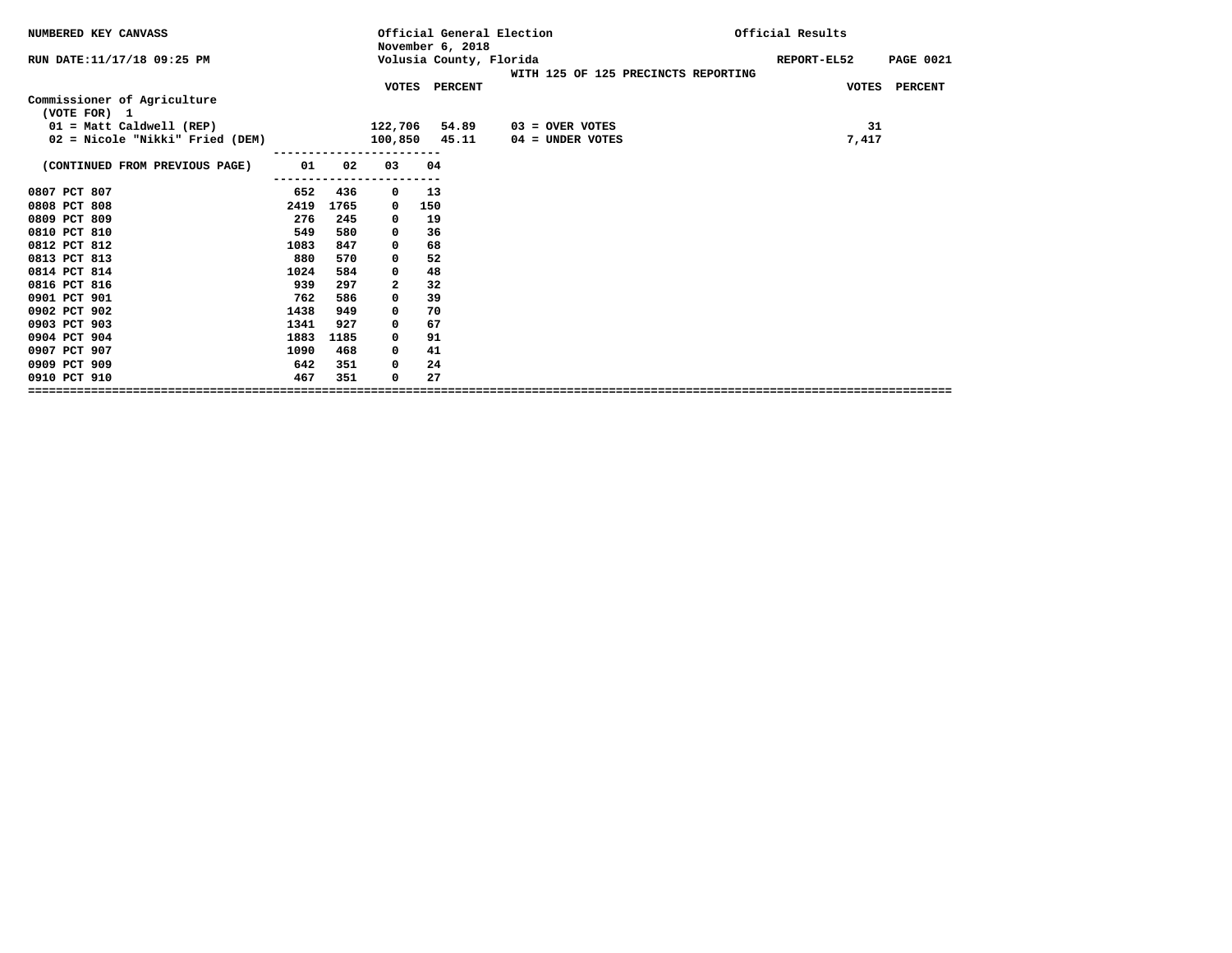| NUMBERED KEY CANVASS            |                          |                          |                  | Official General Election                   |                                   | Official Results   |                  |
|---------------------------------|--------------------------|--------------------------|------------------|---------------------------------------------|-----------------------------------|--------------------|------------------|
| RUN DATE:11/17/18 09:25 PM      |                          |                          |                  | November 6, 2018<br>Volusia County, Florida |                                   | <b>REPORT-EL52</b> | <b>PAGE 0022</b> |
|                                 |                          |                          |                  |                                             | WITH 71 OF 71 PRECINCTS REPORTING |                    |                  |
|                                 |                          |                          |                  | <b>VOTES PERCENT</b>                        |                                   |                    | VOTES PERCENT    |
| State Senator District 14       |                          |                          |                  |                                             |                                   |                    |                  |
| (VOTE FOR) 1                    |                          |                          |                  |                                             |                                   |                    |                  |
| $01 = Dorothy L. Hukill (REF)$  |                          |                          | 65,167           | 54.42                                       | $03 =$ OVER VOTES                 |                    | 16               |
| 02 = Melissa "Mel" Martin (DEM) |                          |                          |                  | 54,589 45.58                                | $04 = UNDER VOTES$                |                    | 5,190            |
|                                 | ------------------------ |                          |                  |                                             |                                   |                    |                  |
|                                 |                          | 01 02                    | 03               | 04                                          |                                   |                    |                  |
| 0205 PCT 205                    | ------------------------ | 643 427                  | $\mathbf 0$      | 36                                          |                                   |                    |                  |
| 0206 PCT 206                    |                          | 983 685                  | $\mathbf{0}$     | 79                                          |                                   |                    |                  |
| 0207 PCT 207                    | $\mathbf{1}$             | $\overline{\phantom{0}}$ | 0                | $\mathbf 0$                                 |                                   |                    |                  |
| 0208 PCT 208                    | 1411                     | 986                      | 0                | 101                                         |                                   |                    |                  |
| 0212 PCT 212                    | 1020 1090                |                          | $\mathbf 0$      | 89                                          |                                   |                    |                  |
| 0215 PCT 215                    |                          | 2037 1540                | 1                | 182                                         |                                   |                    |                  |
| 0216 PCT 216                    |                          | 1374 1644                | $\mathbf 0$      | 116                                         |                                   |                    |                  |
| 0217 PCT 217                    |                          | 530 1255                 | 0                | 61                                          |                                   |                    |                  |
| 0218 PCT 218                    |                          | 1179 1447                | 0                | 108                                         |                                   |                    |                  |
| 0220 PCT 220<br>0222 PCT 222    | 22<br>1034               | 269<br>689               | 0<br>$\mathbf 0$ | -5<br>70                                    |                                   |                    |                  |
| 0223 PCT 223                    | 111                      | 91                       | 0                | 10                                          |                                   |                    |                  |
| 0224 PCT 224                    | 1223                     | 816                      | 0                | 92                                          |                                   |                    |                  |
| 0401 PCT 401                    |                          | 1316 1529                | 0                | 127                                         |                                   |                    |                  |
| 0403 PCT 403                    |                          | 839 1101                 | 0                | 66                                          |                                   |                    |                  |
| 0404 PCT 404                    | 282                      | 74                       | 0                | 12                                          |                                   |                    |                  |
| 0405 PCT 405                    | 599                      | 768                      | 1                | 56                                          |                                   |                    |                  |
| 0406 PCT 406                    |                          | 1452 1727                | $\mathbf 0$      | 144                                         |                                   |                    |                  |
| 0407 PCT 407                    | 759                      | 1035                     | $\mathbf{1}$     | 80                                          |                                   |                    |                  |
| 0410 PCT 410                    |                          | 784 1037                 | $\mathbf 0$      | 67                                          |                                   |                    |                  |
| 0411 PCT 411<br>0412 PCT 412    | 851<br>806               | 864<br>321               | 1<br>0           | 69<br>38                                    |                                   |                    |                  |
| 0413 PCT 413                    | 691                      | 781                      | $\mathbf 0$      | 70                                          |                                   |                    |                  |
| 0414 PCT 414                    | 767                      | 877                      | 0                | 65                                          |                                   |                    |                  |
| 0415 PCT 415                    |                          | 861 1038                 | 0                | 92                                          |                                   |                    |                  |
| 0416 PCT 416                    | 1075                     | 1532                     | 0                | 118                                         |                                   |                    |                  |
| 0417 PCT 417                    | 420                      | 518                      | 0                | 37                                          |                                   |                    |                  |
| 0419 PCT 419                    | 383                      | 487                      | $\mathbf{1}$     | 43                                          |                                   |                    |                  |
| 0420 PCT 420                    |                          | 1080 1044                | 1                | 81                                          |                                   |                    |                  |
| 0422 PCT 422<br>0423 PCT 423    | 652<br>647               | 912<br>730               | $\mathbf 0$<br>0 | 62<br>68                                    |                                   |                    |                  |
| 0427 PCT 427                    | 701                      | 867                      | 1                | 69                                          |                                   |                    |                  |
| 0429 PCT 429                    | 375                      | 525                      | 0                | 39                                          |                                   |                    |                  |
| 0602 PCT 602                    | 168                      | 99                       | 0                | 15                                          |                                   |                    |                  |
| 0638 PCT 638                    | 6                        | - 7                      | $\mathbf 0$      | $\mathbf 0$                                 |                                   |                    |                  |
| 0705 PCT 705                    | 341                      | 210                      | $\mathbf 0$      | 21                                          |                                   |                    |                  |
| 0706 PCT 706                    | $\mathbf 0$              | 0                        | 0                | 0                                           |                                   |                    |                  |
| 0709 PCT 709<br>0711 PCT 711    | 1075                     | 818<br>1262 1046         | 0<br>0           | 100<br>109                                  |                                   |                    |                  |
| 0712 PCT 712                    | 642                      | 574                      | 0                | 54                                          |                                   |                    |                  |
| 0714 PCT 714                    |                          | 1140 1066                | 0                | 91                                          |                                   |                    |                  |
| 0716 PCT 716                    | 1455                     | 503                      | 1                | 55                                          |                                   |                    |                  |
| 0717 PCT 717                    | 648                      | 555                      | $\mathbf{2}$     | 45                                          |                                   |                    |                  |
| 0718 PCT 718                    | 1295                     | 1015                     | $\mathbf 0$      | 126                                         |                                   |                    |                  |
| 0719 PCT 719                    | 747                      | 546                      | 0                | 63                                          |                                   |                    |                  |
| 0720 PCT 720                    | 341                      | 242                      | 0                | 27                                          |                                   |                    |                  |
| 0722 PCT 722<br>0725 PCT 725    | 845<br>880               | 634<br>658               | 0<br>0           | 69<br>86                                    |                                   |                    |                  |
| 0726 PCT 726                    | 1580                     | 753                      | $\mathbf{1}$     | 88                                          |                                   |                    |                  |
| 0728 PCT 728                    | 1599                     | 1048                     | 1                | 117                                         |                                   |                    |                  |
| 0729 PCT 729                    | 1910                     | 1131                     | $\mathbf{1}$     | 129                                         |                                   |                    |                  |
| 0732 PCT 732                    | 1972                     | 1273                     | $\mathbf{1}$     | 158                                         |                                   |                    |                  |
| 0733 PCT 733                    | 1008                     | 718                      | 0                | 86                                          |                                   |                    |                  |
| 0803 PCT 803                    | 977                      | 533                      | 0                | 69                                          |                                   |                    |                  |
| 0804 PCT 804                    | 1412                     | 966                      | 0                | 99                                          |                                   |                    |                  |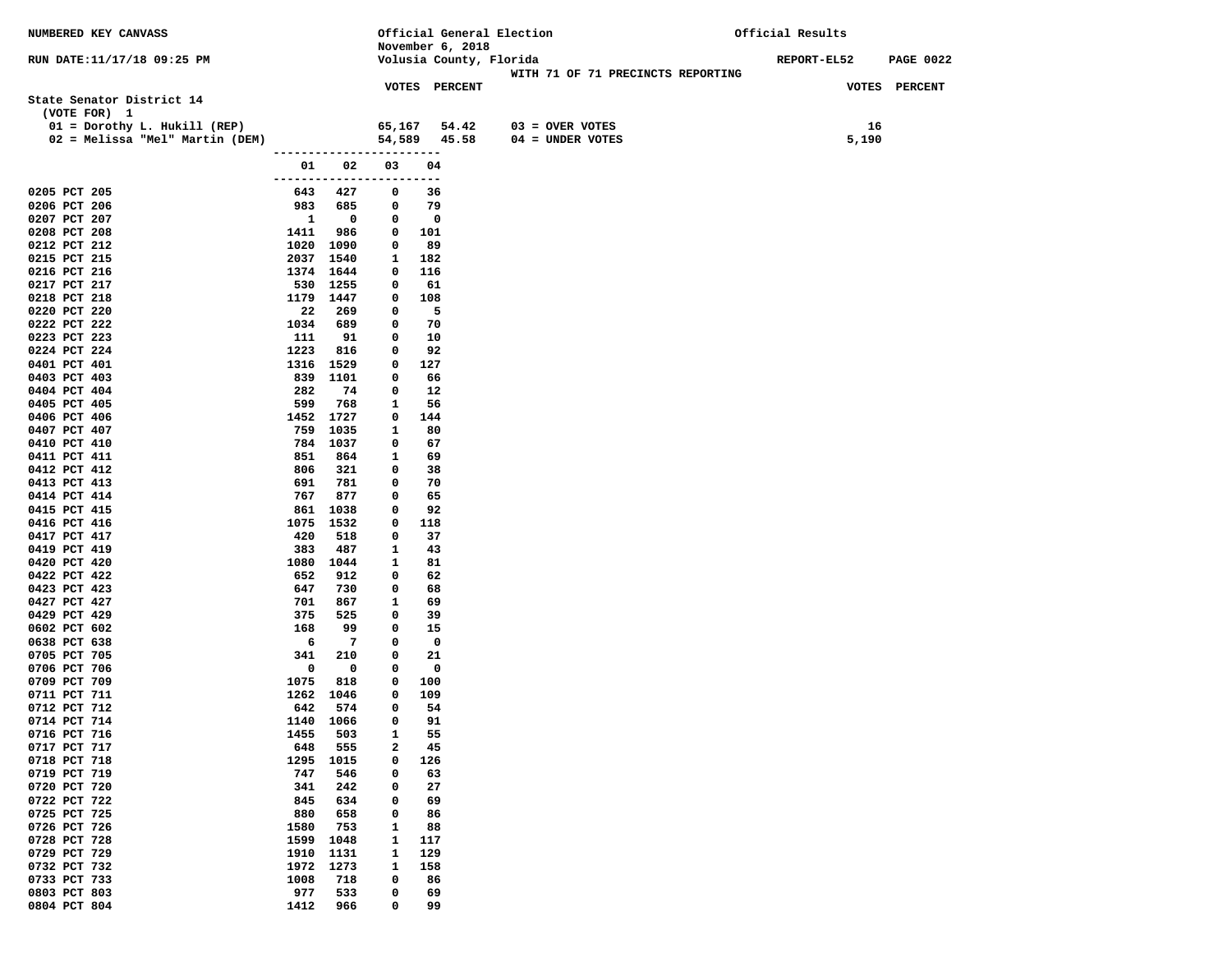| NUMBERED KEY CANVASS                        |      |                                    |              |     | Official General Election<br>November 6, 2018 |  |                    |                                   | Official Results |              |                  |
|---------------------------------------------|------|------------------------------------|--------------|-----|-----------------------------------------------|--|--------------------|-----------------------------------|------------------|--------------|------------------|
| RUN DATE: 11/17/18 09:25 PM                 |      |                                    |              |     | Volusia County, Florida                       |  |                    |                                   | REPORT-EL52      |              | <b>PAGE 0023</b> |
|                                             |      |                                    |              |     |                                               |  |                    | WITH 71 OF 71 PRECINCTS REPORTING |                  |              |                  |
|                                             |      |                                    |              |     | VOTES PERCENT                                 |  |                    |                                   |                  | <b>VOTES</b> | PERCENT          |
| State Senator District 14                   |      |                                    |              |     |                                               |  |                    |                                   |                  |              |                  |
| (VOTE FOR) 1                                |      |                                    |              |     |                                               |  |                    |                                   |                  |              |                  |
| $01 =$ Dorothy L. Hukill (REP) 65,167 54.42 |      |                                    |              |     |                                               |  | 03 = OVER VOTES    |                                   |                  | 16           |                  |
| 02 = Melissa "Mel" Martin (DEM)             |      |                                    |              |     | 54,589 45.58                                  |  | $04 =$ UNDER VOTES |                                   |                  | 5,190        |                  |
| (CONTINUED FROM PREVIOUS PAGE)              | 01 1 | 02                                 | 03           | 04  |                                               |  |                    |                                   |                  |              |                  |
| 0805 PCT 805                                |      | ---------------------<br>1837 1310 | $\mathbf 0$  | 165 |                                               |  |                    |                                   |                  |              |                  |
| 0807 PCT 807                                | 626  | 447                                | 0            | 28  |                                               |  |                    |                                   |                  |              |                  |
| 0808 PCT 808                                | 2307 | 1816                               | 0            | 211 |                                               |  |                    |                                   |                  |              |                  |
| 0809 PCT 809                                | 279  | 242                                | 0            | 19  |                                               |  |                    |                                   |                  |              |                  |
| 0810 PCT 810                                | 539  | 581                                | $\mathbf 0$  | 45  |                                               |  |                    |                                   |                  |              |                  |
| 0812 PCT 812                                | 1077 | 834                                | 0            | 87  |                                               |  |                    |                                   |                  |              |                  |
| 0813 PCT 813                                | 879  | 560                                | $\mathbf{1}$ | 62  |                                               |  |                    |                                   |                  |              |                  |
| 0814 PCT 814                                | 1011 | 578                                | 0            | 67  |                                               |  |                    |                                   |                  |              |                  |
| 0816 PCT 816                                | 914  | 306                                | 0            | 50  |                                               |  |                    |                                   |                  |              |                  |
| 0901 PCT 901                                | 759  | 579                                | 0            | 49  |                                               |  |                    |                                   |                  |              |                  |
| 0902 PCT 902                                | 1414 | 954                                | 1            | 88  |                                               |  |                    |                                   |                  |              |                  |
| 0903 PCT 903                                | 1314 | 928                                | $^{\circ}$   | 93  |                                               |  |                    |                                   |                  |              |                  |
| 0904 PCT 904                                | 1840 | 1192                               | 0            | 127 |                                               |  |                    |                                   |                  |              |                  |
| 0907 PCT 907                                | 1068 | 463                                | 0            | 68  |                                               |  |                    |                                   |                  |              |                  |
| 0909 PCT 909                                | 624  | 351                                | $\mathbf 0$  | 42  |                                               |  |                    |                                   |                  |              |                  |
| 0910 PCT 910                                | 468  | 347                                | 0            | 30  |                                               |  |                    |                                   |                  |              |                  |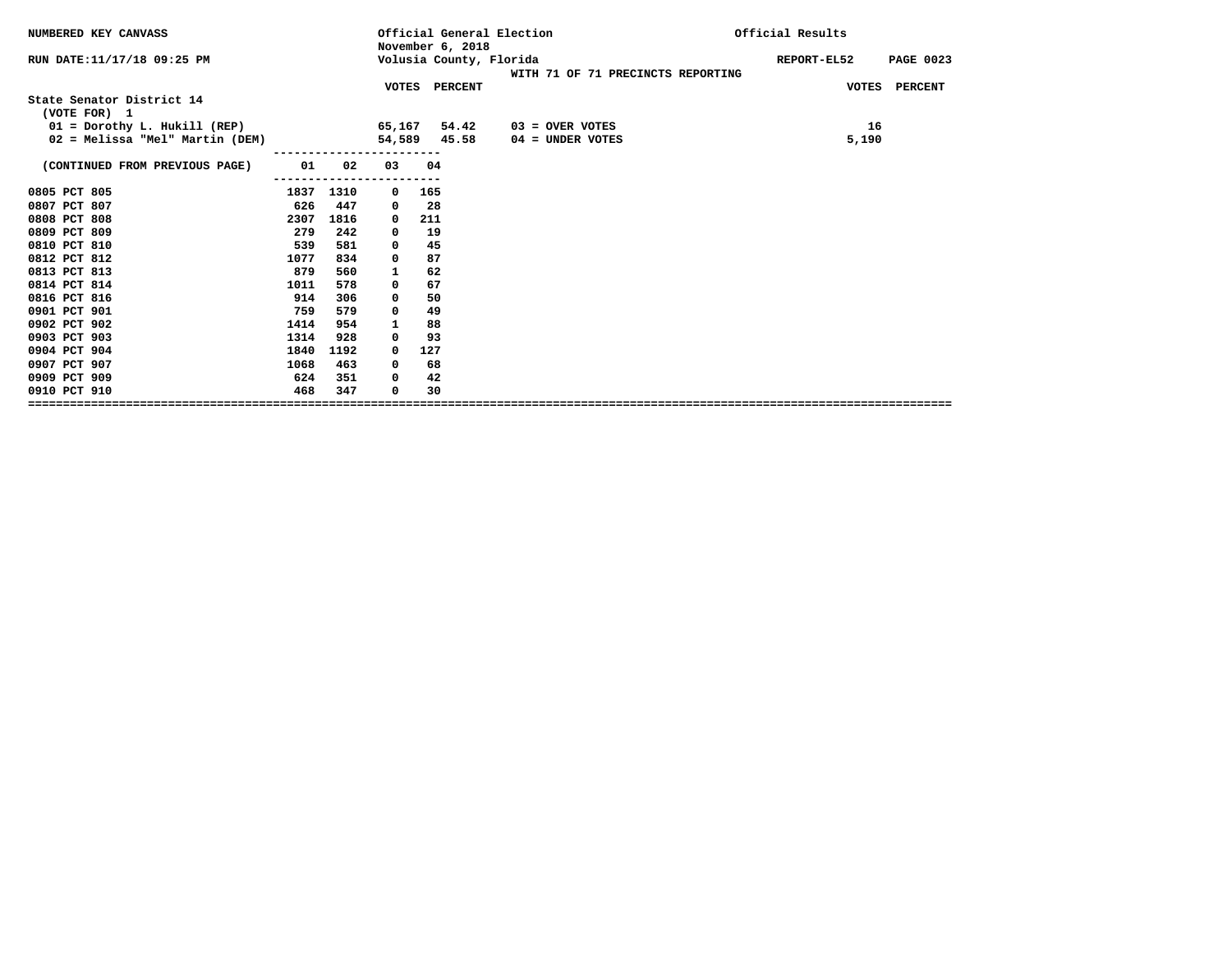| NUMBERED KEY CANVASS                             |      |      |              | Official Results<br>Official General Election<br>November 6, 2018 |                                   |  |                    |                  |  |  |  |
|--------------------------------------------------|------|------|--------------|-------------------------------------------------------------------|-----------------------------------|--|--------------------|------------------|--|--|--|
| RUN DATE: 11/17/18 09:25 PM                      |      |      |              | Volusia County, Florida                                           | WITH 10 OF 10 PRECINCTS REPORTING |  | <b>REPORT-EL52</b> | <b>PAGE 0024</b> |  |  |  |
| State Representative District 24<br>(VOTE FOR) 1 |      |      |              | VOTES PERCENT                                                     |                                   |  |                    | VOTES PERCENT    |  |  |  |
| $01 = Paul Renner (REF)$                         |      |      | 9,685        | 64.47                                                             | $03 =$ OVER VOTES                 |  | 3                  |                  |  |  |  |
| 02 = Adam Morley (DEM)                           |      |      | 5,338        | 35.53                                                             | 04 = UNDER VOTES                  |  | 577                |                  |  |  |  |
|                                                  | 01   | 02   | 03           | 04                                                                |                                   |  |                    |                  |  |  |  |
| 0101 PCT 101                                     | 448  | 179  | $\mathbf 0$  | 25                                                                |                                   |  |                    |                  |  |  |  |
| 0105 PCT 105                                     | 301  | 147  | $\mathbf 0$  | 31                                                                |                                   |  |                    |                  |  |  |  |
| 0107 PCT 107                                     | 745  | 225  | $\mathbf{2}$ | 38                                                                |                                   |  |                    |                  |  |  |  |
| 0201 PCT 201                                     | 2070 | 1171 | $\mathbf 0$  | 110                                                               |                                   |  |                    |                  |  |  |  |
| 0202 PCT 202                                     | 1452 | 914  | $^{\circ}$   | 109                                                               |                                   |  |                    |                  |  |  |  |
| 0203 PCT 203                                     | 278  | 109  | 0            | 9                                                                 |                                   |  |                    |                  |  |  |  |
| 0501 PCT 501                                     | 1073 | 556  | 0            | 59                                                                |                                   |  |                    |                  |  |  |  |
| 0502 PCT 502                                     | 1916 | 1385 | $\mathbf{1}$ | 132                                                               |                                   |  |                    |                  |  |  |  |
| 0503 PCT 503                                     | 7    | 3    | $^{\circ}$   | - 0                                                               |                                   |  |                    |                  |  |  |  |
| 0532 PCT 532                                     | 1395 | 649  | $^{\circ}$   | 64                                                                |                                   |  |                    |                  |  |  |  |
|                                                  |      |      |              |                                                                   |                                   |  |                    |                  |  |  |  |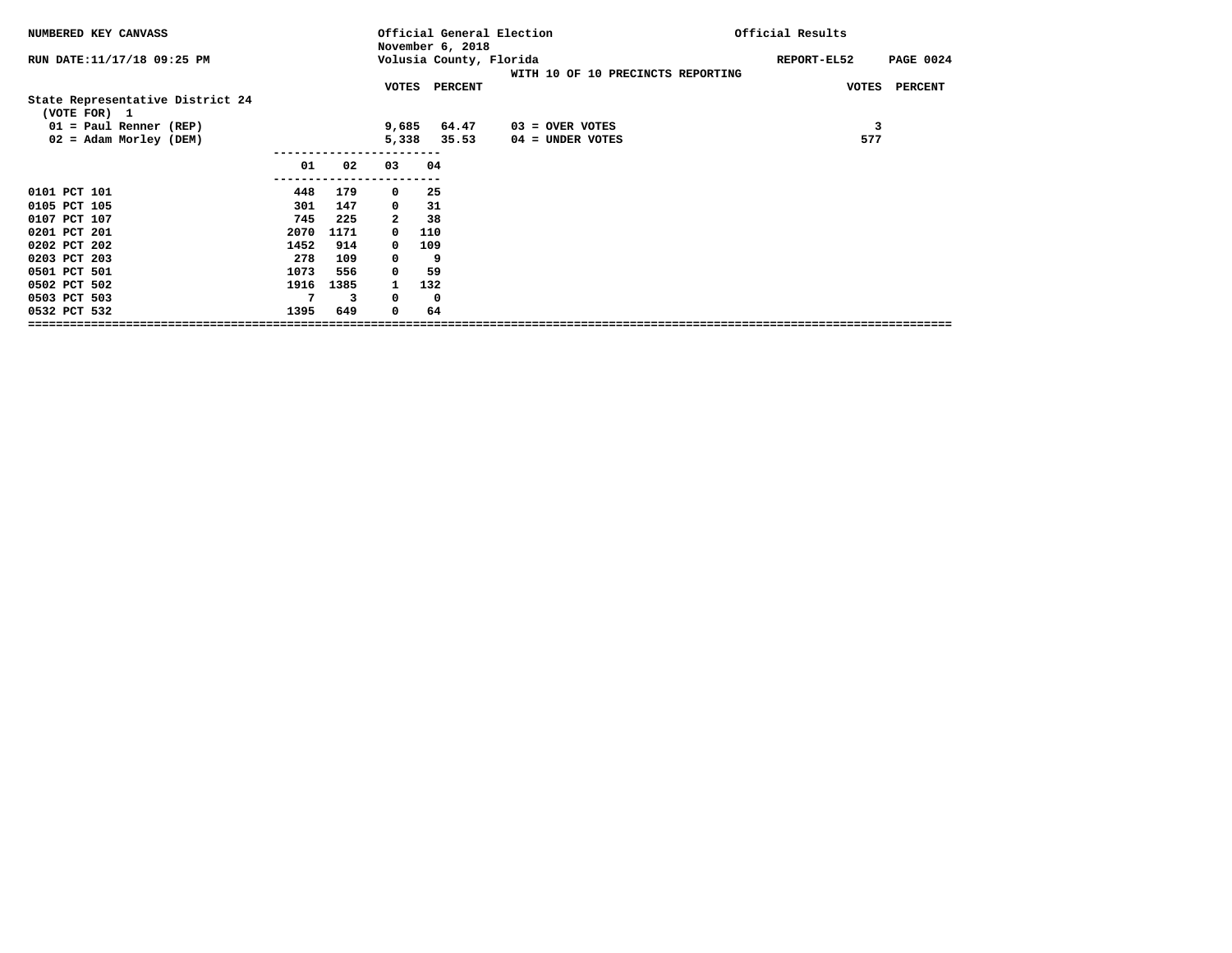| NUMBERED KEY CANVASS                                                                                                                               |                     |                      | November 6, 2018                           |              |                                     | Official General Election                                    | Official Results |                    |  |
|----------------------------------------------------------------------------------------------------------------------------------------------------|---------------------|----------------------|--------------------------------------------|--------------|-------------------------------------|--------------------------------------------------------------|------------------|--------------------|--|
| RUN DATE:11/17/18 09:25 PM                                                                                                                         |                     |                      |                                            |              |                                     | Volusia County, Florida<br>WITH 48 OF 48 PRECINCTS REPORTING | REPORT-EL52      | <b>PAGE 0025</b>   |  |
| State Representative District 25<br>(VOTE FOR) 1<br>$01 = Tom Leek (REF)$<br>02 = Kathleen "Katie" Tripp (DEM)<br>03 = Joseph "Joe" Hannoush (LPF) |                     | -------------------  | VOTES PERCENT<br>48,707<br>32,379<br>1,402 |              | 59.05<br>39.25<br>1.70<br>--------- | $04 =$ OVER VOTES<br>05 = UNDER VOTES                        | 2,671            | VOTES PERCENT<br>5 |  |
|                                                                                                                                                    | 01<br>------------- | 02                   | 03                                         | 04           | 05<br>$---$                         |                                                              |                  |                    |  |
| 0501 PCT 501<br>0503 PCT 503                                                                                                                       | 285<br>568          | 130<br>269           | 5<br>11                                    | 0<br>0       | 16<br>13                            |                                                              |                  |                    |  |
| 0504 PCT 504                                                                                                                                       | 814                 | 642                  | 41                                         | 0            | 39                                  |                                                              |                  |                    |  |
| 0506 PCT 506<br>0508 PCT 508                                                                                                                       | 1129<br>976         | 771<br>590           | 40<br>32                                   | 0<br>0       | 51<br>36                            |                                                              |                  |                    |  |
| 0509 PCT 509                                                                                                                                       | 492                 | 214                  | 21                                         | 0            | 24                                  |                                                              |                  |                    |  |
| 0510 PCT 510                                                                                                                                       | 1986                | 1085                 | 56                                         | 0            | 76                                  |                                                              |                  |                    |  |
| 0512 PCT 512                                                                                                                                       | 1565                | 1042                 | 54                                         | 0            | 74                                  |                                                              |                  |                    |  |
| 0515 PCT 515                                                                                                                                       | 884                 | 896                  | 51                                         | 0            | 61                                  |                                                              |                  |                    |  |
| 0516 PCT 516                                                                                                                                       | 1174                | 598                  | 24                                         | 0            | 43                                  |                                                              |                  |                    |  |
| 0517 PCT 517                                                                                                                                       | 826                 | 623                  | 47                                         | 0            | 50                                  |                                                              |                  |                    |  |
| 0521 PCT 521                                                                                                                                       | 1642 1104           |                      | 45                                         | 0            | 103                                 |                                                              |                  |                    |  |
| 0522 PCT 522                                                                                                                                       | 1329<br>0           | 1017<br>0            | 52                                         | 0            | 82<br>0                             |                                                              |                  |                    |  |
| 0603 PCT 603<br>0607 PCT 607                                                                                                                       | 1461                | 1141                 | 0<br>57                                    | 0<br>0       | 89                                  |                                                              |                  |                    |  |
| 0623 PCT 623                                                                                                                                       | 658                 | 607                  | 47                                         | 0            | 47                                  |                                                              |                  |                    |  |
| 0625 PCT 625                                                                                                                                       | 668                 | 428                  | 15                                         | 0            | 38                                  |                                                              |                  |                    |  |
| 0641 PCT 641                                                                                                                                       | 0                   | 0                    | 0                                          | 0            | $\mathbf 0$                         |                                                              |                  |                    |  |
| 0705 PCT 705                                                                                                                                       | 573                 | 339                  | 19                                         | 0            | 34                                  |                                                              |                  |                    |  |
| 0706 PCT 706                                                                                                                                       | 2038                | 1049                 | 36                                         | 0            | 98                                  |                                                              |                  |                    |  |
| 0709 PCT 709                                                                                                                                       | 1086                | 788                  | 42                                         | 0            | 79                                  |                                                              |                  |                    |  |
| 0711 PCT 711                                                                                                                                       | 1297                | 1004                 | 35                                         | 0            | 81                                  |                                                              |                  |                    |  |
| 0712 PCT 712<br>0714 PCT 714                                                                                                                       | 656<br>1178         | 553<br>1004          | 17<br>47                                   | 0<br>0       | 44<br>68                            |                                                              |                  |                    |  |
| 0716 PCT 716                                                                                                                                       | 1474                | 492                  | 16                                         | 0            | 32                                  |                                                              |                  |                    |  |
| 0717 PCT 717                                                                                                                                       | 649                 | 542                  | 22                                         | 1            | 36                                  |                                                              |                  |                    |  |
| 0718 PCT 718                                                                                                                                       | 1308                | 995                  | 29                                         | 0            | 104                                 |                                                              |                  |                    |  |
| 0719 PCT 719                                                                                                                                       | 755                 | 523                  | 28                                         | 0            | 50                                  |                                                              |                  |                    |  |
| 0720 PCT 720                                                                                                                                       | 336                 | 246                  | 12                                         | 0            | 16                                  |                                                              |                  |                    |  |
| 0722 PCT 722                                                                                                                                       | 842                 | 617                  | 42                                         | 1            | 46                                  |                                                              |                  |                    |  |
| 0725 PCT 725                                                                                                                                       | 906                 | 633                  | 19                                         | 0            | 66                                  |                                                              |                  |                    |  |
| 0726 PCT 726<br>0728 PCT 728                                                                                                                       | 1623<br>1608        | 717<br>1024          | 25<br>47                                   | 1<br>1       | 56<br>85                            |                                                              |                  |                    |  |
| 0729 PCT 729                                                                                                                                       | 1930                | 1106                 | 36                                         | 0            | 99                                  |                                                              |                  |                    |  |
| 0732 PCT 732                                                                                                                                       | 2030                | 1220                 | 43                                         | 0            | 111                                 |                                                              |                  |                    |  |
| 0733 PCT 733                                                                                                                                       | 1038                | 682                  | 26                                         | 0            | 66                                  |                                                              |                  |                    |  |
| 0803 PCT 803                                                                                                                                       | 990                 | 518                  | 20                                         | 1            | 50                                  |                                                              |                  |                    |  |
| 0804 PCT 804                                                                                                                                       | 1412                | 953                  | 34                                         | 0            | 78                                  |                                                              |                  |                    |  |
| 0805 PCT 805                                                                                                                                       | 1875 1292           |                      | 24                                         | 0            | 121                                 |                                                              |                  |                    |  |
| 0807 PCT 807                                                                                                                                       |                     | 631 432              | 17                                         | 0            | -21                                 |                                                              |                  |                    |  |
| 0808 PCT 808<br>0809 PCT 809                                                                                                                       |                     | 2362 1772<br>265 250 | 46<br>$\overline{7}$                       |              | $0\qquad 154$<br>$0\qquad 18$       |                                                              |                  |                    |  |
| 0810 PCT 810                                                                                                                                       |                     | 530 566              | 22                                         | $\mathbf{0}$ | 47                                  |                                                              |                  |                    |  |
| 0812 PCT 812                                                                                                                                       |                     | 1055 840             | 27                                         | $\mathbf{0}$ | 74                                  |                                                              |                  |                    |  |
| 0814 PCT 814                                                                                                                                       |                     | 989 580              | 37                                         | $^{\circ}$   | 50                                  |                                                              |                  |                    |  |
| 0816 PCT 816                                                                                                                                       |                     | 194 54               | 5                                          | $\mathbf{o}$ | 10                                  |                                                              |                  |                    |  |
| 0902 PCT 902                                                                                                                                       | 161                 | 89                   | $\overline{7}$                             | $^{\circ}$   | 8                                   |                                                              |                  |                    |  |
| 0910 PCT 910                                                                                                                                       |                     | 459 342              | 17                                         | $\mathbf 0$  | 27                                  |                                                              |                  |                    |  |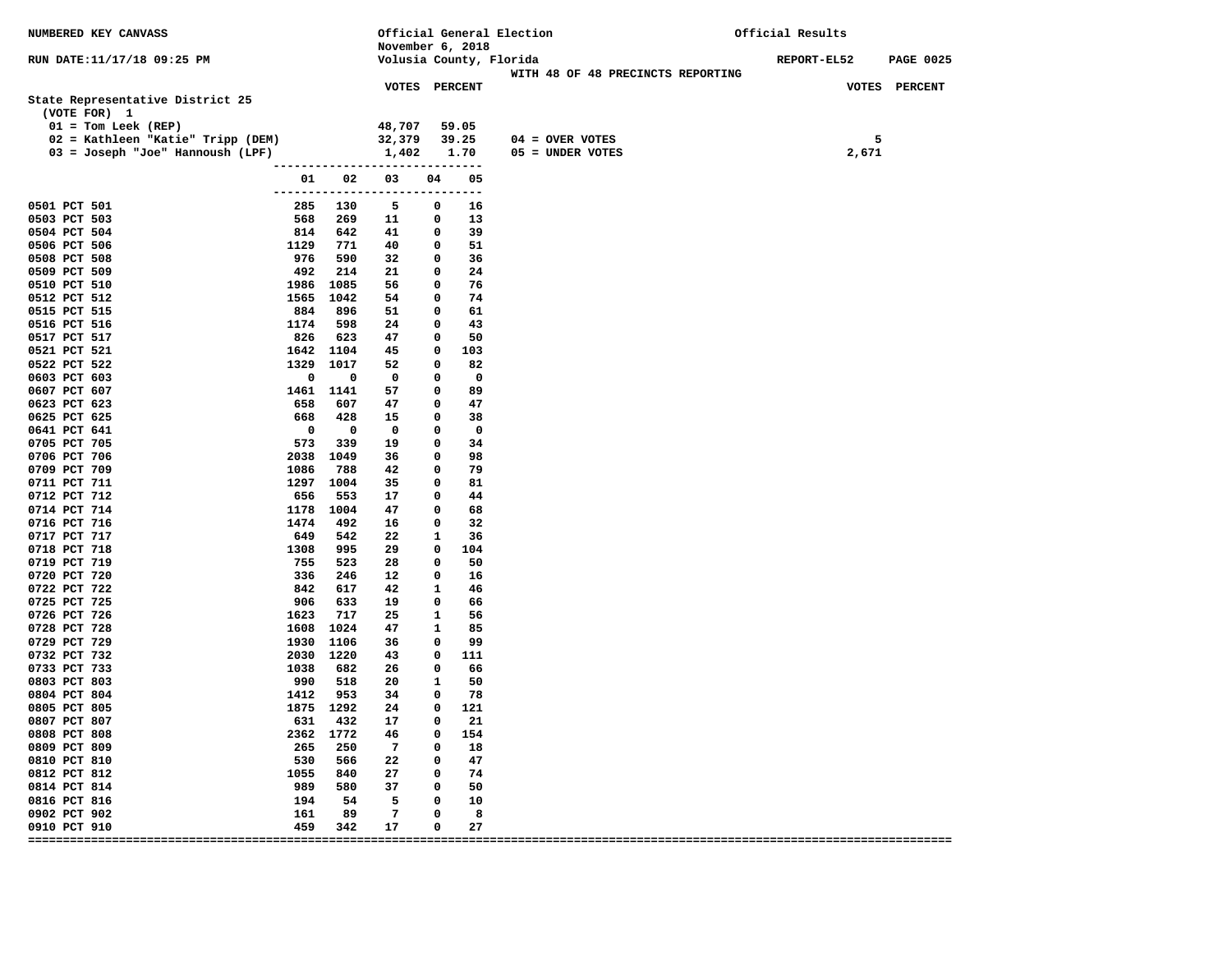| NUMBERED KEY CANVASS             |                                                          |                          |                | November 6, 2018         | Official General Election                                    | Official Results                |  |  |
|----------------------------------|----------------------------------------------------------|--------------------------|----------------|--------------------------|--------------------------------------------------------------|---------------------------------|--|--|
| RUN DATE:11/17/18 09:25 PM       |                                                          |                          |                |                          | Volusia County, Florida<br>WITH 44 OF 44 PRECINCTS REPORTING | REPORT-EL52<br><b>PAGE 0026</b> |  |  |
| State Representative District 26 |                                                          |                          |                | <b>VOTES PERCENT</b>     |                                                              | VOTES PERCENT                   |  |  |
| (VOTE FOR) 1                     |                                                          |                          |                |                          |                                                              |                                 |  |  |
| 01 = Elizabeth Fetterhoff (REP)  |                                                          |                          |                |                          | 30,593 50.04 03 = OVER VOTES                                 | 10                              |  |  |
| 02 = Patrick Henry (DEM)         |                                                          |                          |                |                          | $30,539$ 49.96 04 = UNDER VOTES                              | 1,846                           |  |  |
|                                  | ------------------------                                 |                          |                |                          |                                                              |                                 |  |  |
|                                  | ------------------------                                 | 01 02                    | 03             | 04                       |                                                              |                                 |  |  |
| 0204 PCT 204                     |                                                          | 329 136                  | $\mathbf{o}$   | 21                       |                                                              |                                 |  |  |
| 0205 PCT 205                     | 679                                                      | 400                      | $\mathbf 0$    | 27                       |                                                              |                                 |  |  |
| 0206 PCT 206                     |                                                          | 628                      | $^{\circ}$     | 55                       |                                                              |                                 |  |  |
| 0207 PCT 207                     | 1064<br>1183                                             | 569                      | $\mathbf{1}$   | 60                       |                                                              |                                 |  |  |
| 0208 PCT 208                     | 1837 1059                                                |                          |                | $0\quad 113$             |                                                              |                                 |  |  |
| 0212 PCT 212                     | 1094 1036                                                |                          | $\mathbf 0$    | 69                       |                                                              |                                 |  |  |
| 0215 PCT 215                     | 2207 1419                                                |                          | $\mathbf 0$    | 134                      |                                                              |                                 |  |  |
| 0216 PCT 216                     | 1458 1595                                                |                          | $\mathbf 0$    | 81                       |                                                              |                                 |  |  |
| 0217 PCT 217                     | 550 1246                                                 |                          | $\mathbf 0$    | 50                       |                                                              |                                 |  |  |
| 0218 PCT 218                     | 1361 1385                                                |                          | $\mathbf 0$    | 95                       |                                                              |                                 |  |  |
| 0220 PCT 220                     | 21 271                                                   |                          | $\mathbf 0$    | $\overline{\mathbf{4}}$  |                                                              |                                 |  |  |
| 0222 PCT 222                     | $\begin{array}{r} 95 \quad 118 \\ 4 \quad 6 \end{array}$ |                          | $\mathbf 0$    | $5^{\circ}$              |                                                              |                                 |  |  |
| 0223 PCT 223                     |                                                          |                          | $\mathbf 0$    | $\overline{\phantom{a}}$ |                                                              |                                 |  |  |
| 0224 PCT 224                     | 1454 815                                                 |                          | $\mathbf{1}$   | 80                       |                                                              |                                 |  |  |
| 0301 PCT 301                     | 1413                                                     | 827                      | $\overline{a}$ | 86                       |                                                              |                                 |  |  |
| 0303 PCT 303                     | 645                                                      | 430                      | $^{\circ}$     | 43                       |                                                              |                                 |  |  |
| 0309 PCT 309                     | 256                                                      | 174                      | $\mathbf 0$    | 15                       |                                                              |                                 |  |  |
| 0509 PCT 509                     | 21                                                       | - 9                      | 0              | $\mathbf{1}$             |                                                              |                                 |  |  |
| 0511 PCT 511                     | 458                                                      | 169                      | $\mathbf 0$    | 13                       |                                                              |                                 |  |  |
| 0512 PCT 512                     | 138                                                      | 145                      | $\mathbf{o}$   | $\overline{\phantom{0}}$ |                                                              |                                 |  |  |
| 0519 PCT 519                     | 527                                                      | 440                      | $\mathbf 0$    | 24                       |                                                              |                                 |  |  |
| 0522 PCT 522                     | $\overline{\mathbf{1}}$                                  | $\overline{\phantom{0}}$ | $\mathbf 0$    | $\overline{\mathbf{0}}$  |                                                              |                                 |  |  |
| 0523 PCT 523                     | 759                                                      | 604                      | $\mathbf{1}$   | 37                       |                                                              |                                 |  |  |
| 0526 PCT 526                     |                                                          | 514 498                  | 0              | 38                       |                                                              |                                 |  |  |
| 0527 PCT 527                     | 555                                                      | 504                      | $\mathbf 0$    | 33                       |                                                              |                                 |  |  |
| 0528 PCT 528                     | 475                                                      | 502                      | $\mathbf 0$    | 29                       |                                                              |                                 |  |  |
| 0529 PCT 529                     | 555                                                      | 499                      | $^{\circ}$     | -26                      |                                                              |                                 |  |  |
| 0530 PCT 530                     | 527                                                      | 590                      | $\mathbf 0$    | -35                      |                                                              |                                 |  |  |
| 0602 PCT 602                     | 1713 1302                                                |                          | $\mathbf 0$    | 87                       |                                                              |                                 |  |  |
| 0603 PCT 603                     | 556 1558                                                 |                          | 3              | 46                       |                                                              |                                 |  |  |
| 0614 PCT 614                     | $214$ $845$<br>$34$ $34$                                 |                          | $\mathbf 0$    | 37                       |                                                              |                                 |  |  |
| 0619 PCT 619                     |                                                          |                          | $\mathbf 0$    | 15                       |                                                              |                                 |  |  |
| 0620 PCT 620                     |                                                          |                          | $\mathbf 0$    | 17                       |                                                              |                                 |  |  |
| 0621 PCT 621                     | 135                                                      | 817                      | $^{\circ}$     | 15                       |                                                              |                                 |  |  |
| 0622 PCT 622                     | 145 186<br>394 450                                       |                          | $\mathbf 0$    | 16                       |                                                              |                                 |  |  |
| 0626 PCT 626                     |                                                          |                          | $\mathbf{1}$   | 27                       |                                                              |                                 |  |  |
| 0628 PCT 628                     | 374 1567                                                 |                          | $\mathbf{0}$   | 55                       |                                                              |                                 |  |  |
| 0633 PCT 633                     | 786 1138                                                 |                          | $\mathbf 0$    | 38                       |                                                              |                                 |  |  |
| 0638 PCT 638                     | 903                                                      | 571                      | $\mathbf 0$    | -46                      |                                                              |                                 |  |  |
| 0641 PCT 641                     | 1551 1197                                                |                          | $\mathbf 0$    | 93                       |                                                              |                                 |  |  |
| 0701 PCT 701                     | 1566 1149                                                |                          | $\mathbf{1}$   | 94                       |                                                              |                                 |  |  |
| 0703 PCT 703                     | 1225 1003                                                |                          | $\mathbf 0$    | 65                       |                                                              |                                 |  |  |
| 0714 PCT 714                     | 10                                                       | $\overline{7}$           | 0              | $\mathbf 0$              |                                                              |                                 |  |  |
| 0816 PCT 816                     | 446                                                      | 152                      | 0              | 15                       |                                                              |                                 |  |  |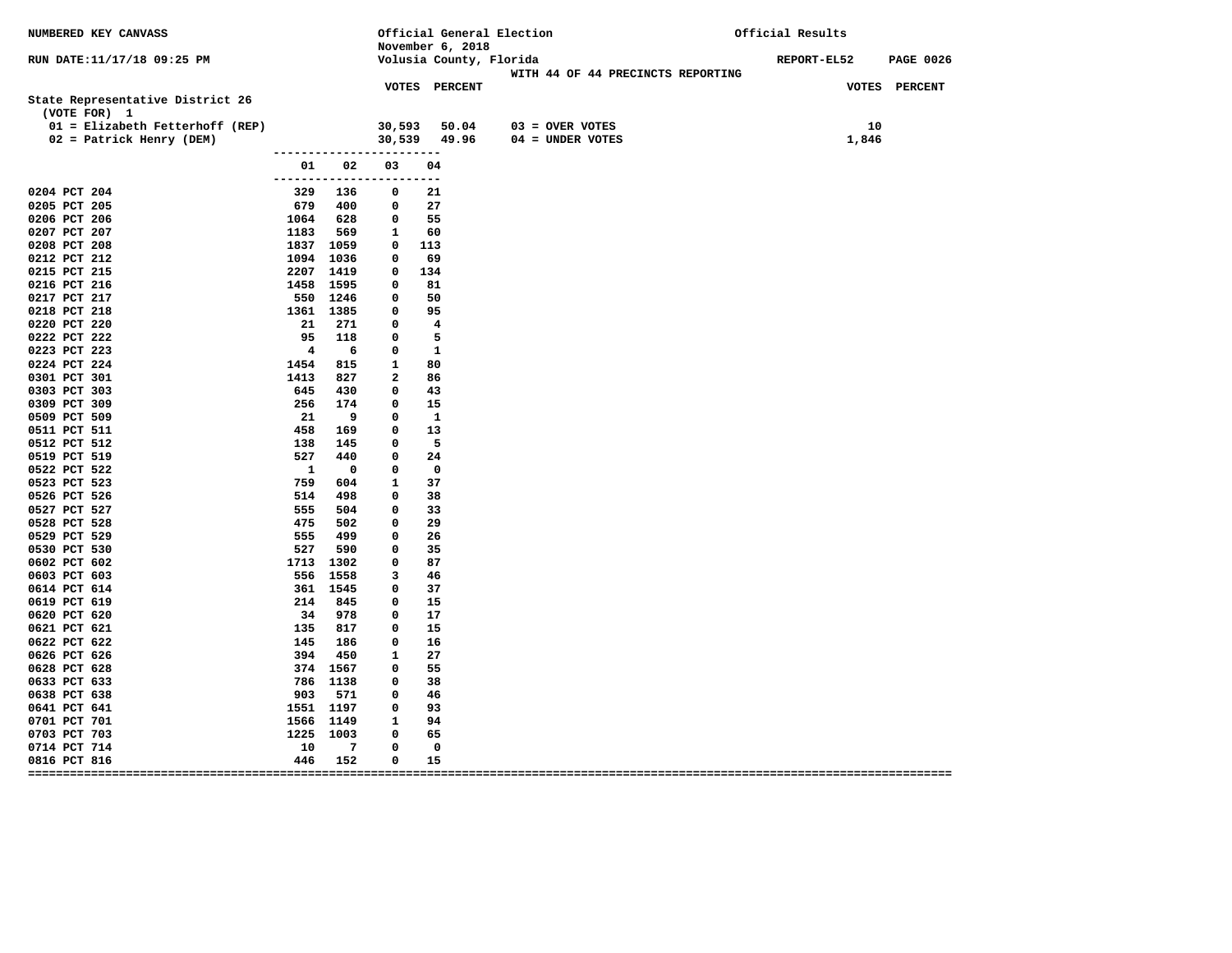| NUMBERED KEY CANVASS                             |                                |             |              |             | Official General Election<br>November 6, 2018 |                   |                                   | Official Results |       |                  |
|--------------------------------------------------|--------------------------------|-------------|--------------|-------------|-----------------------------------------------|-------------------|-----------------------------------|------------------|-------|------------------|
| RUN DATE:11/17/18 09:25 PM                       |                                |             |              |             | Volusia County, Florida                       |                   | WITH 39 OF 39 PRECINCTS REPORTING | REPORT-EL52      |       | <b>PAGE 0027</b> |
| State Representative District 27<br>(VOTE FOR) 1 |                                |             |              |             | <b>VOTES PERCENT</b>                          |                   |                                   |                  |       | VOTES PERCENT    |
| 01 = David Santiago (REP)                        |                                |             | 36,298       |             | 55.58                                         | $03 =$ OVER VOTES |                                   |                  | 4     |                  |
| 02 = Carol Lawrence (DEM)                        |                                |             | 29,007       |             | 44.42                                         | 04 = UNDER VOTES  |                                   |                  | 1,940 |                  |
|                                                  | -------------------------      |             |              |             |                                               |                   |                                   |                  |       |                  |
|                                                  | 01<br>------------------------ | 02          | 03           | 04          |                                               |                   |                                   |                  |       |                  |
| 0222 PCT 222                                     | 939                            | 581         | 0            | 55          |                                               |                   |                                   |                  |       |                  |
| 0223 PCT 223                                     | 111                            | 84          | 0            | 6           |                                               |                   |                                   |                  |       |                  |
| 0303 PCT 303                                     | 482                            | 388         | 0            | 35          |                                               |                   |                                   |                  |       |                  |
| 0304 PCT 304                                     | 1459                           | 932         | 0            | 68          |                                               |                   |                                   |                  |       |                  |
| 0305 PCT 305                                     | 1778 1024                      |             | $\mathbf{1}$ | 114         |                                               |                   |                                   |                  |       |                  |
| 0306 PCT 306                                     | 1953 1158                      |             | 0            | 102         |                                               |                   |                                   |                  |       |                  |
| 0307 PCT 307                                     | 1131                           | 693         | 0            | 78          |                                               |                   |                                   |                  |       |                  |
| 0308 PCT 308                                     | 970                            | 715         | 0            | 45          |                                               |                   |                                   |                  |       |                  |
| 0309 PCT 309                                     | 950                            | 960         | 1            | 51          |                                               |                   |                                   |                  |       |                  |
| 0401 PCT 401                                     | 1464 1431                      |             | 0            | 77          |                                               |                   |                                   |                  |       |                  |
| 0403 PCT 403                                     | 916 1051                       |             | 0            | 39          |                                               |                   |                                   |                  |       |                  |
| 0404 PCT 404                                     | 708                            | 230         | 0            | 34          |                                               |                   |                                   |                  |       |                  |
| 0405 PCT 405                                     | 646                            | 741         | 0            | 37          |                                               |                   |                                   |                  |       |                  |
| 0406 PCT 406                                     | 1638                           | 1597        | 0            | 88          |                                               |                   |                                   |                  |       |                  |
| 0407 PCT 407<br>0410 PCT 410                     | 852<br>900                     | 967<br>943  | 0<br>0       | 56<br>45    |                                               |                   |                                   |                  |       |                  |
|                                                  | 925                            |             | 0            | 41          |                                               |                   |                                   |                  |       |                  |
| 0411 PCT 411<br>0412 PCT 412                     | 809                            | 819<br>326  | 0            | 30          |                                               |                   |                                   |                  |       |                  |
| 0413 PCT 413                                     | 760                            | 737         | $\mathbf{1}$ | 44          |                                               |                   |                                   |                  |       |                  |
| 0414 PCT 414                                     | 843                            | 824         | 0            | 42          |                                               |                   |                                   |                  |       |                  |
| 0415 PCT 415                                     | 940                            | 997         | 0            | 54          |                                               |                   |                                   |                  |       |                  |
| 0416 PCT 416                                     | 1213                           | 1426        | 1            | 85          |                                               |                   |                                   |                  |       |                  |
| 0417 PCT 417                                     | 470                            | 488         | 0            | 17          |                                               |                   |                                   |                  |       |                  |
| 0419 PCT 419                                     | 426                            | 465         | 0            | 23          |                                               |                   |                                   |                  |       |                  |
| 0420 PCT 420                                     | 1142                           | 1013        | 0            | 51          |                                               |                   |                                   |                  |       |                  |
| 0421 PCT 421                                     | 1040                           | 604         | 0            | 34          |                                               |                   |                                   |                  |       |                  |
| 0422 PCT 422                                     | 761                            | 815         | 0            | 50          |                                               |                   |                                   |                  |       |                  |
| 0423 PCT 423                                     | 707                            | 685         | 0            | 53          |                                               |                   |                                   |                  |       |                  |
| 0427 PCT 427                                     | 776                            | 824         | 0            | 38          |                                               |                   |                                   |                  |       |                  |
| 0429 PCT 429                                     | 434                            | 478         | 0            | 27          |                                               |                   |                                   |                  |       |                  |
| 0812 PCT 812                                     | $\mathbf{2}$                   | $\mathbf 0$ | 0            | $\mathbf 0$ |                                               |                   |                                   |                  |       |                  |
| 0813 PCT 813                                     | 883                            | 562         | 0            | 57          |                                               |                   |                                   |                  |       |                  |
| 0816 PCT 816                                     | 285                            | 96          | 0            | 13          |                                               |                   |                                   |                  |       |                  |
| 0901 PCT 901                                     | 761                            | 577         | 0            | 49          |                                               |                   |                                   |                  |       |                  |
| 0902 PCT 902                                     | 1283                           | 842         | 0            | 67          |                                               |                   |                                   |                  |       |                  |
| 0903 PCT 903                                     | 1353                           | 916         | 0            | 66          |                                               |                   |                                   |                  |       |                  |
| 0904 PCT 904                                     | 1869                           | 1192        | 0            | 98          |                                               |                   |                                   |                  |       |                  |
| 0907 PCT 907                                     | 1075                           | 473         | $\mathbf 0$  | 51          |                                               |                   |                                   |                  |       |                  |
| 0909 PCT 909                                     | 644                            | 353         | 0            | 20          |                                               |                   |                                   |                  |       |                  |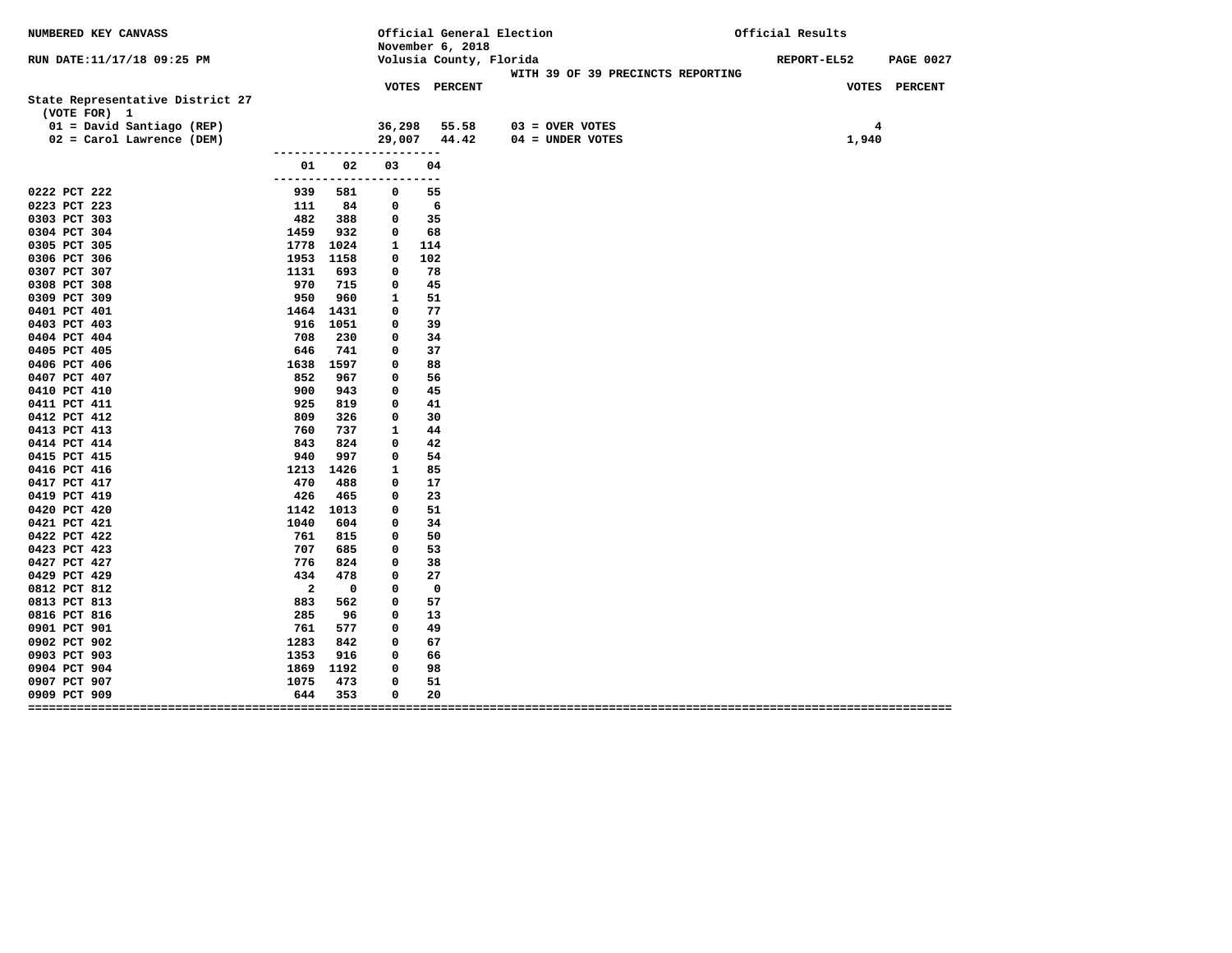| NUMBERED KEY CANVASS                                |                       |             |                               |                  | Official General Election                                      | Official Results |             |                  |
|-----------------------------------------------------|-----------------------|-------------|-------------------------------|------------------|----------------------------------------------------------------|------------------|-------------|------------------|
|                                                     |                       |             |                               | November 6, 2018 |                                                                |                  | REPORT-EL52 |                  |
| RUN DATE:11/17/18 09:25 PM                          |                       |             |                               |                  | Volusia County, Florida<br>WITH 125 OF 125 PRECINCTS REPORTING |                  |             | <b>PAGE 0028</b> |
|                                                     |                       |             |                               | VOTES PERCENT    |                                                                |                  |             | VOTES PERCENT    |
| Justice of the Supreme Court Lawson<br>(VOTE FOR) 1 |                       |             |                               |                  |                                                                |                  |             |                  |
| $01 = Yes$                                          |                       |             | 138,956                       | 71.32            | $03 =$ OVER VOTES                                              |                  | 103         |                  |
| $02 = No$                                           |                       |             | 55,871                        | 28.68            | $04 = UNDER VOTES$                                             |                  | 36,074      |                  |
|                                                     |                       | ----------- |                               |                  |                                                                |                  |             |                  |
|                                                     | 01                    | 02          | 03                            | 04               |                                                                |                  |             |                  |
| 0101 PCT 101                                        | --------------<br>378 | 169         | 0                             | ----<br>105      |                                                                |                  |             |                  |
| 0105 PCT 105                                        | 281                   | 109         | 0                             | 89               |                                                                |                  |             |                  |
| 0107 PCT 107                                        | 601                   | 224         | 0                             | 185              |                                                                |                  |             |                  |
| 0201 PCT 201                                        | 2134                  | 716         | 5                             | 496              |                                                                |                  |             |                  |
| 0202 PCT 202                                        | 1571                  | 529         | 0                             | 375              |                                                                |                  |             |                  |
| 0203 PCT 203<br>0204 PCT 204                        | 224<br>309            | 98<br>115   | 0<br>0                        | 74<br>62         |                                                                |                  |             |                  |
| 0205 PCT 205                                        | 678                   | 258         | 0                             | 170              |                                                                |                  |             |                  |
| 0206 PCT 206                                        | 1058                  | 417         | 2                             | 270              |                                                                |                  |             |                  |
| 0207 PCT 207                                        | 1152                  | 370         | 1                             | 290              |                                                                |                  |             |                  |
| 0208 PCT 208                                        | 1831                  | 681         | 0                             | 497              |                                                                |                  |             |                  |
| 0212 PCT 212                                        | 1303                  | 533         | 2                             | 361              |                                                                |                  |             |                  |
| 0215 PCT 215<br>0216 PCT 216                        | 2322<br>1874          | 747<br>782  | $\mathbf 0$<br>$\mathbf{2}$   | 691<br>476       |                                                                |                  |             |                  |
| 0217 PCT 217                                        | 994                   | 556         | $\mathbf{1}$                  | 295              |                                                                |                  |             |                  |
| 0218 PCT 218                                        | 1664                  | 690         | 1                             | 486              |                                                                |                  |             |                  |
| 0220 PCT 220                                        | 152                   | 106         | 0                             | 38               |                                                                |                  |             |                  |
| 0222 PCT 222                                        | 1078                  | 411         | 0                             | 304              |                                                                |                  |             |                  |
| 0223 PCT 223                                        | 105                   | 74          | 0                             | 33               |                                                                |                  |             |                  |
| 0224 PCT 224                                        | 1442                  | 524         | $\mathbf{2}$<br>3             | 382              |                                                                |                  |             |                  |
| 0301 PCT 301<br>0303 PCT 303                        | 1394<br>1225          | 602<br>418  | 3                             | 329<br>377       |                                                                |                  |             |                  |
| 0304 PCT 304                                        | 1455                  | 551         | 0                             | 453              |                                                                |                  |             |                  |
| 0305 PCT 305                                        | 1789                  | 653         | 1                             | 474              |                                                                |                  |             |                  |
| 0306 PCT 306                                        | 1960                  | 710         | 0                             | 543              |                                                                |                  |             |                  |
| 0307 PCT 307                                        | 1102                  | 478         | 1                             | 321              |                                                                |                  |             |                  |
| 0308 PCT 308                                        | 997                   | 448         | $\mathbf 0$<br>$\overline{a}$ | 285              |                                                                |                  |             |                  |
| 0309 PCT 309<br>0401 PCT 401                        | 1463<br>1704          | 575<br>826  | 3                             | 367<br>439       |                                                                |                  |             |                  |
| 0403 PCT 403                                        | 1180                  | 565         | $\mathbf{1}$                  | 260              |                                                                |                  |             |                  |
| 0404 PCT 404                                        | 590                   | 195         | $\mathbf 0$                   | 187              |                                                                |                  |             |                  |
| 0405 PCT 405                                        | 851                   | 401         | 0                             | 172              |                                                                |                  |             |                  |
| 0406 PCT 406                                        | 1896                  | 918         | 0                             | 509              |                                                                |                  |             |                  |
| 0407 PCT 407<br>0410 PCT 410                        | 1114<br>1073          | 528<br>554  | 0<br>1                        | 233<br>260       |                                                                |                  |             |                  |
| 0411 PCT 411                                        | 1064                  | 492         | 1                             | 228              |                                                                |                  |             |                  |
| 0412 PCT 412                                        | 728                   | 227         | $\mathbf{1}$                  | 209              |                                                                |                  |             |                  |
| 0413 PCT 413                                        | 890                   | 414         | 1                             | 237              |                                                                |                  |             |                  |
| 0414 PCT 414                                        | 997                   | 476         | 1                             | 235              |                                                                |                  |             |                  |
| 0415 PCT 415                                        | 1186                  | 539         | 0<br>3                        | 266              |                                                                |                  |             |                  |
| 0416 PCT 416<br>0417 PCT 417                        | 1568<br>567           | 775<br>277  | 0                             | 379<br>131       |                                                                |                  |             |                  |
| 0419 PCT 419                                        | 530                   | 254         | 0                             | 130              |                                                                |                  |             |                  |
| 0420 PCT 420                                        | 1235                  | 625         | 0                             | 346              |                                                                |                  |             |                  |
| 0421 PCT 421                                        | 989                   | 452         | 0                             | 237              |                                                                |                  |             |                  |
| 0422 PCT 422                                        | 934                   | 460         | 0                             | 232              |                                                                |                  |             |                  |
| 0423 PCT 423                                        | 840                   | 371         | 2                             | 232              |                                                                |                  |             |                  |
| 0427 PCT 427<br>0429 PCT 429                        | 940<br>517            | 497<br>295  | 0<br>2                        | 201<br>125       |                                                                |                  |             |                  |
| 0501 PCT 501                                        | 1311                  | 439         | 4                             | 370              |                                                                |                  |             |                  |
| 0502 PCT 502                                        | 2014                  | 829         | 0                             | 591              |                                                                |                  |             |                  |
| 0503 PCT 503                                        | 559                   | 167         | 2                             | 143              |                                                                |                  |             |                  |
| 0504 PCT 504                                        | 866                   | 401         | 0                             | 269              |                                                                |                  |             |                  |
| 0506 PCT 506                                        | 1238                  | 410         | 0                             | 343              |                                                                |                  |             |                  |
| 0508 PCT 508                                        | 1100                  | 313         | 0                             | 221              |                                                                |                  |             |                  |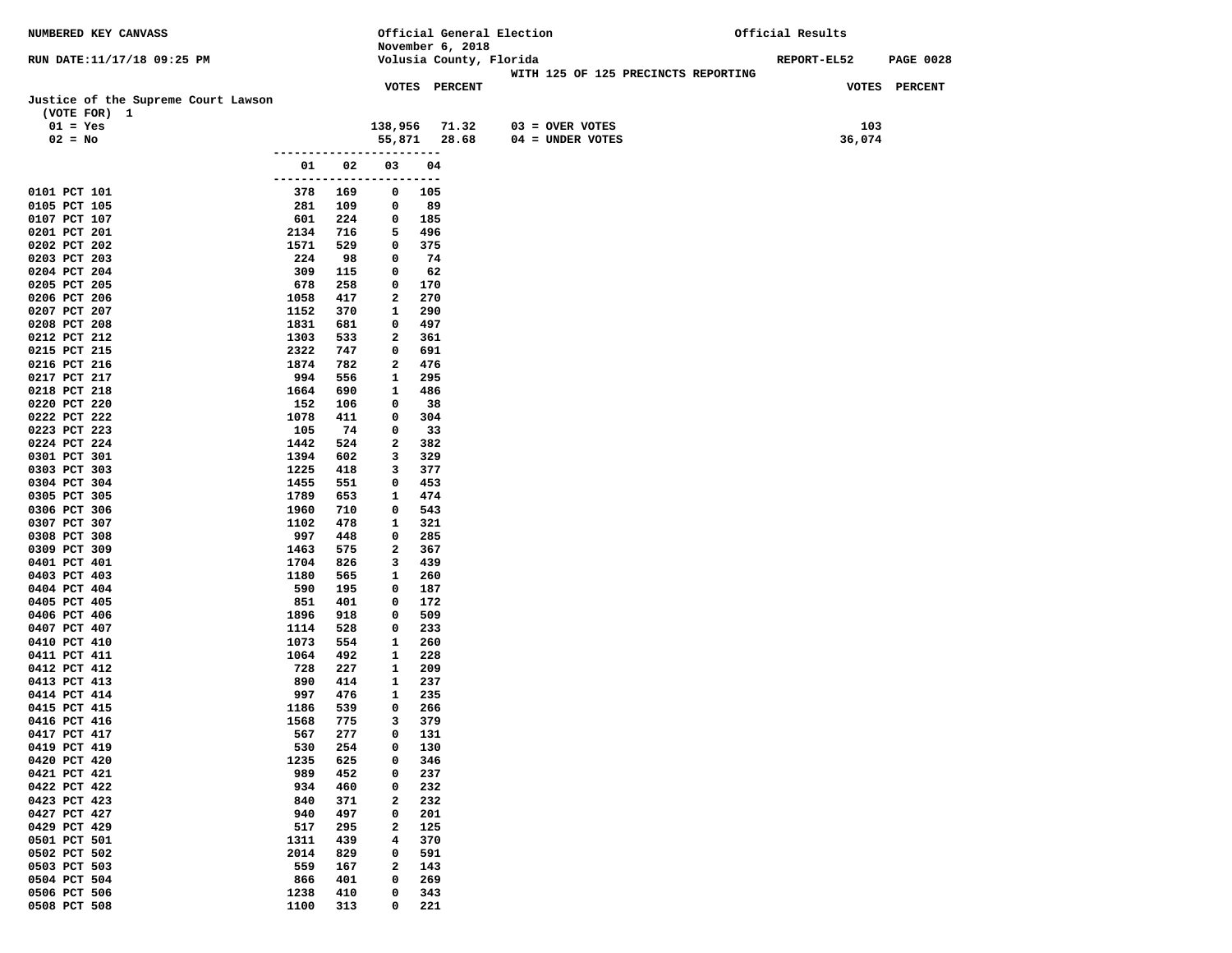| NUMBERED KEY CANVASS                |                     |             |                              |                  | Official General Election                                      | Official Results |                  |  |
|-------------------------------------|---------------------|-------------|------------------------------|------------------|----------------------------------------------------------------|------------------|------------------|--|
|                                     |                     |             |                              | November 6, 2018 |                                                                |                  |                  |  |
| RUN DATE:11/17/18 09:25 PM          |                     |             |                              |                  | Volusia County, Florida<br>WITH 125 OF 125 PRECINCTS REPORTING | REPORT-EL52      | <b>PAGE 0029</b> |  |
|                                     |                     |             |                              | VOTES PERCENT    |                                                                |                  | VOTES PERCENT    |  |
| Justice of the Supreme Court Lawson |                     |             |                              |                  |                                                                |                  |                  |  |
| (VOTE FOR) 1                        |                     |             |                              |                  |                                                                |                  |                  |  |
| $01 = Yes$                          |                     |             | 138,956                      | 71.32            | $03 =$ OVER VOTES                                              | 103              |                  |  |
| $02 = No$                           |                     |             |                              | 55,871 28.68     | $04 = UNDER VOTES$                                             | 36,074           |                  |  |
|                                     |                     | ----------- |                              |                  |                                                                |                  |                  |  |
| (CONTINUED FROM PREVIOUS PAGE)      | 01                  | 02          | 03                           | 04               |                                                                |                  |                  |  |
|                                     | ------------------- |             |                              | -----            |                                                                |                  |                  |  |
| 0509 PCT 509                        | 488                 | 180         | $\mathbf 0$                  | 114              |                                                                |                  |                  |  |
| 0510 PCT 510<br>0511 PCT 511        | 1986<br>364         | 636<br>146  | 3<br>$\mathbf{0}$            | 578<br>130       |                                                                |                  |                  |  |
| 0512 PCT 512                        | 1845                | 686         | $\mathbf{1}$                 | 491              |                                                                |                  |                  |  |
| 0515 PCT 515                        | 1103                | 484         | 1                            | 304              |                                                                |                  |                  |  |
| 0516 PCT 516                        | 1136                | 364         | $^{\circ}$                   | 339              |                                                                |                  |                  |  |
| 0517 PCT 517                        | 911                 | 365         | $\mathbf{1}$                 | 269              |                                                                |                  |                  |  |
| 0519 PCT 519                        | 547                 | 271         | $\mathbf{1}$                 | 172              |                                                                |                  |                  |  |
| 0521 PCT 521                        | 1839                | 572         | $\mathbf 0$                  | 483              |                                                                |                  |                  |  |
| 0522 PCT 522                        | 1549                | 559         | 0                            | 373              |                                                                |                  |                  |  |
| 0523 PCT 523                        | 871                 | 358         | 1                            | 171              |                                                                |                  |                  |  |
| 0526 PCT 526<br>0527 PCT 527        | 608<br>672          | 303<br>241  | 0<br>1                       | 139<br>178       |                                                                |                  |                  |  |
| 0528 PCT 528                        | 598                 | 294         | 2                            | 112              |                                                                |                  |                  |  |
| 0529 PCT 529                        | 630                 | 312         | 1                            | 137              |                                                                |                  |                  |  |
| 0530 PCT 530                        | 679                 | 348         | 1                            | 124              |                                                                |                  |                  |  |
| 0532 PCT 532                        | 1408                | 362         | 1                            | 337              |                                                                |                  |                  |  |
| 0602 PCT 602                        | 1917                | 745         | $^{\circ}$                   | 440              |                                                                |                  |                  |  |
| 0603 PCT 603                        | 1141                | 761         | $\mathbf 0$                  | 261              |                                                                |                  |                  |  |
| 0607 PCT 607                        | 1670                | 657         | $\mathbf{1}$                 | 420              |                                                                |                  |                  |  |
| 0614 PCT 614<br>0619 PCT 619        | 989<br>583          | 735<br>371  | $\mathbf{2}$<br>$\mathbf{1}$ | 217<br>119       |                                                                |                  |                  |  |
| 0620 PCT 620                        | 479                 | 431         | 0                            | 119              |                                                                |                  |                  |  |
| 0621 PCT 621                        | 509                 | 346         | 3                            | 109              |                                                                |                  |                  |  |
| 0622 PCT 622                        | 191                 | 103         | $\mathbf 0$                  | 53               |                                                                |                  |                  |  |
| 0623 PCT 623                        | 783                 | 374         | 0                            | 202              |                                                                |                  |                  |  |
| 0625 PCT 625                        | 715                 | 268         | $\mathbf 0$                  | 166              |                                                                |                  |                  |  |
| 0626 PCT 626                        | 476                 | 254         | 0                            | 142              |                                                                |                  |                  |  |
| 0628 PCT 628<br>0633 PCT 633        | 922<br>1144         | 849<br>597  | 2<br>$\mathbf{1}$            | 223<br>220       |                                                                |                  |                  |  |
| 0638 PCT 638                        | 955                 | 323         | $\mathbf{1}$                 | 241              |                                                                |                  |                  |  |
| 0641 PCT 641                        | 1674                | 707         | 4                            | 456              |                                                                |                  |                  |  |
| 0701 PCT 701                        | 1702                | 708         | 3                            | 397              |                                                                |                  |                  |  |
| 0703 PCT 703                        | 1401                | 562         | $\mathbf 0$                  | 330              |                                                                |                  |                  |  |
| 0705 PCT 705                        | 576                 | 196         | 0                            | 193              |                                                                |                  |                  |  |
| 0706 PCT 706                        | 1918                | 680         | $\mathbf 0$                  | 623              |                                                                |                  |                  |  |
| 0709 PCT 709<br>0711 PCT 711        | 1232<br>1522        | 447<br>559  | $^{\circ}$<br>$\mathbf{2}$   | 316<br>334       |                                                                |                  |                  |  |
| 0712 PCT 712                        | 779                 | 301         | 0                            | 190              |                                                                |                  |                  |  |
| 0714 PCT 714                        | 1482                | 508         | 1                            | 323              |                                                                |                  |                  |  |
| 0716 PCT 716                        | 1330                | 357         | 0                            | 327              |                                                                |                  |                  |  |
| 0717 PCT 717                        | 770                 | 293         | 1                            | 186              |                                                                |                  |                  |  |
| 0718 PCT 718                        | 1502                | 537         | 1                            | 396              |                                                                |                  |                  |  |
| 0719 PCT 719                        | 837                 | 294         | 0                            | 225              |                                                                |                  |                  |  |
| 0720 PCT 720<br>0722 PCT 722        | 377<br>955          | 132<br>375  | 0<br>0                       | 101<br>218       |                                                                |                  |                  |  |
| 0725 PCT 725                        | 995                 | 335         | 0                            | 294              |                                                                |                  |                  |  |
| 0726 PCT 726                        | 1538                | 462         | 1                            | 421              |                                                                |                  |                  |  |
| 0728 PCT 728                        | 1738                | 609         | 1                            | 417              |                                                                |                  |                  |  |
| 0729 PCT 729                        | 1959                | 651         | 1                            | 560              |                                                                |                  |                  |  |
| 0732 PCT 732                        | 2167                | 699         | 1                            | 537              |                                                                |                  |                  |  |
| 0733 PCT 733                        | 1130                | 381         | 0                            | 301              |                                                                |                  |                  |  |
| 0803 PCT 803<br>0804 PCT 804        | 1025<br>1544        | 318<br>516  | 1<br>$\mathbf{2}$            | 235<br>415       |                                                                |                  |                  |  |
| 0805 PCT 805                        | 1920                | 726         | 2                            | 664              |                                                                |                  |                  |  |
|                                     |                     |             |                              |                  |                                                                |                  |                  |  |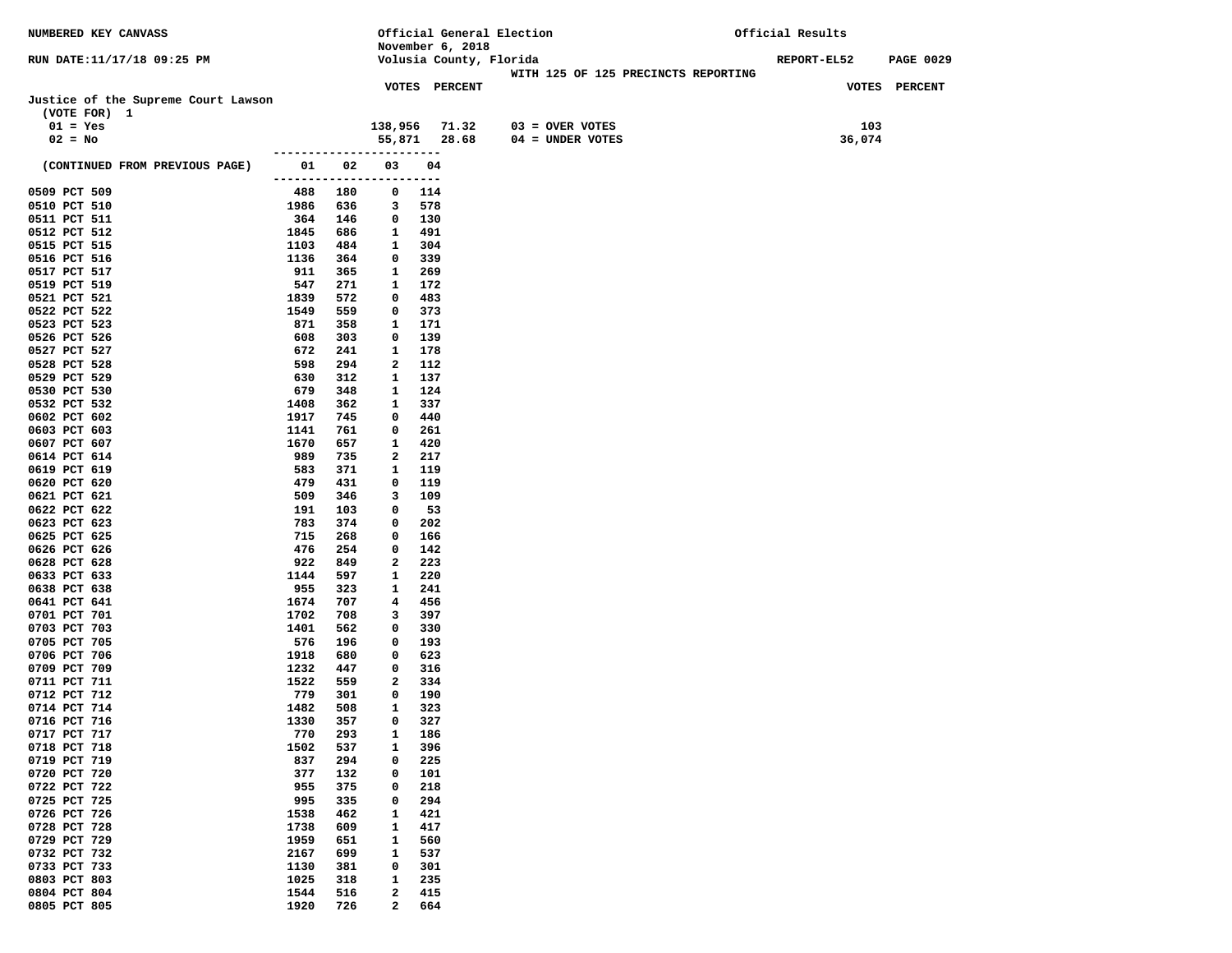| NUMBERED KEY CANVASS                                |      |     |                         | November 6, 2018        | Official General Election           | Official Results                |
|-----------------------------------------------------|------|-----|-------------------------|-------------------------|-------------------------------------|---------------------------------|
| RUN DATE:11/17/18 09:25 PM                          |      |     |                         | Volusia County, Florida | WITH 125 OF 125 PRECINCTS REPORTING | REPORT-EL52<br><b>PAGE 0030</b> |
|                                                     |      |     |                         | VOTES PERCENT           |                                     | VOTES PERCENT                   |
| Justice of the Supreme Court Lawson<br>(VOTE FOR) 1 |      |     |                         |                         |                                     |                                 |
| $01 = Yes$                                          |      |     | 138,956                 | 71.32                   | 03 = OVER VOTES                     | 103                             |
| $02 = No$                                           |      |     | 55,871                  | 28.68                   | 04 = UNDER VOTES                    | 36,074                          |
|                                                     |      |     |                         |                         |                                     |                                 |
| (CONTINUED FROM PREVIOUS PAGE)                      | 01   | 02  | 03                      | 04                      |                                     |                                 |
|                                                     |      |     |                         |                         |                                     |                                 |
| 0807 PCT 807                                        | 719  | 233 | 0                       | 149                     |                                     |                                 |
| 0808 PCT 808                                        | 2655 | 959 | 2                       | 718                     |                                     |                                 |
| 0809 PCT 809                                        | 307  | 140 | 0                       | 93                      |                                     |                                 |
| 0810 PCT 810                                        | 690  | 263 | $\overline{\mathbf{2}}$ | 210                     |                                     |                                 |
| 0812 PCT 812                                        | 1162 | 461 | 1                       | 374                     |                                     |                                 |
| 0813 PCT 813                                        | 924  | 284 | $^{\circ}$              | 294                     |                                     |                                 |
| 0814 PCT 814                                        | 1027 | 372 | 0                       | 257                     |                                     |                                 |
| 0816 PCT 816                                        | 806  | 253 | 1                       | 210                     |                                     |                                 |
| 0901 PCT 901                                        | 862  | 328 | 0                       | 197                     |                                     |                                 |
| 0902 PCT 902                                        | 1522 | 588 | 1                       | 346                     |                                     |                                 |
| 0903 PCT 903                                        | 1405 | 584 | 1                       | 345                     |                                     |                                 |
| 0904 PCT 904                                        | 1995 | 671 | $\Omega$                | 493                     |                                     |                                 |
| 0907 PCT 907                                        | 987  | 353 | $\Omega$                | 259                     |                                     |                                 |
| 0909 PCT 909                                        | 590  | 285 | 0                       | 142                     |                                     |                                 |
| 0910 PCT 910                                        | 507  | 205 |                         | 132                     |                                     |                                 |
|                                                     |      |     |                         |                         |                                     |                                 |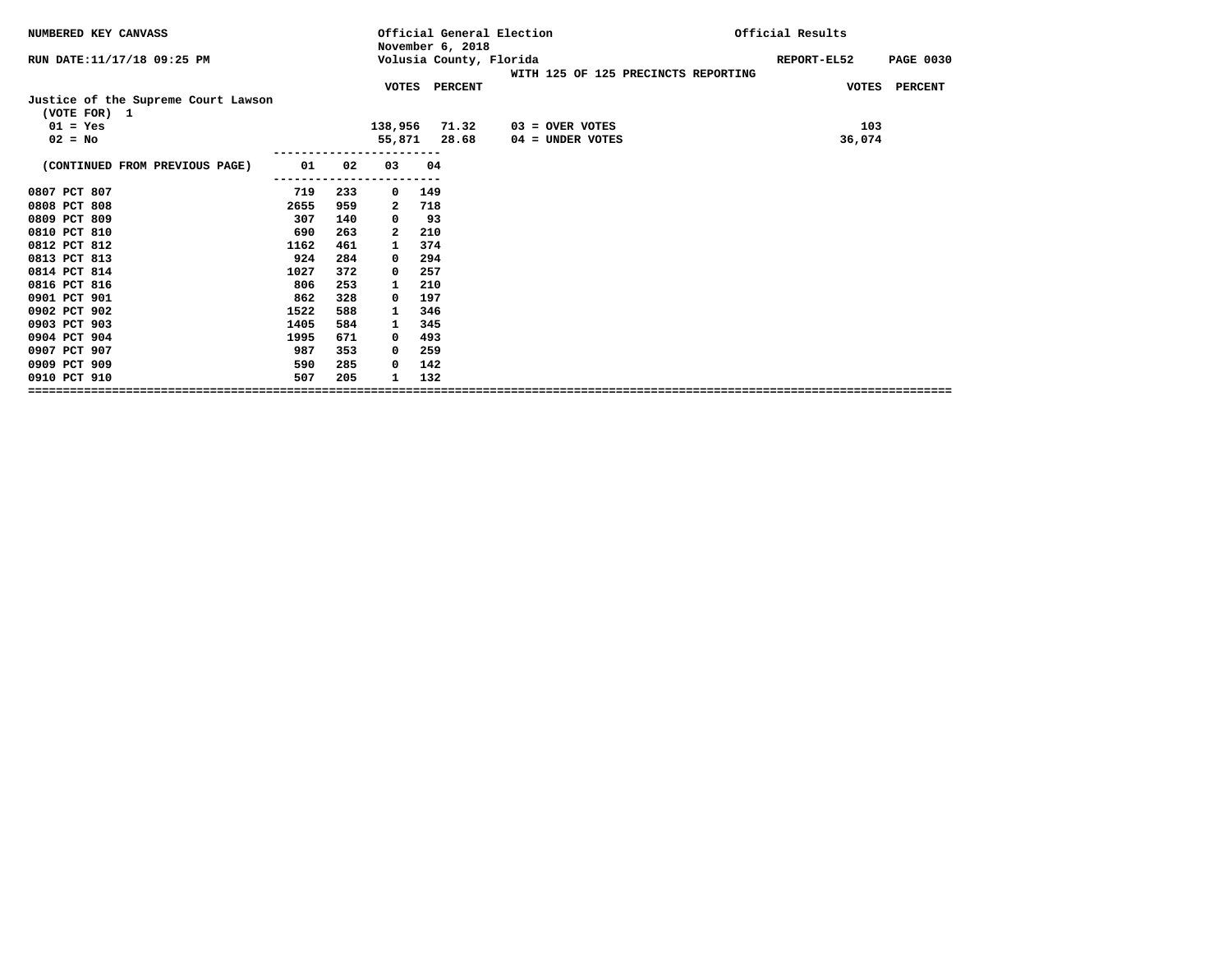| November 6, 2018<br>Volusia County, Florida<br>REPORT-EL52<br><b>PAGE 0031</b><br>RUN DATE:11/17/18 09:25 PM<br>WITH 125 OF 125 PRECINCTS REPORTING<br>VOTES PERCENT<br><b>VOTES PERCENT</b><br>5th District Court of Appeal Eisnaugle<br>(VOTE FOR) 1<br>67<br>$01 = Yes$<br>125,728 65.07<br>$03 =$ OVER VOTES<br>37,731<br>$02 = No$<br>67,478 34.93<br>$04 = UNDER VOTES$<br>--------------<br>01<br>02<br>03<br>04<br>------------------------<br>203<br>0101 PCT 101<br>343<br>106<br>0<br>0105 PCT 105<br>253<br>96<br>130<br>0<br>0107 PCT 107<br>522<br>285<br>203<br>0<br>1928<br>905<br>518<br>0201 PCT 201<br>0<br>0202 PCT 202<br>1397<br>679<br>399<br>0<br>0203 PCT 203<br>203<br>117<br>76<br>$\mathbf 0$<br>272<br>0204 PCT 204<br>150<br>64<br>0<br>0205 PCT 205<br>610<br>323<br>173<br>0<br>0206 PCT 206<br>965<br>493<br>0<br>289<br>307<br>0207 PCT 207<br>1045<br>461<br>0<br>0208 PCT 208<br>1647<br>850<br>512<br>0<br>0212 PCT 212<br>1174<br>650<br>1<br>374<br>2064<br>2<br>713<br>0215 PCT 215<br>981<br>0216 PCT 216<br>1696<br>934<br>1<br>503<br>0217 PCT 217<br>945<br>$\mathbf{1}$<br>289<br>611<br>0218 PCT 218<br>500<br>1530<br>810<br>1<br>0220 PCT 220<br>144<br>112<br>40<br>0<br>0222 PCT 222<br>985<br>483<br>325<br>$\mathbf 0$<br>95<br>35<br>0223 PCT 223<br>82<br>0<br>399<br>0224 PCT 224<br>1297<br>654<br>0<br>2<br>353<br>0301 PCT 301<br>1245<br>728<br>1127<br>494<br>401<br>0303 PCT 303<br>1<br>0304 PCT 304<br>1289<br>707<br>463<br>0<br>0305 PCT 305<br>1607<br>809<br>0<br>501<br>0306 PCT 306<br>1726<br>2<br>582<br>903<br>0307 PCT 307<br>987<br>582<br>333<br>0<br>527<br>0<br>288<br>0308 PCT 308<br>915<br>0309 PCT 309<br>1334<br>686<br>$\mathbf{1}$<br>386<br>0401 PCT 401<br>1551<br>952<br>467<br>2<br>268<br>0403 PCT 403<br>1063<br>674<br>1<br>0404 PCT 404<br>524<br>251<br>197<br>0<br>0405 PCT 405<br>771<br>470<br>2<br>181<br>0406 PCT 406<br>1700<br>1087<br>0<br>536<br>0407 PCT 407<br>1021<br>617<br>237<br>0<br>0410 PCT 410<br>974<br>646<br>268<br>0<br>0411 PCT 411<br>951<br>590<br>1<br>243<br>0412 PCT 412<br>658<br>295<br>212<br>0<br>0413 PCT 413<br>830<br>472<br>240<br>0<br>592<br>0414 PCT 414<br>871<br>0<br>246<br>637<br>0415 PCT 415<br>1071<br>0<br>283<br>1405<br>922<br>5<br>393<br>0416 PCT 416<br>0417 PCT 417<br>509<br>325<br>140<br>1<br>0419 PCT 419<br>450<br>326<br>138<br>0<br>0420 PCT 420<br>$\mathbf{1}$<br>1101<br>756<br>348<br>0421 PCT 421<br>852<br>562<br>0<br>264<br>0422 PCT 422<br>830<br>555<br>0<br>241<br>0423 PCT 423<br>744<br>459<br>241<br>1<br>0427 PCT 427<br>880<br>$\mathbf{2}$<br>549<br>207<br>0429 PCT 429<br>480<br>329<br>$\mathbf{2}$<br>128<br>0501 PCT 501<br>0<br>1191<br>545<br>388<br>0502 PCT 502<br>1766<br>1050<br>0<br>618<br>0503 PCT 503<br>490<br>227<br>0<br>154<br>0504 PCT 504<br>769<br>485<br>281<br>1<br>$\mathbf{2}$<br>0506 PCT 506<br>1106<br>514<br>369<br>0508 PCT 508<br>1022<br>389<br>$\mathbf 0$<br>223 | <b>NUMBERED KEY CANVASS</b> |  |  | Official General Election | Official Results |  |  |
|--------------------------------------------------------------------------------------------------------------------------------------------------------------------------------------------------------------------------------------------------------------------------------------------------------------------------------------------------------------------------------------------------------------------------------------------------------------------------------------------------------------------------------------------------------------------------------------------------------------------------------------------------------------------------------------------------------------------------------------------------------------------------------------------------------------------------------------------------------------------------------------------------------------------------------------------------------------------------------------------------------------------------------------------------------------------------------------------------------------------------------------------------------------------------------------------------------------------------------------------------------------------------------------------------------------------------------------------------------------------------------------------------------------------------------------------------------------------------------------------------------------------------------------------------------------------------------------------------------------------------------------------------------------------------------------------------------------------------------------------------------------------------------------------------------------------------------------------------------------------------------------------------------------------------------------------------------------------------------------------------------------------------------------------------------------------------------------------------------------------------------------------------------------------------------------------------------------------------------------------------------------------------------------------------------------------------------------------------------------------------------------------------------------------------------------------------------------------------------------------------------------------------------------------------------------------------------------------------------------------------------------------------------------------------------------------------------------------------------------------------------------------------------------------------------------------------------------------------------------------------------------------------------------------------------------------------------------------------------|-----------------------------|--|--|---------------------------|------------------|--|--|
|                                                                                                                                                                                                                                                                                                                                                                                                                                                                                                                                                                                                                                                                                                                                                                                                                                                                                                                                                                                                                                                                                                                                                                                                                                                                                                                                                                                                                                                                                                                                                                                                                                                                                                                                                                                                                                                                                                                                                                                                                                                                                                                                                                                                                                                                                                                                                                                                                                                                                                                                                                                                                                                                                                                                                                                                                                                                                                                                                                                |                             |  |  |                           |                  |  |  |
|                                                                                                                                                                                                                                                                                                                                                                                                                                                                                                                                                                                                                                                                                                                                                                                                                                                                                                                                                                                                                                                                                                                                                                                                                                                                                                                                                                                                                                                                                                                                                                                                                                                                                                                                                                                                                                                                                                                                                                                                                                                                                                                                                                                                                                                                                                                                                                                                                                                                                                                                                                                                                                                                                                                                                                                                                                                                                                                                                                                |                             |  |  |                           |                  |  |  |
|                                                                                                                                                                                                                                                                                                                                                                                                                                                                                                                                                                                                                                                                                                                                                                                                                                                                                                                                                                                                                                                                                                                                                                                                                                                                                                                                                                                                                                                                                                                                                                                                                                                                                                                                                                                                                                                                                                                                                                                                                                                                                                                                                                                                                                                                                                                                                                                                                                                                                                                                                                                                                                                                                                                                                                                                                                                                                                                                                                                |                             |  |  |                           |                  |  |  |
|                                                                                                                                                                                                                                                                                                                                                                                                                                                                                                                                                                                                                                                                                                                                                                                                                                                                                                                                                                                                                                                                                                                                                                                                                                                                                                                                                                                                                                                                                                                                                                                                                                                                                                                                                                                                                                                                                                                                                                                                                                                                                                                                                                                                                                                                                                                                                                                                                                                                                                                                                                                                                                                                                                                                                                                                                                                                                                                                                                                |                             |  |  |                           |                  |  |  |
|                                                                                                                                                                                                                                                                                                                                                                                                                                                                                                                                                                                                                                                                                                                                                                                                                                                                                                                                                                                                                                                                                                                                                                                                                                                                                                                                                                                                                                                                                                                                                                                                                                                                                                                                                                                                                                                                                                                                                                                                                                                                                                                                                                                                                                                                                                                                                                                                                                                                                                                                                                                                                                                                                                                                                                                                                                                                                                                                                                                |                             |  |  |                           |                  |  |  |
|                                                                                                                                                                                                                                                                                                                                                                                                                                                                                                                                                                                                                                                                                                                                                                                                                                                                                                                                                                                                                                                                                                                                                                                                                                                                                                                                                                                                                                                                                                                                                                                                                                                                                                                                                                                                                                                                                                                                                                                                                                                                                                                                                                                                                                                                                                                                                                                                                                                                                                                                                                                                                                                                                                                                                                                                                                                                                                                                                                                |                             |  |  |                           |                  |  |  |
|                                                                                                                                                                                                                                                                                                                                                                                                                                                                                                                                                                                                                                                                                                                                                                                                                                                                                                                                                                                                                                                                                                                                                                                                                                                                                                                                                                                                                                                                                                                                                                                                                                                                                                                                                                                                                                                                                                                                                                                                                                                                                                                                                                                                                                                                                                                                                                                                                                                                                                                                                                                                                                                                                                                                                                                                                                                                                                                                                                                |                             |  |  |                           |                  |  |  |
|                                                                                                                                                                                                                                                                                                                                                                                                                                                                                                                                                                                                                                                                                                                                                                                                                                                                                                                                                                                                                                                                                                                                                                                                                                                                                                                                                                                                                                                                                                                                                                                                                                                                                                                                                                                                                                                                                                                                                                                                                                                                                                                                                                                                                                                                                                                                                                                                                                                                                                                                                                                                                                                                                                                                                                                                                                                                                                                                                                                |                             |  |  |                           |                  |  |  |
|                                                                                                                                                                                                                                                                                                                                                                                                                                                                                                                                                                                                                                                                                                                                                                                                                                                                                                                                                                                                                                                                                                                                                                                                                                                                                                                                                                                                                                                                                                                                                                                                                                                                                                                                                                                                                                                                                                                                                                                                                                                                                                                                                                                                                                                                                                                                                                                                                                                                                                                                                                                                                                                                                                                                                                                                                                                                                                                                                                                |                             |  |  |                           |                  |  |  |
|                                                                                                                                                                                                                                                                                                                                                                                                                                                                                                                                                                                                                                                                                                                                                                                                                                                                                                                                                                                                                                                                                                                                                                                                                                                                                                                                                                                                                                                                                                                                                                                                                                                                                                                                                                                                                                                                                                                                                                                                                                                                                                                                                                                                                                                                                                                                                                                                                                                                                                                                                                                                                                                                                                                                                                                                                                                                                                                                                                                |                             |  |  |                           |                  |  |  |
|                                                                                                                                                                                                                                                                                                                                                                                                                                                                                                                                                                                                                                                                                                                                                                                                                                                                                                                                                                                                                                                                                                                                                                                                                                                                                                                                                                                                                                                                                                                                                                                                                                                                                                                                                                                                                                                                                                                                                                                                                                                                                                                                                                                                                                                                                                                                                                                                                                                                                                                                                                                                                                                                                                                                                                                                                                                                                                                                                                                |                             |  |  |                           |                  |  |  |
|                                                                                                                                                                                                                                                                                                                                                                                                                                                                                                                                                                                                                                                                                                                                                                                                                                                                                                                                                                                                                                                                                                                                                                                                                                                                                                                                                                                                                                                                                                                                                                                                                                                                                                                                                                                                                                                                                                                                                                                                                                                                                                                                                                                                                                                                                                                                                                                                                                                                                                                                                                                                                                                                                                                                                                                                                                                                                                                                                                                |                             |  |  |                           |                  |  |  |
|                                                                                                                                                                                                                                                                                                                                                                                                                                                                                                                                                                                                                                                                                                                                                                                                                                                                                                                                                                                                                                                                                                                                                                                                                                                                                                                                                                                                                                                                                                                                                                                                                                                                                                                                                                                                                                                                                                                                                                                                                                                                                                                                                                                                                                                                                                                                                                                                                                                                                                                                                                                                                                                                                                                                                                                                                                                                                                                                                                                |                             |  |  |                           |                  |  |  |
|                                                                                                                                                                                                                                                                                                                                                                                                                                                                                                                                                                                                                                                                                                                                                                                                                                                                                                                                                                                                                                                                                                                                                                                                                                                                                                                                                                                                                                                                                                                                                                                                                                                                                                                                                                                                                                                                                                                                                                                                                                                                                                                                                                                                                                                                                                                                                                                                                                                                                                                                                                                                                                                                                                                                                                                                                                                                                                                                                                                |                             |  |  |                           |                  |  |  |
|                                                                                                                                                                                                                                                                                                                                                                                                                                                                                                                                                                                                                                                                                                                                                                                                                                                                                                                                                                                                                                                                                                                                                                                                                                                                                                                                                                                                                                                                                                                                                                                                                                                                                                                                                                                                                                                                                                                                                                                                                                                                                                                                                                                                                                                                                                                                                                                                                                                                                                                                                                                                                                                                                                                                                                                                                                                                                                                                                                                |                             |  |  |                           |                  |  |  |
|                                                                                                                                                                                                                                                                                                                                                                                                                                                                                                                                                                                                                                                                                                                                                                                                                                                                                                                                                                                                                                                                                                                                                                                                                                                                                                                                                                                                                                                                                                                                                                                                                                                                                                                                                                                                                                                                                                                                                                                                                                                                                                                                                                                                                                                                                                                                                                                                                                                                                                                                                                                                                                                                                                                                                                                                                                                                                                                                                                                |                             |  |  |                           |                  |  |  |
|                                                                                                                                                                                                                                                                                                                                                                                                                                                                                                                                                                                                                                                                                                                                                                                                                                                                                                                                                                                                                                                                                                                                                                                                                                                                                                                                                                                                                                                                                                                                                                                                                                                                                                                                                                                                                                                                                                                                                                                                                                                                                                                                                                                                                                                                                                                                                                                                                                                                                                                                                                                                                                                                                                                                                                                                                                                                                                                                                                                |                             |  |  |                           |                  |  |  |
|                                                                                                                                                                                                                                                                                                                                                                                                                                                                                                                                                                                                                                                                                                                                                                                                                                                                                                                                                                                                                                                                                                                                                                                                                                                                                                                                                                                                                                                                                                                                                                                                                                                                                                                                                                                                                                                                                                                                                                                                                                                                                                                                                                                                                                                                                                                                                                                                                                                                                                                                                                                                                                                                                                                                                                                                                                                                                                                                                                                |                             |  |  |                           |                  |  |  |
|                                                                                                                                                                                                                                                                                                                                                                                                                                                                                                                                                                                                                                                                                                                                                                                                                                                                                                                                                                                                                                                                                                                                                                                                                                                                                                                                                                                                                                                                                                                                                                                                                                                                                                                                                                                                                                                                                                                                                                                                                                                                                                                                                                                                                                                                                                                                                                                                                                                                                                                                                                                                                                                                                                                                                                                                                                                                                                                                                                                |                             |  |  |                           |                  |  |  |
|                                                                                                                                                                                                                                                                                                                                                                                                                                                                                                                                                                                                                                                                                                                                                                                                                                                                                                                                                                                                                                                                                                                                                                                                                                                                                                                                                                                                                                                                                                                                                                                                                                                                                                                                                                                                                                                                                                                                                                                                                                                                                                                                                                                                                                                                                                                                                                                                                                                                                                                                                                                                                                                                                                                                                                                                                                                                                                                                                                                |                             |  |  |                           |                  |  |  |
|                                                                                                                                                                                                                                                                                                                                                                                                                                                                                                                                                                                                                                                                                                                                                                                                                                                                                                                                                                                                                                                                                                                                                                                                                                                                                                                                                                                                                                                                                                                                                                                                                                                                                                                                                                                                                                                                                                                                                                                                                                                                                                                                                                                                                                                                                                                                                                                                                                                                                                                                                                                                                                                                                                                                                                                                                                                                                                                                                                                |                             |  |  |                           |                  |  |  |
|                                                                                                                                                                                                                                                                                                                                                                                                                                                                                                                                                                                                                                                                                                                                                                                                                                                                                                                                                                                                                                                                                                                                                                                                                                                                                                                                                                                                                                                                                                                                                                                                                                                                                                                                                                                                                                                                                                                                                                                                                                                                                                                                                                                                                                                                                                                                                                                                                                                                                                                                                                                                                                                                                                                                                                                                                                                                                                                                                                                |                             |  |  |                           |                  |  |  |
|                                                                                                                                                                                                                                                                                                                                                                                                                                                                                                                                                                                                                                                                                                                                                                                                                                                                                                                                                                                                                                                                                                                                                                                                                                                                                                                                                                                                                                                                                                                                                                                                                                                                                                                                                                                                                                                                                                                                                                                                                                                                                                                                                                                                                                                                                                                                                                                                                                                                                                                                                                                                                                                                                                                                                                                                                                                                                                                                                                                |                             |  |  |                           |                  |  |  |
|                                                                                                                                                                                                                                                                                                                                                                                                                                                                                                                                                                                                                                                                                                                                                                                                                                                                                                                                                                                                                                                                                                                                                                                                                                                                                                                                                                                                                                                                                                                                                                                                                                                                                                                                                                                                                                                                                                                                                                                                                                                                                                                                                                                                                                                                                                                                                                                                                                                                                                                                                                                                                                                                                                                                                                                                                                                                                                                                                                                |                             |  |  |                           |                  |  |  |
|                                                                                                                                                                                                                                                                                                                                                                                                                                                                                                                                                                                                                                                                                                                                                                                                                                                                                                                                                                                                                                                                                                                                                                                                                                                                                                                                                                                                                                                                                                                                                                                                                                                                                                                                                                                                                                                                                                                                                                                                                                                                                                                                                                                                                                                                                                                                                                                                                                                                                                                                                                                                                                                                                                                                                                                                                                                                                                                                                                                |                             |  |  |                           |                  |  |  |
|                                                                                                                                                                                                                                                                                                                                                                                                                                                                                                                                                                                                                                                                                                                                                                                                                                                                                                                                                                                                                                                                                                                                                                                                                                                                                                                                                                                                                                                                                                                                                                                                                                                                                                                                                                                                                                                                                                                                                                                                                                                                                                                                                                                                                                                                                                                                                                                                                                                                                                                                                                                                                                                                                                                                                                                                                                                                                                                                                                                |                             |  |  |                           |                  |  |  |
|                                                                                                                                                                                                                                                                                                                                                                                                                                                                                                                                                                                                                                                                                                                                                                                                                                                                                                                                                                                                                                                                                                                                                                                                                                                                                                                                                                                                                                                                                                                                                                                                                                                                                                                                                                                                                                                                                                                                                                                                                                                                                                                                                                                                                                                                                                                                                                                                                                                                                                                                                                                                                                                                                                                                                                                                                                                                                                                                                                                |                             |  |  |                           |                  |  |  |
|                                                                                                                                                                                                                                                                                                                                                                                                                                                                                                                                                                                                                                                                                                                                                                                                                                                                                                                                                                                                                                                                                                                                                                                                                                                                                                                                                                                                                                                                                                                                                                                                                                                                                                                                                                                                                                                                                                                                                                                                                                                                                                                                                                                                                                                                                                                                                                                                                                                                                                                                                                                                                                                                                                                                                                                                                                                                                                                                                                                |                             |  |  |                           |                  |  |  |
|                                                                                                                                                                                                                                                                                                                                                                                                                                                                                                                                                                                                                                                                                                                                                                                                                                                                                                                                                                                                                                                                                                                                                                                                                                                                                                                                                                                                                                                                                                                                                                                                                                                                                                                                                                                                                                                                                                                                                                                                                                                                                                                                                                                                                                                                                                                                                                                                                                                                                                                                                                                                                                                                                                                                                                                                                                                                                                                                                                                |                             |  |  |                           |                  |  |  |
|                                                                                                                                                                                                                                                                                                                                                                                                                                                                                                                                                                                                                                                                                                                                                                                                                                                                                                                                                                                                                                                                                                                                                                                                                                                                                                                                                                                                                                                                                                                                                                                                                                                                                                                                                                                                                                                                                                                                                                                                                                                                                                                                                                                                                                                                                                                                                                                                                                                                                                                                                                                                                                                                                                                                                                                                                                                                                                                                                                                |                             |  |  |                           |                  |  |  |
|                                                                                                                                                                                                                                                                                                                                                                                                                                                                                                                                                                                                                                                                                                                                                                                                                                                                                                                                                                                                                                                                                                                                                                                                                                                                                                                                                                                                                                                                                                                                                                                                                                                                                                                                                                                                                                                                                                                                                                                                                                                                                                                                                                                                                                                                                                                                                                                                                                                                                                                                                                                                                                                                                                                                                                                                                                                                                                                                                                                |                             |  |  |                           |                  |  |  |
|                                                                                                                                                                                                                                                                                                                                                                                                                                                                                                                                                                                                                                                                                                                                                                                                                                                                                                                                                                                                                                                                                                                                                                                                                                                                                                                                                                                                                                                                                                                                                                                                                                                                                                                                                                                                                                                                                                                                                                                                                                                                                                                                                                                                                                                                                                                                                                                                                                                                                                                                                                                                                                                                                                                                                                                                                                                                                                                                                                                |                             |  |  |                           |                  |  |  |
|                                                                                                                                                                                                                                                                                                                                                                                                                                                                                                                                                                                                                                                                                                                                                                                                                                                                                                                                                                                                                                                                                                                                                                                                                                                                                                                                                                                                                                                                                                                                                                                                                                                                                                                                                                                                                                                                                                                                                                                                                                                                                                                                                                                                                                                                                                                                                                                                                                                                                                                                                                                                                                                                                                                                                                                                                                                                                                                                                                                |                             |  |  |                           |                  |  |  |
|                                                                                                                                                                                                                                                                                                                                                                                                                                                                                                                                                                                                                                                                                                                                                                                                                                                                                                                                                                                                                                                                                                                                                                                                                                                                                                                                                                                                                                                                                                                                                                                                                                                                                                                                                                                                                                                                                                                                                                                                                                                                                                                                                                                                                                                                                                                                                                                                                                                                                                                                                                                                                                                                                                                                                                                                                                                                                                                                                                                |                             |  |  |                           |                  |  |  |
|                                                                                                                                                                                                                                                                                                                                                                                                                                                                                                                                                                                                                                                                                                                                                                                                                                                                                                                                                                                                                                                                                                                                                                                                                                                                                                                                                                                                                                                                                                                                                                                                                                                                                                                                                                                                                                                                                                                                                                                                                                                                                                                                                                                                                                                                                                                                                                                                                                                                                                                                                                                                                                                                                                                                                                                                                                                                                                                                                                                |                             |  |  |                           |                  |  |  |
|                                                                                                                                                                                                                                                                                                                                                                                                                                                                                                                                                                                                                                                                                                                                                                                                                                                                                                                                                                                                                                                                                                                                                                                                                                                                                                                                                                                                                                                                                                                                                                                                                                                                                                                                                                                                                                                                                                                                                                                                                                                                                                                                                                                                                                                                                                                                                                                                                                                                                                                                                                                                                                                                                                                                                                                                                                                                                                                                                                                |                             |  |  |                           |                  |  |  |
|                                                                                                                                                                                                                                                                                                                                                                                                                                                                                                                                                                                                                                                                                                                                                                                                                                                                                                                                                                                                                                                                                                                                                                                                                                                                                                                                                                                                                                                                                                                                                                                                                                                                                                                                                                                                                                                                                                                                                                                                                                                                                                                                                                                                                                                                                                                                                                                                                                                                                                                                                                                                                                                                                                                                                                                                                                                                                                                                                                                |                             |  |  |                           |                  |  |  |
|                                                                                                                                                                                                                                                                                                                                                                                                                                                                                                                                                                                                                                                                                                                                                                                                                                                                                                                                                                                                                                                                                                                                                                                                                                                                                                                                                                                                                                                                                                                                                                                                                                                                                                                                                                                                                                                                                                                                                                                                                                                                                                                                                                                                                                                                                                                                                                                                                                                                                                                                                                                                                                                                                                                                                                                                                                                                                                                                                                                |                             |  |  |                           |                  |  |  |
|                                                                                                                                                                                                                                                                                                                                                                                                                                                                                                                                                                                                                                                                                                                                                                                                                                                                                                                                                                                                                                                                                                                                                                                                                                                                                                                                                                                                                                                                                                                                                                                                                                                                                                                                                                                                                                                                                                                                                                                                                                                                                                                                                                                                                                                                                                                                                                                                                                                                                                                                                                                                                                                                                                                                                                                                                                                                                                                                                                                |                             |  |  |                           |                  |  |  |
|                                                                                                                                                                                                                                                                                                                                                                                                                                                                                                                                                                                                                                                                                                                                                                                                                                                                                                                                                                                                                                                                                                                                                                                                                                                                                                                                                                                                                                                                                                                                                                                                                                                                                                                                                                                                                                                                                                                                                                                                                                                                                                                                                                                                                                                                                                                                                                                                                                                                                                                                                                                                                                                                                                                                                                                                                                                                                                                                                                                |                             |  |  |                           |                  |  |  |
|                                                                                                                                                                                                                                                                                                                                                                                                                                                                                                                                                                                                                                                                                                                                                                                                                                                                                                                                                                                                                                                                                                                                                                                                                                                                                                                                                                                                                                                                                                                                                                                                                                                                                                                                                                                                                                                                                                                                                                                                                                                                                                                                                                                                                                                                                                                                                                                                                                                                                                                                                                                                                                                                                                                                                                                                                                                                                                                                                                                |                             |  |  |                           |                  |  |  |
|                                                                                                                                                                                                                                                                                                                                                                                                                                                                                                                                                                                                                                                                                                                                                                                                                                                                                                                                                                                                                                                                                                                                                                                                                                                                                                                                                                                                                                                                                                                                                                                                                                                                                                                                                                                                                                                                                                                                                                                                                                                                                                                                                                                                                                                                                                                                                                                                                                                                                                                                                                                                                                                                                                                                                                                                                                                                                                                                                                                |                             |  |  |                           |                  |  |  |
|                                                                                                                                                                                                                                                                                                                                                                                                                                                                                                                                                                                                                                                                                                                                                                                                                                                                                                                                                                                                                                                                                                                                                                                                                                                                                                                                                                                                                                                                                                                                                                                                                                                                                                                                                                                                                                                                                                                                                                                                                                                                                                                                                                                                                                                                                                                                                                                                                                                                                                                                                                                                                                                                                                                                                                                                                                                                                                                                                                                |                             |  |  |                           |                  |  |  |
|                                                                                                                                                                                                                                                                                                                                                                                                                                                                                                                                                                                                                                                                                                                                                                                                                                                                                                                                                                                                                                                                                                                                                                                                                                                                                                                                                                                                                                                                                                                                                                                                                                                                                                                                                                                                                                                                                                                                                                                                                                                                                                                                                                                                                                                                                                                                                                                                                                                                                                                                                                                                                                                                                                                                                                                                                                                                                                                                                                                |                             |  |  |                           |                  |  |  |
|                                                                                                                                                                                                                                                                                                                                                                                                                                                                                                                                                                                                                                                                                                                                                                                                                                                                                                                                                                                                                                                                                                                                                                                                                                                                                                                                                                                                                                                                                                                                                                                                                                                                                                                                                                                                                                                                                                                                                                                                                                                                                                                                                                                                                                                                                                                                                                                                                                                                                                                                                                                                                                                                                                                                                                                                                                                                                                                                                                                |                             |  |  |                           |                  |  |  |
|                                                                                                                                                                                                                                                                                                                                                                                                                                                                                                                                                                                                                                                                                                                                                                                                                                                                                                                                                                                                                                                                                                                                                                                                                                                                                                                                                                                                                                                                                                                                                                                                                                                                                                                                                                                                                                                                                                                                                                                                                                                                                                                                                                                                                                                                                                                                                                                                                                                                                                                                                                                                                                                                                                                                                                                                                                                                                                                                                                                |                             |  |  |                           |                  |  |  |
|                                                                                                                                                                                                                                                                                                                                                                                                                                                                                                                                                                                                                                                                                                                                                                                                                                                                                                                                                                                                                                                                                                                                                                                                                                                                                                                                                                                                                                                                                                                                                                                                                                                                                                                                                                                                                                                                                                                                                                                                                                                                                                                                                                                                                                                                                                                                                                                                                                                                                                                                                                                                                                                                                                                                                                                                                                                                                                                                                                                |                             |  |  |                           |                  |  |  |
|                                                                                                                                                                                                                                                                                                                                                                                                                                                                                                                                                                                                                                                                                                                                                                                                                                                                                                                                                                                                                                                                                                                                                                                                                                                                                                                                                                                                                                                                                                                                                                                                                                                                                                                                                                                                                                                                                                                                                                                                                                                                                                                                                                                                                                                                                                                                                                                                                                                                                                                                                                                                                                                                                                                                                                                                                                                                                                                                                                                |                             |  |  |                           |                  |  |  |
|                                                                                                                                                                                                                                                                                                                                                                                                                                                                                                                                                                                                                                                                                                                                                                                                                                                                                                                                                                                                                                                                                                                                                                                                                                                                                                                                                                                                                                                                                                                                                                                                                                                                                                                                                                                                                                                                                                                                                                                                                                                                                                                                                                                                                                                                                                                                                                                                                                                                                                                                                                                                                                                                                                                                                                                                                                                                                                                                                                                |                             |  |  |                           |                  |  |  |
|                                                                                                                                                                                                                                                                                                                                                                                                                                                                                                                                                                                                                                                                                                                                                                                                                                                                                                                                                                                                                                                                                                                                                                                                                                                                                                                                                                                                                                                                                                                                                                                                                                                                                                                                                                                                                                                                                                                                                                                                                                                                                                                                                                                                                                                                                                                                                                                                                                                                                                                                                                                                                                                                                                                                                                                                                                                                                                                                                                                |                             |  |  |                           |                  |  |  |
|                                                                                                                                                                                                                                                                                                                                                                                                                                                                                                                                                                                                                                                                                                                                                                                                                                                                                                                                                                                                                                                                                                                                                                                                                                                                                                                                                                                                                                                                                                                                                                                                                                                                                                                                                                                                                                                                                                                                                                                                                                                                                                                                                                                                                                                                                                                                                                                                                                                                                                                                                                                                                                                                                                                                                                                                                                                                                                                                                                                |                             |  |  |                           |                  |  |  |
|                                                                                                                                                                                                                                                                                                                                                                                                                                                                                                                                                                                                                                                                                                                                                                                                                                                                                                                                                                                                                                                                                                                                                                                                                                                                                                                                                                                                                                                                                                                                                                                                                                                                                                                                                                                                                                                                                                                                                                                                                                                                                                                                                                                                                                                                                                                                                                                                                                                                                                                                                                                                                                                                                                                                                                                                                                                                                                                                                                                |                             |  |  |                           |                  |  |  |
|                                                                                                                                                                                                                                                                                                                                                                                                                                                                                                                                                                                                                                                                                                                                                                                                                                                                                                                                                                                                                                                                                                                                                                                                                                                                                                                                                                                                                                                                                                                                                                                                                                                                                                                                                                                                                                                                                                                                                                                                                                                                                                                                                                                                                                                                                                                                                                                                                                                                                                                                                                                                                                                                                                                                                                                                                                                                                                                                                                                |                             |  |  |                           |                  |  |  |
|                                                                                                                                                                                                                                                                                                                                                                                                                                                                                                                                                                                                                                                                                                                                                                                                                                                                                                                                                                                                                                                                                                                                                                                                                                                                                                                                                                                                                                                                                                                                                                                                                                                                                                                                                                                                                                                                                                                                                                                                                                                                                                                                                                                                                                                                                                                                                                                                                                                                                                                                                                                                                                                                                                                                                                                                                                                                                                                                                                                |                             |  |  |                           |                  |  |  |
|                                                                                                                                                                                                                                                                                                                                                                                                                                                                                                                                                                                                                                                                                                                                                                                                                                                                                                                                                                                                                                                                                                                                                                                                                                                                                                                                                                                                                                                                                                                                                                                                                                                                                                                                                                                                                                                                                                                                                                                                                                                                                                                                                                                                                                                                                                                                                                                                                                                                                                                                                                                                                                                                                                                                                                                                                                                                                                                                                                                |                             |  |  |                           |                  |  |  |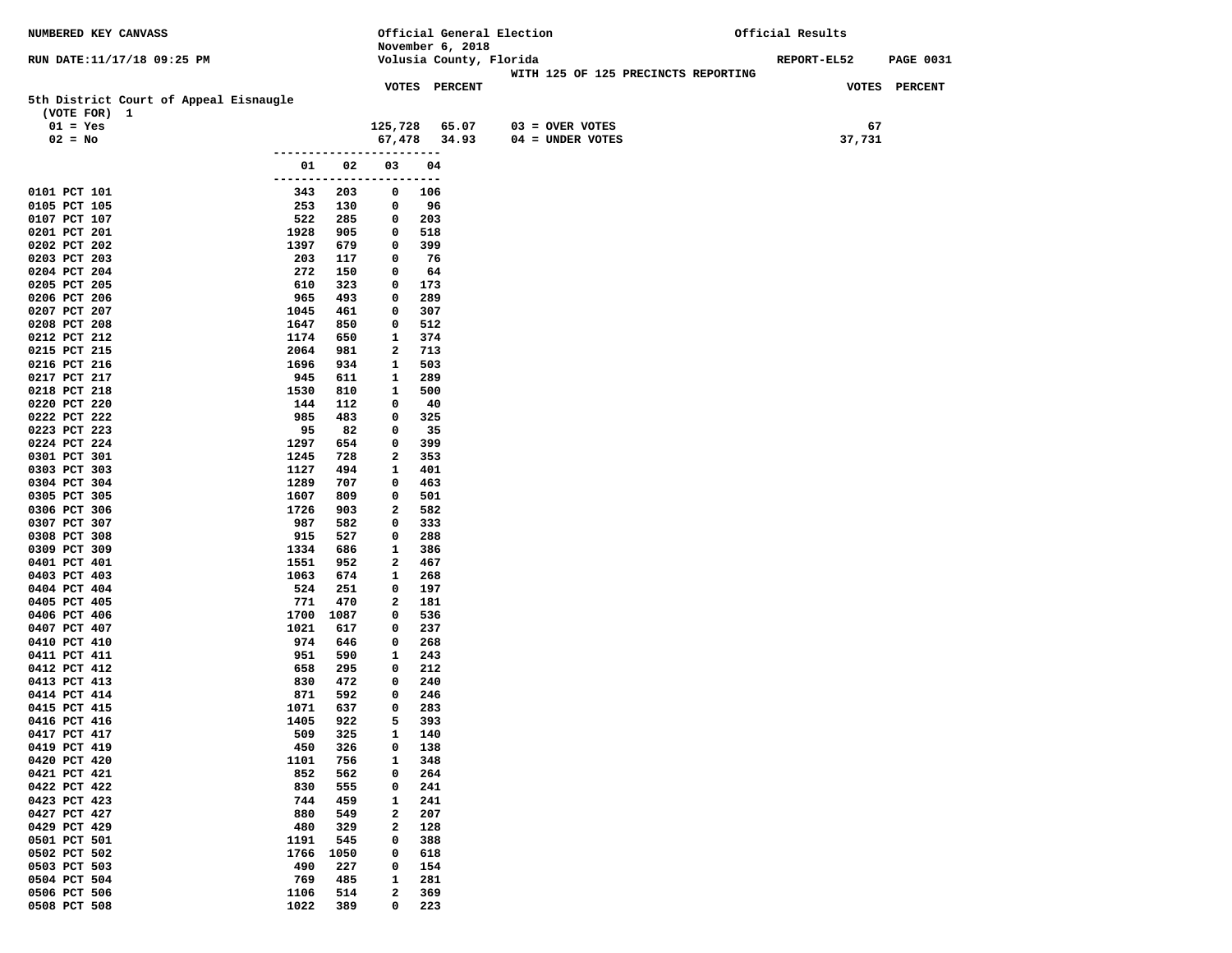| <b>NUMBERED KEY CANVASS</b>            |                                 |            |                         | Official General Election |                                     | Official Results                       |  |  |
|----------------------------------------|---------------------------------|------------|-------------------------|---------------------------|-------------------------------------|----------------------------------------|--|--|
|                                        |                                 |            |                         | November 6, 2018          |                                     |                                        |  |  |
| RUN DATE:11/17/18 09:25 PM             |                                 |            |                         | Volusia County, Florida   | WITH 125 OF 125 PRECINCTS REPORTING | <b>REPORT-EL52</b><br><b>PAGE 0032</b> |  |  |
|                                        |                                 |            |                         | <b>VOTES PERCENT</b>      |                                     | VOTES PERCENT                          |  |  |
| 5th District Court of Appeal Eisnaugle |                                 |            |                         |                           |                                     |                                        |  |  |
| (VOTE FOR) 1                           |                                 |            |                         |                           |                                     |                                        |  |  |
| $01 = Yes$                             |                                 |            |                         | 125,728 65.07             | 03 = OVER VOTES                     | 67                                     |  |  |
| $02 = No$                              |                                 |            |                         | 67,478 34.93              | $04 = UNDER VOTES$                  | 37,731                                 |  |  |
|                                        |                                 |            | ----------------------- |                           |                                     |                                        |  |  |
| (CONTINUED FROM PREVIOUS PAGE)         | 01 1                            | 02         | 03                      | 04                        |                                     |                                        |  |  |
| 0509 PCT 509                           | ------------------------<br>450 | 212        | $\mathbf 0$             | 120                       |                                     |                                        |  |  |
| 0510 PCT 510                           | 1782                            | 817        | $\mathbf{2}$            | 602                       |                                     |                                        |  |  |
| 0511 PCT 511                           | 338                             | 171        | 0                       | 131                       |                                     |                                        |  |  |
| 0512 PCT 512                           | 1696                            | 827        | 0                       | 500                       |                                     |                                        |  |  |
| 0515 PCT 515                           | 1012                            | 550        | 0                       | 330                       |                                     |                                        |  |  |
| 0516 PCT 516                           | 1044                            | 434        | 0                       | 361                       |                                     |                                        |  |  |
| 0517 PCT 517                           | 806                             | 457        | 1                       | 282                       |                                     |                                        |  |  |
| 0519 PCT 519                           | 505                             | 305        | 0                       | 181                       |                                     |                                        |  |  |
| 0521 PCT 521                           | 1707                            | 683        | 2                       | 502                       |                                     |                                        |  |  |
| 0522 PCT 522                           | 1414                            | 679        | 1                       | 387                       |                                     |                                        |  |  |
| 0523 PCT 523<br>0526 PCT 526           | 815<br>573                      | 398<br>331 | 0<br>0                  | 188<br>146                |                                     |                                        |  |  |
| 0527 PCT 527                           | 621                             | 288        | 0                       | 183                       |                                     |                                        |  |  |
| 0528 PCT 528                           | 530                             | 360        | 1                       | 115                       |                                     |                                        |  |  |
| 0529 PCT 529                           | 579                             | 359        | 0                       | 142                       |                                     |                                        |  |  |
| 0530 PCT 530                           | 622                             | 391        | 0                       | 139                       |                                     |                                        |  |  |
| 0532 PCT 532                           | 1246                            | 498        | 1                       | 363                       |                                     |                                        |  |  |
| 0602 PCT 602                           | 1719                            | 913        | 0                       | 470                       |                                     |                                        |  |  |
| 0603 PCT 603                           | 1042                            | 856        | 1                       | 264                       |                                     |                                        |  |  |
| 0607 PCT 607                           | 1507                            | 790        | 1                       | 450                       |                                     |                                        |  |  |
| 0614 PCT 614                           | 908                             | 799        | 1                       | 235                       |                                     |                                        |  |  |
| 0619 PCT 619<br>0620 PCT 620           | 541<br>467                      | 415<br>464 | 0<br>0                  | 118<br>98                 |                                     |                                        |  |  |
| 0621 PCT 621                           | 478                             | 383        | 3                       | 103                       |                                     |                                        |  |  |
| 0622 PCT 622                           | 183                             | 107        | 0                       | 57                        |                                     |                                        |  |  |
| 0623 PCT 623                           | 709                             | 426        | 0                       | 224                       |                                     |                                        |  |  |
| 0625 PCT 625                           | 638                             | 337        | 0                       | 174                       |                                     |                                        |  |  |
| 0626 PCT 626                           | 451                             | 270        | 0                       | 151                       |                                     |                                        |  |  |
| 0628 PCT 628                           | 838                             | 926        | 0                       | 232                       |                                     |                                        |  |  |
| 0633 PCT 633                           | 1030                            | 704        | 0                       | 228                       |                                     |                                        |  |  |
| 0638 PCT 638<br>0641 PCT 641           | 890<br>1552                     | 380<br>814 | 1<br>0                  | 249<br>475                |                                     |                                        |  |  |
| 0701 PCT 701                           | 1577                            | 820        | 1                       | 412                       |                                     |                                        |  |  |
| 0703 PCT 703                           | 1287                            | 668        | 0                       | 338                       |                                     |                                        |  |  |
| 0705 PCT 705                           | 507                             | 254        | 0                       | 204                       |                                     |                                        |  |  |
| 0706 PCT 706                           | 1742                            | 829        | 0                       | 650                       |                                     |                                        |  |  |
| 0709 PCT 709                           | 1112                            | 552        | 1                       | 330                       |                                     |                                        |  |  |
| 0711 PCT 711                           | 1413                            | 652        | 2                       | 350                       |                                     |                                        |  |  |
| 0712 PCT 712                           | 691                             | 381        | 1                       | 197                       |                                     |                                        |  |  |
| 0714 PCT 714                           | 1346                            | 627        | 0                       | 341                       |                                     |                                        |  |  |
| 0716 PCT 716                           | 1189                            | 490<br>366 | $\mathbf{1}$<br>1       | 334                       |                                     |                                        |  |  |
| 0717 PCT 717<br>0718 PCT 718           | 693<br>1369                     | 657        | $\mathbf{2}$            | 190<br>408                |                                     |                                        |  |  |
| 0719 PCT 719                           | 755                             | 358        | 0                       | 243                       |                                     |                                        |  |  |
| 0720 PCT 720                           | 337                             | 165        | 0                       | 108                       |                                     |                                        |  |  |
| 0722 PCT 722                           | 871                             | 451        | 1                       | 225                       |                                     |                                        |  |  |
| 0725 PCT 725                           | 891                             | 430        | 0                       | 303                       |                                     |                                        |  |  |
| 0726 PCT 726                           | 1342                            | 630        | 1                       | 449                       |                                     |                                        |  |  |
| 0728 PCT 728                           | 1590                            | 733        | 0                       | 442                       |                                     |                                        |  |  |
| 0729 PCT 729                           | 1741                            | 851        | 0                       | 579                       |                                     |                                        |  |  |
| 0732 PCT 732                           | 1990                            | 854        | 0                       | 560                       |                                     |                                        |  |  |
| 0733 PCT 733<br>0803 PCT 803           | 1001<br>913                     | 488<br>412 | 0<br>0                  | 323<br>254                |                                     |                                        |  |  |
| 0804 PCT 804                           | 1418                            | 626        | 0                       | 433                       |                                     |                                        |  |  |
| 0805 PCT 805                           | 1737                            | 897        | $\mathbf{1}$            | 677                       |                                     |                                        |  |  |
|                                        |                                 |            |                         |                           |                                     |                                        |  |  |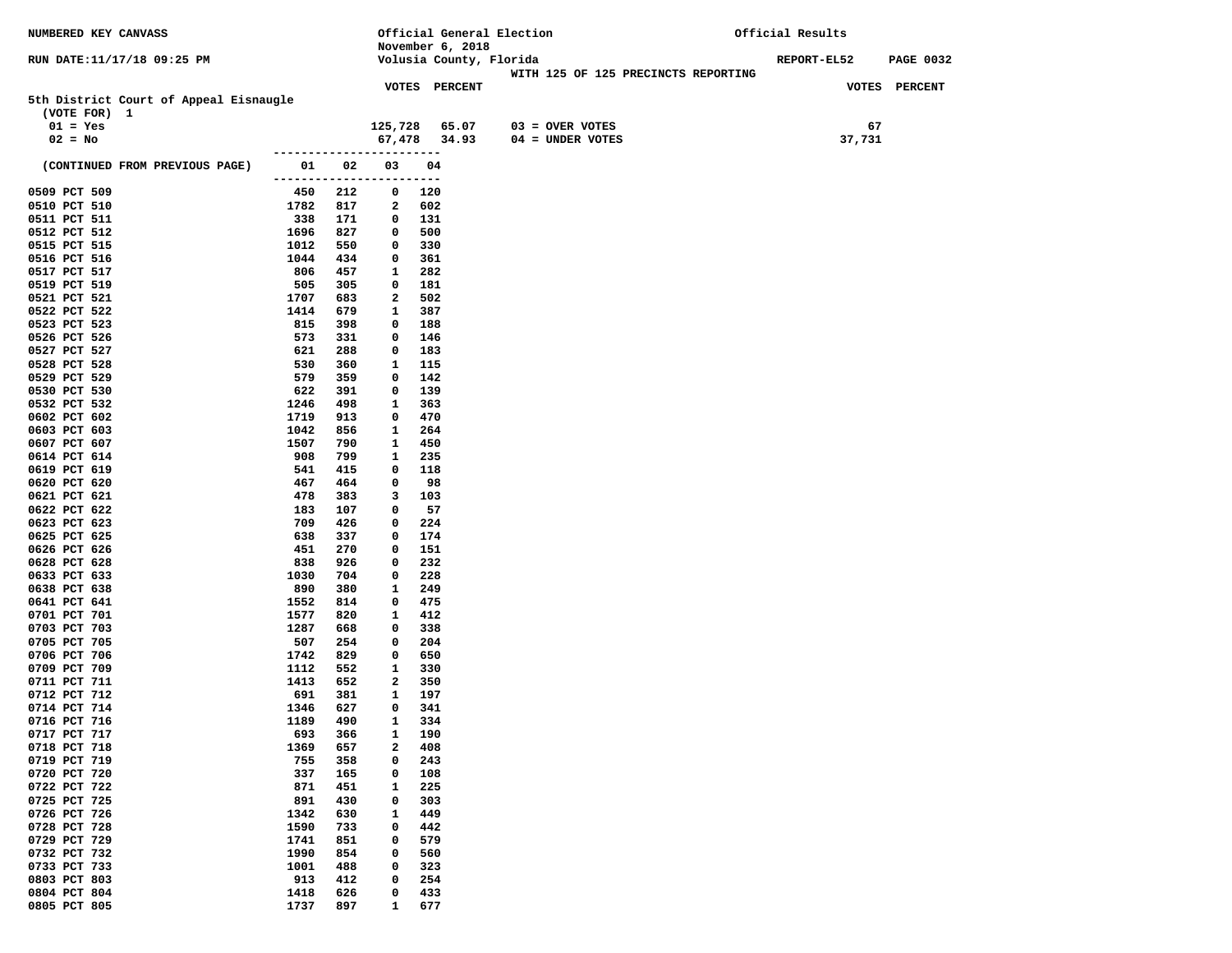| NUMBERED KEY CANVASS                                   |      |      |            | Official General Election<br>November 6, 2018 |                                     | Official Results                |
|--------------------------------------------------------|------|------|------------|-----------------------------------------------|-------------------------------------|---------------------------------|
| RUN DATE: 11/17/18 09:25 PM                            |      |      |            | Volusia County, Florida                       | WITH 125 OF 125 PRECINCTS REPORTING | REPORT-EL52<br><b>PAGE 0033</b> |
|                                                        |      |      |            | VOTES PERCENT                                 |                                     | VOTES PERCENT                   |
| 5th District Court of Appeal Eisnaugle<br>(VOTE FOR) 1 |      |      |            |                                               |                                     |                                 |
| $01 = Yes$                                             |      |      |            | 125,728 65.07                                 | $03 =$ OVER VOTES                   | 67                              |
| $02 = No$                                              |      |      |            | 67,478 34.93                                  | $04 =$ UNDER VOTES                  | 37,731                          |
|                                                        |      |      |            |                                               |                                     |                                 |
| (CONTINUED FROM PREVIOUS PAGE)                         | 01   | 02   | 03         | 04                                            |                                     |                                 |
|                                                        |      |      |            |                                               |                                     |                                 |
| 0807 PCT 807                                           | 660  | 290  | 0          | 151                                           |                                     |                                 |
| 0808 PCT 808                                           | 2379 | 1198 | 1          | 756                                           |                                     |                                 |
| 0809 PCT 809                                           | 271  | 164  | 0          | 105                                           |                                     |                                 |
| 0810 PCT 810                                           | 614  | 338  | 0          | 213                                           |                                     |                                 |
| 0812 PCT 812                                           | 1018 | 572  | 1          | 407                                           |                                     |                                 |
| 0813 PCT 813                                           | 793  | 398  | 1          | 310                                           |                                     |                                 |
| 0814 PCT 814                                           | 922  | 459  | 0          | 275                                           |                                     |                                 |
| 0816 PCT 816                                           | 726  | 325  | 1          | 218                                           |                                     |                                 |
| 0901 PCT 901                                           | 805  | 374  | 0          | 208                                           |                                     |                                 |
| 0902 PCT 902                                           | 1386 | 713  | $\Omega$   | 358                                           |                                     |                                 |
| 0903 PCT 903                                           | 1307 | 668  | 1          | 359                                           |                                     |                                 |
| 0904 PCT 904                                           | 1823 | 807  | 2          | 527                                           |                                     |                                 |
| 0907 PCT 907                                           | 905  | 423  | $\Omega$   | 271                                           |                                     |                                 |
| 0909 PCT 909                                           | 544  | 326  | $^{\circ}$ | 147                                           |                                     |                                 |
| 0910 PCT 910                                           | 445  | 263  | 0          | 137                                           |                                     |                                 |
|                                                        |      |      |            |                                               |                                     |                                 |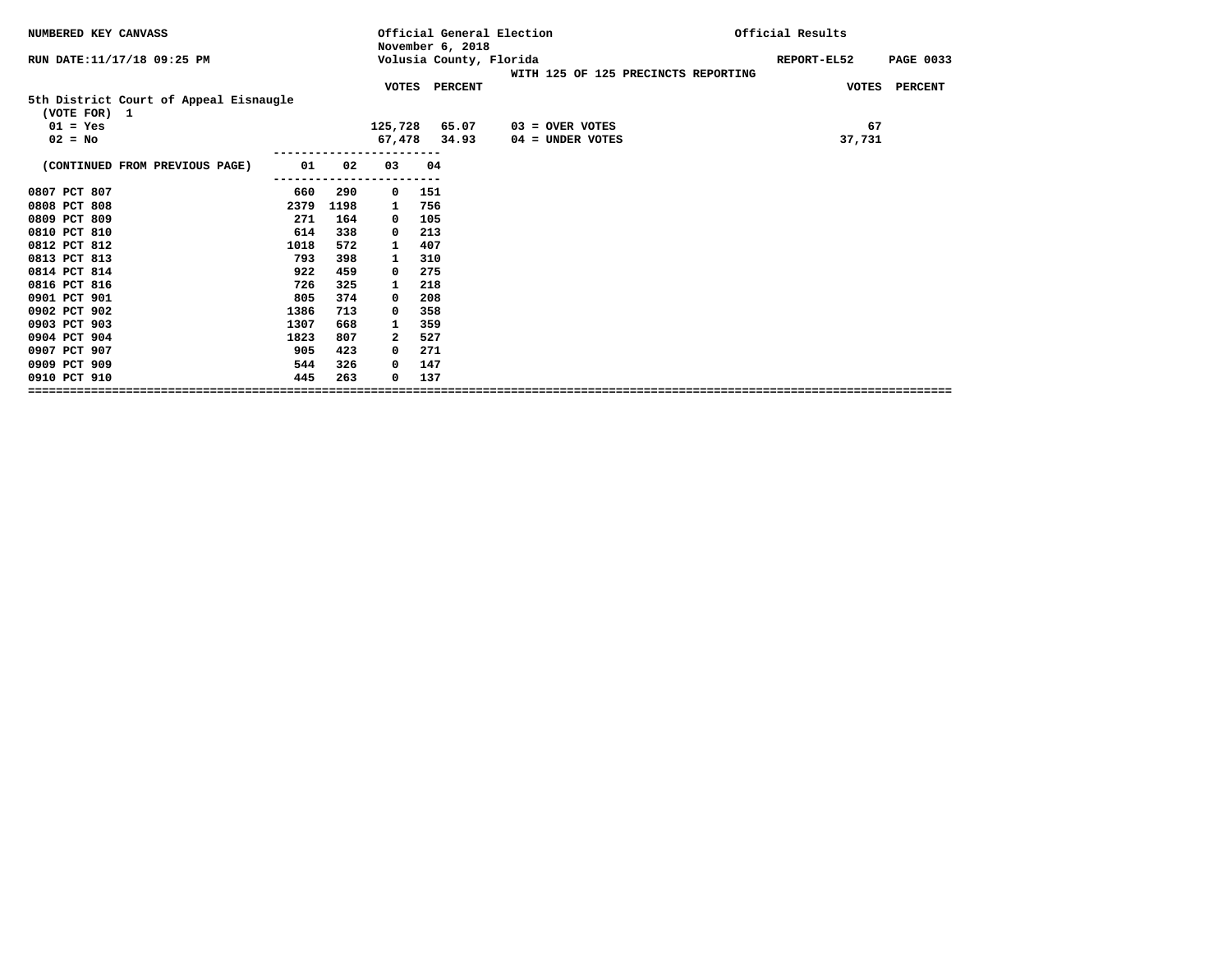| NUMBERED KEY CANVASS                               |                  |            |                                          |            |                         | Official General Election           | Official Results   |                  |
|----------------------------------------------------|------------------|------------|------------------------------------------|------------|-------------------------|-------------------------------------|--------------------|------------------|
|                                                    |                  |            | November 6, 2018                         |            |                         |                                     |                    |                  |
| RUN DATE:11/17/18 09:25 PM                         |                  |            |                                          |            | Volusia County, Florida | WITH 125 OF 125 PRECINCTS REPORTING | <b>REPORT-EL52</b> | <b>PAGE 0034</b> |
|                                                    |                  |            | <b>VOTES PERCENT</b>                     |            |                         |                                     |                    | VOTES PERCENT    |
| Circuit Judge 7th Judicial, Grp 15<br>(VOTE FOR) 1 |                  |            |                                          |            |                         |                                     |                    |                  |
| 01 = Linda L. Gaustad                              |                  |            | 109,029 55.95                            |            |                         | $03 =$ OVER VOTES                   | 122                |                  |
| $02$ = Ryan Will                                   |                  |            | 85,847 44.05                             |            |                         | 04 = UNDER VOTES                    | 36,006             |                  |
|                                                    | ---------------- |            |                                          |            |                         |                                     |                    |                  |
|                                                    |                  | 01 02      | 03                                       | 04         |                         |                                     |                    |                  |
| 0101 PCT 101                                       | 288              | 258        | ------------------------<br>$\mathbf{1}$ | 105        |                         |                                     |                    |                  |
| 0105 PCT 105                                       | 178              | 203        | 1                                        | 97         |                         |                                     |                    |                  |
| 0107 PCT 107                                       | 402              | 424        | $\mathbf 0$                              | 184        |                         |                                     |                    |                  |
| 0201 PCT 201                                       |                  | 1510 1348  | 4                                        | 489        |                         |                                     |                    |                  |
| 0202 PCT 202                                       | 1228             | 864        | 4                                        | 379        |                         |                                     |                    |                  |
| 0203 PCT 203                                       | 162              | 157        | $^{\circ}$                               | 77         |                         |                                     |                    |                  |
| 0204 PCT 204<br>0205 PCT 205                       | 237<br>527       | 178<br>409 | 0<br>$\mathbf{1}$                        | 71<br>169  |                         |                                     |                    |                  |
| 0206 PCT 206                                       | 786              | 675        | $\mathbf 0$                              | 286        |                         |                                     |                    |                  |
| 0207 PCT 207                                       | 806              | 712        | 3                                        | 292        |                         |                                     |                    |                  |
| 0208 PCT 208                                       |                  | 1426 1104  | $\mathbf{1}$                             | 478        |                         |                                     |                    |                  |
| 0212 PCT 212                                       | 1096             | 747        | 0                                        | 356        |                         |                                     |                    |                  |
| 0215 PCT 215                                       |                  | 1755 1318  | 1                                        | 686        |                         |                                     |                    |                  |
| 0216 PCT 216<br>0217 PCT 217                       | 1744<br>1135     | 928<br>453 | 3<br>1                                   | 459<br>257 |                         |                                     |                    |                  |
| 0218 PCT 218                                       | 1494             | 890        | $\mathbf{1}$                             | 456        |                         |                                     |                    |                  |
| 0220 PCT 220                                       | 201              | 71         | 0                                        | 24         |                         |                                     |                    |                  |
| 0222 PCT 222                                       | 837              | 640        | $\mathbf{1}$                             | 315        |                         |                                     |                    |                  |
| 0223 PCT 223                                       | 106              | 73         | 0                                        | 33         |                         |                                     |                    |                  |
| 0224 PCT 224                                       | 1095             | 853        | $\mathbf{1}$                             | 401        |                         |                                     |                    |                  |
| 0301 PCT 301<br>0303 PCT 303                       | 1201<br>1040     | 765<br>635 | 0<br>0                                   | 362<br>348 |                         |                                     |                    |                  |
| 0304 PCT 304                                       | 1165             | 840        | $\mathbf{1}$                             | 453        |                         |                                     |                    |                  |
| 0305 PCT 305                                       | 1386             | 1009       | 2                                        | 520        |                         |                                     |                    |                  |
| 0306 PCT 306                                       |                  | 1517 1120  | 3                                        | 573        |                         |                                     |                    |                  |
| 0307 PCT 307                                       | 932              | 607        | 0                                        | 363        |                         |                                     |                    |                  |
| 0308 PCT 308                                       | 857<br>1340      | 617<br>708 | 1<br>1                                   | 255<br>358 |                         |                                     |                    |                  |
| 0309 PCT 309<br>0401 PCT 401                       | 1658             | 885        | 4                                        | 425        |                         |                                     |                    |                  |
| 0403 PCT 403                                       | 1155             | 573        | 4                                        | 274        |                         |                                     |                    |                  |
| 0404 PCT 404                                       | 349              | 419        | $\mathbf{1}$                             | 203        |                         |                                     |                    |                  |
| 0405 PCT 405                                       | 822              | 415        | 0                                        | 187        |                         |                                     |                    |                  |
| 0406 PCT 406                                       |                  | 1777 1021  | 4                                        | 521        |                         |                                     |                    |                  |
| 0407 PCT 407<br>0410 PCT 410                       | 1137<br>1098     | 511<br>546 | 3<br>0                                   | 224<br>244 |                         |                                     |                    |                  |
| 0411 PCT 411                                       | 983              | 572        | $\mathbf{0}$                             | 230        |                         |                                     |                    |                  |
| 0412 PCT 412                                       | 462              | 482        | $^{\circ}$                               | 221        |                         |                                     |                    |                  |
| 0413 PCT 413                                       | 847              | 468        | 0                                        | 227        |                         |                                     |                    |                  |
| 0414 PCT 414                                       | 917              | 550        | $4\phantom{1}$                           | 238        |                         |                                     |                    |                  |
| 0415 PCT 415<br>0416 PCT 416                       | 1142<br>1537     | 564<br>811 | 1<br>$\mathbf{1}$                        | 284<br>376 |                         |                                     |                    |                  |
| 0417 PCT 417                                       | 573              | 274        | 0                                        | 128        |                         |                                     |                    |                  |
| 0419 PCT 419                                       | 487              | 280        | 0                                        | 147        |                         |                                     |                    |                  |
| 0420 PCT 420                                       | 1175             | 726        | $\mathbf{1}$                             | 304        |                         |                                     |                    |                  |
| 0421 PCT 421                                       | 773              | 632        | 1                                        | 272        |                         |                                     |                    |                  |
| 0422 PCT 422                                       | 900              | 511        | 0                                        | 215        |                         |                                     |                    |                  |
| 0423 PCT 423<br>0427 PCT 427                       | 774<br>913       | 428<br>510 | 0<br>0                                   | 243<br>215 |                         |                                     |                    |                  |
| 0429 PCT 429                                       | 545              | 275        | 0                                        | 119        |                         |                                     |                    |                  |
| 0501 PCT 501                                       | 887              | 869        | $\mathbf{1}$                             | 367        |                         |                                     |                    |                  |
| 0502 PCT 502                                       | 1501             | 1352       | 1                                        | 580        |                         |                                     |                    |                  |
| 0503 PCT 503                                       | 344              | 409        | $\mathbf{1}$                             | 117        |                         |                                     |                    |                  |
| 0504 PCT 504<br>0506 PCT 506                       | 675              | 620<br>991 | 0<br>$\mathbf{2}$                        | 241        |                         |                                     |                    |                  |
| 0508 PCT 508                                       | 712<br>660       | 767        | 0                                        | 286<br>207 |                         |                                     |                    |                  |
|                                                    |                  |            |                                          |            |                         |                                     |                    |                  |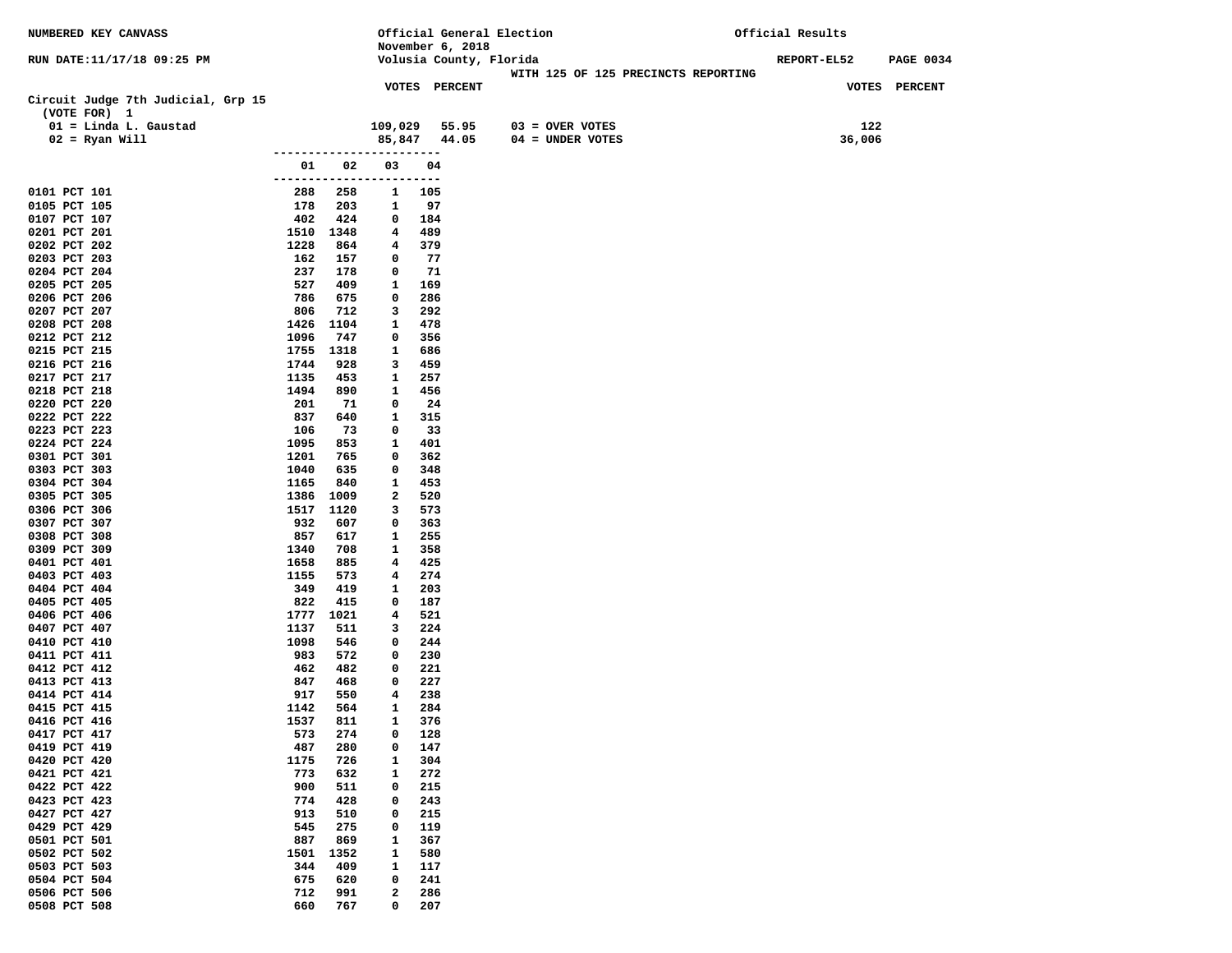| <b>NUMBERED KEY CANVASS</b>                        |                           |            |                              | Official General Election |                                     | Official Results                       |  |
|----------------------------------------------------|---------------------------|------------|------------------------------|---------------------------|-------------------------------------|----------------------------------------|--|
|                                                    |                           |            |                              | November 6, 2018          |                                     |                                        |  |
| RUN DATE:11/17/18 09:25 PM                         |                           |            |                              | Volusia County, Florida   |                                     | <b>REPORT-EL52</b><br><b>PAGE 0035</b> |  |
|                                                    |                           |            |                              |                           | WITH 125 OF 125 PRECINCTS REPORTING |                                        |  |
| Circuit Judge 7th Judicial, Grp 15<br>(VOTE FOR) 1 |                           |            |                              | <b>VOTES PERCENT</b>      |                                     | VOTES PERCENT                          |  |
| 01 = Linda L. Gaustad                              |                           |            |                              | 109,029 55.95             | 03 = OVER VOTES                     | 122                                    |  |
| $02 =$ Ryan Will                                   |                           |            |                              | 85,847 44.05              | $04 =$ UNDER VOTES                  | 36,006                                 |  |
|                                                    | ------------------------  |            |                              |                           |                                     |                                        |  |
| (CONTINUED FROM PREVIOUS PAGE)                     | ------------------------- | 01 02      | 03                           | 04                        |                                     |                                        |  |
| 0509 PCT 509                                       | 1115 1612                 | 269 410    | $\mathbf 0$                  | 103                       |                                     |                                        |  |
| 0510 PCT 510<br>0511 PCT 511                       | 236                       | 289        | $\mathbf{2}$<br>$\mathbf{0}$ | 474<br>115                |                                     |                                        |  |
| 0512 PCT 512                                       | 1177 1429                 |            | $\mathbf{1}$                 | 416                       |                                     |                                        |  |
| 0515 PCT 515                                       | 846                       | 770        | 0                            | 276                       |                                     |                                        |  |
| 0516 PCT 516                                       | 640                       | 934        | $\mathbf 0$                  | 265                       |                                     |                                        |  |
| 0517 PCT 517                                       | 668                       | 633        | $\mathbf{1}$                 | 244                       |                                     |                                        |  |
| 0519 PCT 519                                       | 417                       | 416        | $\mathbf 0$                  | 158                       |                                     |                                        |  |
| 0521 PCT 521                                       | 1322 1131                 |            | 1                            | 440                       |                                     |                                        |  |
| 0522 PCT 522                                       | 1061 1080                 |            | 2                            | 338                       |                                     |                                        |  |
| 0523 PCT 523                                       | 700                       | 533        | 0                            | 168                       |                                     |                                        |  |
| 0526 PCT 526                                       | 514                       | 393        | 3                            | 140                       |                                     |                                        |  |
| 0527 PCT 527                                       | 551                       | 382        | $\mathbf 0$                  | 159                       |                                     |                                        |  |
| 0528 PCT 528                                       | 505                       | 392        | 3                            | 106                       |                                     |                                        |  |
| 0529 PCT 529                                       | 526                       | 418        | 0                            | 136                       |                                     |                                        |  |
| 0530 PCT 530                                       | 580                       | 430        | 0                            | 142                       |                                     |                                        |  |
| 0532 PCT 532                                       | 807                       | 944        | 0                            | 357                       |                                     |                                        |  |
| 0602 PCT 602                                       | 1449                      | 1225       | 4                            | 424                       |                                     |                                        |  |
| 0603 PCT 603<br>0607 PCT 607                       | 1248                      | 667        | 0<br>1                       | 248                       |                                     |                                        |  |
| 0614 PCT 614                                       | 1245 1071<br>1189         | 534        | 1                            | 431<br>219                |                                     |                                        |  |
| 0619 PCT 619                                       | 702                       | 268        | 2                            | 102                       |                                     |                                        |  |
| 0620 PCT 620                                       | 702                       | 235        | 0                            | 92                        |                                     |                                        |  |
| 0621 PCT 621                                       | 632                       | 235        | 0                            | 100                       |                                     |                                        |  |
| 0622 PCT 622                                       | 177                       | 115        | $\mathbf 0$                  | 55                        |                                     |                                        |  |
| 0623 PCT 623                                       | 648                       | 508        | 1                            | 202                       |                                     |                                        |  |
| 0625 PCT 625                                       | 461                       | 510        | $\mathbf{1}$                 | 177                       |                                     |                                        |  |
| 0626 PCT 626                                       | 405                       | 323        | 1                            | 143                       |                                     |                                        |  |
| 0628 PCT 628                                       | 1224                      | 528        | 0                            | 244                       |                                     |                                        |  |
| 0633 PCT 633                                       | 1091                      | 619        | 4                            | 248                       |                                     |                                        |  |
| 0638 PCT 638                                       | 758                       | 514        | 0                            | 248                       |                                     |                                        |  |
| 0641 PCT 641                                       | 1293 1128                 |            | 3                            | 417                       |                                     |                                        |  |
| 0701 PCT 701                                       | 1245 1187                 |            | 1                            | 377                       |                                     |                                        |  |
| 0703 PCT 703<br>0705 PCT 705                       | 1037<br>357               | 947<br>413 | 2<br>0                       | 307<br>195                |                                     |                                        |  |
| 0706 PCT 706                                       | 1315 1293                 |            | 0                            | 613                       |                                     |                                        |  |
| 0709 PCT 709                                       | 888                       | 792        | $\mathbf 0$                  | 315                       |                                     |                                        |  |
| 0711 PCT 711                                       | 1114                      | 907        | 1                            | 395                       |                                     |                                        |  |
| 0712 PCT 712                                       | 629                       | 433        | 0                            | 208                       |                                     |                                        |  |
| 0714 PCT 714                                       | 1088                      | 892        | 2                            | 332                       |                                     |                                        |  |
| 0716 PCT 716                                       | 679                       | 997        | 0                            | 338                       |                                     |                                        |  |
| 0717 PCT 717                                       | 571                       | 491        | 1                            | 187                       |                                     |                                        |  |
| 0718 PCT 718                                       | 1036                      | 984        | 1                            | 415                       |                                     |                                        |  |
| 0719 PCT 719                                       | 597                       | 513        | $\mathbf 0$                  | 246                       |                                     |                                        |  |
| 0720 PCT 720                                       | 274                       | 223        | 0                            | 113                       |                                     |                                        |  |
| 0722 PCT 722                                       | 697                       | 626        | 1                            | 224                       |                                     |                                        |  |
| 0725 PCT 725                                       | 674                       | 636        | 0                            | 314                       |                                     |                                        |  |
| 0726 PCT 726                                       | 817                       | 1157       | з                            | 445                       |                                     |                                        |  |
| 0728 PCT 728                                       | 1069                      | 1278       | 1                            | 417                       |                                     |                                        |  |
| 0729 PCT 729                                       | 1245                      | 1366       | $\mathbf{1}$                 | 559                       |                                     |                                        |  |
| 0732 PCT 732                                       | 1423                      | 1389       | 1                            | 591                       |                                     |                                        |  |
| 0733 PCT 733<br>0803 PCT 803                       | 724<br>697                | 780<br>628 | $\mathbf{1}$<br>3            | 307<br>251                |                                     |                                        |  |
| 0804 PCT 804                                       | 1137                      | 959        | 0                            | 381                       |                                     |                                        |  |
| 0805 PCT 805                                       | 1399                      | 1225       | 0                            | 688                       |                                     |                                        |  |
|                                                    |                           |            |                              |                           |                                     |                                        |  |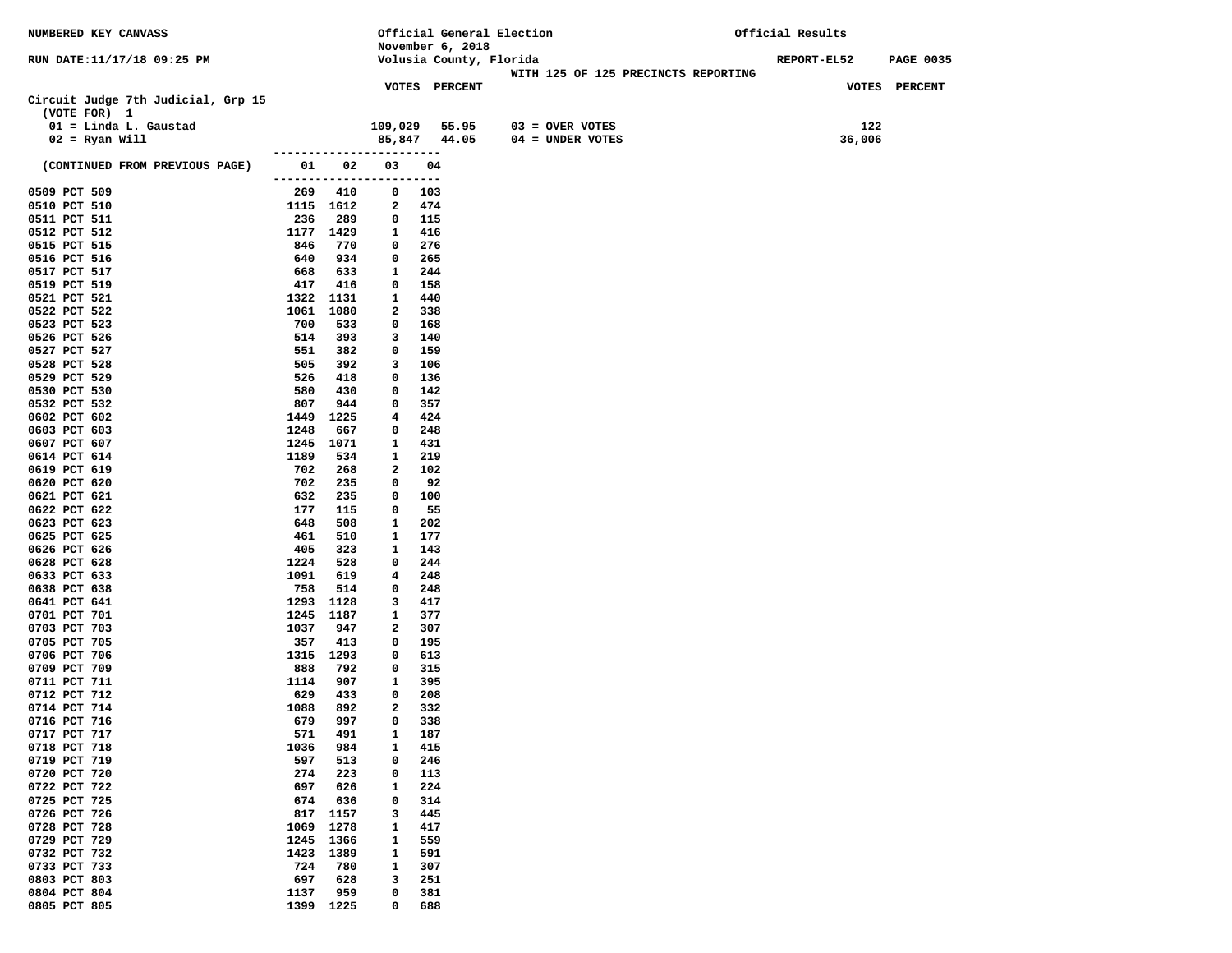| NUMBERED KEY CANVASS                               |      |      |             | November 6, 2018 | Official General Election           | Official Results                |
|----------------------------------------------------|------|------|-------------|------------------|-------------------------------------|---------------------------------|
| RUN DATE:11/17/18 09:25 PM                         |      |      |             |                  | Volusia County, Florida             | REPORT-EL52<br><b>PAGE 0036</b> |
|                                                    |      |      |             |                  | WITH 125 OF 125 PRECINCTS REPORTING |                                 |
|                                                    |      |      |             | VOTES PERCENT    |                                     | VOTES PERCENT                   |
| Circuit Judge 7th Judicial, Grp 15<br>(VOTE FOR) 1 |      |      |             |                  |                                     |                                 |
| $01 =$ Linda L. Gaustad                            |      |      | 109,029     | 55.95            | $03 =$ OVER VOTES                   | 122                             |
| $02$ = Ryan Will                                   |      |      |             | 85,847 44.05     | 04 = UNDER VOTES                    | 36,006                          |
|                                                    |      |      |             |                  |                                     |                                 |
| (CONTINUED FROM PREVIOUS PAGE)                     | 01   | 02   | 03          | 04               |                                     |                                 |
|                                                    |      |      |             |                  |                                     |                                 |
| 0807 PCT 807                                       | 511  | 436  | $\mathbf 0$ | 154              |                                     |                                 |
| 0808 PCT 808                                       | 1904 | 1658 | 0           | 772              |                                     |                                 |
| 0809 PCT 809                                       | 232  | 210  | 0           | 98               |                                     |                                 |
| 0810 PCT 810                                       | 500  | 435  | 0           | 230              |                                     |                                 |
| 0812 PCT 812                                       | 897  | 701  | 1           | 399              |                                     |                                 |
| 0813 PCT 813                                       | 640  | 537  | 2           | 323              |                                     |                                 |
| 0814 PCT 814                                       | 755  | 641  | 1           | 259              |                                     |                                 |
| 0816 PCT 816                                       | 434  | 627  | 1           | 208              |                                     |                                 |
| 0901 PCT 901                                       | 684  | 489  | 0           | 214              |                                     |                                 |
| 0902 PCT 902                                       | 1169 | 926  | 4           | 358              |                                     |                                 |
| 0903 PCT 903                                       | 1099 | 879  | 1           | 356              |                                     |                                 |
| 0904 PCT 904                                       | 1513 | 1125 | 1           | 520              |                                     |                                 |
| 0907 PCT 907                                       | 650  | 668  | 1           | 280              |                                     |                                 |
| 0909 PCT 909                                       | 518  | 340  | 0           | 159              |                                     |                                 |
| 0910 PCT 910                                       | 399  | 316  | 0           | 130              |                                     |                                 |
|                                                    |      |      |             |                  |                                     |                                 |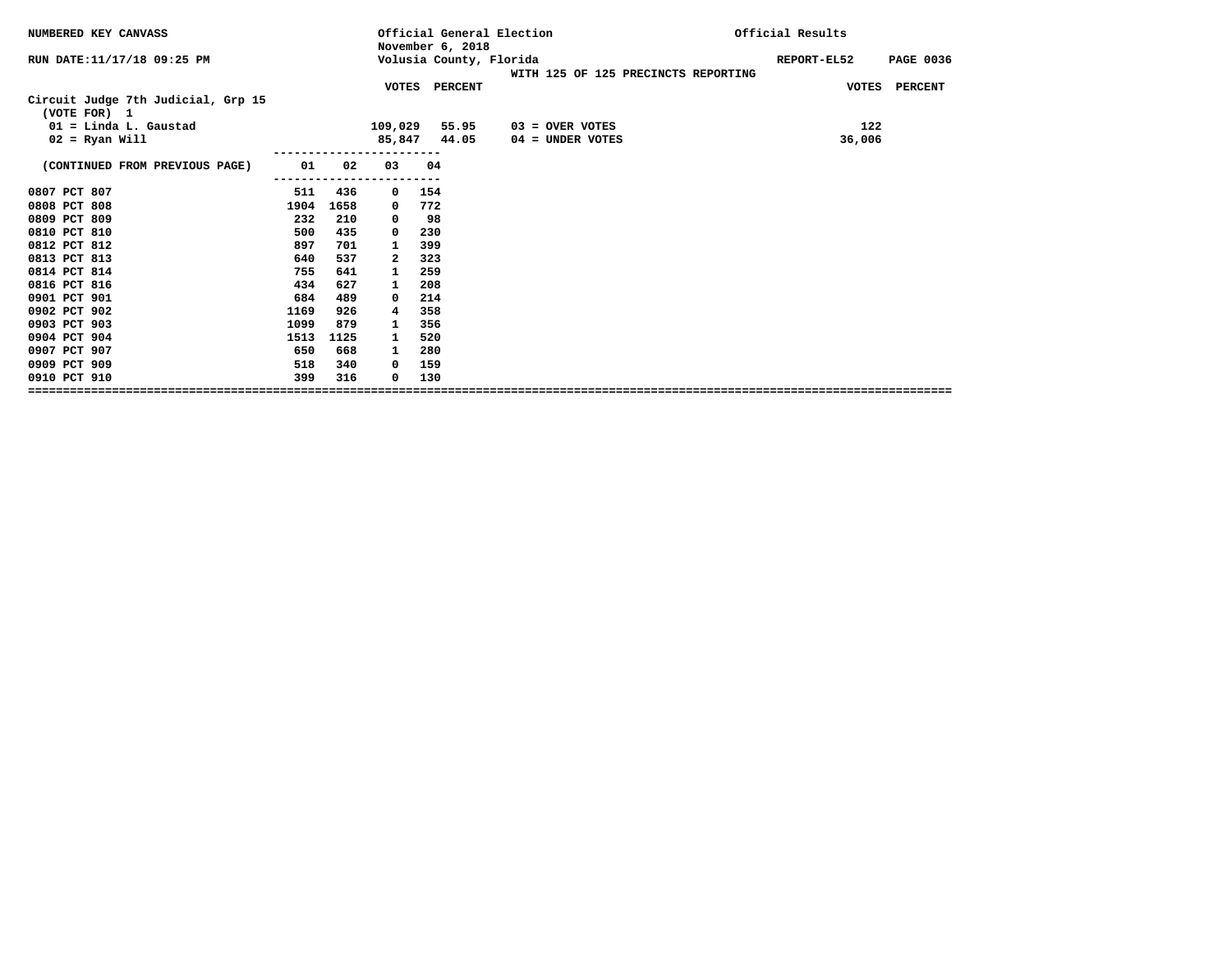| NUMBERED KEY CANVASS                             |                         |            |        | November 6, 2018        | Official General Election                                    | Official Results                |  |  |
|--------------------------------------------------|-------------------------|------------|--------|-------------------------|--------------------------------------------------------------|---------------------------------|--|--|
| RUN DATE:11/17/18 09:25 PM                       |                         |            |        |                         | Volusia County, Florida<br>WITH 24 OF 24 PRECINCTS REPORTING | REPORT-EL52<br><b>PAGE 0037</b> |  |  |
|                                                  |                         |            |        | VOTES PERCENT           |                                                              | VOTES PERCENT                   |  |  |
| County Council Member District 1<br>(VOTE FOR) 1 |                         |            |        |                         |                                                              |                                 |  |  |
| $01 =$ Barbara Girtman                           |                         |            | 20,644 | 50.22                   | $03 =$ OVER VOTES                                            | 27                              |  |  |
| $02$ = Pat Patterson                             |                         |            | 20,465 | 49.78                   | 04 = UNDER VOTES                                             | 5,877                           |  |  |
|                                                  |                         |            |        |                         |                                                              |                                 |  |  |
|                                                  | 01                      | 02         | 03     | 04                      |                                                              |                                 |  |  |
| 0101 PCT 101                                     | --------<br>217         | 350        |        | 85                      |                                                              |                                 |  |  |
| 0105 PCT 105                                     | 139                     | 276        | 0<br>0 | 64                      |                                                              |                                 |  |  |
| 0107 PCT 107                                     | 332                     | 524        | 0      | 154                     |                                                              |                                 |  |  |
| 0201 PCT 201                                     | 1343                    | 1631       | 1      | 376                     |                                                              |                                 |  |  |
| 0202 PCT 202                                     | 1105                    | 1077       | 0      | 293                     |                                                              |                                 |  |  |
| 0204 PCT 204                                     | $\overline{\mathbf{2}}$ | 11         | 0      | $\overline{\mathbf{3}}$ |                                                              |                                 |  |  |
| 0206 PCT 206                                     | 727                     | 865        | 3      | 152                     |                                                              |                                 |  |  |
| 0207 PCT 207                                     | 678                     | 915        | 2      | 218                     |                                                              |                                 |  |  |
| 0208 PCT 208                                     | 1248                    | 1433       | 2      | 326                     |                                                              |                                 |  |  |
| 0212 PCT 212                                     | 1040                    | 921        | 0      | 238                     |                                                              |                                 |  |  |
| 0215 PCT 215                                     | 1685                    | 1549       | 0      | 525                     |                                                              |                                 |  |  |
| 0216 PCT 216                                     | 1655                    | 1139       | 7      | 333                     |                                                              |                                 |  |  |
| 0217 PCT 217                                     | 1179                    | 506        | 1      | 160                     |                                                              |                                 |  |  |
| 0218 PCT 218                                     | 1412                    | 1119       | 0      | 310                     |                                                              |                                 |  |  |
| 0220 PCT 220                                     | 240                     | 45         | 0      | 11                      |                                                              |                                 |  |  |
| 0222 PCT 222                                     | 704                     | 756        | 3      | 201                     |                                                              |                                 |  |  |
| 0223 PCT 223                                     | 90                      | 100        | 0      | 22                      |                                                              |                                 |  |  |
| 0224 PCT 224                                     | 1021                    | 1086       | 1      | 242                     |                                                              |                                 |  |  |
| 0301 PCT 301                                     | 1000                    | 1010       | 3      | 315                     |                                                              |                                 |  |  |
| 0303 PCT 303                                     | 868                     | 849        | 0      | 306                     |                                                              |                                 |  |  |
| 0304 PCT 304                                     | 961                     | 1088       | 0      | 410                     |                                                              |                                 |  |  |
| 0306 PCT 306                                     | 1175                    | 1496       | 2      | 540                     |                                                              |                                 |  |  |
| 0308 PCT 308<br>0309 PCT 309                     | 699<br>1124             | 787<br>932 | 1<br>1 | 243<br>350              |                                                              |                                 |  |  |
|                                                  |                         |            |        |                         |                                                              |                                 |  |  |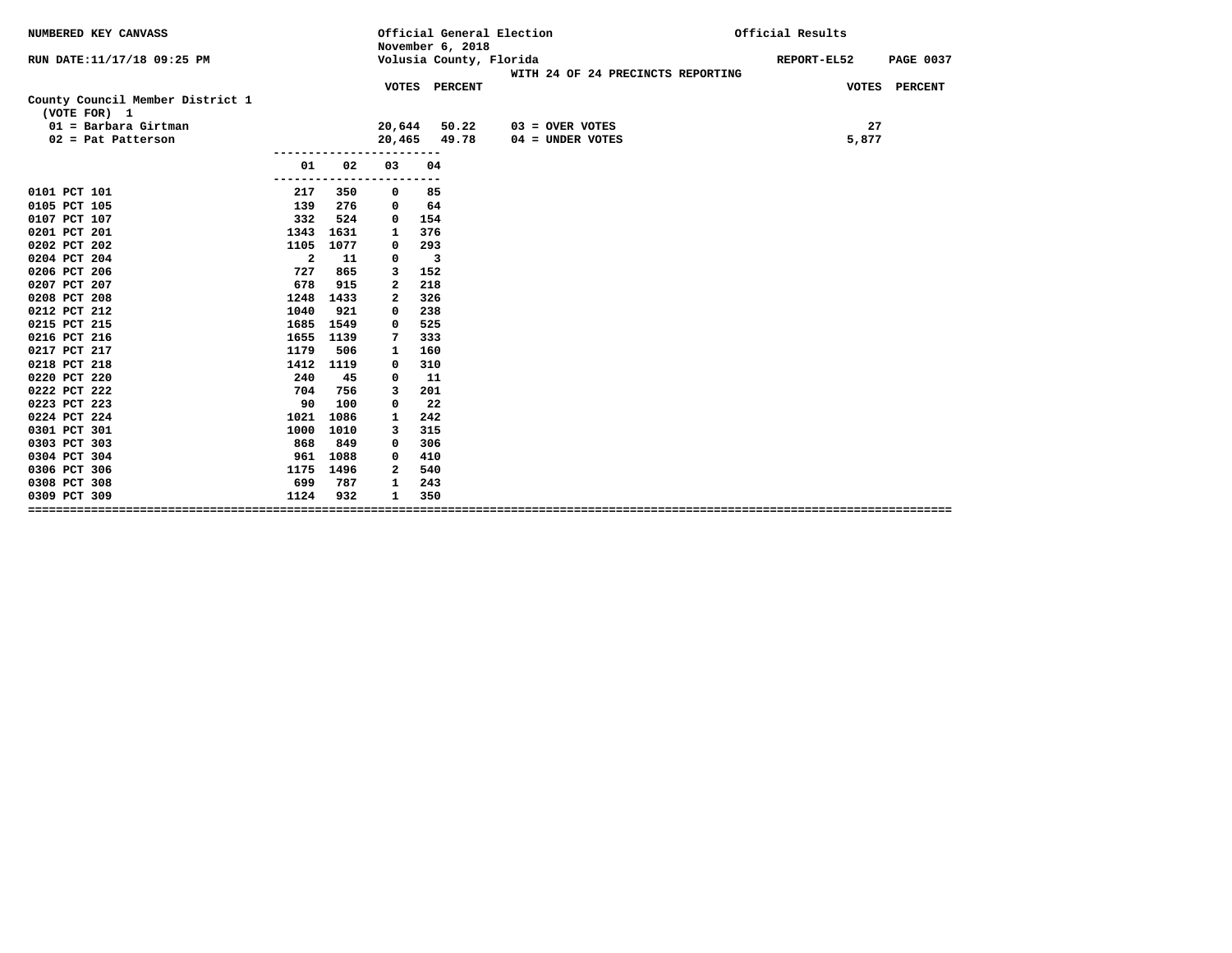| NUMBERED KEY CANVASS                             |                     |              | November 6, 2018     |                          | Official General Election                                    | Official Results                |
|--------------------------------------------------|---------------------|--------------|----------------------|--------------------------|--------------------------------------------------------------|---------------------------------|
| RUN DATE:11/17/18 09:25 PM                       |                     |              |                      |                          | Volusia County, Florida<br>WITH 33 OF 33 PRECINCTS REPORTING | REPORT-EL52<br><b>PAGE 0038</b> |
|                                                  |                     |              | <b>VOTES PERCENT</b> |                          |                                                              | VOTES PERCENT                   |
| County Council Member District 3<br>(VOTE FOR) 1 |                     |              |                      |                          |                                                              |                                 |
| $01 = Michael J. Arminio$                        |                     |              | 16,978               |                          | 38.86<br>$03 =$ OVER VOTES                                   | 17                              |
| 02 = Deborah A. "Deb" Denys                      |                     |              | 26,707               |                          | 61.14<br>$04 = UNDER VOTES$                                  | 8,622                           |
|                                                  |                     |              |                      |                          |                                                              |                                 |
|                                                  | 01<br>------------- | 02           | 03                   | 04                       |                                                              |                                 |
| 0205 PCT 205                                     | 393                 | 514          | 0                    | 199                      |                                                              |                                 |
| 0215 PCT 215                                     | $\mathbf 0$         | $\mathbf{1}$ | 0                    | 0                        |                                                              |                                 |
| 0222 PCT 222                                     | 38                  | 62           | 0                    | 29                       |                                                              |                                 |
| 0404 PCT 404                                     | 130                 | 187          | 0                    | 119                      |                                                              |                                 |
| 0405 PCT 405                                     | 55                  | 104          | 0                    | 36                       |                                                              |                                 |
| 0412 PCT 412                                     | 238                 | 367          | 1                    | 138                      |                                                              |                                 |
| 0602 PCT 602                                     | $\mathbf 0$         | $\mathbf 0$  | $\Omega$             | $\overline{\phantom{0}}$ |                                                              |                                 |
| 0716 PCT 716                                     | 510                 | 1168         | 0                    | 336                      |                                                              |                                 |
| 0718 PCT 718                                     |                     | 784 1199     | 1                    | 452                      |                                                              |                                 |
| 0720 PCT 720                                     | 181                 | 319          | 0                    | 110                      |                                                              |                                 |
| 0722 PCT 722                                     | 544                 | 757          | 0                    | 247                      |                                                              |                                 |
| 0725 PCT 725                                     | 484                 | 816          | 0                    | 324                      |                                                              |                                 |
| 0728 PCT 728                                     |                     | 934 1390     | 1                    | 440                      |                                                              |                                 |
| 0729 PCT 729                                     | 1063 1497           |              | 0                    | 611                      |                                                              |                                 |
| 0733 PCT 733                                     | 596                 | 905          | 0                    | 311                      |                                                              |                                 |
| 0803 PCT 803                                     | 489                 | 834          | 1                    | 255                      |                                                              |                                 |
| 0804 PCT 804                                     |                     | 776 1350     | 1                    | 350                      |                                                              |                                 |
| 0805 PCT 805                                     |                     | 992 1700     | 0                    | 620                      |                                                              |                                 |
| 0807 PCT 807                                     | 382                 | 567          | 1                    | 151                      |                                                              |                                 |
| 0808 PCT 808                                     | 1332                | 2272         | 2                    | 728                      |                                                              |                                 |
| 0809 PCT 809                                     | 199                 | 244          | 0                    | 97                       |                                                              |                                 |
| 0810 PCT 810                                     | 369                 | 585          | 0                    | 211                      |                                                              |                                 |
| 0812 PCT 812                                     | 579                 | 1009         | $\Omega$             | 410                      |                                                              |                                 |
| 0813 PCT 813                                     | 437                 | 778          | 0                    | 287                      |                                                              |                                 |
| 0814 PCT 814                                     | 588                 | 825          | 0                    | 243                      |                                                              |                                 |
| 0816 PCT 816                                     | 400                 | 699          | 2                    | 169                      |                                                              |                                 |
| 0901 PCT 901                                     | 474                 | 735          | 1                    | 177                      |                                                              |                                 |
| 0902 PCT 902                                     | 915                 | 1235         | 1                    | 306                      |                                                              |                                 |
| 0903 PCT 903                                     | 849                 | 1163         | 1                    | 322                      |                                                              |                                 |
| 0904 PCT 904                                     | 1096 1596           |              | 2                    | 465                      |                                                              |                                 |
| 0907 PCT 907                                     | 552                 | 818          | 0                    | 229                      |                                                              |                                 |
| 0909 PCT 909                                     | 322                 | 573          | 1                    | 121                      |                                                              |                                 |
| 0910 PCT 910                                     | 277                 | 438          | 1                    | 129                      |                                                              |                                 |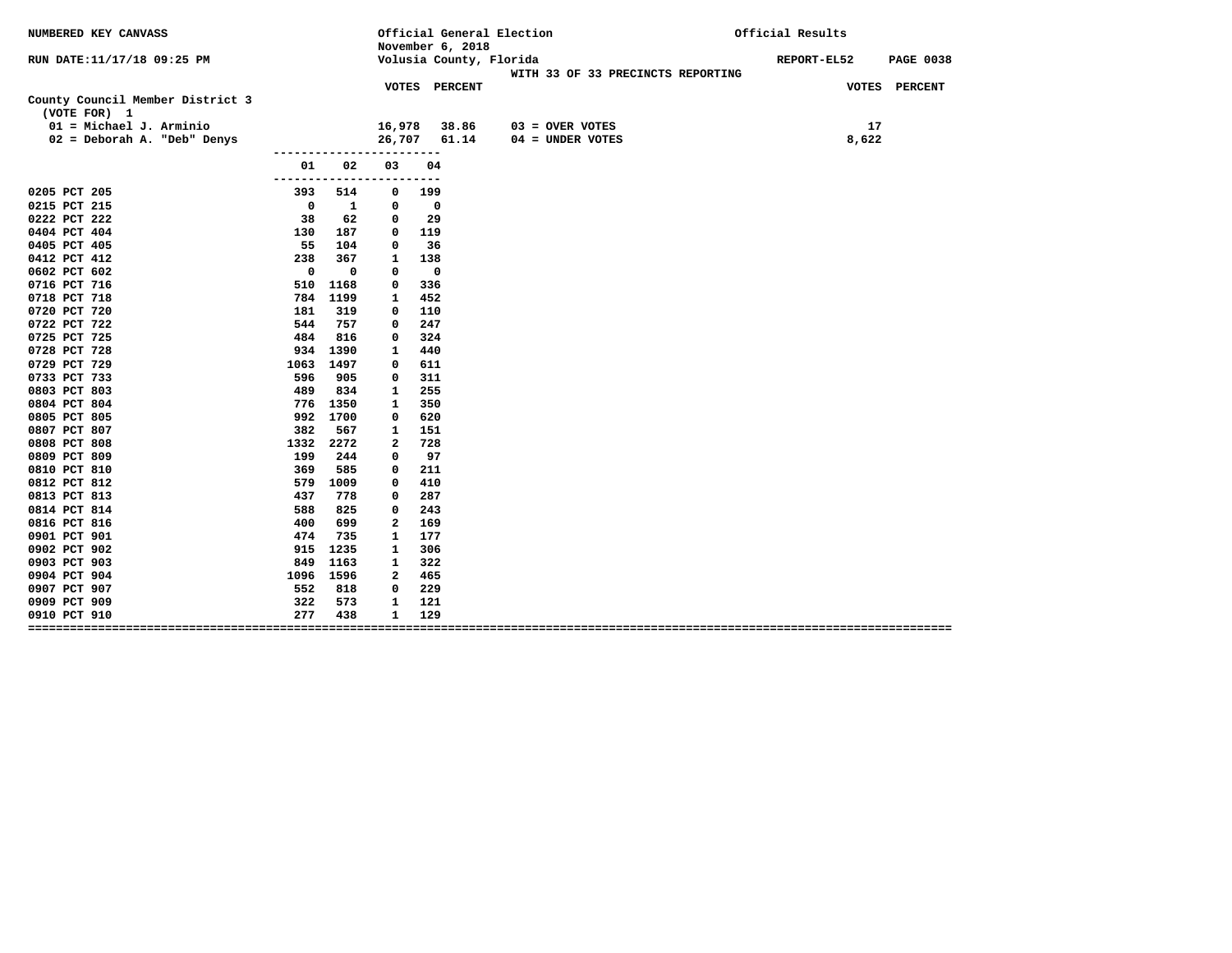| NUMBERED KEY CANVASS                           |      |                      |              | November 6, 2018        | Official General Election                                    | Official Results                |
|------------------------------------------------|------|----------------------|--------------|-------------------------|--------------------------------------------------------------|---------------------------------|
| RUN DATE:11/17/18 09:25 PM                     |      |                      |              |                         | Volusia County, Florida<br>WITH 24 OF 24 PRECINCTS REPORTING | REPORT-EL52<br><b>PAGE 0039</b> |
|                                                |      |                      |              | VOTES PERCENT           |                                                              | VOTES PERCENT                   |
| School Board Member District 1<br>(VOTE FOR) 1 |      |                      |              |                         |                                                              |                                 |
| $01 = A1$ Bouie                                |      |                      | 20,093       | 48.03                   | $03 =$ OVER VOTES                                            | 16                              |
| 02 = Jamie Michele Haynes                      |      |                      | 21,745       | 51.97                   | $04 =$ UNDER VOTES                                           | 7,209                           |
|                                                | 01   | 02                   | 03           | 04                      |                                                              |                                 |
| 0101 PCT 101                                   | 237  | -------------<br>316 | 0            | 99                      |                                                              |                                 |
| 0105 PCT 105                                   | 207  | 200                  | 0            | 72                      |                                                              |                                 |
| 0107 PCT 107                                   | 354  | 456                  | 0            | 200                     |                                                              |                                 |
| 0201 PCT 201                                   | 1458 | 1459                 | 3            | 431                     |                                                              |                                 |
| 0204 PCT 204                                   | - 6  | 7                    | 0            | $\overline{\mathbf{3}}$ |                                                              |                                 |
| 0206 PCT 206                                   | 769  | 771                  | 0            | 207                     |                                                              |                                 |
| 0207 PCT 207                                   | 766  | 803                  | 0            | 244                     |                                                              |                                 |
| 0208 PCT 208                                   | 1245 | 1350                 | 0            | 414                     |                                                              |                                 |
| 0212 PCT 212                                   | 1054 | 884                  | 0            | 261                     |                                                              |                                 |
| 0215 PCT 215                                   | 1454 | 1700                 | 1            | 604                     |                                                              |                                 |
| 0216 PCT 216                                   | 1565 | 1208                 | 1            | 360                     |                                                              |                                 |
| 0217 PCT 217                                   | 1165 | 506                  | 0            | 175                     |                                                              |                                 |
| 0218 PCT 218                                   | 1288 | 1172                 | 1            | 380                     |                                                              |                                 |
| 0220 PCT 220                                   | 250  | 37                   | 0            | 9                       |                                                              |                                 |
| 0222 PCT 222                                   | 675  | 673                  | 0            | 234                     |                                                              |                                 |
| 0224 PCT 224                                   | 987  | 1055                 | 1            | 307                     |                                                              |                                 |
| 0301 PCT 301                                   | 909  | 1059                 | 1            | 359                     |                                                              |                                 |
| 0303 PCT 303                                   | 731  | 941                  | 0            | 351                     |                                                              |                                 |
| 0304 PCT 304                                   | 866  | 1182                 | 0            | 411                     |                                                              |                                 |
| 0305 PCT 305                                   |      | 941 1450             | 2            | 524                     |                                                              |                                 |
| 0306 PCT 306                                   | 1081 | 1564                 | $\mathbf{2}$ | 566                     |                                                              |                                 |
| 0307 PCT 307                                   | 609  | 921                  | 0            | 372                     |                                                              |                                 |
| 0308 PCT 308                                   | 600  | 856                  | 1            | 273                     |                                                              |                                 |
| 0309 PCT 309                                   |      | 876 1175             | 3            | 353                     |                                                              |                                 |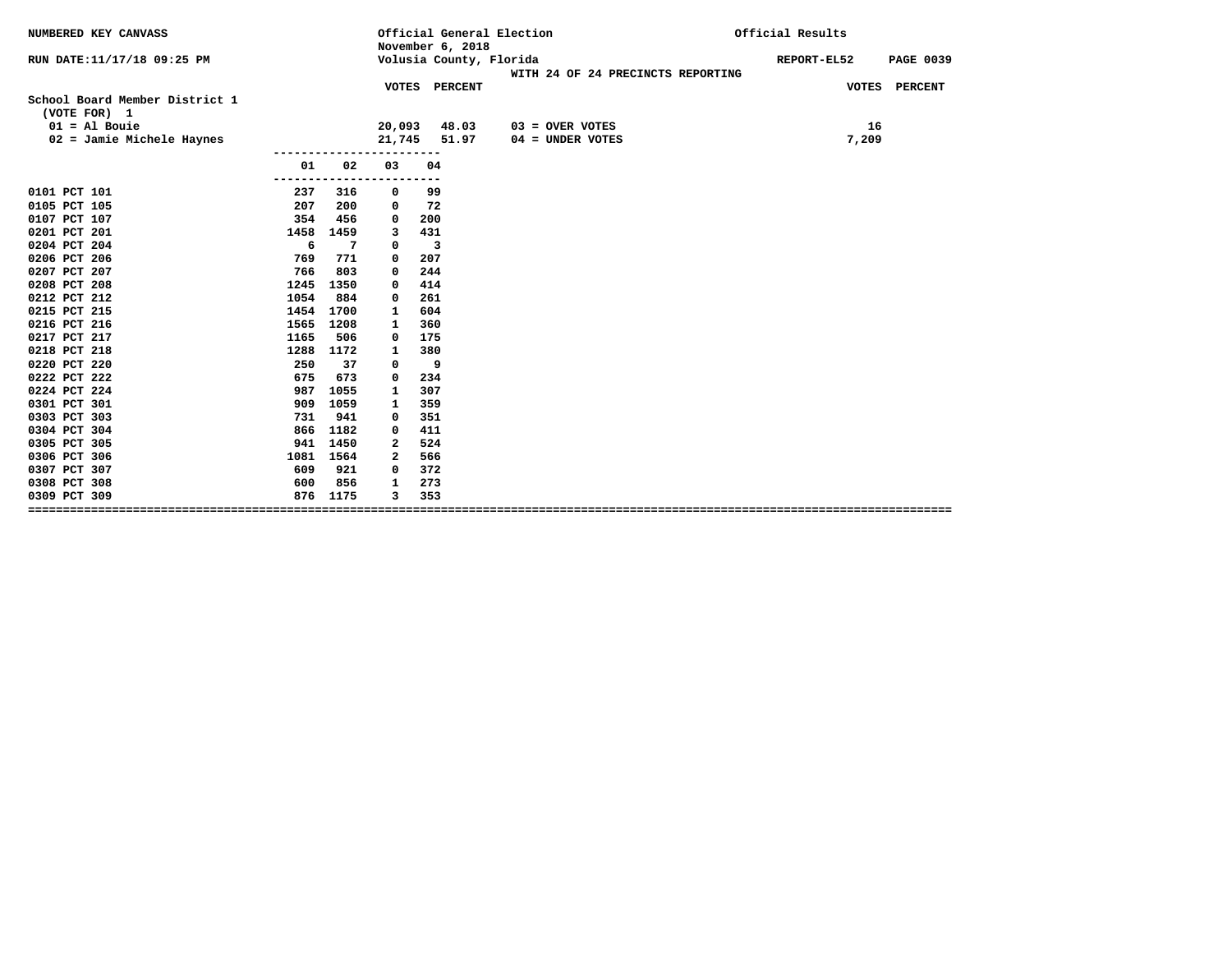| NUMBERED KEY CANVASS                           |                              | Official General Election<br>November 6, 2018 |                          |                         |  |                   | Official Results                  |  |             |       |                  |
|------------------------------------------------|------------------------------|-----------------------------------------------|--------------------------|-------------------------|--|-------------------|-----------------------------------|--|-------------|-------|------------------|
| RUN DATE: 11/17/18 09:25 PM                    |                              |                                               |                          | Volusia County, Florida |  |                   | WITH 26 OF 26 PRECINCTS REPORTING |  | REPORT-EL52 |       | <b>PAGE 0040</b> |
|                                                |                              |                                               |                          | VOTES PERCENT           |  |                   |                                   |  |             |       | VOTES PERCENT    |
| School Board Member District 5<br>(VOTE FOR) 1 |                              |                                               |                          |                         |  |                   |                                   |  |             |       |                  |
| $01 = Ruben$ Colon                             |                              | 17,436                                        |                          | 50.78                   |  | $03 =$ OVER VOTES |                                   |  |             | 18    |                  |
| $02$ = Melody Johnson                          |                              | 16,902 49.22                                  |                          |                         |  |                   | $04 =$ UNDER VOTES                |  |             | 3,972 |                  |
| 01                                             | 02                           | 03                                            | 04                       |                         |  |                   |                                   |  |             |       |                  |
| 0205 PCT 205<br>300                            | . - - - - - - - - - -<br>635 | ----------<br>0                               | 171                      |                         |  |                   |                                   |  |             |       |                  |
| 0215 PCT 215<br>$\overline{\mathbf{0}}$        | 1                            | 0                                             | $\overline{\phantom{0}}$ |                         |  |                   |                                   |  |             |       |                  |
| 0222 PCT 222<br>69                             | 97                           | 0                                             | 45                       |                         |  |                   |                                   |  |             |       |                  |
| 0223 PCT 223<br>56                             | 126                          | $\Omega$                                      | 30                       |                         |  |                   |                                   |  |             |       |                  |
| 0401 PCT 401<br>1446                           | 1270                         | 5                                             | 251                      |                         |  |                   |                                   |  |             |       |                  |
| 0403 PCT 403<br>979                            | 863                          | 0                                             | 164                      |                         |  |                   |                                   |  |             |       |                  |
| 263<br>0404 PCT 404                            | 503                          | 1                                             | 205                      |                         |  |                   |                                   |  |             |       |                  |
| 714<br>0405 PCT 405                            | 580                          | 1                                             | 129                      |                         |  |                   |                                   |  |             |       |                  |
| 1629<br>0406 PCT 406                           | 1412                         | 0                                             | 282                      |                         |  |                   |                                   |  |             |       |                  |
| 0407 PCT 407<br>917                            | 794                          | 1                                             | 163                      |                         |  |                   |                                   |  |             |       |                  |
| 0410 PCT 410<br>959                            | 781                          | 1                                             | 147                      |                         |  |                   |                                   |  |             |       |                  |
| 0411 PCT 411<br>822                            | 792                          | 0                                             | 171                      |                         |  |                   |                                   |  |             |       |                  |
| 0412 PCT 412<br>300                            | 648                          | 2                                             | 215                      |                         |  |                   |                                   |  |             |       |                  |
| 0413 PCT 413<br>706                            | 667                          | 0                                             | 169                      |                         |  |                   |                                   |  |             |       |                  |
| 0414 PCT 414<br>801                            | 749                          | 0                                             | 159                      |                         |  |                   |                                   |  |             |       |                  |
| 0415 PCT 415<br>943                            | 834                          | 1                                             | 213                      |                         |  |                   |                                   |  |             |       |                  |
| 0416 PCT 416<br>1426                           | 1035                         | 3                                             | 261                      |                         |  |                   |                                   |  |             |       |                  |
| 0417 PCT 417<br>466                            | 433                          | 1                                             | 75                       |                         |  |                   |                                   |  |             |       |                  |
| 416<br>0419 PCT 419                            | 403                          | 0                                             | 95                       |                         |  |                   |                                   |  |             |       |                  |
| 0420 PCT 420<br>931                            | 1033                         | 0                                             | 242                      |                         |  |                   |                                   |  |             |       |                  |
| 640<br>0421 PCT 421                            | 786                          | 0                                             | 252                      |                         |  |                   |                                   |  |             |       |                  |
| 0422 PCT 422<br>784                            | 684                          | 1                                             | 157                      |                         |  |                   |                                   |  |             |       |                  |
| 0423 PCT 423<br>607                            | 662                          | 0                                             | 176                      |                         |  |                   |                                   |  |             |       |                  |
| 0427 PCT 427<br>761                            | 745                          | 1                                             | 131                      |                         |  |                   |                                   |  |             |       |                  |
| 0429 PCT 429<br>501                            | 369                          | $\Omega$                                      | 69                       |                         |  |                   |                                   |  |             |       |                  |
| $\mathbf 0$<br>0602 PCT 602                    | 0                            | 0                                             | 0                        |                         |  |                   |                                   |  |             |       |                  |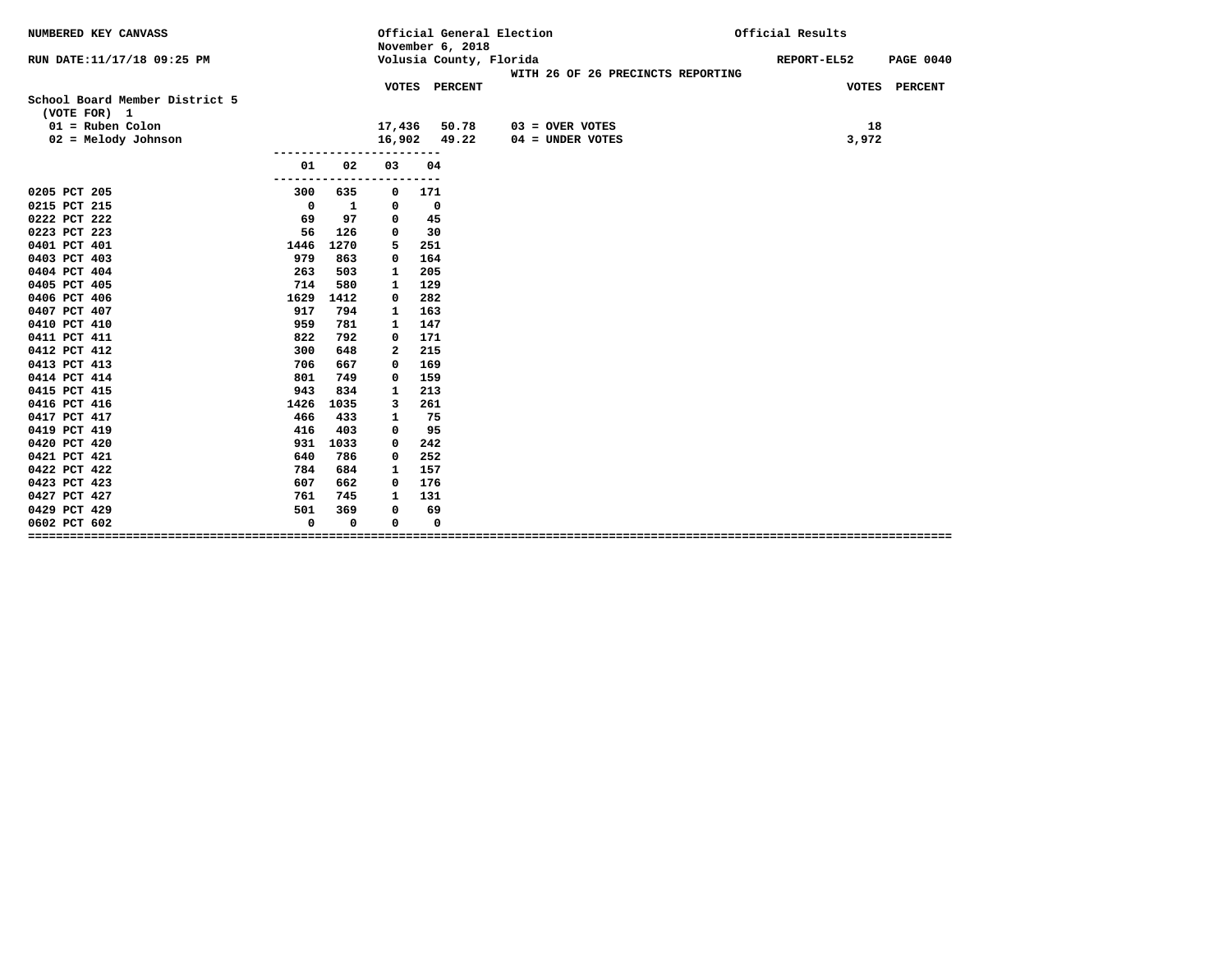| NUMBERED KEY CANVASS                                                         |                   |                   |                                              | November 6, 2018        | Official General Election       | Official Results                |
|------------------------------------------------------------------------------|-------------------|-------------------|----------------------------------------------|-------------------------|---------------------------------|---------------------------------|
| RUN DATE:11/17/18 09:25 PM                                                   |                   |                   |                                              | Volusia County, Florida | WITH 3 OF 3 PRECINCTS REPORTING | <b>PAGE 0041</b><br>REPORT-EL52 |
| Daytona Beach City Commissioner Zone 1<br>(VOTE FOR) 1<br>$01 =$ Danny Fuqua |                   |                   | VOTES<br>1,677                               | PERCENT<br>47.40        | $03 =$ OVER VOTES               | VOTES<br>PERCENT                |
| $02$ = Ruth Trager                                                           | 01                | 02                | 1,861<br>03                                  | 52.60<br>04             | $04 =$ UNDER VOTES              | 261                             |
| 0625 PCT 625<br>0633 PCT 633<br>0638 PCT 638                                 | 496<br>946<br>235 | 565<br>913<br>383 | $\mathbf{1}$<br>$\mathbf{1}$<br>$\mathbf{1}$ | 87<br>102<br>72         |                                 |                                 |
|                                                                              |                   |                   |                                              |                         |                                 |                                 |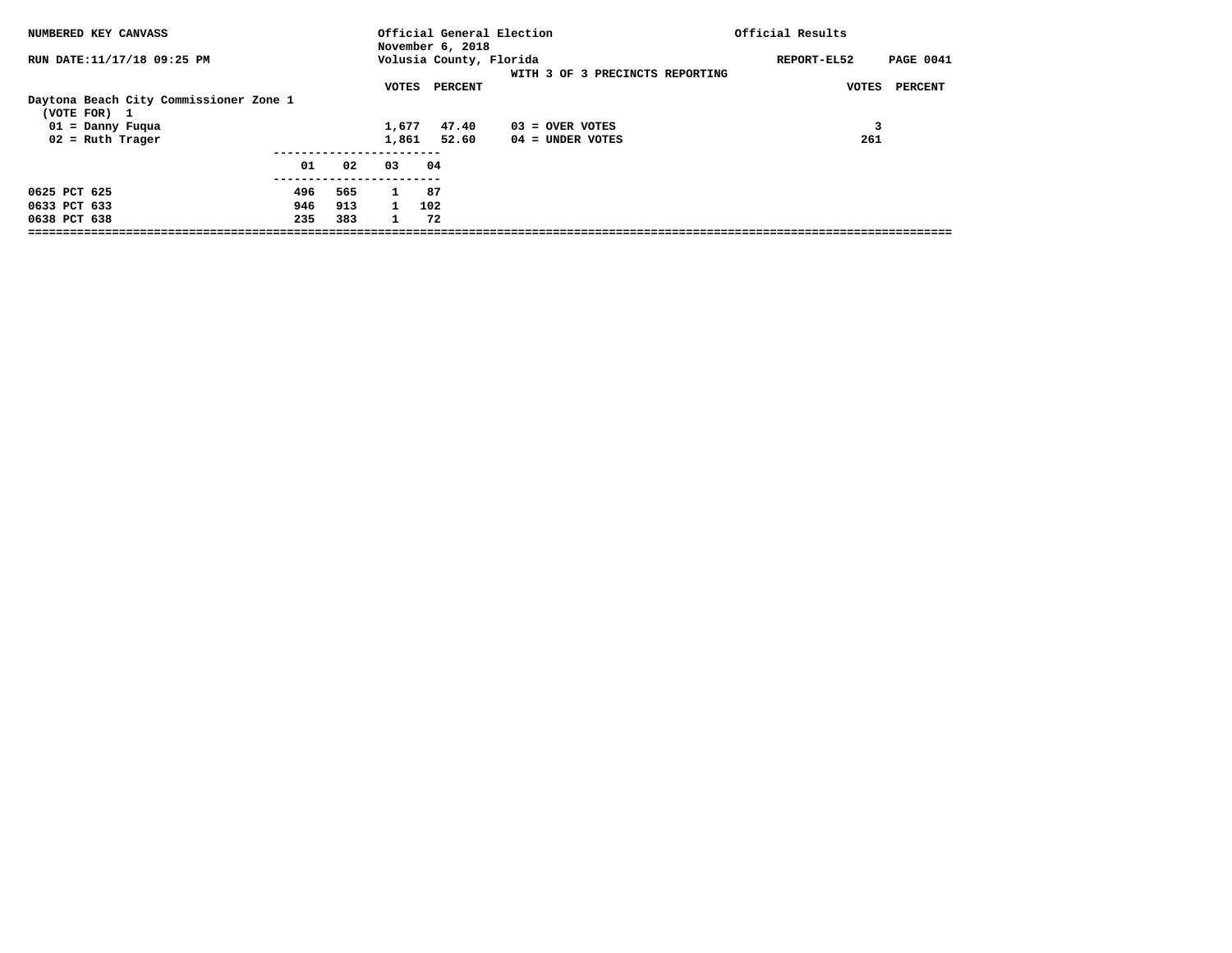| NUMBERED KEY CANVASS                                                                                 |                          |                          |                                | Official General Election<br>November 6, 2018 |                                       | Official Results                |
|------------------------------------------------------------------------------------------------------|--------------------------|--------------------------|--------------------------------|-----------------------------------------------|---------------------------------------|---------------------------------|
| RUN DATE:11/17/18 09:25 PM                                                                           |                          |                          |                                | Volusia County, Florida                       | WITH 4 OF 4 PRECINCTS REPORTING       | <b>PAGE 0042</b><br>REPORT-EL52 |
| Daytona Beach City Commissioner Zone 3<br>(VOTE FOR) 1<br>01 = Quanita May<br>$02 = \text{Amy Pyle}$ |                          |                          | VOTES<br>1,739<br>1,592        | PERCENT<br>52.21<br>47.79                     | $03 =$ OVER VOTES<br>04 = UNDER VOTES | PERCENT<br>VOTES<br>5<br>271    |
|                                                                                                      | 01                       | 02                       | 03                             | 04                                            |                                       |                                 |
| 0620 PCT 620<br>0622 PCT 622<br>0623 PCT 623<br>0626 PCT 626                                         | 724<br>131<br>476<br>408 | 255<br>179<br>779<br>379 | $^{\circ}$<br>$\mathbf 0$<br>4 | 50<br>37<br>100<br>84                         |                                       |                                 |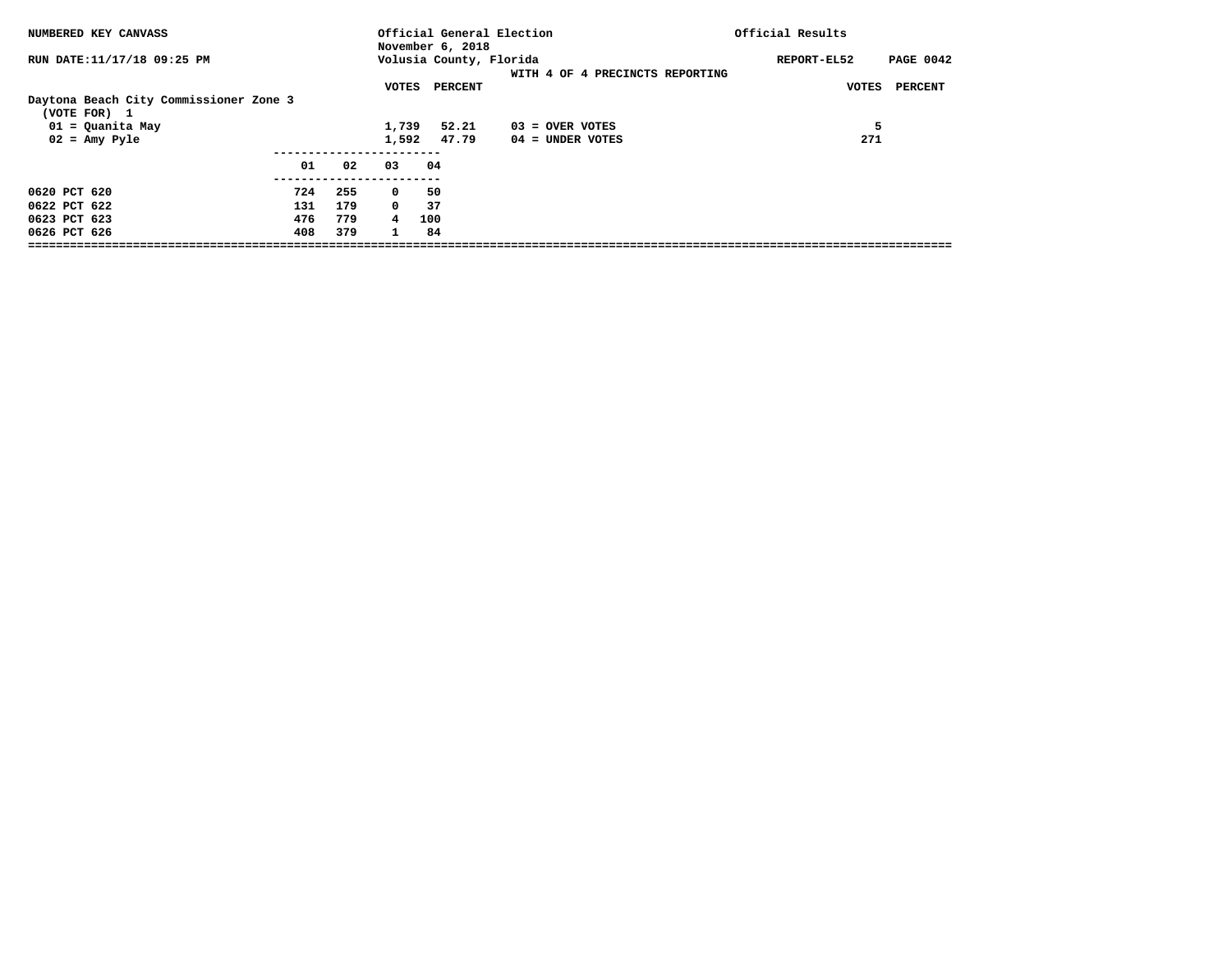| NUMBERED KEY CANVASS                                                                    |     |      |                | November 6, 2018        | Official General Election       | Official Results                |
|-----------------------------------------------------------------------------------------|-----|------|----------------|-------------------------|---------------------------------|---------------------------------|
| RUN DATE:11/17/18 09:25 PM                                                              |     |      |                | Volusia County, Florida | WITH 2 OF 2 PRECINCTS REPORTING | <b>PAGE 0043</b><br>REPORT-EL52 |
| Daytona Beach City Commissioner Zone 5<br>(VOTE FOR) 1<br>$01$ = Katienna Brown-Gardner |     |      | VOTES<br>1,646 | PERCENT<br>43.18        | $03 =$ OVER VOTES               | PERCENT<br>VOTES<br>10          |
| 02 = Dannette Henry                                                                     |     |      | 2,166          | 56.82                   | $04 =$ UNDER VOTES              | 284                             |
|                                                                                         | 01  | 02   | 03             | 04                      |                                 |                                 |
| 0603 PCT 603                                                                            | 826 | 1171 | $\mathbf{3}$   | 163                     |                                 |                                 |
| 0614 PCT 614                                                                            | 820 | 995  | 7              | 121                     |                                 |                                 |
|                                                                                         |     |      |                |                         |                                 |                                 |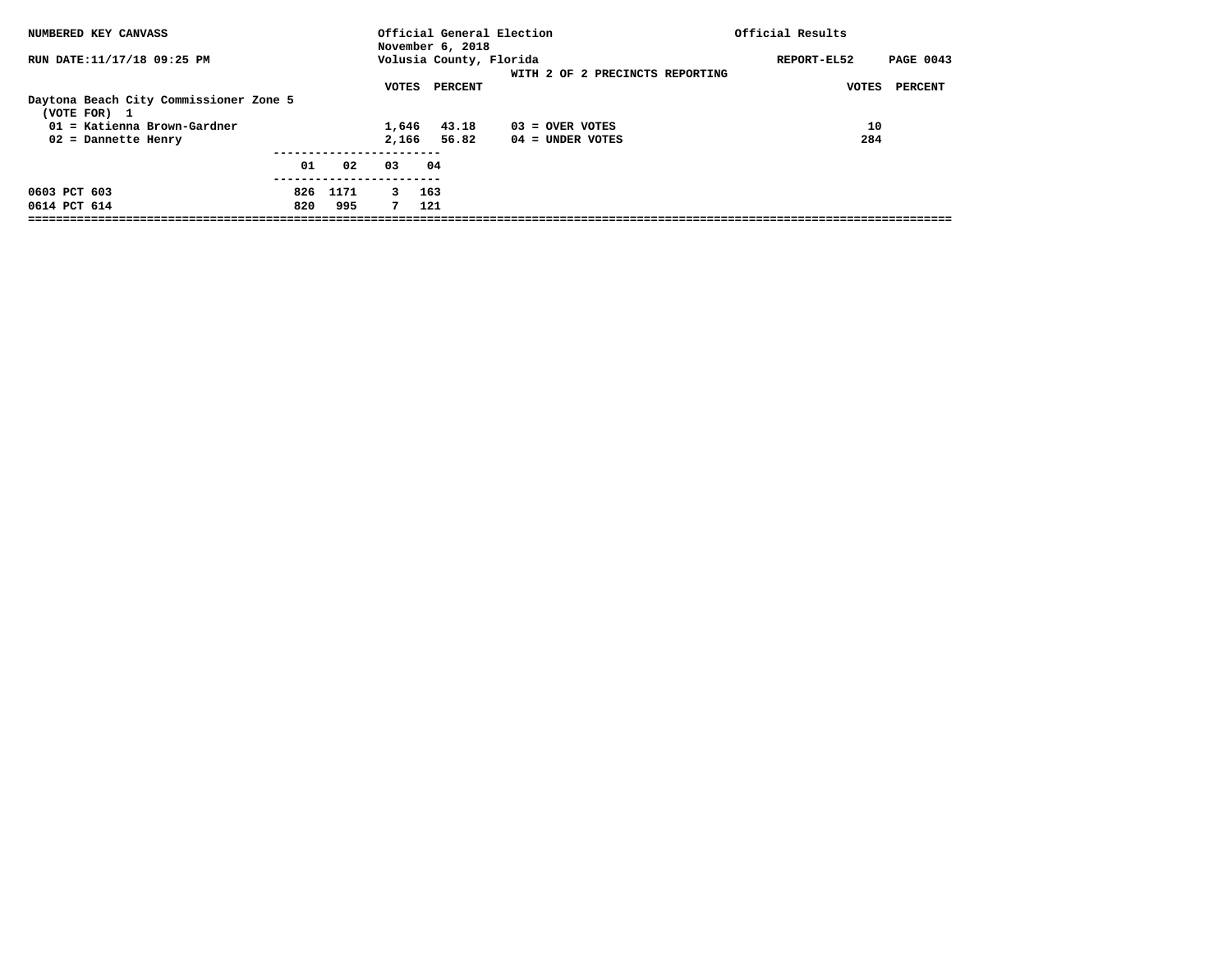| NUMBERED KEY CANVASS                                                                        |           |    |                | November 6, 2018                   | Official General Election               | Official Results                                    |
|---------------------------------------------------------------------------------------------|-----------|----|----------------|------------------------------------|-----------------------------------------|-----------------------------------------------------|
| RUN DATE:11/17/18 09:25 PM                                                                  |           |    | VOTES          | Volusia County, Florida<br>PERCENT | WITH 1 OF 1 PRECINCTS REPORTING         | <b>PAGE 0044</b><br>REPORT-EL52<br>PERCENT<br>VOTES |
| Daytona Beach Shores Mayor<br>(VOTE FOR) 1<br>$01$ = Lorraine Geiger<br>$02$ = Nancy Miller |           |    | 1,102<br>1,944 | 36.18<br>63.82                     | $03 =$ OVER VOTES<br>$04 =$ UNDER VOTES | 174                                                 |
|                                                                                             | 01        | 02 | 03             | 04                                 |                                         |                                                     |
| 0706 PCT 706                                                                                | 1102 1944 |    | $\mathbf{1}$   | 174                                |                                         |                                                     |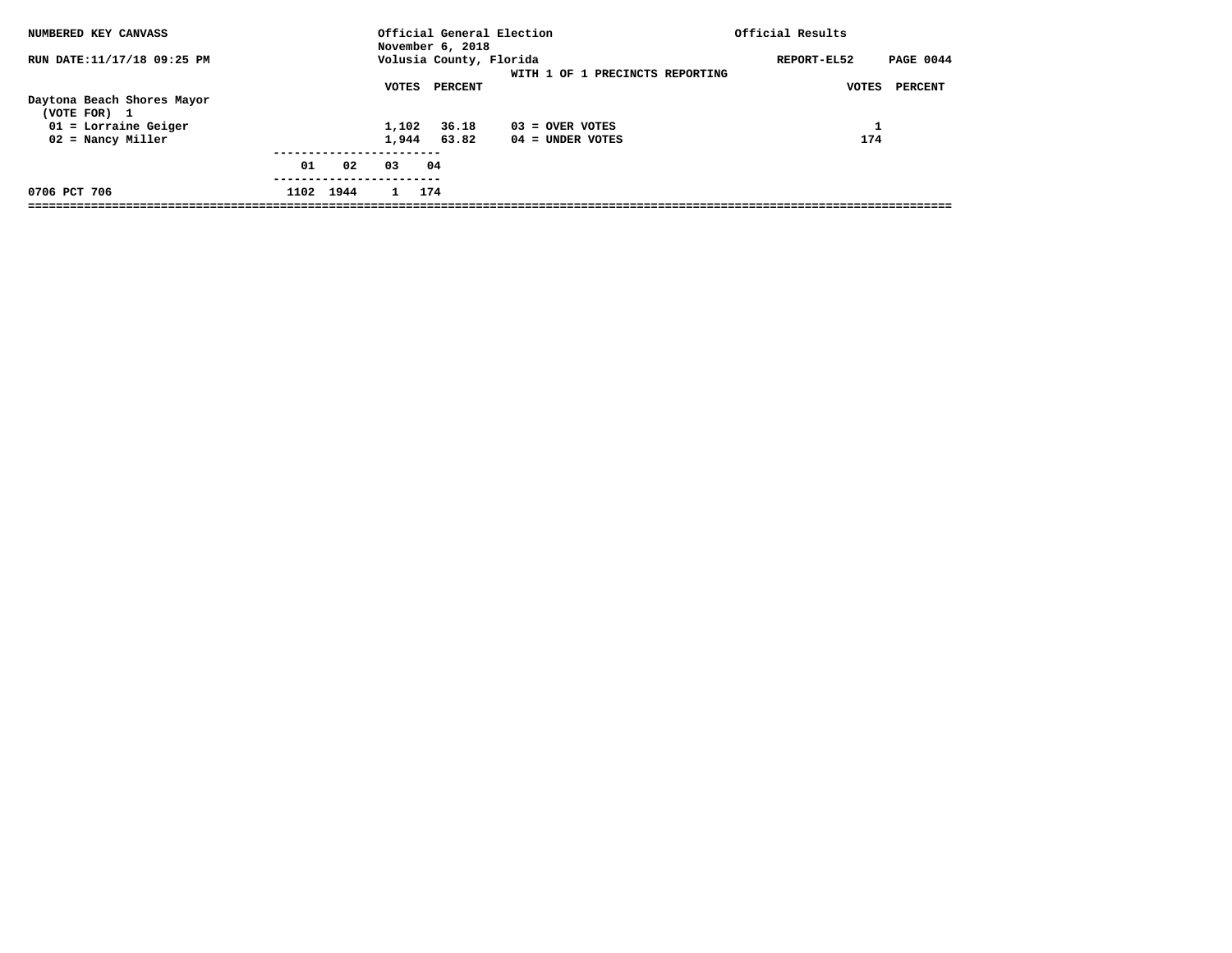| NUMBERED KEY CANVASS                                                                                      |      |     |                       | November 6, 2018          | Official General Election               | Official Results                    |
|-----------------------------------------------------------------------------------------------------------|------|-----|-----------------------|---------------------------|-----------------------------------------|-------------------------------------|
| RUN DATE:11/17/18 09:25 PM                                                                                |      |     |                       | Volusia County, Florida   | WITH 1 OF 1 PRECINCTS REPORTING         | <b>PAGE 0045</b><br>REPORT-EL52     |
| Daytona Beach Shores City Council Seat 4<br>(VOTE FOR) 1<br>$01 = Michael$ Politis<br>$02 =$ John Schmitz |      |     | VOTES<br>1,803<br>990 | PERCENT<br>64.55<br>35.45 | $03 =$ OVER VOTES<br>$04 =$ UNDER VOTES | PERCENT<br><b>VOTES</b><br>2<br>426 |
|                                                                                                           | 01   | 02  | 03                    | 04                        |                                         |                                     |
| 0706 PCT 706                                                                                              | 1803 | 990 | $\mathbf{2}$          | 426                       |                                         |                                     |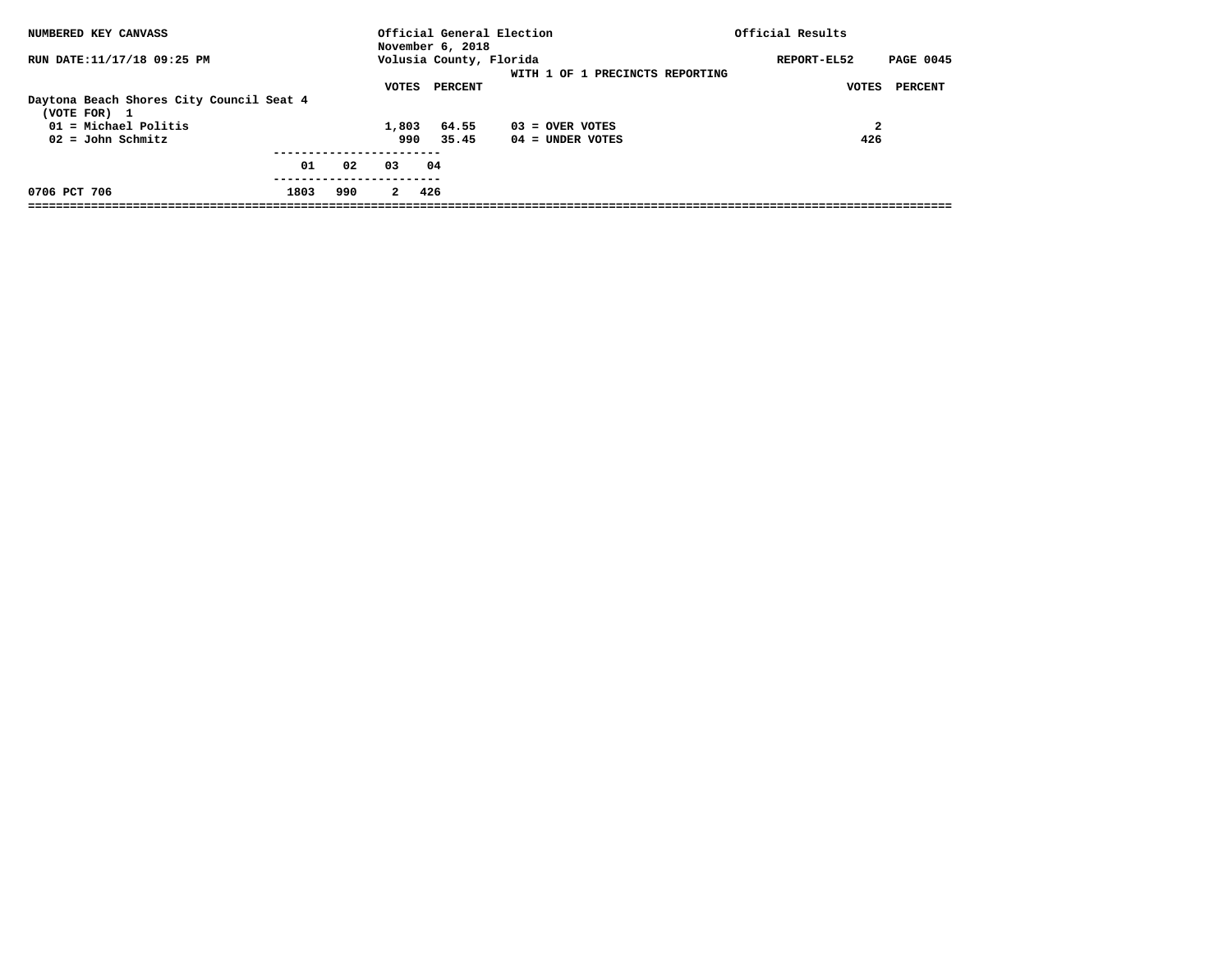| NUMBERED KEY CANVASS                       |      |           |              | Official General Election<br>November 6, 2018 |                                 | Official Results                |
|--------------------------------------------|------|-----------|--------------|-----------------------------------------------|---------------------------------|---------------------------------|
| RUN DATE:11/17/18 09:25 PM                 |      |           |              | Volusia County, Florida                       | WITH 4 OF 4 PRECINCTS REPORTING | REPORT-EL52<br><b>PAGE 0046</b> |
| DeBary City Council Seat 3<br>(VOTE FOR) 1 |      |           | VOTES        | PERCENT                                       |                                 | PERCENT<br>VOTES                |
| $01 =$ Howard Gates                        |      |           | 4,003        | 44.92                                         | $03 =$ OVER VOTES               | 3                               |
| 02 = Patricia Stevenson                    |      |           | 4,908        | 55.08                                         | $04 =$ UNDER VOTES              | 1,577                           |
|                                            | 01   | 02        | 03           | 04                                            |                                 |                                 |
| 0304 PCT 304                               |      | 845 1203  | $0\quad 411$ |                                               |                                 |                                 |
| 0305 PCT 305                               |      | 1212 1337 | 2            | 366                                           |                                 |                                 |
| 0306 PCT 306                               | 1192 | 1487      | $\mathbf{1}$ | 533                                           |                                 |                                 |
| 0307 PCT 307                               | 754  | 881       | $^{\circ}$   | 267                                           |                                 |                                 |
|                                            |      |           |              |                                               |                                 |                                 |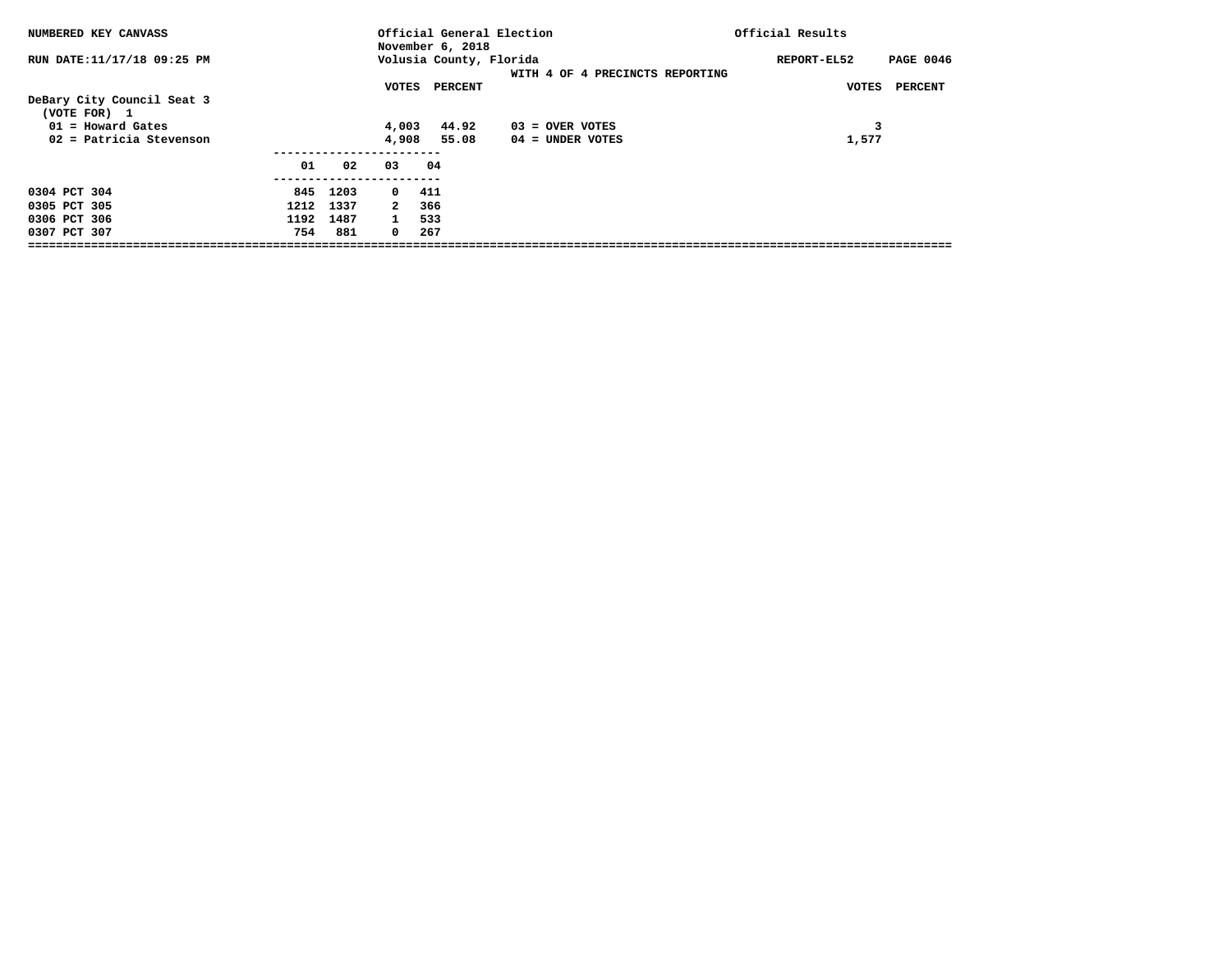| <b>NUMBERED KEY CANVASS</b>                |      |      |              | Official General Election<br>November 6, 2018 |                                 | Official Results                |
|--------------------------------------------|------|------|--------------|-----------------------------------------------|---------------------------------|---------------------------------|
| RUN DATE:11/17/18 09:25 PM                 |      |      |              | Volusia County, Florida                       | WITH 4 OF 4 PRECINCTS REPORTING | REPORT-EL52<br><b>PAGE 0047</b> |
| DeBary City Council Seat 4<br>(VOTE FOR) 1 |      |      | VOTES        | PERCENT                                       |                                 | PERCENT<br>VOTES                |
| 01 = Phyllis Butlien                       |      |      | 4,538        | 50.97                                         | $03 =$ OVER VOTES               | 3                               |
| 02 = Eugene G. Kowalski                    |      |      | 4,366        | 49.03                                         | $04 =$ UNDER VOTES              | 1,584                           |
|                                            | 01   | 02   | 03           | 04                                            |                                 |                                 |
| 0304 PCT 304                               | 1060 | 985  | $0\quad 414$ |                                               |                                 |                                 |
| 0305 PCT 305                               | 1358 | 1188 | $\mathbf{1}$ | 370                                           |                                 |                                 |
| 0306 PCT 306                               | 1334 | 1372 | 2            | 505                                           |                                 |                                 |
| 0307 PCT 307                               | 786  | 821  | $^{\circ}$   | 295                                           |                                 |                                 |
|                                            |      |      |              |                                               |                                 |                                 |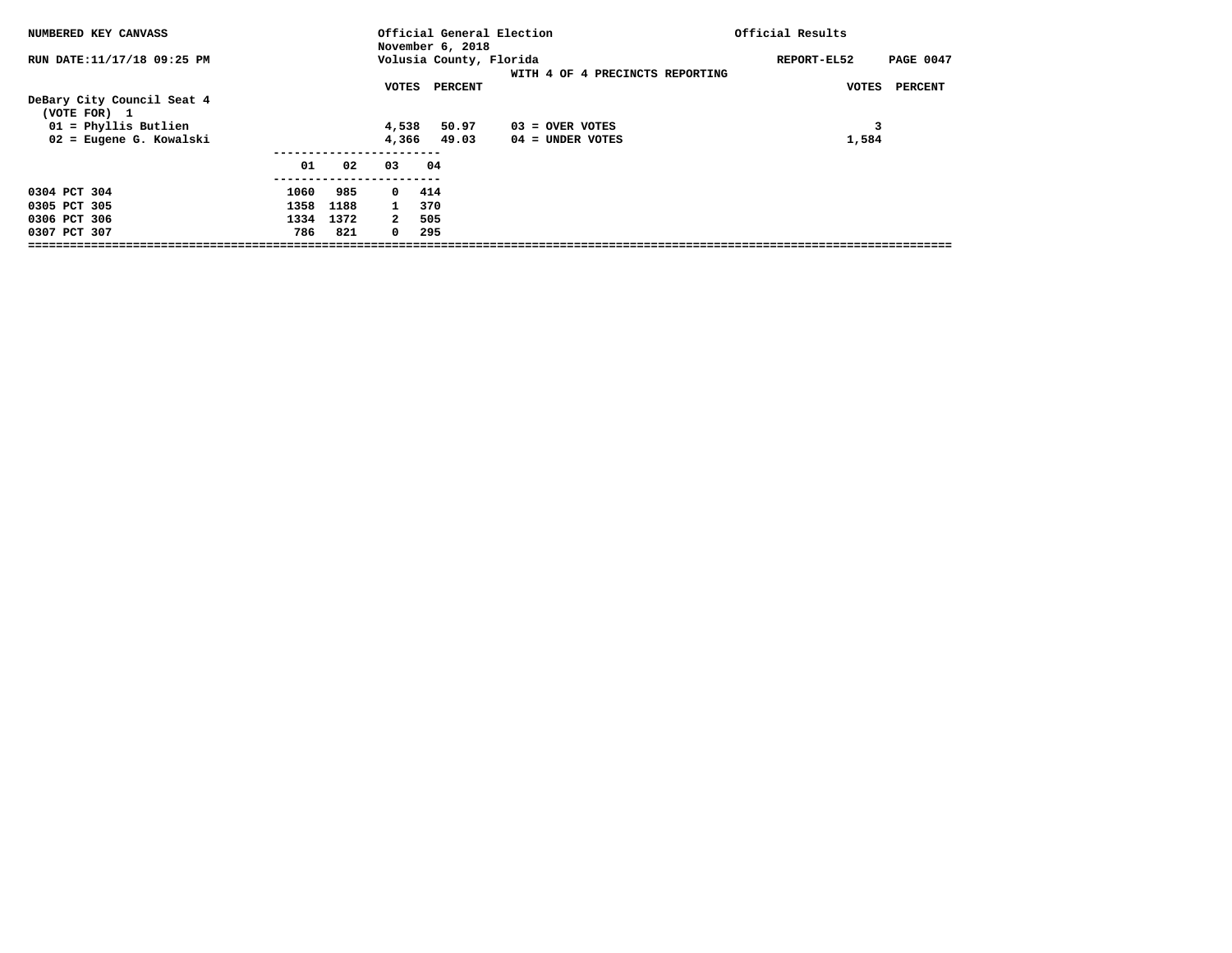| NUMBERED KEY CANVASS                            |      |      |              | November 6, 2018        | Official General Election       | Official Results                |
|-------------------------------------------------|------|------|--------------|-------------------------|---------------------------------|---------------------------------|
| RUN DATE:11/17/18 09:25 PM                      |      |      |              | Volusia County, Florida | WITH 5 OF 5 PRECINCTS REPORTING | <b>PAGE 0048</b><br>REPORT-EL52 |
|                                                 |      |      | VOTES        | PERCENT                 |                                 | <b>VOTES</b><br><b>PERCENT</b>  |
| DeLand City Commissioner Seat 5<br>(VOTE FOR) 1 |      |      |              |                         |                                 |                                 |
| $01$ = Markesha James                           |      |      | 5,341        | 44.57                   | $03 =$ OVER VOTES               | 4                               |
| $02 =$ Kevin Reid                               |      |      | 6,643        | 55.43                   | $04 =$ UNDER VOTES              | 1,792                           |
|                                                 |      |      |              |                         |                                 |                                 |
|                                                 | 01   | 02   | 03           | 04                      |                                 |                                 |
|                                                 |      |      |              |                         |                                 |                                 |
| 0212 PCT 212                                    | 772  | 1132 | $\mathbf{0}$ | 295                     |                                 |                                 |
| 0215 PCT 215                                    | 1119 | 2062 | $\mathbf{2}$ | 577                     |                                 |                                 |
| 0216 PCT 216                                    | 1307 | 1447 | $\mathbf{1}$ | 379                     |                                 |                                 |
| 0217 PCT 217                                    | 1065 | 607  | $^{\circ}$   | 174                     |                                 |                                 |
| 0218 PCT 218                                    | 1078 | 1395 | $\mathbf{1}$ | 367                     |                                 |                                 |
|                                                 |      |      |              |                         |                                 |                                 |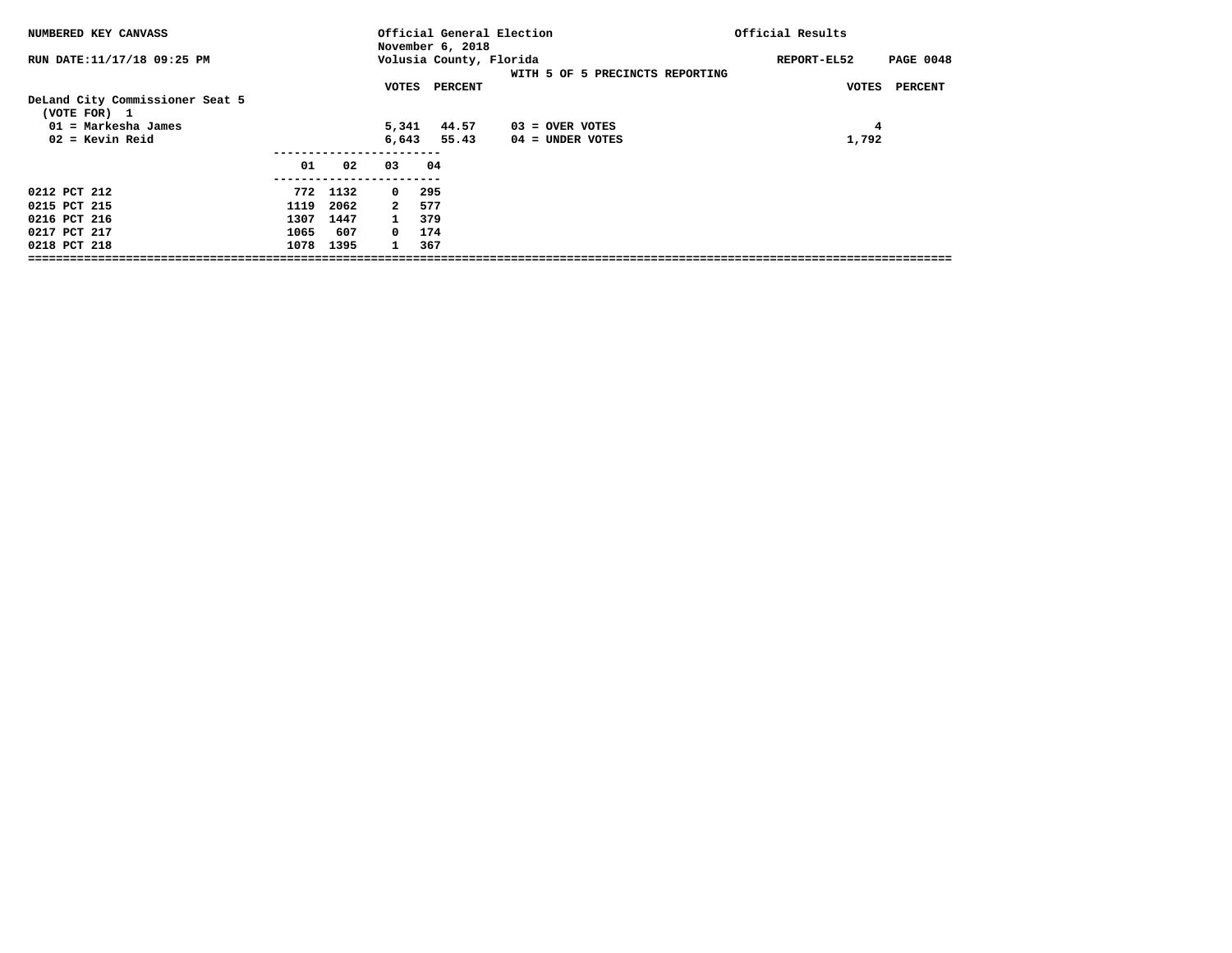| NUMBERED KEY CANVASS          |      |             | November 6, 2018 | Official General Election<br>Official Results |                  |
|-------------------------------|------|-------------|------------------|-----------------------------------------------|------------------|
| RUN DATE:11/17/18 09:25 PM    |      |             |                  | Volusia County, Florida<br>REPORT-EL52        | <b>PAGE 0049</b> |
|                               |      |             | VOTES PERCENT    | WITH 18 OF 18 PRECINCTS REPORTING             | VOTES PERCENT    |
| Deltona Mayor<br>(VOTE FOR) 1 |      |             |                  |                                               |                  |
| $01 =$ Santiago Avila Jr.     |      | 14,587      |                  | 47.10<br>13<br>$03 =$ OVER VOTES              |                  |
| $02$ = Heidi K. Herzberg      |      | 16,380      |                  | 52.90<br>1,808<br>$04 =$ UNDER VOTES          |                  |
| 01                            | 02   | 03          | 04               |                                               |                  |
| 0401 PCT 401<br>1349          | 1470 | ------<br>1 | ----<br>152      |                                               |                  |
| 908<br>0403 PCT 403           | 988  | 0           | 110              |                                               |                  |
| 0405 PCT 405<br>548           | 626  | 0           | 55               |                                               |                  |
| 0406 PCT 406<br>1460          | 1666 | 3           | 194              |                                               |                  |
| 0407 PCT 407<br>769           | 1015 | 3           | 88               |                                               |                  |
| 0410 PCT 410<br>870           | 932  | 1           | 85               |                                               |                  |
| 0411 PCT 411<br>782           | 916  | 1           | 86               |                                               |                  |
| 0413 PCT 413<br>664           | 785  | 1           | 92               |                                               |                  |
| 0414 PCT 414<br>803           | 817  | 0           | 89               |                                               |                  |
| 0415 PCT 415<br>891           | 976  | 0           | 124              |                                               |                  |
| 0416 PCT 416<br>1233          | 1343 | 1           | 148              |                                               |                  |
| 0417 PCT 417<br>374           | 555  | 1           | 45               |                                               |                  |
| 0419 PCT 419<br>370           | 480  | 0           | 64               |                                               |                  |
| 0420 PCT 420<br>933           | 1129 | 0           | 144              |                                               |                  |
| 0422 PCT 422<br>763           | 768  | 0           | 95               |                                               |                  |
| 0423 PCT 423<br>620           | 705  | 1           | 119              |                                               |                  |
| 0427 PCT 427<br>788           | 781  | 0           | 69               |                                               |                  |
| 0429 PCT 429<br>462           | 428  | $\mathbf 0$ | 49               |                                               |                  |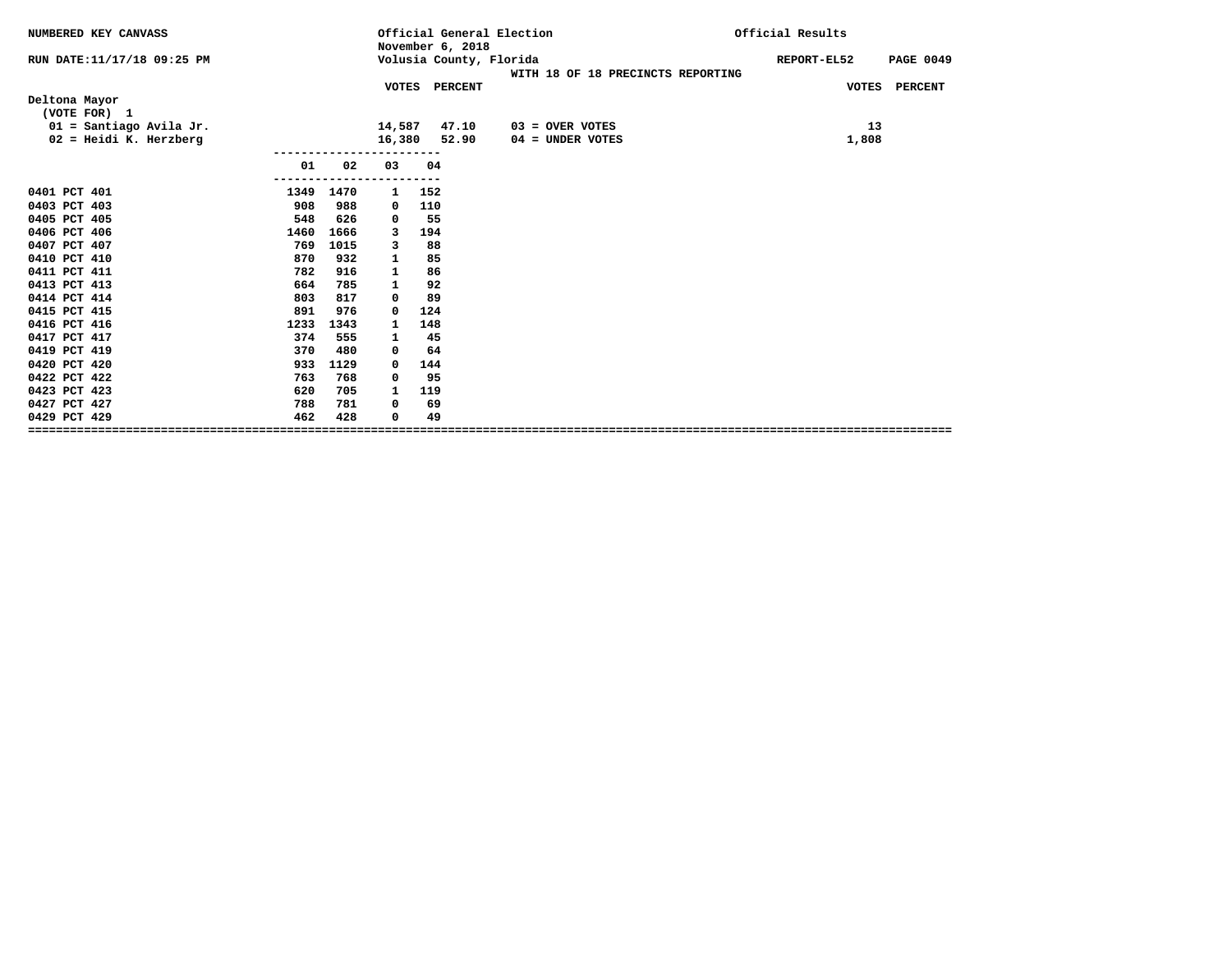| NUMBERED KEY CANVASS                               |      |     |              | Official General Election<br>November 6, 2018 |                                 | Official Results                |
|----------------------------------------------------|------|-----|--------------|-----------------------------------------------|---------------------------------|---------------------------------|
| RUN DATE:11/17/18 09:25 PM                         |      |     |              | Volusia County, Florida                       | WITH 3 OF 3 PRECINCTS REPORTING | <b>PAGE 0050</b><br>REPORT-EL52 |
| Deltona City Commission District 1<br>(VOTE FOR) 1 |      |     | VOTES        | PERCENT                                       |                                 | <b>PERCENT</b><br>VOTES         |
| $01 =$ Loren King                                  |      |     | 2,618        | 59.23                                         | 03 = OVER VOTES                 |                                 |
| 02 = Willie Thomas Stephens                        |      |     | 1,802        | 40.77                                         | $04 =$ UNDER VOTES              | 440                             |
|                                                    | 01   | 02  | 03           | 04                                            |                                 |                                 |
| 0403 PCT 403                                       | 1130 | 710 | $^{\circ}$   | 166                                           |                                 |                                 |
| 0405 PCT 405                                       | 623  | 487 | $0\quad 119$ |                                               |                                 |                                 |
| 0422 PCT 422                                       | 865  | 605 | $\mathbf{1}$ | 155                                           |                                 |                                 |
|                                                    |      |     |              |                                               |                                 |                                 |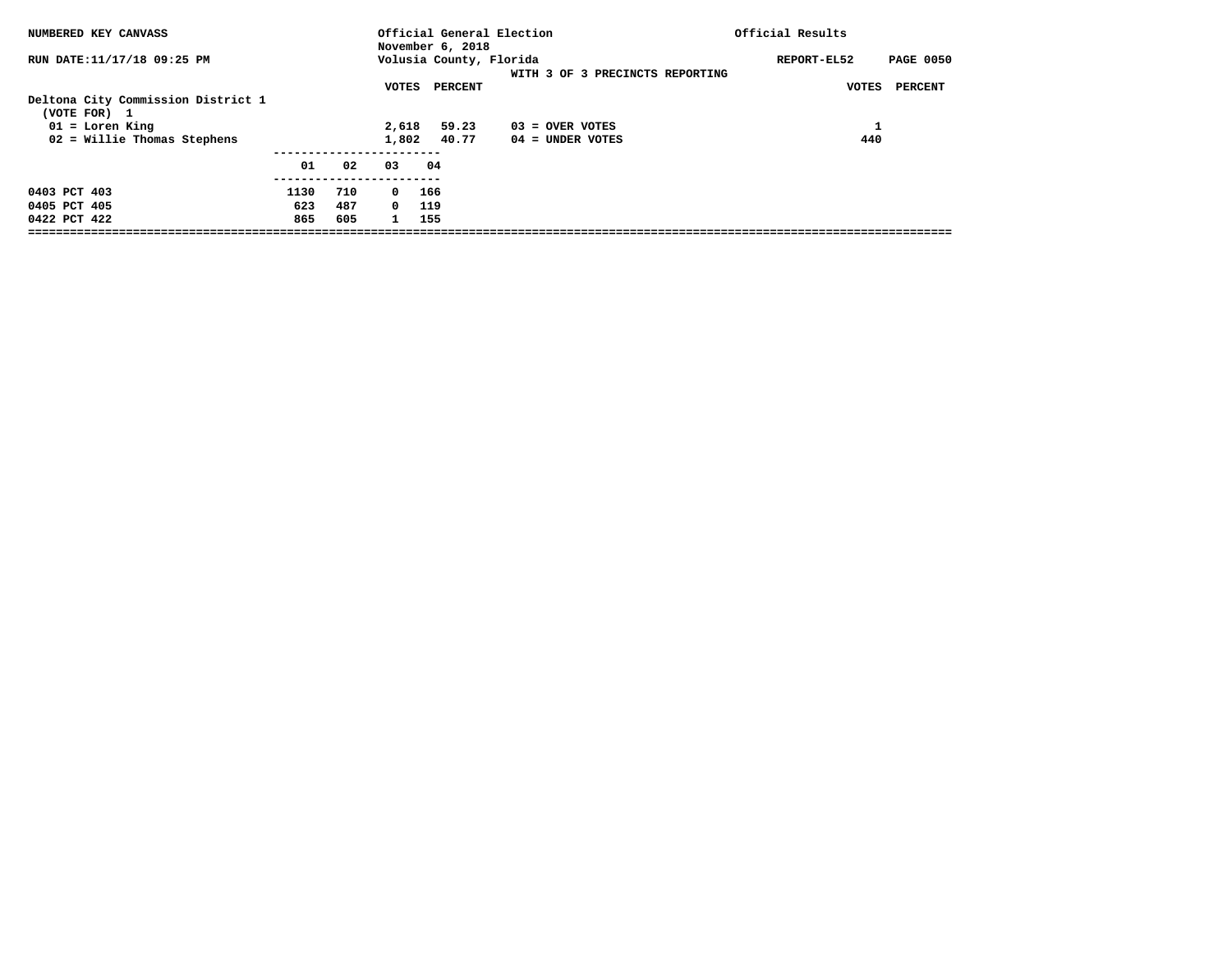| NUMBERED KEY CANVASS                               |     |     |              | Official General Election<br>November 6, 2018 |                                 | Official Results                |
|----------------------------------------------------|-----|-----|--------------|-----------------------------------------------|---------------------------------|---------------------------------|
| RUN DATE:11/17/18 09:25 PM                         |     |     |              | Volusia County, Florida                       | WITH 4 OF 4 PRECINCTS REPORTING | REPORT-EL52<br><b>PAGE 0051</b> |
| Deltona City Commission District 3<br>(VOTE FOR) 1 |     |     | VOTES        | PERCENT                                       |                                 | PERCENT<br>VOTES                |
| $01$ = H. Lester Carrero                           |     |     | 1,903        | 42.37                                         | $03 =$ OVER VOTES               | Ŧ.                              |
| 02 = Maritza Vazquez                               |     |     | 2,588        | 57.63                                         | $04 =$ UNDER VOTES              | 717                             |
|                                                    | 01  | 02  | 03           | 04                                            |                                 |                                 |
| 0407 PCT 407                                       | 670 | 981 | $\mathbf{1}$ | 223                                           |                                 |                                 |
| 0417 PCT 417                                       | 354 | 510 | $\mathbf{0}$ | 111                                           |                                 |                                 |
| 0419 PCT 419                                       | 333 | 434 | $^{\circ}$   | 147                                           |                                 |                                 |
| 0423 PCT 423                                       | 546 | 663 | $^{\circ}$   | 236                                           |                                 |                                 |
|                                                    |     |     |              |                                               |                                 |                                 |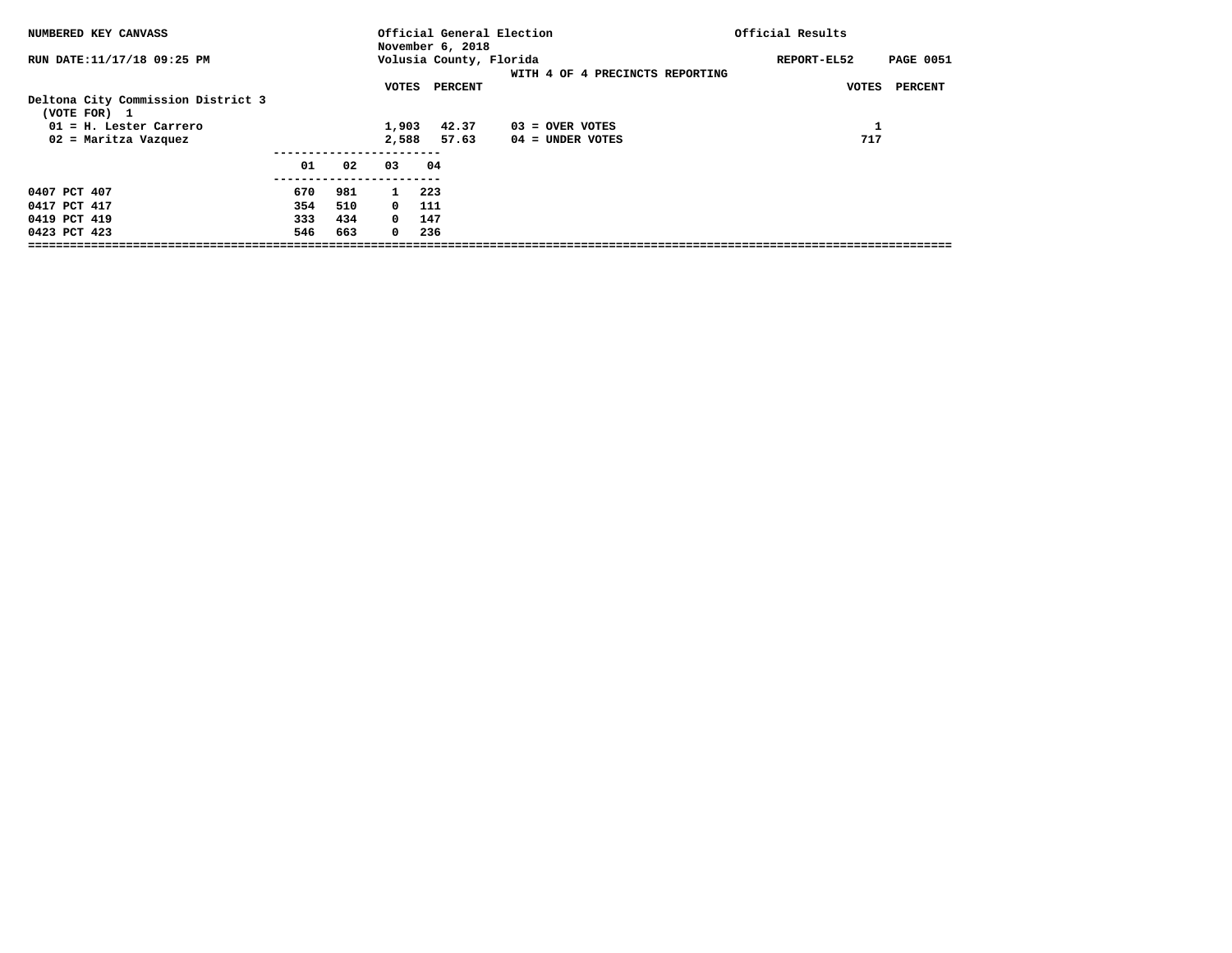| NUMBERED KEY CANVASS                               |      |      |              | November 6, 2018        | Official General Election       | Official Results                |
|----------------------------------------------------|------|------|--------------|-------------------------|---------------------------------|---------------------------------|
| RUN DATE:11/17/18 09:25 PM                         |      |      |              | Volusia County, Florida | WITH 3 OF 3 PRECINCTS REPORTING | <b>PAGE 0052</b><br>REPORT-EL52 |
| Deltona City Commission District 4<br>(VOTE FOR) 1 |      |      | VOTES        | PERCENT                 |                                 | <b>PERCENT</b><br>VOTES         |
| 01 = Robert "Bob" McFall                           |      |      | 2,542        | 50.52                   | 03 = OVER VOTES                 | 2                               |
| $02$ = Ruben Munoz                                 |      |      | 2,490        | 49.48                   | 04 = UNDER VOTES                | 621                             |
|                                                    | 01   | 02   | 03           | 04                      |                                 |                                 |
| 0415 PCT 415                                       | 941  | 816  | $\mathbf{1}$ | 233                     |                                 |                                 |
| 0416 PCT 416                                       | 1199 | 1226 | $\Omega$     | 300                     |                                 |                                 |
| 0429 PCT 429                                       | 402  | 448  | $\mathbf{1}$ | 88                      |                                 |                                 |
|                                                    |      |      |              |                         |                                 |                                 |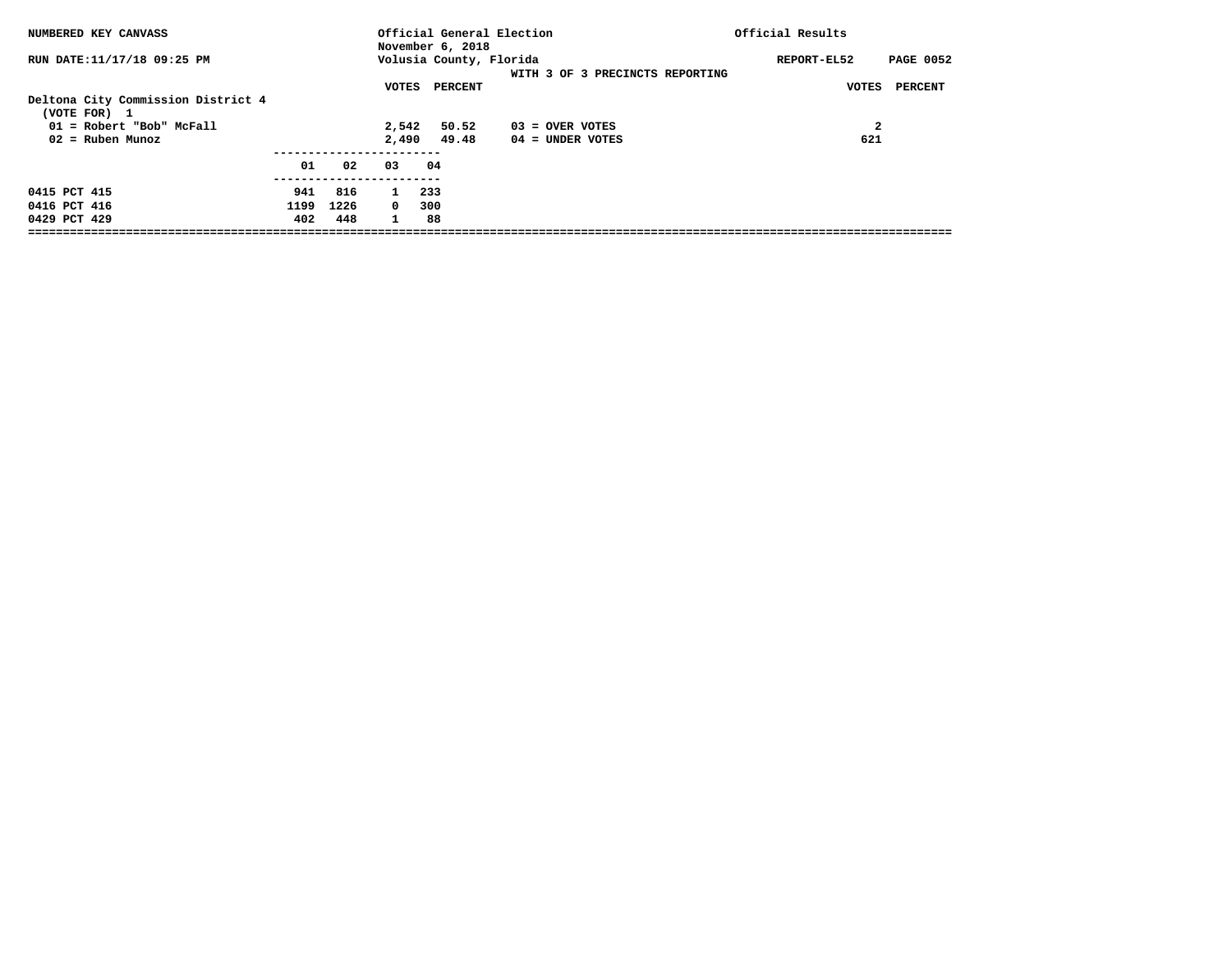| NUMBERED KEY CANVASS                               |     |     |            | Official General Election<br>November 6, 2018 |                                 | Official Results                |
|----------------------------------------------------|-----|-----|------------|-----------------------------------------------|---------------------------------|---------------------------------|
| RUN DATE:11/17/18 09:25 PM                         |     |     |            | Volusia County, Florida                       | WITH 3 OF 3 PRECINCTS REPORTING | <b>PAGE 0053</b><br>REPORT-EL52 |
| Deltona City Commission District 5<br>(VOTE FOR) 1 |     |     | VOTES      | PERCENT                                       |                                 | <b>PERCENT</b><br>VOTES         |
| 01 = Donald Freeman                                |     |     | 2,293      | 48.93                                         | 03 = OVER VOTES                 | $\mathbf 0$                     |
| $02 =$ Victor M. Ramos                             |     |     | 2,393      | 51.07                                         | $04 =$ UNDER VOTES              | 549                             |
|                                                    | 01  | 02  | 03         | 04                                            |                                 |                                 |
| 0410 PCT 410                                       | 790 | 919 | $^{\circ}$ | 179                                           |                                 |                                 |
| 0414 PCT 414                                       | 768 | 744 | 0 197      |                                               |                                 |                                 |
| 0427 PCT 427                                       | 735 | 730 | $\Omega$   | 173                                           |                                 |                                 |
|                                                    |     |     |            |                                               |                                 |                                 |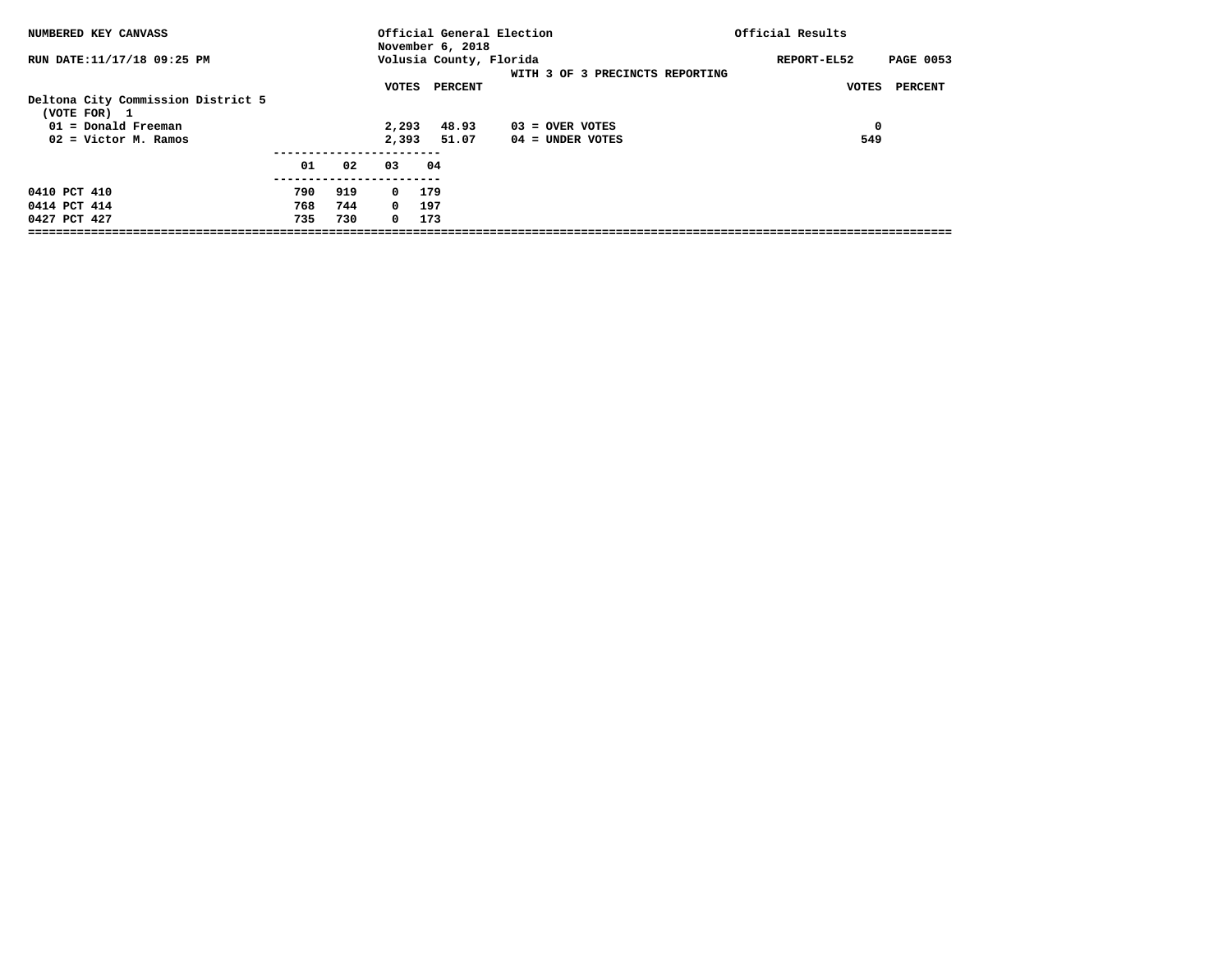| NUMBERED KEY CANVASS            |      |      |              | Official General Election<br>November 6, 2018 |                                 | Official Results                |
|---------------------------------|------|------|--------------|-----------------------------------------------|---------------------------------|---------------------------------|
| RUN DATE:11/17/18 09:25 PM      |      |      |              | Volusia County, Florida                       | WITH 5 OF 5 PRECINCTS REPORTING | <b>PAGE 0054</b><br>REPORT-EL52 |
|                                 |      |      | VOTES        | <b>PERCENT</b>                                |                                 | <b>PERCENT</b><br>VOTES         |
| Edgewater Mayor<br>(VOTE FOR) 1 |      |      |              |                                               |                                 |                                 |
| $01$ = Mike Ignasiak            |      |      | 4,546        | 49.39                                         | $03 =$ OVER VOTES               | $\mathbf{2}$                    |
| $02 =$ Mike Thomas              |      |      | 4,658        | 50.61                                         | $04 =$ UNDER VOTES              | 977                             |
|                                 |      |      |              |                                               |                                 |                                 |
|                                 | 01   | 02   | 03           | 04                                            |                                 |                                 |
|                                 |      |      |              |                                               |                                 |                                 |
| 0901 PCT 901                    | 618  | 645  | $\Omega$     | 124                                           |                                 |                                 |
| 0902 PCT 902                    | 1099 | 1125 |              | 232                                           |                                 |                                 |
| 0903 PCT 903                    | 1009 | 1117 | $\mathbf{1}$ | 208                                           |                                 |                                 |
| 0904 PCT 904                    | 1413 | 1413 | $^{\circ}$   | 333                                           |                                 |                                 |
| 0910 PCT 910                    | 407  | 358  | $\mathbf 0$  | 80                                            |                                 |                                 |
|                                 |      |      |              |                                               |                                 |                                 |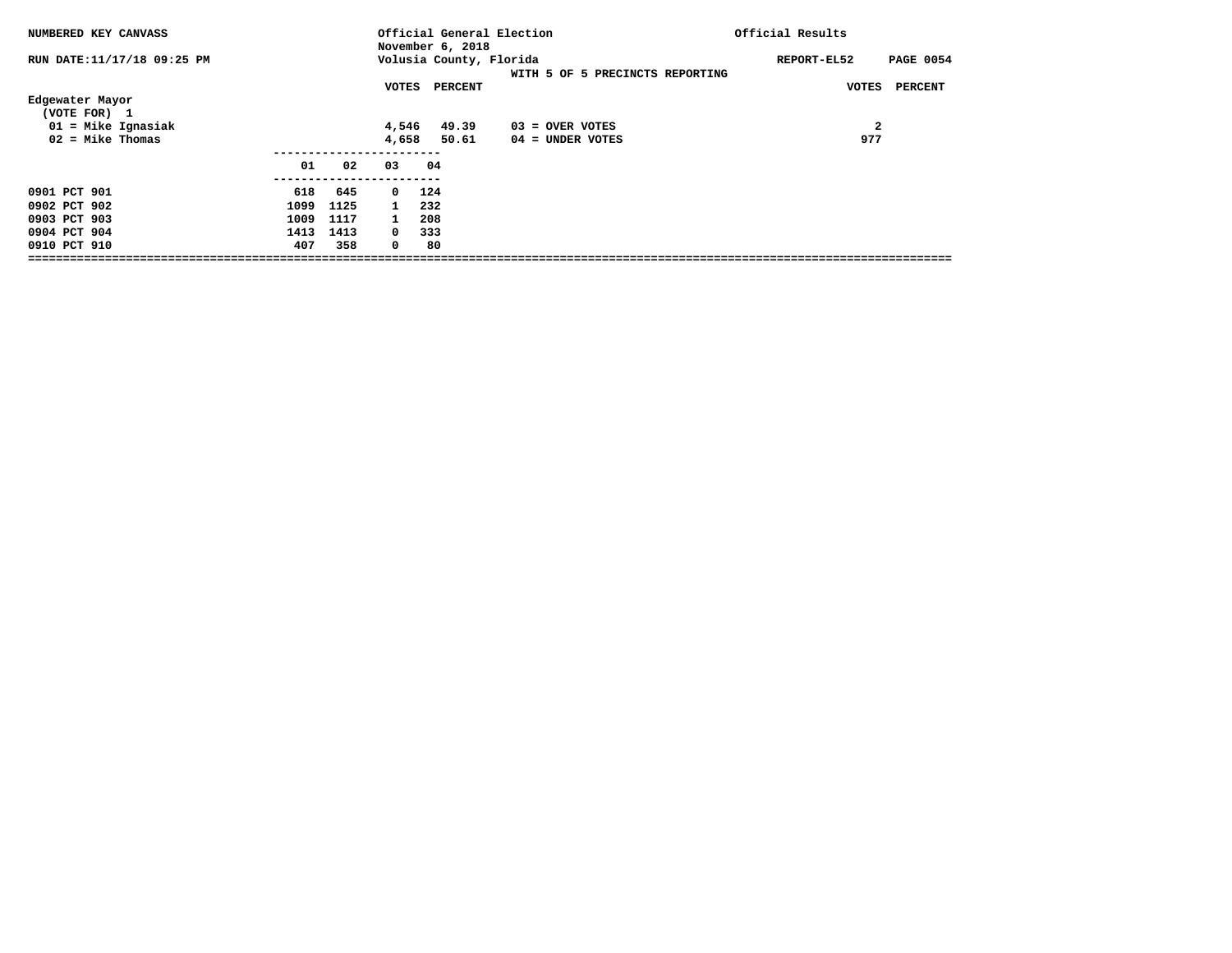| NUMBERED KEY CANVASS                              |      |      |              | November 6, 2018        | Official General Election       | Official Results                |
|---------------------------------------------------|------|------|--------------|-------------------------|---------------------------------|---------------------------------|
| RUN DATE:11/17/18 09:25 PM                        |      |      |              | Volusia County, Florida | WITH 5 OF 5 PRECINCTS REPORTING | REPORT-EL52<br><b>PAGE 0055</b> |
|                                                   |      |      | VOTES        | <b>PERCENT</b>          |                                 | <b>PERCENT</b><br><b>VOTES</b>  |
| Edgewater City Council District 1<br>(VOTE FOR) 1 |      |      |              |                         |                                 |                                 |
| $01 = \text{Rocky Dorcy}$                         |      |      | 4,287        | 49.83                   | $03 =$ OVER VOTES               | 1                               |
| $02$ = Christine Elaine Power                     |      |      | 4,317        | 50.17                   | $04 =$ UNDER VOTES              | 1,578                           |
|                                                   |      |      |              |                         |                                 |                                 |
|                                                   | 01   | 02   | 03           | 04                      |                                 |                                 |
|                                                   |      |      |              |                         |                                 |                                 |
| 0901 PCT 901                                      | 599  | 603  | $^{\circ}$   | 185                     |                                 |                                 |
| 0902 PCT 902                                      | 1076 | 1036 | $^{\circ}$   | 345                     |                                 |                                 |
| 0903 PCT 903                                      | 1014 | 966  | $^{\circ}$   | 355                     |                                 |                                 |
| 0904 PCT 904                                      | 1291 | 1322 | $^{\circ}$   | 546                     |                                 |                                 |
| 0910 PCT 910                                      | 307  | 390  | $\mathbf{1}$ | 147                     |                                 |                                 |
|                                                   |      |      |              |                         |                                 |                                 |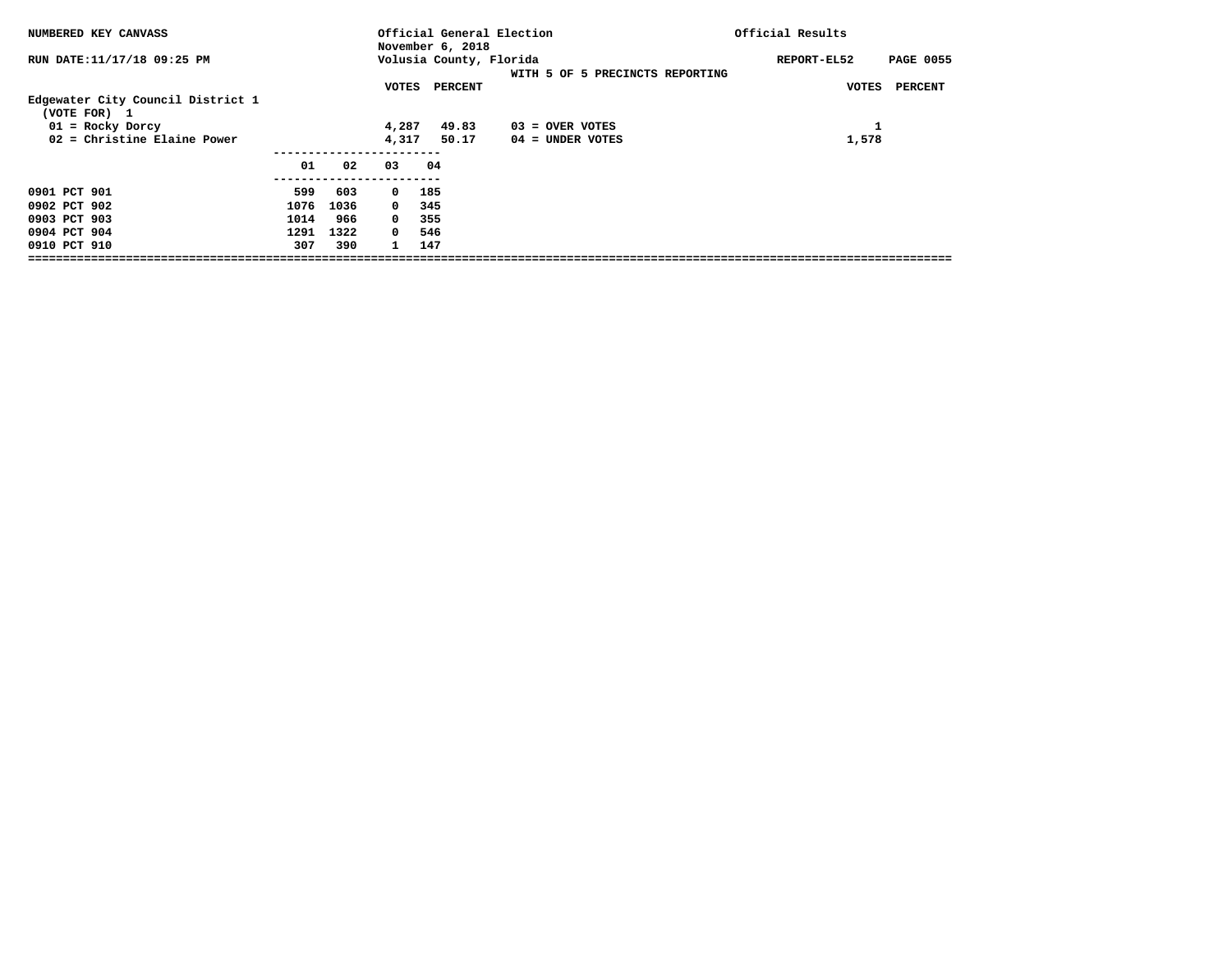| RUN DATE: 11/17/18 09:25 PM<br>Volusia County, Florida<br><b>PAGE 0056</b><br>REPORT-EL52<br>WITH 7 OF 7 PRECINCTS REPORTING<br>VOTES PERCENT<br><b>VOTES</b><br><b>PERCENT</b><br>New Smyrna Beach Mayor<br>(VOTE FOR) 1<br>5<br>$01 =$ Lisa Martin<br>5,337<br>37.42<br>$03 =$ OVER VOTES<br>$02$ = Russ Owen<br>8,924<br>62.58<br>1,139<br>04 = UNDER VOTES<br>01<br>03<br>04<br>02<br>0803 PCT 803<br>585<br>891<br>101<br>$\mathbf{2}$<br>143<br>0804 PCT 804<br>875<br>1459<br>$^{\circ}$<br>0805 PCT 805<br>985<br>2102<br>225<br>$^{\circ}$<br>0808 PCT 808<br>1570<br>2381<br>381<br>2<br>0809 PCT 809<br>316<br>45<br>179<br>0 | NUMBERED KEY CANVASS |     |     | Official General Election<br>November 6, 2018 |    |  |  | Official Results |  |  |
|------------------------------------------------------------------------------------------------------------------------------------------------------------------------------------------------------------------------------------------------------------------------------------------------------------------------------------------------------------------------------------------------------------------------------------------------------------------------------------------------------------------------------------------------------------------------------------------------------------------------------------------|----------------------|-----|-----|-----------------------------------------------|----|--|--|------------------|--|--|
|                                                                                                                                                                                                                                                                                                                                                                                                                                                                                                                                                                                                                                          |                      |     |     |                                               |    |  |  |                  |  |  |
|                                                                                                                                                                                                                                                                                                                                                                                                                                                                                                                                                                                                                                          |                      |     |     |                                               |    |  |  |                  |  |  |
|                                                                                                                                                                                                                                                                                                                                                                                                                                                                                                                                                                                                                                          |                      |     |     |                                               |    |  |  |                  |  |  |
|                                                                                                                                                                                                                                                                                                                                                                                                                                                                                                                                                                                                                                          |                      |     |     |                                               |    |  |  |                  |  |  |
|                                                                                                                                                                                                                                                                                                                                                                                                                                                                                                                                                                                                                                          |                      |     |     |                                               |    |  |  |                  |  |  |
|                                                                                                                                                                                                                                                                                                                                                                                                                                                                                                                                                                                                                                          |                      |     |     |                                               |    |  |  |                  |  |  |
|                                                                                                                                                                                                                                                                                                                                                                                                                                                                                                                                                                                                                                          |                      |     |     |                                               |    |  |  |                  |  |  |
|                                                                                                                                                                                                                                                                                                                                                                                                                                                                                                                                                                                                                                          |                      |     |     |                                               |    |  |  |                  |  |  |
|                                                                                                                                                                                                                                                                                                                                                                                                                                                                                                                                                                                                                                          |                      |     |     |                                               |    |  |  |                  |  |  |
|                                                                                                                                                                                                                                                                                                                                                                                                                                                                                                                                                                                                                                          |                      |     |     |                                               |    |  |  |                  |  |  |
|                                                                                                                                                                                                                                                                                                                                                                                                                                                                                                                                                                                                                                          |                      |     |     |                                               |    |  |  |                  |  |  |
|                                                                                                                                                                                                                                                                                                                                                                                                                                                                                                                                                                                                                                          |                      |     |     |                                               |    |  |  |                  |  |  |
|                                                                                                                                                                                                                                                                                                                                                                                                                                                                                                                                                                                                                                          | 0810 PCT 810         | 443 | 646 | $^{\circ}$                                    | 76 |  |  |                  |  |  |
| 0812 PCT 812<br>700<br>1129<br>168<br>$\mathbf{1}$                                                                                                                                                                                                                                                                                                                                                                                                                                                                                                                                                                                       |                      |     |     |                                               |    |  |  |                  |  |  |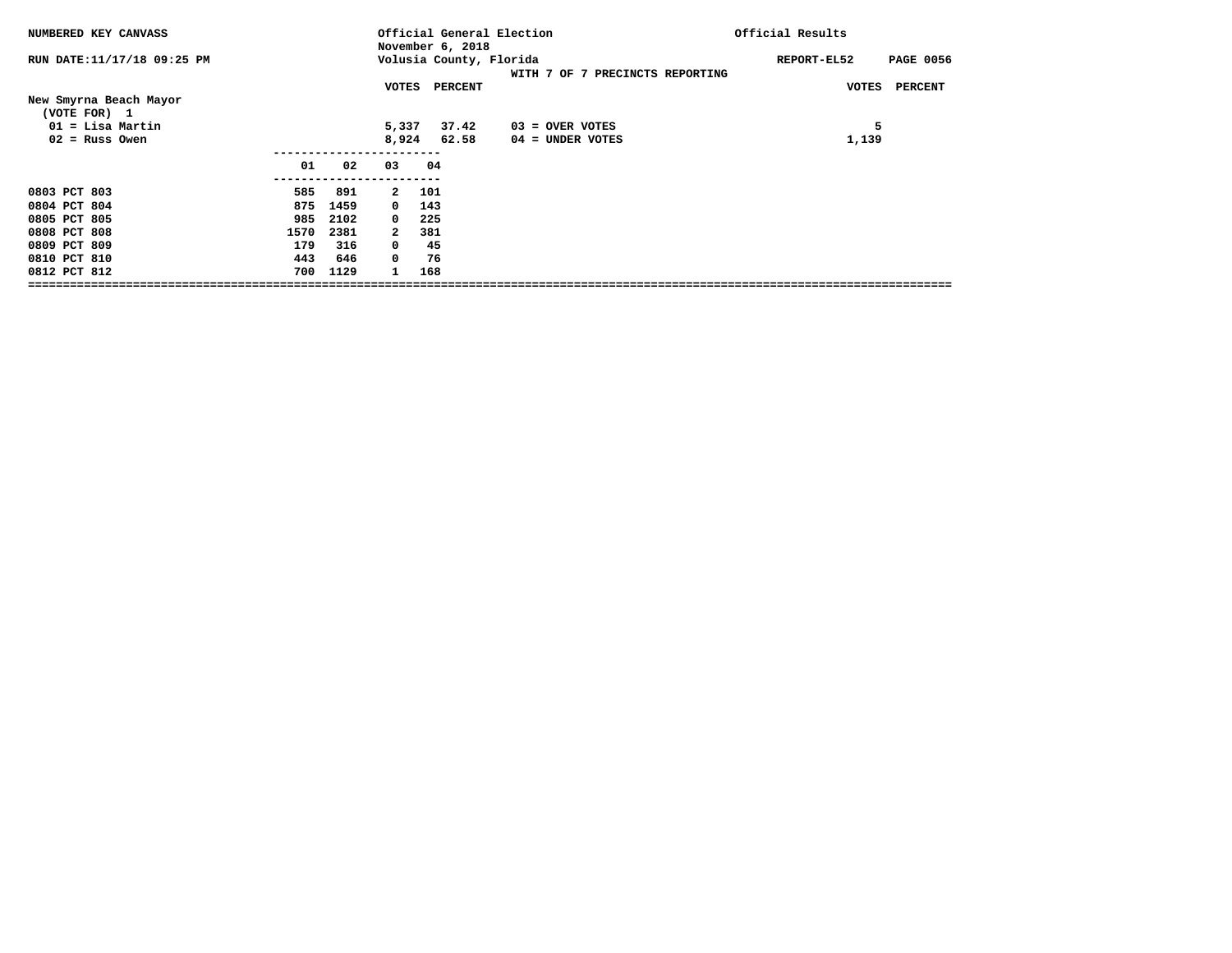| NUMBERED KEY CANVASS                                      |      |      |              |     | November 6, 2018 | Official General Election |                                 | Official Results |                                |
|-----------------------------------------------------------|------|------|--------------|-----|------------------|---------------------------|---------------------------------|------------------|--------------------------------|
| RUN DATE: 11/17/18 09:25 PM                               |      |      |              |     |                  | Volusia County, Florida   | WITH 7 OF 7 PRECINCTS REPORTING | REPORT-EL52      | <b>PAGE 0057</b>               |
|                                                           |      |      | VOTES        |     | <b>PERCENT</b>   |                           |                                 |                  | <b>VOTES</b><br><b>PERCENT</b> |
| New Smyrna Beach City Commissioner Zone 1<br>(VOTE FOR) 1 |      |      |              |     |                  |                           |                                 |                  |                                |
| $01 = Peggy Belllower$                                    |      |      | 6,430        |     | 49.66            |                           | $03 =$ OVER VOTES               |                  | $\mathbf{2}$                   |
| 02 = Michael Kolody                                       |      |      | 6,518        |     | 50.34            |                           | 04 = UNDER VOTES                |                  | 2,455                          |
|                                                           |      |      |              |     |                  |                           |                                 |                  |                                |
|                                                           | 01   | 02   | 03           | 04  |                  |                           |                                 |                  |                                |
|                                                           |      |      |              |     |                  |                           |                                 |                  |                                |
| 0803 PCT 803                                              | 623  | 701  | $^{\circ}$   | 255 |                  |                           |                                 |                  |                                |
| 0804 PCT 804                                              | 1060 | 1057 | $^{\circ}$   | 360 |                  |                           |                                 |                  |                                |
| 0805 PCT 805                                              | 1380 | 1475 | $^{\circ}$   | 457 |                  |                           |                                 |                  |                                |
| 0808 PCT 808                                              | 1772 | 1786 | $^{\circ}$   | 776 |                  |                           |                                 |                  |                                |
| 0809 PCT 809                                              | 239  | 216  | 0            | 85  |                  |                           |                                 |                  |                                |
| 0810 PCT 810                                              | 508  | 474  | $\Omega$     | 183 |                  |                           |                                 |                  |                                |
| 0812 PCT 812                                              | 848  | 809  | $\mathbf{2}$ | 339 |                  |                           |                                 |                  |                                |
|                                                           |      |      |              |     |                  |                           |                                 |                  |                                |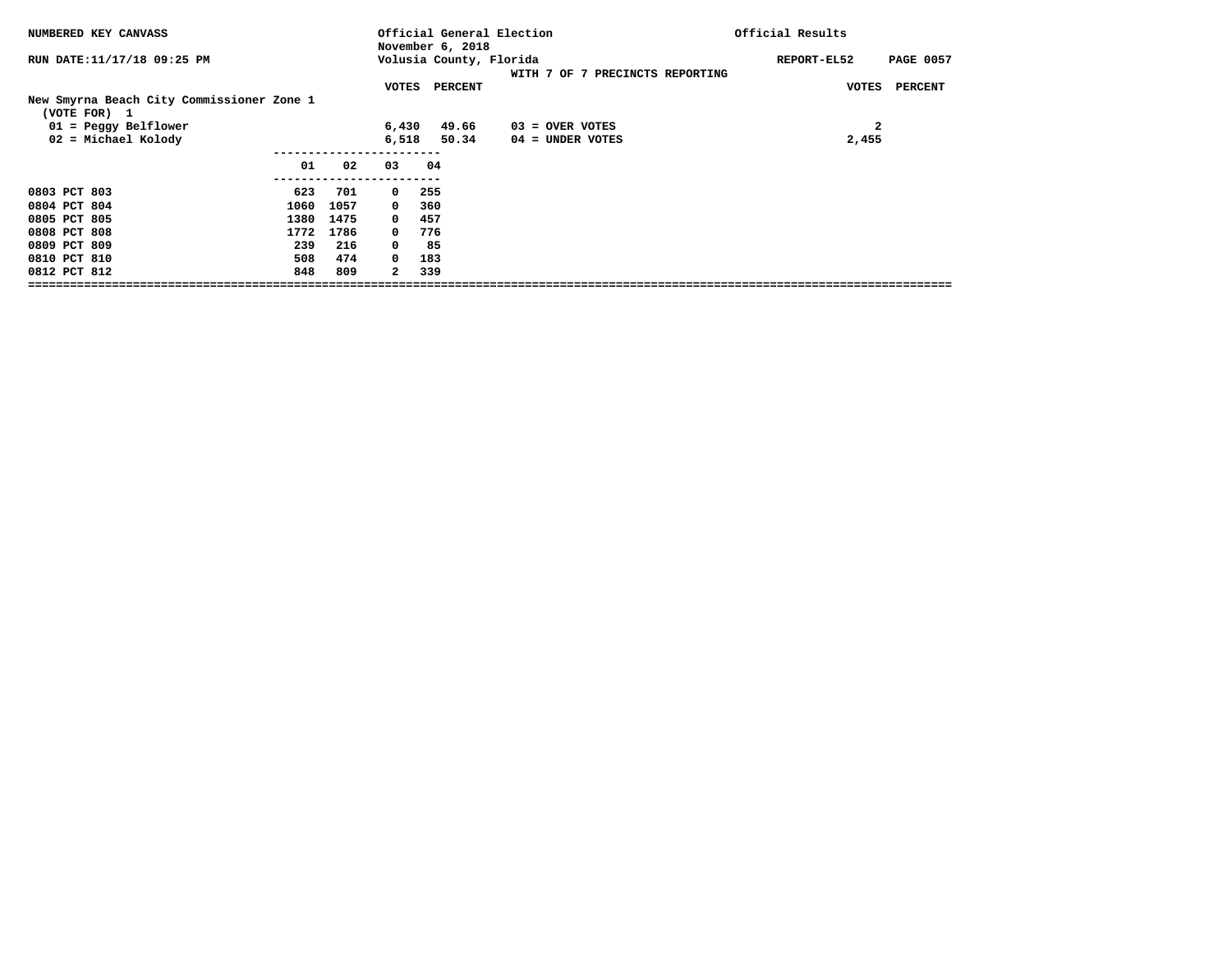| NUMBERED KEY CANVASS                                      |      |      |                         |        | November 6, 2018 | Official General Election |                                 | Official Results |                  |
|-----------------------------------------------------------|------|------|-------------------------|--------|------------------|---------------------------|---------------------------------|------------------|------------------|
| RUN DATE:11/17/18 09:25 PM                                |      |      |                         |        |                  | Volusia County, Florida   | WITH 7 OF 7 PRECINCTS REPORTING | REPORT-EL52      | <b>PAGE 0058</b> |
|                                                           |      |      | VOTES                   |        | <b>PERCENT</b>   |                           |                                 | <b>VOTES</b>     | <b>PERCENT</b>   |
| New Smyrna Beach City Commissioner Zone 2<br>(VOTE FOR) 1 |      |      |                         |        |                  |                           |                                 |                  |                  |
| $01$ = Travous Dever                                      |      |      | 4,003                   |        | 32.96            | $03 =$ OVER VOTES         |                                 | 6                |                  |
| $02 =$ Jake Sachs                                         |      |      | 8,141                   |        | 67.04            | 04 = UNDER VOTES          |                                 | 3,255            |                  |
|                                                           |      |      |                         |        |                  |                           |                                 |                  |                  |
|                                                           | 01   | 02   | 03                      | 04     |                  |                           |                                 |                  |                  |
| 0803 PCT 803                                              | 444  | 799  | $\overline{\mathbf{0}}$ | 336    |                  |                           |                                 |                  |                  |
| 0804 PCT 804                                              | 702  | 1289 | $\Omega$                | 486    |                  |                           |                                 |                  |                  |
| 0805 PCT 805                                              | 771  | 1872 | 2                       | 667    |                  |                           |                                 |                  |                  |
| 0808 PCT 808                                              | 1158 | 2124 |                         | 2 1050 |                  |                           |                                 |                  |                  |
| 0809 PCT 809                                              | 155  | 274  | $^{\circ}$              | 111    |                  |                           |                                 |                  |                  |
| 0810 PCT 810                                              | 319  | 638  | $\mathbf{1}$            | 207    |                  |                           |                                 |                  |                  |
| 0812 PCT 812                                              | 454  | 1145 |                         | 398    |                  |                           |                                 |                  |                  |
|                                                           |      |      |                         |        |                  |                           |                                 |                  |                  |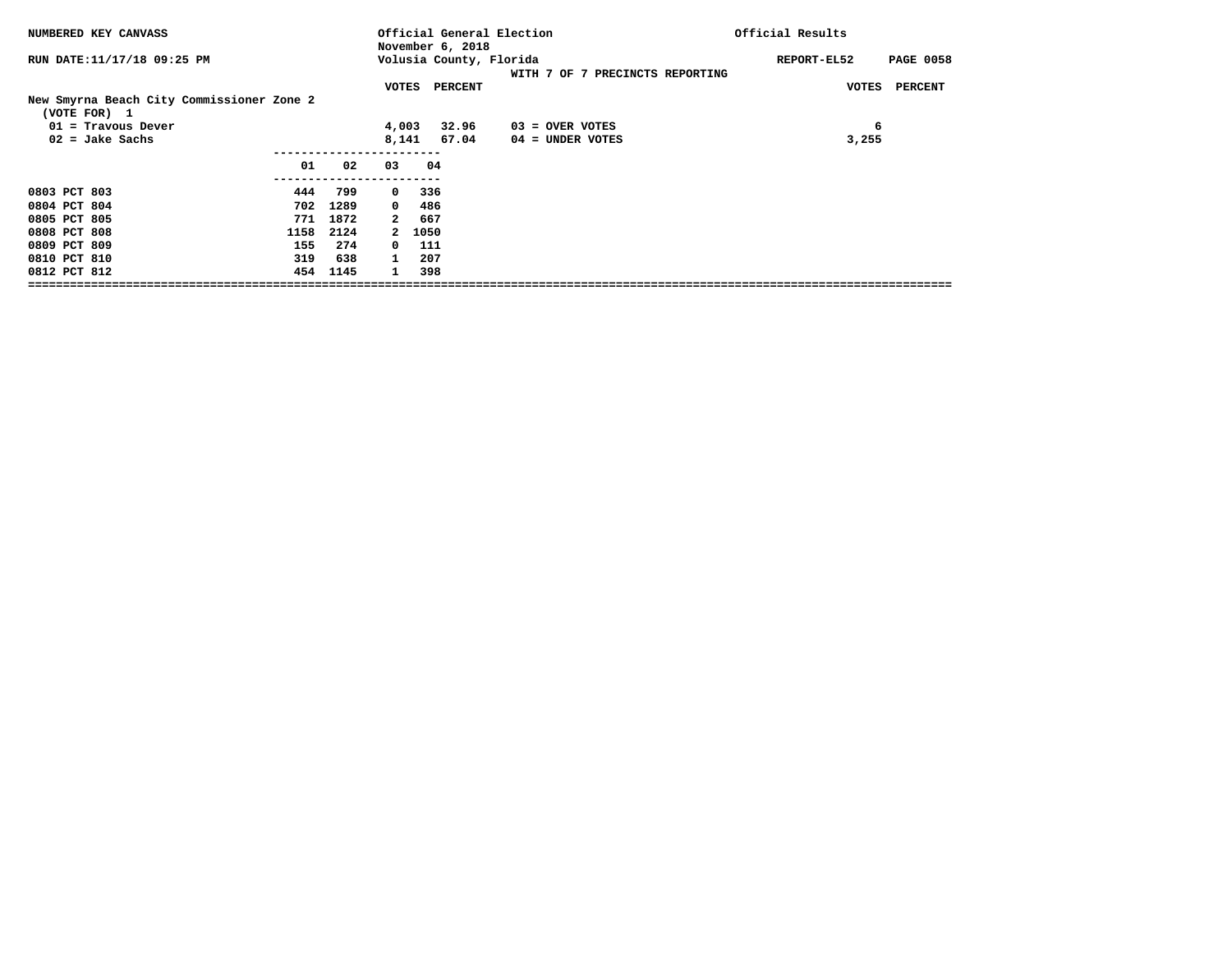| NUMBERED KEY CANVASS                                                                          |     |     |                     | November 6, 2018          | Official General Election               | Official Results                |
|-----------------------------------------------------------------------------------------------|-----|-----|---------------------|---------------------------|-----------------------------------------|---------------------------------|
| RUN DATE:11/17/18 09:25 PM                                                                    |     |     |                     | Volusia County, Florida   | WITH 1 OF 1 PRECINCTS REPORTING         | <b>PAGE 0059</b><br>REPORT-EL52 |
| Oak Hill City Commission Seat 1<br>(VOTE FOR) 1<br>$01 =$ Mike Arman<br>$02 =$ Linda C. Hyatt |     |     | VOTES<br>335<br>628 | PERCENT<br>34.79<br>65.21 | $03 =$ OVER VOTES<br>$04 =$ UNDER VOTES | PERCENT<br>VOTES<br>0<br>54     |
|                                                                                               | 01  | 02  | 03                  | 04                        |                                         |                                 |
| 0909 PCT 909                                                                                  | 335 | 628 | $\Omega$            | 54                        |                                         |                                 |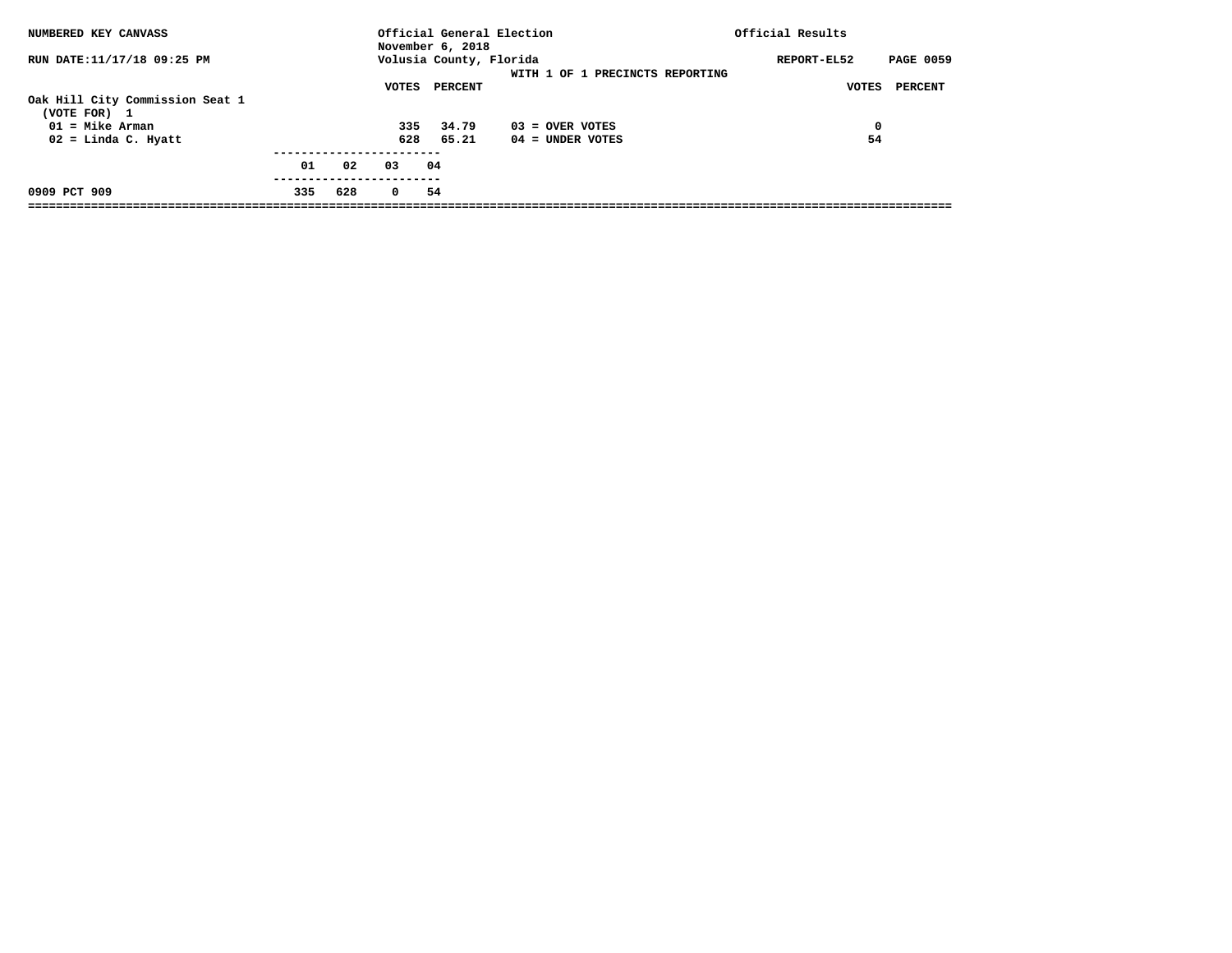| NUMBERED KEY CANVASS                                   |              |            |                              | November 6, 2018        | Official General Election               | Official Results                |
|--------------------------------------------------------|--------------|------------|------------------------------|-------------------------|-----------------------------------------|---------------------------------|
| RUN DATE:11/17/18 09:25 PM                             |              |            |                              | Volusia County, Florida | WITH 2 OF 2 PRECINCTS REPORTING         | <b>PAGE 0060</b><br>REPORT-EL52 |
| Orange City Council Member at Large<br>(VOTE FOR) 1    |              |            | VOTES                        | PERCENT                 |                                         | VOTES<br>PERCENT                |
| $01 = 0$ . William "Bill" Crippen<br>$02 =$ Gaea Nunez |              |            | 2,427<br>1,312               | 64.91<br>35.09          | $03 =$ OVER VOTES<br>$04 =$ UNDER VOTES | 688                             |
|                                                        | 01           | 02         | 03                           | 04                      |                                         |                                 |
| 0303 PCT 303<br>0309 PCT 309                           | 1213<br>1214 | 483<br>829 | $\mathbf{1}$<br>$\mathbf{2}$ | 326<br>362              |                                         |                                 |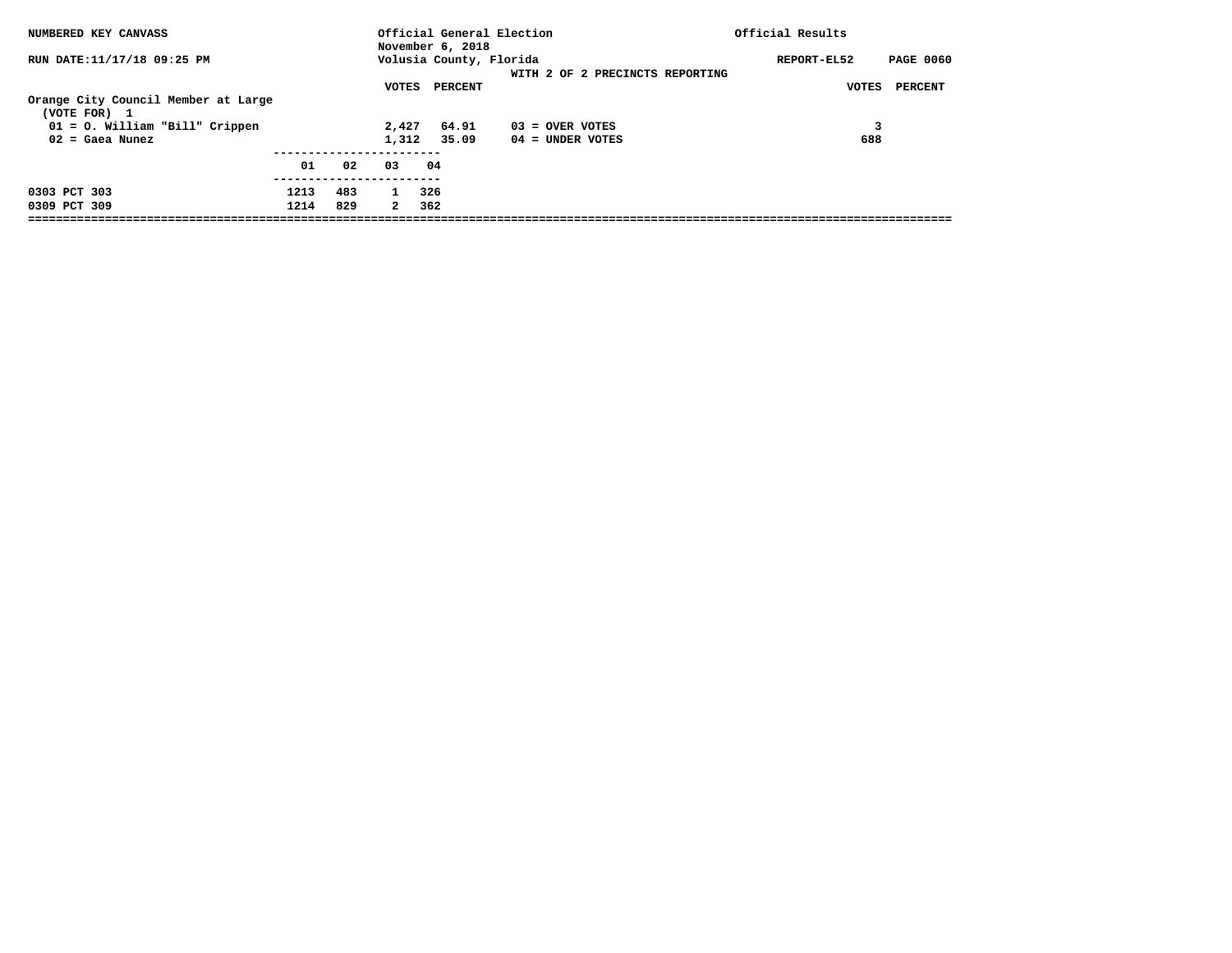| NUMBERED KEY CANVASS                                                                                  |     |     |                     | November 6, 2018          | Official General Election               | Official Results                |
|-------------------------------------------------------------------------------------------------------|-----|-----|---------------------|---------------------------|-----------------------------------------|---------------------------------|
| RUN DATE:11/17/18 09:25 PM                                                                            |     |     |                     | Volusia County, Florida   | WITH 1 OF 1 PRECINCTS REPORTING         | <b>PAGE 0061</b><br>REPORT-EL52 |
| Orange City Council Member Seat 4<br>(VOTE FOR) 1<br>$01$ = Kellianne Marks<br>$02$ = Anthony Pupello |     |     | VOTES<br>454<br>299 | PERCENT<br>60.29<br>39.71 | $03 =$ OVER VOTES<br>$04 =$ UNDER VOTES | PERCENT<br>VOTES<br>2<br>115    |
|                                                                                                       | 01  | 02  | 03                  | 04                        |                                         |                                 |
| 0303 PCT 303                                                                                          | 454 | 299 | $\mathbf{2}$        | 115                       |                                         |                                 |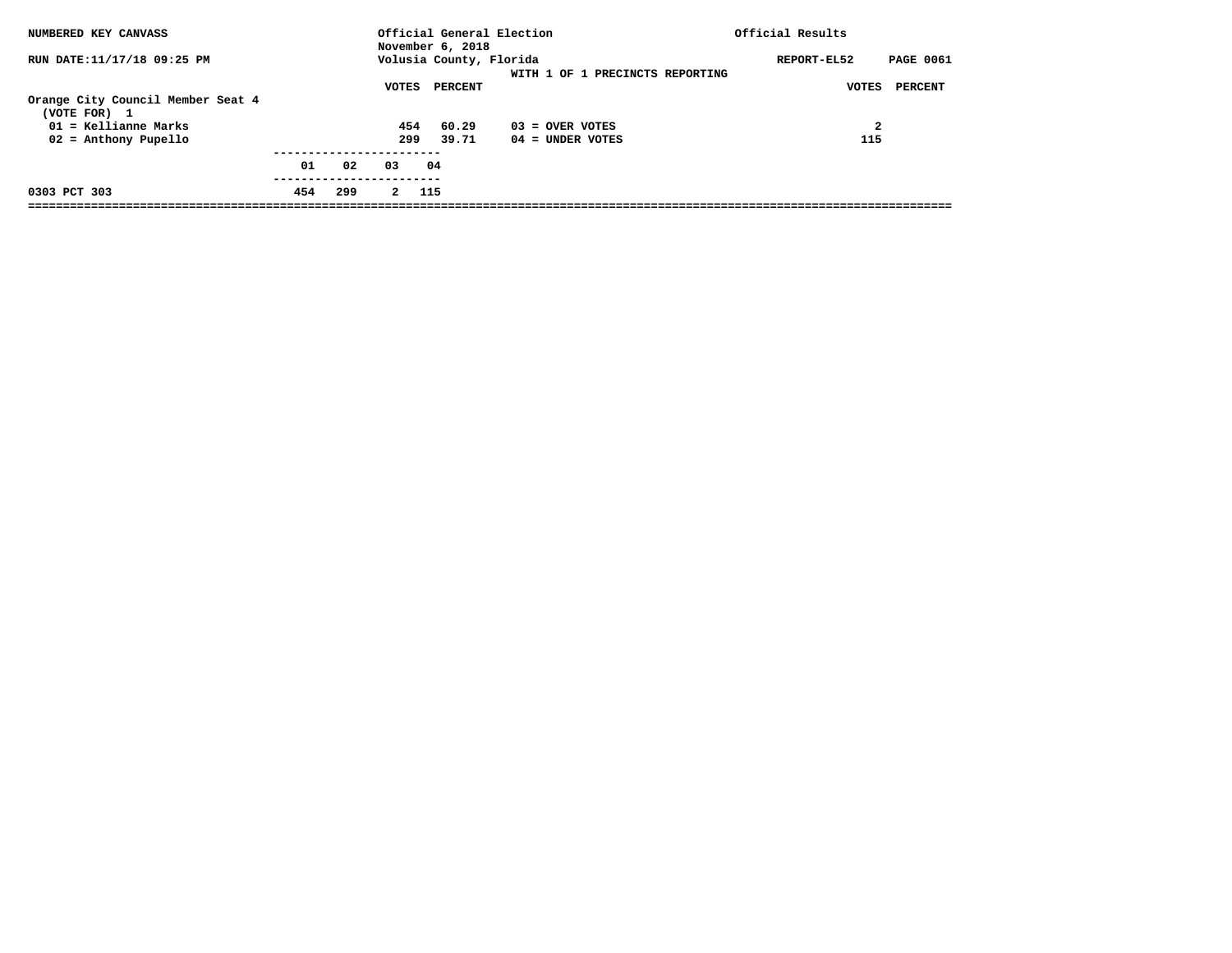| NUMBERED KEY CANVASS               |                |      |              | Official General Election<br>November 6, 2018 |                                   | Official Results                |
|------------------------------------|----------------|------|--------------|-----------------------------------------------|-----------------------------------|---------------------------------|
| RUN DATE:11/17/18 09:25 PM         |                |      |              | Volusia County, Florida                       | WITH 11 OF 11 PRECINCTS REPORTING | REPORT-EL52<br><b>PAGE 0062</b> |
|                                    |                |      | <b>VOTES</b> | <b>PERCENT</b>                                |                                   | <b>VOTES</b><br><b>PERCENT</b>  |
| Ormond Beach Mayor<br>(VOTE FOR) 1 |                |      |              |                                               |                                   |                                 |
| $01 = Rob Bridge$                  |                |      | 8,173        | 39.40                                         | $03 =$ OVER VOTES                 | 9                               |
| $02 =$ Bill Partington             |                |      | 12,572       | 60.60                                         | 04 = UNDER VOTES                  | 1,611                           |
|                                    | 01<br>-------- | 02   | 03           | 04                                            |                                   |                                 |
| 0503 PCT 503                       | 282            | 539  | 1            | -49                                           |                                   |                                 |
| 0506 PCT 506                       | 704            | 1167 | $\mathbf{1}$ | 119                                           |                                   |                                 |
| 0508 PCT 508                       | 629            | 916  | 0            | 89                                            |                                   |                                 |
| 0510 PCT 510                       | 1031           | 1904 | 2            | 266                                           |                                   |                                 |
| 0512 PCT 512                       | 1125           | 1673 |              | 224                                           |                                   |                                 |
| 0515 PCT 515                       | 772            | 973  | $\mathbf{1}$ | 146                                           |                                   |                                 |
| 0516 PCT 516                       | 618            | 1089 | $\mathbf{1}$ | 131                                           |                                   |                                 |
| 0517 PCT 517                       | 594            | 825  | 1            | 126                                           |                                   |                                 |
| 0519 PCT 519                       | 369            | 550  | 0            | 72                                            |                                   |                                 |
| 0521 PCT 521                       | 1100           | 1554 | 1            | 239                                           |                                   |                                 |
| 0522 PCT 522                       | 949            | 1382 | 0            | 150                                           |                                   |                                 |
|                                    |                |      |              |                                               |                                   |                                 |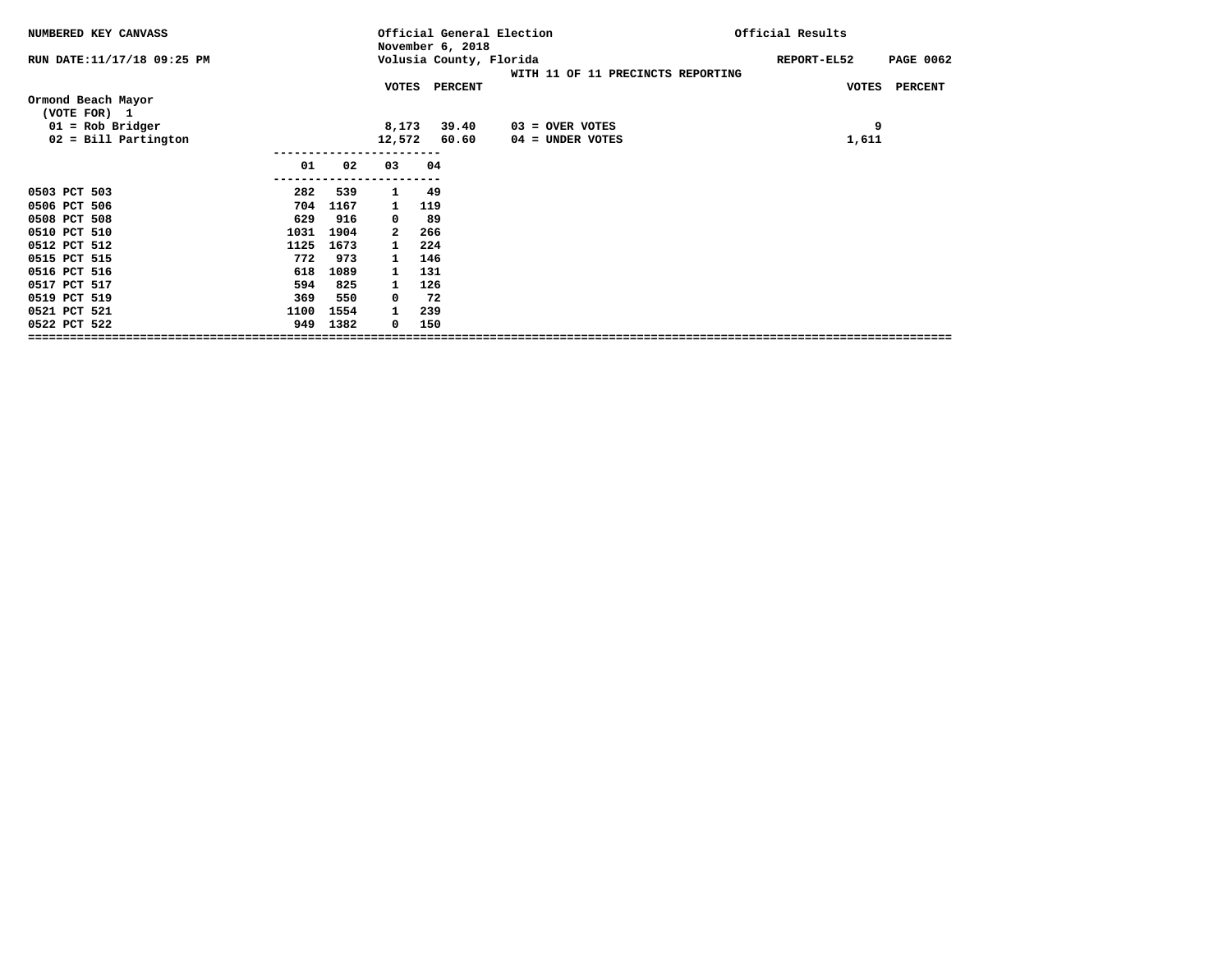| NUMBERED KEY CANVASS                                  |     |      |            | Official General Election<br>November 6, 2018 |                                 | Official Results                |
|-------------------------------------------------------|-----|------|------------|-----------------------------------------------|---------------------------------|---------------------------------|
| RUN DATE:11/17/18 09:25 PM                            |     |      |            | Volusia County, Florida                       | WITH 4 OF 4 PRECINCTS REPORTING | <b>PAGE 0063</b><br>REPORT-EL52 |
|                                                       |     |      | VOTES      | PERCENT                                       |                                 | PERCENT<br>VOTES                |
| Ormond Beach City Commissioner Zone 1<br>(VOTE FOR) 1 |     |      |            |                                               |                                 |                                 |
| 01 = Kathy Maloney Johnson                            |     |      | 2,515      | 43.12                                         | 03 = OVER VOTES                 | 1                               |
| $02$ = Dwight Selby                                   |     |      | 3,318      | 56.88                                         | $04 =$ UNDER VOTES              | 501                             |
|                                                       | 01  | 02   | 03         | 04                                            |                                 |                                 |
| 0503 PCT 503                                          | 299 | 511  | 1          | -60                                           |                                 |                                 |
| 0506 PCT 506                                          | 754 | 1079 | $^{\circ}$ | 158                                           |                                 |                                 |
| 0508 PCT 508                                          | 695 | 792  | $^{\circ}$ | 147                                           |                                 |                                 |
| 0516 PCT 516                                          | 767 | 936  | $^{\circ}$ | 136                                           |                                 |                                 |
|                                                       |     |      |            |                                               |                                 |                                 |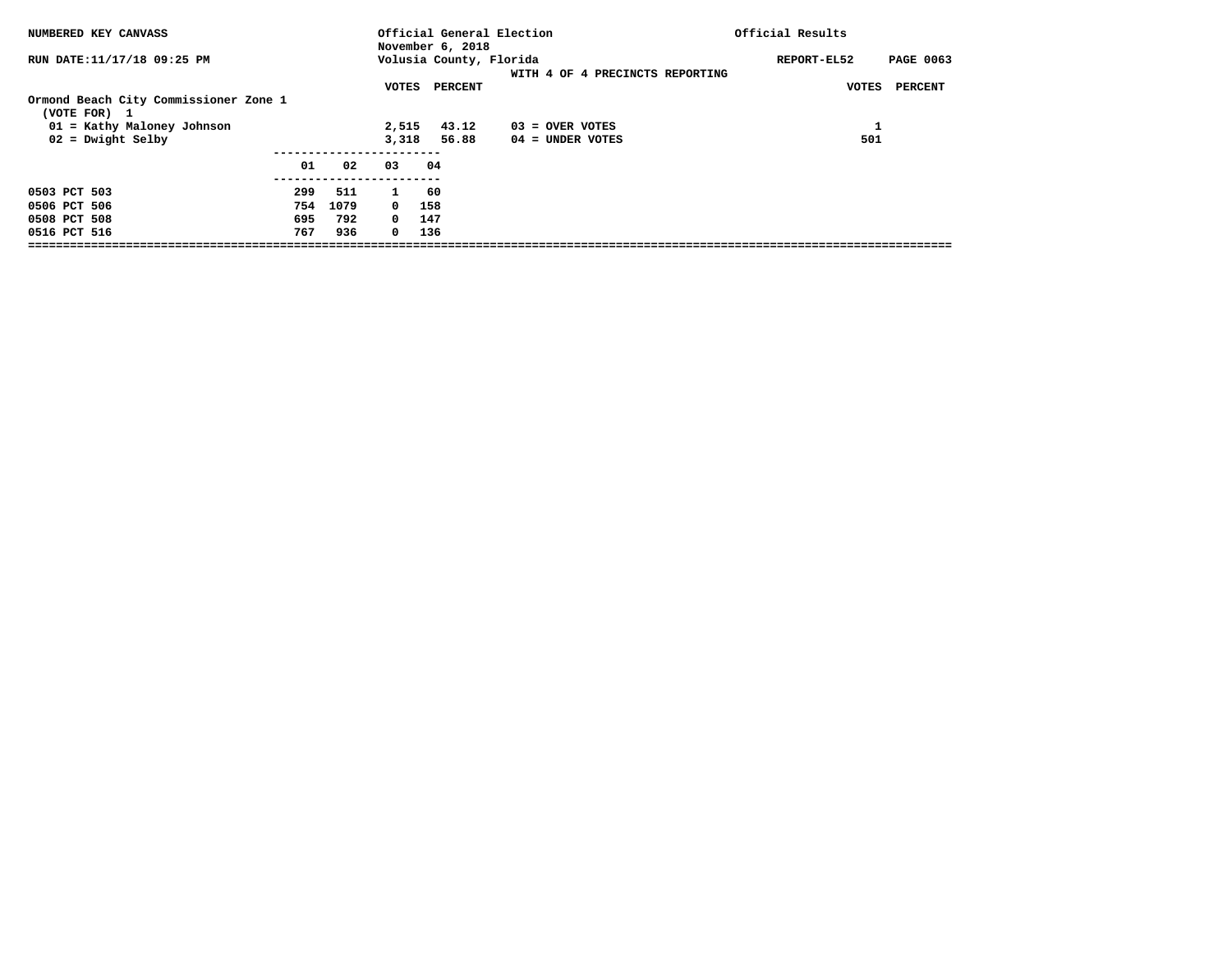| NUMBERED KEY CANVASS                                  |     |     |              |     | November 6, 2018        | Official General Election               | Official Results |                  |
|-------------------------------------------------------|-----|-----|--------------|-----|-------------------------|-----------------------------------------|------------------|------------------|
| RUN DATE:11/17/18 09:25 PM                            |     |     |              |     | Volusia County, Florida | WITH 3 OF 3 PRECINCTS REPORTING         | REPORT-EL52      | <b>PAGE 0064</b> |
| Ormond Beach City Commissioner Zone 2<br>(VOTE FOR) 1 |     |     | VOTES        |     | PERCENT                 |                                         | VOTES            | PERCENT          |
| $01 =$ Joe Dugan                                      |     |     | 1,523        |     | 37.99                   |                                         |                  |                  |
| $02$ = David W. Glasser<br>$03$ = Troy Kent           |     |     | 519<br>1,967 |     | 12.95<br>49.06          | $04 =$ OVER VOTES<br>$05 =$ UNDER VOTES | 6<br>414         |                  |
|                                                       | 01  | 02  | 03           | 04. | 05                      |                                         |                  |                  |
| 0515 PCT 515                                          | 662 | 261 | 790          |     | 177<br>$\mathbf{2}$     |                                         |                  |                  |
| 0517 PCT 517                                          | 519 | 161 | 719          |     | 145<br>$\overline{2}$   |                                         |                  |                  |
| 0519 PCT 519                                          | 342 | 97  | 458          |     | 92<br>$\mathbf{2}$      |                                         |                  |                  |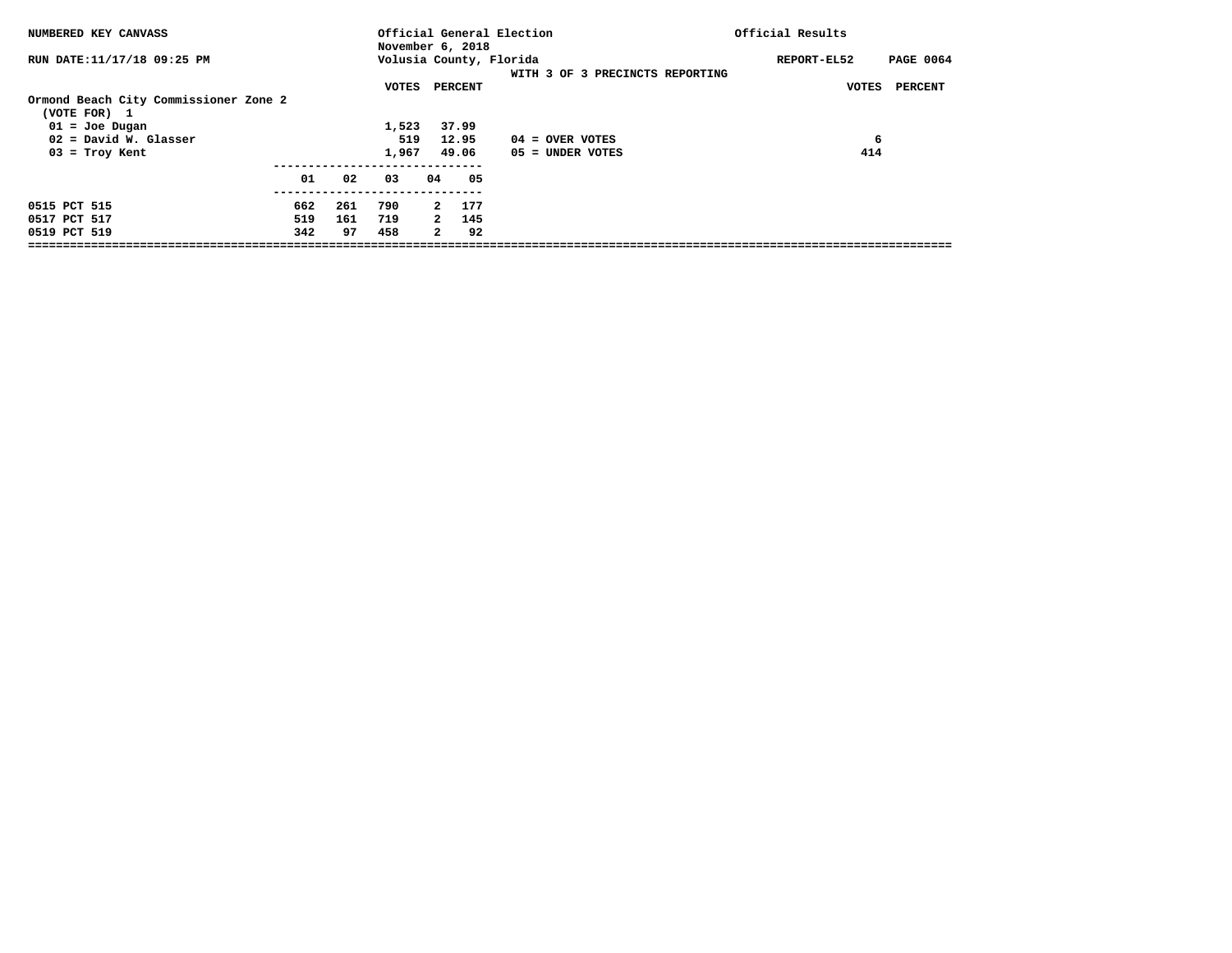| NUMBERED KEY CANVASS                                                                         |      |                   |                         | November 6, 2018        | Official General Election       | Official Results                |
|----------------------------------------------------------------------------------------------|------|-------------------|-------------------------|-------------------------|---------------------------------|---------------------------------|
| RUN DATE:11/17/18 09:25 PM                                                                   |      |                   |                         | Volusia County, Florida | WITH 2 OF 2 PRECINCTS REPORTING | <b>PAGE 0065</b><br>REPORT-EL52 |
| Ormond Beach City Commissioner Zone 3<br>(VOTE FOR)<br>$\mathbf{1}$<br>$01 =$ Sandy Kauffman |      |                   | VOTES<br>2,262          | PERCENT<br>40.73        | 03 = OVER VOTES                 | PERCENT<br>VOTES<br>0           |
| $02 =$ Susan S. Persis                                                                       |      |                   | 3,291                   | 59.27                   | $04 =$ UNDER VOTES              | 673                             |
|                                                                                              | 01   | 02                | 03                      | 04                      |                                 |                                 |
| 0510 PCT 510<br>0512 PCT 512                                                                 | 1104 | 1707<br>1158 1584 | $\circ$<br>$\mathbf{0}$ | 392<br>281              |                                 |                                 |
|                                                                                              |      |                   |                         |                         |                                 |                                 |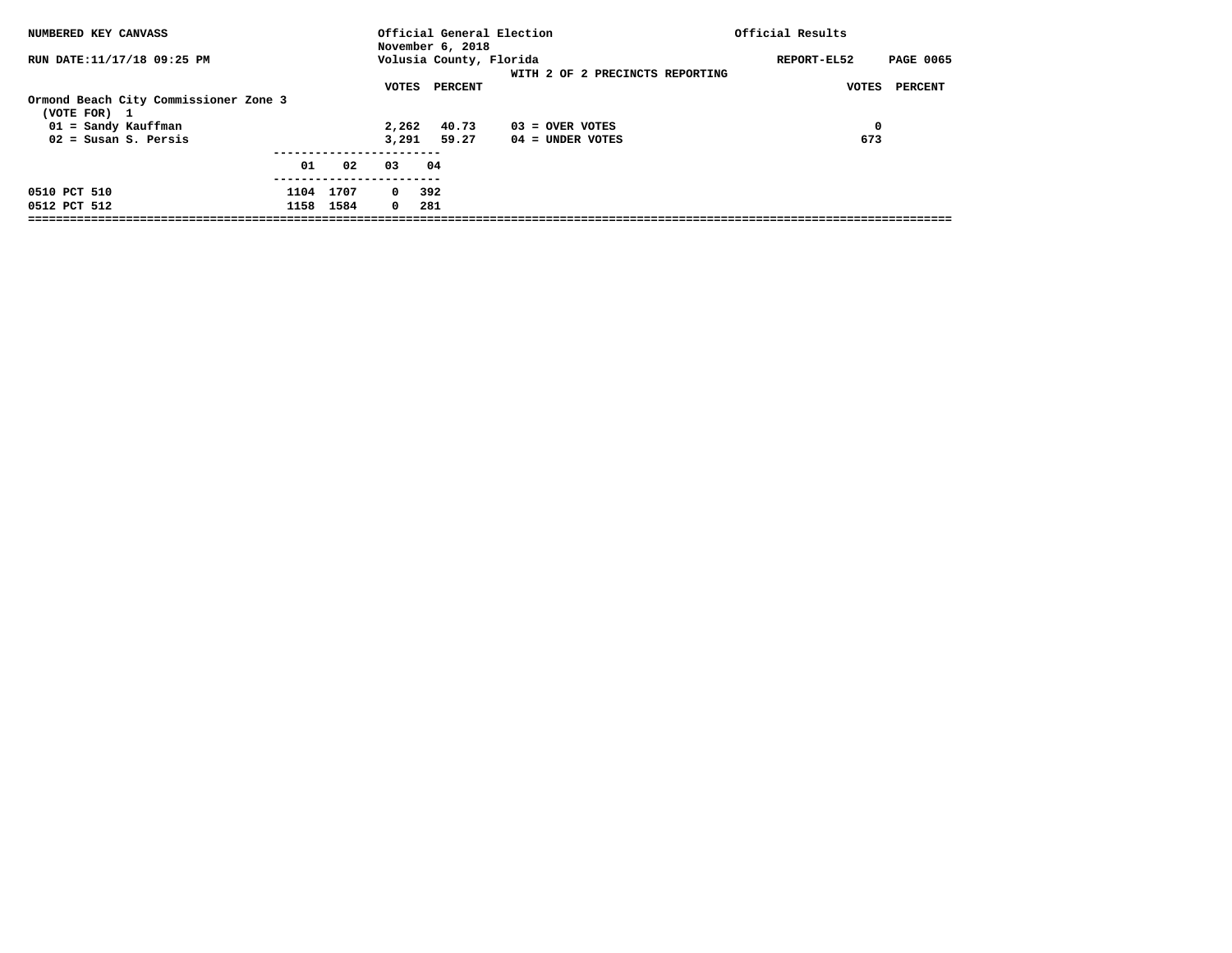| NUMBERED KEY CANVASS                                                                                                                  |            |              |                                |     | November 6, 2018                     | Official General Election                                  | Official Results  |                  |
|---------------------------------------------------------------------------------------------------------------------------------------|------------|--------------|--------------------------------|-----|--------------------------------------|------------------------------------------------------------|-------------------|------------------|
| RUN DATE:11/17/18 09:25 PM                                                                                                            |            |              |                                |     |                                      | Volusia County, Florida<br>WITH 2 OF 2 PRECINCTS REPORTING | REPORT-EL52       | <b>PAGE 0066</b> |
| Ormond Beach City Commissioner Zone 4<br>(VOTE FOR) 1<br>01 = Barry W. du Moulin<br>$02 = \text{Rob Little}$<br>$03 =$ David J. Romeo |            |              | VOTES<br>1,161<br>2,715<br>836 |     | PERCENT<br>24.64<br>57.62<br>17.74   | $04 =$ OVER VOTES<br>$05 =$ UNDER VOTES                    | VOTES<br>0<br>663 | <b>PERCENT</b>   |
|                                                                                                                                       | 01         | 02           | 03                             | 04. | 05                                   |                                                            |                   |                  |
| 0521 PCT 521<br>0522 PCT 522                                                                                                          | 624<br>537 | 1379<br>1336 | 473<br>363                     |     | 418<br>$\Omega$<br>$^{\circ}$<br>245 |                                                            |                   |                  |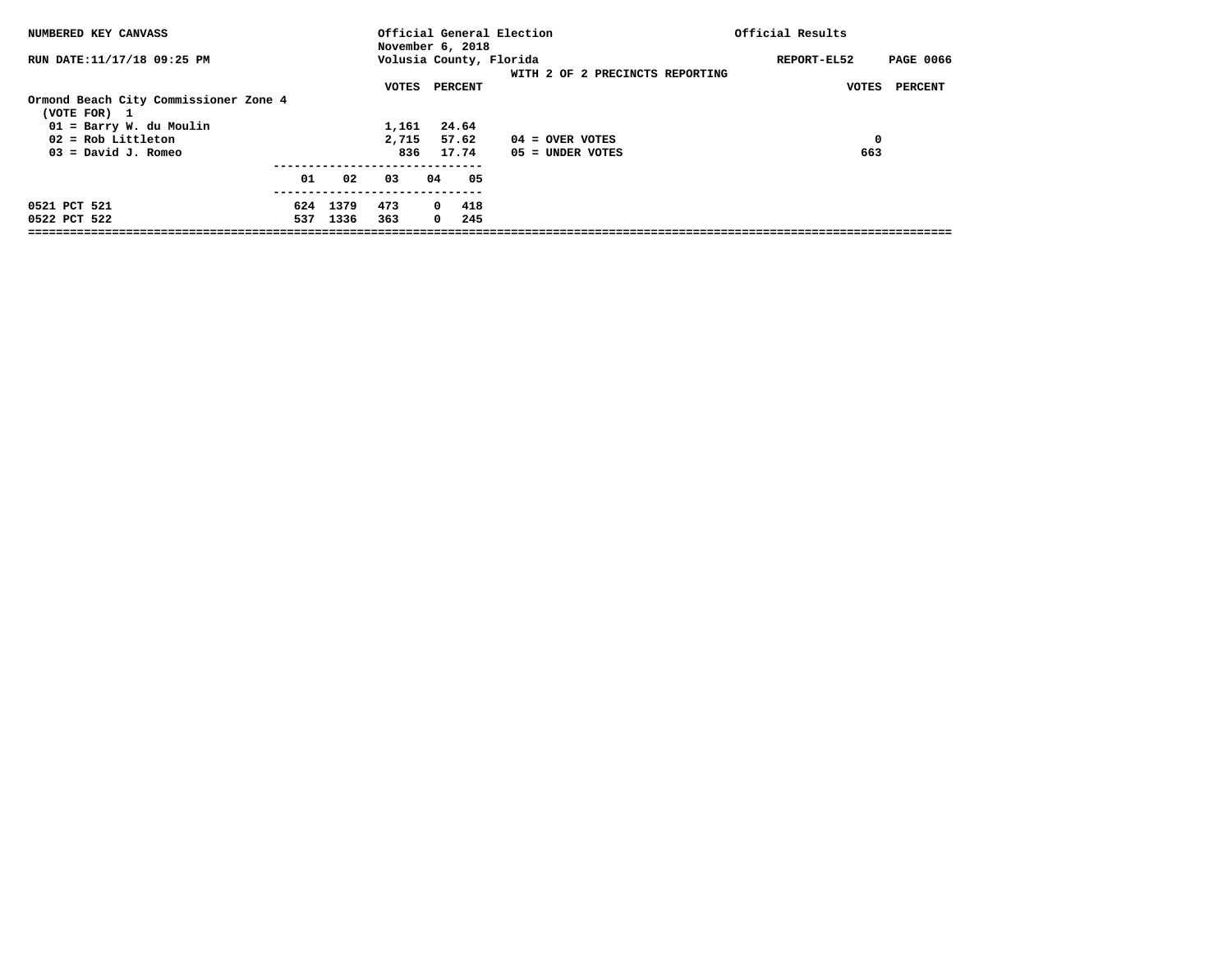| NUMBERED KEY CANVASS                                                         |     |     |            | November 6, 2018                   | Official General Election       | Official Results                                    |
|------------------------------------------------------------------------------|-----|-----|------------|------------------------------------|---------------------------------|-----------------------------------------------------|
| RUN DATE:11/17/18 09:25 PM                                                   |     |     | VOTES      | Volusia County, Florida<br>PERCENT | WITH 1 OF 1 PRECINCTS REPORTING | <b>PAGE 0067</b><br>REPORT-EL52<br>PERCENT<br>VOTES |
| Pierson Town Council Seat 1<br>(VOTE FOR) 1<br>$01$ = Lambert James Anderson |     |     | 214        | 48.53                              | $03 =$ OVER VOTES               | 0                                                   |
| $02 =$ James T. Peterson                                                     |     |     | 227        | 51.47                              | $04 =$ UNDER VOTES              | 38                                                  |
|                                                                              | 01  | 02  | 03         | 04                                 |                                 |                                                     |
| 0105 PCT 105                                                                 | 214 | 227 | $^{\circ}$ | 38                                 |                                 |                                                     |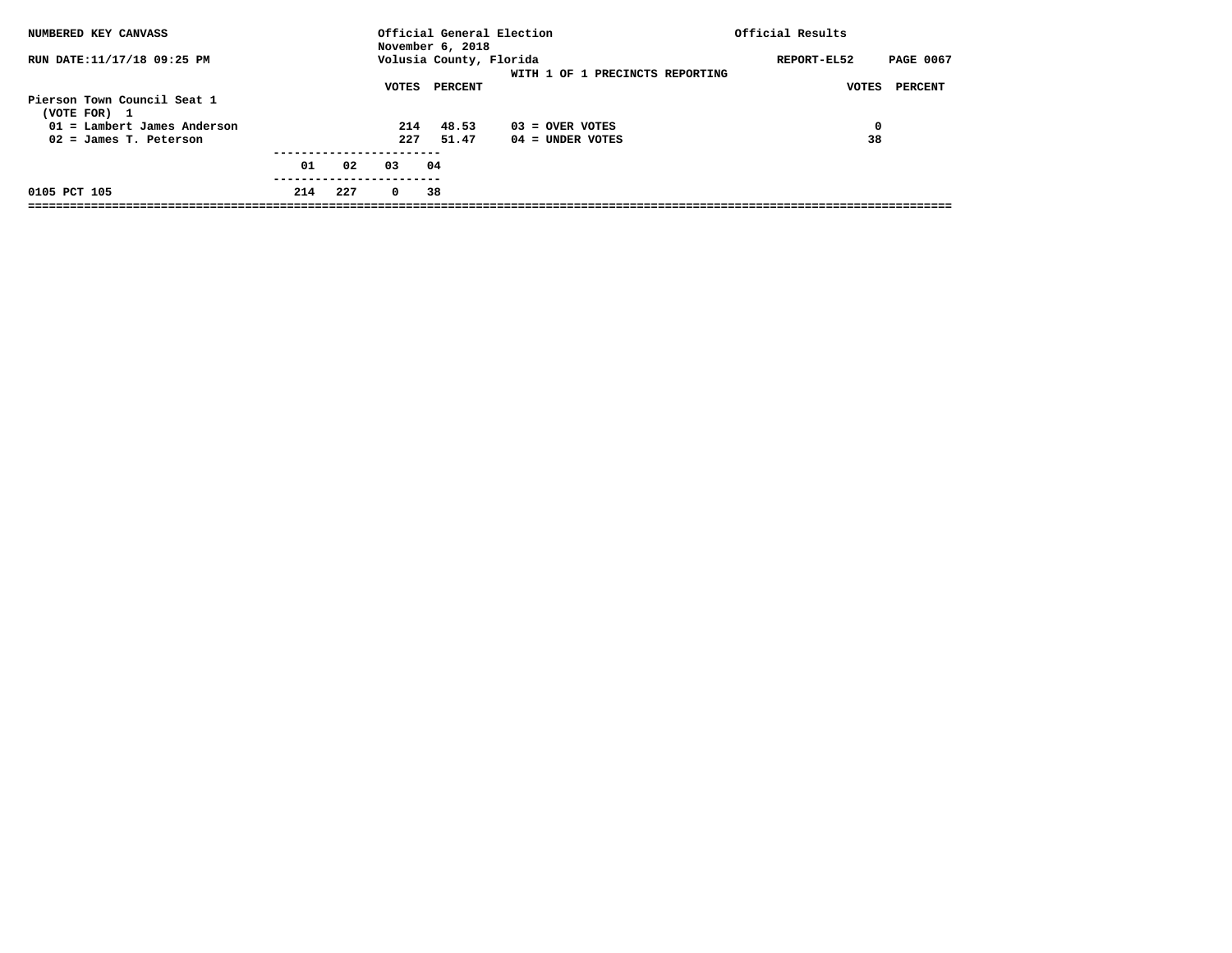| NUMBERED KEY CANVASS                            |                |                  |                          | Official General Election |                                     | Official Results |                  |
|-------------------------------------------------|----------------|------------------|--------------------------|---------------------------|-------------------------------------|------------------|------------------|
|                                                 |                |                  |                          | November 6, 2018          |                                     |                  |                  |
| RUN DATE:11/17/18 09:25 PM                      |                |                  |                          | Volusia County, Florida   | WITH 125 OF 125 PRECINCTS REPORTING | REPORT-EL52      | <b>PAGE 0068</b> |
|                                                 |                |                  |                          | <b>VOTES PERCENT</b>      |                                     |                  | VOTES PERCENT    |
| Soil and Water Cons Dist Seat 1<br>(VOTE FOR) 1 |                |                  |                          |                           |                                     |                  |                  |
| $01 =$ William Bliss                            |                |                  | 108,187                  | 58.29                     | $03 =$ OVER VOTES                   | 67               |                  |
| $02$ = Derrick Orberg                           |                |                  |                          | 77,412 41.71              | $04 = UNDER VOTES$                  | 45,338           |                  |
|                                                 | -------------- |                  |                          |                           |                                     |                  |                  |
|                                                 | 01             | 02               | 03                       | 04                        |                                     |                  |                  |
| 0101 PCT 101                                    |                |                  | ------------------------ |                           |                                     |                  |                  |
| 0105 PCT 105                                    | 288<br>186     | 231<br>175       | $\mathbf 0$<br>0         | 133<br>118                |                                     |                  |                  |
| 0107 PCT 107                                    | 413            | 362              | $\mathbf 0$              | 235                       |                                     |                  |                  |
| 0201 PCT 201                                    |                | 1497 1217        | $\mathbf{2}$             | 635                       |                                     |                  |                  |
| 0202 PCT 202                                    | 1196           | 819              | 0                        | 460                       |                                     |                  |                  |
| 0203 PCT 203                                    | 171            | 125              | 0                        | 100                       |                                     |                  |                  |
| 0204 PCT 204                                    | 218            | 184              | $\mathbf 0$              | 84                        |                                     |                  |                  |
| 0205 PCT 205<br>0206 PCT 206                    | 520<br>788     | 366<br>609       | $\mathbf 0$<br>0         | 220<br>350                |                                     |                  |                  |
| 0207 PCT 207                                    | 760            | 651              | 0                        | 402                       |                                     |                  |                  |
| 0208 PCT 208                                    | 1363           | 1073             | 1                        | 572                       |                                     |                  |                  |
| 0212 PCT 212                                    | 1059           | 713              | 1                        | 426                       |                                     |                  |                  |
| 0215 PCT 215                                    |                | 1637 1296        | 0                        | 827                       |                                     |                  |                  |
| 0216 PCT 216                                    | 1599           | 994              | 2                        | 539                       |                                     |                  |                  |
| 0217 PCT 217                                    | 1044           | 525              | 0                        | 277                       |                                     |                  |                  |
| 0218 PCT 218<br>0220 PCT 220                    | 1327<br>184    | 969<br>89        | 0<br>0                   | 545<br>23                 |                                     |                  |                  |
| 0222 PCT 222                                    | 769            | 666              | $\mathbf 0$              | 358                       |                                     |                  |                  |
| 0223 PCT 223                                    | 102            | 73               | 0                        | 37                        |                                     |                  |                  |
| 0224 PCT 224                                    | 1068           | 817              | $\mathbf{1}$             | 464                       |                                     |                  |                  |
| 0301 PCT 301                                    | 1075           | 815              | 0                        | 438                       |                                     |                  |                  |
| 0303 PCT 303                                    | 923            | 633              | 0                        | 467                       |                                     |                  |                  |
| 0304 PCT 304                                    | 1077           | 843              | 1                        | 538                       |                                     |                  |                  |
| 0305 PCT 305<br>0306 PCT 306                    | 1339           | 960<br>1355 1147 | 2<br>$\mathbf 0$         | 616<br>711                |                                     |                  |                  |
| 0307 PCT 307                                    | 875            | 607              | 2                        | 418                       |                                     |                  |                  |
| 0308 PCT 308                                    | 812            | 578              | 0                        | 340                       |                                     |                  |                  |
| 0309 PCT 309                                    | 1184           | 766              | 1                        | 456                       |                                     |                  |                  |
| 0401 PCT 401                                    | 1450           | 1052             | 3                        | 467                       |                                     |                  |                  |
| 0403 PCT 403                                    | 1008           | 717              | $\mathbf 0$              | 281                       |                                     |                  |                  |
| 0404 PCT 404<br>0405 PCT 405                    | 394<br>737     | 337<br>473       | 1<br>0                   | 240<br>214                |                                     |                  |                  |
| 0406 PCT 406                                    |                | 1659 1092        | $\mathbf{1}$             | 571                       |                                     |                  |                  |
| 0407 PCT 407                                    | 978            | 636              | $\mathbf{2}$             | 259                       |                                     |                  |                  |
| 0410 PCT 410                                    | 973            | 634              | 3                        | 278                       |                                     |                  |                  |
| 0411 PCT 411                                    | 941            | 584              | $\mathbf{1}$             | 259                       |                                     |                  |                  |
| 0412 PCT 412                                    | 466            | 443              | $\mathbf{1}$             | 255                       |                                     |                  |                  |
| 0413 PCT 413<br>0414 PCT 414                    | 764<br>861     | 518<br>580       | $\mathbf{1}$<br>0        | 259<br>268                |                                     |                  |                  |
| 0415 PCT 415                                    | 973            | 686              | 0                        | 332                       |                                     |                  |                  |
| 0416 PCT 416                                    | 1347           | 906              | 0                        | 472                       |                                     |                  |                  |
| 0417 PCT 417                                    | 484            | 354              | 1                        | 136                       |                                     |                  |                  |
| 0419 PCT 419                                    | 449            | 302              | 1                        | 162                       |                                     |                  |                  |
| 0420 PCT 420                                    | 1075           | 765              | 0                        | 366                       |                                     |                  |                  |
| 0421 PCT 421                                    | 772            | 580              | 0                        | 326                       |                                     |                  |                  |
| 0422 PCT 422<br>0423 PCT 423                    | 813<br>668     | 576<br>497       | 0<br>0                   | 237<br>280                |                                     |                  |                  |
| 0427 PCT 427                                    | 827            | 583              | 0                        | 228                       |                                     |                  |                  |
| 0429 PCT 429                                    | 489            | 314              | 0                        | 136                       |                                     |                  |                  |
| 0501 PCT 501                                    | 929            | 707              | 0                        | 488                       |                                     |                  |                  |
| 0502 PCT 502                                    | 1565           | 1077             | 1                        | 791                       |                                     |                  |                  |
| 0503 PCT 503                                    | 359            | 341              | 0                        | 171                       |                                     |                  |                  |
| 0504 PCT 504<br>0506 PCT 506                    | 713<br>899     | 516<br>674       | $\mathbf{1}$<br>1        | 306<br>417                |                                     |                  |                  |
| 0508 PCT 508                                    | 746            | 563              | 0                        | 325                       |                                     |                  |                  |
|                                                 |                |                  |                          |                           |                                     |                  |                  |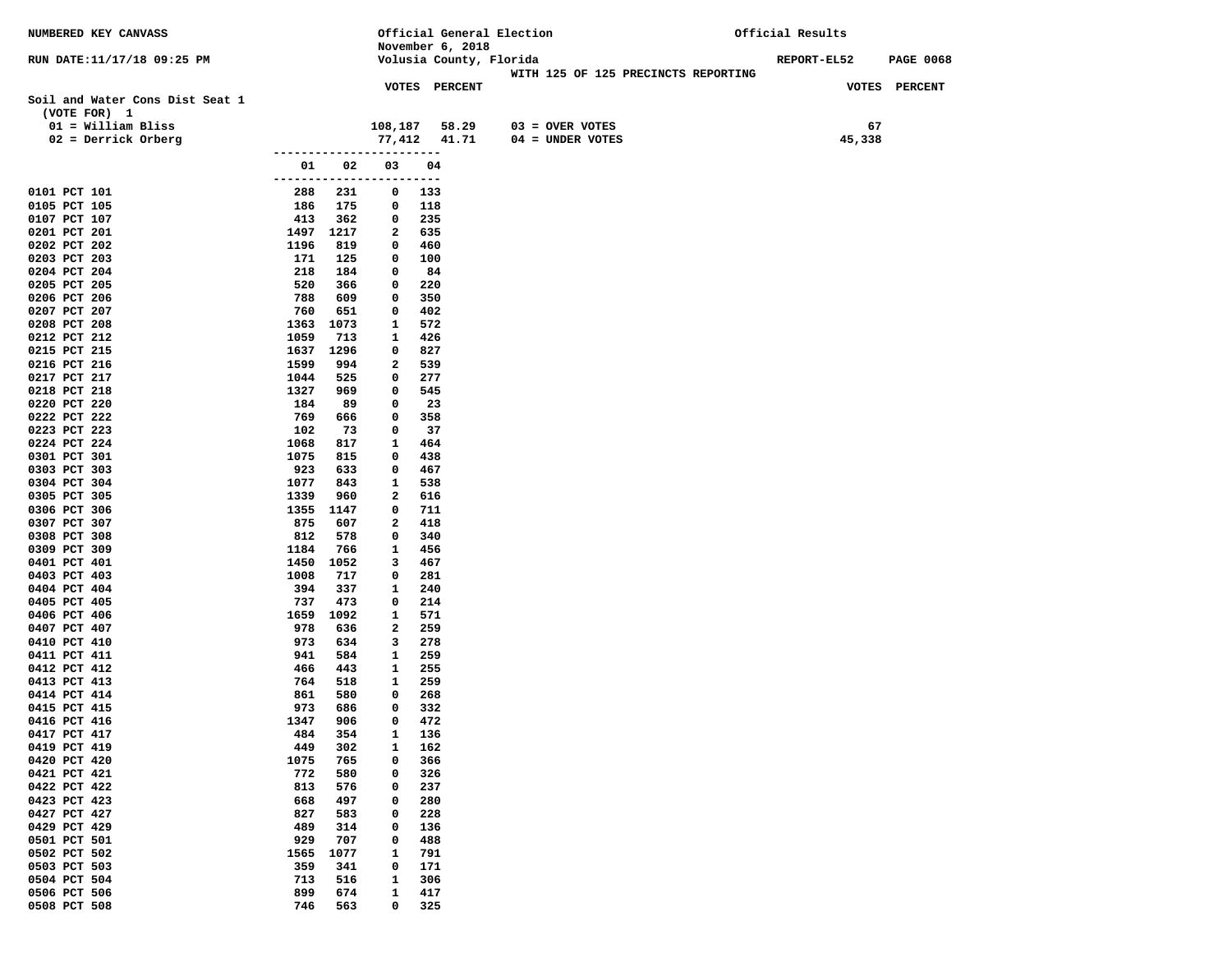| NUMBERED KEY CANVASS                            |                          |            |                          |            |                         | Official General Election           | Official Results   |                  |
|-------------------------------------------------|--------------------------|------------|--------------------------|------------|-------------------------|-------------------------------------|--------------------|------------------|
|                                                 |                          |            |                          |            | November 6, 2018        |                                     |                    |                  |
| RUN DATE:11/17/18 09:25 PM                      |                          |            |                          |            | Volusia County, Florida |                                     | <b>REPORT-EL52</b> | <b>PAGE 0069</b> |
|                                                 |                          |            |                          |            |                         | WITH 125 OF 125 PRECINCTS REPORTING |                    |                  |
| Soil and Water Cons Dist Seat 1<br>(VOTE FOR) 1 |                          |            | <b>VOTES PERCENT</b>     |            |                         |                                     |                    | VOTES PERCENT    |
| $01 =$ William Bliss                            |                          |            | 108,187                  |            |                         | $58.29$ $03 =$ OVER VOTES           | 67                 |                  |
| $02$ = Derrick Orberg                           |                          |            |                          |            | 77,412 41.71            | $04 =$ UNDER VOTES                  | 45,338             |                  |
|                                                 |                          |            | ------------------------ |            |                         |                                     |                    |                  |
| (CONTINUED FROM PREVIOUS PAGE)                  | ------------------------ |            | 01 02 03                 | 04         |                         |                                     |                    |                  |
| 0509 PCT 509                                    |                          | 319 307    | $^{\circ}$               | 156        |                         |                                     |                    |                  |
| 0510 PCT 510                                    | 1317 1140                |            | $\mathbf{1}$             | 745        |                         |                                     |                    |                  |
| 0511 PCT 511                                    | 243                      | 251        | $\mathbf{0}$             | 146        |                         |                                     |                    |                  |
| 0512 PCT 512                                    | 1352                     | 985        | $\mathbf{0}$             | 686        |                         |                                     |                    |                  |
| 0515 PCT 515                                    | 907                      | 604        | $\mathbf 0$              | 381        |                         |                                     |                    |                  |
| 0516 PCT 516                                    | 777                      | 603        | $\mathbf{1}$             | 458        |                         |                                     |                    |                  |
| 0517 PCT 517                                    | 699                      | 487        | 1<br>$\mathbf{2}$        | 359        |                         |                                     |                    |                  |
| 0519 PCT 519<br>0521 PCT 521                    | 439<br>1325              | 347<br>951 | 0                        | 203<br>618 |                         |                                     |                    |                  |
| 0522 PCT 522                                    | 1126                     | 866        | $\mathbf 0$              | 489        |                         |                                     |                    |                  |
| 0523 PCT 523                                    | 718                      | 466        | 0                        | 217        |                         |                                     |                    |                  |
| 0526 PCT 526                                    | 542                      | 309        | 0                        | 199        |                         |                                     |                    |                  |
| 0527 PCT 527                                    | 546                      | 350        | 2                        | 194        |                         |                                     |                    |                  |
| 0528 PCT 528                                    | 528                      | 343        | $\mathbf{1}$             | 134        |                         |                                     |                    |                  |
| 0529 PCT 529                                    | 521                      | 365        | 0                        | 194        |                         |                                     |                    |                  |
| 0530 PCT 530                                    | 576                      | 393        | 0                        | 183        |                         |                                     |                    |                  |
| 0532 PCT 532                                    | 896                      | 739        | 0                        | 473        |                         |                                     |                    |                  |
| 0602 PCT 602                                    | 1540                     | 995        | 0                        | 567        |                         |                                     |                    |                  |
| 0603 PCT 603                                    | 1189                     | 676        | 1                        | 297        |                         |                                     |                    |                  |
| 0607 PCT 607                                    | 1299                     | 867        | $\mathbf 0$              | 582        |                         |                                     |                    |                  |
| 0614 PCT 614                                    | 1103                     | 622        | 2                        | 216        |                         |                                     |                    |                  |
| 0619 PCT 619                                    | 631                      | 327        | 0                        | 116        |                         |                                     |                    |                  |
| 0620 PCT 620                                    | 598                      | 359        | 0                        | 72         |                         |                                     |                    |                  |
| 0621 PCT 621                                    | 578<br>149               | 290        | 1<br>0                   | 98         |                         |                                     |                    |                  |
| 0622 PCT 622<br>0623 PCT 623                    | 622                      | 131<br>486 | 1                        | 67<br>250  |                         |                                     |                    |                  |
| 0625 PCT 625                                    | 530                      | 379        | 0                        | 240        |                         |                                     |                    |                  |
| 0626 PCT 626                                    | 381                      | 311        | 0                        | 180        |                         |                                     |                    |                  |
| 0628 PCT 628                                    | 1151                     | 576        | 0                        | 269        |                         |                                     |                    |                  |
| 0633 PCT 633                                    | 1076                     | 601        | 2                        | 283        |                         |                                     |                    |                  |
| 0638 PCT 638                                    | 742                      | 459        | 0                        | 319        |                         |                                     |                    |                  |
| 0641 PCT 641                                    | 1353                     | 917        | 0                        | 571        |                         |                                     |                    |                  |
| 0701 PCT 701                                    | 1294                     | 963        | 1                        | 552        |                         |                                     |                    |                  |
| 0703 PCT 703                                    | 1112                     | 758        | 0                        | 423        |                         |                                     |                    |                  |
| 0705 PCT 705                                    | 428                      | 305        | 0                        | 232        |                         |                                     |                    |                  |
| 0706 PCT 706                                    | 1323 1117                |            | 1                        | 780        |                         |                                     |                    |                  |
| 0709 PCT 709                                    | 936                      | 643        | $\mathbf 0$              | 416        |                         |                                     |                    |                  |
| 0711 PCT 711                                    | 1179                     | 757        | $\mathbf{1}$             | 480        |                         |                                     |                    |                  |
| 0712 PCT 712<br>0714 PCT 714                    | 614<br>1095              | 396<br>766 | 0<br>$\mathbf{1}$        | 260<br>452 |                         |                                     |                    |                  |
| 0716 PCT 716                                    | 748                      | 851        | $\mathbf{1}$             | 414        |                         |                                     |                    |                  |
| 0717 PCT 717                                    | 624                      | 376        | 2                        | 248        |                         |                                     |                    |                  |
| 0718 PCT 718                                    | 1098                     | 781        | 2                        | 555        |                         |                                     |                    |                  |
| 0719 PCT 719                                    | 640                      | 405        | 0                        | 311        |                         |                                     |                    |                  |
| 0720 PCT 720                                    | 276                      | 202        | 0                        | 132        |                         |                                     |                    |                  |
| 0722 PCT 722                                    | 760                      | 503        | 1                        | 284        |                         |                                     |                    |                  |
| 0725 PCT 725                                    | 706                      | 513        | 1                        | 404        |                         |                                     |                    |                  |
| 0726 PCT 726                                    | 1009                     | 816        | 0                        | 597        |                         |                                     |                    |                  |
| 0728 PCT 728                                    | 1281                     | 907        | 0                        | 577        |                         |                                     |                    |                  |
| 0729 PCT 729                                    | 1380                     | 1069       | 1                        | 721        |                         |                                     |                    |                  |
| 0732 PCT 732                                    | 1522                     | 1157       | 1                        | 724        |                         |                                     |                    |                  |
| 0733 PCT 733                                    | 778                      | 617        | 0                        | 417        |                         |                                     |                    |                  |
| 0803 PCT 803                                    | 732                      | 516        | 0                        | 331        |                         |                                     |                    |                  |
| 0804 PCT 804                                    | 1169                     | 830        | 2                        | 476        |                         |                                     |                    |                  |
| 0805 PCT 805                                    | 1373 1097                |            | 0                        | 842        |                         |                                     |                    |                  |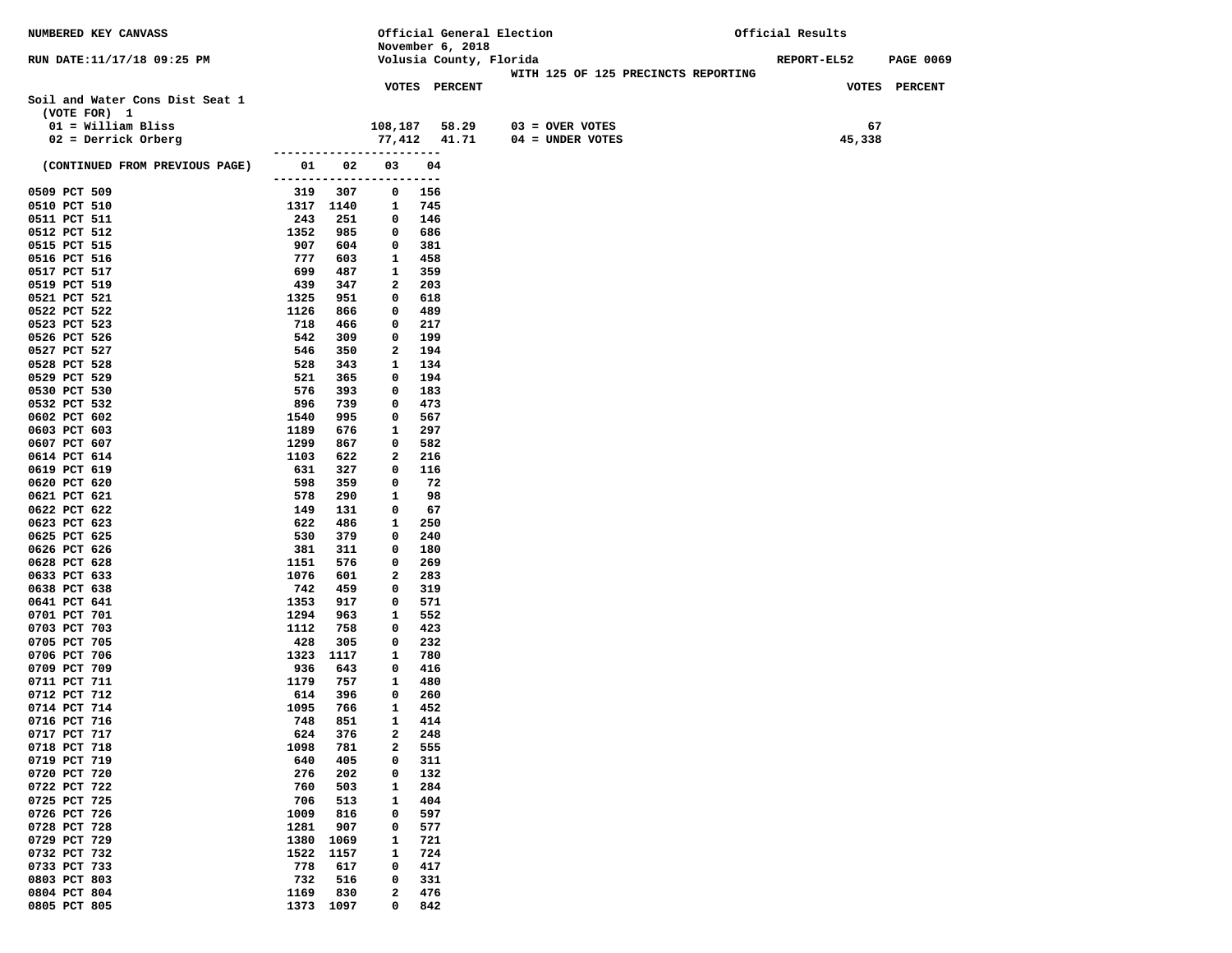| NUMBERED KEY CANVASS            |      |      |             | November 6, 2018 | Official General Election           | Official Results                |
|---------------------------------|------|------|-------------|------------------|-------------------------------------|---------------------------------|
| RUN DATE:11/17/18 09:25 PM      |      |      |             |                  | Volusia County, Florida             | <b>PAGE 0070</b><br>REPORT-EL52 |
|                                 |      |      |             |                  | WITH 125 OF 125 PRECINCTS REPORTING |                                 |
| Soil and Water Cons Dist Seat 1 |      |      |             | VOTES PERCENT    |                                     | VOTES PERCENT                   |
| (VOTE FOR) 1                    |      |      |             |                  |                                     |                                 |
| $01 =$ William Bliss            |      |      | 108,187     | 58.29            | $03 =$ OVER VOTES                   | 67                              |
| $02$ = Derrick Orberg           |      |      |             | 77,412 41.71     | $04 =$ UNDER VOTES                  | 45,338                          |
|                                 |      |      |             |                  |                                     |                                 |
| (CONTINUED FROM PREVIOUS PAGE)  | 01   | 02   | 03          | 04               |                                     |                                 |
| 0807 PCT 807                    | 560  | 341  | $\mathbf 0$ | 200              |                                     |                                 |
| 0808 PCT 808                    | 1943 | 1422 | 0           | 969              |                                     |                                 |
| 0809 PCT 809                    | 264  | 155  | 0           | 121              |                                     |                                 |
| 0810 PCT 810                    | 521  | 383  | 1           | 260              |                                     |                                 |
| 0812 PCT 812                    | 883  | 642  | 0           | 473              |                                     |                                 |
| 0813 PCT 813                    | 672  | 450  | 0           | 380              |                                     |                                 |
| 0814 PCT 814                    | 747  | 579  | 0           | 330              |                                     |                                 |
| 0816 PCT 816                    | 510  | 482  | 0           | 278              |                                     |                                 |
| 0901 PCT 901                    | 675  | 455  | 0           | 257              |                                     |                                 |
| 0902 PCT 902                    | 1171 | 864  | 0           | 422              |                                     |                                 |
| 0903 PCT 903                    | 1114 | 794  | 0           | 427              |                                     |                                 |
| 0904 PCT 904                    | 1514 | 992  | 1           | 652              |                                     |                                 |
| 0907 PCT 907                    | 678  | 585  | 2           | 334              |                                     |                                 |
| 0909 PCT 909                    | 481  | 349  | 2           | 185              |                                     |                                 |
| 0910 PCT 910                    | 436  | 262  | 0           | 147              |                                     |                                 |
|                                 |      |      |             |                  |                                     |                                 |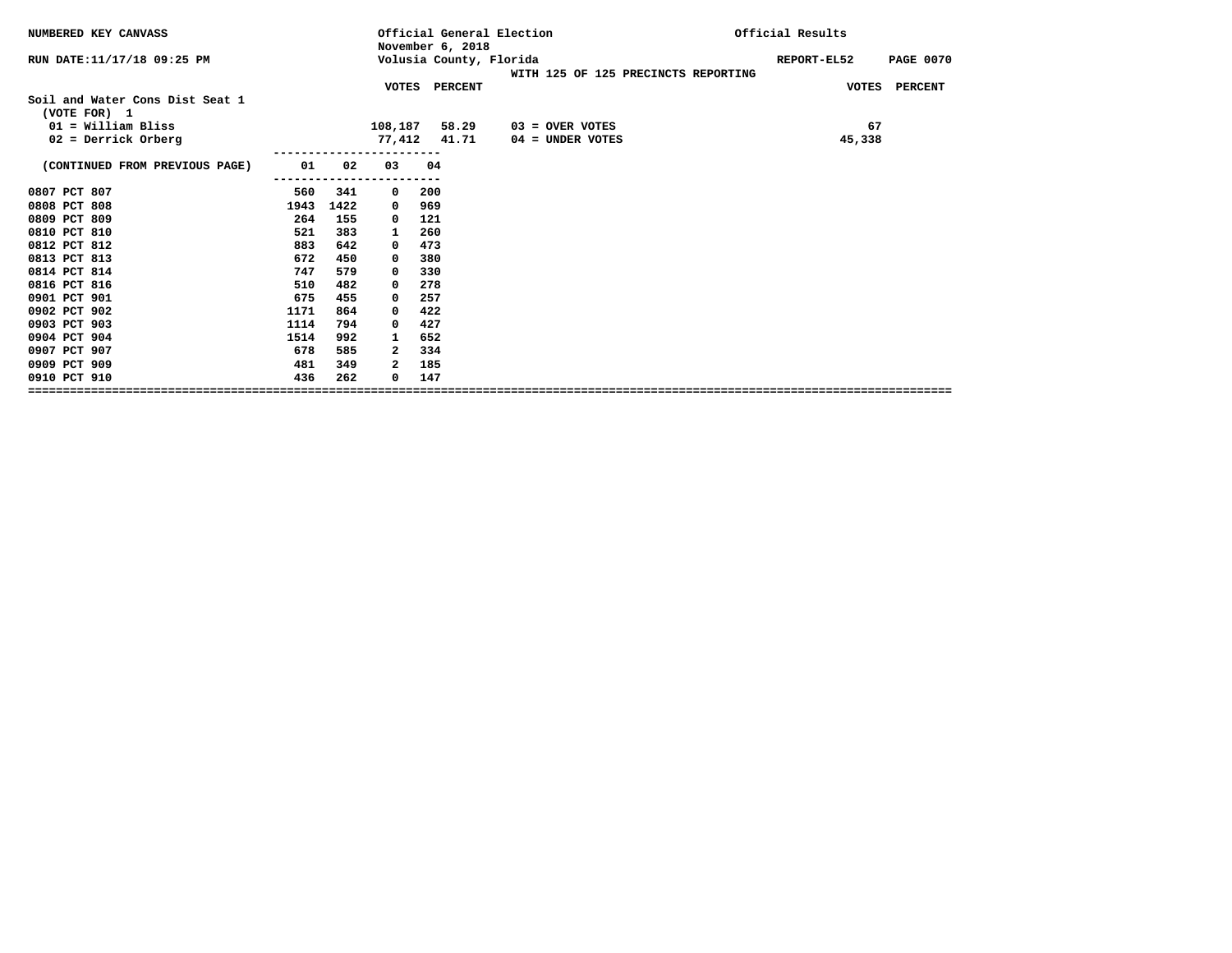| NUMBERED KEY CANVASS                            |                 |            |                                             |             |                                                                                                                                                                                                                                                                                                                                                                                                    | Official General Election           | Official Results |                  |
|-------------------------------------------------|-----------------|------------|---------------------------------------------|-------------|----------------------------------------------------------------------------------------------------------------------------------------------------------------------------------------------------------------------------------------------------------------------------------------------------------------------------------------------------------------------------------------------------|-------------------------------------|------------------|------------------|
|                                                 |                 |            | November 6, 2018<br>Volusia County, Florida |             |                                                                                                                                                                                                                                                                                                                                                                                                    |                                     |                  |                  |
| RUN DATE:11/17/18 09:25 PM                      |                 |            |                                             |             |                                                                                                                                                                                                                                                                                                                                                                                                    | WITH 125 OF 125 PRECINCTS REPORTING | REPORT-EL52      | <b>PAGE 0071</b> |
|                                                 |                 |            | <b>VOTES PERCENT</b>                        |             |                                                                                                                                                                                                                                                                                                                                                                                                    |                                     |                  | VOTES PERCENT    |
| Soil and Water Cons Dist Seat 3<br>(VOTE FOR) 1 |                 |            |                                             |             |                                                                                                                                                                                                                                                                                                                                                                                                    |                                     |                  |                  |
| $01 = \text{Beth James}$                        |                 |            | 84,553                                      |             | 45.92                                                                                                                                                                                                                                                                                                                                                                                              |                                     |                  |                  |
| 02 = Wesley Wayne Wilson Jr.                    |                 |            | 35,487                                      |             | 19.27                                                                                                                                                                                                                                                                                                                                                                                              | $04 =$ OVER VOTES                   |                  | 56               |
| $03$ = Christine Wilt                           |                 |            | 64,100                                      |             | 34.81                                                                                                                                                                                                                                                                                                                                                                                              | 05 = UNDER VOTES                    | 46,808           |                  |
|                                                 |                 |            | -------------------------                   |             |                                                                                                                                                                                                                                                                                                                                                                                                    |                                     |                  |                  |
|                                                 | 01<br>--------- | 02         | 03<br>-----------                           | 04<br>----- | 05<br>$\frac{1}{2} \frac{1}{2} \frac{1}{2} \frac{1}{2} \frac{1}{2} \frac{1}{2} \frac{1}{2} \frac{1}{2} \frac{1}{2} \frac{1}{2} \frac{1}{2} \frac{1}{2} \frac{1}{2} \frac{1}{2} \frac{1}{2} \frac{1}{2} \frac{1}{2} \frac{1}{2} \frac{1}{2} \frac{1}{2} \frac{1}{2} \frac{1}{2} \frac{1}{2} \frac{1}{2} \frac{1}{2} \frac{1}{2} \frac{1}{2} \frac{1}{2} \frac{1}{2} \frac{1}{2} \frac{1}{2} \frac{$ |                                     |                  |                  |
| 0101 PCT 101                                    | 265             | 156        | 101                                         | 0           | 130                                                                                                                                                                                                                                                                                                                                                                                                |                                     |                  |                  |
| 0105 PCT 105                                    | 180             | 86         | 92                                          | 0           | 121                                                                                                                                                                                                                                                                                                                                                                                                |                                     |                  |                  |
| 0107 PCT 107                                    | 406             | 188        | 179                                         | 0           | 237                                                                                                                                                                                                                                                                                                                                                                                                |                                     |                  |                  |
| 0201 PCT 201                                    | 1347            | 522        | 817                                         | 3           | 662                                                                                                                                                                                                                                                                                                                                                                                                |                                     |                  |                  |
| 0202 PCT 202                                    | 997             | 415        | 581                                         | 0           | 482                                                                                                                                                                                                                                                                                                                                                                                                |                                     |                  |                  |
| 0203 PCT 203<br>0204 PCT 204                    | 139<br>186      | 72<br>89   | 78<br>114                                   | 0<br>0      | 107<br>97                                                                                                                                                                                                                                                                                                                                                                                          |                                     |                  |                  |
| 0205 PCT 205                                    | 415             | 193        | 271                                         | 1           | 226                                                                                                                                                                                                                                                                                                                                                                                                |                                     |                  |                  |
| 0206 PCT 206                                    | 674             | 247        | 467                                         | 0           | 359                                                                                                                                                                                                                                                                                                                                                                                                |                                     |                  |                  |
| 0207 PCT 207                                    | 735             | 273        | 390                                         | 0           | 415                                                                                                                                                                                                                                                                                                                                                                                                |                                     |                  |                  |
| 0208 PCT 208                                    | 1209            | 441        | 775                                         | 2           | 582                                                                                                                                                                                                                                                                                                                                                                                                |                                     |                  |                  |
| 0212 PCT 212                                    | 803             | 301        | 665                                         | 0           | 430                                                                                                                                                                                                                                                                                                                                                                                                |                                     |                  |                  |
| 0215 PCT 215                                    | 1430            | 428        | 1071                                        | 2           | 829                                                                                                                                                                                                                                                                                                                                                                                                |                                     |                  |                  |
| 0216 PCT 216<br>0217 PCT 217                    | 1040<br>487     | 472<br>317 | 1065<br>767                                 | 0<br>1      | 557<br>274                                                                                                                                                                                                                                                                                                                                                                                         |                                     |                  |                  |
| 0218 PCT 218                                    | 962             | 430        | 897                                         | 0           | 552                                                                                                                                                                                                                                                                                                                                                                                                |                                     |                  |                  |
| 0220 PCT 220                                    | 65              | 62         | 149                                         | 0           | 20                                                                                                                                                                                                                                                                                                                                                                                                 |                                     |                  |                  |
| 0222 PCT 222                                    | 659             | 290        | 464                                         | 0           | 380                                                                                                                                                                                                                                                                                                                                                                                                |                                     |                  |                  |
| 0223 PCT 223                                    | 83              | 31         | 58                                          | 0           | 40                                                                                                                                                                                                                                                                                                                                                                                                 |                                     |                  |                  |
| 0224 PCT 224                                    | 918             | 366        | 608                                         | 0           | 458                                                                                                                                                                                                                                                                                                                                                                                                |                                     |                  |                  |
| 0301 PCT 301                                    | 856<br>746      | 402<br>322 | 616<br>490                                  | 1           | 453                                                                                                                                                                                                                                                                                                                                                                                                |                                     |                  |                  |
| 0303 PCT 303<br>0304 PCT 304                    | 908             | 376        | 630                                         | 0<br>1      | 465<br>544                                                                                                                                                                                                                                                                                                                                                                                         |                                     |                  |                  |
| 0305 PCT 305                                    | 1106            | 485        | 690                                         | 1           | 635                                                                                                                                                                                                                                                                                                                                                                                                |                                     |                  |                  |
| 0306 PCT 306                                    | 1258            | 446        | 778                                         | 1           | 730                                                                                                                                                                                                                                                                                                                                                                                                |                                     |                  |                  |
| 0307 PCT 307                                    | 685             | 343        | 453                                         | 0           | 421                                                                                                                                                                                                                                                                                                                                                                                                |                                     |                  |                  |
| 0308 PCT 308                                    | 625             | 323        | 429                                         | 2           | 351                                                                                                                                                                                                                                                                                                                                                                                                |                                     |                  |                  |
| 0309 PCT 309                                    | 825             | 417        | 711                                         | 1           | 453                                                                                                                                                                                                                                                                                                                                                                                                |                                     |                  |                  |
| 0401 PCT 401<br>0403 PCT 403                    | 1036<br>655     | 502<br>397 | 949<br>669                                  | 2<br>0      | 483<br>285                                                                                                                                                                                                                                                                                                                                                                                         |                                     |                  |                  |
| 0404 PCT 404                                    | 367             | 178        | 165                                         | 1           | 261                                                                                                                                                                                                                                                                                                                                                                                                |                                     |                  |                  |
| 0405 PCT 405                                    | 411             | 323        | 473                                         | 1           | 216                                                                                                                                                                                                                                                                                                                                                                                                |                                     |                  |                  |
| 0406 PCT 406                                    | 1070            | 573        | 1077                                        | 0           | 603                                                                                                                                                                                                                                                                                                                                                                                                |                                     |                  |                  |
| 0407 PCT 407                                    | 580             | 371        | 660                                         | 1           | 263                                                                                                                                                                                                                                                                                                                                                                                                |                                     |                  |                  |
| 0410 PCT 410                                    | 604             | 383        | 618                                         | 2           | 281                                                                                                                                                                                                                                                                                                                                                                                                |                                     |                  |                  |
| 0411 PCT 411                                    | 603             | 311        | 595                                         | 1           | 275                                                                                                                                                                                                                                                                                                                                                                                                |                                     |                  |                  |
| 0412 PCT 412<br>0413 PCT 413                    | 468<br>494      | 194<br>297 | 233<br>475                                  | 0<br>0      | 270<br>276                                                                                                                                                                                                                                                                                                                                                                                         |                                     |                  |                  |
| 0414 PCT 414                                    | 588             | 308        | 538                                         | 0           | 275                                                                                                                                                                                                                                                                                                                                                                                                |                                     |                  |                  |
| 0415 PCT 415                                    | 605             | 408        | 646                                         | 0           | 332                                                                                                                                                                                                                                                                                                                                                                                                |                                     |                  |                  |
| 0416 PCT 416                                    | 821             | 487        | 940                                         | 1           | 476                                                                                                                                                                                                                                                                                                                                                                                                |                                     |                  |                  |
| 0417 PCT 417                                    | 306             | 204        | 324                                         | 1           | 140                                                                                                                                                                                                                                                                                                                                                                                                |                                     |                  |                  |
| 0419 PCT 419                                    | 279             | 182        | 278                                         | 0           | 175                                                                                                                                                                                                                                                                                                                                                                                                |                                     |                  |                  |
| 0420 PCT 420                                    | 702             | 373<br>295 | 738                                         | 0<br>0      | 393                                                                                                                                                                                                                                                                                                                                                                                                |                                     |                  |                  |
| 0421 PCT 421<br>0422 PCT 422                    | 625<br>549      | 295        | 413<br>534                                  | $\mathbf 1$ | 345<br>247                                                                                                                                                                                                                                                                                                                                                                                         |                                     |                  |                  |
| 0423 PCT 423                                    | 477             | 265        | 430                                         | 0           | 273                                                                                                                                                                                                                                                                                                                                                                                                |                                     |                  |                  |
| 0427 PCT 427                                    | 576             | 272        | 558                                         | 0           | 232                                                                                                                                                                                                                                                                                                                                                                                                |                                     |                  |                  |
| 0429 PCT 429                                    | 291             | 185        | 327                                         | 0           | 136                                                                                                                                                                                                                                                                                                                                                                                                |                                     |                  |                  |
| 0501 PCT 501                                    | 889             | 234        | 493                                         | 0           | 508                                                                                                                                                                                                                                                                                                                                                                                                |                                     |                  |                  |
| 0502 PCT 502                                    | 1307            | 384        | 927                                         | 0           | 816                                                                                                                                                                                                                                                                                                                                                                                                |                                     |                  |                  |
| 0503 PCT 503<br>0504 PCT 504                    | 379<br>610      | 106<br>174 | 197<br>435                                  | 0<br>0      | 189<br>317                                                                                                                                                                                                                                                                                                                                                                                         |                                     |                  |                  |
| 0506 PCT 506                                    | 768             | 275        | 495                                         | 0           | 453                                                                                                                                                                                                                                                                                                                                                                                                |                                     |                  |                  |
|                                                 |                 |            |                                             |             |                                                                                                                                                                                                                                                                                                                                                                                                    |                                     |                  |                  |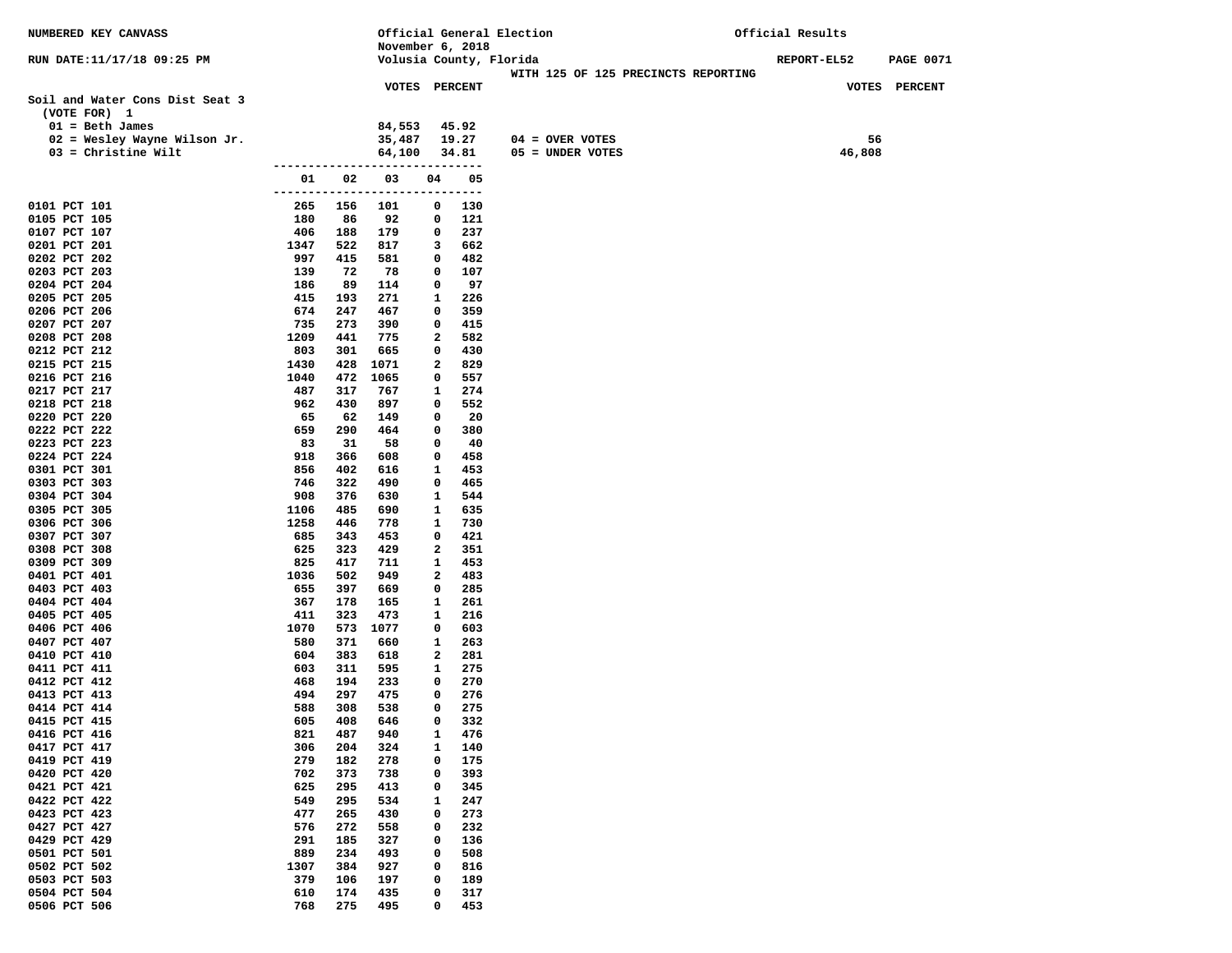| NUMBERED KEY CANVASS            |                     |            | Official General Election            |              |            |                                     | Official Results |                  |  |  |
|---------------------------------|---------------------|------------|--------------------------------------|--------------|------------|-------------------------------------|------------------|------------------|--|--|
|                                 |                     |            | November 6, 2018                     |              |            |                                     |                  |                  |  |  |
| RUN DATE:11/17/18 09:25 PM      |                     |            | Volusia County, Florida              |              |            |                                     | REPORT-EL52      | <b>PAGE 0072</b> |  |  |
|                                 |                     |            |                                      |              |            | WITH 125 OF 125 PRECINCTS REPORTING |                  |                  |  |  |
|                                 |                     |            | <b>VOTES PERCENT</b>                 |              |            |                                     |                  | VOTES PERCENT    |  |  |
| Soil and Water Cons Dist Seat 3 |                     |            |                                      |              |            |                                     |                  |                  |  |  |
| (VOTE FOR) 1                    |                     |            |                                      |              |            |                                     |                  |                  |  |  |
| $01 = \text{Beth James}$        |                     |            | 84,553                               |              | 45.92      |                                     |                  |                  |  |  |
| $02$ = Wesley Wayne Wilson Jr.  |                     |            | 35,487                               |              | 19.27      | $04 =$ OVER VOTES                   | 56               |                  |  |  |
| $03$ = Christine Wilt           |                     |            | 64,100                               |              | 34.81      | $05 =$ UNDER VOTES                  | 46,808           |                  |  |  |
| (CONTINUED FROM PREVIOUS PAGE)  | 01                  | 02         | ------------------------------<br>03 | 04           | 05         |                                     |                  |                  |  |  |
|                                 | ------------------- |            |                                      |              | $---$      |                                     |                  |                  |  |  |
| 0508 PCT 508                    | 693                 | 203        | 388                                  | 0            | 350        |                                     |                  |                  |  |  |
| 0509 PCT 509                    | 350                 | 119        | 145                                  | 0            | 168        |                                     |                  |                  |  |  |
| 0510 PCT 510                    | 1307                | 363        | 738                                  | 0            | 795        |                                     |                  |                  |  |  |
| 0511 PCT 511                    | 270                 | 80         | 135                                  | 0            | 155        |                                     |                  |                  |  |  |
| 0512 PCT 512                    | 1116                | 379        | 818                                  | 0            | 710        |                                     |                  |                  |  |  |
| 0515 PCT 515                    | 694                 | 234        | 578                                  | $\mathbf{1}$ | 385        |                                     |                  |                  |  |  |
| 0516 PCT 516                    | 710                 | 220        | 418                                  | 1            | 490        |                                     |                  |                  |  |  |
| 0517 PCT 517                    | 572                 | 186        | 419                                  | 1            | 368        |                                     |                  |                  |  |  |
| 0519 PCT 519                    | 368                 | 136        | 277                                  | 1            | 209        |                                     |                  |                  |  |  |
| 0521 PCT 521                    | 1193                | 329        | 733                                  | 1            | 638        |                                     |                  |                  |  |  |
| 0522 PCT 522                    | 1002                | 337        | 644                                  | 0            | 498        |                                     |                  |                  |  |  |
| 0523 PCT 523                    | 531                 | 265        | 383                                  | 0            | 222        |                                     |                  |                  |  |  |
| 0526 PCT 526                    | 354                 | 176        | 310                                  | 0            | 210        |                                     |                  |                  |  |  |
| 0527 PCT 527                    | 416                 | 152        | 318                                  | 1            | 205        |                                     |                  |                  |  |  |
| 0528 PCT 528                    | 353                 | 171        | 334                                  | 1            | 147        |                                     |                  |                  |  |  |
| 0529 PCT 529                    | 413                 | 155        | 317                                  | 0            | 195        |                                     |                  |                  |  |  |
| 0530 PCT 530                    | 401                 | 214        | 344                                  | 0            | 193        |                                     |                  |                  |  |  |
| 0532 PCT 532                    | 914                 | 193        | 488                                  | 0            | 513        |                                     |                  |                  |  |  |
| 0602 PCT 602<br>0603 PCT 603    | 1150<br>476         | 437<br>460 | 910<br>921                           | 0<br>0       | 605<br>306 |                                     |                  |                  |  |  |
| 0607 PCT 607                    | 1028                | 363        | 751                                  | 0            | 606        |                                     |                  |                  |  |  |
| 0614 PCT 614                    | 362                 | 472        | 883                                  | 2            | 224        |                                     |                  |                  |  |  |
| 0619 PCT 619                    | 225                 | 242        | 481                                  | 0            | 126        |                                     |                  |                  |  |  |
| 0620 PCT 620                    | 112                 | 368        | 466                                  | 2            | 81         |                                     |                  |                  |  |  |
| 0621 PCT 621                    | 162                 | 235        | 467                                  | 0            | 103        |                                     |                  |                  |  |  |
| 0622 PCT 622                    | 115                 | 77         | 93                                   | 0            | 62         |                                     |                  |                  |  |  |
| 0623 PCT 623                    | 484                 | 209        | 390                                  | 2            | 274        |                                     |                  |                  |  |  |
| 0625 PCT 625                    | 478                 | 127        | 288                                  | 0            | 256        |                                     |                  |                  |  |  |
| 0626 PCT 626                    | 273                 | 158        | 257                                  | 0            | 184        |                                     |                  |                  |  |  |
| 0628 PCT 628                    | 362                 | 442        | 903                                  | 0            | 289        |                                     |                  |                  |  |  |
| 0633 PCT 633                    | 579                 | 334        | 734                                  | 3            | 312        |                                     |                  |                  |  |  |
| 0638 PCT 638                    | 573                 | 244        | 379                                  | 0            | 324        |                                     |                  |                  |  |  |
| 0641 PCT 641                    | 1042                | 354        | 855                                  | 1            | 589        |                                     |                  |                  |  |  |
| 0701 PCT 701                    | 1036                | 406        | 794                                  | 1            | 573        |                                     |                  |                  |  |  |
| 0703 PCT 703<br>0705 PCT 705    | 819<br>356          | 381<br>134 | 639<br>231                           | 0<br>0       | 454<br>244 |                                     |                  |                  |  |  |
| 0706 PCT 706                    | 1356                | 351        | 705                                  | 0            | 809        |                                     |                  |                  |  |  |
| 0709 PCT 709                    | 743                 | 305        | 512                                  | 1            | 434        |                                     |                  |                  |  |  |
| 0711 PCT 711                    | 932                 | 353        | 644                                  | 0            | 488        |                                     |                  |                  |  |  |
| 0712 PCT 712                    | 481                 | 178        | 358                                  | 0            | 253        |                                     |                  |                  |  |  |
| 0714 PCT 714                    | 873                 | 329        | 638                                  | 1            | 473        |                                     |                  |                  |  |  |
| 0716 PCT 716                    | 1009                | 219        | 368                                  | 1            | 417        |                                     |                  |                  |  |  |
| 0717 PCT 717                    | 473                 | 147        | 371                                  | 0            | 259        |                                     |                  |                  |  |  |
| 0718 PCT 718                    | 949                 | 322        | 595                                  | 1            | 569        |                                     |                  |                  |  |  |
| 0719 PCT 719                    | 537                 | 191        | 318                                  | 1            | 309        |                                     |                  |                  |  |  |
| 0720 PCT 720                    | 245                 | 67         | 163                                  | 0            | 135        |                                     |                  |                  |  |  |
| 0722 PCT 722                    | 600                 | 278        | 375                                  | 0            | 295        |                                     |                  |                  |  |  |
| 0725 PCT 725                    | 575                 | 221        | 410                                  | 0            | 418        |                                     |                  |                  |  |  |
| 0726 PCT 726                    | 1043                | 264        | 506                                  | 0            | 609        |                                     |                  |                  |  |  |
| 0728 PCT 728                    | 1099                | 391        | 681                                  | 0            | 594        |                                     |                  |                  |  |  |
| 0729 PCT 729                    | 1274                | 408        | 743                                  | 0            | 746        |                                     |                  |                  |  |  |
| 0732 PCT 732                    | 1383                | 446        | 846                                  | 0            | 729        |                                     |                  |                  |  |  |
| 0733 PCT 733                    | 688                 | 252        | 439                                  | 0            | 433        |                                     |                  |                  |  |  |
| 0803 PCT 803                    | 626                 | 197        | 411                                  | 0            | 345        |                                     |                  |                  |  |  |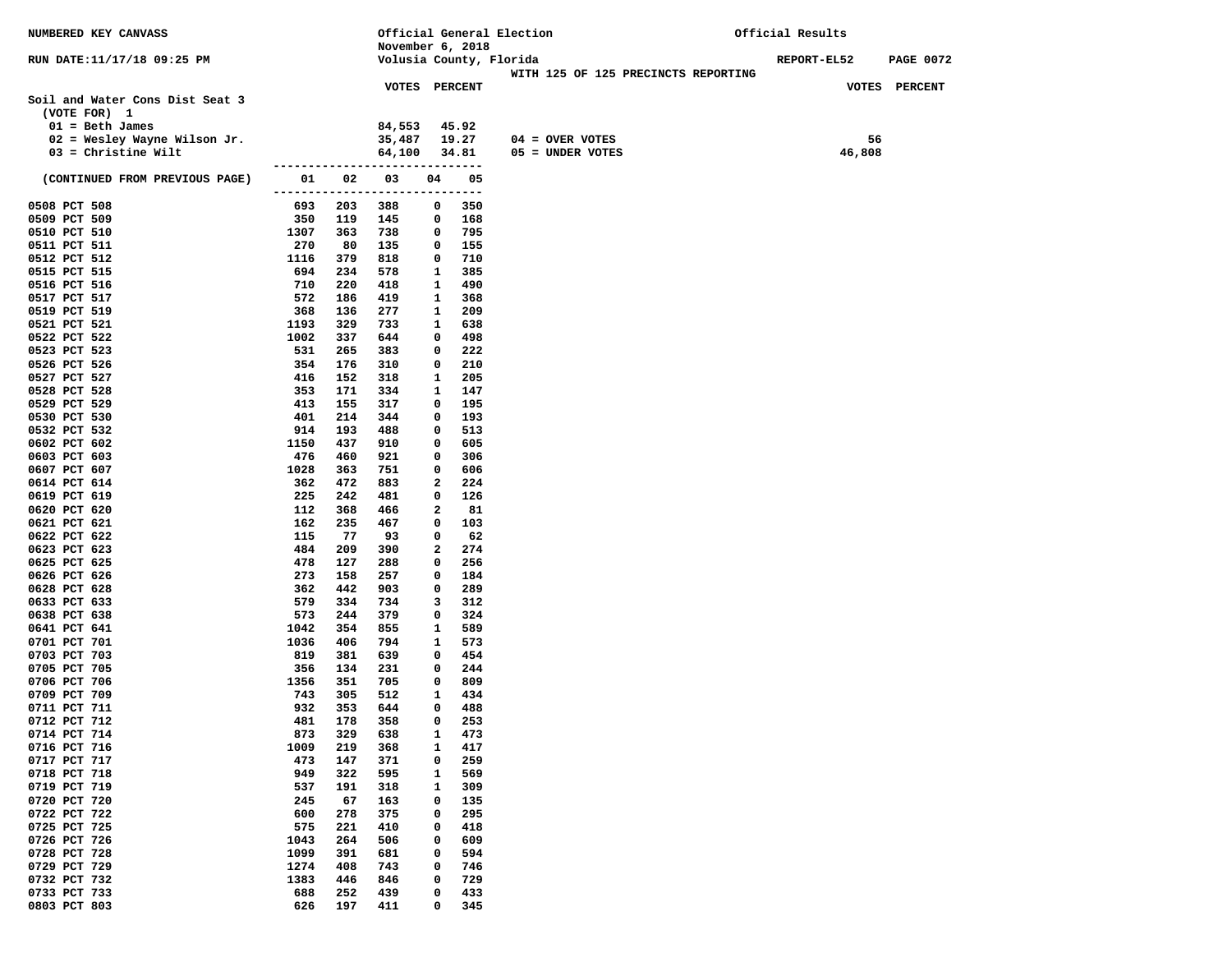| NUMBERED KEY CANVASS                            |     | November 6, 2018 |              |       | Official General Election           | Official Results |                  |
|-------------------------------------------------|-----|------------------|--------------|-------|-------------------------------------|------------------|------------------|
| RUN DATE:11/17/18 09:25 PM                      |     |                  |              |       | Volusia County, Florida             | REPORT-EL52      | <b>PAGE 0073</b> |
|                                                 |     |                  |              |       | WITH 125 OF 125 PRECINCTS REPORTING |                  |                  |
| Soil and Water Cons Dist Seat 3<br>(VOTE FOR) 1 |     | VOTES PERCENT    |              |       |                                     |                  | VOTES PERCENT    |
| $01 = \text{Beth James}$                        |     | 84,553           |              | 45.92 |                                     |                  |                  |
| $02$ = Wesley Wayne Wilson Jr.                  |     | 35,487           |              | 19.27 | $04 =$ OVER VOTES                   | 56               |                  |
| $03$ = Christine Wilt                           |     | 64,100           |              | 34.81 | 05 = UNDER VOTES                    | 46,808           |                  |
| (CONTINUED FROM PREVIOUS PAGE)<br>01            | 02  | 03               | 04           | 05    |                                     |                  |                  |
| 0804 PCT 804<br>997                             | 349 | 632              | 0            | 499   |                                     |                  |                  |
| 0805 PCT 805<br>1257                            | 370 | 809              | 2            | 874   |                                     |                  |                  |
| 0807 PCT 807<br>383                             | 199 | 317              | 1            | 201   |                                     |                  |                  |
| 0808 PCT 808<br>1606                            | 624 | 1121             | 1            | 982   |                                     |                  |                  |
| 0809 PCT 809<br>186                             | 69  | 158              | 0            | 127   |                                     |                  |                  |
| 0810 PCT 810<br>420                             | 155 | 326              | 0            | 264   |                                     |                  |                  |
| 0812 PCT 812<br>781                             | 231 | 492              | 0            | 494   |                                     |                  |                  |
| 0813 PCT 813<br>563                             | 158 | 390              | 0            | 391   |                                     |                  |                  |
| 0814 PCT 814<br>665                             | 272 | 374              | 0            | 345   |                                     |                  |                  |
| 0816 PCT 816<br>559                             | 189 | 228              | 0            | 294   |                                     |                  |                  |
| 0901 PCT 901<br>471                             | 250 | 402              | 0            | 264   |                                     |                  |                  |
| 0902 PCT 902<br>928                             | 411 | 693              | 0            | 425   |                                     |                  |                  |
| 0903 PCT 903<br>911                             | 361 | 624              | 0            | 439   |                                     |                  |                  |
| 0904 PCT 904<br>1243                            | 494 | 800              | $\mathbf{2}$ | 620   |                                     |                  |                  |
| 0907 PCT 907<br>644                             | 284 | 321              | $^{\circ}$   | 350   |                                     |                  |                  |
| 0909 PCT 909<br>388                             | 191 | 252              | 0            | 186   |                                     |                  |                  |
| 307<br>0910 PCT 910                             | 137 | 256              | 0            | 145   |                                     |                  |                  |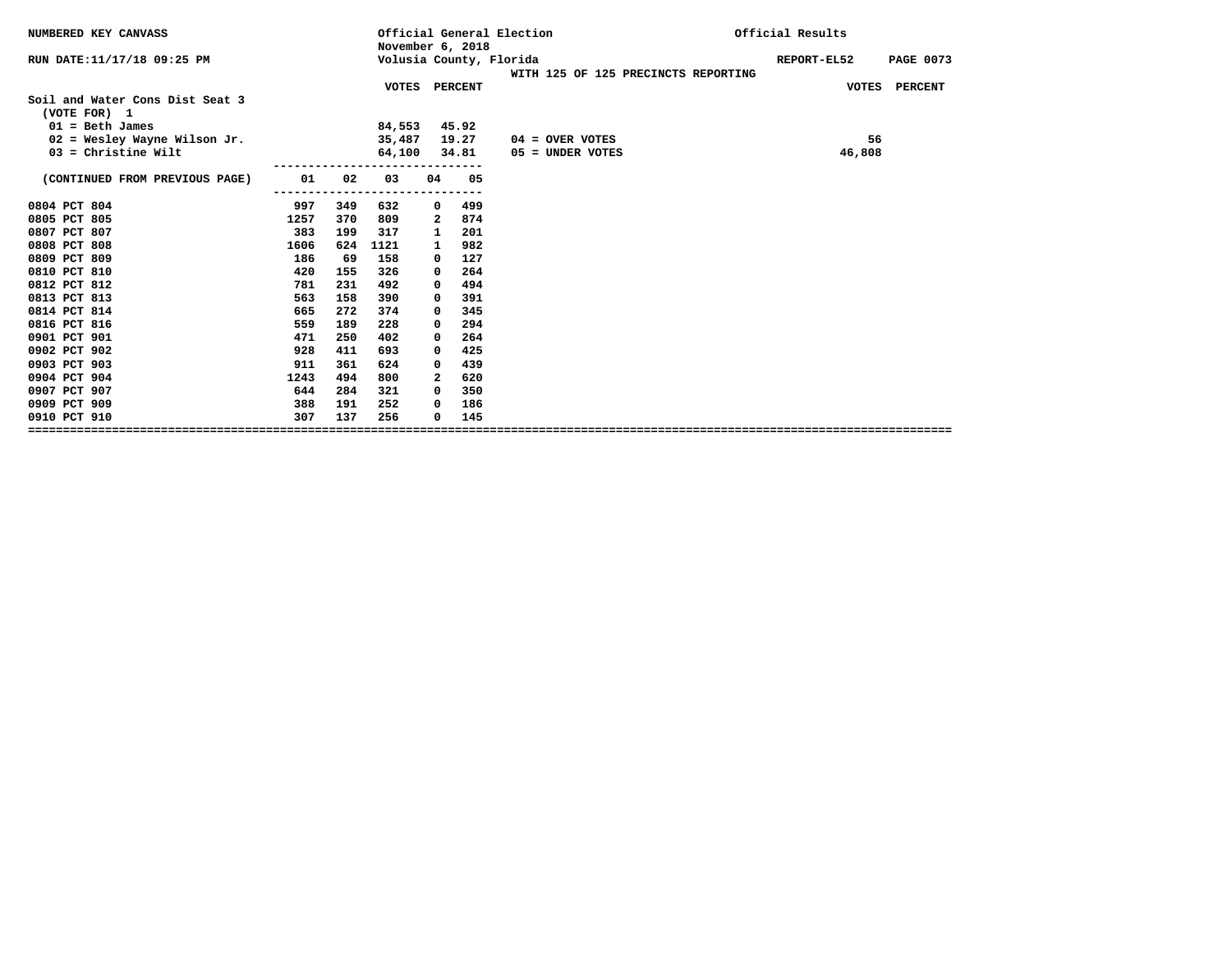| NUMBERED KEY CANVASS                            |            |             |                                  |        |              | Official General Election                                      | Official Results   |                  |
|-------------------------------------------------|------------|-------------|----------------------------------|--------|--------------|----------------------------------------------------------------|--------------------|------------------|
|                                                 |            |             | November 6, 2018                 |        |              |                                                                |                    |                  |
| RUN DATE:11/17/18 09:25 PM                      |            |             |                                  |        |              | Volusia County, Florida<br>WITH 125 OF 125 PRECINCTS REPORTING | <b>REPORT-EL52</b> | <b>PAGE 0074</b> |
|                                                 |            |             | <b>VOTES PERCENT</b>             |        |              |                                                                |                    | VOTES PERCENT    |
| Soil and Water Cons Dist Seat 5<br>(VOTE FOR) 1 |            |             |                                  |        |              |                                                                |                    |                  |
| $01 = J.$ Mark Barfield                         |            |             | 38,159                           |        | 20.70        |                                                                |                    |                  |
| $02$ = Andy Kelly                               |            |             | 85,725                           |        | 46.50        | $04 =$ OVER VOTES                                              |                    | 53               |
| $03 = David Schaefer$                           |            |             | 60,469                           |        | 32.80        | 05 = UNDER VOTES                                               |                    | 46,598           |
|                                                 |            |             | ------------------------------   |        |              |                                                                |                    |                  |
|                                                 | 01         | 02          | 03<br>-------------------------- | 04     | 05<br>$-- -$ |                                                                |                    |                  |
| 0101 PCT 101                                    | 168        | 190         | 185                              | 0      | 109          |                                                                |                    |                  |
| 0105 PCT 105                                    | 87         | 175         | 118                              | 0      | 99           |                                                                |                    |                  |
| 0107 PCT 107                                    | 184        | 284         | 307                              | 0      | 235          |                                                                |                    |                  |
| 0201 PCT 201                                    |            | 538 1325    | 911                              | 1      | 576          |                                                                |                    |                  |
| 0202 PCT 202                                    | 463        | 972         | 598                              | 1      | 441          |                                                                |                    |                  |
| 0203 PCT 203                                    | 66         | 141         | 97                               | 0      | 92           |                                                                |                    |                  |
| 0204 PCT 204                                    | 108<br>192 | 183         | 114                              | 0      | 81           |                                                                |                    |                  |
| 0205 PCT 205<br>0206 PCT 206                    | 256        | 448<br>733  | 265<br>477                       | 1<br>0 | 200<br>281   |                                                                |                    |                  |
| 0207 PCT 207                                    | 293        | 708         | 482                              | 0      | 330          |                                                                |                    |                  |
| 0208 PCT 208                                    |            | 414 1272    | 832                              | 0      | 491          |                                                                |                    |                  |
| 0212 PCT 212                                    | 309        | 1011        | 507                              | 0      | 372          |                                                                |                    |                  |
| 0215 PCT 215                                    |            | 541 1403    | 1001                             | 1      | 814          |                                                                |                    |                  |
| 0216 PCT 216                                    |            | 413 1454    | 741                              | 1      | 525          |                                                                |                    |                  |
| 0217 PCT 217                                    |            | 220 1030    | 340                              | 1      | 255          |                                                                |                    |                  |
| 0218 PCT 218<br>0220 PCT 220                    | 373<br>36  | 1306<br>207 | 663<br>29                        | 0<br>0 | 499<br>24    |                                                                |                    |                  |
| 0222 PCT 222                                    | 275        | 713         | 460                              | 0      | 345          |                                                                |                    |                  |
| 0223 PCT 223                                    | 39         | 78          | 58                               | 0      | 37           |                                                                |                    |                  |
| 0224 PCT 224                                    | 363        | 1008        | 594                              | 0      | 385          |                                                                |                    |                  |
| 0301 PCT 301                                    | 391        | 908         | 598                              | 2      | 429          |                                                                |                    |                  |
| 0303 PCT 303                                    | 337        | 748         | 498                              | 2      | 438          |                                                                |                    |                  |
| 0304 PCT 304                                    | 399        | 807         | 708                              | 0      | 545          |                                                                |                    |                  |
| 0305 PCT 305                                    | 590<br>536 | 894<br>978  | 790<br>972                       | 1<br>0 | 642<br>727   |                                                                |                    |                  |
| 0306 PCT 306<br>0307 PCT 307                    | 369        | 584         | 509                              | 0      | 440          |                                                                |                    |                  |
| 0308 PCT 308                                    | 316        | 679         | 393                              | 0      | 342          |                                                                |                    |                  |
| 0309 PCT 309                                    | 433        | 920         | 589                              | 0      | 465          |                                                                |                    |                  |
| 0401 PCT 401                                    | 510        | 1128        | 839                              | 0      | 495          |                                                                |                    |                  |
| 0403 PCT 403                                    | 353        | 847         | 524                              | 1      | 281          |                                                                |                    |                  |
| 0404 PCT 404                                    | 172        | 240         | 293                              | 0      | 267          |                                                                |                    |                  |
| 0405 PCT 405<br>0406 PCT 406                    | 221<br>530 | 649<br>1338 | 335<br>857                       | 0<br>2 | 219<br>596   |                                                                |                    |                  |
| 0407 PCT 407                                    | 283        | 821         | 499                              | 1      | 271          |                                                                |                    |                  |
| 0410 PCT 410                                    | 346        | 776         | 476                              | 0      | 290          |                                                                |                    |                  |
| 0411 PCT 411                                    | 329        | 710         | 475                              | 0      | 271          |                                                                |                    |                  |
| 0412 PCT 412                                    | 194        | 342         | 355                              | 0      | 274          |                                                                |                    |                  |
| 0413 PCT 413                                    | 289        | 608         | 366                              | 0      | 279          |                                                                |                    |                  |
| 0414 PCT 414                                    | 314        | 647         | 481                              | 0      | 267          |                                                                |                    |                  |
| 0415 PCT 415                                    | 372        | 748         | 532                              | 0      | 339          |                                                                |                    |                  |
| 0416 PCT 416<br>0417 PCT 417                    | 423<br>188 | 1098<br>412 | 696<br>233                       | 1<br>1 | 507<br>141   |                                                                |                    |                  |
| 0419 PCT 419                                    | 154        | 348         | 234                              | 0      | 178          |                                                                |                    |                  |
| 0420 PCT 420                                    | 339        | 841         | 635                              | 0      | 391          |                                                                |                    |                  |
| 0421 PCT 421                                    | 271        | 585         | 471                              | 0      | 351          |                                                                |                    |                  |
| 0422 PCT 422                                    | 303        | 643         | 430                              | 0      | 250          |                                                                |                    |                  |
| 0423 PCT 423                                    | 213        | 567         | 377                              | 2      | 286          |                                                                |                    |                  |
| 0427 PCT 427                                    | 268        | 702         | 424                              | 0      | 244          |                                                                |                    |                  |
| 0429 PCT 429<br>0501 PCT 501                    | 164<br>387 | 384<br>644  | 260<br>576                       | 2<br>0 | 129<br>517   |                                                                |                    |                  |
| 0502 PCT 502                                    | 578        | 1121        | 896                              | 0      | 839          |                                                                |                    |                  |
| 0503 PCT 503                                    | 128        | 295         | 260                              | 1      | 187          |                                                                |                    |                  |
| 0504 PCT 504                                    | 257        | 538         | 408                              | 0      | 333          |                                                                |                    |                  |
| 0506 PCT 506                                    | 276        | 711         | 551                              | 0      | 453          |                                                                |                    |                  |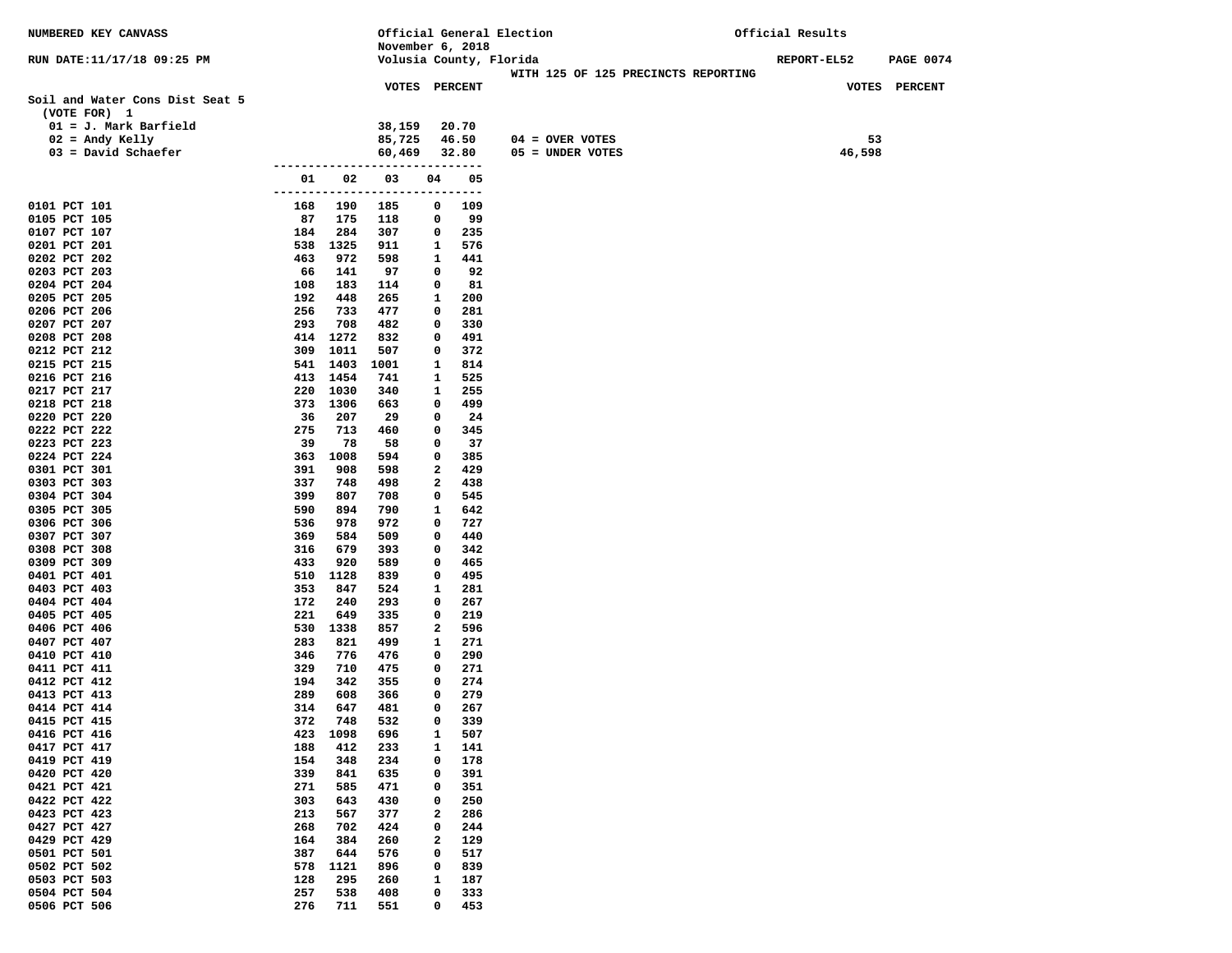| NUMBERED KEY CANVASS            |                            |            | Official General Election       |              |                         | Official Results                    |             |        |                  |
|---------------------------------|----------------------------|------------|---------------------------------|--------------|-------------------------|-------------------------------------|-------------|--------|------------------|
|                                 |                            |            | November 6, 2018                |              |                         |                                     |             |        |                  |
| RUN DATE:11/17/18 09:25 PM      |                            |            |                                 |              | Volusia County, Florida | WITH 125 OF 125 PRECINCTS REPORTING | REPORT-EL52 |        | <b>PAGE 0075</b> |
|                                 |                            |            | <b>VOTES PERCENT</b>            |              |                         |                                     |             |        | VOTES PERCENT    |
| Soil and Water Cons Dist Seat 5 |                            |            |                                 |              |                         |                                     |             |        |                  |
| (VOTE FOR) 1                    |                            |            |                                 |              |                         |                                     |             |        |                  |
| $01 = J.$ Mark Barfield         |                            |            | 38,159                          |              | 20.70                   |                                     |             |        |                  |
| $02$ = Andy Kelly               |                            |            | 85,725                          |              | 46.50                   | $04 =$ OVER VOTES                   |             | 53     |                  |
| $03 = David Schaefer$           |                            |            | 60,469                          |              | 32.80                   | 05 = UNDER VOTES                    |             | 46,598 |                  |
|                                 |                            |            | ------------------------------- |              |                         |                                     |             |        |                  |
| (CONTINUED FROM PREVIOUS PAGE)  | 01<br>-------------------- | 02         | 03                              | 04           | 05<br>-----             |                                     |             |        |                  |
| 0508 PCT 508                    | 281                        | 540        | 459                             | 0            | 354                     |                                     |             |        |                  |
| 0509 PCT 509                    | 130                        | 224        | 260                             | 1            | 167                     |                                     |             |        |                  |
| 0510 PCT 510                    | 475                        | 975        | 966                             | 0            | 787                     |                                     |             |        |                  |
| 0511 PCT 511                    | 96                         | 191        | 197                             | $\mathbf{o}$ | 156                     |                                     |             |        |                  |
| 0512 PCT 512                    | 504                        | 1003       | 811                             | 0            | 705                     |                                     |             |        |                  |
| 0515 PCT 515                    | 307                        | 703        | 480                             | 1            | 401                     |                                     |             |        |                  |
| 0516 PCT 516                    | 257                        | 589        | 490                             | 0            | 503                     |                                     |             |        |                  |
| 0517 PCT 517                    | 253                        | 530        | 394                             | 1            | 368                     |                                     |             |        |                  |
| 0519 PCT 519                    | 151                        | 375        | 262                             | 0            | 203                     |                                     |             |        |                  |
| 0521 PCT 521                    | 481                        | 945        | 825                             | 0            | 643                     |                                     |             |        |                  |
| 0522 PCT 522                    | 410                        | 884        | 681                             | 0            | 506                     |                                     |             |        |                  |
| 0523 PCT 523<br>0526 PCT 526    | 277<br>160                 | 506<br>454 | 384<br>226                      | 0<br>0       | 234<br>210              |                                     |             |        |                  |
| 0527 PCT 527                    | 218                        | 409        | 255                             | 1            | 209                     |                                     |             |        |                  |
| 0528 PCT 528                    | 180                        | 440        | 235                             | 3            | 148                     |                                     |             |        |                  |
| 0529 PCT 529                    | 192                        | 398        | 285                             | 1            | 204                     |                                     |             |        |                  |
| 0530 PCT 530                    | 200                        | 484        | 270                             | $\mathbf{o}$ | 198                     |                                     |             |        |                  |
| 0532 PCT 532                    | 350                        | 604        | 652                             | 0            | 502                     |                                     |             |        |                  |
| 0602 PCT 602                    | 540                        | 1124       | 822                             | 2            | 614                     |                                     |             |        |                  |
| 0603 PCT 603                    | 262                        | 1181       | 404                             | 2            | 314                     |                                     |             |        |                  |
| 0607 PCT 607                    | 471                        | 956        | 704                             | 0            | 617                     |                                     |             |        |                  |
| 0614 PCT 614                    | 217                        | 1139       | 342                             | 1            | 244                     |                                     |             |        |                  |
| 0619 PCT 619                    | 160                        | 604        | 187                             | 1            | 122                     |                                     |             |        |                  |
| 0620 PCT 620                    | 168<br>109                 | 643        | 138                             | 1            | 79<br>102               |                                     |             |        |                  |
| 0621 PCT 621<br>0622 PCT 622    | 49                         | 612<br>143 | 144<br>85                       | 0<br>1       | 69                      |                                     |             |        |                  |
| 0623 PCT 623                    | 210                        | 496        | 362                             | 1            | 290                     |                                     |             |        |                  |
| 0625 PCT 625                    | 160                        | 413        | 315                             | 0            | 261                     |                                     |             |        |                  |
| 0626 PCT 626                    | 134                        | 335        | 217                             | 0            | 186                     |                                     |             |        |                  |
| 0628 PCT 628                    | 224                        | 1165       | 316                             | 2            | 289                     |                                     |             |        |                  |
| 0633 PCT 633                    | 320                        | 893        | 424                             | 2            | 323                     |                                     |             |        |                  |
| 0638 PCT 638                    | 310                        | 543        | 336                             | 0            | 331                     |                                     |             |        |                  |
| 0641 PCT 641                    | 435                        | 1063       | 726                             | 0            | 617                     |                                     |             |        |                  |
| 0701 PCT 701                    | 467                        | 1004       | 751                             | 0            | 588                     |                                     |             |        |                  |
| 0703 PCT 703                    | 400                        | 848        | 594                             | 0            | 451                     |                                     |             |        |                  |
| 0705 PCT 705<br>0706 PCT 706    | 146<br>490                 | 293        | 275<br>997                      | 0<br>0       | 251<br>833              |                                     |             |        |                  |
| 0709 PCT 709                    | 360                        | 901<br>690 | 506                             | $\mathbf{o}$ | 439                     |                                     |             |        |                  |
| 0711 PCT 711                    | 434                        | 901        | 579                             | 0            | 503                     |                                     |             |        |                  |
| 0712 PCT 712                    | 255                        | 441        | 310                             | 0            | 264                     |                                     |             |        |                  |
| 0714 PCT 714                    | 437                        | 855        | 527                             | 2            | 493                     |                                     |             |        |                  |
| 0716 PCT 716                    | 299                        | 498        | 785                             | $\mathbf{1}$ | 431                     |                                     |             |        |                  |
| 0717 PCT 717                    | 227                        | 448        | 315                             | 0            | 260                     |                                     |             |        |                  |
| 0718 PCT 718                    | 421                        | 808        | 646                             | 1            | 560                     |                                     |             |        |                  |
| 0719 PCT 719                    | 255                        | 476        | 300                             | 0            | 325                     |                                     |             |        |                  |
| 0720 PCT 720                    | 96                         | 209        | 161                             | 0            | 144                     |                                     |             |        |                  |
| 0722 PCT 722                    | 304                        | 543        | 397                             | 0            | 304                     |                                     |             |        |                  |
| 0725 PCT 725                    | 270                        | 550        | 393                             | 0            | 411                     |                                     |             |        |                  |
| 0726 PCT 726<br>0728 PCT 728    | 439<br>439                 | 663<br>983 | 695<br>744                      | 0<br>0       | 625<br>599              |                                     |             |        |                  |
| 0729 PCT 729                    | 551                        | 997        | 863                             | 0            | 760                     |                                     |             |        |                  |
| 0732 PCT 732                    | 637                        | 1087       | 934                             | 1            | 745                     |                                     |             |        |                  |
| 0733 PCT 733                    | 268                        | 620        | 496                             | 0            | 428                     |                                     |             |        |                  |
| 0803 PCT 803                    | 265                        | 533        | 436                             | 0            | 345                     |                                     |             |        |                  |
|                                 |                            |            |                                 |              |                         |                                     |             |        |                  |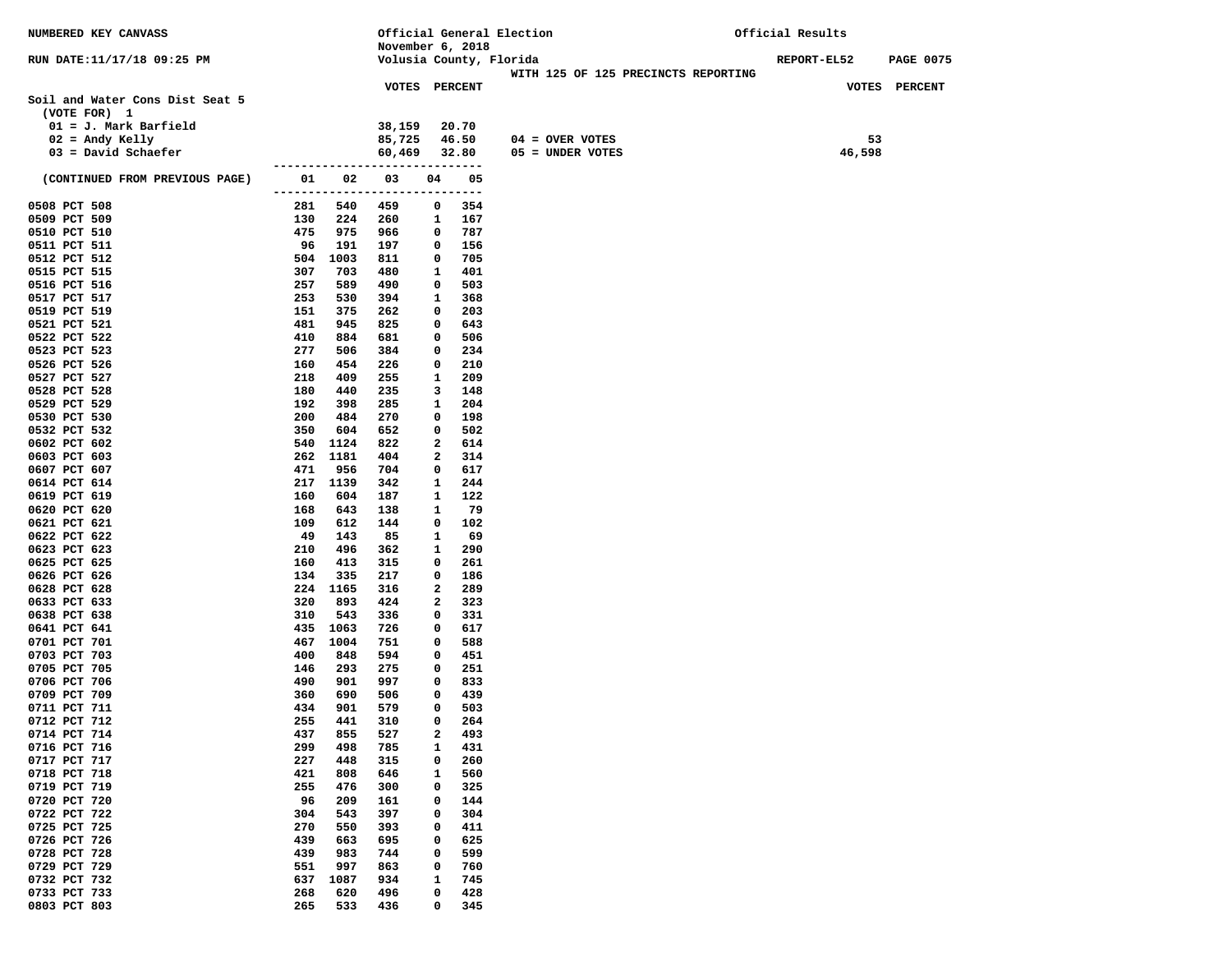| November 6, 2018                                                                  | <b>PAGE 0076</b> |
|-----------------------------------------------------------------------------------|------------------|
| RUN DATE:11/17/18 09:25 PM<br>Volusia County, Florida<br>REPORT-EL52              |                  |
| WITH 125 OF 125 PRECINCTS REPORTING                                               |                  |
| VOTES PERCENT<br>VOTES PERCENT<br>Soil and Water Cons Dist Seat 5<br>(VOTE FOR) 1 |                  |
| $01 = J$ . Mark Barfield<br>20.70<br>38,159                                       |                  |
| $02$ = Andy Kelly<br>85,725<br>46.50<br>53<br>$04 =$ OVER VOTES                   |                  |
| $03 = David Schaefer$<br>46,598<br>60,469<br>32.80<br>05 = UNDER VOTES            |                  |
| (CONTINUED FROM PREVIOUS PAGE)<br>01<br>02<br>05<br>03<br>04                      |                  |
| 505<br>0804 PCT 804<br>468<br>848<br>656<br>0                                     |                  |
| 0805 PCT 805<br>459<br>884<br>1048<br>921<br>0                                    |                  |
| 0807 PCT 807<br>432<br>184<br>209<br>276<br>0                                     |                  |
| 0808 PCT 808<br>986<br>695<br>1502<br>1149<br>2                                   |                  |
| 0809 PCT 809<br>127<br>95<br>197<br>121<br>0                                      |                  |
| 0810 PCT 810<br>258<br>424<br>315<br>168<br>0                                     |                  |
| 0812 PCT 812<br>282<br>497<br>656<br>563<br>0                                     |                  |
| 0813 PCT 813<br>398<br>245<br>478<br>381<br>0                                     |                  |
| 0814 PCT 814<br>313<br>347<br>554<br>442<br>0                                     |                  |
| 0816 PCT 816<br>284<br>374<br>417<br>195<br>0                                     |                  |
| 0901 PCT 901<br>274<br>231<br>516<br>366<br>0                                     |                  |
| 0902 PCT 902<br>425<br>438<br>877<br>716<br>$\mathbf{1}$                          |                  |
| 0903 PCT 903<br>452<br>448<br>819<br>615<br>1                                     |                  |
| 0904 PCT 904<br>593<br>653<br>1056<br>856<br>$\mathbf{1}$                         |                  |
| 0907 PCT 907<br>485<br>470<br>360<br>284<br>0                                     |                  |
| 0909 PCT 909<br>179<br>193<br>336<br>309<br>0                                     |                  |
| 157<br>0910 PCT 910<br>160<br>309<br>219<br>0                                     |                  |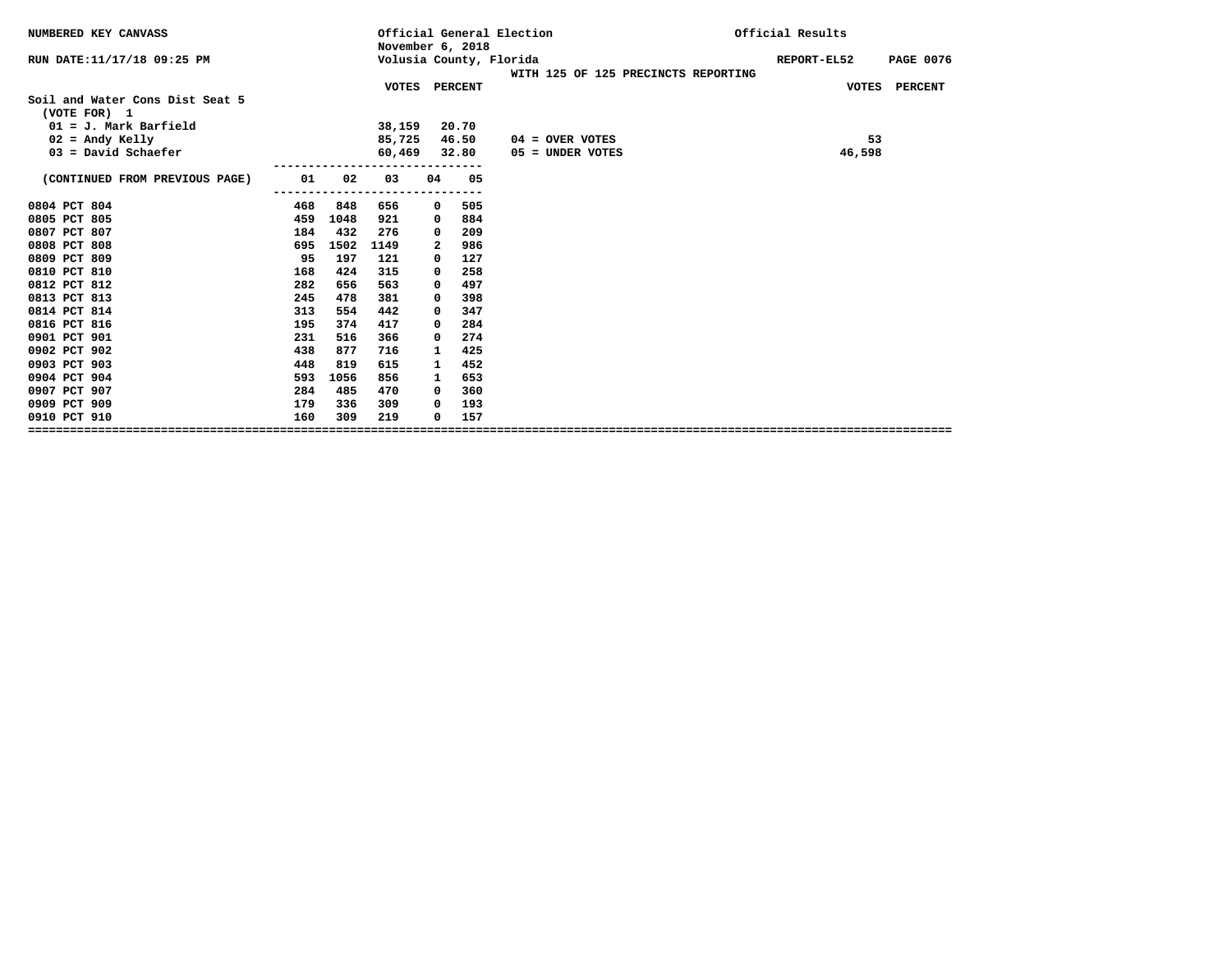| NUMBERED KEY CANVASS                                |                                |                    |              | November 6, 2018       | Official General Election |                   |                                   | Official Results |                  |
|-----------------------------------------------------|--------------------------------|--------------------|--------------|------------------------|---------------------------|-------------------|-----------------------------------|------------------|------------------|
| RUN DATE:11/17/18 09:25 PM                          |                                |                    |              |                        | Volusia County, Florida   |                   | WITH 51 OF 51 PRECINCTS REPORTING | REPORT-EL52      | <b>PAGE 0077</b> |
| W Volusia Hosp Auth Group A, Seat 1<br>(VOTE FOR) 1 |                                |                    |              | VOTES PERCENT          |                           |                   |                                   |                  | VOTES PERCENT    |
| $01 = John M. Hill$                                 |                                |                    | 43,646       | 57.08                  |                           | $03 =$ OVER VOTES |                                   | 14               |                  |
| 02 = Voloria Manning                                |                                |                    | 32,815       | 42.92                  |                           | 04 = UNDER VOTES  |                                   | 14,488           |                  |
|                                                     | -------------                  |                    |              | -----                  |                           |                   |                                   |                  |                  |
|                                                     | 01<br>------------------------ | 02                 | 03           | 04                     |                           |                   |                                   |                  |                  |
| 0101 PCT 101                                        | 377                            | 162                | 0            | 113                    |                           |                   |                                   |                  |                  |
| 0105 PCT 105                                        | 263                            | 132                | 0            | 84                     |                           |                   |                                   |                  |                  |
| 0107 PCT 107                                        | 593                            | 212                | 0            | 205                    |                           |                   |                                   |                  |                  |
| 0201 PCT 201                                        | 1862                           | 1014               | 3            | 472                    |                           |                   |                                   |                  |                  |
| 0202 PCT 202                                        | 1265                           | 812                | 0            | 398                    |                           |                   |                                   |                  |                  |
| 0203 PCT 203<br>0204 PCT 204                        | 213<br>283                     | 89<br>132          | 0<br>0       | 94<br>71               |                           |                   |                                   |                  |                  |
| 0205 PCT 205                                        | 559                            | 363                | 0            | 184                    |                           |                   |                                   |                  |                  |
| 0206 PCT 206                                        | 928                            | 573                | 0            | 246                    |                           |                   |                                   |                  |                  |
| 0207 PCT 207                                        | 1036                           | 500                | 0            | 277                    |                           |                   |                                   |                  |                  |
| 0208 PCT 208                                        | 1601                           | 972                | 0            | 436                    |                           |                   |                                   |                  |                  |
| 0212 PCT 212                                        | 1014                           | 868                | 1            | 316                    |                           |                   |                                   |                  |                  |
| 0215 PCT 215                                        | 1924 1210                      |                    | 1            | 625                    |                           |                   |                                   |                  |                  |
| 0216 PCT 216                                        | 1354 1364                      |                    | 0            | 416                    |                           |                   |                                   |                  |                  |
| 0217 PCT 217                                        | 585                            | 1055               | 1            | 205                    |                           |                   |                                   |                  |                  |
| 0218 PCT 218                                        | 1284                           | 1151               | 0            | 406                    |                           |                   |                                   |                  |                  |
| 0220 PCT 220                                        | 47                             | 235                | 0            | 14                     |                           |                   |                                   |                  |                  |
| 0222 PCT 222<br>0223 PCT 223                        | 889<br>112                     | 596<br>66          | 0<br>0       | 308<br>34              |                           |                   |                                   |                  |                  |
| 0224 PCT 224                                        | 1279                           | 754                | 0            | 317                    |                           |                   |                                   |                  |                  |
| 0301 PCT 301                                        | 1229                           | 728                | 0            | 371                    |                           |                   |                                   |                  |                  |
| 0303 PCT 303                                        | 1058                           | 613                | 0            | 352                    |                           |                   |                                   |                  |                  |
| 0304 PCT 304                                        | 1214                           | 804                | 0            | 441                    |                           |                   |                                   |                  |                  |
| 0305 PCT 305                                        | 1538                           | 819                | 2            | 558                    |                           |                   |                                   |                  |                  |
| 0306 PCT 306                                        | 1691                           | 903                | 0            | 619                    |                           |                   |                                   |                  |                  |
| 0307 PCT 307                                        | 952                            | 545                | 0            | 405                    |                           |                   |                                   |                  |                  |
| 0308 PCT 308                                        | 853                            | 582                | 0            | 295                    |                           |                   |                                   |                  |                  |
| 0309 PCT 309<br>0401 PCT 401                        | 1087<br>1341 1173              | 920                | 0<br>1       | 400<br>457             |                           |                   |                                   |                  |                  |
| 0403 PCT 403                                        | 856                            | 898                | 0            | 252                    |                           |                   |                                   |                  |                  |
| 0404 PCT 404                                        | 505                            | 214                | 0            | 253                    |                           |                   |                                   |                  |                  |
| 0405 PCT 405                                        | 598                            | 617                | 0            | 209                    |                           |                   |                                   |                  |                  |
| 0406 PCT 406                                        | 1461                           | 1346               | 1            | 515                    |                           |                   |                                   |                  |                  |
| 0407 PCT 407                                        | 804                            | 828                | 1            | 242                    |                           |                   |                                   |                  |                  |
| 0410 PCT 410                                        | 822                            | 799                | 0            | 267                    |                           |                   |                                   |                  |                  |
| 0411 PCT 411                                        | 827                            | 715                | 0            | 243                    |                           |                   |                                   |                  |                  |
| 0412 PCT 412<br>0413 PCT 413                        | 577<br>707                     | 278<br>584         | 0<br>0       | 258<br>251             |                           |                   |                                   |                  |                  |
| 0414 PCT 414                                        | 759                            | 701                | 0            | 249                    |                           |                   |                                   |                  |                  |
| 0415 PCT 415                                        | 873                            | 796                | 0            | 322                    |                           |                   |                                   |                  |                  |
| 0416 PCT 416                                        | 1117 1173                      |                    | $\mathbf{1}$ | 434                    |                           |                   |                                   |                  |                  |
| 0417 PCT 417                                        |                                | 406 442            |              | $0\quad 127$           |                           |                   |                                   |                  |                  |
| 0419 PCT 419                                        |                                | 405 343            |              | $0\quad 166$           |                           |                   |                                   |                  |                  |
| 0420 PCT 420                                        |                                | 987 865            |              | 1 353                  |                           |                   |                                   |                  |                  |
| 0421 PCT 421                                        |                                | 857 501            |              | $0\quad 320$           |                           |                   |                                   |                  |                  |
| 0422 PCT 422                                        |                                | 715 669            |              | $0\qquad 242$          |                           |                   |                                   |                  |                  |
| 0423 PCT 423                                        |                                | 622 562<br>718 693 |              | 1 260<br>$0\qquad 227$ |                           |                   |                                   |                  |                  |
| 0427 PCT 427<br>0429 PCT 429                        |                                | 430 388            |              | $0\quad 121$           |                           |                   |                                   |                  |                  |
| 0511 PCT 511                                        | 169                            | 56                 | $^{\circ}$   | 58                     |                           |                   |                                   |                  |                  |
| 0602 PCT 602                                        | 0                              | $\mathbf 0$        | 0            | 0                      |                           |                   |                                   |                  |                  |
|                                                     |                                |                    |              |                        |                           |                   |                                   |                  |                  |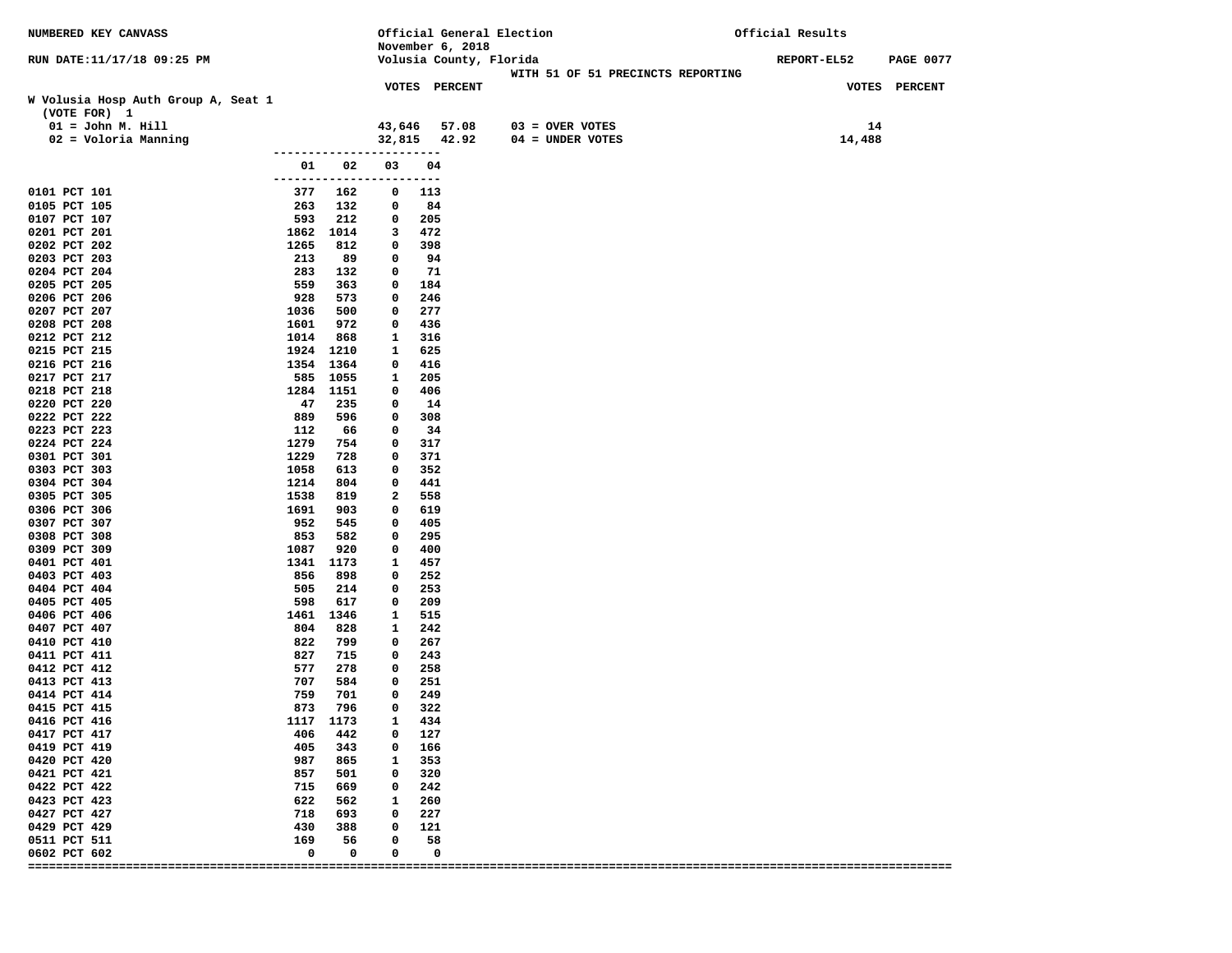| NUMBERED KEY CANVASS                                |                                |                     |                   | November 6, 2018 | Official General Election         | Official Results                |
|-----------------------------------------------------|--------------------------------|---------------------|-------------------|------------------|-----------------------------------|---------------------------------|
| RUN DATE:11/17/18 09:25 PM                          |                                |                     |                   |                  | Volusia County, Florida           | REPORT-EL52<br><b>PAGE 0078</b> |
|                                                     |                                |                     |                   | VOTES PERCENT    | WITH 51 OF 51 PRECINCTS REPORTING | VOTES PERCENT                   |
| W Volusia Hosp Auth Group B, Seat 1<br>(VOTE FOR) 1 |                                |                     |                   |                  |                                   |                                 |
| $01$ = Webster Barnaby                              |                                |                     | 34,436            |                  | 45.39<br>$03 =$ OVER VOTES        | 22                              |
| $02 = Dolores Guzman$                               |                                |                     | 41,438            |                  | 54.61<br>$04 = UNDER VOTES$       | 15,067                          |
|                                                     |                                |                     |                   | ----             |                                   |                                 |
|                                                     | 01<br>------------------------ | 02                  | 03                | 04               |                                   |                                 |
| 0101 PCT 101                                        | 335                            | 194                 | 2                 | 121              |                                   |                                 |
| 0105 PCT 105                                        | 216                            | 174                 | 0                 | 89               |                                   |                                 |
| 0107 PCT 107                                        | 516                            | 273                 | 2                 | 219              |                                   |                                 |
| 0201 PCT 201                                        |                                | 1531 1247           | 2                 | 571              |                                   |                                 |
| 0202 PCT 202                                        | 1047                           | 1001                | 0                 | 427              |                                   |                                 |
| 0203 PCT 203                                        | 195<br>197                     | 109                 | 0                 | 92               |                                   |                                 |
| 0204 PCT 204<br>0205 PCT 205                        | 449                            | 202<br>450          | 0<br>0            | 87<br>207        |                                   |                                 |
| 0206 PCT 206                                        | 715                            | 716                 | 0                 | 316              |                                   |                                 |
| 0207 PCT 207                                        | 809                            | 661                 | 0                 | 343              |                                   |                                 |
| 0208 PCT 208                                        | 1219                           | 1272                | 0                 | 518              |                                   |                                 |
| 0212 PCT 212                                        |                                | 752 1079            | 0                 | 368              |                                   |                                 |
| 0215 PCT 215                                        | 1455                           | 1593                | 1                 | 711              |                                   |                                 |
| 0216 PCT 216                                        |                                | 1050 1617           | 0                 | 467              |                                   |                                 |
| 0217 PCT 217                                        |                                | 504 1105            | 0                 | 237              |                                   |                                 |
| 0218 PCT 218                                        |                                | 922 1438            | 0                 | 481              |                                   |                                 |
| 0220 PCT 220                                        | 51                             | 221                 | 0                 | 24               |                                   |                                 |
| 0222 PCT 222                                        | 717                            | 738                 | 0                 | 338              |                                   |                                 |
| 0223 PCT 223<br>0224 PCT 224                        | 82<br>1022                     | 86<br>940           | 0<br>4            | 44<br>384        |                                   |                                 |
| 0301 PCT 301                                        | 970                            | 952                 | 0                 | 406              |                                   |                                 |
| 0303 PCT 303                                        | 777                            | 847                 | 1                 | 398              |                                   |                                 |
| 0304 PCT 304                                        | 1007                           | 985                 | 0                 | 467              |                                   |                                 |
| 0305 PCT 305                                        | 1200                           | 1131                | 1                 | 585              |                                   |                                 |
| 0306 PCT 306                                        | 1313                           | 1243                | 0                 | 657              |                                   |                                 |
| 0307 PCT 307                                        | 773                            | 729                 | 0                 | 400              |                                   |                                 |
| 0308 PCT 308                                        | 668                            | 766                 | 1                 | 295              |                                   |                                 |
| 0309 PCT 309                                        | 842                            | 1164                | 0                 | 401              |                                   |                                 |
| 0401 PCT 401                                        | 1170                           | 1439                | 0                 | 363              |                                   |                                 |
| 0403 PCT 403<br>0404 PCT 404                        | 447                            | 657 1098<br>266     | 0<br>0            | 251<br>259       |                                   |                                 |
| 0405 PCT 405                                        | 469                            | 761                 | 0                 | 194              |                                   |                                 |
| 0406 PCT 406                                        |                                | 1175 1674           | 1                 | 473              |                                   |                                 |
| 0407 PCT 407                                        | 609                            | 1054                | 1                 | 211              |                                   |                                 |
| 0410 PCT 410                                        | 636                            | 1010                | 0                 | 242              |                                   |                                 |
| 0411 PCT 411                                        | 614                            | 930                 | 1                 | 240              |                                   |                                 |
| 0412 PCT 412                                        | 498                            | 358                 | 0                 | 257              |                                   |                                 |
| 0413 PCT 413                                        | 534                            | 770                 | 1                 | 237              |                                   |                                 |
| 0414 PCT 414                                        | 605                            | 870                 | 0                 | 234              |                                   |                                 |
| 0415 PCT 415                                        |                                | 686 1014            | 0                 | 291<br>408       |                                   |                                 |
| 0416 PCT 416<br>0417 PCT 417                        |                                | 837 1479<br>304 562 | 1<br>$\mathbf{0}$ | 109              |                                   |                                 |
| 0419 PCT 419                                        | 292                            | 466                 | $\mathbf{0}$      | 156              |                                   |                                 |
| 0420 PCT 420                                        |                                | 814 1063            | $\mathbf{0}$      | 329              |                                   |                                 |
| 0421 PCT 421                                        | 705                            | 650                 | $\mathbf{1}$      | 322              |                                   |                                 |
| 0422 PCT 422                                        | 546                            | 863                 | $\mathbf{0}$      | 217              |                                   |                                 |
| 0423 PCT 423                                        | 477                            | 725                 | $\mathbf{1}$      | 242              |                                   |                                 |
| 0427 PCT 427                                        | 573                            | 863                 | $\mathbf{1}$      | 201              |                                   |                                 |
| 0429 PCT 429                                        | 309                            | 519                 | 0                 | 111              |                                   |                                 |
| 0511 PCT 511                                        | 145                            | 71                  | 0                 | 67               |                                   |                                 |
| 0602 PCT 602                                        | 0                              | 0                   | 0                 | 0                |                                   |                                 |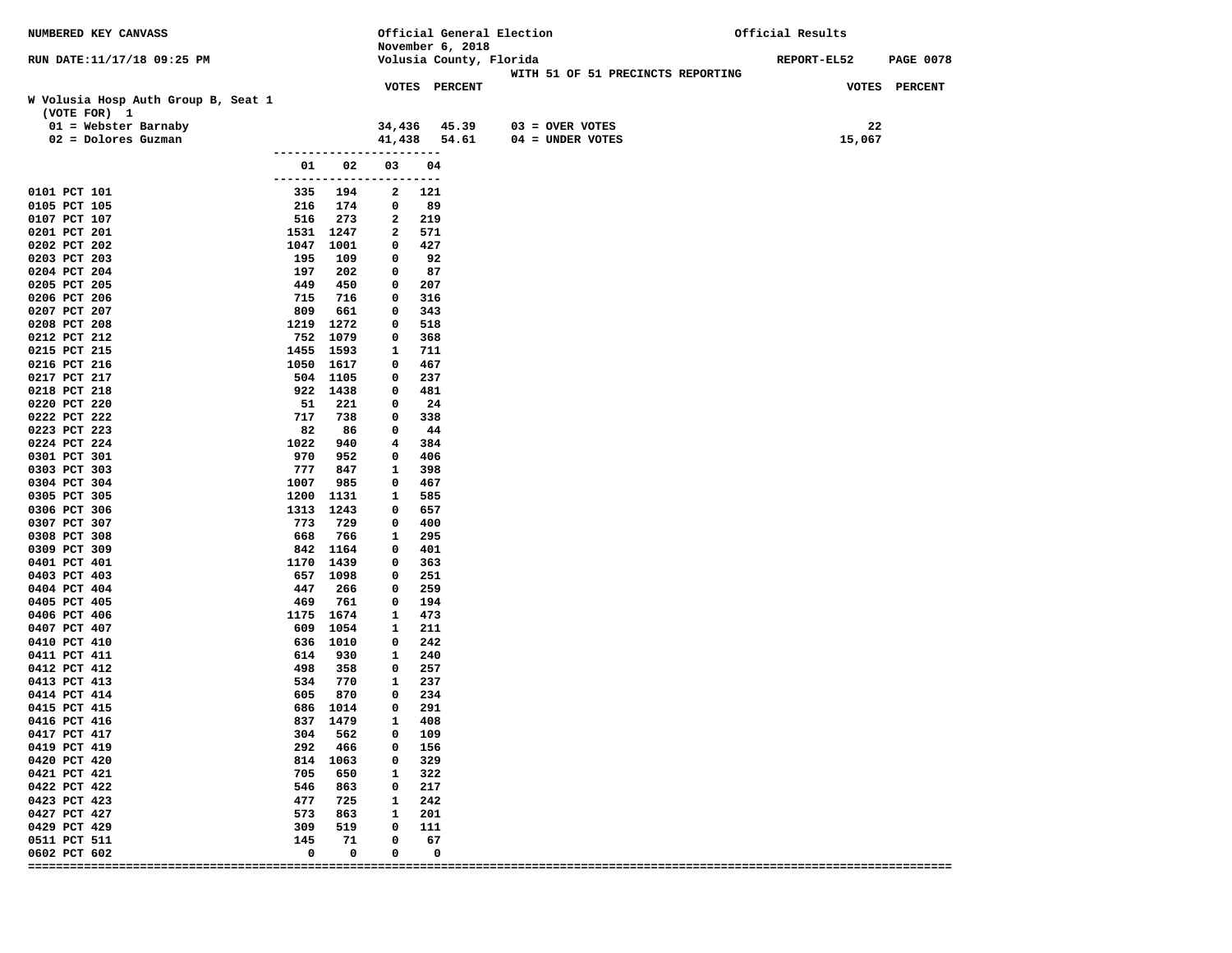| NUMBERED KEY CANVASS                                |                                |                   |             |               | Official General Election<br>November 6, 2018 |                   |                                   | Official Results |                  |
|-----------------------------------------------------|--------------------------------|-------------------|-------------|---------------|-----------------------------------------------|-------------------|-----------------------------------|------------------|------------------|
| RUN DATE:11/17/18 09:25 PM                          |                                |                   |             |               | Volusia County, Florida                       |                   | WITH 51 OF 51 PRECINCTS REPORTING | REPORT-EL52      | <b>PAGE 0079</b> |
|                                                     |                                |                   |             | VOTES PERCENT |                                               |                   |                                   |                  | VOTES PERCENT    |
| W Volusia Hosp Auth Group B, Seat 2<br>(VOTE FOR) 1 |                                |                   |             |               |                                               |                   |                                   |                  |                  |
| $01 = Michael Ray$                                  |                                |                   | 35,409      |               | 47.45                                         | $03 =$ OVER VOTES |                                   | 12               |                  |
| $02$ = Kathie D. Shepard                            |                                |                   | 39,208      |               | 52.55                                         | 04 = UNDER VOTES  |                                   | 16,334           |                  |
|                                                     | -------------                  |                   |             | $---$         |                                               |                   |                                   |                  |                  |
|                                                     | 01<br>------------------------ | 02                | 03          | 04            |                                               |                   |                                   |                  |                  |
| 0101 PCT 101                                        | 306                            | 209               | 0           | 137           |                                               |                   |                                   |                  |                  |
| 0105 PCT 105                                        | 197                            | 176               | 0           | 106           |                                               |                   |                                   |                  |                  |
| 0107 PCT 107                                        | 512                            | 266               | 0           | 232           |                                               |                   |                                   |                  |                  |
| 0201 PCT 201                                        |                                | 1493 1273         | 1           | 584           |                                               |                   |                                   |                  |                  |
| 0202 PCT 202                                        | 1007                           | 1006              | 0           | 462<br>95     |                                               |                   |                                   |                  |                  |
| 0203 PCT 203<br>0204 PCT 204                        | 181<br>222                     | 120<br>180        | 0<br>0      | 84            |                                               |                   |                                   |                  |                  |
| 0205 PCT 205                                        | 444                            | 444               | 1           | 217           |                                               |                   |                                   |                  |                  |
| 0206 PCT 206                                        | 751                            | 678               | 0           | 318           |                                               |                   |                                   |                  |                  |
| 0207 PCT 207                                        | 805                            | 627               | 1           | 380           |                                               |                   |                                   |                  |                  |
| 0208 PCT 208                                        |                                | 1286 1194         | 1           | 528           |                                               |                   |                                   |                  |                  |
| 0212 PCT 212                                        |                                | 791 1017          | 0           | 391           |                                               |                   |                                   |                  |                  |
| 0215 PCT 215                                        |                                | 1532 1474         | 0           | 754           |                                               |                   |                                   |                  |                  |
| 0216 PCT 216                                        |                                | 1120 1504         | 0           | 510           |                                               |                   |                                   |                  |                  |
| 0217 PCT 217                                        | 516                            | 1081              | 0           | 249           |                                               |                   |                                   |                  |                  |
| 0218 PCT 218                                        |                                | 1032 1300         | 1           | 508           |                                               |                   |                                   |                  |                  |
| 0220 PCT 220<br>0222 PCT 222                        | 52<br>695                      | 218<br>744        | 0           | 26<br>353     |                                               |                   |                                   |                  |                  |
| 0223 PCT 223                                        | 86                             | 84                | 1<br>0      | 42            |                                               |                   |                                   |                  |                  |
| 0224 PCT 224                                        | 1024                           | 908               | 0           | 418           |                                               |                   |                                   |                  |                  |
| 0301 PCT 301                                        | 967                            | 930               | 1           | 430           |                                               |                   |                                   |                  |                  |
| 0303 PCT 303                                        | 803                            | 794               | 0           | 426           |                                               |                   |                                   |                  |                  |
| 0304 PCT 304                                        | 1031                           | 924               | 0           | 504           |                                               |                   |                                   |                  |                  |
| 0305 PCT 305                                        | 1216                           | 1087              | 1           | 613           |                                               |                   |                                   |                  |                  |
| 0306 PCT 306                                        |                                | 1357 1173         | 0           | 683           |                                               |                   |                                   |                  |                  |
| 0307 PCT 307                                        | 737                            | 732               | 0           | 433           |                                               |                   |                                   |                  |                  |
| 0308 PCT 308                                        | 703                            | 692               | 0           | 335           |                                               |                   |                                   |                  |                  |
| 0309 PCT 309                                        |                                | 862 1115          | 0           | 430           |                                               |                   |                                   |                  |                  |
| 0401 PCT 401<br>0403 PCT 403                        | 1090<br>726                    | 1432<br>1004      | 0<br>0      | 450<br>276    |                                               |                   |                                   |                  |                  |
| 0404 PCT 404                                        | 456                            | 249               | 0           | 267           |                                               |                   |                                   |                  |                  |
| 0405 PCT 405                                        | 496                            | 721               | 0           | 207           |                                               |                   |                                   |                  |                  |
| 0406 PCT 406                                        | 1183                           | 1571              | 0           | 569           |                                               |                   |                                   |                  |                  |
| 0407 PCT 407                                        | 646                            | 976               | 1           | 252           |                                               |                   |                                   |                  |                  |
| 0410 PCT 410                                        | 699                            | 915               | 0           | 274           |                                               |                   |                                   |                  |                  |
| 0411 PCT 411                                        | 696                            | 824               | 1           | 264           |                                               |                   |                                   |                  |                  |
| 0412 PCT 412                                        | 502                            | 352               | 0           | 259           |                                               |                   |                                   |                  |                  |
| 0413 PCT 413<br>0414 PCT 414                        | 538<br>648                     | 737<br>790        | 0<br>0      | 267<br>271    |                                               |                   |                                   |                  |                  |
| 0415 PCT 415                                        |                                | 667 1001          | 0           | 323           |                                               |                   |                                   |                  |                  |
| 0416 PCT 416                                        |                                | 918 1350          | 0           | 457           |                                               |                   |                                   |                  |                  |
| 0417 PCT 417                                        |                                | 339 498           |             | $0\quad 138$  |                                               |                   |                                   |                  |                  |
| 0419 PCT 419                                        |                                | 328 419           |             | $0\quad 167$  |                                               |                   |                                   |                  |                  |
| 0420 PCT 420                                        |                                | 800 1050          |             | 0 356         |                                               |                   |                                   |                  |                  |
| 0421 PCT 421                                        | 718                            | 622               |             | $0\quad 338$  |                                               |                   |                                   |                  |                  |
| 0422 PCT 422                                        |                                | 605 771           |             | $0\qquad 250$ |                                               |                   |                                   |                  |                  |
| 0423 PCT 423                                        |                                | 513 662           |             | 1 269         |                                               |                   |                                   |                  |                  |
| 0427 PCT 427                                        |                                | 632 770           |             | $0\quad 236$  |                                               |                   |                                   |                  |                  |
| 0429 PCT 429                                        |                                | 330 477           | $\mathbf 0$ | 1 131         |                                               |                   |                                   |                  |                  |
| 0511 PCT 511<br>0602 PCT 602                        | 151<br>0                       | 67<br>$\mathbf 0$ | 0           | 65<br>0       |                                               |                   |                                   |                  |                  |
|                                                     |                                |                   |             |               |                                               |                   |                                   |                  |                  |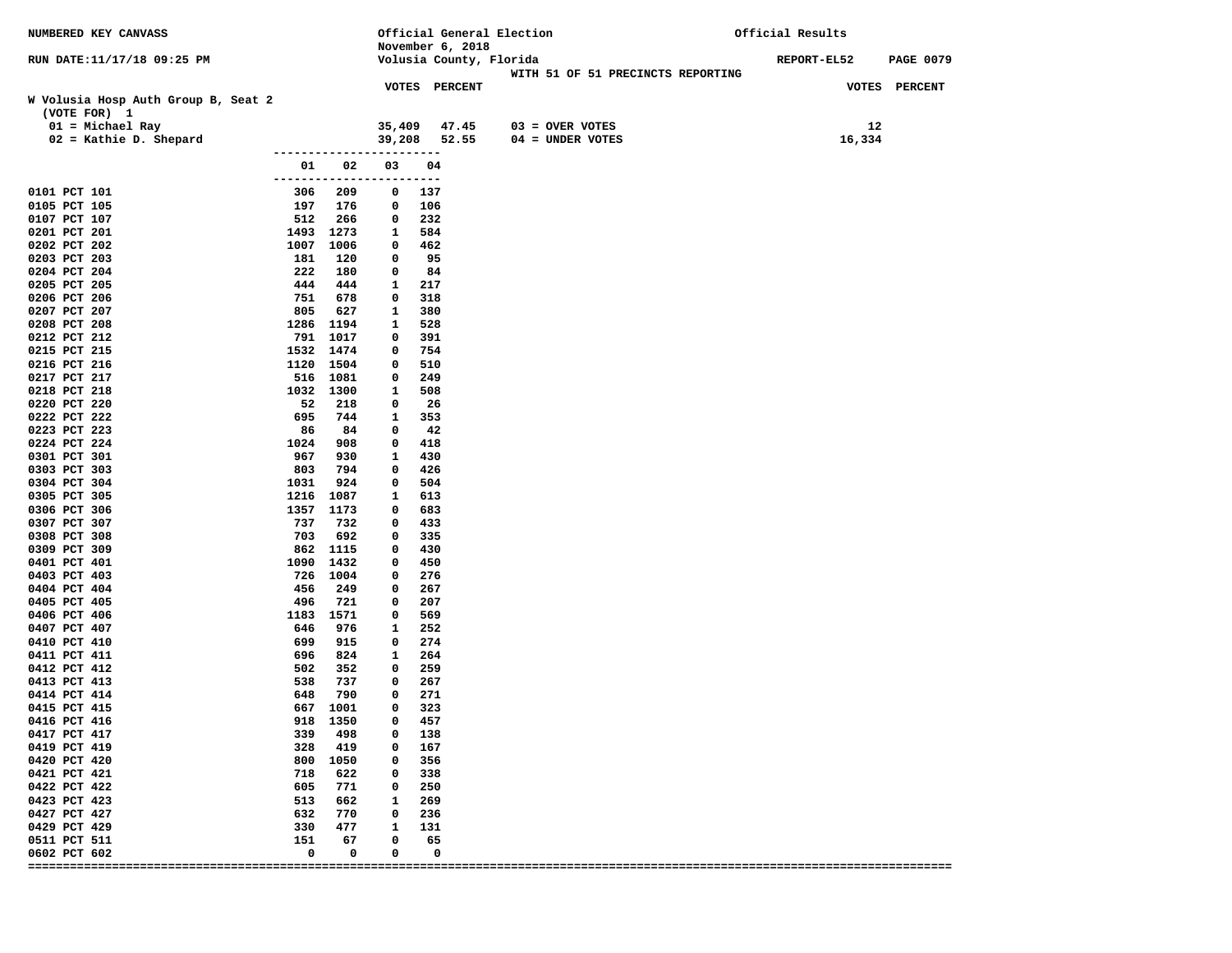| NUMBERED KEY CANVASS                             |             |                   |                                         |                  |                         | Official General Election           | Official Results |                  |
|--------------------------------------------------|-------------|-------------------|-----------------------------------------|------------------|-------------------------|-------------------------------------|------------------|------------------|
|                                                  |             |                   |                                         | November 6, 2018 |                         |                                     |                  |                  |
| RUN DATE:11/17/18 09:25 PM                       |             |                   |                                         |                  | Volusia County, Florida | WITH 125 OF 125 PRECINCTS REPORTING | REPORT-EL52      | <b>PAGE 0080</b> |
|                                                  |             |                   |                                         | VOTES PERCENT    |                         |                                     |                  | VOTES PERCENT    |
| #1 Increased Homestead Exemption<br>(VOTE FOR) 1 |             |                   |                                         |                  |                         |                                     |                  |                  |
| $01 = Yes$                                       |             |                   | 104,774 47.61                           |                  |                         | $03 =$ OVER VOTES                   | 206              |                  |
| $02 = No$                                        |             |                   | 115,287 52.39                           |                  |                         | $04 = UNDER VOTES$                  | 10,737           |                  |
|                                                  |             | -----------       |                                         |                  |                         |                                     |                  |                  |
|                                                  | 01          | 02                | 03                                      | 04               |                         |                                     |                  |                  |
| 0101 PCT 101                                     | 310         | 307               | ------------------------<br>0           | 35               |                         |                                     |                  |                  |
| 0105 PCT 105                                     | 216         | 233               | 0                                       | 30               |                         |                                     |                  |                  |
| 0107 PCT 107                                     | 492         | 456               | 0                                       | 62               |                         |                                     |                  |                  |
| 0201 PCT 201                                     |             | 1464 1767         | 4                                       | 116              |                         |                                     |                  |                  |
| 0202 PCT 202                                     | 1153        | 1196              | 1                                       | 125              |                         |                                     |                  |                  |
| 0203 PCT 203<br>0204 PCT 204                     | 196<br>230  | 187<br>244        | $\mathbf 0$<br>0                        | 13<br>12         |                         |                                     |                  |                  |
| 0205 PCT 205                                     | 508         | 555               | 0                                       | 43               |                         |                                     |                  |                  |
| 0206 PCT 206                                     | 727         | 950               | $\mathbf{1}$                            | 69               |                         |                                     |                  |                  |
| 0207 PCT 207                                     | 801         | 939               | 1                                       | 72               |                         |                                     |                  |                  |
| 0208 PCT 208                                     |             | 1296 1571         | 5                                       | 137              |                         |                                     |                  |                  |
| 0212 PCT 212                                     | 804         | 1314              | 5                                       | 76               |                         |                                     |                  |                  |
| 0215 PCT 215<br>0216 PCT 216                     | 1243        | 1707 1895<br>1742 | 3<br>2                                  | 155<br>147       |                         |                                     |                  |                  |
| 0217 PCT 217                                     |             | 615 1110          | 1                                       | 120              |                         |                                     |                  |                  |
| 0218 PCT 218                                     |             | 1144 1540         | 2                                       | 155              |                         |                                     |                  |                  |
| 0220 PCT 220                                     | 98          | 185               | 0                                       | 13               |                         |                                     |                  |                  |
| 0222 PCT 222                                     | 805         | 904               | 2                                       | 82               |                         |                                     |                  |                  |
| 0223 PCT 223                                     | 93          | 115               | $\mathbf 0$                             | 4                |                         |                                     |                  |                  |
| 0224 PCT 224                                     |             | 1047 1211         | $\mathbf{1}$<br>1                       | 91               |                         |                                     |                  |                  |
| 0301 PCT 301<br>0303 PCT 303                     | 1129<br>790 | 1100<br>1118      | 3                                       | 98<br>112        |                         |                                     |                  |                  |
| 0304 PCT 304                                     |             | 1194 1148         | 1                                       | 116              |                         |                                     |                  |                  |
| 0305 PCT 305                                     |             | 1458 1330         | 1                                       | 128              |                         |                                     |                  |                  |
| 0306 PCT 306                                     |             | 1572 1464         | 1                                       | 176              |                         |                                     |                  |                  |
| 0307 PCT 307                                     | 937         | 874               | 0                                       | 91               |                         |                                     |                  |                  |
| 0308 PCT 308<br>0309 PCT 309                     | 879<br>1097 | 766<br>1177       | 3<br>1                                  | 82<br>132        |                         |                                     |                  |                  |
| 0401 PCT 401                                     |             | 1415 1412         | 4                                       | 141              |                         |                                     |                  |                  |
| 0403 PCT 403                                     | 940         | 986               | 3                                       | 77               |                         |                                     |                  |                  |
| 0404 PCT 404                                     | 470         | 442               | 3                                       | 57               |                         |                                     |                  |                  |
| 0405 PCT 405                                     | 703         | 654               | 3                                       | 64               |                         |                                     |                  |                  |
| 0406 PCT 406                                     | 1633        | 1519              | 2                                       | 169              |                         |                                     |                  |                  |
| 0407 PCT 407<br>0410 PCT 410                     | 853<br>919  | 939<br>875        | $\mathbf{1}$<br>$\overline{\mathbf{2}}$ | 82<br>92         |                         |                                     |                  |                  |
| 0411 PCT 411                                     | 907         | 800               | 5                                       | 73               |                         |                                     |                  |                  |
| 0412 PCT 412                                     | 600         | 506               | 0                                       | 59               |                         |                                     |                  |                  |
| 0413 PCT 413                                     | 782         | 683               | 0                                       | 77               |                         |                                     |                  |                  |
| 0414 PCT 414                                     | 828         | 809               | 4                                       | 68               |                         |                                     |                  |                  |
| 0415 PCT 415                                     | 967         | 924               | 1                                       | 99               |                         |                                     |                  |                  |
| 0416 PCT 416<br>0417 PCT 417                     | 1309<br>464 | 1267<br>466       | 9<br>0                                  | 140<br>45        |                         |                                     |                  |                  |
| 0419 PCT 419                                     | 443         | 419               | 2                                       | 50               |                         |                                     |                  |                  |
| 0420 PCT 420                                     | 1076        | 1013              | 1                                       | 116              |                         |                                     |                  |                  |
| 0421 PCT 421                                     | 900         | 701               | 1                                       | 76               |                         |                                     |                  |                  |
| 0422 PCT 422                                     | 741         | 800               | $\mathbf{1}$                            | 84               |                         |                                     |                  |                  |
| 0423 PCT 423                                     | 694         | 667               | 3                                       | 81               |                         |                                     |                  |                  |
| 0427 PCT 427<br>0429 PCT 429                     | 814<br>434  | 750<br>453        | з<br>$\mathbf{1}$                       | 71<br>51         |                         |                                     |                  |                  |
| 0501 PCT 501                                     | 1078        | 972               | $\mathbf 0$                             | 74               |                         |                                     |                  |                  |
| 0502 PCT 502                                     | 1753        | 1516              | 4                                       | 161              |                         |                                     |                  |                  |
| 0503 PCT 503                                     | 354         | 483               | 1                                       | 33               |                         |                                     |                  |                  |
| 0504 PCT 504                                     | 717         | 744               | $\mathbf{2}$                            | 73               |                         |                                     |                  |                  |
| 0506 PCT 506                                     | 817         | 1087              | 1                                       | 86               |                         |                                     |                  |                  |
| 0508 PCT 508                                     | 747         | 815               | 0                                       | 72               |                         |                                     |                  |                  |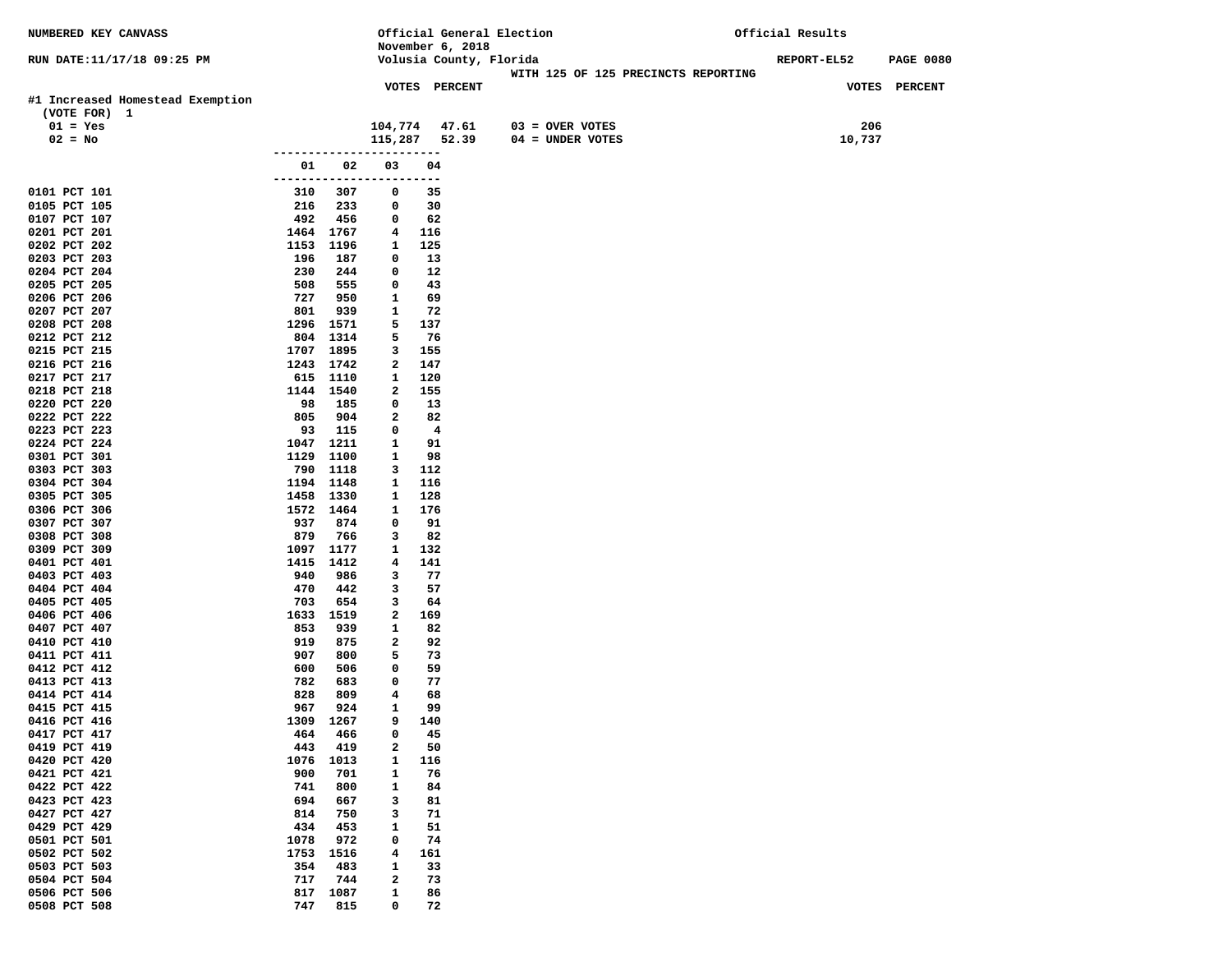| <b>NUMBERED KEY CANVASS</b>      |                                     |                  |                          |             |                         | Official General Election           | Official Results   |                  |
|----------------------------------|-------------------------------------|------------------|--------------------------|-------------|-------------------------|-------------------------------------|--------------------|------------------|
|                                  |                                     |                  |                          |             | November 6, 2018        |                                     |                    |                  |
| RUN DATE:11/17/18 09:25 PM       |                                     |                  |                          |             | Volusia County, Florida |                                     | <b>REPORT-EL52</b> | <b>PAGE 0081</b> |
|                                  |                                     |                  |                          |             | VOTES PERCENT           | WITH 125 OF 125 PRECINCTS REPORTING |                    | VOTES PERCENT    |
| #1 Increased Homestead Exemption |                                     |                  |                          |             |                         |                                     |                    |                  |
| (VOTE FOR) 1                     |                                     |                  |                          |             |                         |                                     |                    |                  |
| $01 = Yes$                       |                                     |                  | 104,774 47.61            |             |                         | $03 =$ OVER VOTES                   | 206                |                  |
| $02 = No$                        |                                     |                  | 115,287 52.39            |             |                         | $04 = UNDER VOTES$                  | 10,737             |                  |
|                                  | . _ _ _ _ _ _ _ _ _ _ _ _ _ _ _ _ _ |                  |                          | $- - - - -$ |                         |                                     |                    |                  |
| (CONTINUED FROM PREVIOUS PAGE)   |                                     | 01 02            | 03                       | 04          |                         |                                     |                    |                  |
|                                  |                                     |                  | ------------------------ |             |                         |                                     |                    |                  |
| 0509 PCT 509                     | 359                                 | 390              | 1                        | 32          |                         |                                     |                    |                  |
| 0510 PCT 510                     |                                     | 1393 1667        | 4                        | 139         |                         |                                     |                    |                  |
| 0511 PCT 511<br>0512 PCT 512     | 318                                 | 300<br>1270 1600 | 1<br>3                   | 21<br>150   |                         |                                     |                    |                  |
| 0515 PCT 515                     |                                     | 748 1024         | 1                        | 119         |                         |                                     |                    |                  |
| 0516 PCT 516                     | 754                                 | 994              | 1                        | 90          |                         |                                     |                    |                  |
| 0517 PCT 517                     | 704                                 | 770              | 2                        | 70          |                         |                                     |                    |                  |
| 0519 PCT 519                     | 415                                 | 525              | 0                        | 51          |                         |                                     |                    |                  |
| 0521 PCT 521                     |                                     | 1249 1482        | 4                        | 159         |                         |                                     |                    |                  |
| 0522 PCT 522                     | 1097                                | 1285             | 3                        | 96          |                         |                                     |                    |                  |
| 0523 PCT 523                     | 614                                 | 729              | 3                        | 55          |                         |                                     |                    |                  |
| 0526 PCT 526                     | 444                                 | 553              | 0                        | 53          |                         |                                     |                    |                  |
| 0527 PCT 527<br>0528 PCT 528     | 472<br>426                          | 560<br>548       | 0<br>0                   | 60<br>32    |                         |                                     |                    |                  |
| 0529 PCT 529                     | 460                                 | 570              | 1                        | 49          |                         |                                     |                    |                  |
| 0530 PCT 530                     | 496                                 | 605              | 0                        | 51          |                         |                                     |                    |                  |
| 0532 PCT 532                     |                                     | 981 1050         | 1                        | 76          |                         |                                     |                    |                  |
| 0602 PCT 602                     | 1408                                | 1549             | 2                        | 143         |                         |                                     |                    |                  |
| 0603 PCT 603                     |                                     | 835 1204         | 4                        | 120         |                         |                                     |                    |                  |
| 0607 PCT 607                     |                                     | 1263 1359        | 2                        | 124         |                         |                                     |                    |                  |
| 0614 PCT 614                     |                                     | 615 1233         | 1                        | 94          |                         |                                     |                    |                  |
| 0619 PCT 619<br>0620 PCT 620     | 413<br>386                          | 614<br>599       | 0<br>1                   | 47<br>43    |                         |                                     |                    |                  |
| 0621 PCT 621                     | 369                                 | 552              | 0                        | 46          |                         |                                     |                    |                  |
| 0622 PCT 622                     | 135                                 | 189              | 0                        | 23          |                         |                                     |                    |                  |
| 0623 PCT 623                     | 621                                 | 667              | 3                        | 68          |                         |                                     |                    |                  |
| 0625 PCT 625                     | 506                                 | 601              | 0                        | 42          |                         |                                     |                    |                  |
| 0626 PCT 626                     | 372                                 | 442              | 0                        | 58          |                         |                                     |                    |                  |
| 0628 PCT 628                     |                                     | 677 1190         | 2                        | 127         |                         |                                     |                    |                  |
| 0633 PCT 633                     |                                     | 772 1092         | 5<br>0                   | 93<br>98    |                         |                                     |                    |                  |
| 0638 PCT 638<br>0641 PCT 641     | 716                                 | 706<br>1245 1455 | 1                        | 140         |                         |                                     |                    |                  |
| 0701 PCT 701                     |                                     | 1183 1501        | 3                        | 123         |                         |                                     |                    |                  |
| 0703 PCT 703                     |                                     | 1056 1125        | 3                        | 109         |                         |                                     |                    |                  |
| 0705 PCT 705                     | 475                                 | 437              | 0                        | 53          |                         |                                     |                    |                  |
| 0706 PCT 706                     |                                     | 1581 1476        | 4                        | 160         |                         |                                     |                    |                  |
| 0709 PCT 709                     | 917                                 | 963              | 2                        | 113         |                         |                                     |                    |                  |
| 0711 PCT 711                     |                                     | 1046 1258        | 1                        | 112         |                         |                                     |                    |                  |
| 0712 PCT 712<br>0714 PCT 714     | 574                                 | 642<br>1069 1131 | 1<br>1                   | 53<br>113   |                         |                                     |                    |                  |
| 0716 PCT 716                     |                                     | 917 1020         | 3                        | 74          |                         |                                     |                    |                  |
| 0717 PCT 717                     | 567                                 | 621              | 3                        | 59          |                         |                                     |                    |                  |
| 0718 PCT 718                     | 1120                                | 1189             | 1                        | 126         |                         |                                     |                    |                  |
| 0719 PCT 719                     | 644                                 | 639              | 0                        | 73          |                         |                                     |                    |                  |
| 0720 PCT 720                     | 289                                 | 287              | 0                        | 34          |                         |                                     |                    |                  |
| 0722 PCT 722                     | 673                                 | 793              | $\mathbf{2}$             | 80          |                         |                                     |                    |                  |
| 0725 PCT 725<br>0726 PCT 726     | 773<br>1234                         | 771<br>1111      | 0<br>1                   | 80          |                         |                                     |                    |                  |
| 0728 PCT 728                     | 1265                                | 1403             | 2                        | 76<br>95    |                         |                                     |                    |                  |
| 0729 PCT 729                     | 1461                                | 1552             | $\mathbf 0$              | 158         |                         |                                     |                    |                  |
| 0732 PCT 732                     | 1497                                | 1726             | 4                        | 177         |                         |                                     |                    |                  |
| 0733 PCT 733                     | 811                                 | 921              | 0                        | 80          |                         |                                     |                    |                  |
| 0803 PCT 803                     | 691                                 | 830              | 1                        | 57          |                         |                                     |                    |                  |
| 0804 PCT 804                     | 1105                                | 1268             | з                        | 101         |                         |                                     |                    |                  |
| 0805 PCT 805                     |                                     | 1429 1726        | 3                        | 154         |                         |                                     |                    |                  |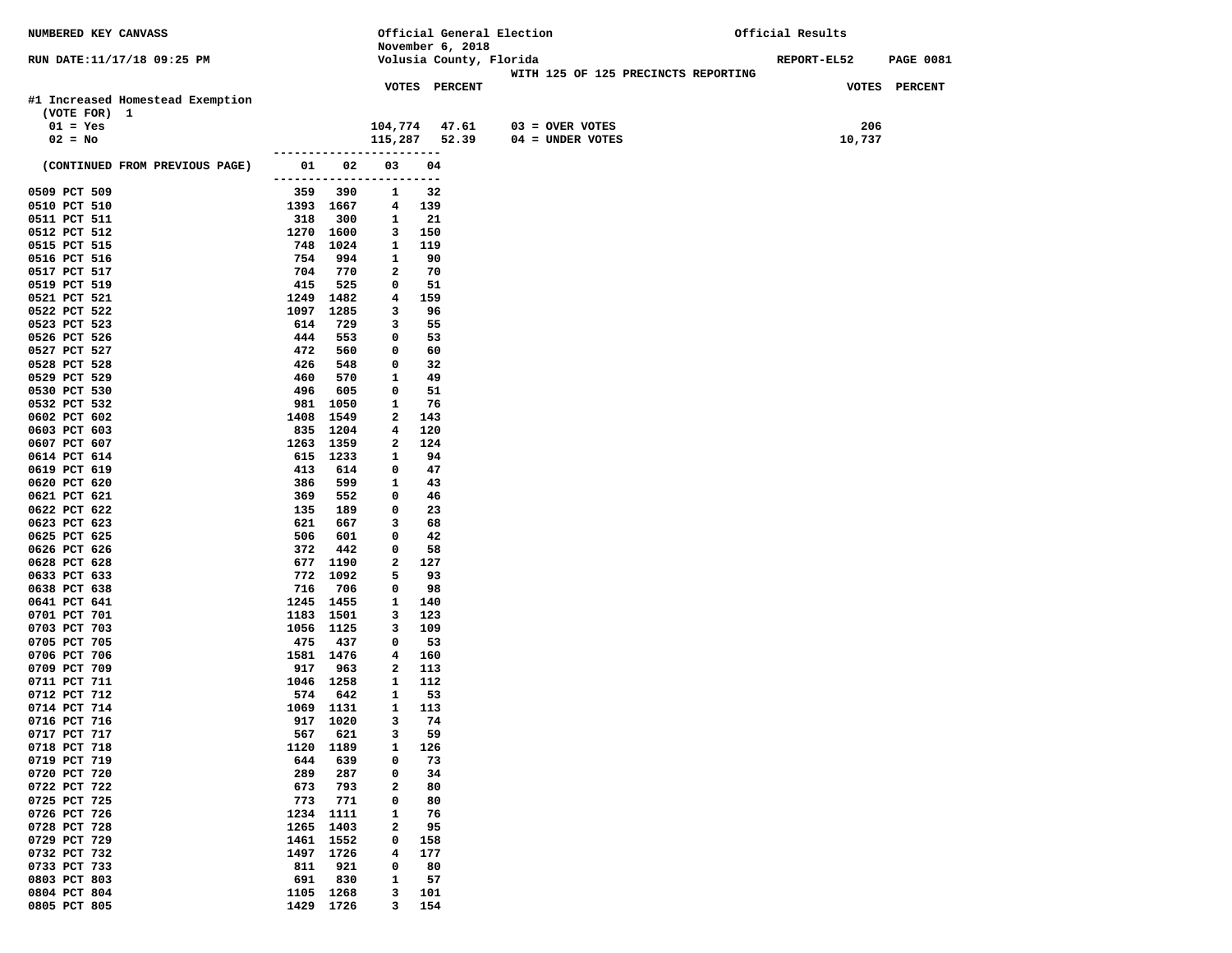| NUMBERED KEY CANVASS                             |      |      |                         | November 6, 2018 | Official General Election                                      | Official Results |                  |
|--------------------------------------------------|------|------|-------------------------|------------------|----------------------------------------------------------------|------------------|------------------|
| RUN DATE: 11/17/18 09:25 PM                      |      |      |                         |                  | Volusia County, Florida<br>WITH 125 OF 125 PRECINCTS REPORTING | REPORT-EL52      | <b>PAGE 0082</b> |
|                                                  |      |      |                         | VOTES PERCENT    |                                                                |                  | VOTES PERCENT    |
| #1 Increased Homestead Exemption<br>(VOTE FOR) 1 |      |      |                         |                  |                                                                |                  |                  |
| $01 = Yes$                                       |      |      | 104,774 47.61           |                  | $03 =$ OVER VOTES                                              | 206              |                  |
| $02 = No$                                        |      |      | 115,287 52.39           |                  | 04 = UNDER VOTES                                               | 10,737           |                  |
| (CONTINUED FROM PREVIOUS PAGE)                   | 01   | 02   | 03                      | 04               |                                                                |                  |                  |
| 0807 PCT 807                                     | 469  | 593  | $\overline{\mathbf{2}}$ | 37               |                                                                |                  |                  |
| 0808 PCT 808                                     | 1938 | 2181 | 6                       | 209              |                                                                |                  |                  |
| 0809 PCT 809                                     | 209  | 301  | 0                       | 30               |                                                                |                  |                  |
| 0810 PCT 810                                     | 479  | 618  | 0                       | 68               |                                                                |                  |                  |
| 0812 PCT 812                                     | 937  | 990  | 1                       | 70               |                                                                |                  |                  |
| 0813 PCT 813                                     | 796  | 636  | 2                       | 68               |                                                                |                  |                  |
| 0814 PCT 814                                     | 776  | 802  | 2                       | 76               |                                                                |                  |                  |
| 0816 PCT 816                                     | 606  | 615  | 0                       | 49               |                                                                |                  |                  |
| 0901 PCT 901                                     | 634  | 695  | 2                       | 56               |                                                                |                  |                  |
| 0902 PCT 902                                     | 1180 | 1178 | $\overline{a}$          | 97               |                                                                |                  |                  |
| 0903 PCT 903                                     | 1145 | 1087 | 3                       | 100              |                                                                |                  |                  |
| 0904 PCT 904                                     | 1574 | 1421 | 6                       | 158              |                                                                |                  |                  |
| 0907 PCT 907                                     | 838  | 700  | 0                       | 61               |                                                                |                  |                  |
| 0909 PCT 909                                     | 529  | 455  | 0                       | 33               |                                                                |                  |                  |
| 0910 PCT 910                                     | 391  | 421  | $\mathbf 0$             | 33               |                                                                |                  |                  |
| ================================                 |      |      |                         |                  |                                                                |                  |                  |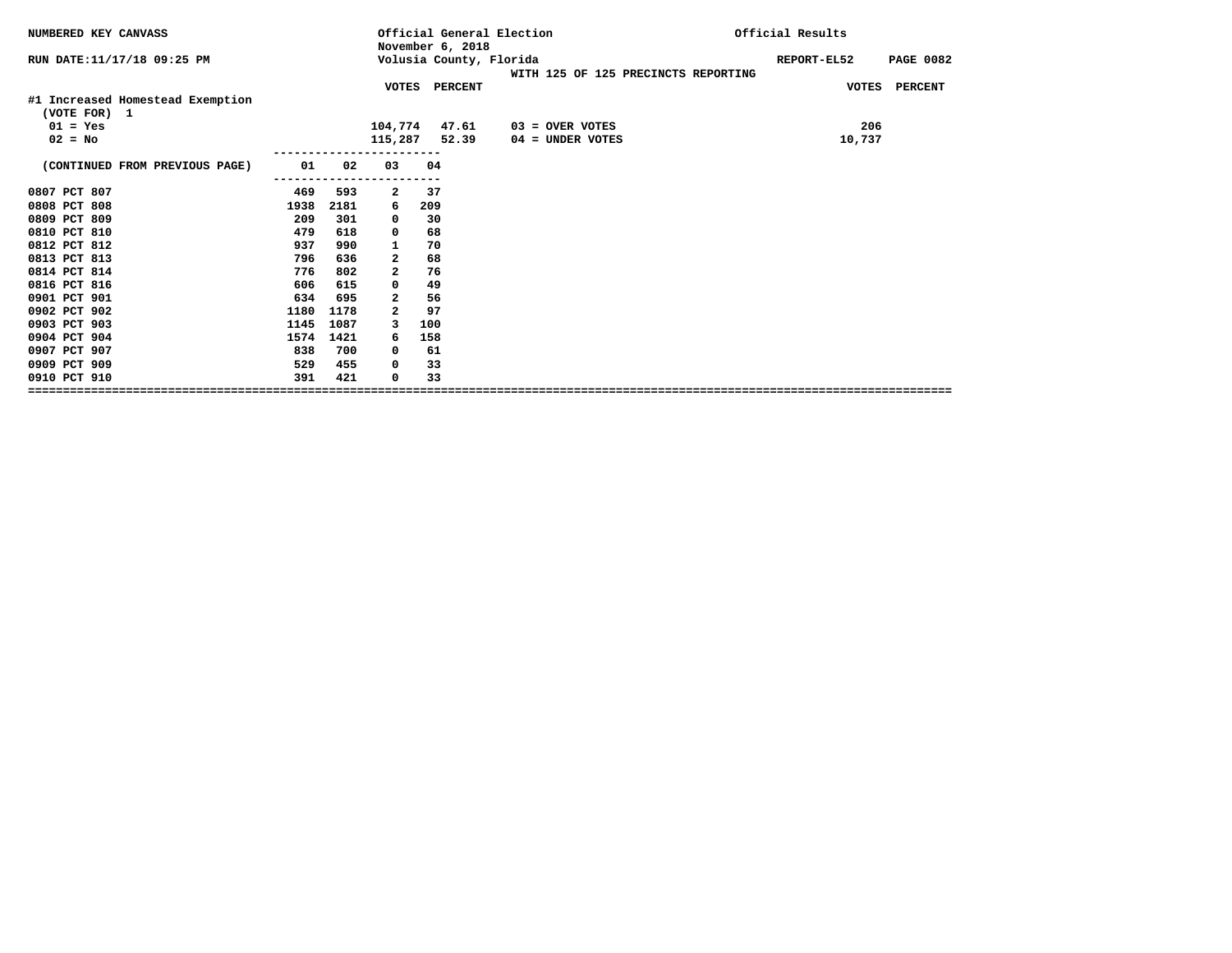| NUMBERED KEY CANVASS                 |              |                |                               |               |                  | Official General Election                                      | Official Results |        |                  |
|--------------------------------------|--------------|----------------|-------------------------------|---------------|------------------|----------------------------------------------------------------|------------------|--------|------------------|
|                                      |              |                |                               |               | November 6, 2018 |                                                                |                  |        |                  |
| RUN DATE:11/17/18 09:25 PM           |              |                |                               |               |                  | Volusia County, Florida<br>WITH 125 OF 125 PRECINCTS REPORTING | REPORT-EL52      |        | <b>PAGE 0083</b> |
|                                      |              |                |                               | VOTES PERCENT |                  |                                                                |                  |        | VOTES PERCENT    |
| #2 Limit on Property Tax Assessments |              |                |                               |               |                  |                                                                |                  |        |                  |
| (VOTE FOR) 1                         |              |                |                               |               |                  |                                                                |                  |        |                  |
| $01 = Yes$                           |              |                | 142,905                       |               | 65.42            | $03 =$ OVER VOTES                                              |                  | 107    |                  |
| $02 = No$                            |              |                | 75,523                        |               | 34.58            | 04 = UNDER VOTES                                               |                  | 12,469 |                  |
|                                      |              | -------------- |                               | ---           |                  |                                                                |                  |        |                  |
|                                      |              | 01 02          | 03                            | 04            |                  |                                                                |                  |        |                  |
| 0101 PCT 101                         | 418          | 196            | ------------------------<br>0 | 38            |                  |                                                                |                  |        |                  |
| 0105 PCT 105                         | 300          | 152            | 0                             | 27            |                  |                                                                |                  |        |                  |
| 0107 PCT 107                         | 688          | 265            | 0                             | 57            |                  |                                                                |                  |        |                  |
| 0201 PCT 201                         |              | 2130 1076      | 4                             | 141           |                  |                                                                |                  |        |                  |
| 0202 PCT 202                         | 1642         | 696            | 0                             | 137           |                  |                                                                |                  |        |                  |
| 0203 PCT 203                         | 253          | 122            | 0                             | 21            |                  |                                                                |                  |        |                  |
| 0204 PCT 204                         | 321          | 149            | 0                             | 16            |                  |                                                                |                  |        |                  |
| 0205 PCT 205<br>0206 PCT 206         | 702<br>1035  | 349<br>614     | 0<br>$\mathbf{1}$             | 55<br>97      |                  |                                                                |                  |        |                  |
| 0207 PCT 207                         | 1141         | 583            | 0                             | 89            |                  |                                                                |                  |        |                  |
| 0208 PCT 208                         |              | 1824 1023      | $\mathbf{2}$                  | 160           |                  |                                                                |                  |        |                  |
| 0212 PCT 212                         | 1189         | 898            | 1                             | 111           |                  |                                                                |                  |        |                  |
| 0215 PCT 215                         |              | 2323 1262      | $\mathbf{1}$                  | 174           |                  |                                                                |                  |        |                  |
| 0216 PCT 216                         |              | 1740 1235      | $\mathbf{2}$                  | 157           |                  |                                                                |                  |        |                  |
| 0217 PCT 217                         | 865          | 850            | 1                             | 130           |                  |                                                                |                  |        |                  |
| 0218 PCT 218                         |              | 1582 1103      | 0                             | 156           |                  |                                                                |                  |        |                  |
| 0220 PCT 220<br>0222 PCT 222         | 121<br>1155  | 156<br>532     | $\mathbf 0$<br>$\mathbf{1}$   | 19<br>105     |                  |                                                                |                  |        |                  |
| 0223 PCT 223                         | 140          | 66             | 0                             | 6             |                  |                                                                |                  |        |                  |
| 0224 PCT 224                         | 1488         | 759            | $\mathbf{2}$                  | 101           |                  |                                                                |                  |        |                  |
| 0301 PCT 301                         | 1447         | 755            | 3                             | 123           |                  |                                                                |                  |        |                  |
| 0303 PCT 303                         | 1139         | 744            | $\mathbf{1}$                  | 139           |                  |                                                                |                  |        |                  |
| 0304 PCT 304                         | 1609         | 723            | $\mathbf{2}$                  | 125           |                  |                                                                |                  |        |                  |
| 0305 PCT 305                         | 1946         | 824            | $\mathbf{2}$                  | 145           |                  |                                                                |                  |        |                  |
| 0306 PCT 306<br>0307 PCT 307         | 2136<br>1220 | 896<br>571     | $\mathbf{1}$<br>$\mathbf{1}$  | 180<br>110    |                  |                                                                |                  |        |                  |
| 0308 PCT 308                         | 1067         | 551            | 3                             | 109           |                  |                                                                |                  |        |                  |
| 0309 PCT 309                         | 1474         | 772            | $\mathbf{1}$                  | 160           |                  |                                                                |                  |        |                  |
| 0401 PCT 401                         |              | 1762 1033      | 4                             | 173           |                  |                                                                |                  |        |                  |
| 0403 PCT 403                         | 1182         | 725            | $\mathbf{1}$                  | 98            |                  |                                                                |                  |        |                  |
| 0404 PCT 404                         | 689          | 225            | 1                             | 57            |                  |                                                                |                  |        |                  |
| 0405 PCT 405                         | 827          | 522            | $\mathbf{1}$                  | 74            |                  |                                                                |                  |        |                  |
| 0406 PCT 406<br>0407 PCT 407         | 2005<br>1059 | 1127<br>697    | $\mathbf{1}$<br>0             | 190<br>119    |                  |                                                                |                  |        |                  |
| 0410 PCT 410                         | 1167         | 615            | 1                             | 105           |                  |                                                                |                  |        |                  |
| 0411 PCT 411                         | 1127         | 573            | 0                             | 85            |                  |                                                                |                  |        |                  |
| 0412 PCT 412                         | 797          | 298            | 0                             | 70            |                  |                                                                |                  |        |                  |
| 0413 PCT 413                         | 932          | 519            | $\mathbf 0$                   | 91            |                  |                                                                |                  |        |                  |
| 0414 PCT 414                         | 1047         | 563            | 2                             | 97            |                  |                                                                |                  |        |                  |
| 0415 PCT 415                         | 1236         | 636            | 0                             | 119           |                  |                                                                |                  |        |                  |
| 0416 PCT 416                         | 1592         | 944            | $\overline{a}$                | 187           |                  |                                                                |                  |        |                  |
| 0417 PCT 417<br>0419 PCT 419         | 568<br>534   | 354<br>320     | 1<br>0                        | 52<br>60      |                  |                                                                |                  |        |                  |
| 0420 PCT 420                         | 1336         | 736            | $\mathbf{2}$                  | 132           |                  |                                                                |                  |        |                  |
| 0421 PCT 421                         | 1093         | 505            | 0                             | 80            |                  |                                                                |                  |        |                  |
| 0422 PCT 422                         | 932          | 589            | 0                             | 105           |                  |                                                                |                  |        |                  |
| 0423 PCT 423                         | 840          | 490            | $\mathbf{1}$                  | 114           |                  |                                                                |                  |        |                  |
| 0427 PCT 427                         | 961          | 566            | 1                             | 110           |                  |                                                                |                  |        |                  |
| 0429 PCT 429<br>0501 PCT 501         | 566          | 323            | 1                             | 49            |                  |                                                                |                  |        |                  |
| 0502 PCT 502                         | 1451<br>2163 | 584<br>1098    | $\mathbf 0$<br>3              | 89<br>170     |                  |                                                                |                  |        |                  |
| 0503 PCT 503                         | 587          | 252            | 0                             | 32            |                  |                                                                |                  |        |                  |
| 0504 PCT 504                         | 970          | 477            | 0                             | 89            |                  |                                                                |                  |        |                  |
| 0506 PCT 506                         | 1231         | 654            | 0                             | 106           |                  |                                                                |                  |        |                  |
| 0508 PCT 508                         | 1137         | 422            | 0                             | 75            |                  |                                                                |                  |        |                  |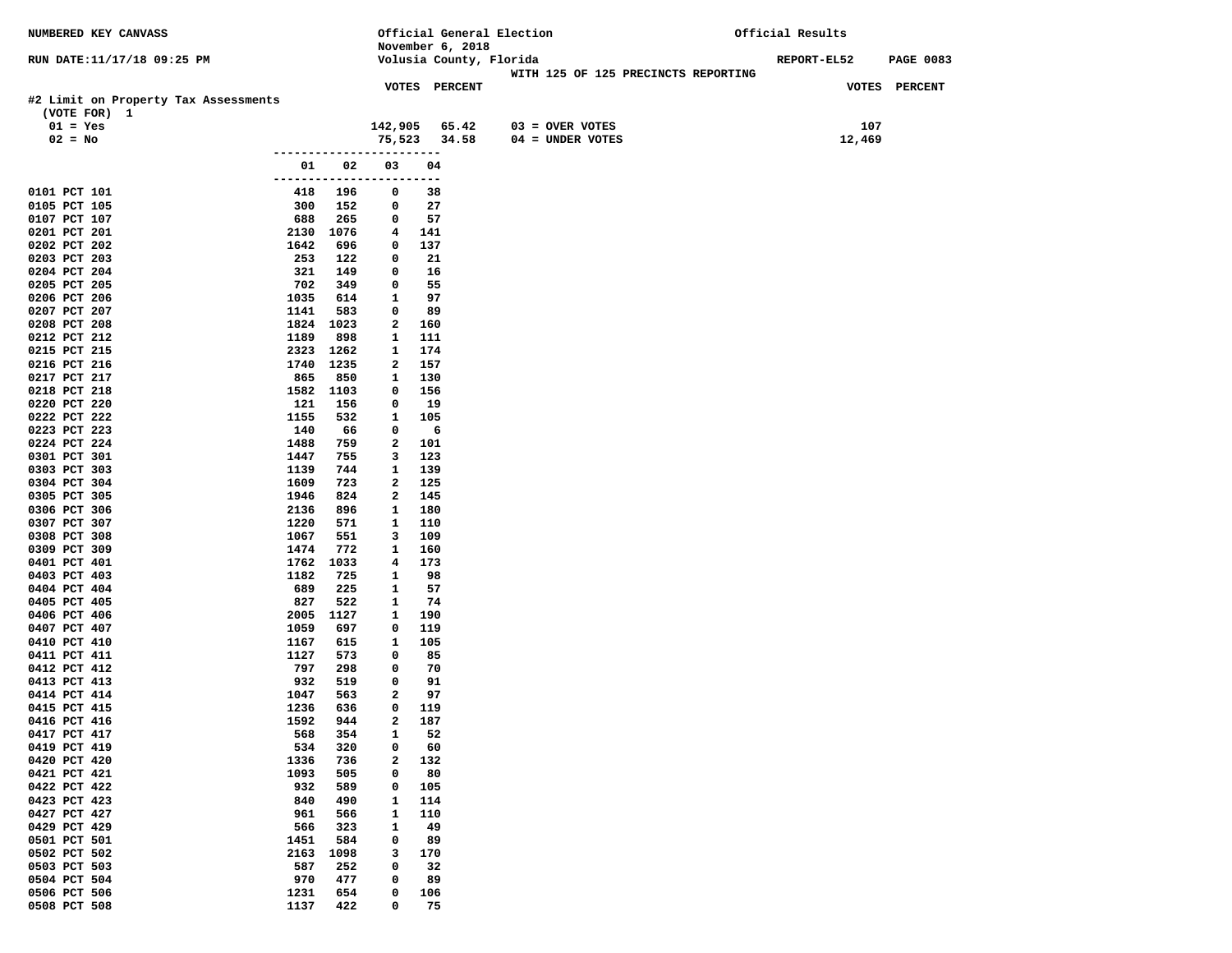| NUMBERED KEY CANVASS                                 |              |             |                                | Official General Election |                                     | Official Results |                  |
|------------------------------------------------------|--------------|-------------|--------------------------------|---------------------------|-------------------------------------|------------------|------------------|
|                                                      |              |             |                                | November 6, 2018          |                                     |                  |                  |
| RUN DATE:11/17/18 09:25 PM                           |              |             |                                | Volusia County, Florida   | WITH 125 OF 125 PRECINCTS REPORTING | REPORT-EL52      | <b>PAGE 0084</b> |
|                                                      |              |             |                                | VOTES PERCENT             |                                     |                  | VOTES PERCENT    |
| #2 Limit on Property Tax Assessments<br>(VOTE FOR) 1 |              |             |                                |                           |                                     |                  |                  |
| $01 = Yes$                                           |              |             |                                | 142,905 65.42             | $03 =$ OVER VOTES                   | 107              |                  |
| $02 = No$                                            |              |             |                                | 75,523 34.58              | $04 = UNDER VOTES$                  | 12,469           |                  |
|                                                      |              | ----------- |                                |                           |                                     |                  |                  |
| (CONTINUED FROM PREVIOUS PAGE)                       | 01           | 02          | 03<br>------------------------ | 04                        |                                     |                  |                  |
| 0509 PCT 509                                         | 521          | 227         | 0                              | 34                        |                                     |                  |                  |
| 0510 PCT 510                                         | 2073         | 955         | 4                              | 171                       |                                     |                  |                  |
| 0511 PCT 511<br>0512 PCT 512                         | 453          | 167         | 0                              | 20                        |                                     |                  |                  |
| 0515 PCT 515                                         | 1900<br>1083 | 952<br>675  | 1<br>0                         | 170<br>134                |                                     |                  |                  |
| 0516 PCT 516                                         | 1125         | 616         | $\mathbf{1}$                   | 97                        |                                     |                  |                  |
| 0517 PCT 517                                         | 928          | 522         | 2                              | 94                        |                                     |                  |                  |
| 0519 PCT 519                                         | 601          | 326         | 0                              | 64                        |                                     |                  |                  |
| 0521 PCT 521                                         | 1905         | 810         | $\mathbf{1}$                   | 178                       |                                     |                  |                  |
| 0522 PCT 522                                         | 1563         | 799         | 5                              | 114                       |                                     |                  |                  |
| 0523 PCT 523                                         | 902          | 440         | 0                              | 59                        |                                     |                  |                  |
| 0526 PCT 526                                         | 606          | 382         | 1                              | 61                        |                                     |                  |                  |
| 0527 PCT 527                                         | 669          | 343         | $\mathbf 0$                    | 80                        |                                     |                  |                  |
| 0528 PCT 528                                         | 590          | 370         | 0                              | 46                        |                                     |                  |                  |
| 0529 PCT 529                                         | 635          | 388         | 0                              | 57                        |                                     |                  |                  |
| 0530 PCT 530                                         | 665          | 420         | 0                              | 67                        |                                     |                  |                  |
| 0532 PCT 532<br>0602 PCT 602                         | 1433<br>1938 | 589<br>1002 | 0<br>$\mathbf 0$               | 86<br>162                 |                                     |                  |                  |
| 0603 PCT 603                                         | 1043         | 989         | 3                              | 128                       |                                     |                  |                  |
| 0607 PCT 607                                         | 1641         | 952         | 0                              | 155                       |                                     |                  |                  |
| 0614 PCT 614                                         | 858          | 973         | 3                              | 109                       |                                     |                  |                  |
| 0619 PCT 619                                         | 529          | 483         | 1                              | 61                        |                                     |                  |                  |
| 0620 PCT 620                                         | 500          | 488         | 2                              | 39                        |                                     |                  |                  |
| 0621 PCT 621                                         | 478          | 442         | 0                              | 47                        |                                     |                  |                  |
| 0622 PCT 622                                         | 176          | 139         | $\mathbf 0$                    | 32                        |                                     |                  |                  |
| 0623 PCT 623                                         | 829          | 449         | 2                              | 79                        |                                     |                  |                  |
| 0625 PCT 625                                         | 724          | 374         | 0                              | 51                        |                                     |                  |                  |
| 0626 PCT 626                                         | 526<br>872   | 286         | 0                              | 60<br>140                 |                                     |                  |                  |
| 0628 PCT 628<br>0633 PCT 633                         | 1082         | 983<br>794  | 1<br>$\overline{a}$            | 84                        |                                     |                  |                  |
| 0638 PCT 638                                         | 1026         | 396         | $\mathbf 0$                    | 98                        |                                     |                  |                  |
| 0641 PCT 641                                         | 1718         | 957         | 0                              | 166                       |                                     |                  |                  |
| 0701 PCT 701                                         | 1671         | 971         | 1                              | 167                       |                                     |                  |                  |
| 0703 PCT 703                                         | 1447         | 711         | 0                              | 135                       |                                     |                  |                  |
| 0705 PCT 705                                         | 640          | 274         | $\mathbf{o}$                   | 51                        |                                     |                  |                  |
| 0706 PCT 706                                         | 2162         | 897         | $\mathbf{2}$                   | 160                       |                                     |                  |                  |
| 0709 PCT 709                                         | 1234         | 619         | $\mathbf{1}$                   | 141                       |                                     |                  |                  |
| 0711 PCT 711                                         | 1552         | 722         | $\mathbf{2}$                   | 141                       |                                     |                  |                  |
| 0712 PCT 712<br>0714 PCT 714                         | 762<br>1474  | 450<br>711  | 0<br>1                         | 58<br>128                 |                                     |                  |                  |
| 0716 PCT 716                                         | 1468         | 467         | $\mathbf 0$                    | 79                        |                                     |                  |                  |
| 0717 PCT 717                                         | 799          | 378         | 3                              | 70                        |                                     |                  |                  |
| 0718 PCT 718                                         | 1511         | 774         | 0                              | 151                       |                                     |                  |                  |
| 0719 PCT 719                                         | 875          | 391         | 0                              | 90                        |                                     |                  |                  |
| 0720 PCT 720                                         | 397          | 169         | 1                              | 43                        |                                     |                  |                  |
| 0722 PCT 722                                         | 1006         | 444         | 0                              | 98                        |                                     |                  |                  |
| 0725 PCT 725                                         | 1024         | 504         | 0                              | 96                        |                                     |                  |                  |
| 0726 PCT 726                                         | 1720         | 616         | 0                              | 86                        |                                     |                  |                  |
| 0728 PCT 728                                         | 1777         | 868         | 1                              | 119                       |                                     |                  |                  |
| 0729 PCT 729<br>0732 PCT 732                         | 2059         | 937         | 0                              | 175                       |                                     |                  |                  |
| 0733 PCT 733                                         | 2372<br>1163 | 865<br>564  | 1<br>0                         | 166<br>85                 |                                     |                  |                  |
| 0803 PCT 803                                         | 951          | 555         | 0                              | 73                        |                                     |                  |                  |
| 0804 PCT 804                                         | 1507         | 848         | 2                              | 120                       |                                     |                  |                  |
| 0805 PCT 805                                         | 2023         | 1117        | 2                              | 170                       |                                     |                  |                  |
|                                                      |              |             |                                |                           |                                     |                  |                  |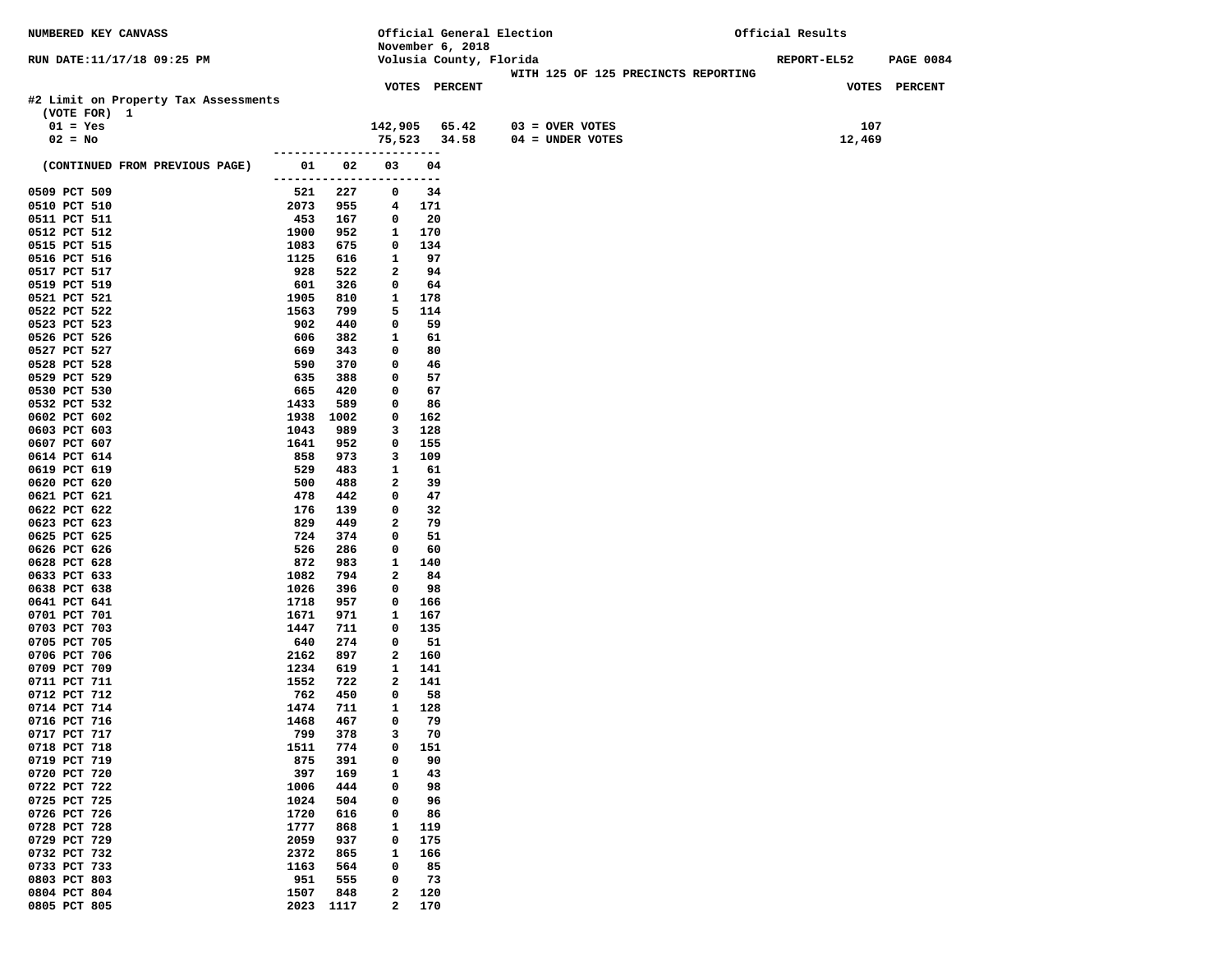| NUMBERED KEY CANVASS                                 |      |      |          | Official General Election<br>November 6, 2018 |                                     | Official Results                |
|------------------------------------------------------|------|------|----------|-----------------------------------------------|-------------------------------------|---------------------------------|
| RUN DATE: 11/17/18 09:25 PM                          |      |      |          | Volusia County, Florida                       | WITH 125 OF 125 PRECINCTS REPORTING | REPORT-EL52<br><b>PAGE 0085</b> |
|                                                      |      |      |          | VOTES PERCENT                                 |                                     | VOTES PERCENT                   |
| #2 Limit on Property Tax Assessments<br>(VOTE FOR) 1 |      |      |          |                                               |                                     |                                 |
| $01 = Yes$                                           |      |      |          | 142,905 65.42                                 | $03 =$ OVER VOTES                   | 107                             |
| $02 = No$                                            |      |      |          | 75,523 34.58                                  | $04 =$ UNDER VOTES                  | 12,469                          |
| (CONTINUED FROM PREVIOUS PAGE)                       | 01   | 02   | 03       | 04                                            |                                     |                                 |
| 0807 PCT 807                                         | 659  | 396  | 0        | 46                                            |                                     |                                 |
| 0808 PCT 808                                         | 2702 | 1402 | 1        | 229                                           |                                     |                                 |
| 0809 PCT 809                                         | 313  | 201  | 0        | 26                                            |                                     |                                 |
| 0810 PCT 810                                         | 679  | 413  | 0        | 73                                            |                                     |                                 |
| 0812 PCT 812                                         | 1248 | 668  | 2        | 80                                            |                                     |                                 |
| 0813 PCT 813                                         | 964  | 468  | 0        | 70                                            |                                     |                                 |
| 0814 PCT 814                                         | 1104 | 468  | 1        | 83                                            |                                     |                                 |
| 0816 PCT 816                                         | 833  | 379  | 0        | 58                                            |                                     |                                 |
| 0901 PCT 901                                         | 901  | 420  | 3        | 63                                            |                                     |                                 |
| 0902 PCT 902                                         | 1549 | 774  | $\Omega$ | 134                                           |                                     |                                 |
| 0903 PCT 903                                         | 1512 | 707  | 1        | 115                                           |                                     |                                 |
| 0904 PCT 904                                         | 2088 | 890  | 2        | 179                                           |                                     |                                 |
| 0907 PCT 907                                         | 1127 | 404  | 0        | 68                                            |                                     |                                 |
| 0909 PCT 909                                         | 636  | 336  | 0        | 45                                            |                                     |                                 |
| 0910 PCT 910                                         | 518  | 288  | 0        | 39                                            |                                     |                                 |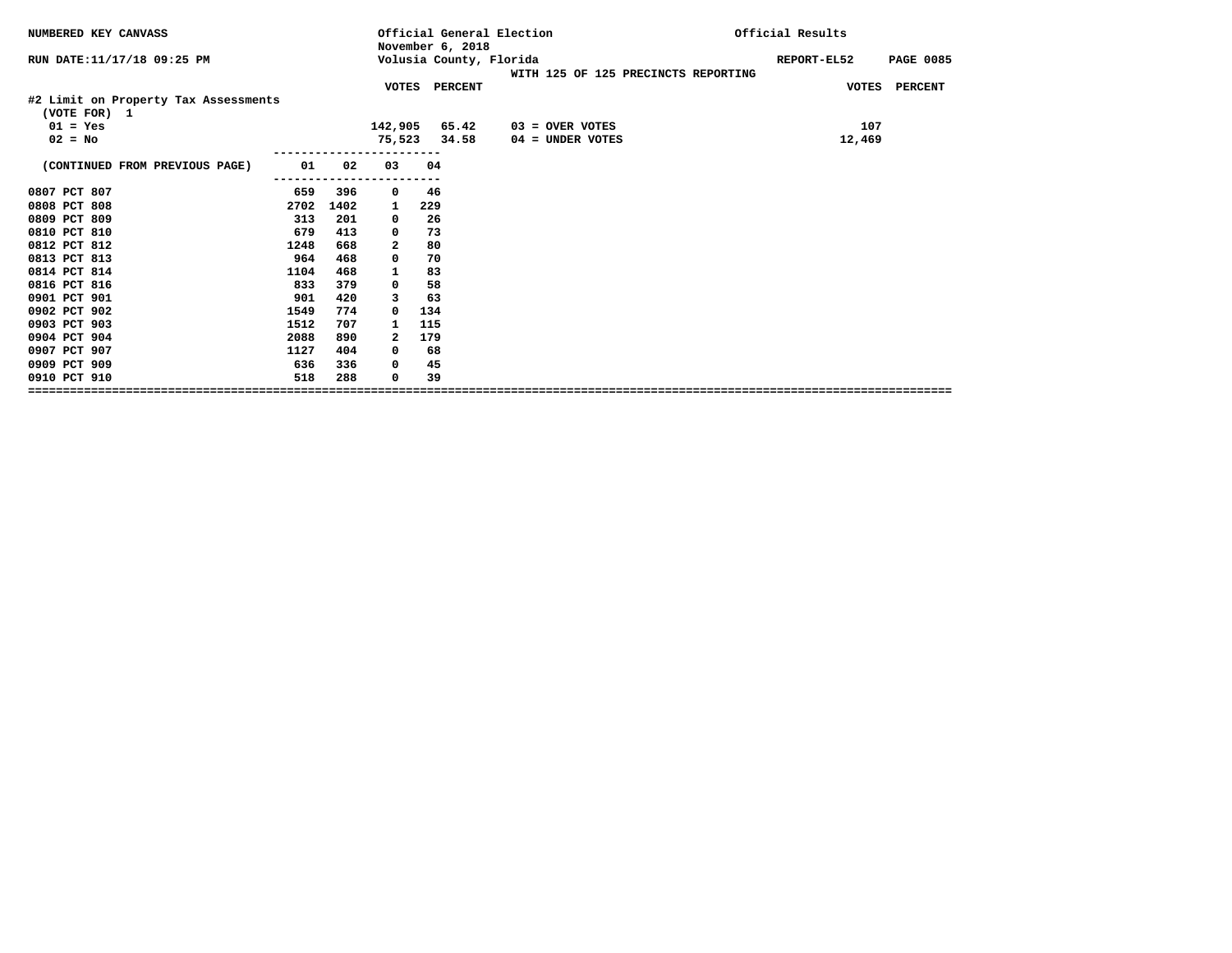| NUMBERED KEY CANVASS                         |                       |             |                         | Official General Election |                                     | Official Results |                  |
|----------------------------------------------|-----------------------|-------------|-------------------------|---------------------------|-------------------------------------|------------------|------------------|
|                                              |                       |             |                         | November 6, 2018          |                                     |                  |                  |
| RUN DATE:11/17/18 09:25 PM                   |                       |             |                         | Volusia County, Florida   | WITH 125 OF 125 PRECINCTS REPORTING | REPORT-EL52      | <b>PAGE 0086</b> |
|                                              |                       |             |                         | VOTES PERCENT             |                                     |                  | VOTES PERCENT    |
| #3 Voter Control of Gambling<br>(VOTE FOR) 1 |                       |             |                         |                           |                                     |                  |                  |
| $01 = Yes$                                   |                       |             | 149,699                 | 66.96                     | $03 =$ OVER VOTES                   | 142              |                  |
| $02 = No$                                    |                       |             |                         | 73,871 33.04              | $04 = UNDER VOTES$                  | 7,292            |                  |
|                                              | -------------         |             |                         |                           |                                     |                  |                  |
|                                              | 01                    | 02          | 03                      | 04                        |                                     |                  |                  |
| 0101 PCT 101                                 | --------------<br>379 | 251         | 0                       | $---$<br>22               |                                     |                  |                  |
| 0105 PCT 105                                 | 283                   | 174         | 0                       | 22                        |                                     |                  |                  |
| 0107 PCT 107                                 | 610                   | 361         | 0                       | 39                        |                                     |                  |                  |
| 0201 PCT 201                                 | 1973                  | 1287        | 3                       | 88                        |                                     |                  |                  |
| 0202 PCT 202<br>0203 PCT 203                 | 1612<br>240           | 796<br>147  | 1<br>0                  | 66<br>9                   |                                     |                  |                  |
| 0204 PCT 204                                 | 317                   | 159         | 1                       | 9                         |                                     |                  |                  |
| 0205 PCT 205                                 | 702                   | 372         | 0                       | 32                        |                                     |                  |                  |
| 0206 PCT 206                                 | 1030                  | 661         | 1                       | 55                        |                                     |                  |                  |
| 0207 PCT 207                                 | 1073                  | 683         | 0                       | 57                        |                                     |                  |                  |
| 0208 PCT 208                                 |                       | 1837 1068   | 2                       | 102                       |                                     |                  |                  |
| 0212 PCT 212<br>0215 PCT 215                 | 1317<br>2340          | 812<br>1318 | 0<br>2                  | 70<br>100                 |                                     |                  |                  |
| 0216 PCT 216                                 | 2030                  | 1004        | 0                       | 100                       |                                     |                  |                  |
| 0217 PCT 217                                 | 1319                  | 437         | 3                       | 87                        |                                     |                  |                  |
| 0218 PCT 218                                 | 1859                  | 885         | 2                       | 95                        |                                     |                  |                  |
| 0220 PCT 220                                 | 239                   | 47          | 0                       | 10                        |                                     |                  |                  |
| 0222 PCT 222                                 | 1104                  | 628         | 1                       | 60                        |                                     |                  |                  |
| 0223 PCT 223<br>0224 PCT 224                 | 135<br>1416           | 71<br>871   | 0<br>$\mathbf{1}$       | 6<br>62                   |                                     |                  |                  |
| 0301 PCT 301                                 | 1489                  | 764         | 2                       | 73                        |                                     |                  |                  |
| 0303 PCT 303                                 | 1330                  | 609         | 2                       | 82                        |                                     |                  |                  |
| 0304 PCT 304                                 | 1570                  | 812         | 1                       | 76                        |                                     |                  |                  |
| 0305 PCT 305                                 | 1860                  | 984         | 0                       | 73                        |                                     |                  |                  |
| 0306 PCT 306                                 | 2057                  | 1040        | 3                       | 113                       |                                     |                  |                  |
| 0307 PCT 307<br>0308 PCT 308                 | 1237<br>1155          | 601<br>512  | 0<br>2                  | 64<br>61                  |                                     |                  |                  |
| 0309 PCT 309                                 | 1626                  | 690         | 2                       | 89                        |                                     |                  |                  |
| 0401 PCT 401                                 | 1973                  | 894         | 2                       | 103                       |                                     |                  |                  |
| 0403 PCT 403                                 | 1395                  | 550         | $\mathbf{2}$            | 59                        |                                     |                  |                  |
| 0404 PCT 404                                 | 571                   | 371         | 0                       | 30                        |                                     |                  |                  |
| 0405 PCT 405<br>0406 PCT 406                 | 969<br>2219           | 397<br>993  | 2<br>2                  | 56<br>109                 |                                     |                  |                  |
| 0407 PCT 407                                 | 1318                  | 484         | 1                       | 72                        |                                     |                  |                  |
| 0410 PCT 410                                 | 1323                  | 492         | 0                       | 73                        |                                     |                  |                  |
| 0411 PCT 411                                 | 1213                  | 522         | 2                       | 48                        |                                     |                  |                  |
| 0412 PCT 412                                 | 686                   | 435         | 2                       | 42                        |                                     |                  |                  |
| 0413 PCT 413                                 | 1079                  | 409         | 0                       | 54                        |                                     |                  |                  |
| 0414 PCT 414<br>0415 PCT 415                 | 1148<br>1372          | 506<br>550  | 1<br>$\mathbf{1}$       | 54<br>68                  |                                     |                  |                  |
| 0416 PCT 416                                 | 1898                  | 719         | $\overline{\mathbf{4}}$ | 104                       |                                     |                  |                  |
| 0417 PCT 417                                 | 659                   | 280         | 1                       | 35                        |                                     |                  |                  |
| 0419 PCT 419                                 | 630                   | 249         | 0                       | 35                        |                                     |                  |                  |
| 0420 PCT 420                                 | 1478                  | 641         | 5                       | 82                        |                                     |                  |                  |
| 0421 PCT 421                                 | 1094                  | 533         | 2                       | 49                        |                                     |                  |                  |
| 0422 PCT 422<br>0423 PCT 423                 | 1115<br>988           | 447<br>393  | 1<br>$\mathbf{1}$       | 63<br>63                  |                                     |                  |                  |
| 0427 PCT 427                                 | 1158                  | 414         | 1                       | 65                        |                                     |                  |                  |
| 0429 PCT 429                                 | 660                   | 236         | $\mathbf{1}$            | 42                        |                                     |                  |                  |
| 0501 PCT 501                                 | 1337                  | 725         | $\mathbf{1}$            | 61                        |                                     |                  |                  |
| 0502 PCT 502                                 | 2163                  | 1159        | 2                       | 110                       |                                     |                  |                  |
| 0503 PCT 503                                 | 504                   | 349         | 0                       | 18                        |                                     |                  |                  |
| 0504 PCT 504<br>0506 PCT 506                 | 990<br>1143           | 494<br>782  | 0<br>0                  | 52<br>66                  |                                     |                  |                  |
| 0508 PCT 508                                 | 1015                  | 577         | 1                       | 41                        |                                     |                  |                  |
|                                              |                       |             |                         |                           |                                     |                  |                  |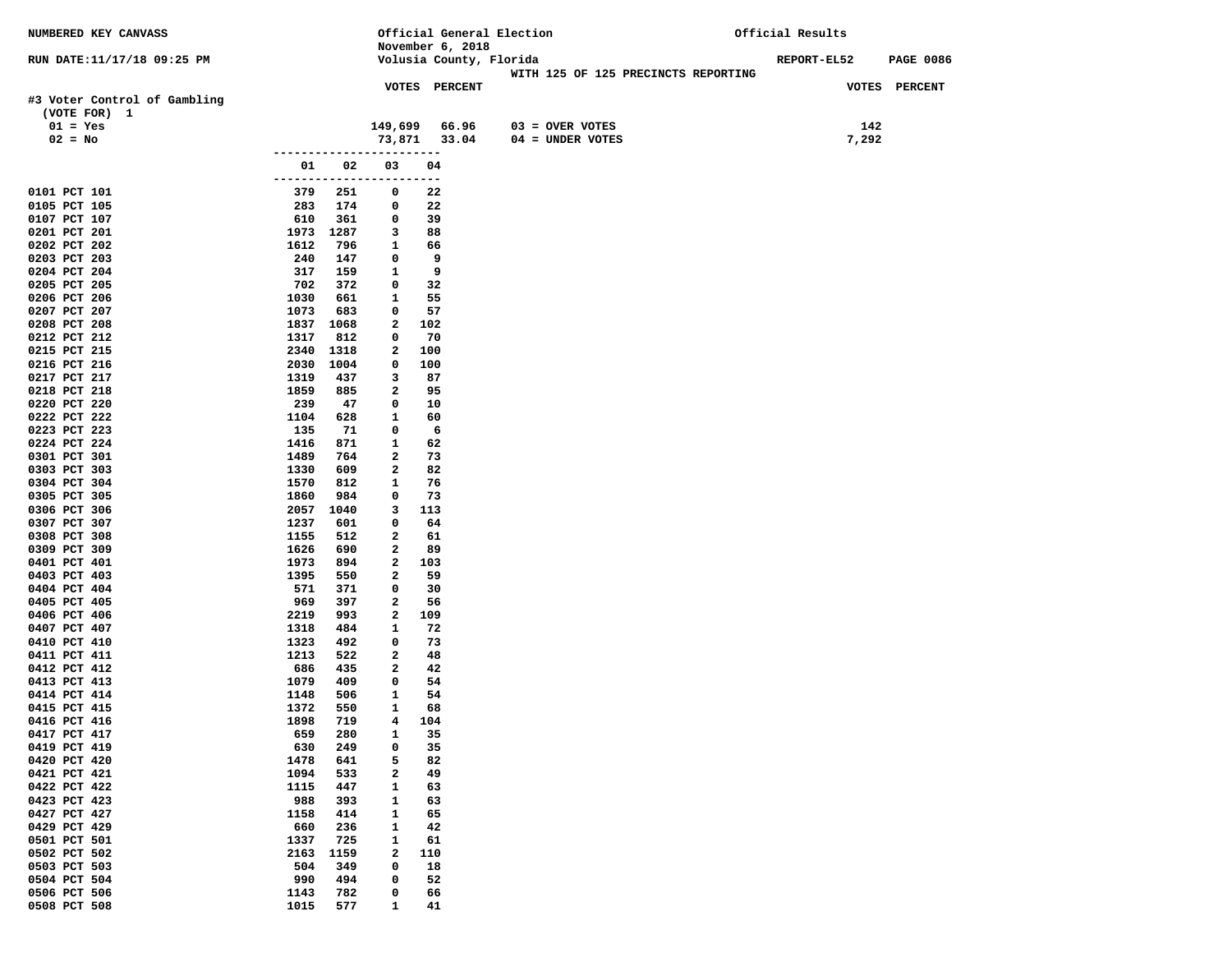| NUMBERED KEY CANVASS           |                           |               |                   |                         | Official General Election           | Official Results |                  |
|--------------------------------|---------------------------|---------------|-------------------|-------------------------|-------------------------------------|------------------|------------------|
|                                |                           |               |                   | November 6, 2018        |                                     |                  |                  |
| RUN DATE:11/17/18 09:25 PM     |                           |               |                   | Volusia County, Florida |                                     | REPORT-EL52      | <b>PAGE 0087</b> |
|                                |                           |               |                   |                         | WITH 125 OF 125 PRECINCTS REPORTING |                  |                  |
|                                |                           |               |                   | VOTES PERCENT           |                                     | VOTES PERCENT    |                  |
| #3 Voter Control of Gambling   |                           |               |                   |                         |                                     |                  |                  |
| (VOTE FOR) 1                   |                           |               |                   |                         |                                     |                  |                  |
| $01 = Yes$                     |                           |               |                   | 149,699 66.96           | $03 =$ OVER VOTES                   | 142              |                  |
| $02 = No$                      |                           |               |                   | 73,871 33.04            | $04 = UNDER VOTES$                  | 7,292            |                  |
|                                |                           | ------------- |                   | ----                    |                                     |                  |                  |
| (CONTINUED FROM PREVIOUS PAGE) | 01<br>------------------- | 02            | 03                | 04                      |                                     |                  |                  |
| 0509 PCT 509                   | 437                       | 321           | 1                 | ---<br>23               |                                     |                  |                  |
| 0510 PCT 510                   |                           | 1810 1299     | $\mathbf{0}$      | 94                      |                                     |                  |                  |
| 0511 PCT 511                   | 381                       | 244           | $\mathbf 0$       | 15                      |                                     |                  |                  |
| 0512 PCT 512                   |                           | 1776 1142     | 4                 | 101                     |                                     |                  |                  |
| 0515 PCT 515                   | 1176                      | 641           | 1                 | 74                      |                                     |                  |                  |
| 0516 PCT 516                   | 994                       | 776           | 1                 | 68                      |                                     |                  |                  |
| 0517 PCT 517                   | 991                       | 501           | 1                 | 53                      |                                     |                  |                  |
| 0519 PCT 519                   | 651                       | 299           | $\mathbf 0$       | 41                      |                                     |                  |                  |
| 0521 PCT 521                   | 1891                      | 900           | $\mathbf{1}$      | 102                     |                                     |                  |                  |
| 0522 PCT 522                   | 1585                      | 832           | $\mathbf{2}$      | 62                      |                                     |                  |                  |
| 0523 PCT 523                   | 960                       | 413           | 1                 | 27                      |                                     |                  |                  |
| 0526 PCT 526                   | 739                       | 282           | 1                 | 28                      |                                     |                  |                  |
| 0527 PCT 527                   | 755                       | 292           | $\mathbf{1}$      | 44                      |                                     |                  |                  |
| 0528 PCT 528                   | 688                       | 301           | $\mathbf{1}$      | 16                      |                                     |                  |                  |
| 0529 PCT 529                   | 704                       | 342           | 1                 | 33                      |                                     |                  |                  |
| 0530 PCT 530                   | 781                       | 330           | 0                 | 41                      |                                     |                  |                  |
| 0532 PCT 532                   | 1218                      | 838           | 0                 | 52                      |                                     |                  |                  |
| 0602 PCT 602                   | 1965                      | 1036          | 1                 | 100                     |                                     |                  |                  |
| 0603 PCT 603                   | 1602                      | 479           | 2                 | 80                      |                                     |                  |                  |
| 0607 PCT 607<br>0614 PCT 614   | 1839<br>1515              | 828<br>368    | 0<br>3            | 81<br>57                |                                     |                  |                  |
| 0619 PCT 619                   | 881                       | 162           | 0                 | 31                      |                                     |                  |                  |
| 0620 PCT 620                   | 843                       | 152           | $\mathbf{2}$      | 32                      |                                     |                  |                  |
| 0621 PCT 621                   | 778                       | 159           | 0                 | 30                      |                                     |                  |                  |
| 0622 PCT 622                   | 248                       | 88            | 0                 | 11                      |                                     |                  |                  |
| 0623 PCT 623                   | 904                       | 418           | 1                 | 36                      |                                     |                  |                  |
| 0625 PCT 625                   | 692                       | 423           | $\mathbf 0$       | 34                      |                                     |                  |                  |
| 0626 PCT 626                   | 586                       | 250           | 0                 | 36                      |                                     |                  |                  |
| 0628 PCT 628                   | 1512                      | 403           | 1                 | 80                      |                                     |                  |                  |
| 0633 PCT 633                   | 1390                      | 524           | 1                 | 47                      |                                     |                  |                  |
| 0638 PCT 638                   | 1058                      | 406           | 1                 | 55                      |                                     |                  |                  |
| 0641 PCT 641                   | 1811                      | 957           | 0                 | 73                      |                                     |                  |                  |
| 0701 PCT 701                   | 1813                      | 925           | 3                 | 69                      |                                     |                  |                  |
| 0703 PCT 703                   | 1573                      | 661           | $\mathbf{2}$      | 57                      |                                     |                  |                  |
| 0705 PCT 705                   | 598                       | 339           | 0                 | 28                      |                                     |                  |                  |
| 0706 PCT 706<br>0709 PCT 709   | 1968                      | 1138          | 0<br>$\mathbf{1}$ | 115<br>74               |                                     |                  |                  |
| 0711 PCT 711                   | 1338<br>1581              | 582<br>772    | $\mathbf{1}$      | 63                      |                                     |                  |                  |
| 0712 PCT 712                   | 843                       | 400           | 2                 | 25                      |                                     |                  |                  |
| 0714 PCT 714                   | 1585                      | 663           | 4                 | 62                      |                                     |                  |                  |
| 0716 PCT 716                   | 1118                      | 834           | $\overline{a}$    | 60                      |                                     |                  |                  |
| 0717 PCT 717                   | 801                       | 407           | 2                 | 40                      |                                     |                  |                  |
| 0718 PCT 718                   | 1557                      | 779           | з                 | 97                      |                                     |                  |                  |
| 0719 PCT 719                   | 913                       | 397           | 2                 | 44                      |                                     |                  |                  |
| 0720 PCT 720                   | 407                       | 180           | 0                 | 23                      |                                     |                  |                  |
| 0722 PCT 722                   | 1043                      | 460           | 1                 | 44                      |                                     |                  |                  |
| 0725 PCT 725                   | 1021                      | 548           | 0                 | 55                      |                                     |                  |                  |
| 0726 PCT 726                   | 1484                      | 866           | з                 | 69                      |                                     |                  |                  |
| 0728 PCT 728                   | 1625                      | 1069          | 0                 | 71                      |                                     |                  |                  |
| 0729 PCT 729                   | 1984                      | 1087          | 1                 | 99                      |                                     |                  |                  |
| 0732 PCT 732                   | 2097                      | 1205          | 3                 | 99                      |                                     |                  |                  |
| 0733 PCT 733                   | 1108                      | 649           | 0                 | 55                      |                                     |                  |                  |
| 0803 PCT 803                   | 981                       | 546           | 1                 | 51                      |                                     |                  |                  |
| 0804 PCT 804                   | 1580                      | 824           | 0                 | 73                      |                                     |                  |                  |
| 0805 PCT 805                   |                           | 2043 1143     | 2                 | 124                     |                                     |                  |                  |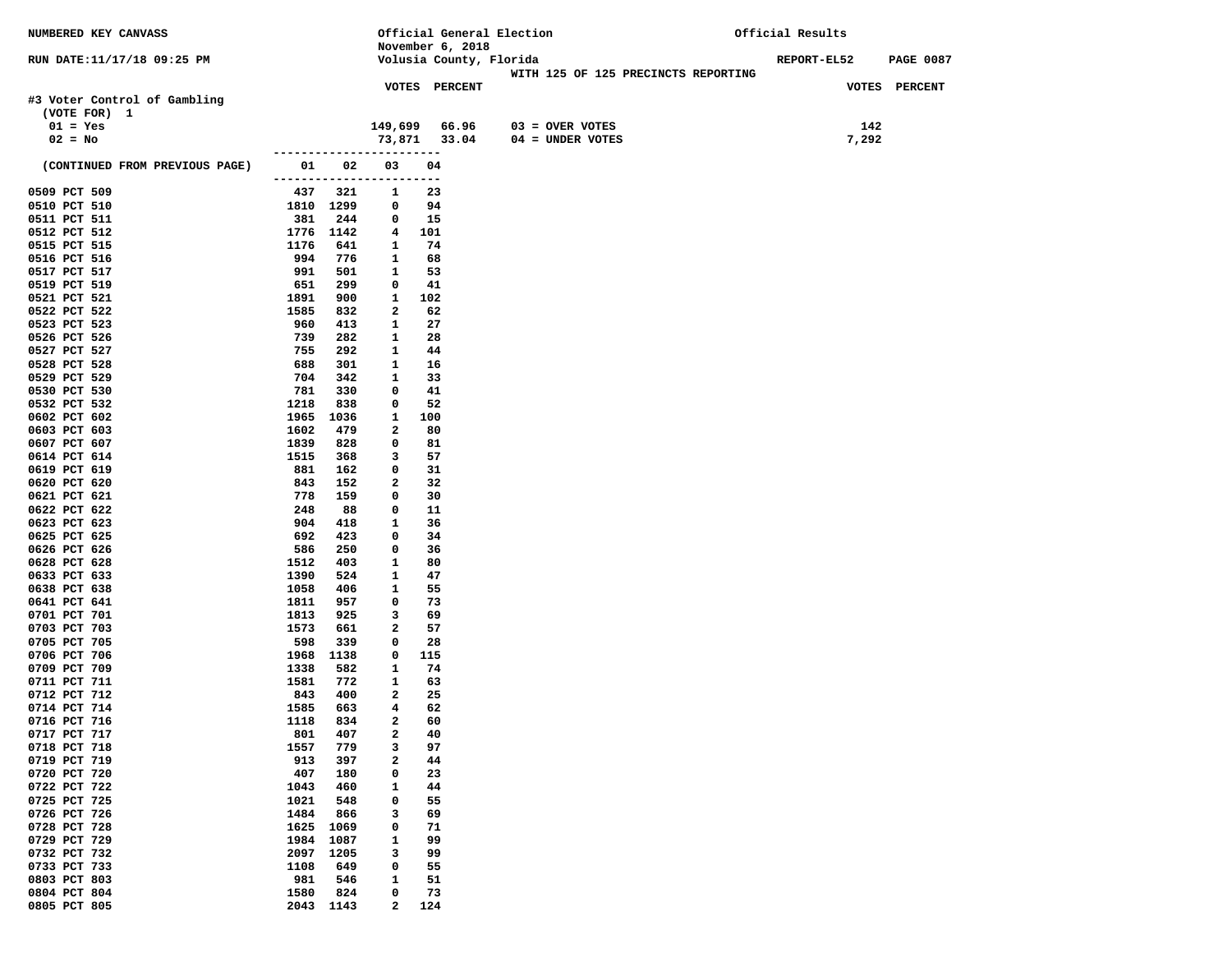| NUMBERED KEY CANVASS                         |      |      |              | Official General Election<br>November 6, 2018 |                                     | Official Results |                  |
|----------------------------------------------|------|------|--------------|-----------------------------------------------|-------------------------------------|------------------|------------------|
| RUN DATE:11/17/18 09:25 PM                   |      |      |              | Volusia County, Florida                       | WITH 125 OF 125 PRECINCTS REPORTING | REPORT-EL52      | <b>PAGE 0088</b> |
|                                              |      |      |              | VOTES PERCENT                                 |                                     |                  | VOTES PERCENT    |
| #3 Voter Control of Gambling<br>(VOTE FOR) 1 |      |      |              |                                               |                                     |                  |                  |
| $01 = Yes$                                   |      |      |              | 149,699 66.96                                 | $03 =$ OVER VOTES                   |                  | 142              |
| $02 = No$                                    |      |      |              | 73,871 33.04                                  | 04 = UNDER VOTES                    |                  | 7,292            |
| (CONTINUED FROM PREVIOUS PAGE)               | 01   | 02   | 03           | 04                                            |                                     |                  |                  |
|                                              |      |      |              |                                               |                                     |                  |                  |
| 0807 PCT 807                                 | 736  | 336  | 0            | 29                                            |                                     |                  |                  |
| 0808 PCT 808                                 | 2848 | 1364 | 3            | 119                                           |                                     |                  |                  |
| 0809 PCT 809                                 | 350  | 170  | 1            | 19                                            |                                     |                  |                  |
| 0810 PCT 810                                 | 738  | 390  | 1            | 36                                            |                                     |                  |                  |
| 0812 PCT 812                                 | 1361 | 586  | 1            | 50                                            |                                     |                  |                  |
| 0813 PCT 813                                 | 985  | 456  | 0            | 61                                            |                                     |                  |                  |
| 0814 PCT 814                                 | 1079 | 527  | $\mathbf{2}$ | 48                                            |                                     |                  |                  |
| 0816 PCT 816                                 | 727  | 496  | 1            | 46                                            |                                     |                  |                  |
| 0901 PCT 901                                 | 966  | 382  | 1            | 38                                            |                                     |                  |                  |
| 0902 PCT 902                                 | 1574 | 819  | 3            | 61                                            |                                     |                  |                  |
| 0903 PCT 903                                 | 1543 | 724  | 1            | 67                                            |                                     |                  |                  |
| 0904 PCT 904                                 | 2107 | 952  | 1            | 99                                            |                                     |                  |                  |
| 0907 PCT 907                                 | 1019 | 542  | 0            | 38                                            |                                     |                  |                  |
| 0909 PCT 909                                 | 643  | 342  | 0            | 32                                            |                                     |                  |                  |
| 0910 PCT 910                                 | 564  | 260  | $\mathbf{2}$ | 19                                            |                                     |                  |                  |
|                                              |      |      |              |                                               |                                     |                  |                  |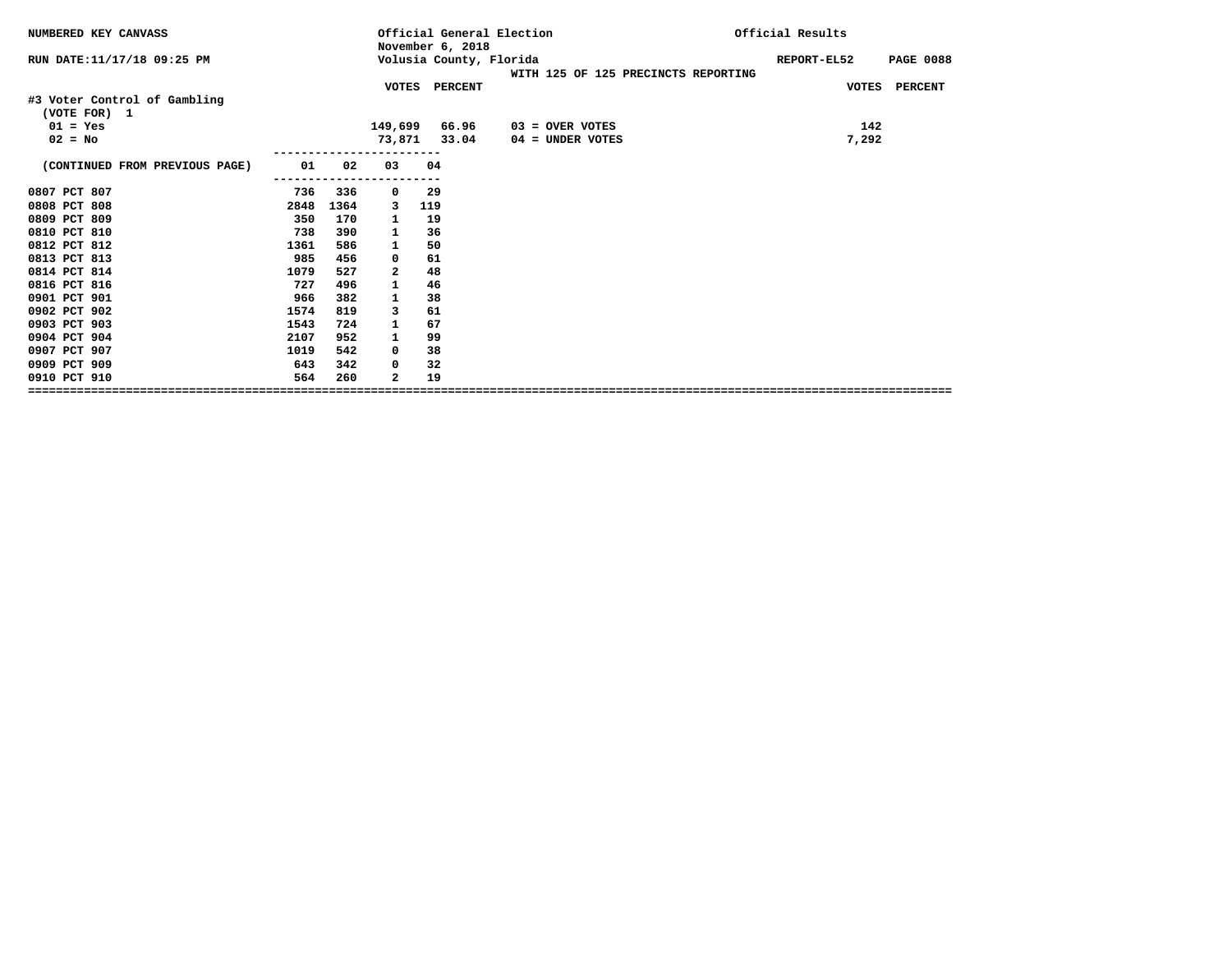| NUMBERED KEY CANVASS            |                      |            |                |               |                         | Official General Election |                                     | Official Results |       |                  |
|---------------------------------|----------------------|------------|----------------|---------------|-------------------------|---------------------------|-------------------------------------|------------------|-------|------------------|
|                                 |                      |            |                |               | November 6, 2018        |                           |                                     |                  |       |                  |
| RUN DATE:11/17/18 09:25 PM      |                      |            |                |               | Volusia County, Florida |                           |                                     | REPORT-EL52      |       | <b>PAGE 0089</b> |
|                                 |                      |            |                |               |                         |                           | WITH 125 OF 125 PRECINCTS REPORTING |                  |       |                  |
|                                 |                      |            |                | VOTES PERCENT |                         |                           |                                     |                  |       | VOTES PERCENT    |
| #4 Voting Restoration Amendment |                      |            |                |               |                         |                           |                                     |                  |       |                  |
| (VOTE FOR) 1                    |                      |            |                |               |                         |                           |                                     |                  |       |                  |
| $01 = Yes$                      |                      |            | 134,579        |               | 60.31                   | $03 =$ OVER VOTES         |                                     |                  | 114   |                  |
| $02 = No$                       |                      |            | 88,561         |               | 39.69                   | $04 = UNDER VOTES$        |                                     |                  | 7,750 |                  |
|                                 | --------------       |            |                | ----          |                         |                           |                                     |                  |       |                  |
|                                 | 01                   | 02         | 03             | 04            |                         |                           |                                     |                  |       |                  |
| 0101 PCT 101                    | -------------<br>298 | 324        | 0              | ---<br>30     |                         |                           |                                     |                  |       |                  |
| 0105 PCT 105                    | 228                  | 221        | 0              | 30            |                         |                           |                                     |                  |       |                  |
| 0107 PCT 107                    | 460                  | 496        | $\mathbf{2}$   | 52            |                         |                           |                                     |                  |       |                  |
| 0201 PCT 201                    | 1716                 | 1527       | 1              | 107           |                         |                           |                                     |                  |       |                  |
| 0202 PCT 202                    | 1359                 | 1054       | 0              | 62            |                         |                           |                                     |                  |       |                  |
| 0203 PCT 203                    | 183                  | 202        | 0              | 11            |                         |                           |                                     |                  |       |                  |
| 0204 PCT 204                    | 251                  | 223        | 0              | 12            |                         |                           |                                     |                  |       |                  |
| 0205 PCT 205                    | 625                  | 451        | 0              | 30            |                         |                           |                                     |                  |       |                  |
| 0206 PCT 206                    | 999                  | 697        | 1              | 50            |                         |                           |                                     |                  |       |                  |
| 0207 PCT 207                    | 881                  | 872        | 0              | 60            |                         |                           |                                     |                  |       |                  |
| 0208 PCT 208                    |                      | 1668 1235  | 0              | 106           |                         |                           |                                     |                  |       |                  |
| 0212 PCT 212                    | 1308                 | 816        | 0              | 75            |                         |                           |                                     |                  |       |                  |
| 0215 PCT 215                    |                      | 2056 1574  | 1              | 129           |                         |                           |                                     |                  |       |                  |
| 0216 PCT 216                    |                      | 1966 1054  | $\mathbf{2}$   | 112           |                         |                           |                                     |                  |       |                  |
| 0217 PCT 217                    | 1357                 | 395        | 1              | 93            |                         |                           |                                     |                  |       |                  |
| 0218 PCT 218                    | 1790                 | 944        | $\mathbf{1}$   | 106           |                         |                           |                                     |                  |       |                  |
| 0220 PCT 220                    | 263                  | 21         | 0              | 12            |                         |                           |                                     |                  |       |                  |
| 0222 PCT 222                    | 987                  | 732        | 0              | 74            |                         |                           |                                     |                  |       |                  |
| 0223 PCT 223                    | 111                  | 95         | 1              | -5            |                         |                           |                                     |                  |       |                  |
| 0224 PCT 224                    | 1282<br>1289         | 995<br>957 | 3<br>0         | 70<br>82      |                         |                           |                                     |                  |       |                  |
| 0301 PCT 301<br>0303 PCT 303    | 1174                 | 747        | 0              | 102           |                         |                           |                                     |                  |       |                  |
| 0304 PCT 304                    |                      | 1342 1027  | 1              | 89            |                         |                           |                                     |                  |       |                  |
| 0305 PCT 305                    | 1622                 | 1206       | 2              | 87            |                         |                           |                                     |                  |       |                  |
| 0306 PCT 306                    |                      | 1685 1384  | 2              | 142           |                         |                           |                                     |                  |       |                  |
| 0307 PCT 307                    | 1080                 | 761        | 0              | 61            |                         |                           |                                     |                  |       |                  |
| 0308 PCT 308                    | 1004                 | 648        | 0              | 78            |                         |                           |                                     |                  |       |                  |
| 0309 PCT 309                    | 1447                 | 855        | 1              | 104           |                         |                           |                                     |                  |       |                  |
| 0401 PCT 401                    |                      | 1833 1011  | 0              | 128           |                         |                           |                                     |                  |       |                  |
| 0403 PCT 403                    | 1355                 | 588        | 0              | 63            |                         |                           |                                     |                  |       |                  |
| 0404 PCT 404                    | 443                  | 489        | 0              | 40            |                         |                           |                                     |                  |       |                  |
| 0405 PCT 405                    | 934                  | 429        | 1              | 60            |                         |                           |                                     |                  |       |                  |
| 0406 PCT 406                    |                      | 2068 1126  | $\overline{4}$ | 125           |                         |                           |                                     |                  |       |                  |
| 0407 PCT 407                    | 1238                 | 567        | 3              | 67            |                         |                           |                                     |                  |       |                  |
| 0410 PCT 410                    | 1219                 | 578        | 1              | 90            |                         |                           |                                     |                  |       |                  |
| 0411 PCT 411                    | 1140                 | 577        | 0              | 68            |                         |                           |                                     |                  |       |                  |
| 0412 PCT 412                    | 563                  | 559        | $\mathbf 0$    | 43<br>78      |                         |                           |                                     |                  |       |                  |
| 0413 PCT 413<br>0414 PCT 414    | 928<br>1052          | 536<br>597 | 0<br>0         | 60            |                         |                           |                                     |                  |       |                  |
| 0415 PCT 415                    | 1286                 | 596        | 1              | 108           |                         |                           |                                     |                  |       |                  |
| 0416 PCT 416                    | 1789                 | 797        | $\mathbf{1}$   | 138           |                         |                           |                                     |                  |       |                  |
| 0417 PCT 417                    | 628                  | 313        | 0              | 34            |                         |                           |                                     |                  |       |                  |
| 0419 PCT 419                    | 578                  | 287        | 1              | 48            |                         |                           |                                     |                  |       |                  |
| 0420 PCT 420                    | 1343                 | 765        | 1              | 97            |                         |                           |                                     |                  |       |                  |
| 0421 PCT 421                    | 910                  | 729        | 0              | 39            |                         |                           |                                     |                  |       |                  |
| 0422 PCT 422                    | 1055                 | 498        | 1              | 72            |                         |                           |                                     |                  |       |                  |
| 0423 PCT 423                    | 945                  | 434        | $\mathbf{2}$   | 64            |                         |                           |                                     |                  |       |                  |
| 0427 PCT 427                    | 1038                 | 528        | 0              | 72            |                         |                           |                                     |                  |       |                  |
| 0429 PCT 429                    | 610                  | 282        | 0              | 47            |                         |                           |                                     |                  |       |                  |
| 0501 PCT 501                    | 1104                 | 966        | 1              | 53            |                         |                           |                                     |                  |       |                  |
| 0502 PCT 502                    | 1870                 | 1450       | 3              | 111           |                         |                           |                                     |                  |       |                  |
| 0503 PCT 503                    | 427                  | 416        | 1              | 27            |                         |                           |                                     |                  |       |                  |
| 0504 PCT 504                    | 883                  | 602        | 1              | 50            |                         |                           |                                     |                  |       |                  |
| 0506 PCT 506                    | 1121                 | 810        | 0              | 60            |                         |                           |                                     |                  |       |                  |
| 0508 PCT 508                    | 866                  | 727        | 2              | 39            |                         |                           |                                     |                  |       |                  |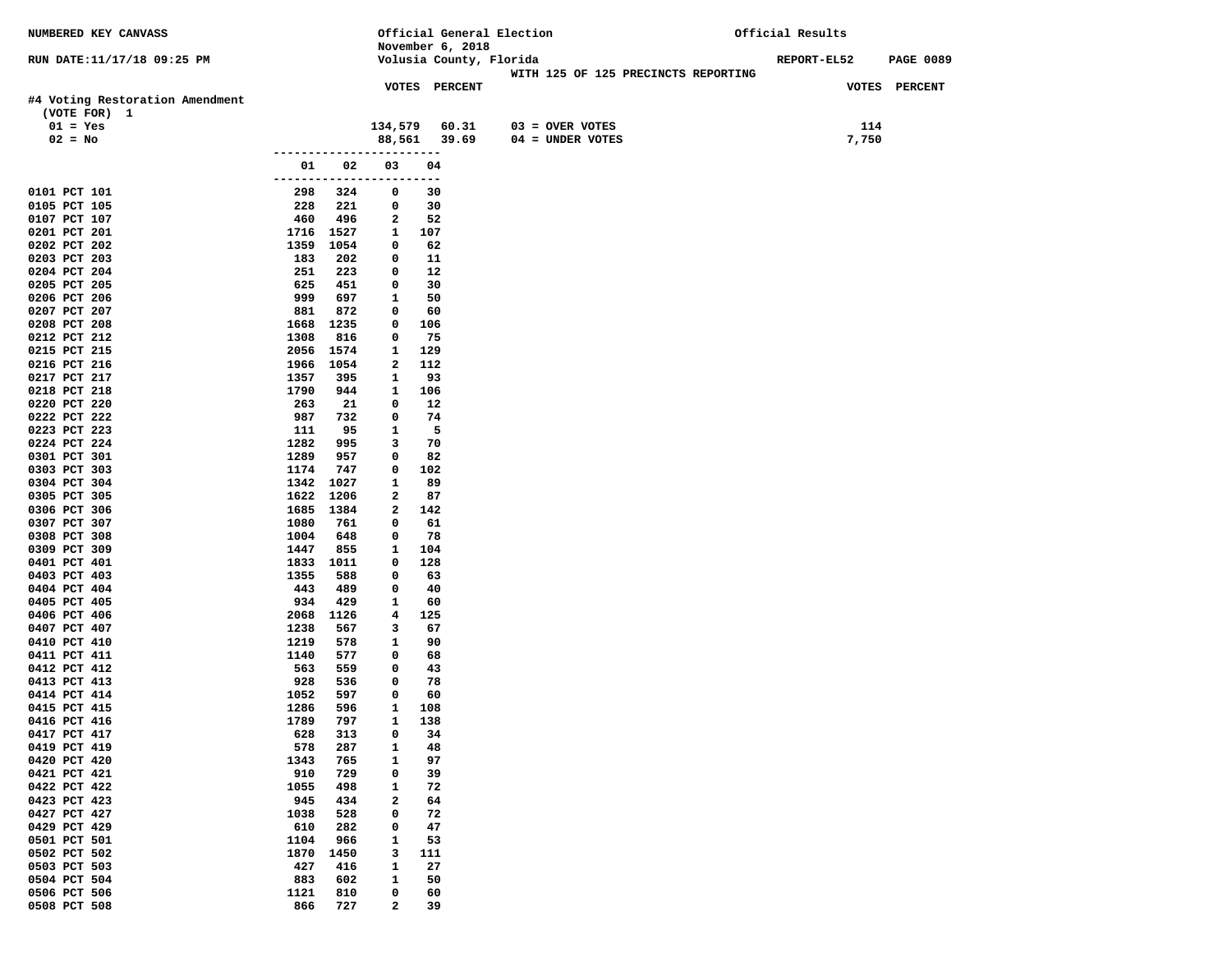| NUMBERED KEY CANVASS                            |                            |            |                   |                         | Official General Election           | Official Results |                  |
|-------------------------------------------------|----------------------------|------------|-------------------|-------------------------|-------------------------------------|------------------|------------------|
|                                                 |                            |            |                   | November 6, 2018        |                                     |                  |                  |
| RUN DATE:11/17/18 09:25 PM                      |                            |            |                   | Volusia County, Florida | WITH 125 OF 125 PRECINCTS REPORTING | REPORT-EL52      | <b>PAGE 0090</b> |
|                                                 |                            |            |                   | VOTES PERCENT           |                                     |                  | VOTES PERCENT    |
| #4 Voting Restoration Amendment<br>(VOTE FOR) 1 |                            |            |                   |                         |                                     |                  |                  |
| $01 = Yes$                                      |                            |            | 134,579           | 60.31                   | $03 =$ OVER VOTES                   | 114              |                  |
| $02 = No$                                       |                            |            | 88,561            | 39.69                   | $04 = UNDER VOTES$                  | 7,750            |                  |
| (CONTINUED FROM PREVIOUS PAGE)                  | 01                         | 02         | 03                | 04                      |                                     |                  |                  |
| 0509 PCT 509                                    | -------------------<br>394 | 369        | 0                 | ---<br>19               |                                     |                  |                  |
| 0510 PCT 510                                    |                            | 1602 1518  | 1                 | 82                      |                                     |                  |                  |
| 0511 PCT 511                                    | 302                        | 318        | 2                 | 18                      |                                     |                  |                  |
| 0512 PCT 512                                    |                            | 1656 1269  | 3                 | 95                      |                                     |                  |                  |
| 0515 PCT 515                                    | 1191                       | 632        | 0                 | 69                      |                                     |                  |                  |
| 0516 PCT 516                                    | 986                        | 793        | 1                 | 59                      |                                     |                  |                  |
| 0517 PCT 517<br>0519 PCT 519                    | 912<br>596                 | 580<br>364 | 1<br>1            | 53<br>30                |                                     |                  |                  |
| 0521 PCT 521                                    |                            | 1614 1179  | 5                 | 96                      |                                     |                  |                  |
| 0522 PCT 522                                    | 1481                       | 929        | 2                 | 69                      |                                     |                  |                  |
| 0523 PCT 523                                    | 893                        | 483        | 1                 | 24                      |                                     |                  |                  |
| 0526 PCT 526                                    | 685                        | 331        | 1                 | 33                      |                                     |                  |                  |
| 0527 PCT 527                                    | 709                        | 339        | 0                 | 44                      |                                     |                  |                  |
| 0528 PCT 528                                    | 699                        | 290        | 0                 | 17                      |                                     |                  |                  |
| 0529 PCT 529<br>0530 PCT 530                    | 653<br>801                 | 392<br>320 | 0<br>1            | 35<br>30                |                                     |                  |                  |
| 0532 PCT 532                                    | 986                        | 1070       | 0                 | 52                      |                                     |                  |                  |
| 0602 PCT 602                                    | 1810                       | 1199       | $\mathbf{1}$      | 92                      |                                     |                  |                  |
| 0603 PCT 603                                    | 1712                       | 384        | 1                 | 66                      |                                     |                  |                  |
| 0607 PCT 607                                    |                            | 1605 1055  | 0                 | 88                      |                                     |                  |                  |
| 0614 PCT 614                                    | 1607                       | 278        | 2                 | 56                      |                                     |                  |                  |
| 0619 PCT 619                                    | 912                        | 130        | 0                 | 32                      |                                     |                  |                  |
| 0620 PCT 620<br>0621 PCT 621                    | 940<br>840                 | 61<br>106  | 1<br>1            | 27<br>20                |                                     |                  |                  |
| 0622 PCT 622                                    | 238                        | 93         | 0                 | 16                      |                                     |                  |                  |
| 0623 PCT 623                                    | 853                        | 474        | 0                 | 32                      |                                     |                  |                  |
| 0625 PCT 625                                    | 629                        | 483        | 0                 | 37                      |                                     |                  |                  |
| 0626 PCT 626                                    | 548                        | 290        | 0                 | 34                      |                                     |                  |                  |
| 0628 PCT 628                                    | 1642                       | 279        | 4                 | 71                      |                                     |                  |                  |
| 0633 PCT 633<br>0638 PCT 638                    | 1348<br>865                | 571<br>587 | 2<br>2            | 41<br>66                |                                     |                  |                  |
| 0641 PCT 641                                    | 1660                       | 1107       | 0                 | 74                      |                                     |                  |                  |
| 0701 PCT 701                                    | 1643                       | 1095       | 1                 | 71                      |                                     |                  |                  |
| 0703 PCT 703                                    | 1435                       | 801        | $\mathbf{2}$      | 55                      |                                     |                  |                  |
| 0705 PCT 705                                    | 532                        | 404        | 0                 | 29                      |                                     |                  |                  |
| 0706 PCT 706                                    |                            | 1561 1534  | 2                 | 124                     |                                     |                  |                  |
| 0709 PCT 709                                    | 1203                       | 724        | $\mathbf 0$       | 68                      |                                     |                  |                  |
| 0711 PCT 711<br>0712 PCT 712                    | 1432<br>801                | 928<br>439 | 1<br>1            | 56<br>29                |                                     |                  |                  |
| 0714 PCT 714                                    | 1364                       | 885        | 0                 | 65                      |                                     |                  |                  |
| 0716 PCT 716                                    | 818                        | 1144       | 1                 | 51                      |                                     |                  |                  |
| 0717 PCT 717                                    | 751                        | 462        | 2                 | 35                      |                                     |                  |                  |
| 0718 PCT 718                                    | 1354                       | 996        | 3                 | 83                      |                                     |                  |                  |
| 0719 PCT 719                                    | 766                        | 542        | 0                 | 48                      |                                     |                  |                  |
| 0720 PCT 720                                    | 368                        | 221        | 0                 | 21                      |                                     |                  |                  |
| 0722 PCT 722<br>0725 PCT 725                    | 926<br>861                 | 569<br>709 | 1<br>0            | 52<br>54                |                                     |                  |                  |
| 0726 PCT 726                                    | 1147                       | 1213       | 0                 | 62                      |                                     |                  |                  |
| 0728 PCT 728                                    | 1495                       | 1216       | 1                 | 53                      |                                     |                  |                  |
| 0729 PCT 729                                    | 1643                       | 1435       | 0                 | 93                      |                                     |                  |                  |
| 0732 PCT 732                                    | 1770                       | 1529       | 2                 | 103                     |                                     |                  |                  |
| 0733 PCT 733                                    | 978                        | 790        | 0                 | 44                      |                                     |                  |                  |
| 0803 PCT 803<br>0804 PCT 804                    | 789                        | 720<br>979 | $\mathbf{2}$<br>0 | 68<br>95                |                                     |                  |                  |
| 0805 PCT 805                                    | 1403                       | 1736 1412  | 3                 | 161                     |                                     |                  |                  |
|                                                 |                            |            |                   |                         |                                     |                  |                  |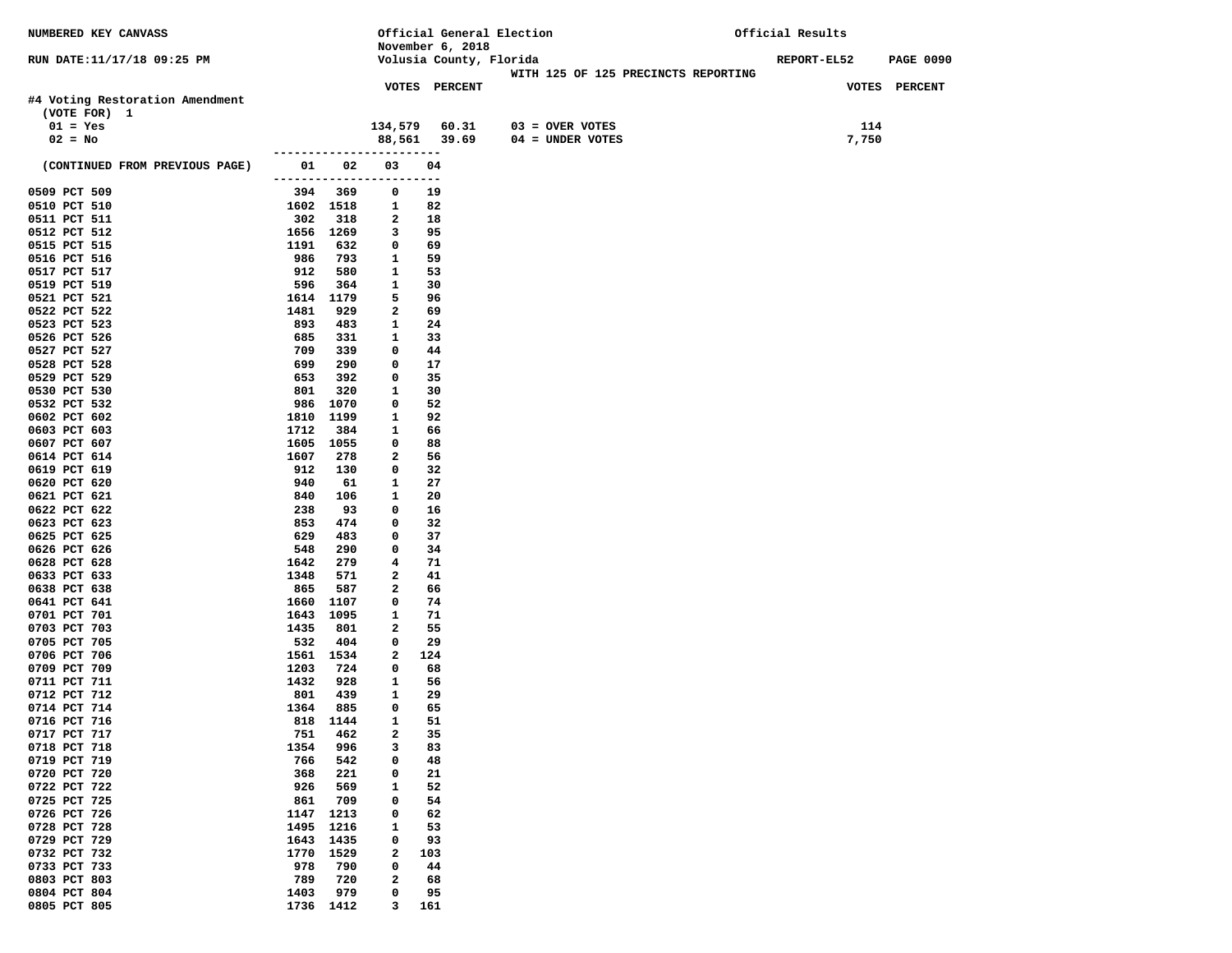| NUMBERED KEY CANVASS                            |      |      |              | November 6, 2018        | Official General Election           | Official Results |                  |
|-------------------------------------------------|------|------|--------------|-------------------------|-------------------------------------|------------------|------------------|
| RUN DATE:11/17/18 09:25 PM                      |      |      |              | Volusia County, Florida | WITH 125 OF 125 PRECINCTS REPORTING | REPORT-EL52      | <b>PAGE 0091</b> |
|                                                 |      |      | VOTES        | <b>PERCENT</b>          |                                     |                  | VOTES PERCENT    |
| #4 Voting Restoration Amendment<br>(VOTE FOR) 1 |      |      |              |                         |                                     |                  |                  |
| $01 = Yes$                                      |      |      |              | 134,579 60.31           | 03 = OVER VOTES                     | 114              |                  |
| $02 = No$                                       |      |      |              | 88,561 39.69            | 04 = UNDER VOTES                    | 7,750            |                  |
| (CONTINUED FROM PREVIOUS PAGE)                  | 01   | 02   | 03           | 04                      |                                     |                  |                  |
| 0807 PCT 807                                    | 664  | 411  | $\mathbf{2}$ | 24                      |                                     |                  |                  |
| 0808 PCT 808                                    | 2413 | 1766 | 3            | 152                     |                                     |                  |                  |
| 0809 PCT 809                                    | 324  | 191  | 1            | 24                      |                                     |                  |                  |
| 0810 PCT 810                                    | 741  | 381  | 0            | 43                      |                                     |                  |                  |
| 0812 PCT 812                                    | 1147 | 754  | 1            | 96                      |                                     |                  |                  |
| 0813 PCT 813                                    | 815  | 630  | 1            | 56                      |                                     |                  |                  |
| 0814 PCT 814                                    | 925  | 690  | $\mathbf{2}$ | 39                      |                                     |                  |                  |
| 0816 PCT 816                                    | 558  | 675  | 0            | 37                      |                                     |                  |                  |
| 0901 PCT 901                                    | 850  | 508  | 1            | 28                      |                                     |                  |                  |
| 0902 PCT 902                                    | 1399 | 999  | $\mathbf{2}$ | 57                      |                                     |                  |                  |
| 0903 PCT 903                                    | 1344 | 922  | 2            | 67                      |                                     |                  |                  |
| 0904 PCT 904                                    | 1716 | 1352 | 1            | 90                      |                                     |                  |                  |
| 0907 PCT 907                                    | 832  | 735  | 0            | 32                      |                                     |                  |                  |
| 0909 PCT 909                                    | 562  | 426  | 0            | 29                      |                                     |                  |                  |
| 0910 PCT 910                                    | 487  | 331  | 0            | 27                      |                                     |                  |                  |
|                                                 |      |      |              |                         |                                     |                  |                  |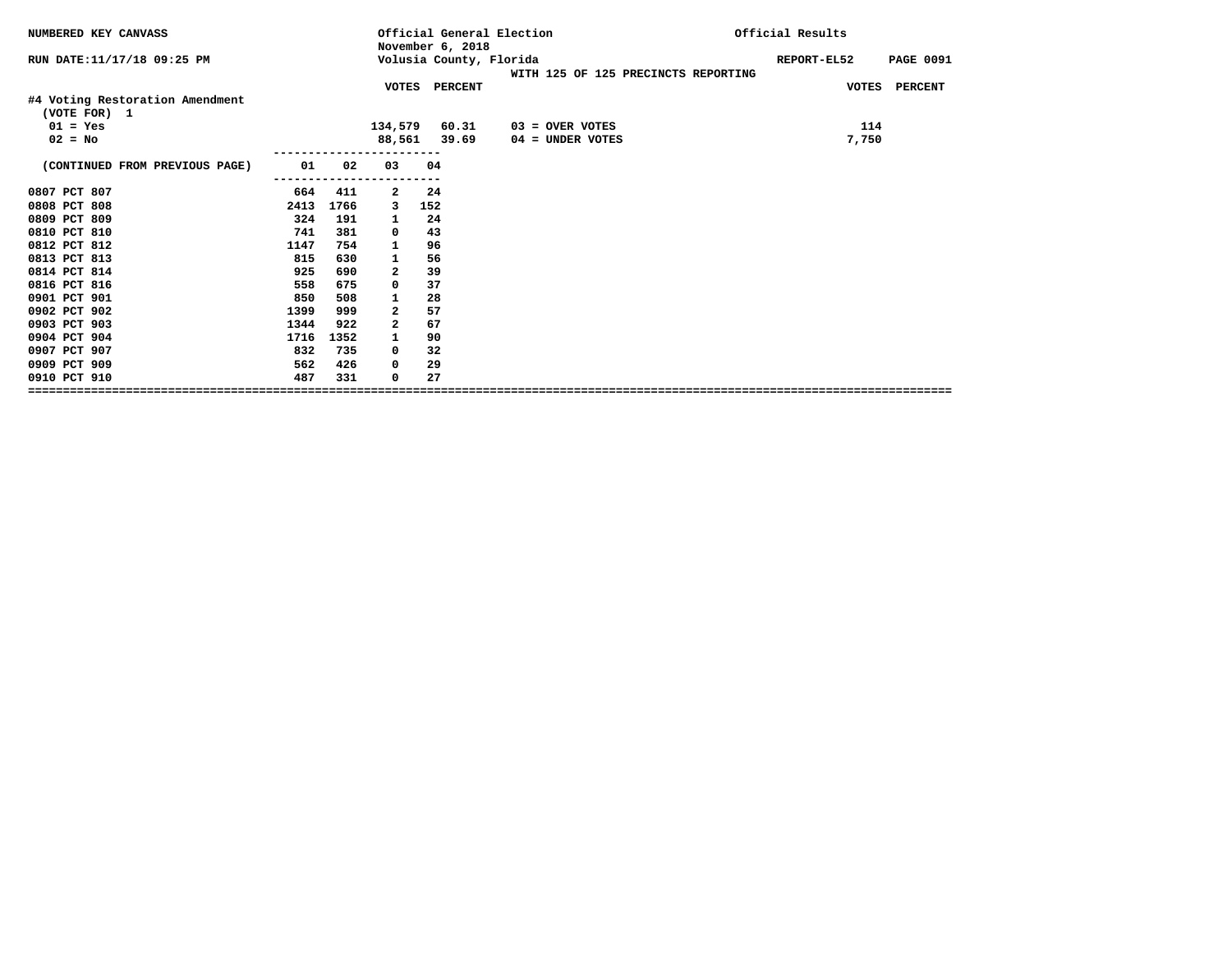| NUMBERED KEY CANVASS                           |                       |             |                   |                  | Official General Election                                      | Official Results |                  |
|------------------------------------------------|-----------------------|-------------|-------------------|------------------|----------------------------------------------------------------|------------------|------------------|
|                                                |                       |             |                   | November 6, 2018 |                                                                |                  |                  |
| RUN DATE:11/17/18 09:25 PM                     |                       |             |                   |                  | Volusia County, Florida<br>WITH 125 OF 125 PRECINCTS REPORTING | REPORT-EL52      | <b>PAGE 0092</b> |
|                                                |                       |             |                   | VOTES PERCENT    |                                                                |                  | VOTES PERCENT    |
| #5 Supermajority Vote Required<br>(VOTE FOR) 1 |                       |             |                   |                  |                                                                |                  |                  |
| $01 = Yes$                                     |                       |             | 144,587           | 66.40            | $03 =$ OVER VOTES                                              | 95               |                  |
| $02 = No$                                      |                       |             | 73,176            | 33.60            | $04 = UNDER VOTES$                                             | 13,146           |                  |
|                                                |                       | ----------- |                   |                  |                                                                |                  |                  |
|                                                | 01                    | 02          | 03                | 04               |                                                                |                  |                  |
| 0101 PCT 101                                   | --------------<br>400 | 207         | 0                 | $---$<br>45      |                                                                |                  |                  |
| 0105 PCT 105                                   | 289                   | 147         | 0                 | 43               |                                                                |                  |                  |
| 0107 PCT 107                                   | 729                   | 211         | 0                 | 70               |                                                                |                  |                  |
| 0201 PCT 201                                   | 2139                  | 1037        | 0                 | 175              |                                                                |                  |                  |
| 0202 PCT 202                                   | 1626                  | 706         | 3                 | 140              |                                                                |                  |                  |
| 0203 PCT 203                                   | 274                   | 106         | 0                 | 16               |                                                                |                  |                  |
| 0204 PCT 204<br>0205 PCT 205                   | 312<br>700            | 151<br>348  | 0<br>0            | 23<br>58         |                                                                |                  |                  |
| 0206 PCT 206                                   | 1039                  | 612         | $\mathbf{2}$      | 94               |                                                                |                  |                  |
| 0207 PCT 207                                   | 1184                  | 534         | 1                 | 94               |                                                                |                  |                  |
| 0208 PCT 208                                   | 1900                  | 940         | 1                 | 168              |                                                                |                  |                  |
| 0212 PCT 212                                   | 1209                  | 868         | 1                 | 121              |                                                                |                  |                  |
| 0215 PCT 215                                   | 2352                  | 1232        | 3                 | 173              |                                                                |                  |                  |
| 0216 PCT 216<br>0217 PCT 217                   | 1718<br>812           | 1239<br>881 | 2<br>0            | 175<br>153       |                                                                |                  |                  |
| 0218 PCT 218                                   | 1627                  | 1046        | 1                 | 167              |                                                                |                  |                  |
| 0220 PCT 220                                   | 108                   | 173         | 0                 | 15               |                                                                |                  |                  |
| 0222 PCT 222                                   | 1101                  | 580         | 1                 | 111              |                                                                |                  |                  |
| 0223 PCT 223                                   | 152                   | 53          | 0                 | $\overline{7}$   |                                                                |                  |                  |
| 0224 PCT 224                                   | 1464                  | 760         | 3                 | 123              |                                                                |                  |                  |
| 0301 PCT 301<br>0303 PCT 303                   | 1495<br>1167          | 697<br>707  | 0<br>0            | 136<br>149       |                                                                |                  |                  |
| 0304 PCT 304                                   | 1579                  | 725         | 2                 | 153              |                                                                |                  |                  |
| 0305 PCT 305                                   | 1953                  | 804         | 1                 | 159              |                                                                |                  |                  |
| 0306 PCT 306                                   | 2155                  | 846         | 0                 | 212              |                                                                |                  |                  |
| 0307 PCT 307                                   | 1243                  | 540         | 0                 | 119              |                                                                |                  |                  |
| 0308 PCT 308                                   | 1128                  | 488         | 0                 | 114              |                                                                |                  |                  |
| 0309 PCT 309<br>0401 PCT 401                   | 1548<br>1853          | 708<br>918  | 0<br>0            | 151<br>201       |                                                                |                  |                  |
| 0403 PCT 403                                   | 1202                  | 694         | 1                 | 109              |                                                                |                  |                  |
| 0404 PCT 404                                   | 667                   | 237         | 1                 | 67               |                                                                |                  |                  |
| 0405 PCT 405                                   | 842                   | 490         | $\mathbf{1}$      | 91               |                                                                |                  |                  |
| 0406 PCT 406                                   | 2040                  | 1079        | 1                 | 203              |                                                                |                  |                  |
| 0407 PCT 407<br>0410 PCT 410                   | 1128<br>1131          | 635<br>622  | 1<br>$\mathbf{1}$ | 111<br>134       |                                                                |                  |                  |
| 0411 PCT 411                                   | 1142                  | 545         | 1                 | 97               |                                                                |                  |                  |
| 0412 PCT 412                                   | 834                   | 257         | $\mathbf{1}$      | 73               |                                                                |                  |                  |
| 0413 PCT 413                                   | 946                   | 473         | 1                 | 122              |                                                                |                  |                  |
| 0414 PCT 414                                   | 1074                  | 538         | 1                 | 96               |                                                                |                  |                  |
| 0415 PCT 415                                   | 1192                  | 658         | 0                 | 141              |                                                                |                  |                  |
| 0416 PCT 416<br>0417 PCT 417                   | 1618<br>577           | 912<br>343  | 0<br>0            | 195<br>55        |                                                                |                  |                  |
| 0419 PCT 419                                   | 564                   | 283         | 2                 | 65               |                                                                |                  |                  |
| 0420 PCT 420                                   | 1358                  | 686         | $\mathbf{1}$      | 161              |                                                                |                  |                  |
| 0421 PCT 421                                   | 1131                  | 470         | 0                 | 77               |                                                                |                  |                  |
| 0422 PCT 422                                   | 949                   | 571         | $\mathbf{1}$      | 105              |                                                                |                  |                  |
| 0423 PCT 423                                   | 864                   | 478         | $\mathbf{2}$      | 101              |                                                                |                  |                  |
| 0427 PCT 427<br>0429 PCT 429                   | 977<br>563            | 545<br>301  | 0<br>0            | 116<br>75        |                                                                |                  |                  |
| 0501 PCT 501                                   | 1451                  | 568         | $\mathbf{2}$      | 103              |                                                                |                  |                  |
| 0502 PCT 502                                   | 2248                  | 987         | 4                 | 195              |                                                                |                  |                  |
| 0503 PCT 503                                   | 592                   | 239         | $\mathbf{1}$      | 39               |                                                                |                  |                  |
| 0504 PCT 504                                   | 1028                  | 428         | 0                 | 80               |                                                                |                  |                  |
| 0506 PCT 506                                   | 1220                  | 665         | 1                 | 105              |                                                                |                  |                  |
| 0508 PCT 508                                   | 1130                  | 430         | $\mathbf{1}$      | 73               |                                                                |                  |                  |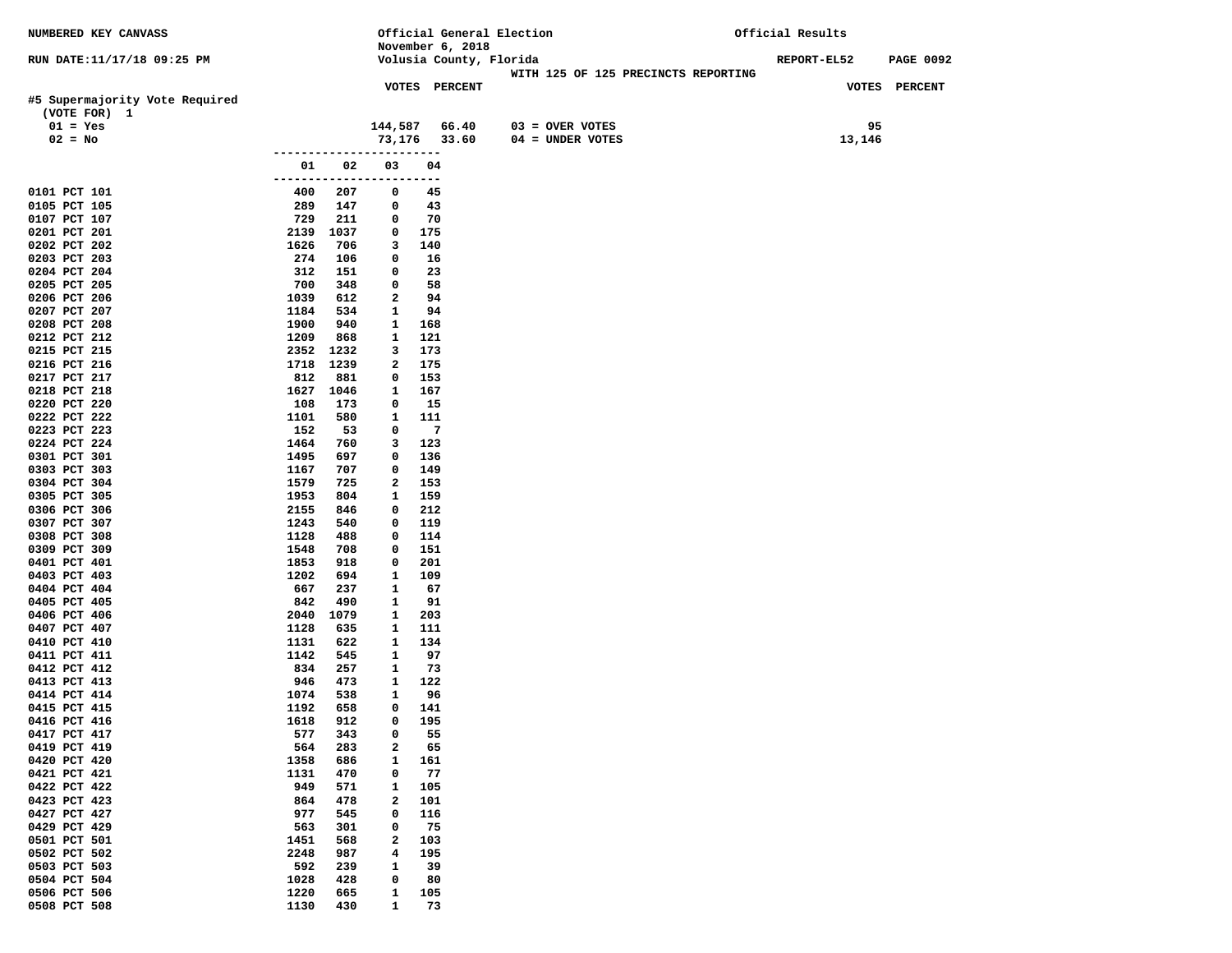| NUMBERED KEY CANVASS                           |              |            |                                |            |                         | Official General Election           | Official Results   |                  |
|------------------------------------------------|--------------|------------|--------------------------------|------------|-------------------------|-------------------------------------|--------------------|------------------|
|                                                |              |            |                                |            | November 6, 2018        |                                     |                    |                  |
| RUN DATE:11/17/18 09:25 PM                     |              |            |                                |            | Volusia County, Florida | WITH 125 OF 125 PRECINCTS REPORTING | <b>REPORT-EL52</b> | <b>PAGE 0093</b> |
|                                                |              |            |                                |            | <b>VOTES PERCENT</b>    |                                     |                    | VOTES PERCENT    |
| #5 Supermajority Vote Required<br>(VOTE FOR) 1 |              |            |                                |            |                         |                                     |                    |                  |
| $01 = Yes$                                     |              |            | 144,587                        |            | 66.40                   | $03 =$ OVER VOTES                   | 95                 |                  |
| $02 = No$                                      |              |            | 73,176 33.60                   |            |                         | 04 = UNDER VOTES                    | 13,146             |                  |
| (CONTINUED FROM PREVIOUS PAGE)                 | 01           | 02         | 03<br>------------------------ | 04         |                         |                                     |                    |                  |
| 0509 PCT 509                                   | 532          | 220        | $\mathbf 0$                    | 30         |                         |                                     |                    |                  |
| 0510 PCT 510                                   | 2076         | 947        | $\mathbf{1}$                   | 179        |                         |                                     |                    |                  |
| 0511 PCT 511                                   | 470          | 143        | 1                              | 26         |                         |                                     |                    |                  |
| 0512 PCT 512                                   | 1839         | 1014       | 0                              | 170        |                         |                                     |                    |                  |
| 0515 PCT 515                                   | 1119         | 644        | $\mathbf 0$                    | 129        |                         |                                     |                    |                  |
| 0516 PCT 516                                   | 1100         | 629        | $\mathbf{2}$<br>0              | 108        |                         |                                     |                    |                  |
| 0517 PCT 517<br>0519 PCT 519                   | 936<br>622   | 510<br>309 | 1                              | 100<br>59  |                         |                                     |                    |                  |
| 0521 PCT 521                                   | 1951         | 748        | 0                              | 195        |                         |                                     |                    |                  |
| 0522 PCT 522                                   | 1603         | 764        | $\mathbf{1}$                   | 113        |                         |                                     |                    |                  |
| 0523 PCT 523                                   | 913          | 425        | 0                              | 63         |                         |                                     |                    |                  |
| 0526 PCT 526                                   | 600          | 385        | 2                              | 63         |                         |                                     |                    |                  |
| 0527 PCT 527                                   | 690          | 341        | $\mathbf 0$                    | 61         |                         |                                     |                    |                  |
| 0528 PCT 528                                   | 582          | 389        | $\mathbf 0$                    | 35         |                         |                                     |                    |                  |
| 0529 PCT 529                                   | 644          | 368        | 0                              | 68         |                         |                                     |                    |                  |
| 0530 PCT 530                                   | 662<br>1473  | 411<br>531 | 0<br>0                         | 79<br>104  |                         |                                     |                    |                  |
| 0532 PCT 532<br>0602 PCT 602                   | 1956         | 985        | 1                              | 160        |                         |                                     |                    |                  |
| 0603 PCT 603                                   | 986          | 1037       | 3                              | 137        |                         |                                     |                    |                  |
| 0607 PCT 607                                   | 1708         | 880        | $\mathbf 0$                    | 160        |                         |                                     |                    |                  |
| 0614 PCT 614                                   | 812          | 1033       | 1                              | 97         |                         |                                     |                    |                  |
| 0619 PCT 619                                   | 489          | 528        | 0                              | 57         |                         |                                     |                    |                  |
| 0620 PCT 620                                   | 320          | 673        | 0                              | 36         |                         |                                     |                    |                  |
| 0621 PCT 621                                   | 388          | 531        | $\mathbf 0$                    | 48         |                         |                                     |                    |                  |
| 0622 PCT 622                                   | 198          | 119        | $\mathbf 0$                    | 30         |                         |                                     |                    |                  |
| 0623 PCT 623<br>0625 PCT 625                   | 838<br>727   | 434<br>376 | $\mathbf 0$<br>0               | 87<br>46   |                         |                                     |                    |                  |
| 0626 PCT 626                                   | 516          | 288        | 0                              | 68         |                         |                                     |                    |                  |
| 0628 PCT 628                                   | 817          | 1043       | 1                              | 135        |                         |                                     |                    |                  |
| 0633 PCT 633                                   | 1093         | 784        | $\mathbf 0$                    | 85         |                         |                                     |                    |                  |
| 0638 PCT 638                                   | 1010         | 400        | $\mathbf 0$                    | 110        |                         |                                     |                    |                  |
| 0641 PCT 641                                   | 1759         | 944        | $\mathbf 0$                    | 138        |                         |                                     |                    |                  |
| 0701 PCT 701                                   | 1763         | 899        | 0                              | 148        |                         |                                     |                    |                  |
| 0703 PCT 703                                   | 1457         | 713        | $\mathbf{1}$                   | 122        |                         |                                     |                    |                  |
| 0705 PCT 705                                   | 640          | 269        | 0                              | 56         |                         |                                     |                    |                  |
| 0706 PCT 706<br>0709 PCT 709                   | 2160<br>1285 | 875<br>584 | $\mathbf 0$<br>$\mathbf{2}$    | 186<br>124 |                         |                                     |                    |                  |
| 0711 PCT 711                                   | 1584         | 688        | 1                              | 144        |                         |                                     |                    |                  |
| 0712 PCT 712                                   | 811          | 398        | 1                              | 60         |                         |                                     |                    |                  |
| 0714 PCT 714                                   | 1474         | 716        | 0                              | 124        |                         |                                     |                    |                  |
| 0716 PCT 716                                   | 1501         | 430        | $\mathbf{1}$                   | 82         |                         |                                     |                    |                  |
| 0717 PCT 717                                   | 796          | 396        | $\mathbf{1}$                   | 57         |                         |                                     |                    |                  |
| 0718 PCT 718                                   | 1547         | 736        | 1                              | 152        |                         |                                     |                    |                  |
| 0719 PCT 719                                   | 915          | 351        | 0                              | 90         |                         |                                     |                    |                  |
| 0720 PCT 720                                   | 389          | 179        | 0                              | 42         |                         |                                     |                    |                  |
| 0722 PCT 722<br>0725 PCT 725                   | 1041<br>1036 | 413<br>498 | 0<br>0                         | 94<br>90   |                         |                                     |                    |                  |
| 0726 PCT 726                                   | 1681         | 645        | 1                              | 95         |                         |                                     |                    |                  |
| 0728 PCT 728                                   | 1799         | 833        | 1                              | 132        |                         |                                     |                    |                  |
| 0729 PCT 729                                   | 2134         | 875        | $\mathbf{1}$                   | 161        |                         |                                     |                    |                  |
| 0732 PCT 732                                   | 2325         | 892        | 3                              | 184        |                         |                                     |                    |                  |
| 0733 PCT 733                                   | 1193         | 538        | 0                              | 81         |                         |                                     |                    |                  |
| 0803 PCT 803                                   | 945          | 548        | 1                              | 85         |                         |                                     |                    |                  |
| 0804 PCT 804                                   | 1545         | 792        | 5                              | 135        |                         |                                     |                    |                  |
| 0805 PCT 805                                   |              | 1994 1103  | $\mathbf{1}$                   | 214        |                         |                                     |                    |                  |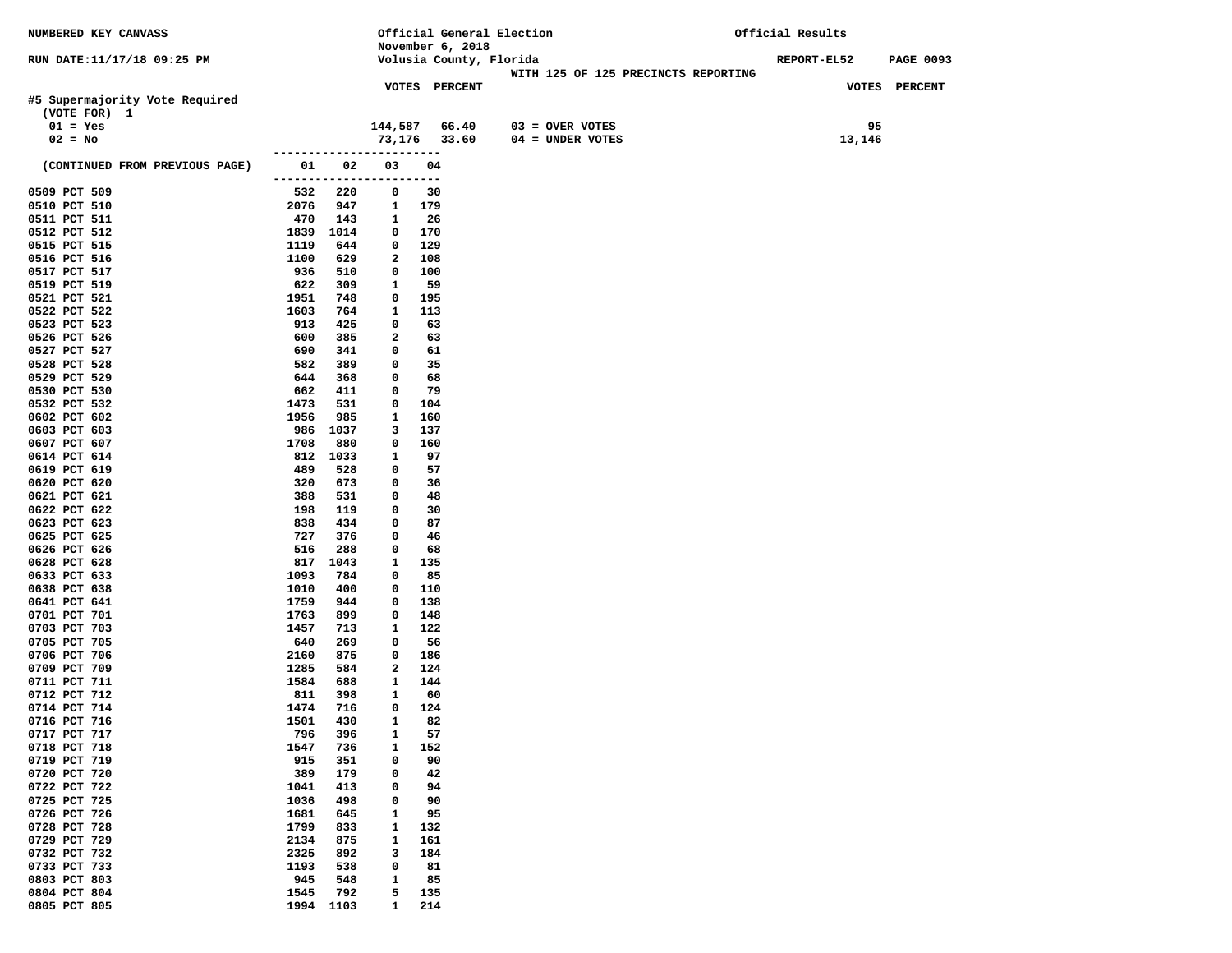| NUMBERED KEY CANVASS                           |      |      |              | November 6, 2018 | Official General Election                                      | Official Results                |
|------------------------------------------------|------|------|--------------|------------------|----------------------------------------------------------------|---------------------------------|
| RUN DATE: 11/17/18 09:25 PM                    |      |      |              |                  | Volusia County, Florida<br>WITH 125 OF 125 PRECINCTS REPORTING | <b>PAGE 0094</b><br>REPORT-EL52 |
|                                                |      |      |              | VOTES PERCENT    |                                                                | VOTES PERCENT                   |
| #5 Supermajority Vote Required<br>(VOTE FOR) 1 |      |      |              |                  |                                                                |                                 |
| $01 = Yes$                                     |      |      | 144,587      | 66.40            | $03 =$ OVER VOTES                                              | 95                              |
| $02 = No$                                      |      |      |              | 73,176 33.60     | 04 = UNDER VOTES                                               | 13,146                          |
| (CONTINUED FROM PREVIOUS PAGE)                 | 01   | 02   | 03           | 04               |                                                                |                                 |
| 0807 PCT 807                                   | 693  | 367  | 0            | 41               |                                                                |                                 |
| 0808 PCT 808                                   | 2832 | 1261 | 2            | 239              |                                                                |                                 |
| 0809 PCT 809                                   | 311  | 188  | $\mathbf{1}$ | 40               |                                                                |                                 |
| 0810 PCT 810                                   | 703  | 384  | 1            | 77               |                                                                |                                 |
| 0812 PCT 812                                   | 1216 | 656  | 3            | 123              |                                                                |                                 |
| 0813 PCT 813                                   | 939  | 482  | 2            | 79               |                                                                |                                 |
| 0814 PCT 814                                   | 1149 | 429  | 1            | 77               |                                                                |                                 |
| 0816 PCT 816                                   | 884  | 324  | 0            | 62               |                                                                |                                 |
| 0901 PCT 901                                   | 898  | 428  | $^{\circ}$   | 61               |                                                                |                                 |
| 0902 PCT 902                                   | 1648 | 690  | 1            | 118              |                                                                |                                 |
| 0903 PCT 903                                   | 1597 | 628  | 2            | 108              |                                                                |                                 |
| 0904 PCT 904                                   | 2163 | 815  | $^{\circ}$   | 181              |                                                                |                                 |
| 0907 PCT 907                                   | 1151 | 379  | 0            | 69               |                                                                |                                 |
| 0909 PCT 909                                   | 684  | 295  | 0            | 38               |                                                                |                                 |
| 0910 PCT 910                                   | 551  | 248  | 1            | 45               |                                                                |                                 |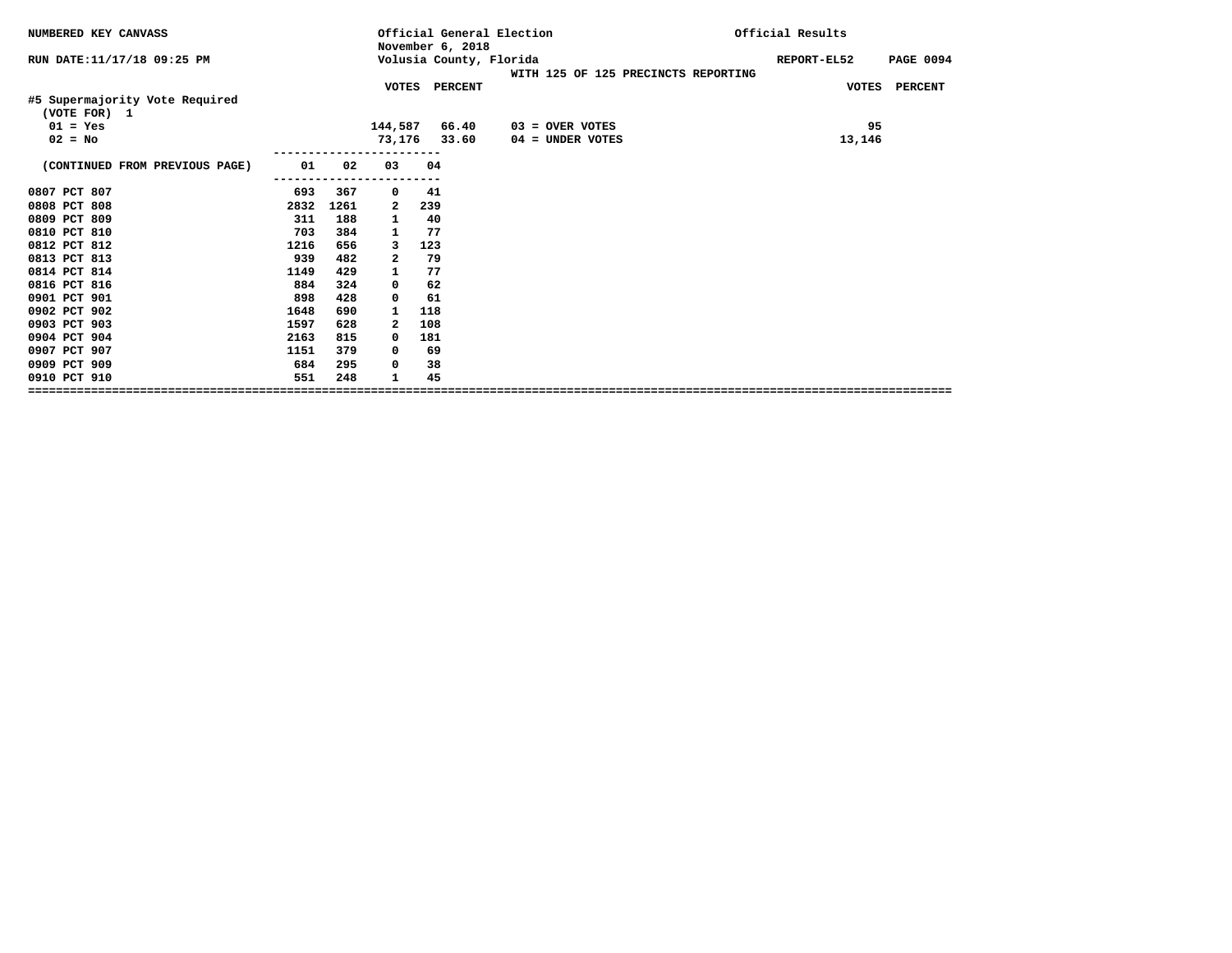| NUMBERED KEY CANVASS                               |                     |             |                              |                |                         | Official General Election           | Official Results |        |                  |
|----------------------------------------------------|---------------------|-------------|------------------------------|----------------|-------------------------|-------------------------------------|------------------|--------|------------------|
|                                                    |                     |             |                              |                | November 6, 2018        |                                     |                  |        |                  |
| RUN DATE:11/17/18 09:25 PM                         |                     |             |                              |                | Volusia County, Florida | WITH 125 OF 125 PRECINCTS REPORTING | REPORT-EL52      |        | <b>PAGE 0095</b> |
|                                                    |                     |             |                              |                | VOTES PERCENT           |                                     |                  |        | VOTES PERCENT    |
| #6 Rights of Crime Victims; Judges<br>(VOTE FOR) 1 |                     |             |                              |                |                         |                                     |                  |        |                  |
| $01 = Yes$                                         |                     |             | 111,357                      |                | 50.91                   | $03 =$ OVER VOTES                   |                  | 116    |                  |
| $02 = No$                                          |                     |             | 107,378                      |                | 49.09                   | $04 = UNDER VOTES$                  |                  | 12,153 |                  |
|                                                    |                     | ----------- |                              |                |                         |                                     |                  |        |                  |
|                                                    | 01                  | 02          | 03                           | 04             |                         |                                     |                  |        |                  |
|                                                    | ------------------- |             |                              | ----           |                         |                                     |                  |        |                  |
| 0101 PCT 101<br>0105 PCT 105                       | 315<br>253          | 288<br>189  | 0<br>0                       | 49<br>37       |                         |                                     |                  |        |                  |
| 0107 PCT 107                                       | 536                 | 405         | 0                            | 69             |                         |                                     |                  |        |                  |
| 0201 PCT 201                                       | 1449                | 1736        | 3                            | 163            |                         |                                     |                  |        |                  |
| 0202 PCT 202                                       | 1280                | 1076        | 0                            | 119            |                         |                                     |                  |        |                  |
| 0203 PCT 203                                       | 190                 | 184         | $\mathbf{1}$                 | 21             |                         |                                     |                  |        |                  |
| 0204 PCT 204                                       | 238                 | 227         | 1                            | 20             |                         |                                     |                  |        |                  |
| 0205 PCT 205                                       | 564                 | 494         | 0                            | 48             |                         |                                     |                  |        |                  |
| 0206 PCT 206<br>0207 PCT 207                       | 763<br>831          | 893<br>895  | $\mathbf{1}$<br>0            | 90<br>87       |                         |                                     |                  |        |                  |
| 0208 PCT 208                                       | 1367                | 1488        | 0                            | 154            |                         |                                     |                  |        |                  |
| 0212 PCT 212                                       | 923                 | 1165        | 0                            | 111            |                         |                                     |                  |        |                  |
| 0215 PCT 215                                       |                     | 1613 1958   | 2                            | 187            |                         |                                     |                  |        |                  |
| 0216 PCT 216                                       |                     | 1308 1667   | 0                            | 159            |                         |                                     |                  |        |                  |
| 0217 PCT 217                                       | 751                 | 968         | 0                            | 127            |                         |                                     |                  |        |                  |
| 0218 PCT 218                                       |                     | 1255 1440   | 0                            | 146            |                         |                                     |                  |        |                  |
| 0220 PCT 220<br>0222 PCT 222                       | 130<br>792          | 148<br>890  | 0<br>0                       | 18<br>111      |                         |                                     |                  |        |                  |
| 0223 PCT 223                                       | 89                  | 116         | 0                            | $\overline{7}$ |                         |                                     |                  |        |                  |
| 0224 PCT 224                                       | 1062                | 1176        | 1                            | 111            |                         |                                     |                  |        |                  |
| 0301 PCT 301                                       | 1149                | 1053        | 0                            | 126            |                         |                                     |                  |        |                  |
| 0303 PCT 303                                       | 959                 | 942         | 0                            | 122            |                         |                                     |                  |        |                  |
| 0304 PCT 304                                       | 1186                | 1129        | 1                            | 143            |                         |                                     |                  |        |                  |
| 0305 PCT 305                                       | 1466                | 1316        | 0                            | 135            |                         |                                     |                  |        |                  |
| 0306 PCT 306                                       |                     | 1582 1437   | 1                            | 193            |                         |                                     |                  |        |                  |
| 0307 PCT 307<br>0308 PCT 308                       | 959<br>920          | 838<br>687  | 2<br>1                       | 103<br>122     |                         |                                     |                  |        |                  |
| 0309 PCT 309                                       | 1291                | 973         | 1                            | 142            |                         |                                     |                  |        |                  |
| 0401 PCT 401                                       |                     | 1543 1249   | 0                            | 180            |                         |                                     |                  |        |                  |
| 0403 PCT 403                                       | 1123                | 786         | $\mathbf{1}$                 | 96             |                         |                                     |                  |        |                  |
| 0404 PCT 404                                       | 454                 | 456         | 0                            | 62             |                         |                                     |                  |        |                  |
| 0405 PCT 405                                       | 777                 | 559         | 0                            | 88             |                         |                                     |                  |        |                  |
| 0406 PCT 406                                       | 1657                | 1492        | $\mathbf{1}$<br>$\mathbf{2}$ | 173            |                         |                                     |                  |        |                  |
| 0407 PCT 407<br>0410 PCT 410                       | 1018<br>1019        | 758<br>751  | 0                            | 97<br>118      |                         |                                     |                  |        |                  |
| 0411 PCT 411                                       | 968                 | 720         | 1                            | 96             |                         |                                     |                  |        |                  |
| 0412 PCT 412                                       | 555                 | 541         | 0                            | 69             |                         |                                     |                  |        |                  |
| 0413 PCT 413                                       | 798                 | 639         | 3                            | 102            |                         |                                     |                  |        |                  |
| 0414 PCT 414                                       | 909                 | 713         | 2                            | 85             |                         |                                     |                  |        |                  |
| 0415 PCT 415                                       | 1066                | 789         | 0                            | 136            |                         |                                     |                  |        |                  |
| 0416 PCT 416                                       | 1428                | 1109        | $\mathbf 0$                  | 188            |                         |                                     |                  |        |                  |
| 0417 PCT 417<br>0419 PCT 419                       | 519<br>502          | 406<br>353  | 0<br>0                       | 50<br>59       |                         |                                     |                  |        |                  |
| 0420 PCT 420                                       | 1105                | 973         | 0                            | 128            |                         |                                     |                  |        |                  |
| 0421 PCT 421                                       | 829                 | 766         | 0                            | 83             |                         |                                     |                  |        |                  |
| 0422 PCT 422                                       | 833                 | 694         | 0                            | 99             |                         |                                     |                  |        |                  |
| 0423 PCT 423                                       | 750                 | 604         | 3                            | 88             |                         |                                     |                  |        |                  |
| 0427 PCT 427                                       | 867                 | 667         | 1                            | 103            |                         |                                     |                  |        |                  |
| 0429 PCT 429                                       | 505                 | 365         | $\mathbf{1}$                 | 68             |                         |                                     |                  |        |                  |
| 0501 PCT 501<br>0502 PCT 502                       | 1038<br>1667        | 993<br>1588 | 0<br>3                       | 93<br>176      |                         |                                     |                  |        |                  |
| 0503 PCT 503                                       | 371                 | 458         | 2                            | 40             |                         |                                     |                  |        |                  |
| 0504 PCT 504                                       | 714                 | 736         | 1                            | 85             |                         |                                     |                  |        |                  |
| 0506 PCT 506                                       | 871                 | 1021        | 1                            | 98             |                         |                                     |                  |        |                  |
| 0508 PCT 508                                       | 832                 | 741         | $\mathbf{1}$                 | 60             |                         |                                     |                  |        |                  |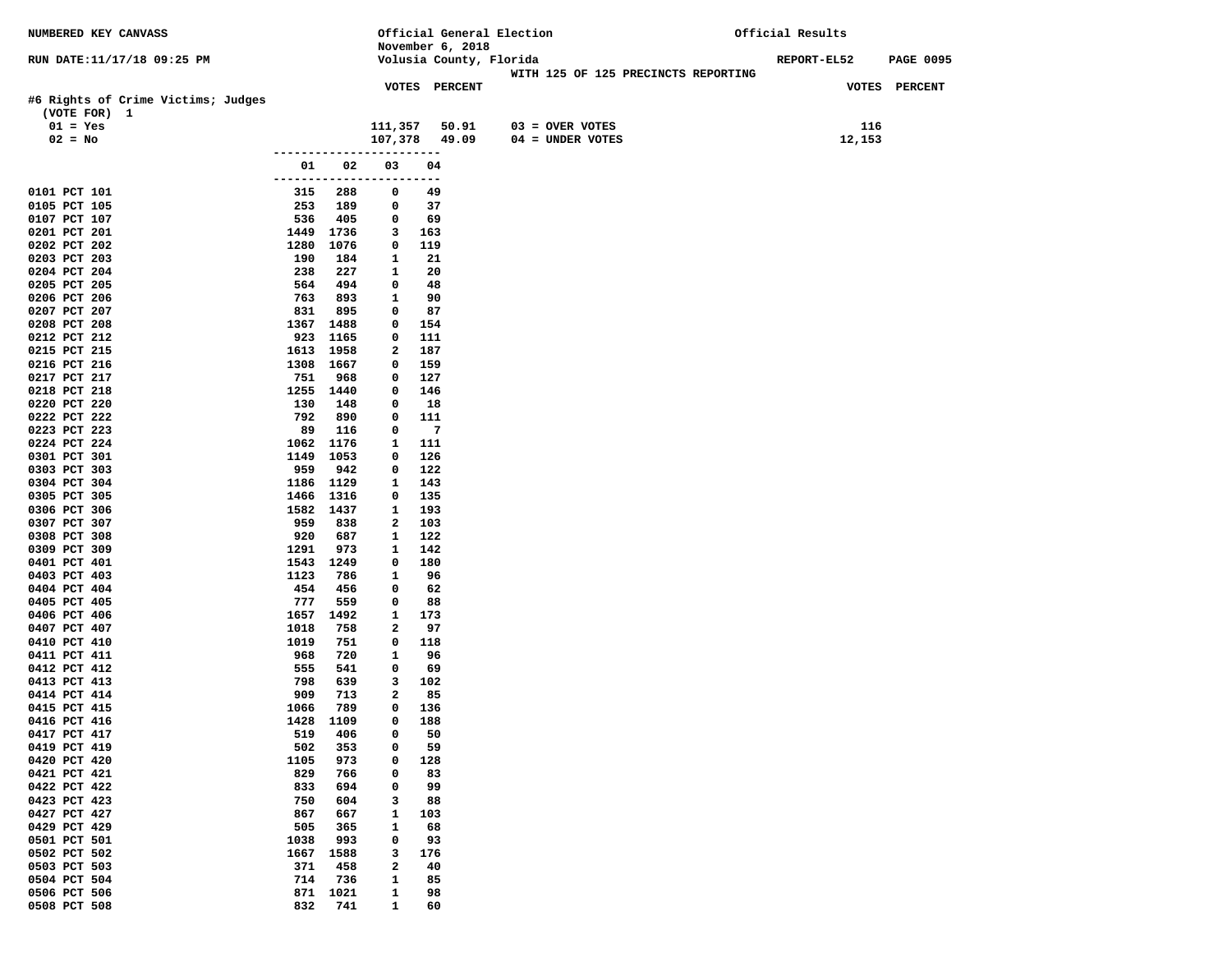| <b>NUMBERED KEY CANVASS</b>                        |                           |                  |                               |              |                         | Official General Election           | Official Results   |                  |
|----------------------------------------------------|---------------------------|------------------|-------------------------------|--------------|-------------------------|-------------------------------------|--------------------|------------------|
|                                                    |                           |                  |                               |              | November 6, 2018        |                                     |                    |                  |
| RUN DATE:11/17/18 09:25 PM                         |                           |                  |                               |              | Volusia County, Florida |                                     | <b>REPORT-EL52</b> | <b>PAGE 0096</b> |
|                                                    |                           |                  |                               |              | VOTES PERCENT           | WITH 125 OF 125 PRECINCTS REPORTING |                    | VOTES PERCENT    |
| #6 Rights of Crime Victims; Judges<br>(VOTE FOR) 1 |                           |                  |                               |              |                         |                                     |                    |                  |
| $01 = Yes$                                         |                           |                  | 111,357                       |              | 50.91                   | $03 = OVER VOTES$                   | 116                |                  |
| $02 = No$                                          |                           |                  | 107,378 49.09                 |              |                         | $04 = UNDER VOTES$                  | 12,153             |                  |
| (CONTINUED FROM PREVIOUS PAGE)                     | ------------------<br>01. | 02               | 03                            | ------<br>04 |                         |                                     |                    |                  |
| 0509 PCT 509                                       | 346                       | 402              | ------------------------<br>0 | 34           |                         |                                     |                    |                  |
| 0510 PCT 510                                       |                           | 1354 1686        | $\mathbf{1}$                  | 162          |                         |                                     |                    |                  |
| 0511 PCT 511                                       | 285                       | 331              | 0                             | 24           |                         |                                     |                    |                  |
| 0512 PCT 512                                       |                           | 1284 1580        | 1                             | 158          |                         |                                     |                    |                  |
| 0515 PCT 515                                       | 857                       | 913              | 1                             | 121          |                         |                                     |                    |                  |
| 0516 PCT 516                                       |                           | 706 1031         | 3                             | 99           |                         |                                     |                    |                  |
| 0517 PCT 517<br>0519 PCT 519                       | 748<br>441                | 705<br>499       | 1<br>1                        | 92<br>50     |                         |                                     |                    |                  |
| 0521 PCT 521                                       |                           | 1423 1305        | 0                             | 166          |                         |                                     |                    |                  |
| 0522 PCT 522                                       | 1231                      | 1145             | 2                             | 103          |                         |                                     |                    |                  |
| 0523 PCT 523                                       | 782                       | 567              | 3                             | 49           |                         |                                     |                    |                  |
| 0526 PCT 526                                       | 535                       | 460              | 2                             | 53           |                         |                                     |                    |                  |
| 0527 PCT 527                                       | 606                       | 428              | $\mathbf 0$                   | 58           |                         |                                     |                    |                  |
| 0528 PCT 528                                       | 515                       | 459              | 0                             | 32           |                         |                                     |                    |                  |
| 0529 PCT 529<br>0530 PCT 530                       | 536                       | 484              | 0                             | 60           |                         |                                     |                    |                  |
| 0532 PCT 532                                       | 598<br>930                | 488<br>1082      | 0<br>0                        | 66<br>96     |                         |                                     |                    |                  |
| 0602 PCT 602                                       |                           | 1421 1517        | 5                             | 159          |                         |                                     |                    |                  |
| 0603 PCT 603                                       |                           | 1024 1013        | 1                             | 125          |                         |                                     |                    |                  |
| 0607 PCT 607                                       |                           | 1279 1302        | 1                             | 166          |                         |                                     |                    |                  |
| 0614 PCT 614                                       | 916                       | 928              | 4                             | 95           |                         |                                     |                    |                  |
| 0619 PCT 619                                       | 525                       | 493              | 1                             | 55           |                         |                                     |                    |                  |
| 0620 PCT 620                                       | 421                       | 573              | 0<br>0                        | 35           |                         |                                     |                    |                  |
| 0621 PCT 621<br>0622 PCT 622                       | 425<br>194                | 494<br>125       | 0                             | 48<br>28     |                         |                                     |                    |                  |
| 0623 PCT 623                                       | 696                       | 586              | 1                             | 76           |                         |                                     |                    |                  |
| 0625 PCT 625                                       | 523                       | 570              | $\mathbf{2}$                  | 54           |                         |                                     |                    |                  |
| 0626 PCT 626                                       | 439                       | 368              | 1                             | 64           |                         |                                     |                    |                  |
| 0628 PCT 628                                       | 890                       | 970              | 2                             | 134          |                         |                                     |                    |                  |
| 0633 PCT 633                                       | 948                       | 931              | 1                             | 82           |                         |                                     |                    |                  |
| 0638 PCT 638                                       | 876                       | 552              | 1                             | 91           |                         |                                     |                    |                  |
| 0641 PCT 641<br>0701 PCT 701                       | 1266<br>1399              | 1440<br>1281     | 1<br>2                        | 134<br>128   |                         |                                     |                    |                  |
| 0703 PCT 703                                       | 1194                      | 990              | 2                             | 107          |                         |                                     |                    |                  |
| 0705 PCT 705                                       | 449                       | 466              | 0                             | 50           |                         |                                     |                    |                  |
| 0706 PCT 706                                       |                           | 1437 1590        | 0                             | 194          |                         |                                     |                    |                  |
| 0709 PCT 709                                       | 1040                      | 847              | $\mathbf{1}$                  | 107          |                         |                                     |                    |                  |
| 0711 PCT 711                                       |                           | 1253 1034        | 2                             | 128          |                         |                                     |                    |                  |
| 0712 PCT 712<br>0714 PCT 714                       | 651                       | 558<br>1196 1010 | 2<br>3                        | 59<br>105    |                         |                                     |                    |                  |
| 0716 PCT 716                                       |                           | 819 1112         | 0                             | 83           |                         |                                     |                    |                  |
| 0717 PCT 717                                       | 614                       | 582              | 2                             | 52           |                         |                                     |                    |                  |
| 0718 PCT 718                                       | 1204                      | 1103             | 1                             | 128          |                         |                                     |                    |                  |
| 0719 PCT 719                                       | 747                       | 527              | $\mathbf{1}$                  | 81           |                         |                                     |                    |                  |
| 0720 PCT 720                                       | 307                       | 268              | 1                             | 34           |                         |                                     |                    |                  |
| 0722 PCT 722                                       | 861                       | 601              | 0                             | 86           |                         |                                     |                    |                  |
| 0725 PCT 725<br>0726 PCT 726                       | 781                       | 755<br>1216      | 1<br>0                        | 87           |                         |                                     |                    |                  |
| 0728 PCT 728                                       | 1105<br>1309              | 1342             | $\mathbf{1}$                  | 101<br>113   |                         |                                     |                    |                  |
| 0729 PCT 729                                       | 1518                      | 1497             | 0                             | 156          |                         |                                     |                    |                  |
| 0732 PCT 732                                       | 1631                      | 1595             | 1                             | 177          |                         |                                     |                    |                  |
| 0733 PCT 733                                       | 869                       | 867              | 1                             | 75           |                         |                                     |                    |                  |
| 0803 PCT 803                                       | 629                       | 864              | 1                             | 85           |                         |                                     |                    |                  |
| 0804 PCT 804                                       | 1088                      | 1264             | з                             | 122          |                         |                                     |                    |                  |
| 0805 PCT 805                                       |                           | 1311 1811        | 1                             | 189          |                         |                                     |                    |                  |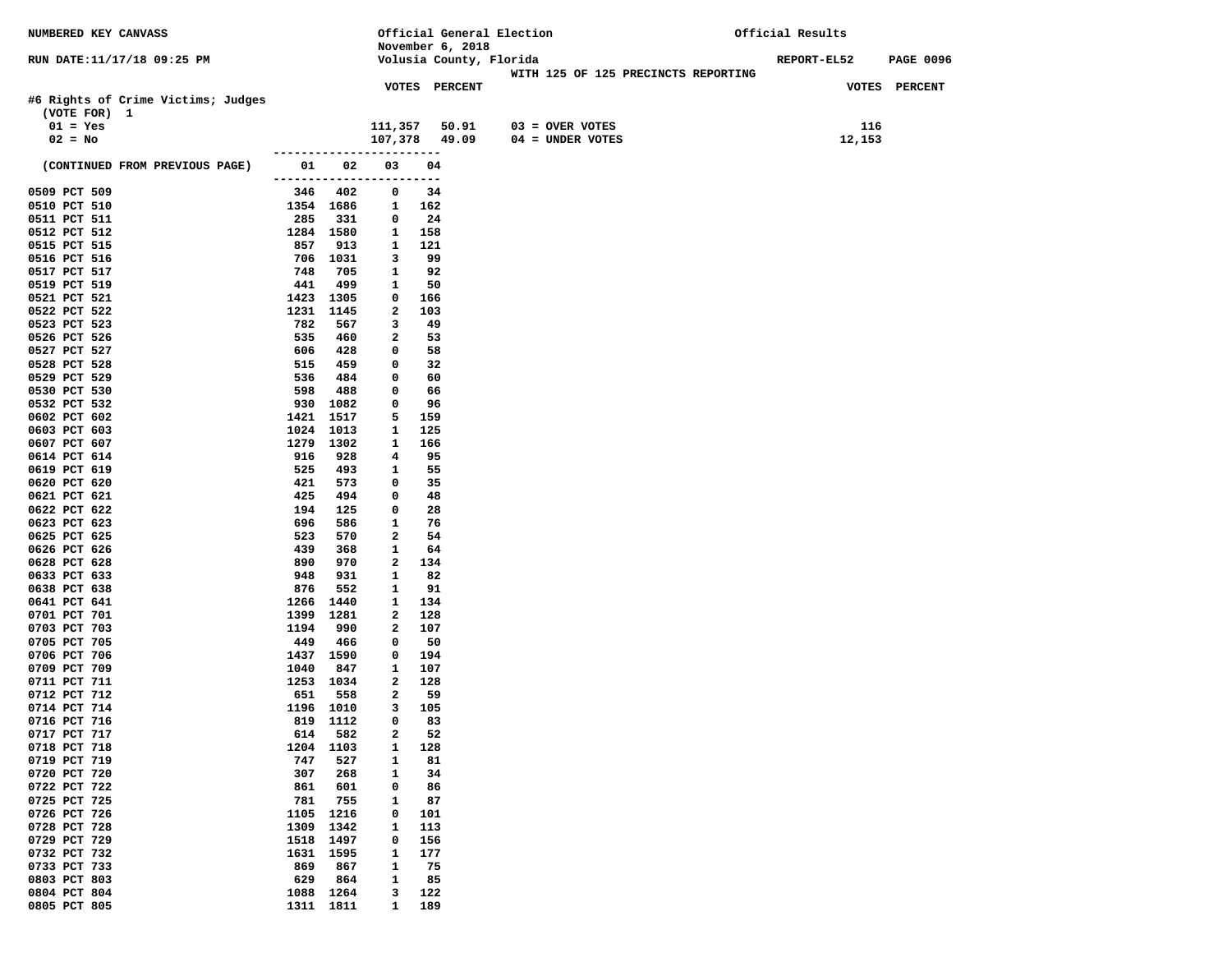| NUMBERED KEY CANVASS                               |      |      |              | Official General Election<br>November 6, 2018 |                                     | Official Results                |
|----------------------------------------------------|------|------|--------------|-----------------------------------------------|-------------------------------------|---------------------------------|
| RUN DATE:11/17/18 09:25 PM                         |      |      |              | Volusia County, Florida                       | WITH 125 OF 125 PRECINCTS REPORTING | REPORT-EL52<br><b>PAGE 0097</b> |
|                                                    |      |      |              | VOTES PERCENT                                 |                                     | VOTES PERCENT                   |
| #6 Rights of Crime Victims; Judges<br>(VOTE FOR) 1 |      |      |              |                                               |                                     |                                 |
| $01 = Yes$                                         |      |      | 111,357      | 50.91                                         | $03 =$ OVER VOTES                   | 116                             |
| $02 = No$                                          |      |      | 107,378      | 49.09                                         | $04 =$ UNDER VOTES                  | 12,153                          |
|                                                    |      |      |              |                                               |                                     |                                 |
| (CONTINUED FROM PREVIOUS PAGE)                     | 01   | 02   | 03           | 04                                            |                                     |                                 |
| 0807 PCT 807                                       | 517  | 542  | 0            | 42                                            |                                     |                                 |
| 0808 PCT 808                                       | 2090 | 2026 | 3            | 215                                           |                                     |                                 |
| 0809 PCT 809                                       | 243  | 258  | 0            | 39                                            |                                     |                                 |
| 0810 PCT 810                                       | 515  | 585  | 0            | 65                                            |                                     |                                 |
| 0812 PCT 812                                       | 863  | 1007 | 2            | 126                                           |                                     |                                 |
| 0813 PCT 813                                       | 680  | 739  | 3            | 80                                            |                                     |                                 |
| 0814 PCT 814                                       | 842  | 713  | $\mathbf{2}$ | 99                                            |                                     |                                 |
| 0816 PCT 816                                       | 582  | 628  | 0            | 60                                            |                                     |                                 |
| 0901 PCT 901                                       | 736  | 598  | 0            | 53                                            |                                     |                                 |
| 0902 PCT 902                                       | 1230 | 1121 | 0            | 106                                           |                                     |                                 |
| 0903 PCT 903                                       | 1246 | 989  | 1            | 99                                            |                                     |                                 |
| 0904 PCT 904                                       | 1662 | 1333 | 3            | 161                                           |                                     |                                 |
| 0907 PCT 907                                       | 830  | 699  | 1            | 69                                            |                                     |                                 |
| 0909 PCT 909                                       | 540  | 433  | 1            | 43                                            |                                     |                                 |
| 0910 PCT 910                                       | 410  | 395  | 0            | 40                                            |                                     |                                 |
|                                                    |      |      |              |                                               |                                     |                                 |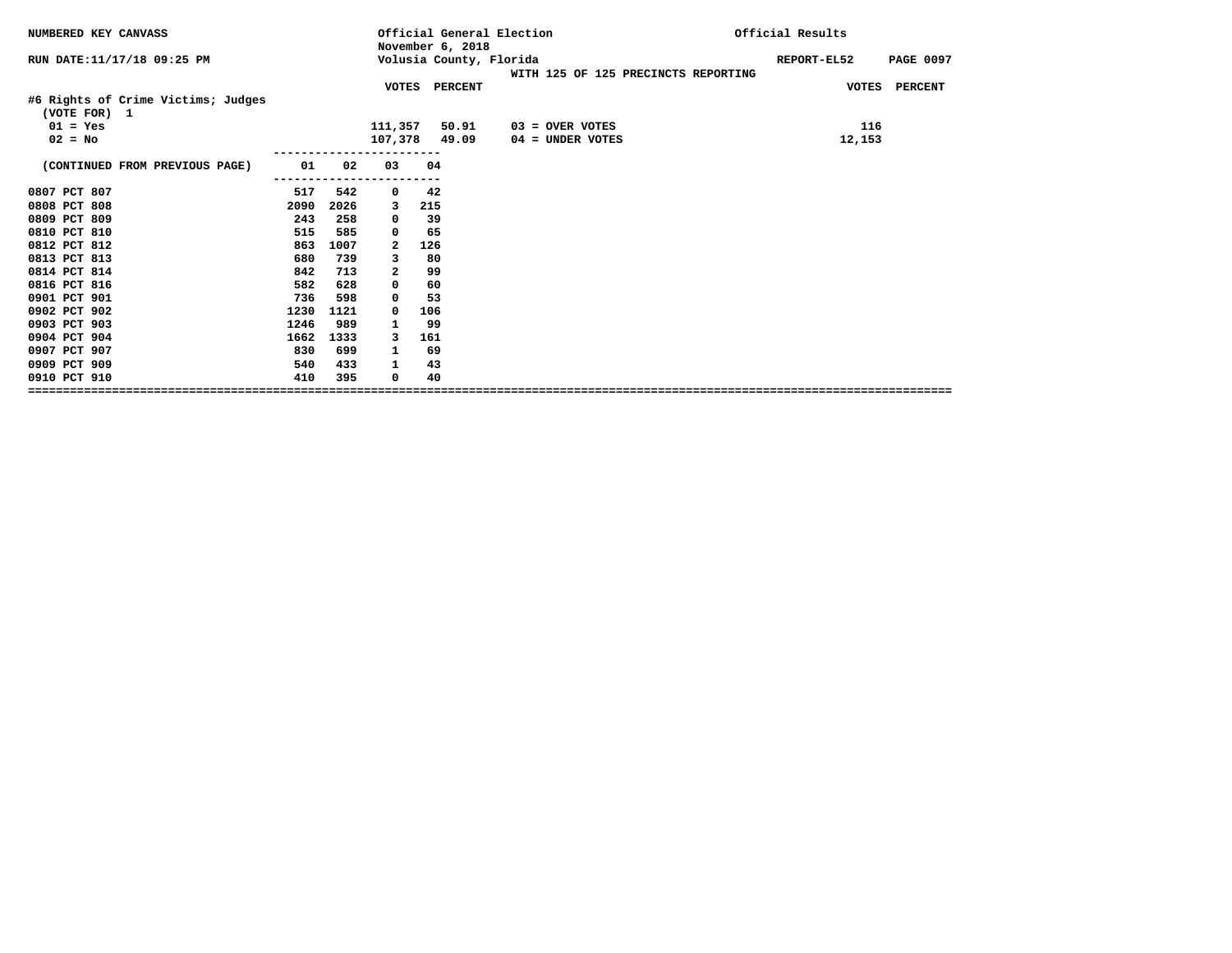| <b>NUMBERED KEY CANVASS</b>  |                             |                   | Official General Election |                                     | Official Results                       |
|------------------------------|-----------------------------|-------------------|---------------------------|-------------------------------------|----------------------------------------|
|                              |                             |                   | November 6, 2018          |                                     |                                        |
| RUN DATE:11/17/18 09:25 PM   |                             |                   | Volusia County, Florida   | WITH 125 OF 125 PRECINCTS REPORTING | <b>REPORT-EL52</b><br><b>PAGE 0098</b> |
|                              |                             |                   | VOTES PERCENT             |                                     | VOTES PERCENT                          |
| #7 Survivor Benefits         |                             |                   |                           |                                     |                                        |
| (VOTE FOR) 1                 |                             |                   |                           |                                     |                                        |
| $01 = Yes$                   |                             | 115,705           | 53.19                     | $03 =$ OVER VOTES                   | 67                                     |
| $02 = No$                    |                             |                   | 101,839 46.81             | $04 =$ UNDER VOTES                  | 13,393                                 |
|                              | 01 -                        | 02<br>03          | 04                        |                                     |                                        |
|                              | ------------------------    |                   |                           |                                     |                                        |
| 0101 PCT 101                 | 304<br>288                  | 0                 | 60                        |                                     |                                        |
| 0105 PCT 105                 | 227<br>203                  | 0                 | 49                        |                                     |                                        |
| 0107 PCT 107                 | 511<br>428                  | 1                 | 70                        |                                     |                                        |
| 0201 PCT 201<br>0202 PCT 202 | 1454 1725<br>1312<br>1029   | 2<br>$\mathbf{1}$ | 170<br>133                |                                     |                                        |
| 0203 PCT 203                 | 190<br>188                  | 0                 | 18                        |                                     |                                        |
| 0204 PCT 204                 | 265<br>205                  | 0                 | 16                        |                                     |                                        |
| 0205 PCT 205                 | 602<br>448                  | 0                 | 56                        |                                     |                                        |
| 0206 PCT 206                 | 767<br>886                  | 0                 | 94                        |                                     |                                        |
| 0207 PCT 207                 | 807<br>902                  | $\mathbf{2}$      | 102                       |                                     |                                        |
| 0208 PCT 208<br>0212 PCT 212 | 1407<br>1435<br>968<br>1114 | 1<br>0            | 166<br>117                |                                     |                                        |
| 0215 PCT 215                 | 1659<br>1906                | 1                 | 194                       |                                     |                                        |
| 0216 PCT 216                 | 1433 1527                   | 0                 | 174                       |                                     |                                        |
| 0217 PCT 217                 | 809<br>897                  | 1                 | 139                       |                                     |                                        |
| 0218 PCT 218                 | 1366 1298                   | 1                 | 176                       |                                     |                                        |
| 0220 PCT 220                 | 136<br>141                  | 0                 | 19                        |                                     |                                        |
| 0222 PCT 222                 | 826<br>826                  | 2                 | 139                       |                                     |                                        |
| 0223 PCT 223<br>0224 PCT 224 | 99<br>103<br>1173<br>1071   | 0<br>1            | 10<br>105                 |                                     |                                        |
| 0301 PCT 301                 | 1211<br>986                 | 0                 | 131                       |                                     |                                        |
| 0303 PCT 303                 | 925<br>959                  | 2                 | 137                       |                                     |                                        |
| 0304 PCT 304                 | 1253 1046                   | 1                 | 159                       |                                     |                                        |
| 0305 PCT 305                 | 1575 1204                   | 1                 | 137                       |                                     |                                        |
| 0306 PCT 306                 | 1593 1399                   | 0                 | 221                       |                                     |                                        |
| 0307 PCT 307<br>0308 PCT 308 | 1070<br>727<br>939<br>669   | 0<br>0            | 105<br>122                |                                     |                                        |
| 0309 PCT 309                 | 1414<br>833                 | 1                 | 159                       |                                     |                                        |
| 0401 PCT 401                 | 1625<br>1148                | 1                 | 198                       |                                     |                                        |
| 0403 PCT 403                 | 1217<br>688                 | 0                 | 101                       |                                     |                                        |
| 0404 PCT 404                 | 482<br>420                  | 0                 | 70                        |                                     |                                        |
| 0405 PCT 405                 | 857<br>477                  | 0                 | 90                        |                                     |                                        |
| 0406 PCT 406<br>0407 PCT 407 | 1856<br>1277<br>1134<br>633 | 3<br>0            | 187<br>108                |                                     |                                        |
| 0410 PCT 410                 | 1124<br>638                 | $\mathbf{1}$      | 125                       |                                     |                                        |
| 0411 PCT 411                 | 1026<br>664                 | 0                 | 95                        |                                     |                                        |
| 0412 PCT 412                 | 606<br>488                  | 0                 | 71                        |                                     |                                        |
| 0413 PCT 413                 | 887<br>540                  | 0                 | 115                       |                                     |                                        |
| 0414 PCT 414                 | 982<br>636                  | 0                 | 91                        |                                     |                                        |
| 0415 PCT 415                 | 1133<br>706                 | 0<br>$\mathbf 0$  | 152                       |                                     |                                        |
| 0416 PCT 416<br>0417 PCT 417 | 1598<br>929<br>381<br>546   | 0                 | 198<br>48                 |                                     |                                        |
| 0419 PCT 419                 | 520<br>328                  | 1                 | 65                        |                                     |                                        |
| 0420 PCT 420                 | 876<br>1180                 | 1                 | 149                       |                                     |                                        |
| 0421 PCT 421                 | 892<br>703                  | 1                 | 82                        |                                     |                                        |
| 0422 PCT 422                 | 901<br>626                  | 0                 | 99                        |                                     |                                        |
| 0423 PCT 423                 | 847<br>503                  | 1                 | 94                        |                                     |                                        |
| 0427 PCT 427<br>0429 PCT 429 | 927<br>598<br>536<br>333    | 0<br>0            | 113<br>70                 |                                     |                                        |
| 0501 PCT 501                 | 981<br>1030                 | 0                 | 113                       |                                     |                                        |
| 0502 PCT 502                 | 1608<br>1630                | 2                 | 194                       |                                     |                                        |
| 0503 PCT 503                 | 337<br>489                  | 0                 | 45                        |                                     |                                        |
| 0504 PCT 504                 | 746<br>703                  | 0                 | 87                        |                                     |                                        |
| 0506 PCT 506                 | 1003<br>886                 | 1                 | 101                       |                                     |                                        |
| 0508 PCT 508                 | 700<br>851                  | 0                 | 83                        |                                     |                                        |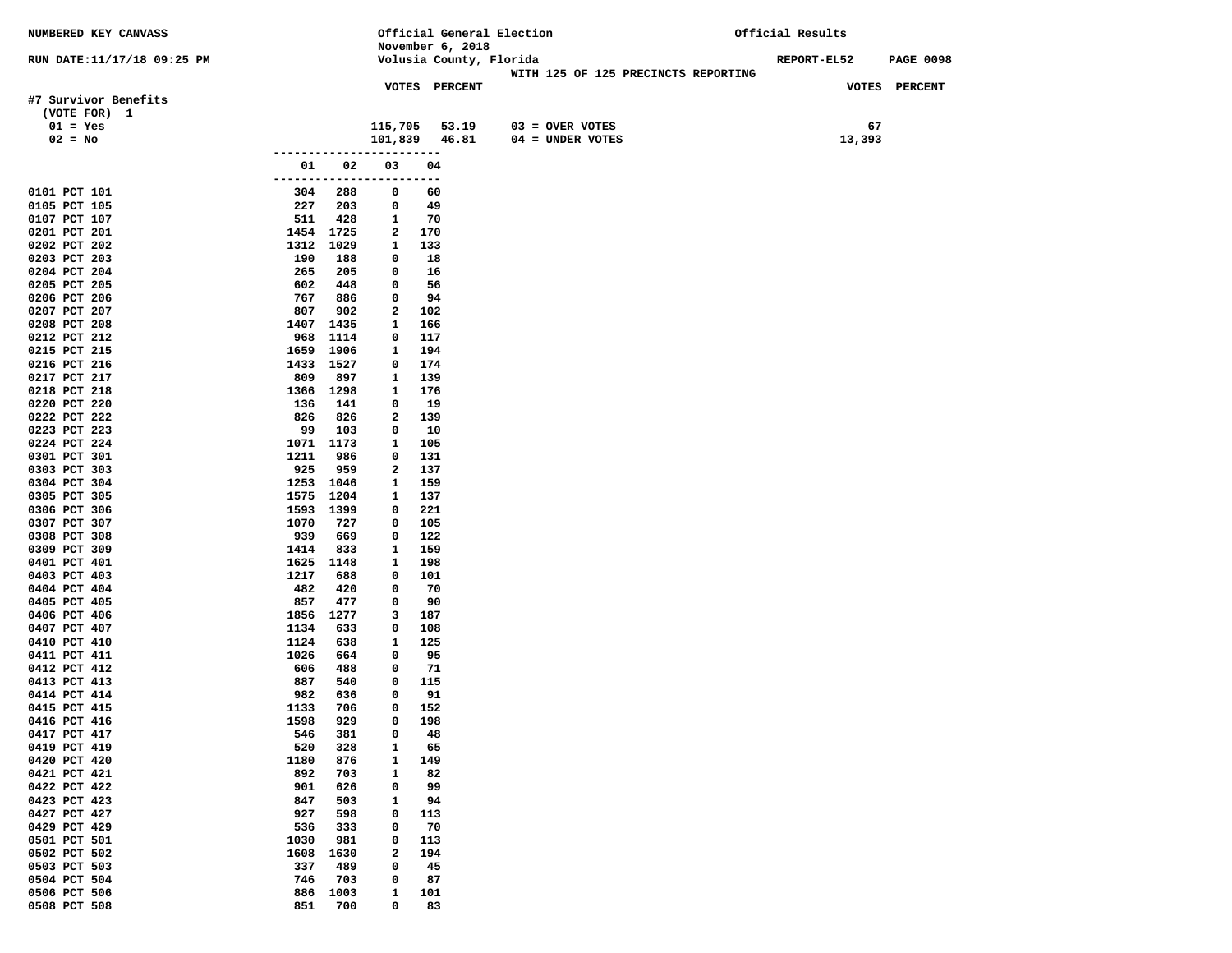| NUMBERED KEY CANVASS           |                           |                   | Official General Election |                                     | Official Results                       |
|--------------------------------|---------------------------|-------------------|---------------------------|-------------------------------------|----------------------------------------|
|                                |                           |                   | November 6, 2018          |                                     |                                        |
| RUN DATE:11/17/18 09:25 PM     |                           |                   | Volusia County, Florida   | WITH 125 OF 125 PRECINCTS REPORTING | <b>REPORT-EL52</b><br><b>PAGE 0099</b> |
|                                |                           |                   | <b>VOTES PERCENT</b>      |                                     | VOTES PERCENT                          |
| #7 Survivor Benefits           |                           |                   |                           |                                     |                                        |
| (VOTE FOR) 1                   |                           |                   |                           |                                     |                                        |
| $01 = Yes$                     |                           | 115,705           |                           | $53.19$ 03 = OVER VOTES             | 67                                     |
| $02 = No$                      |                           |                   | 101,839 46.81             | $04 =$ UNDER VOTES                  | 13,393                                 |
|                                | -------------------       |                   | $- - - - - -$             |                                     |                                        |
| (CONTINUED FROM PREVIOUS PAGE) | 01 02                     | 03                | 04                        |                                     |                                        |
|                                | ------------------------  |                   |                           |                                     |                                        |
| 0509 PCT 509                   | 369 380                   | 0                 | 33                        |                                     |                                        |
| 0510 PCT 510<br>0511 PCT 511   | 1372 1680<br>314<br>300   | $\mathbf{2}$<br>0 | 149<br>- 26               |                                     |                                        |
| 0512 PCT 512                   | 1331 1506                 | 0                 | 186                       |                                     |                                        |
| 0515 PCT 515                   | 939<br>827                | 0                 | 126                       |                                     |                                        |
| 0516 PCT 516                   | 704 1020                  | 0                 | 115                       |                                     |                                        |
| 0517 PCT 517                   | 732<br>709                | 0                 | 105                       |                                     |                                        |
| 0519 PCT 519                   | 477<br>454                | 0                 | - 60                      |                                     |                                        |
| 0521 PCT 521                   | 1460<br>1242              | 1                 | 191                       |                                     |                                        |
| 0522 PCT 522                   | 1218<br>1140              | 2                 | 121                       |                                     |                                        |
| 0523 PCT 523                   | 824<br>508                | $\mathbf{1}$      | 68                        |                                     |                                        |
| 0526 PCT 526<br>0527 PCT 527   | 554<br>438<br>625<br>388  | 2<br>2            | 56<br>77                  |                                     |                                        |
| 0528 PCT 528                   | 550<br>418                | 0                 | 38                        |                                     |                                        |
| 0529 PCT 529                   | 519<br>499                | 1                 | 61                        |                                     |                                        |
| 0530 PCT 530                   | 642<br>432                | 0                 | 78                        |                                     |                                        |
| 0532 PCT 532                   | 846 1150                  | 0                 | 112                       |                                     |                                        |
| 0602 PCT 602                   | 1515 1411                 | 2                 | 174                       |                                     |                                        |
| 0603 PCT 603                   | 1133<br>896               | 2                 | 132                       |                                     |                                        |
| 0607 PCT 607                   | 1298 1280                 | 0                 | 170                       |                                     |                                        |
| 0614 PCT 614                   | 1000<br>834               | 1                 | 108                       |                                     |                                        |
| 0619 PCT 619<br>0620 PCT 620   | 569<br>446<br>452<br>535  | 0<br>1            | 59                        |                                     |                                        |
| 0621 PCT 621                   | 438<br>476                | 1                 | 41<br>52                  |                                     |                                        |
| 0622 PCT 622                   | 198<br>120                | 0                 | 29                        |                                     |                                        |
| 0623 PCT 623                   | 713<br>565                | 0                 | 81                        |                                     |                                        |
| 0625 PCT 625                   | 533<br>565                | 0                 | 51                        |                                     |                                        |
| 0626 PCT 626                   | 457<br>346                | 0                 | 69                        |                                     |                                        |
| 0628 PCT 628                   | 1020<br>845               | 0                 | 131                       |                                     |                                        |
| 0633 PCT 633                   | 1001<br>869               | 1                 | 91                        |                                     |                                        |
| 0638 PCT 638<br>0641 PCT 641   | 895<br>516<br>1364 1327   | 0<br>1            | 109<br>149                |                                     |                                        |
| 0701 PCT 701                   | 1453<br>1217              | 1                 | 139                       |                                     |                                        |
| 0703 PCT 703                   | 1267<br>905               | 1                 | 120                       |                                     |                                        |
| 0705 PCT 705                   | 454<br>455                | 0                 | 56                        |                                     |                                        |
| 0706 PCT 706                   | 1465 1527                 | 1                 | 228                       |                                     |                                        |
| 0709 PCT 709                   | 1055<br>822               | $\mathbf 0$       | 118                       |                                     |                                        |
| 0711 PCT 711                   | 1360<br>908               | $\mathbf 0$       | 149                       |                                     |                                        |
| 0712 PCT 712<br>0714 PCT 714   | 664<br>547<br>1220<br>967 | 0<br>0            | - 59<br>127               |                                     |                                        |
| 0716 PCT 716                   | 806 1108                  | $\mathbf 0$       | 100                       |                                     |                                        |
| 0717 PCT 717                   | 545<br>642                | 1                 | 62                        |                                     |                                        |
| 0718 PCT 718                   | 1242<br>1054              | 0                 | 140                       |                                     |                                        |
| 0719 PCT 719                   | 736<br>524                | 0                 | 96                        |                                     |                                        |
| 0720 PCT 720                   | 302<br>268                | 0                 | 40                        |                                     |                                        |
| 0722 PCT 722                   | 887<br>566                | 0                 | 95                        |                                     |                                        |
| 0725 PCT 725<br>0726 PCT 726   | 741<br>804<br>1198        | 0<br>1            | 79                        |                                     |                                        |
| 0728 PCT 728                   | 1115<br>1314<br>1327      | 1                 | 108<br>123                |                                     |                                        |
| 0729 PCT 729                   | 1557<br>1444              | $\mathbf{2}$      | 168                       |                                     |                                        |
| 0732 PCT 732                   | 1666<br>1545              | 2                 | 191                       |                                     |                                        |
| 0733 PCT 733                   | 878<br>838                | 0                 | 96                        |                                     |                                        |
| 0803 PCT 803                   | 645<br>838                | 0                 | 96                        |                                     |                                        |
| 0804 PCT 804                   | 1191<br>1150              | 2                 | 134                       |                                     |                                        |
| 0805 PCT 805                   | 1328<br>1752              | 1                 | 231                       |                                     |                                        |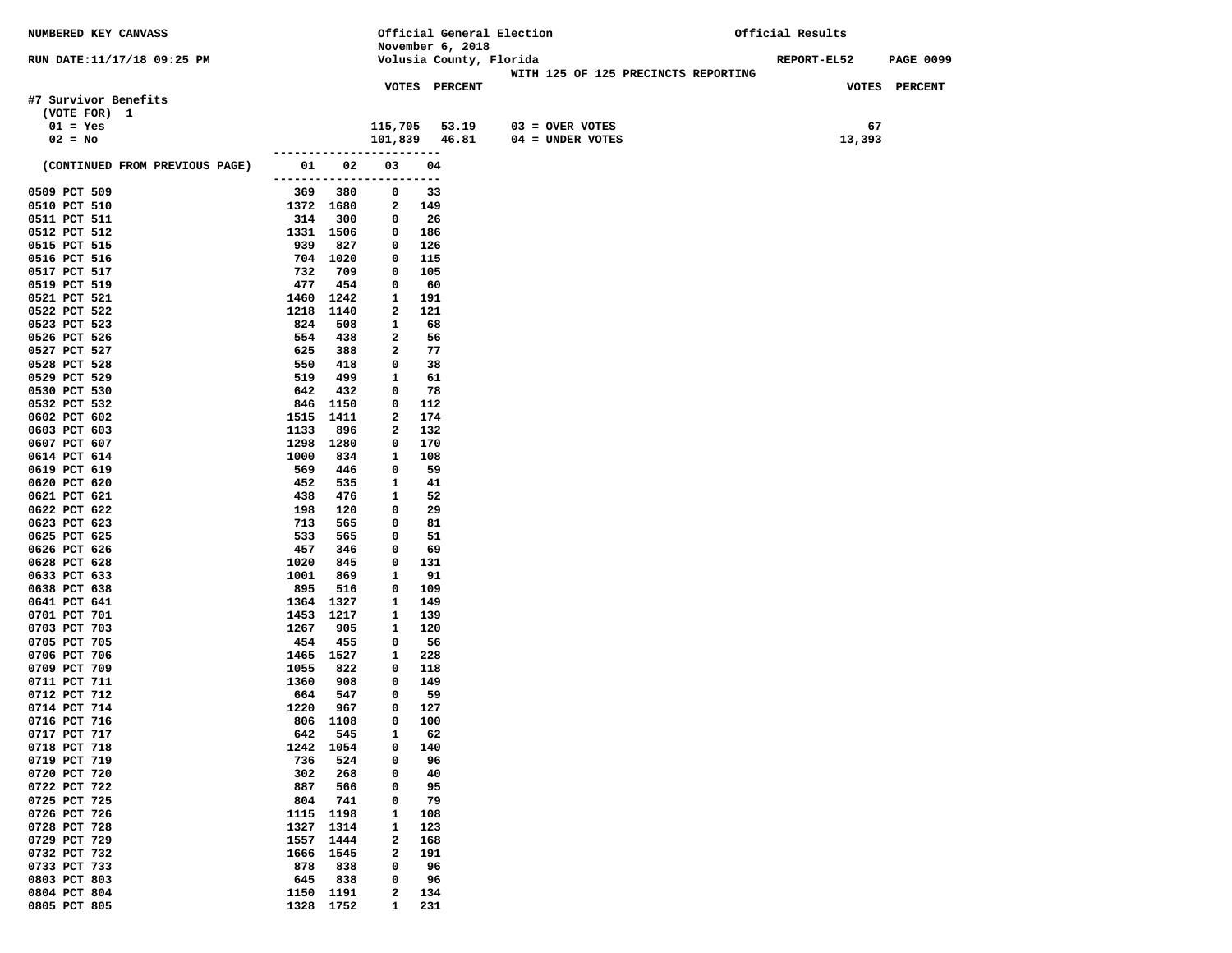| NUMBERED KEY CANVASS           |      |      |         | November 6, 2018        | Official General Election           | Official Results |                  |
|--------------------------------|------|------|---------|-------------------------|-------------------------------------|------------------|------------------|
| RUN DATE: 11/17/18 09:25 PM    |      |      |         | Volusia County, Florida |                                     | REPORT-EL52      | <b>PAGE 0100</b> |
|                                |      |      |         |                         | WITH 125 OF 125 PRECINCTS REPORTING |                  |                  |
|                                |      |      |         | VOTES PERCENT           |                                     | VOTES PERCENT    |                  |
| #7 Survivor Benefits           |      |      |         |                         |                                     |                  |                  |
| (VOTE FOR) 1                   |      |      |         |                         |                                     |                  |                  |
| $01 = Yes$                     |      |      | 115,705 | 53.19                   | $03 =$ OVER VOTES                   | 67               |                  |
| $02 = No$                      |      |      | 101,839 | 46.81                   | 04 = UNDER VOTES                    | 13,393           |                  |
|                                |      |      |         |                         |                                     |                  |                  |
| (CONTINUED FROM PREVIOUS PAGE) | 01   | 02   | 03      | 04                      |                                     |                  |                  |
|                                |      |      |         |                         |                                     |                  |                  |
| 0807 PCT 807                   | 527  | 519  | 1       | 54                      |                                     |                  |                  |
| 0808 PCT 808                   | 2118 | 1960 | 1       | 255                     |                                     |                  |                  |
| 0809 PCT 809                   | 253  | 247  | 0       | 40                      |                                     |                  |                  |
| 0810 PCT 810                   | 530  | 564  | 1       | 70                      |                                     |                  |                  |
| 0812 PCT 812                   | 852  | 1012 | 0       | 134                     |                                     |                  |                  |
| 0813 PCT 813                   | 636  | 772  | 1       | 93                      |                                     |                  |                  |
| 0814 PCT 814                   | 848  | 708  | 0       | 100                     |                                     |                  |                  |
| 0816 PCT 816                   | 574  | 632  | 0       | 64                      |                                     |                  |                  |
| 0901 PCT 901                   | 727  | 601  | 0       | 59                      |                                     |                  |                  |
| 0902 PCT 902                   | 1255 | 1087 | 0       | 115                     |                                     |                  |                  |
| 0903 PCT 903                   | 1250 | 961  | 0       | 124                     |                                     |                  |                  |
| 0904 PCT 904                   | 1691 | 1283 | 0       | 185                     |                                     |                  |                  |
| 0907 PCT 907                   | 830  | 682  | 0       | 87                      |                                     |                  |                  |
| 0909 PCT 909                   | 550  | 422  | 0       | 45                      |                                     |                  |                  |
| 0910 PCT 910                   | 452  | 350  | 0       | 43                      |                                     |                  |                  |
| =============================  |      |      |         |                         |                                     |                  |                  |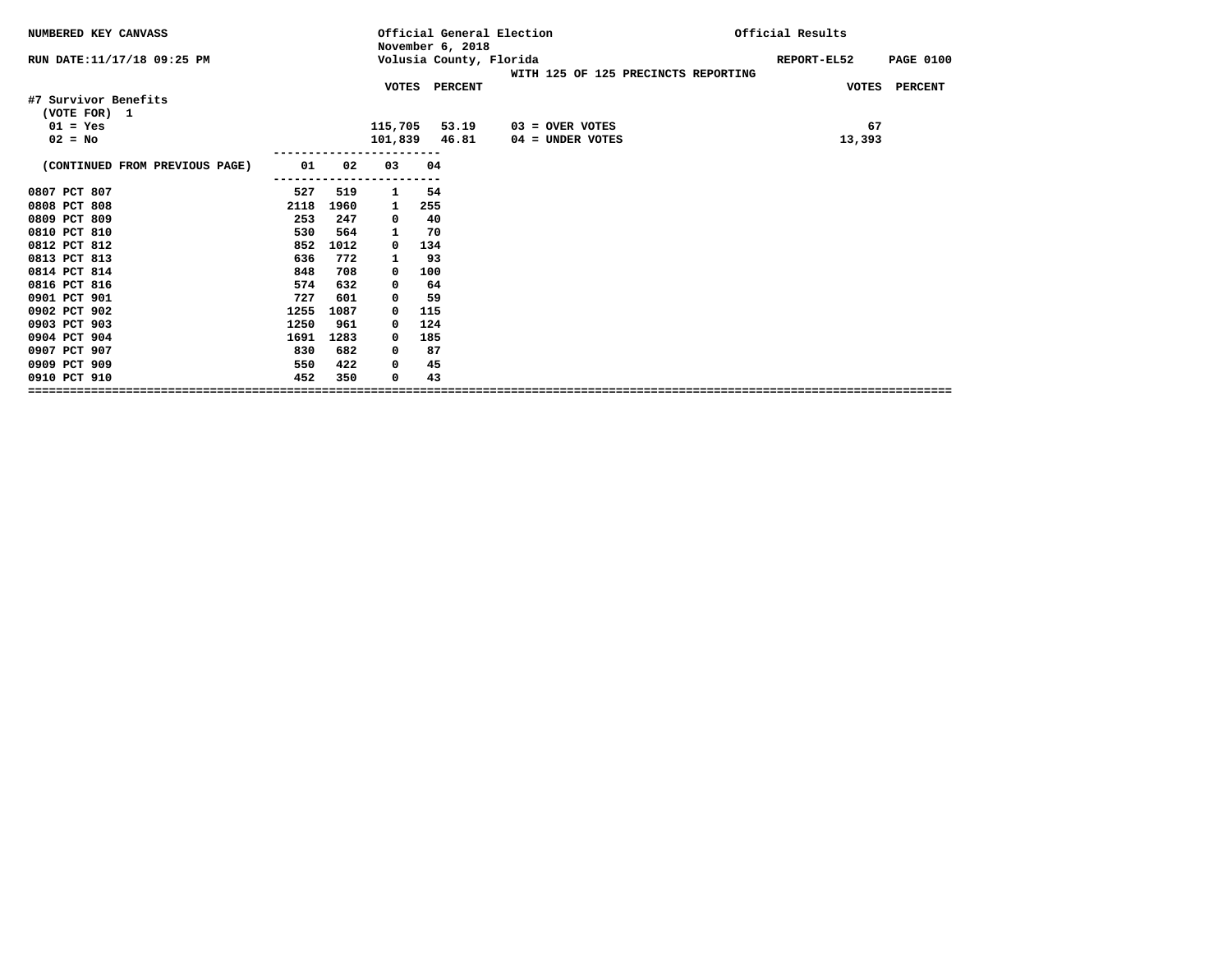| NUMBERED KEY CANVASS                   |                          |             |                   | Official General Election |                                     | Official Results |             |                  |  |
|----------------------------------------|--------------------------|-------------|-------------------|---------------------------|-------------------------------------|------------------|-------------|------------------|--|
|                                        |                          |             |                   | November 6, 2018          |                                     |                  |             |                  |  |
| RUN DATE:11/17/18 09:25 PM             |                          |             |                   | Volusia County, Florida   |                                     |                  | REPORT-EL52 | <b>PAGE 0101</b> |  |
|                                        |                          |             |                   |                           | WITH 125 OF 125 PRECINCTS REPORTING |                  |             |                  |  |
| #9 Prohibits Oil, Gas Drilling, Vaping |                          |             |                   | <b>VOTES PERCENT</b>      |                                     |                  |             | VOTES PERCENT    |  |
| (VOTE FOR) 1                           |                          |             |                   |                           |                                     |                  |             |                  |  |
| $01 = Yes$                             |                          |             | 132,287           | 60.68                     | $03 =$ OVER VOTES                   |                  | 186         |                  |  |
| $02 = No$                              |                          |             |                   | 85,709 39.32              | 04 = UNDER VOTES                    |                  | 12,822      |                  |  |
|                                        |                          |             |                   |                           |                                     |                  |             |                  |  |
|                                        | 01                       | 02          | 03                | 04                        |                                     |                  |             |                  |  |
|                                        | ------------------------ |             |                   |                           |                                     |                  |             |                  |  |
| 0101 PCT 101                           | 282                      | 318         | 0                 | 52                        |                                     |                  |             |                  |  |
| 0105 PCT 105                           | 235                      | 200         | 1                 | 43                        |                                     |                  |             |                  |  |
| 0107 PCT 107                           | 435                      | 493         | 1                 | 81                        |                                     |                  |             |                  |  |
| 0201 PCT 201                           | 1696                     | 1486        | 0                 | 169                       |                                     |                  |             |                  |  |
| 0202 PCT 202<br>0203 PCT 203           | 1350<br>189              | 993<br>189  | 2<br>0            | 130<br>18                 |                                     |                  |             |                  |  |
| 0204 PCT 204                           | 251                      | 218         | 0                 | 17                        |                                     |                  |             |                  |  |
| 0205 PCT 205                           | 628                      | 421         | 2                 | 55                        |                                     |                  |             |                  |  |
| 0206 PCT 206                           | 952                      | 706         | $\mathbf{1}$      | 88                        |                                     |                  |             |                  |  |
| 0207 PCT 207                           | 938                      | 777         | 0                 | 98                        |                                     |                  |             |                  |  |
| 0208 PCT 208                           | 1572                     | 1268        | 4                 | 165                       |                                     |                  |             |                  |  |
| 0212 PCT 212                           | 1268                     | 819         | 0                 | 112                       |                                     |                  |             |                  |  |
| 0215 PCT 215                           | 2132                     | 1434        | 1                 | 193                       |                                     |                  |             |                  |  |
| 0216 PCT 216                           | 1905                     | 1046        | 3                 | 180                       |                                     |                  |             |                  |  |
| 0217 PCT 217                           | 1254                     | 455         | 0                 | 137                       |                                     |                  |             |                  |  |
| 0218 PCT 218<br>0220 PCT 220           | 1780<br>216              | 888<br>57   | 4<br>1            | 169<br>22                 |                                     |                  |             |                  |  |
| 0222 PCT 222                           | 926                      | 740         | 0                 | 127                       |                                     |                  |             |                  |  |
| 0223 PCT 223                           | 112                      | 90          | 0                 | 10                        |                                     |                  |             |                  |  |
| 0224 PCT 224                           | 1261                     | 977         | $\mathbf{1}$      | 111                       |                                     |                  |             |                  |  |
| 0301 PCT 301                           | 1248                     | 939         | 2                 | 139                       |                                     |                  |             |                  |  |
| 0303 PCT 303                           | 1130                     | 757         | 2                 | 134                       |                                     |                  |             |                  |  |
| 0304 PCT 304                           | 1376                     | 934         | 3                 | 146                       |                                     |                  |             |                  |  |
| 0305 PCT 305                           | 1648                     | 1124        | 2                 | 143                       |                                     |                  |             |                  |  |
| 0306 PCT 306<br>0307 PCT 307           | 1666<br>1045             | 1332<br>743 | 2<br>0            | 213<br>114                |                                     |                  |             |                  |  |
| 0308 PCT 308                           | 992                      | 611         | 2                 | 125                       |                                     |                  |             |                  |  |
| 0309 PCT 309                           | 1471                     | 771         | 3                 | 162                       |                                     |                  |             |                  |  |
| 0401 PCT 401                           | 1774                     | 988         | 1                 | 209                       |                                     |                  |             |                  |  |
| 0403 PCT 403                           | 1252                     | 641         | 1                 | 112                       |                                     |                  |             |                  |  |
| 0404 PCT 404                           | 433                      | 477         | 0                 | 62                        |                                     |                  |             |                  |  |
| 0405 PCT 405                           | 870                      | 453         | 4                 | 97                        |                                     |                  |             |                  |  |
| 0406 PCT 406                           | 1982                     | 1123        | 3<br>3            | 215                       |                                     |                  |             |                  |  |
| 0407 PCT 407<br>0410 PCT 410           | 1191<br>1149             | 567<br>607  | $\mathbf{1}$      | 114<br>131                |                                     |                  |             |                  |  |
| 0411 PCT 411                           | 1092                     | 604         | $\mathbf{1}$      | 88                        |                                     |                  |             |                  |  |
| 0412 PCT 412                           | 561                      | 529         | 1                 | 74                        |                                     |                  |             |                  |  |
| 0413 PCT 413                           | 923                      | 502         | 3                 | 114                       |                                     |                  |             |                  |  |
| 0414 PCT 414                           | 1022                     | 585         | $\mathbf{1}$      | 101                       |                                     |                  |             |                  |  |
| 0415 PCT 415                           | 1180                     | 649         | 1                 | 161                       |                                     |                  |             |                  |  |
| 0416 PCT 416                           | 1721                     | 794         | 3                 | 207                       |                                     |                  |             |                  |  |
| 0417 PCT 417<br>0419 PCT 419           | 602                      | 316         | 0                 | 57                        |                                     |                  |             |                  |  |
| 0420 PCT 420                           | 549<br>1303              | 291<br>743  | 1<br>$\mathbf 0$  | 73<br>160                 |                                     |                  |             |                  |  |
| 0421 PCT 421                           | 953                      | 644         | 1                 | 80                        |                                     |                  |             |                  |  |
| 0422 PCT 422                           | 963                      | 540         | $\mathbf{1}$      | 122                       |                                     |                  |             |                  |  |
| 0423 PCT 423                           | 863                      | 477         | $\mathbf 0$       | 105                       |                                     |                  |             |                  |  |
| 0427 PCT 427                           | 989                      | 522         | 4                 | 123                       |                                     |                  |             |                  |  |
| 0429 PCT 429                           | 582                      | 282         | $\mathbf 0$       | 75                        |                                     |                  |             |                  |  |
| 0501 PCT 501                           | 1167                     | 858         | $\mathbf{2}$      | 97                        |                                     |                  |             |                  |  |
| 0502 PCT 502                           | 2010                     | 1230        | $\mathbf{2}$      | 192                       |                                     |                  |             |                  |  |
| 0503 PCT 503                           | 448                      | 385         | $\mathbf 0$       | 38                        |                                     |                  |             |                  |  |
| 0504 PCT 504<br>0506 PCT 506           | 920<br>1098              | 544<br>797  | $\mathbf{2}$<br>0 | 70<br>96                  |                                     |                  |             |                  |  |
| 0508 PCT 508                           | 877                      | 679         | $\overline{a}$    | 76                        |                                     |                  |             |                  |  |
|                                        |                          |             |                   |                           |                                     |                  |             |                  |  |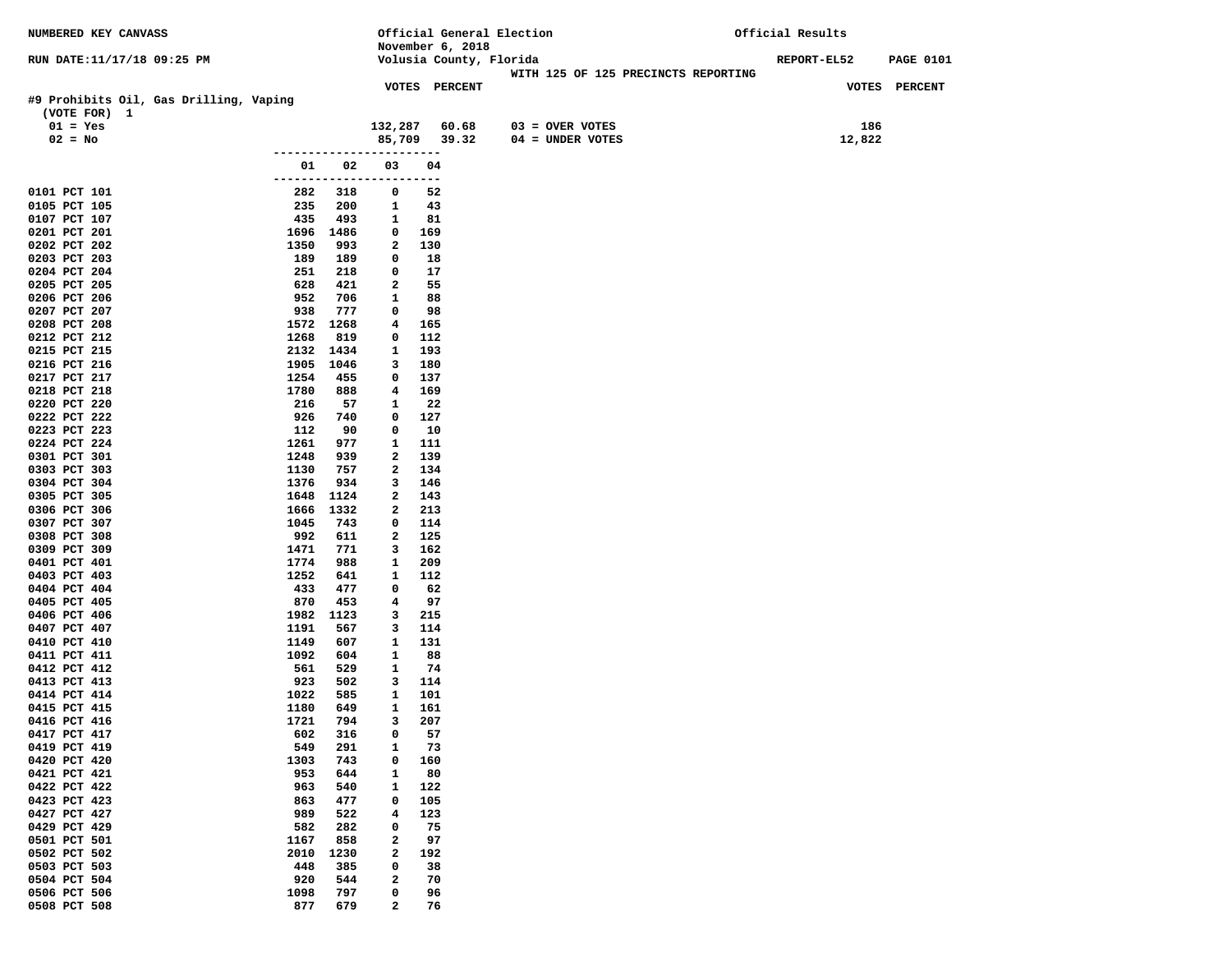| NUMBERED KEY CANVASS                   |              |                  |                                | Official General Election                   |                                     | Official Results |                  |  |
|----------------------------------------|--------------|------------------|--------------------------------|---------------------------------------------|-------------------------------------|------------------|------------------|--|
| RUN DATE:11/17/18 09:25 PM             |              |                  |                                | November 6, 2018<br>Volusia County, Florida |                                     | REPORT-EL52      | <b>PAGE 0102</b> |  |
|                                        |              |                  |                                |                                             | WITH 125 OF 125 PRECINCTS REPORTING |                  |                  |  |
|                                        |              |                  |                                | <b>VOTES PERCENT</b>                        |                                     | VOTES PERCENT    |                  |  |
| #9 Prohibits Oil, Gas Drilling, Vaping |              |                  |                                |                                             |                                     |                  |                  |  |
| (VOTE FOR) 1                           |              |                  |                                |                                             |                                     |                  |                  |  |
| $01 = Yes$                             |              |                  | 132,287                        | 60.68                                       | $03 =$ OVER VOTES                   | 186              |                  |  |
| $02 = No$                              |              |                  |                                | 85,709 39.32                                | 04 = UNDER VOTES                    | 12,822           |                  |  |
|                                        |              |                  | ------------------------       |                                             |                                     |                  |                  |  |
| (CONTINUED FROM PREVIOUS PAGE)         | 01 1         | 02               | 03<br>------------------------ | 04                                          |                                     |                  |                  |  |
| 0509 PCT 509                           | 370          | 379              | 2                              | 31                                          |                                     |                  |                  |  |
| 0510 PCT 510                           |              | 1595 1462        | $\mathbf{1}$                   | 145                                         |                                     |                  |                  |  |
| 0511 PCT 511                           | 311          | 307              | 1                              | 21                                          |                                     |                  |                  |  |
| 0512 PCT 512                           |              | 1638 1220        | 1                              | 164                                         |                                     |                  |                  |  |
| 0515 PCT 515                           | 1138         | 653              | 1                              | 100                                         |                                     |                  |                  |  |
| 0516 PCT 516                           | 926          | 820              | 3                              | 90                                          |                                     |                  |                  |  |
| 0517 PCT 517                           | 911          | 534              | 1                              | 100                                         |                                     |                  |                  |  |
| 0519 PCT 519                           | 577          | 347              | 4                              | 63                                          |                                     |                  |                  |  |
| 0521 PCT 521<br>0522 PCT 522           | 1601<br>1429 | 1104<br>943      | 2<br>3                         | 187<br>106                                  |                                     |                  |                  |  |
| 0523 PCT 523                           | 812          | 522              | 0                              | 67                                          |                                     |                  |                  |  |
| 0526 PCT 526                           | 635          | 364              | 3                              | 48                                          |                                     |                  |                  |  |
| 0527 PCT 527                           | 658          | 369              | $\mathbf{2}$                   | 63                                          |                                     |                  |                  |  |
| 0528 PCT 528                           | 604          | 367              | 0                              | 35                                          |                                     |                  |                  |  |
| 0529 PCT 529                           | 626          | 393              | 2                              | 59                                          |                                     |                  |                  |  |
| 0530 PCT 530                           | 706          | 371              | 2                              | 73                                          |                                     |                  |                  |  |
| 0532 PCT 532                           | 1031         | 983              | 0                              | 94                                          |                                     |                  |                  |  |
| 0602 PCT 602<br>0603 PCT 603           | 1768<br>1499 | 1178<br>532      | 0<br>$\overline{4}$            | 156<br>128                                  |                                     |                  |                  |  |
| 0607 PCT 607                           | 1570         | 1019             | 1                              | 158                                         |                                     |                  |                  |  |
| 0614 PCT 614                           | 1352         | 473              | 6                              | 112                                         |                                     |                  |                  |  |
| 0619 PCT 619                           | 766          | 249              | 0                              | 59                                          |                                     |                  |                  |  |
| 0620 PCT 620                           | 804          | 185              | 1                              | 39                                          |                                     |                  |                  |  |
| 0621 PCT 621                           | 725          | 198              | 1                              | 43                                          |                                     |                  |                  |  |
| 0622 PCT 622                           | 220          | 101              | 1                              | 25                                          |                                     |                  |                  |  |
| 0623 PCT 623<br>0625 PCT 625           | 775<br>614   | 513<br>494       | 0<br>1                         | 71<br>40                                    |                                     |                  |                  |  |
| 0626 PCT 626                           | 523          | 286              | 0                              | 63                                          |                                     |                  |                  |  |
| 0628 PCT 628                           | 1408         | 454              | $\overline{4}$                 | 130                                         |                                     |                  |                  |  |
| 0633 PCT 633                           | 1278         | 604              | 4                              | 76                                          |                                     |                  |                  |  |
| 0638 PCT 638                           | 860          | 549              | 1                              | 110                                         |                                     |                  |                  |  |
| 0641 PCT 641                           | 1619         | 1079             | 3                              | 140                                         |                                     |                  |                  |  |
| 0701 PCT 701                           | 1586         | 1084             | 1                              | 139                                         |                                     |                  |                  |  |
| 0703 PCT 703                           | 1401         | 786              | 1                              | 105                                         |                                     |                  |                  |  |
| 0705 PCT 705<br>0706 PCT 706           | 579          | 332<br>1718 1320 | 1<br>1                         | 53<br>182                                   |                                     |                  |                  |  |
| 0709 PCT 709                           | 1133         | 740              | 1                              | 121                                         |                                     |                  |                  |  |
| 0711 PCT 711                           | 1428         | 851              | 6                              | 132                                         |                                     |                  |                  |  |
| 0712 PCT 712                           | 783          | 426              | 2                              | 59                                          |                                     |                  |                  |  |
| 0714 PCT 714                           | 1395         | 811              | $\mathbf{1}$                   | 107                                         |                                     |                  |                  |  |
| 0716 PCT 716                           |              | 862 1064         | $\mathbf{1}$                   | 87                                          |                                     |                  |                  |  |
| 0717 PCT 717<br>0718 PCT 718           | 758          | 438<br>876       | 1<br>4                         | 53                                          |                                     |                  |                  |  |
| 0719 PCT 719                           | 1438<br>756  | 512              | 3                              | 118<br>85                                   |                                     |                  |                  |  |
| 0720 PCT 720                           | 348          | 225              | 0                              | 37                                          |                                     |                  |                  |  |
| 0722 PCT 722                           | 862          | 596              | 0                              | 90                                          |                                     |                  |                  |  |
| 0725 PCT 725                           | 930          | 610              | 0                              | 84                                          |                                     |                  |                  |  |
| 0726 PCT 726                           | 1304         | 1005             | 1                              | 112                                         |                                     |                  |                  |  |
| 0728 PCT 728                           | 1524         | 1135             | 2                              | 104                                         |                                     |                  |                  |  |
| 0729 PCT 729                           | 1782         | 1244             | 0                              | 145                                         |                                     |                  |                  |  |
| 0732 PCT 732<br>0733 PCT 733           | 1831<br>1005 | 1380<br>745      | з<br>0                         | 190<br>62                                   |                                     |                  |                  |  |
| 0803 PCT 803                           | 834          | 638              | 4                              | 103                                         |                                     |                  |                  |  |
| 0804 PCT 804                           | 1426         | 921              | з                              | 127                                         |                                     |                  |                  |  |
| 0805 PCT 805                           | 1880         | 1229             | 4                              | 199                                         |                                     |                  |                  |  |
|                                        |              |                  |                                |                                             |                                     |                  |                  |  |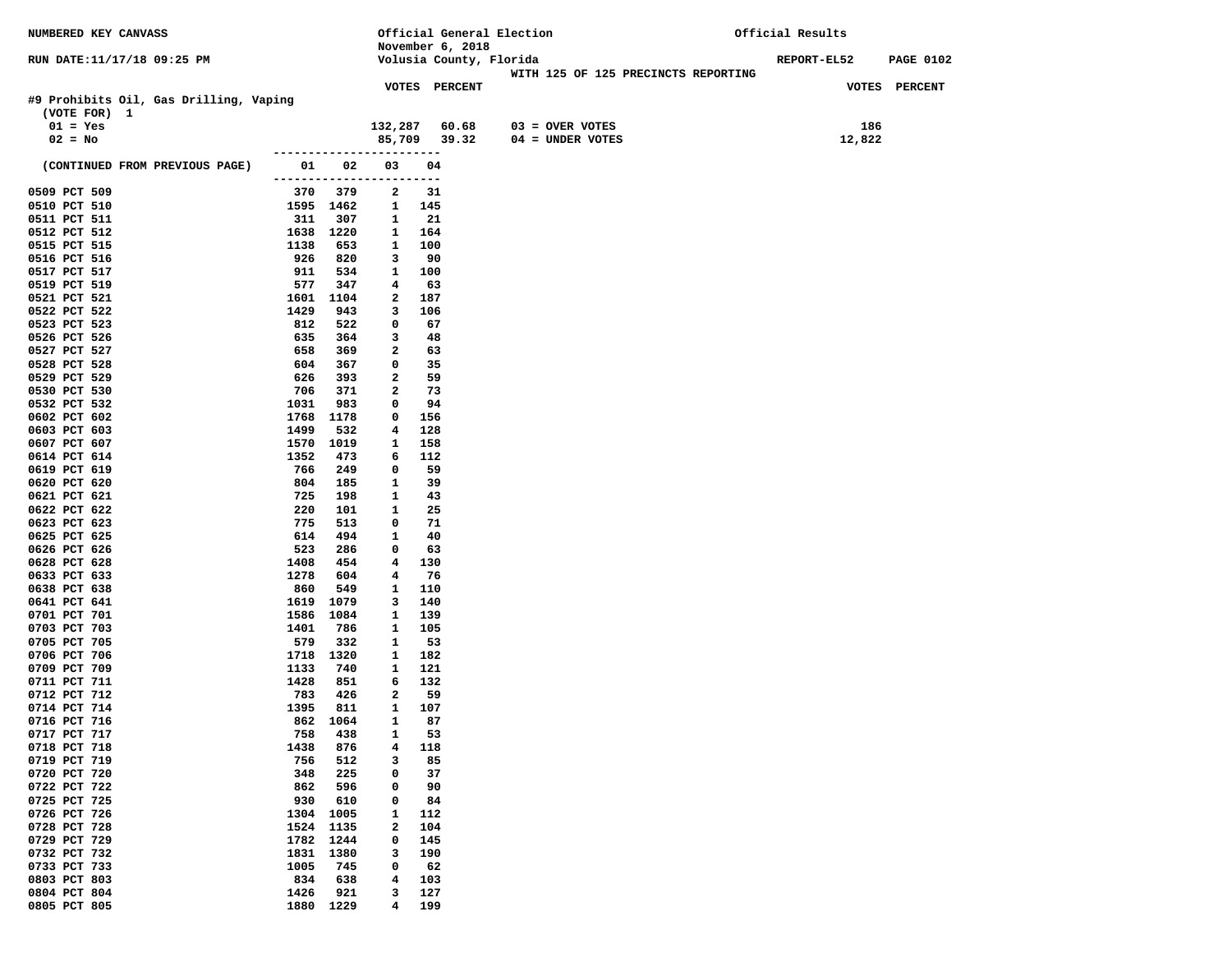| NUMBERED KEY CANVASS                                   |      |      |         | Official General Election<br>November 6, 2018 |                                     | Official Results                |  |
|--------------------------------------------------------|------|------|---------|-----------------------------------------------|-------------------------------------|---------------------------------|--|
| RUN DATE: 11/17/18 09:25 PM                            |      |      |         | Volusia County, Florida                       |                                     | REPORT-EL52<br><b>PAGE 0103</b> |  |
|                                                        |      |      |         | VOTES PERCENT                                 | WITH 125 OF 125 PRECINCTS REPORTING | VOTES PERCENT                   |  |
| #9 Prohibits Oil, Gas Drilling, Vaping<br>(VOTE FOR) 1 |      |      |         |                                               |                                     |                                 |  |
| $01 = Yes$                                             |      |      | 132,287 | 60.68                                         | 03 = OVER VOTES                     | 186                             |  |
| $02 = No$                                              |      |      | 85,709  | 39.32                                         | $04 =$ UNDER VOTES                  | 12,822                          |  |
| (CONTINUED FROM PREVIOUS PAGE)                         | 01   | 02   | 03      | 04                                            |                                     |                                 |  |
| 0807 PCT 807                                           | 633  | 428  | 1       | 39                                            |                                     |                                 |  |
| 0808 PCT 808                                           | 2481 | 1602 | 3       | 248                                           |                                     |                                 |  |
| 0809 PCT 809                                           | 306  | 194  | 0       | 40                                            |                                     |                                 |  |
| 0810 PCT 810                                           | 714  | 392  | 0       | 59                                            |                                     |                                 |  |
| 0812 PCT 812                                           | 1187 | 689  | 2       | 120                                           |                                     |                                 |  |
| 0813 PCT 813                                           | 907  | 512  | 4       | 79                                            |                                     |                                 |  |
| 0814 PCT 814                                           | 930  | 633  | 2       | 91                                            |                                     |                                 |  |
| 0816 PCT 816                                           | 582  | 628  | 0       | 60                                            |                                     |                                 |  |
| 0901 PCT 901                                           | 789  | 547  | 0       | 51                                            |                                     |                                 |  |
| 0902 PCT 902                                           | 1401 | 951  | 0       | 105                                           |                                     |                                 |  |
| 0903 PCT 903                                           | 1331 | 880  | 1       | 123                                           |                                     |                                 |  |
| 0904 PCT 904                                           | 1778 | 1207 |         | 173                                           |                                     |                                 |  |
| 0907 PCT 907                                           | 864  | 669  | 0       | 66                                            |                                     |                                 |  |
| 0909 PCT 909                                           | 550  | 428  | 1       | 38                                            |                                     |                                 |  |
| 0910 PCT 910                                           | 490  | 316  | 1       | 38                                            |                                     |                                 |  |
|                                                        |      |      |         |                                               |                                     |                                 |  |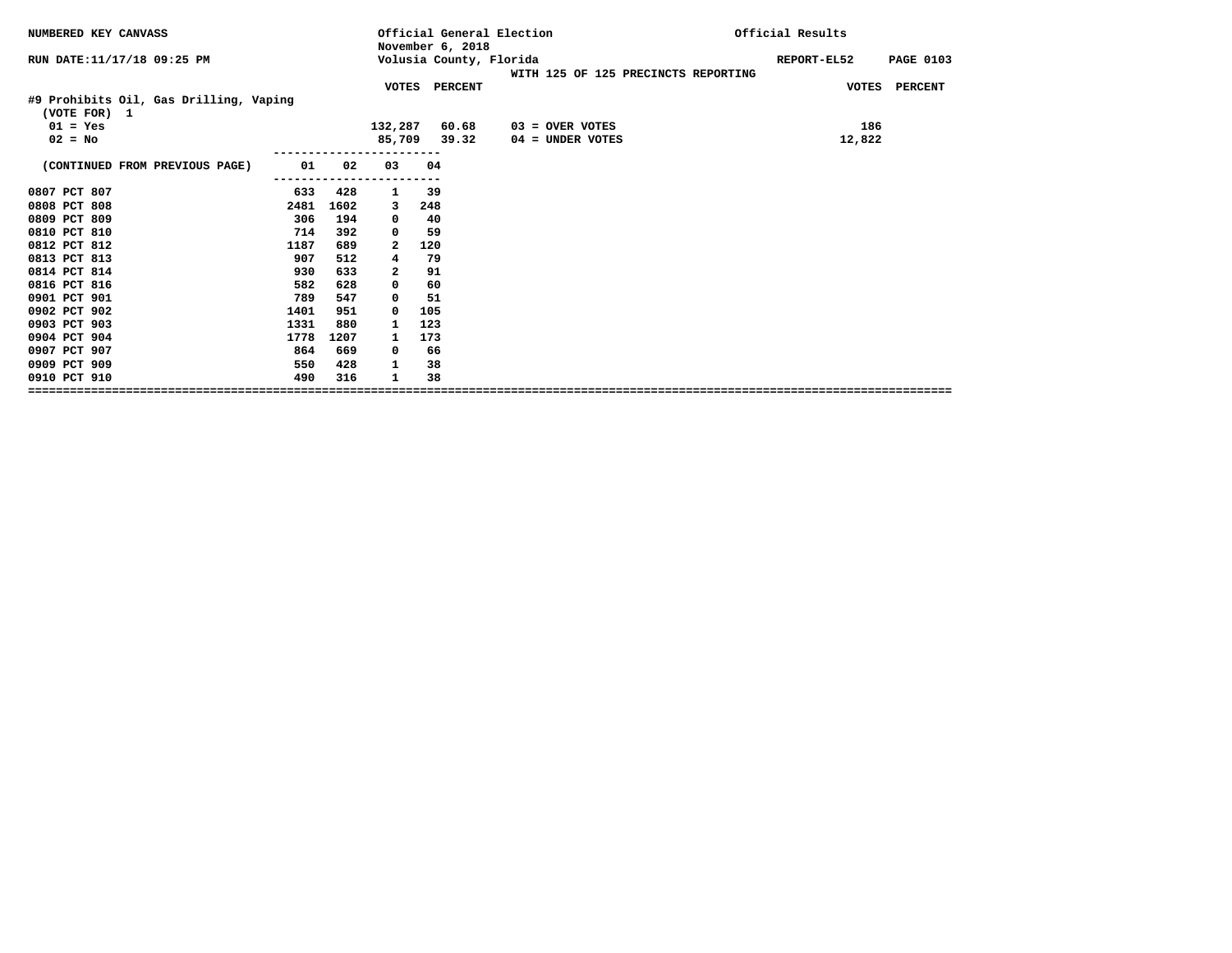| NUMBERED KEY CANVASS                                 |             |                  |                          | Official General Election |                                     | Official Results |                                 |  |  |
|------------------------------------------------------|-------------|------------------|--------------------------|---------------------------|-------------------------------------|------------------|---------------------------------|--|--|
|                                                      |             |                  |                          | November 6, 2018          |                                     |                  |                                 |  |  |
| RUN DATE:11/17/18 09:25 PM                           |             |                  |                          | Volusia County, Florida   |                                     |                  | REPORT-EL52<br><b>PAGE 0104</b> |  |  |
|                                                      |             |                  |                          |                           | WITH 125 OF 125 PRECINCTS REPORTING |                  |                                 |  |  |
|                                                      |             |                  |                          | VOTES PERCENT             |                                     |                  | VOTES PERCENT                   |  |  |
| #10 State and Local Structure and Op<br>(VOTE FOR) 1 |             |                  |                          |                           |                                     |                  |                                 |  |  |
| $01 = Yes$                                           |             |                  |                          | 114,578 53.56             | $03 = OVER VOTES$                   |                  | 65                              |  |  |
| $02 = No$                                            |             |                  |                          | 99,352 46.44              | $04 = UNDER VOTES$                  |                  | 17,009                          |  |  |
|                                                      |             |                  |                          |                           |                                     |                  |                                 |  |  |
|                                                      | 01          | 02               | 03                       | 04                        |                                     |                  |                                 |  |  |
|                                                      |             |                  | ------------------------ |                           |                                     |                  |                                 |  |  |
| 0101 PCT 101                                         | 331         | 266              | 1                        | 54                        |                                     |                  |                                 |  |  |
| 0105 PCT 105                                         | 234         | 196              | 0                        | 49                        |                                     |                  |                                 |  |  |
| 0107 PCT 107                                         | 543         | 383              | 0                        | 84                        |                                     |                  |                                 |  |  |
| 0201 PCT 201                                         |             | 1484 1668        | 1                        | 198                       |                                     |                  |                                 |  |  |
| 0202 PCT 202                                         | 1321        | 984              | 1                        | 169                       |                                     |                  |                                 |  |  |
| 0203 PCT 203                                         | 196         | 168              | 0                        | 32                        |                                     |                  |                                 |  |  |
| 0204 PCT 204                                         | 267<br>592  | 191              | 0                        | 28<br>72                  |                                     |                  |                                 |  |  |
| 0205 PCT 205<br>0206 PCT 206                         | 747         | 442<br>872       | 0<br>1                   | 127                       |                                     |                  |                                 |  |  |
| 0207 PCT 207                                         | 861         | 829              | 2                        | 121                       |                                     |                  |                                 |  |  |
| 0208 PCT 208                                         | 1384        | 1426             | 0                        | 199                       |                                     |                  |                                 |  |  |
| 0212 PCT 212                                         | 955         | 1098             | 2                        | 144                       |                                     |                  |                                 |  |  |
| 0215 PCT 215                                         |             | 1636 1876        | 2                        | 246                       |                                     |                  |                                 |  |  |
| 0216 PCT 216                                         | 1344        | 1570             | 4                        | 216                       |                                     |                  |                                 |  |  |
| 0217 PCT 217                                         | 773         | 917              | 0                        | 156                       |                                     |                  |                                 |  |  |
| 0218 PCT 218                                         |             | 1274 1336        | 0                        | 231                       |                                     |                  |                                 |  |  |
| 0220 PCT 220                                         | 128         | 148              | 0                        | 20                        |                                     |                  |                                 |  |  |
| 0222 PCT 222                                         | 862         | 793              | 0                        | 138                       |                                     |                  |                                 |  |  |
| 0223 PCT 223                                         | 102         | 96               | 0                        | 14                        |                                     |                  |                                 |  |  |
| 0224 PCT 224<br>0301 PCT 301                         | 1158        | 1113 1104<br>984 | 1<br>0                   | 132<br>186                |                                     |                  |                                 |  |  |
| 0303 PCT 303                                         | 938         | 914              | 1                        | 170                       |                                     |                  |                                 |  |  |
| 0304 PCT 304                                         | 1207        | 1053             | 0                        | 199                       |                                     |                  |                                 |  |  |
| 0305 PCT 305                                         | 1520        | 1204             | 1                        | 192                       |                                     |                  |                                 |  |  |
| 0306 PCT 306                                         |             | 1619 1349        | 1                        | 244                       |                                     |                  |                                 |  |  |
| 0307 PCT 307                                         | 1012        | 739              | 0                        | 151                       |                                     |                  |                                 |  |  |
| 0308 PCT 308                                         | 906         | 666              | 0                        | 158                       |                                     |                  |                                 |  |  |
| 0309 PCT 309                                         | 1360        | 863              | 1                        | 183                       |                                     |                  |                                 |  |  |
| 0401 PCT 401                                         | 1558        | 1160             | 1                        | 253                       |                                     |                  |                                 |  |  |
| 0403 PCT 403                                         | 1114        | 755              | 2                        | 135                       |                                     |                  |                                 |  |  |
| 0404 PCT 404                                         | 487<br>781  | 390              | 0                        | 95                        |                                     |                  |                                 |  |  |
| 0405 PCT 405<br>0406 PCT 406                         | 1762        | 533<br>1307      | 0<br>1                   | 110<br>253                |                                     |                  |                                 |  |  |
| 0407 PCT 407                                         | 1026        | 704              | 1                        | 144                       |                                     |                  |                                 |  |  |
| 0410 PCT 410                                         | 1076        | 656              | 0                        | 156                       |                                     |                  |                                 |  |  |
| 0411 PCT 411                                         | 1015        | 645              | 0                        | 125                       |                                     |                  |                                 |  |  |
| 0412 PCT 412                                         | 598         | 473              | 1                        | 93                        |                                     |                  |                                 |  |  |
| 0413 PCT 413                                         | 837         | 558              | 0                        | 147                       |                                     |                  |                                 |  |  |
| 0414 PCT 414                                         | 904         | 682              | 0                        | 123                       |                                     |                  |                                 |  |  |
| 0415 PCT 415                                         | 1094        | 708              | 0                        | 189                       |                                     |                  |                                 |  |  |
| 0416 PCT 416                                         | 1474        | 1005             | $\mathbf{1}$             | 245                       |                                     |                  |                                 |  |  |
| 0417 PCT 417                                         | 533         | 377              | 1                        | 64                        |                                     |                  |                                 |  |  |
| 0419 PCT 419<br>0420 PCT 420                         | 482<br>1137 | 345<br>883       | 0<br>0                   | 87<br>186                 |                                     |                  |                                 |  |  |
| 0421 PCT 421                                         | 887         | 683              | 0                        | 108                       |                                     |                  |                                 |  |  |
| 0422 PCT 422                                         | 814         | 668              | $\mathbf{1}$             | 143                       |                                     |                  |                                 |  |  |
| 0423 PCT 423                                         | 775         | 545              | $\mathbf 0$              | 125                       |                                     |                  |                                 |  |  |
| 0427 PCT 427                                         | 889         | 603              | 0                        | 146                       |                                     |                  |                                 |  |  |
| 0429 PCT 429                                         | 513         | 342              | 0                        | 84                        |                                     |                  |                                 |  |  |
| 0501 PCT 501                                         | 1020        | 967              | 0                        | 137                       |                                     |                  |                                 |  |  |
| 0502 PCT 502                                         | 1658        | 1515             | 1                        | 260                       |                                     |                  |                                 |  |  |
| 0503 PCT 503                                         | 381         | 439              | 0                        | 51                        |                                     |                  |                                 |  |  |
| 0504 PCT 504                                         | 744         | 682              | 0                        | 110                       |                                     |                  |                                 |  |  |
| 0506 PCT 506                                         | 927         | 932              | $\mathbf{1}$             | 131                       |                                     |                  |                                 |  |  |
| 0508 PCT 508                                         | 869         | 663              | $\mathbf 0$              | 102                       |                                     |                  |                                 |  |  |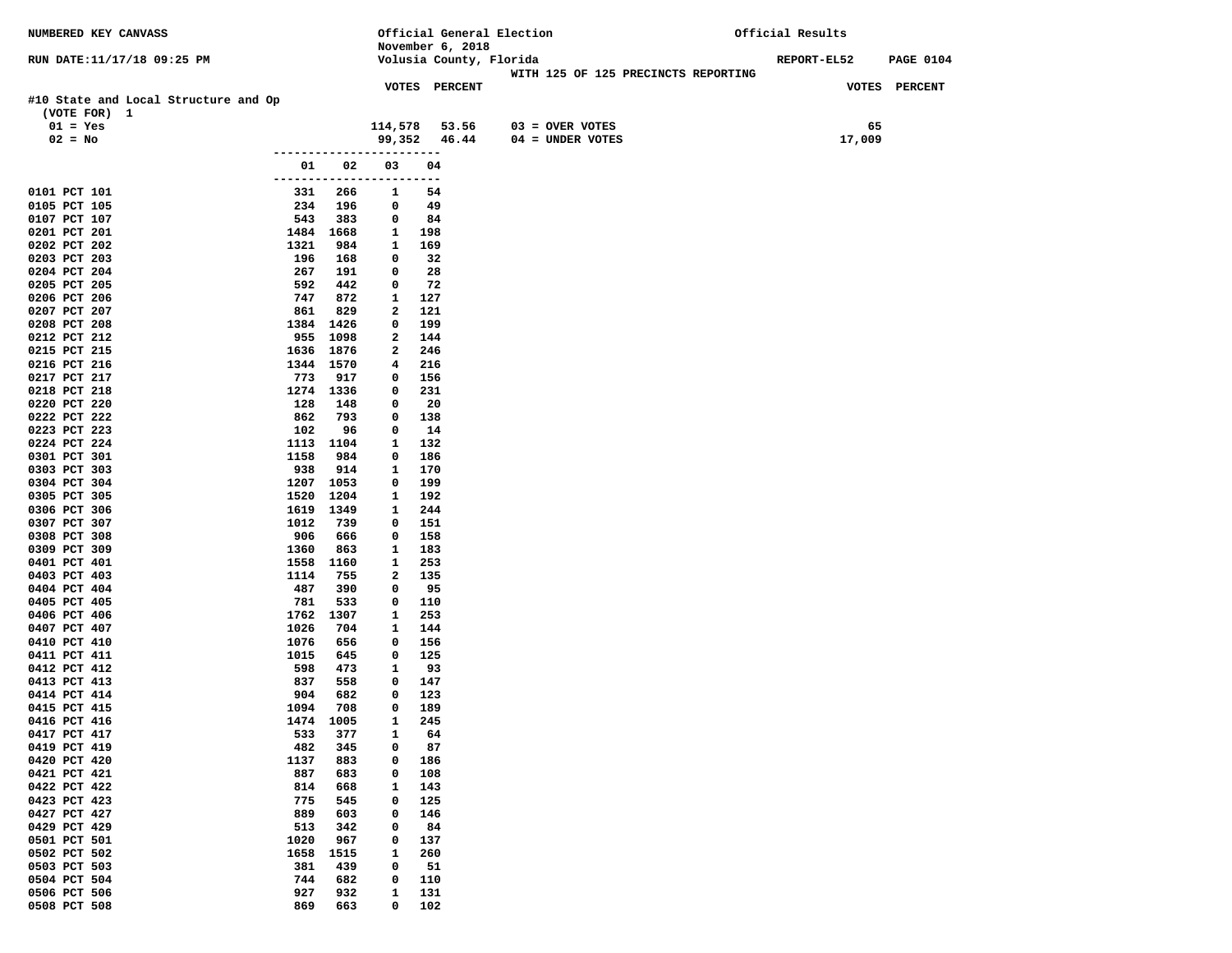| NUMBERED KEY CANVASS                                 |                          |             |                  | Official General Election |                                     | Official Results                       |
|------------------------------------------------------|--------------------------|-------------|------------------|---------------------------|-------------------------------------|----------------------------------------|
|                                                      |                          |             |                  | November 6, 2018          |                                     |                                        |
| RUN DATE:11/17/18 09:25 PM                           |                          |             |                  | Volusia County, Florida   |                                     | <b>REPORT-EL52</b><br><b>PAGE 0105</b> |
|                                                      |                          |             |                  |                           | WITH 125 OF 125 PRECINCTS REPORTING |                                        |
|                                                      |                          |             |                  | <b>VOTES PERCENT</b>      |                                     | VOTES PERCENT                          |
| #10 State and Local Structure and Op<br>(VOTE FOR) 1 |                          |             |                  |                           |                                     |                                        |
|                                                      |                          |             |                  | 114,578 53.56             |                                     | 65                                     |
| $01 = Yes$                                           |                          |             |                  |                           | 03 = OVER VOTES                     |                                        |
| $02 = No$                                            |                          |             |                  | 99,352 46.44              | 04 = UNDER VOTES                    | 17,009                                 |
| (CONTINUED FROM PREVIOUS PAGE)                       | 01 1                     | 02          | 03               | 04                        |                                     |                                        |
|                                                      | ------------------------ |             |                  |                           |                                     |                                        |
| 0509 PCT 509                                         | 378 357                  |             | 0                | 47                        |                                     |                                        |
| 0510 PCT 510                                         | 1368 1602                |             | 0                | 233                       |                                     |                                        |
| 0511 PCT 511                                         | 324                      | 285         | 0                | - 31                      |                                     |                                        |
| 0512 PCT 512                                         | 1331 1458                |             | 1                | 233                       |                                     |                                        |
| 0515 PCT 515                                         | 919                      | 813         | 2                | 158                       |                                     |                                        |
| 0516 PCT 516                                         | 705                      | 996         | $\mathbf{2}$     | 136                       |                                     |                                        |
| 0517 PCT 517                                         | 716                      | 682         | 0                | 148                       |                                     |                                        |
| 0519 PCT 519                                         | 471                      | 435         | 2                | 83                        |                                     |                                        |
| 0521 PCT 521                                         | 1488                     | 1158        | 1                | 247                       |                                     |                                        |
| 0522 PCT 522                                         | 1249                     | 1082        | 1                | 149                       |                                     |                                        |
| 0523 PCT 523                                         | 783                      | 534         | 0                | 84                        |                                     |                                        |
| 0526 PCT 526                                         | 531                      | 442         | 1                | 76                        |                                     |                                        |
| 0527 PCT 527                                         | 621                      | 385         | 0                | 86                        |                                     |                                        |
| 0528 PCT 528                                         | 493                      | 456         | 0                | 57                        |                                     |                                        |
| 0529 PCT 529                                         | 523                      | 478         | 0                | 79                        |                                     |                                        |
| 0530 PCT 530                                         | 636                      | 437         | 0                | 79                        |                                     |                                        |
| 0532 PCT 532<br>0602 PCT 602                         | 914 1063                 |             | 0                | 131                       |                                     |                                        |
| 0603 PCT 603                                         | 1537<br>1116             | 1351<br>880 | 1<br>1           | 213<br>166                |                                     |                                        |
| 0607 PCT 607                                         | 1368 1161                |             | 0                | 219                       |                                     |                                        |
| 0614 PCT 614                                         | 963                      | 845         | 1                | 134                       |                                     |                                        |
| 0619 PCT 619                                         | 566                      | 441         | 0                | 67                        |                                     |                                        |
| 0620 PCT 620                                         | 516                      | 461         | 0                | 52                        |                                     |                                        |
| 0621 PCT 621                                         | 514                      | 389         | 1                | 63                        |                                     |                                        |
| 0622 PCT 622                                         | 185                      | 128         | 0                | 34                        |                                     |                                        |
| 0623 PCT 623                                         | 712                      | 540         | $\mathbf{1}$     | 106                       |                                     |                                        |
| 0625 PCT 625                                         | 557                      | 522         | 1                | 69                        |                                     |                                        |
| 0626 PCT 626                                         | 473                      | 310         | 0                | 89                        |                                     |                                        |
| 0628 PCT 628                                         | 928                      | 910         | 0                | 158                       |                                     |                                        |
| 0633 PCT 633                                         | 991                      | 855         | 0                | 116                       |                                     |                                        |
| 0638 PCT 638                                         | 923                      | 477         | 0                | 120                       |                                     |                                        |
| 0641 PCT 641                                         | 1385                     | 1288        | 0                | 168                       |                                     |                                        |
| 0701 PCT 701                                         | 1442                     | 1172        | 0                | 196                       |                                     |                                        |
| 0703 PCT 703                                         | 1260                     | 872         | 1                | 160                       |                                     |                                        |
| 0705 PCT 705<br>0706 PCT 706                         | 459<br>1487 1473         | 431         | 0<br>2           | - 75<br>259               |                                     |                                        |
| 0709 PCT 709                                         | 1021                     | 794         | 0                | 180                       |                                     |                                        |
| 0711 PCT 711                                         | 1294                     | 937         | 1                | 185                       |                                     |                                        |
| 0712 PCT 712                                         | 641                      | 538         | 1                | 90                        |                                     |                                        |
| 0714 PCT 714                                         | 1229                     | 933         | 0                | 152                       |                                     |                                        |
| 0716 PCT 716                                         | 855 1040                 |             | $\mathbf{1}$     | 118                       |                                     |                                        |
| 0717 PCT 717                                         | 615                      | 549         | 2                | 84                        |                                     |                                        |
| 0718 PCT 718                                         | 1236                     | 1010        | 0                | 190                       |                                     |                                        |
| 0719 PCT 719                                         | 758                      | 494         | 0                | 104                       |                                     |                                        |
| 0720 PCT 720                                         | 293                      | 258         | 0                | 59                        |                                     |                                        |
| 0722 PCT 722                                         | 872                      | 550         | 0                | 126                       |                                     |                                        |
| 0725 PCT 725                                         | 820                      | 691         | 0                | 113                       |                                     |                                        |
| 0726 PCT 726                                         | 1200                     | 1064        | 1                | 157                       |                                     |                                        |
| 0728 PCT 728                                         | 1276                     | 1292        | 1                | 196                       |                                     |                                        |
| 0729 PCT 729                                         | 1559                     | 1388        | 0                | 224                       |                                     |                                        |
| 0732 PCT 732                                         | 1728                     | 1437        | 0                | 239                       |                                     |                                        |
| 0733 PCT 733                                         | 881                      | 817         | 0                | 114                       |                                     |                                        |
| 0803 PCT 803<br>0804 PCT 804                         | 655<br>1137              | 798<br>1180 | $\mathbf 0$<br>1 | 126<br>159                |                                     |                                        |
| 0805 PCT 805                                         | 1309                     | 1728        | 3                | 272                       |                                     |                                        |
|                                                      |                          |             |                  |                           |                                     |                                        |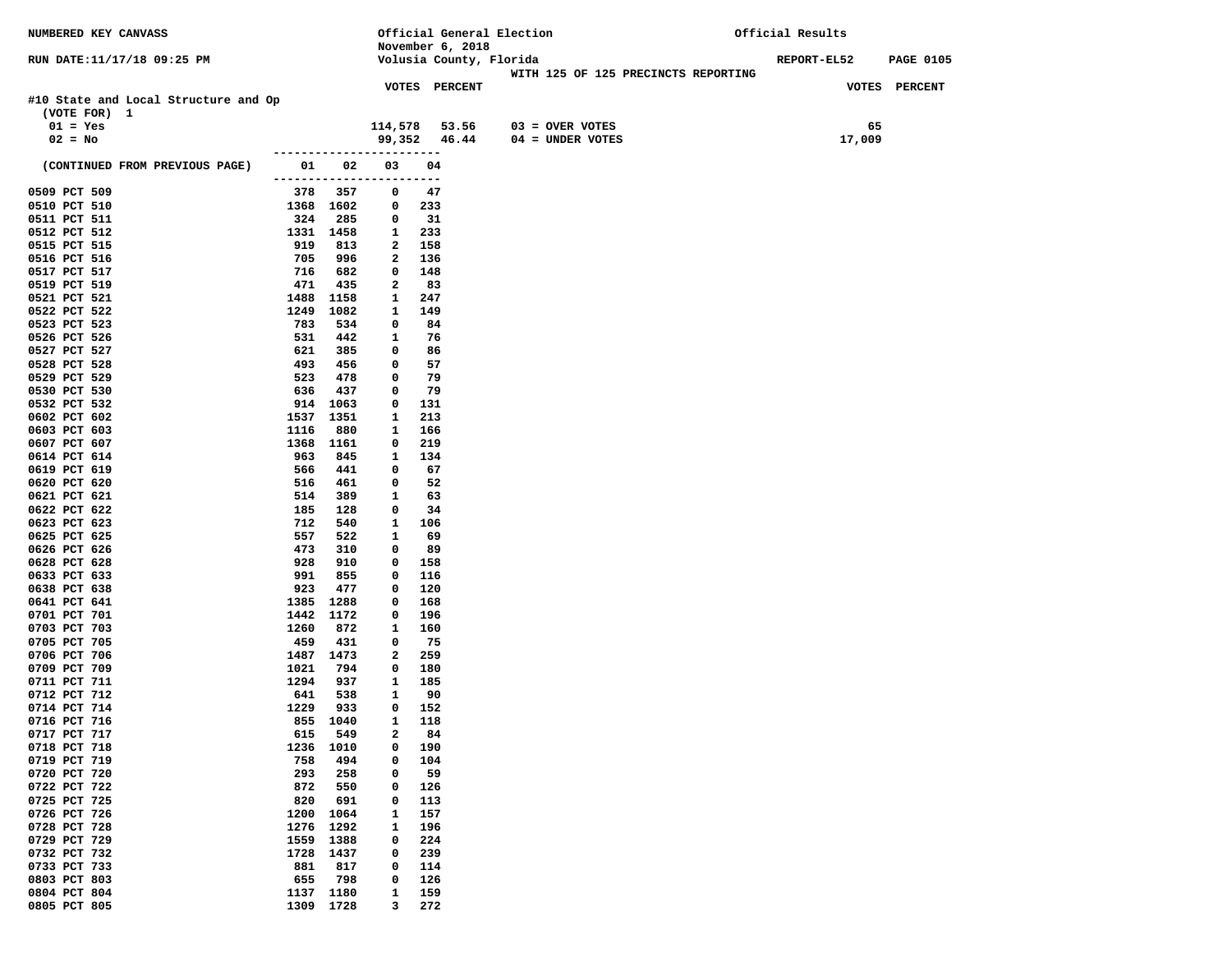| NUMBERED KEY CANVASS                                 |      |      |              | Official General Election<br>November 6, 2018 |                                     | Official Results                |
|------------------------------------------------------|------|------|--------------|-----------------------------------------------|-------------------------------------|---------------------------------|
| RUN DATE: 11/17/18 09:25 PM                          |      |      |              | Volusia County, Florida                       | WITH 125 OF 125 PRECINCTS REPORTING | REPORT-EL52<br><b>PAGE 0106</b> |
|                                                      |      |      |              | VOTES PERCENT                                 |                                     | VOTES PERCENT                   |
| #10 State and Local Structure and Op<br>(VOTE FOR) 1 |      |      |              |                                               |                                     |                                 |
| $01 = Yes$                                           |      |      | 114,578      | 53.56                                         | $03 =$ OVER VOTES                   | 65                              |
| $02 = No$                                            |      |      |              | 99,352 46.44                                  | $04 =$ UNDER VOTES                  | 17,009                          |
| (CONTINUED FROM PREVIOUS PAGE)                       | 01   | 02   | 03           | 04                                            |                                     |                                 |
|                                                      |      |      |              |                                               |                                     |                                 |
| 0807 PCT 807                                         | 514  | 523  | 0            | 64                                            |                                     |                                 |
| 0808 PCT 808                                         | 2147 | 1868 | 0            | 319                                           |                                     |                                 |
| 0809 PCT 809                                         | 251  | 247  | 0            | 42                                            |                                     |                                 |
| 0810 PCT 810                                         | 504  | 572  | 0            | 89                                            |                                     |                                 |
| 0812 PCT 812                                         | 881  | 947  | 1            | 169                                           |                                     |                                 |
| 0813 PCT 813                                         | 650  | 738  | $\mathbf{2}$ | 112                                           |                                     |                                 |
| 0814 PCT 814                                         | 854  | 685  | 0            | 117                                           |                                     |                                 |
| 0816 PCT 816                                         | 620  | 554  | 1            | 95                                            |                                     |                                 |
| 0901 PCT 901                                         | 714  | 575  | 0            | 98                                            |                                     |                                 |
| 0902 PCT 902                                         | 1237 | 1058 | $\Omega$     | 162                                           |                                     |                                 |
| 0903 PCT 903                                         | 1269 | 899  | 0            | 167                                           |                                     |                                 |
| 0904 PCT 904                                         | 1719 | 1209 | $^{\circ}$   | 231                                           |                                     |                                 |
| 0907 PCT 907                                         | 832  | 662  | 1            | 104                                           |                                     |                                 |
| 0909 PCT 909                                         | 537  | 418  | 0            | 62                                            |                                     |                                 |
| 0910 PCT 910                                         | 416  | 375  | 0            | 54                                            |                                     |                                 |
|                                                      |      |      |              |                                               |                                     |                                 |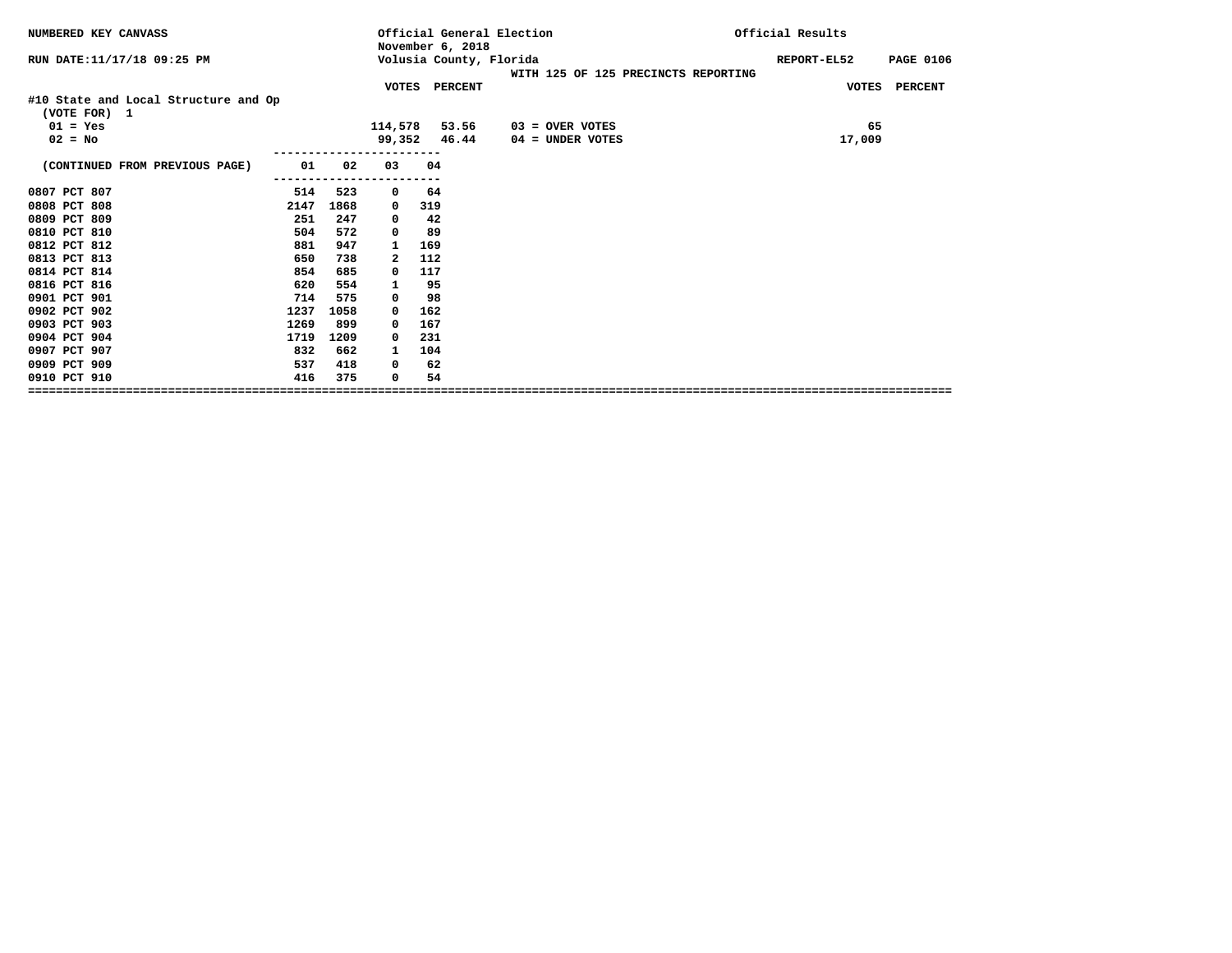| NUMBERED KEY CANVASS                  |              |                  | Official General Election |                         |                                     | Official Results |                                 |  |  |
|---------------------------------------|--------------|------------------|---------------------------|-------------------------|-------------------------------------|------------------|---------------------------------|--|--|
|                                       |              |                  |                           | November 6, 2018        |                                     |                  |                                 |  |  |
| RUN DATE:11/17/18 09:25 PM            |              |                  |                           | Volusia County, Florida |                                     |                  | REPORT-EL52<br><b>PAGE 0107</b> |  |  |
|                                       |              |                  |                           |                         | WITH 125 OF 125 PRECINCTS REPORTING |                  |                                 |  |  |
| #11 Removal of Obs Prov; Crim Statute |              |                  |                           | <b>VOTES PERCENT</b>    |                                     |                  | VOTES PERCENT                   |  |  |
| (VOTE FOR) 1                          |              |                  |                           |                         |                                     |                  |                                 |  |  |
| $01 = Yes$                            |              |                  | 117,055                   | 55.52                   | $03 =$ OVER VOTES                   |                  | 92                              |  |  |
| $02 = No$                             |              |                  | 93,766                    | 44.48                   | $04 = UNDER VOTES$                  |                  | 20,091                          |  |  |
|                                       |              |                  |                           |                         |                                     |                  |                                 |  |  |
|                                       | 01           | 02               | 03                        | 04                      |                                     |                  |                                 |  |  |
|                                       |              |                  | ------------------------  |                         |                                     |                  |                                 |  |  |
| 0101 PCT 101                          | 270          | 327              | 0                         | 55                      |                                     |                  |                                 |  |  |
| 0105 PCT 105                          | 199          | 224              | 1                         | 55                      |                                     |                  |                                 |  |  |
| 0107 PCT 107                          | 416          | 488              | 0                         | 106                     |                                     |                  |                                 |  |  |
| 0201 PCT 201<br>0202 PCT 202          | 1479         | 1618             | 1                         | 253                     |                                     |                  |                                 |  |  |
| 0203 PCT 203                          | 1219<br>172  | 1047<br>182      | 1<br>0                    | 208<br>42               |                                     |                  |                                 |  |  |
| 0204 PCT 204                          | 221          | 229              | 0                         | 36                      |                                     |                  |                                 |  |  |
| 0205 PCT 205                          | 539          | 482              | 1                         | 84                      |                                     |                  |                                 |  |  |
| 0206 PCT 206                          | 823          | 790              | 0                         | 134                     |                                     |                  |                                 |  |  |
| 0207 PCT 207                          | 801          | 852              | 1                         | 159                     |                                     |                  |                                 |  |  |
| 0208 PCT 208                          | 1353         | 1416             | 1                         | 239                     |                                     |                  |                                 |  |  |
| 0212 PCT 212                          | 1119         | 905              | 0                         | 175                     |                                     |                  |                                 |  |  |
| 0215 PCT 215                          |              | 1857 1625        | 3                         | 275                     |                                     |                  |                                 |  |  |
| 0216 PCT 216<br>0217 PCT 217          | 1673<br>1166 | 1198             | 2<br>1                    | 261<br>178              |                                     |                  |                                 |  |  |
| 0218 PCT 218                          |              | 501<br>1564 1045 | 3                         | 229                     |                                     |                  |                                 |  |  |
| 0220 PCT 220                          | 213          | 65               | 0                         | 18                      |                                     |                  |                                 |  |  |
| 0222 PCT 222                          | 807          | 807              | 0                         | 179                     |                                     |                  |                                 |  |  |
| 0223 PCT 223                          | 93           | 105              | 0                         | 14                      |                                     |                  |                                 |  |  |
| 0224 PCT 224                          | 1102         | 1077             | 1                         | 170                     |                                     |                  |                                 |  |  |
| 0301 PCT 301                          | 1116         | 1019             | 0                         | 193                     |                                     |                  |                                 |  |  |
| 0303 PCT 303<br>0304 PCT 304          | 987<br>1133  | 830<br>1078      | 1<br>0                    | 205<br>248              |                                     |                  |                                 |  |  |
| 0305 PCT 305                          | 1380         | 1283             | $\mathbf{1}$              | 253                     |                                     |                  |                                 |  |  |
| 0306 PCT 306                          | 1520         | 1378             | 1                         | 314                     |                                     |                  |                                 |  |  |
| 0307 PCT 307                          | 896          | 811              | 0                         | 195                     |                                     |                  |                                 |  |  |
| 0308 PCT 308                          | 867          | 690              | $\mathbf{1}$              | 172                     |                                     |                  |                                 |  |  |
| 0309 PCT 309                          | 1369         | 812              | 3                         | 223                     |                                     |                  |                                 |  |  |
| 0401 PCT 401                          | 1638         | 1051             | 1                         | 282                     |                                     |                  |                                 |  |  |
| 0403 PCT 403<br>0404 PCT 404          | 1228<br>378  | 637<br>484       | 0<br>$\mathbf{1}$         | 141<br>109              |                                     |                  |                                 |  |  |
| 0405 PCT 405                          | 818          | 486              | 0                         | 120                     |                                     |                  |                                 |  |  |
| 0406 PCT 406                          | 1893         | 1147             | 0                         | 283                     |                                     |                  |                                 |  |  |
| 0407 PCT 407                          | 1106         | 608              | 1                         | 160                     |                                     |                  |                                 |  |  |
| 0410 PCT 410                          | 1061         | 667              | 1                         | 159                     |                                     |                  |                                 |  |  |
| 0411 PCT 411                          | 1012         | 622              | 0                         | 151                     |                                     |                  |                                 |  |  |
| 0412 PCT 412                          | 499          | 556              | 1                         | 109                     |                                     |                  |                                 |  |  |
| 0413 PCT 413                          | 867          | 504              | 0                         | 171                     |                                     |                  |                                 |  |  |
| 0414 PCT 414<br>0415 PCT 415          | 946<br>1134  | 612<br>658       | $\mathbf{1}$<br>0         | 150<br>199              |                                     |                  |                                 |  |  |
| 0416 PCT 416                          | 1558         | 890              | $\mathbf 0$               | 277                     |                                     |                  |                                 |  |  |
| 0417 PCT 417                          | 553          | 347              | 1                         | 74                      |                                     |                  |                                 |  |  |
| 0419 PCT 419                          | 533          | 285              | $\mathbf{2}$              | 94                      |                                     |                  |                                 |  |  |
| 0420 PCT 420                          | 1156         | 842              | $\mathbf 0$               | 208                     |                                     |                  |                                 |  |  |
| 0421 PCT 421                          | 838          | 715              | 0                         | 125                     |                                     |                  |                                 |  |  |
| 0422 PCT 422                          | 902          | 580              | 1                         | 143                     |                                     |                  |                                 |  |  |
| 0423 PCT 423<br>0427 PCT 427          | 794<br>918   | 508<br>558       | $\mathbf 0$<br>2          | 143<br>160              |                                     |                  |                                 |  |  |
| 0429 PCT 429                          | 531          | 319              | 0                         | 89                      |                                     |                  |                                 |  |  |
| 0501 PCT 501                          | 999          | 956              | 0                         | 169                     |                                     |                  |                                 |  |  |
| 0502 PCT 502                          | 1606         | 1507             | 4                         | 317                     |                                     |                  |                                 |  |  |
| 0503 PCT 503                          | 389          | 416              | 0                         | 66                      |                                     |                  |                                 |  |  |
| 0504 PCT 504                          | 762          | 635              | 0                         | 139                     |                                     |                  |                                 |  |  |
| 0506 PCT 506                          | 915          | 906              | 0                         | 170                     |                                     |                  |                                 |  |  |
| 0508 PCT 508                          | 836          | 659              | $\mathbf 0$               | 139                     |                                     |                  |                                 |  |  |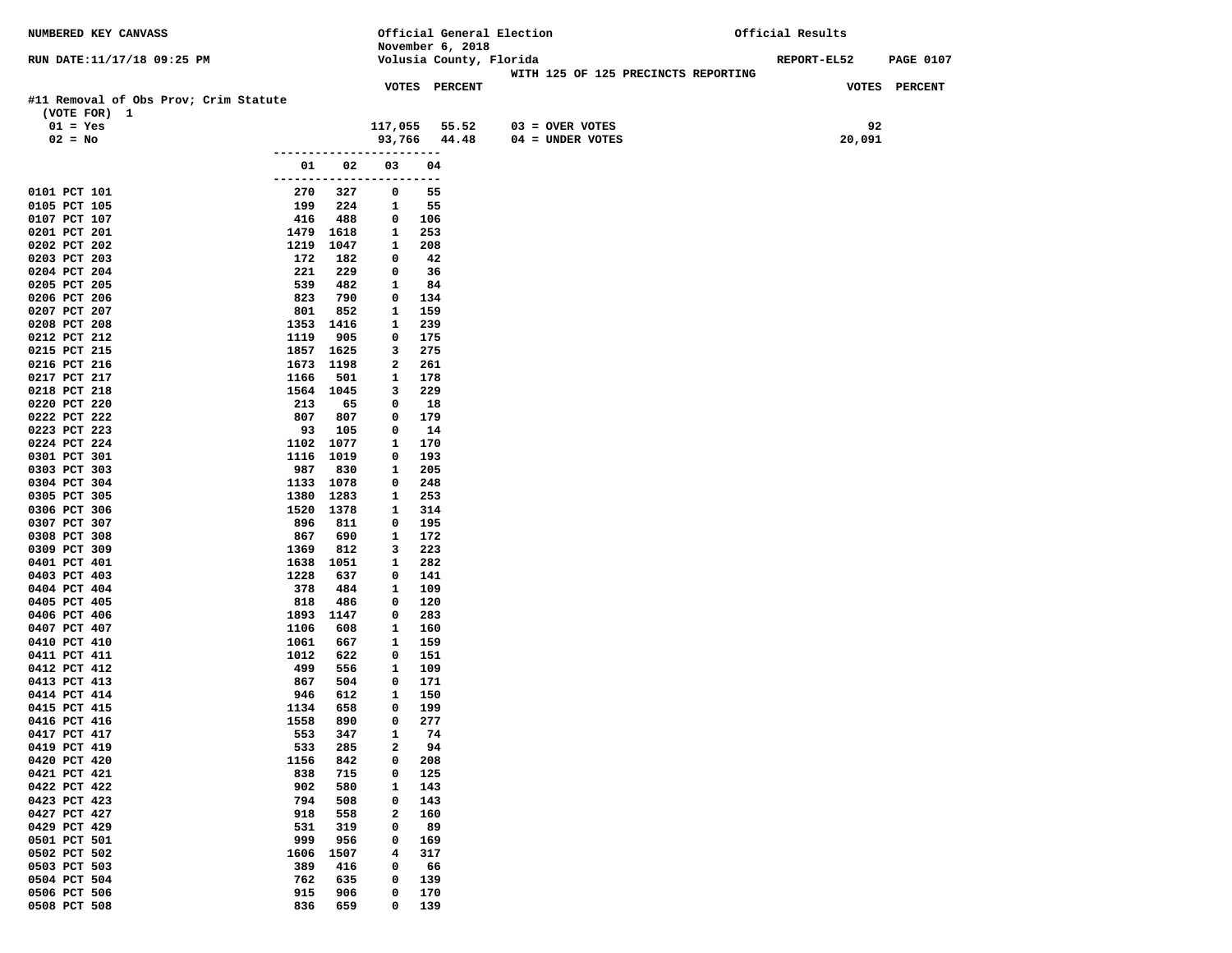| NUMBERED KEY CANVASS                  |                          |             |                      |            |                  | Official General Election |                                     | Official Results   |                  |
|---------------------------------------|--------------------------|-------------|----------------------|------------|------------------|---------------------------|-------------------------------------|--------------------|------------------|
|                                       |                          |             |                      |            | November 6, 2018 |                           |                                     |                    |                  |
| RUN DATE: 11/17/18 09:25 PM           |                          |             |                      |            |                  | Volusia County, Florida   |                                     | <b>REPORT-EL52</b> | <b>PAGE 0108</b> |
|                                       |                          |             |                      |            |                  |                           | WITH 125 OF 125 PRECINCTS REPORTING |                    |                  |
|                                       |                          |             | <b>VOTES PERCENT</b> |            |                  |                           |                                     |                    | VOTES PERCENT    |
| #11 Removal of Obs Prov; Crim Statute |                          |             |                      |            |                  |                           |                                     |                    |                  |
| (VOTE FOR) 1                          |                          |             |                      |            |                  | $03 =$ OVER VOTES         |                                     | 92                 |                  |
| $01 = Yes$                            |                          |             | 117,055 55.52        |            |                  |                           |                                     |                    |                  |
| $02 = No$                             | -----------------------  |             | 93,766 44.48         |            |                  | 04 = UNDER VOTES          |                                     | 20,091             |                  |
| (CONTINUED FROM PREVIOUS PAGE)        | 01 1                     | 02          | 03                   | 04         |                  |                           |                                     |                    |                  |
|                                       | ------------------------ |             |                      |            |                  |                           |                                     |                    |                  |
| 0509 PCT 509                          | 339                      | 387         | 1                    | 55         |                  |                           |                                     |                    |                  |
| 0510 PCT 510                          | 1432 1500                |             | 1                    | 270        |                  |                           |                                     |                    |                  |
| 0511 PCT 511                          | 275                      | 317         | 1                    | -47        |                  |                           |                                     |                    |                  |
| 0512 PCT 512                          | 1415 1335                |             | 2                    | 271        |                  |                           |                                     |                    |                  |
| 0515 PCT 515                          | 936                      | 776         | 0                    | 180        |                  |                           |                                     |                    |                  |
| 0516 PCT 516                          | 794                      | 879         | 1                    | 165        |                  |                           |                                     |                    |                  |
| 0517 PCT 517                          | 765                      | 619         | 0                    | 162        |                  |                           |                                     |                    |                  |
| 0519 PCT 519                          | 467                      | 423         | 1                    | 100        |                  |                           |                                     |                    |                  |
| 0521 PCT 521                          | 1460                     | 1126        | 0                    | 308        |                  |                           |                                     |                    |                  |
| 0522 PCT 522                          | 1265                     | 1015        | 3                    | 198        |                  |                           |                                     |                    |                  |
| 0523 PCT 523                          | 747                      | 546         | 1                    | 107        |                  |                           |                                     |                    |                  |
| 0526 PCT 526                          | 584                      | 370         | 0                    | 96         |                  |                           |                                     |                    |                  |
| 0527 PCT 527                          | 586                      | 389         | 0                    | 117        |                  |                           |                                     |                    |                  |
| 0528 PCT 528                          | 541                      | 399         | 0                    | 66         |                  |                           |                                     |                    |                  |
| 0529 PCT 529                          | 543                      | 448         | 0                    | 89         |                  |                           |                                     |                    |                  |
| 0530 PCT 530                          | 618                      | 434         | 0                    | 100        |                  |                           |                                     |                    |                  |
| 0532 PCT 532                          | 979                      | 977         | 1                    | 151        |                  |                           |                                     |                    |                  |
| 0602 PCT 602                          | 1542<br>1402             | 1301<br>589 | 4<br>0               | 255        |                  |                           |                                     |                    |                  |
| 0603 PCT 603<br>0607 PCT 607          | 1352                     | 1134        | 1                    | 172<br>261 |                  |                           |                                     |                    |                  |
| 0614 PCT 614                          | 1268                     | 534         | 0                    | 141        |                  |                           |                                     |                    |                  |
| 0619 PCT 619                          | 699                      | 300         | 0                    | 75         |                  |                           |                                     |                    |                  |
| 0620 PCT 620                          | 670                      | 316         | 0                    | 43         |                  |                           |                                     |                    |                  |
| 0621 PCT 621                          | 627                      | 277         | 0                    | 63         |                  |                           |                                     |                    |                  |
| 0622 PCT 622                          | 208                      | 98          | 0                    | 41         |                  |                           |                                     |                    |                  |
| 0623 PCT 623                          | 703                      | 533         | 3                    | 120        |                  |                           |                                     |                    |                  |
| 0625 PCT 625                          | 548                      | 520         | 1                    | 80         |                  |                           |                                     |                    |                  |
| 0626 PCT 626                          | 468                      | 310         | 0                    | 94         |                  |                           |                                     |                    |                  |
| 0628 PCT 628                          | 1305                     | 525         | 1                    | 165        |                  |                           |                                     |                    |                  |
| 0633 PCT 633                          | 1180                     | 660         | 2                    | 120        |                  |                           |                                     |                    |                  |
| 0638 PCT 638                          | 800                      | 561         | 0                    | 159        |                  |                           |                                     |                    |                  |
| 0641 PCT 641                          | 1469                     | 1149        | 0                    | 223        |                  |                           |                                     |                    |                  |
| 0701 PCT 701                          | 1333                     | 1228        | 1                    | 248        |                  |                           |                                     |                    |                  |
| 0703 PCT 703                          | 1222                     | 864         | 0                    | 207        |                  |                           |                                     |                    |                  |
| 0705 PCT 705                          | 434                      | 434         | 0                    | 97         |                  |                           |                                     |                    |                  |
| 0706 PCT 706<br>0709 PCT 709          | 1438 1470                |             | 3                    | 310        |                  |                           |                                     |                    |                  |
| 0711 PCT 711                          | 1025<br>1244             | 754<br>940  | 0<br>1               | 216<br>232 |                  |                           |                                     |                    |                  |
| 0712 PCT 712                          | 696                      | 474         | 2                    | 98         |                  |                           |                                     |                    |                  |
| 0714 PCT 714                          | 1205                     | 934         | 1                    | 174        |                  |                           |                                     |                    |                  |
| 0716 PCT 716                          | 809 1078                 |             | $\mathbf 0$          | 127        |                  |                           |                                     |                    |                  |
| 0717 PCT 717                          | 673                      | 484         | 1                    | 92         |                  |                           |                                     |                    |                  |
| 0718 PCT 718                          | 1236                     | 974         | 1                    | 225        |                  |                           |                                     |                    |                  |
| 0719 PCT 719                          | 686                      | 531         | $\mathbf{1}$         | 138        |                  |                           |                                     |                    |                  |
| 0720 PCT 720                          | 309                      | 234         | 1                    | 66         |                  |                           |                                     |                    |                  |
| 0722 PCT 722                          | 791                      | 618         | 0                    | 139        |                  |                           |                                     |                    |                  |
| 0725 PCT 725                          | 811                      | 659         | 0                    | 154        |                  |                           |                                     |                    |                  |
| 0726 PCT 726                          | 1112                     | 1122        | 0                    | 188        |                  |                           |                                     |                    |                  |
| 0728 PCT 728                          | 1308                     | 1232        | 0                    | 225        |                  |                           |                                     |                    |                  |
| 0729 PCT 729                          | 1529                     | 1361        | 2                    | 279        |                  |                           |                                     |                    |                  |
| 0732 PCT 732                          | 1653                     | 1461        | 2                    | 288        |                  |                           |                                     |                    |                  |
| 0733 PCT 733                          | 872                      | 803         | 0                    | 137        |                  |                           |                                     |                    |                  |
| 0803 PCT 803                          | 710                      | 743         | 0                    | 126        |                  |                           |                                     |                    |                  |
| 0804 PCT 804                          | 1200                     | 1073        | 0                    | 204        |                  |                           |                                     |                    |                  |
| 0805 PCT 805                          | 1510                     | 1474        | 2                    | 326        |                  |                           |                                     |                    |                  |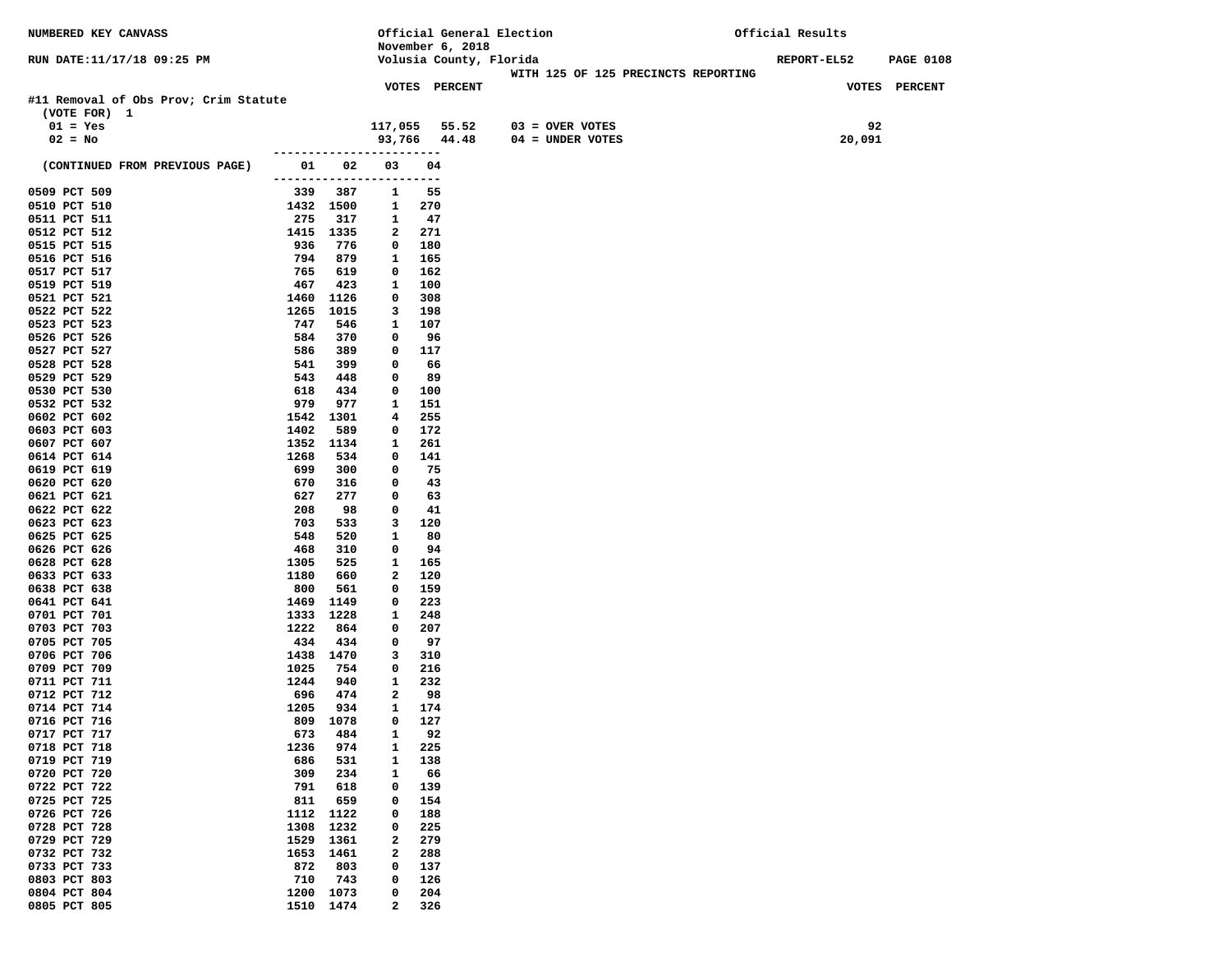| NUMBERED KEY CANVASS                                  |          |          | Official General Election<br>November 6, 2018 |                                     | Official Results |                                 |
|-------------------------------------------------------|----------|----------|-----------------------------------------------|-------------------------------------|------------------|---------------------------------|
| RUN DATE: 11/17/18 09:25 PM                           |          |          | Volusia County, Florida                       | WITH 125 OF 125 PRECINCTS REPORTING |                  | REPORT-EL52<br><b>PAGE 0109</b> |
|                                                       |          |          | VOTES PERCENT                                 |                                     |                  | VOTES PERCENT                   |
| #11 Removal of Obs Prov; Crim Statute<br>(VOTE FOR) 1 |          |          |                                               |                                     |                  |                                 |
| $01 = Yes$                                            |          | 117,055  | 55.52                                         | 03 = OVER VOTES                     |                  | 92                              |
| $02 = No$                                             |          |          | 93,766 44.48                                  | $04 =$ UNDER VOTES                  |                  | 20,091                          |
| (CONTINUED FROM PREVIOUS PAGE)                        | 01<br>02 | 03       | 04                                            |                                     |                  |                                 |
| 0807 PCT 807<br>577                                   | 439      | 1        | 84                                            |                                     |                  |                                 |
| 0808 PCT 808<br>2177                                  | 1761     | 2        | 394                                           |                                     |                  |                                 |
| 0809 PCT 809<br>249                                   | 233      | 1        | 57                                            |                                     |                  |                                 |
| 0810 PCT 810<br>581                                   | 478      | 1        | 105                                           |                                     |                  |                                 |
| 0812 PCT 812<br>968                                   | 840      | $\Omega$ | 190                                           |                                     |                  |                                 |
| 0813 PCT 813<br>751                                   | 613      | 1        | 137                                           |                                     |                  |                                 |
| 0814 PCT 814<br>814                                   | 683      | 1        | 158                                           |                                     |                  |                                 |
| 0816 PCT 816<br>504                                   | 643      | 0        | 123                                           |                                     |                  |                                 |
| 0901 PCT 901<br>725                                   | 555      |          | 106                                           |                                     |                  |                                 |
| 0902 PCT 902<br>1213                                  | 1048     | 1        | 195                                           |                                     |                  |                                 |
| 0903 PCT 903<br>1180                                  | 963      | 0        | 192                                           |                                     |                  |                                 |
| 0904 PCT 904<br>1637                                  | 1249     | 0        | 273                                           |                                     |                  |                                 |
| 0907 PCT 907<br>728                                   | 737      | 2        | 132                                           |                                     |                  |                                 |
| 0909 PCT 909<br>489                                   | 459      | 0        | 69                                            |                                     |                  |                                 |
| 0910 PCT 910<br>445                                   | 334      | 0        | 66                                            |                                     |                  |                                 |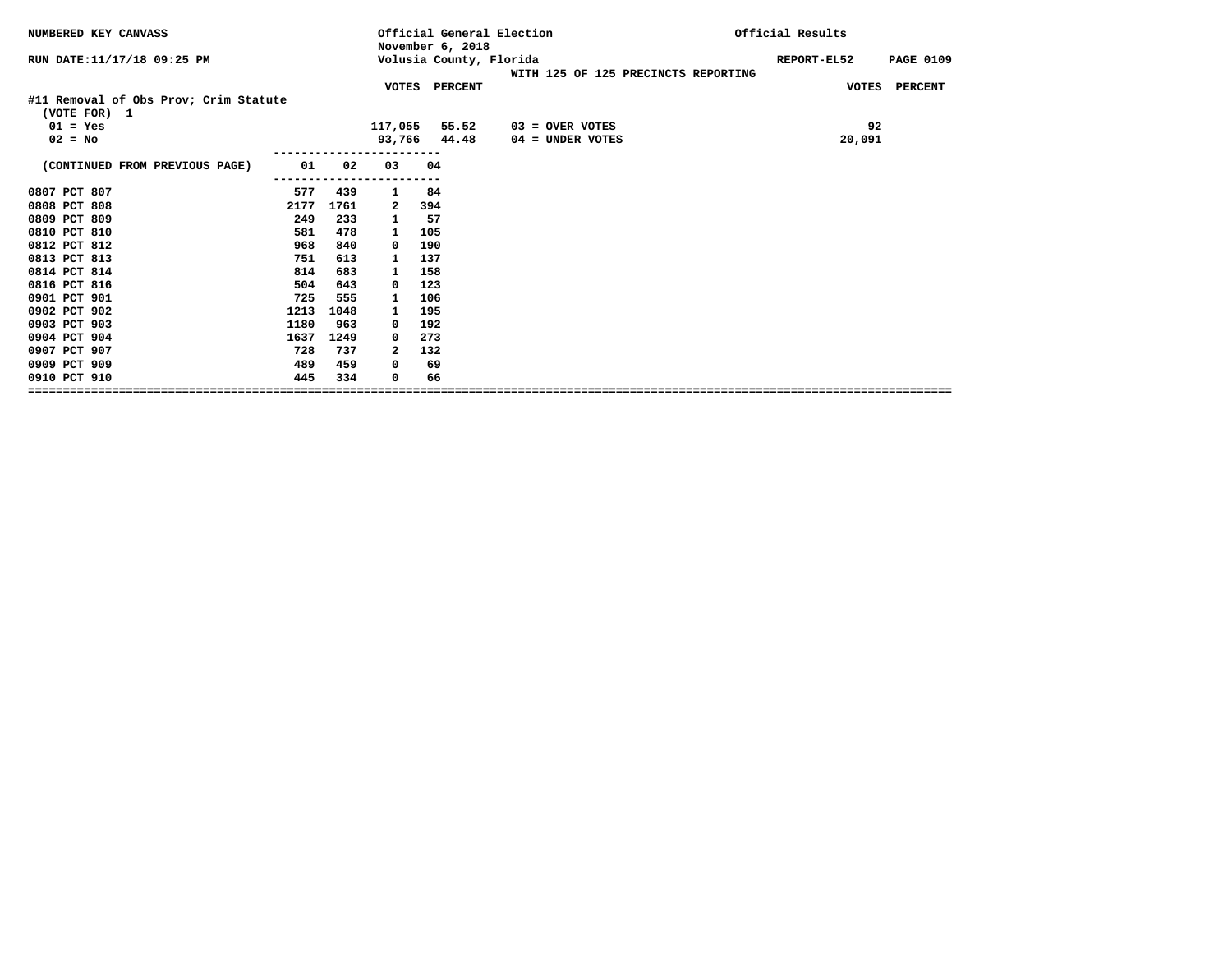| <b>NUMBERED KEY CANVASS</b>                      |              |            |                          | Official General Election |                                     | Official Results |                  |
|--------------------------------------------------|--------------|------------|--------------------------|---------------------------|-------------------------------------|------------------|------------------|
|                                                  |              |            |                          | November 6, 2018          |                                     |                  |                  |
| RUN DATE:11/17/18 09:25 PM                       |              |            |                          | Volusia County, Florida   |                                     | REPORT-EL52      | <b>PAGE 0110</b> |
|                                                  |              |            |                          | <b>VOTES PERCENT</b>      | WITH 125 OF 125 PRECINCTS REPORTING |                  | VOTES PERCENT    |
| #12 Lobbying and Abuse of Office<br>(VOTE FOR) 1 |              |            |                          |                           |                                     |                  |                  |
| $01 = Yes$                                       |              |            | 166,503                  | 77.02                     | $03 = OVER VOTES$                   | 102              |                  |
| $02 = No$                                        |              |            | 49,671                   | 22.98                     | $04 = UNDER VOTES$                  | 14,728           |                  |
|                                                  |              |            |                          |                           |                                     |                  |                  |
|                                                  | 01           | 02         | 03                       | 04                        |                                     |                  |                  |
|                                                  |              |            | ------------------------ |                           |                                     |                  |                  |
| 0101 PCT 101<br>0105 PCT 105                     | 436<br>308   | 164<br>115 | 0<br>0                   | 52<br>56                  |                                     |                  |                  |
| 0107 PCT 107                                     | 761          | 175        | 1                        | 73                        |                                     |                  |                  |
| 0201 PCT 201                                     | 2422         | 748        | 3                        | 178                       |                                     |                  |                  |
| 0202 PCT 202                                     | 1789         | 517        | 1                        | 168                       |                                     |                  |                  |
| 0203 PCT 203                                     | 288          | 86         | 0                        | 22                        |                                     |                  |                  |
| 0204 PCT 204                                     | 357          | 102        | 0                        | 27                        |                                     |                  |                  |
| 0205 PCT 205                                     | 816          | 217        | 0                        | 73                        |                                     |                  |                  |
| 0206 PCT 206<br>0207 PCT 207                     | 1222<br>1326 | 418<br>382 | 1<br>1                   | 106<br>104                |                                     |                  |                  |
| 0208 PCT 208                                     | 2191         | 647        | 1                        | 170                       |                                     |                  |                  |
| 0212 PCT 212                                     | 1521         | 552        | 2                        | 124                       |                                     |                  |                  |
| 0215 PCT 215                                     | 2768         | 787        | 4                        | 201                       |                                     |                  |                  |
| 0216 PCT 216                                     | 2091         | 857        | 0                        | 186                       |                                     |                  |                  |
| 0217 PCT 217                                     | 1046         | 642        | 1                        | 157                       |                                     |                  |                  |
| 0218 PCT 218                                     | 1954         | 718        | 1                        | 168                       |                                     |                  |                  |
| 0220 PCT 220                                     | 132          | 143        | 0                        | 21                        |                                     |                  |                  |
| 0222 PCT 222<br>0223 PCT 223                     | 1295<br>171  | 364<br>31  | 0<br>0                   | 134<br>10                 |                                     |                  |                  |
| 0224 PCT 224                                     | 1764         | 467        | 1                        | 118                       |                                     |                  |                  |
| 0301 PCT 301                                     | 1712         | 475        | 1                        | 140                       |                                     |                  |                  |
| 0303 PCT 303                                     | 1436         | 428        | 1                        | 158                       |                                     |                  |                  |
| 0304 PCT 304                                     | 1817         | 465        | 2                        | 175                       |                                     |                  |                  |
| 0305 PCT 305                                     | 2269         | 484        | 2                        | 162                       |                                     |                  |                  |
| 0306 PCT 306                                     | 2470         | 522        | 0                        | 221                       |                                     |                  |                  |
| 0307 PCT 307<br>0308 PCT 308                     | 1462<br>1250 | 312<br>347 | 0<br>0                   | 128<br>133                |                                     |                  |                  |
| 0309 PCT 309                                     | 1763         | 471        | 1                        | 172                       |                                     |                  |                  |
| 0401 PCT 401                                     | 2127         | 619        | 0                        | 226                       |                                     |                  |                  |
| 0403 PCT 403                                     | 1425         | 457        | 1                        | 123                       |                                     |                  |                  |
| 0404 PCT 404                                     | 721          | 170        | 1                        | 80                        |                                     |                  |                  |
| 0405 PCT 405                                     | 1000         | 316        | 1                        | 107                       |                                     |                  |                  |
| 0406 PCT 406                                     | 2349         | 765        | 2                        | 207                       |                                     |                  |                  |
| 0407 PCT 407<br>0410 PCT 410                     | 1331<br>1352 | 418<br>404 | 0<br>1                   | 126<br>131                |                                     |                  |                  |
| 0411 PCT 411                                     | 1300         | 379        | 1                        | 105                       |                                     |                  |                  |
| 0412 PCT 412                                     | 895          | 201        | 2                        | 67                        |                                     |                  |                  |
| 0413 PCT 413                                     | 1101         | 318        | 1                        | 122                       |                                     |                  |                  |
| 0414 PCT 414                                     | 1238         | 364        | 1                        | 106                       |                                     |                  |                  |
| 0415 PCT 415                                     | 1395         | 431        | 1                        | 164                       |                                     |                  |                  |
| 0416 PCT 416                                     | 1954         | 563        | $\overline{a}$           | 206                       |                                     |                  |                  |
| 0417 PCT 417<br>0419 PCT 419                     | 697<br>643   | 222<br>188 | 0<br>0                   | 56<br>83                  |                                     |                  |                  |
| 0420 PCT 420                                     | 1609         | 431        | $\mathbf{2}$             | 164                       |                                     |                  |                  |
| 0421 PCT 421                                     | 1280         | 303        | 0                        | 95                        |                                     |                  |                  |
| 0422 PCT 422                                     | 1140         | 360        | $\mathbf{1}$             | 125                       |                                     |                  |                  |
| 0423 PCT 423                                     | 1021         | 311        | $\mathbf 0$              | 113                       |                                     |                  |                  |
| 0427 PCT 427                                     | 1193         | 317        | 0                        | 128                       |                                     |                  |                  |
| 0429 PCT 429                                     | 668          | 193        | 0                        | 78                        |                                     |                  |                  |
| 0501 PCT 501                                     | 1617         | 379        | $\mathbf{1}$             | 127                       |                                     |                  |                  |
| 0502 PCT 502<br>0503 PCT 503                     | 2520<br>658  | 685<br>164 | 1<br>0                   | 228<br>49                 |                                     |                  |                  |
| 0504 PCT 504                                     | 1160         | 278        | 0                        | 98                        |                                     |                  |                  |
| 0506 PCT 506                                     | 1380         | 493        | 0                        | 118                       |                                     |                  |                  |
| 0508 PCT 508                                     | 1223         | 319        | 0                        | 92                        |                                     |                  |                  |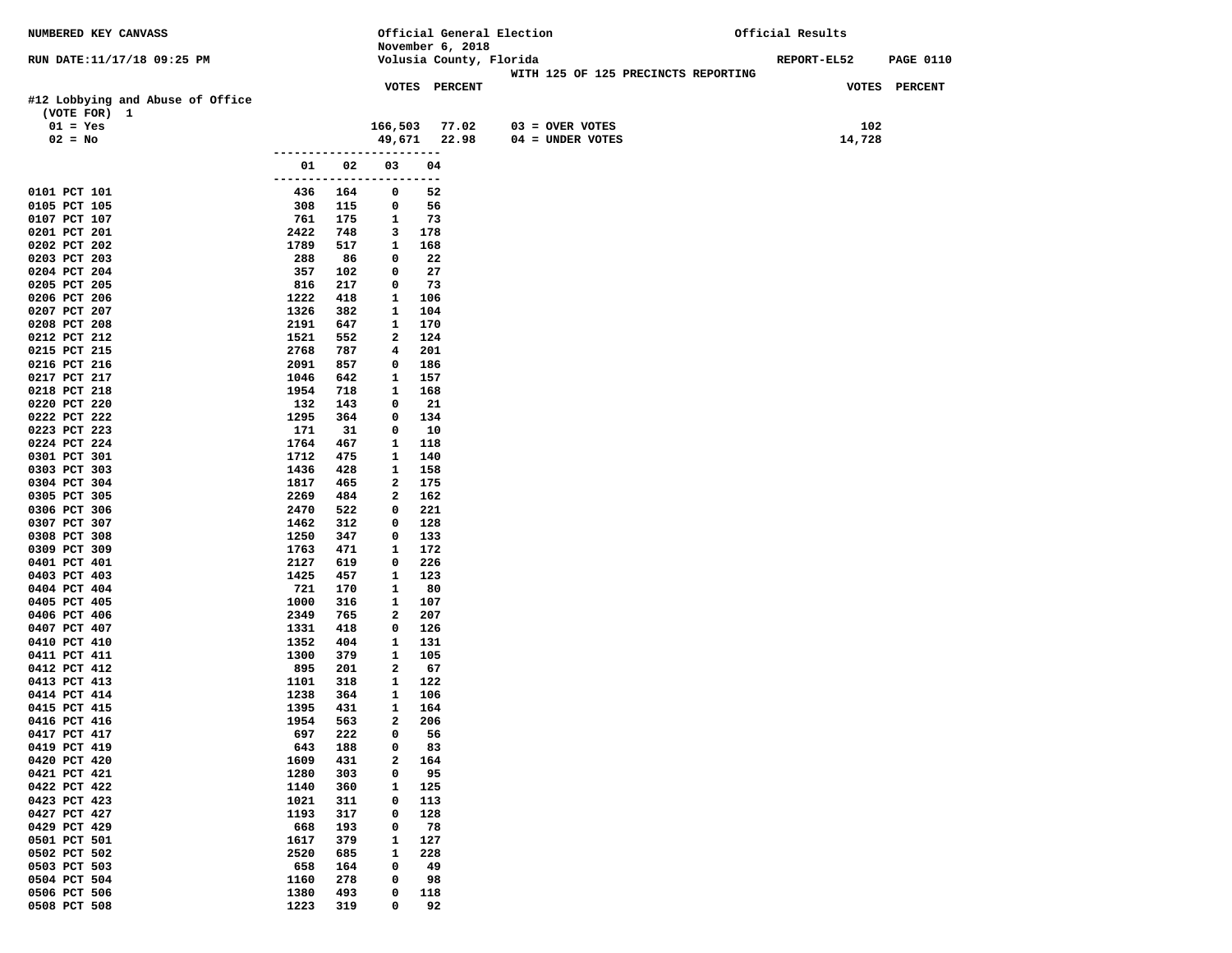| NUMBERED KEY CANVASS                             |                   |            |                                |                      | Official General Election           | Official Results |                  |
|--------------------------------------------------|-------------------|------------|--------------------------------|----------------------|-------------------------------------|------------------|------------------|
|                                                  |                   |            |                                | November 6, 2018     |                                     |                  |                  |
| RUN DATE:11/17/18 09:25 PM                       |                   |            |                                |                      | Volusia County, Florida             | REPORT-EL52      | <b>PAGE 0111</b> |
|                                                  |                   |            |                                | <b>VOTES PERCENT</b> | WITH 125 OF 125 PRECINCTS REPORTING |                  | VOTES PERCENT    |
| #12 Lobbying and Abuse of Office<br>(VOTE FOR) 1 |                   |            |                                |                      |                                     |                  |                  |
| $01 = Yes$                                       |                   |            |                                | 166,503 77.02        | $03 =$ OVER VOTES                   | 102              |                  |
| $02 = No$                                        |                   |            | 49,671                         | 22.98                | $04 = UNDER VOTES$                  | 14,728           |                  |
|                                                  | ----------------- |            |                                |                      |                                     |                  |                  |
| (CONTINUED FROM PREVIOUS PAGE)                   | 01 1              | 02         | 03<br>------------------------ | 04                   |                                     |                  |                  |
| 0509 PCT 509                                     | 559               | 186        | 1                              | 36                   |                                     |                  |                  |
| 0510 PCT 510                                     | 2313              | 693        | 2                              | 195                  |                                     |                  |                  |
| 0511 PCT 511                                     | 495               | 115        | 0                              | 30                   |                                     |                  |                  |
| 0512 PCT 512                                     | 2138              | 696        | 0                              | 189                  |                                     |                  |                  |
| 0515 PCT 515                                     | 1315              | 433        | 1                              | 143                  |                                     |                  |                  |
| 0516 PCT 516<br>0517 PCT 517                     | 1259<br>1064      | 462<br>369 | 3<br>0                         | 115<br>113           |                                     |                  |                  |
| 0519 PCT 519                                     | 685               | 226        | 1                              | - 79                 |                                     |                  |                  |
| 0521 PCT 521                                     | 2137              | 546        | 2                              | 209                  |                                     |                  |                  |
| 0522 PCT 522                                     | 1809              | 531        | $\mathbf{2}$                   | 139                  |                                     |                  |                  |
| 0523 PCT 523                                     | 1044              | 279        | 2                              | 76                   |                                     |                  |                  |
| 0526 PCT 526                                     | 738               | 249        | 2                              | 61                   |                                     |                  |                  |
| 0527 PCT 527                                     | 835               | 176        | 1                              | 80                   |                                     |                  |                  |
| 0528 PCT 528                                     | 705               | 253        | $\mathbf 0$                    | 48                   |                                     |                  |                  |
| 0529 PCT 529                                     | 768               | 242        | 0                              | 70                   |                                     |                  |                  |
| 0530 PCT 530                                     | 807               | 268        | 0                              | 77                   |                                     |                  |                  |
| 0532 PCT 532                                     | 1635              | 360        | 0                              | 113                  |                                     |                  |                  |
| 0602 PCT 602                                     | 2212              | 703        | 0                              | 187                  |                                     |                  |                  |
| 0603 PCT 603<br>0607 PCT 607                     | 1276<br>1965      | 735<br>603 | 0<br>$\mathbf 0$               | 152<br>180           |                                     |                  |                  |
| 0614 PCT 614                                     | 1071              | 746        | 1                              | 125                  |                                     |                  |                  |
| 0619 PCT 619                                     | 628               | 383        | 0                              | 63                   |                                     |                  |                  |
| 0620 PCT 620                                     | 577               | 405        | 3                              | 44                   |                                     |                  |                  |
| 0621 PCT 621                                     | 551               | 361        | $\mathbf 0$                    | 55                   |                                     |                  |                  |
| 0622 PCT 622                                     | 230               | 82         | $\mathbf 0$                    | 35                   |                                     |                  |                  |
| 0623 PCT 623                                     | 983               | 283        | 0                              | 93                   |                                     |                  |                  |
| 0625 PCT 625                                     | 825               | 262        | $\mathbf{1}$                   | 61                   |                                     |                  |                  |
| 0626 PCT 626                                     | 584               | 209        | 0                              | 79                   |                                     |                  |                  |
| 0628 PCT 628                                     | 1113              | 728        | $\mathbf{2}$                   | 153                  |                                     |                  |                  |
| 0633 PCT 633                                     | 1285              | 569        | 2                              | 106                  |                                     |                  |                  |
| 0638 PCT 638<br>0641 PCT 641                     | 1123<br>2033      | 272<br>667 | 0<br>1                         | 125<br>140           |                                     |                  |                  |
| 0701 PCT 701                                     | 2044              | 584        | 1                              | 181                  |                                     |                  |                  |
| 0703 PCT 703                                     | 1700              | 455        | 1                              | 137                  |                                     |                  |                  |
| 0705 PCT 705                                     | 718               | 177        | 1                              | 69                   |                                     |                  |                  |
| 0706 PCT 706                                     | 2484              | 543        | $\mathbf 0$                    | 194                  |                                     |                  |                  |
| 0709 PCT 709                                     | 1419              | 432        | $^{\circ}$                     | 144                  |                                     |                  |                  |
| 0711 PCT 711                                     | 1768              | 487        | $\mathbf 0$                    | 162                  |                                     |                  |                  |
| 0712 PCT 712                                     | 942               | 254        | 1                              | 73                   |                                     |                  |                  |
| 0714 PCT 714                                     | 1679              | 493        | 1                              | 141                  |                                     |                  |                  |
| 0716 PCT 716                                     | 1577              | 342        | $\mathbf{0}$                   | 95                   |                                     |                  |                  |
| 0717 PCT 717<br>0718 PCT 718                     | 915<br>1738       | 260<br>535 | 2<br>1                         | 73<br>162            |                                     |                  |                  |
| 0719 PCT 719                                     | 1016              | 242        | $\mathbf{1}$                   | 97                   |                                     |                  |                  |
| 0720 PCT 720                                     | 453               | 114        | 0                              | 43                   |                                     |                  |                  |
| 0722 PCT 722                                     | 1138              | 291        | 1                              | 118                  |                                     |                  |                  |
| 0725 PCT 725                                     | 1186              | 329        | $\mathbf 0$                    | 109                  |                                     |                  |                  |
| 0726 PCT 726                                     | 1879              | 418        | 1                              | 124                  |                                     |                  |                  |
| 0728 PCT 728                                     | 2061              | 548        | 1                              | 155                  |                                     |                  |                  |
| 0729 PCT 729                                     | 2438              | 551        | 0                              | 182                  |                                     |                  |                  |
| 0732 PCT 732                                     | 2584              | 598        | 4                              | 218                  |                                     |                  |                  |
| 0733 PCT 733                                     | 1366              | 360        | 1                              | 85                   |                                     |                  |                  |
| 0803 PCT 803                                     | 1120              | 364        | $\mathbf{2}$                   | 93                   |                                     |                  |                  |
| 0804 PCT 804                                     | 1825              | 496        | 1<br>$\mathbf{2}$              | 155<br>218           |                                     |                  |                  |
| 0805 PCT 805                                     | 2402              | 690        |                                |                      |                                     |                  |                  |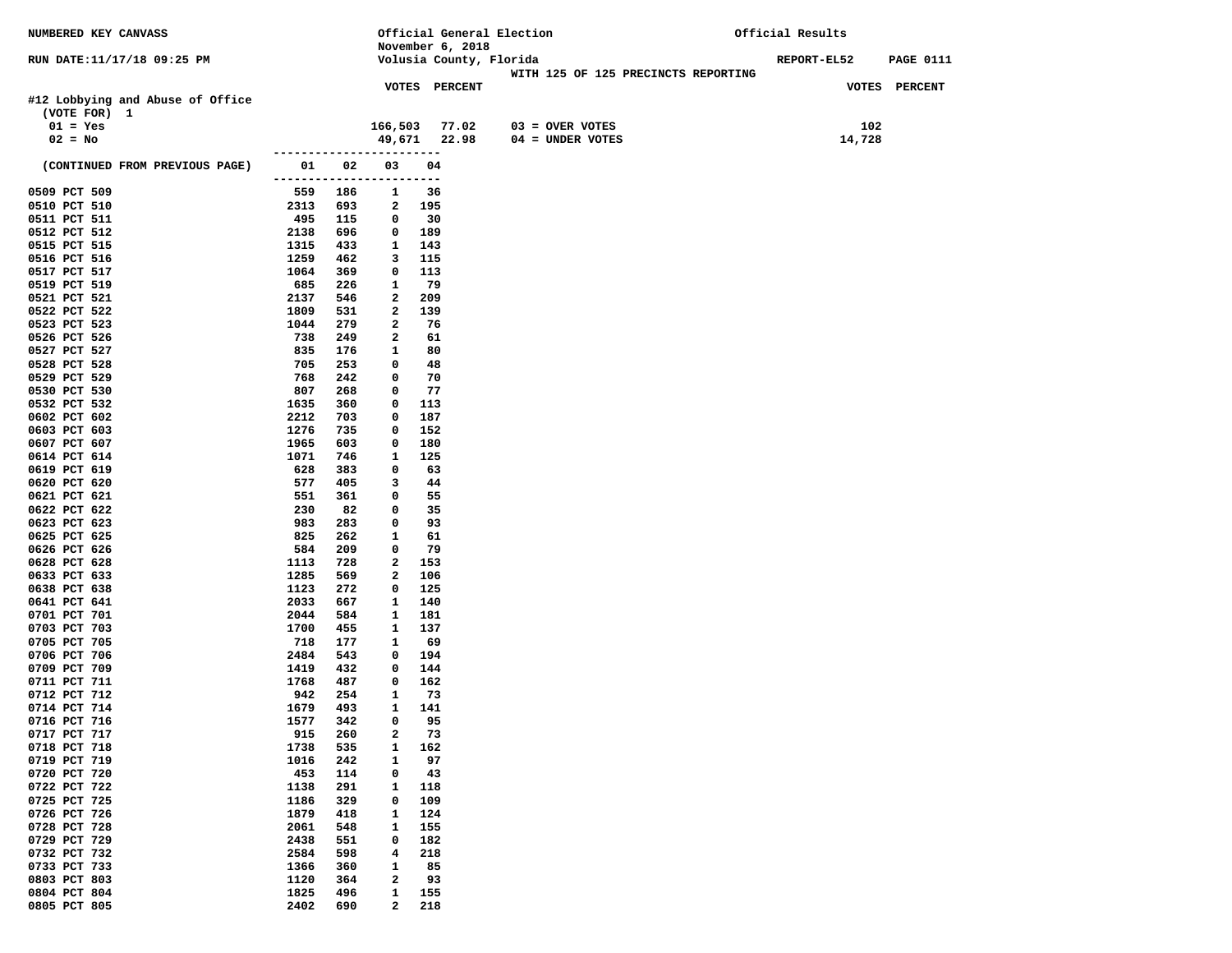| NUMBERED KEY CANVASS                             |      |     |                         | November 6, 2018 | Official General Election                                      | Official Results                |
|--------------------------------------------------|------|-----|-------------------------|------------------|----------------------------------------------------------------|---------------------------------|
| RUN DATE: 11/17/18 09:25 PM                      |      |     |                         |                  | Volusia County, Florida<br>WITH 125 OF 125 PRECINCTS REPORTING | <b>PAGE 0112</b><br>REPORT-EL52 |
|                                                  |      |     |                         | VOTES PERCENT    |                                                                | VOTES PERCENT                   |
| #12 Lobbying and Abuse of Office<br>(VOTE FOR) 1 |      |     |                         |                  |                                                                |                                 |
| $01 = Yes$                                       |      |     |                         | 166,503 77.02    | $03 =$ OVER VOTES                                              | 102                             |
| $02 = No$                                        |      |     |                         | 49,671 22.98     | 04 = UNDER VOTES                                               | 14,728                          |
| (CONTINUED FROM PREVIOUS PAGE)                   | 01   | 02  | 03                      | 04               |                                                                |                                 |
|                                                  |      |     |                         |                  |                                                                |                                 |
| 0807 PCT 807                                     | 781  | 268 | 0                       | 52               |                                                                |                                 |
| 0808 PCT 808                                     | 3166 | 902 | 2                       | 264              |                                                                |                                 |
| 0809 PCT 809                                     | 386  | 111 | $\mathbf 0$             | 43               |                                                                |                                 |
| 0810 PCT 810                                     | 805  | 277 | 0                       | 83               |                                                                |                                 |
| 0812 PCT 812                                     | 1445 | 428 | 1                       | 124              |                                                                |                                 |
| 0813 PCT 813                                     | 1091 | 312 | 0                       | 99               |                                                                |                                 |
| 0814 PCT 814                                     | 1259 | 301 | 0                       | 96               |                                                                |                                 |
| 0816 PCT 816                                     | 972  | 231 | 0                       | 67               |                                                                |                                 |
| 0901 PCT 901                                     | 1018 | 297 | 1                       | 71               |                                                                |                                 |
| 0902 PCT 902                                     | 1831 | 477 | $\overline{\mathbf{2}}$ | 147              |                                                                |                                 |
| 0903 PCT 903                                     | 1746 | 461 | 0                       | 128              |                                                                |                                 |
| 0904 PCT 904                                     | 2377 | 569 | 2                       | 211              |                                                                |                                 |
| 0907 PCT 907                                     | 1205 | 304 | 2                       | 88               |                                                                |                                 |
| 0909 PCT 909                                     | 757  | 207 | 0                       | 53               |                                                                |                                 |
| 0910 PCT 910                                     | 616  | 187 | 0                       | 42               |                                                                |                                 |
|                                                  |      |     |                         |                  |                                                                |                                 |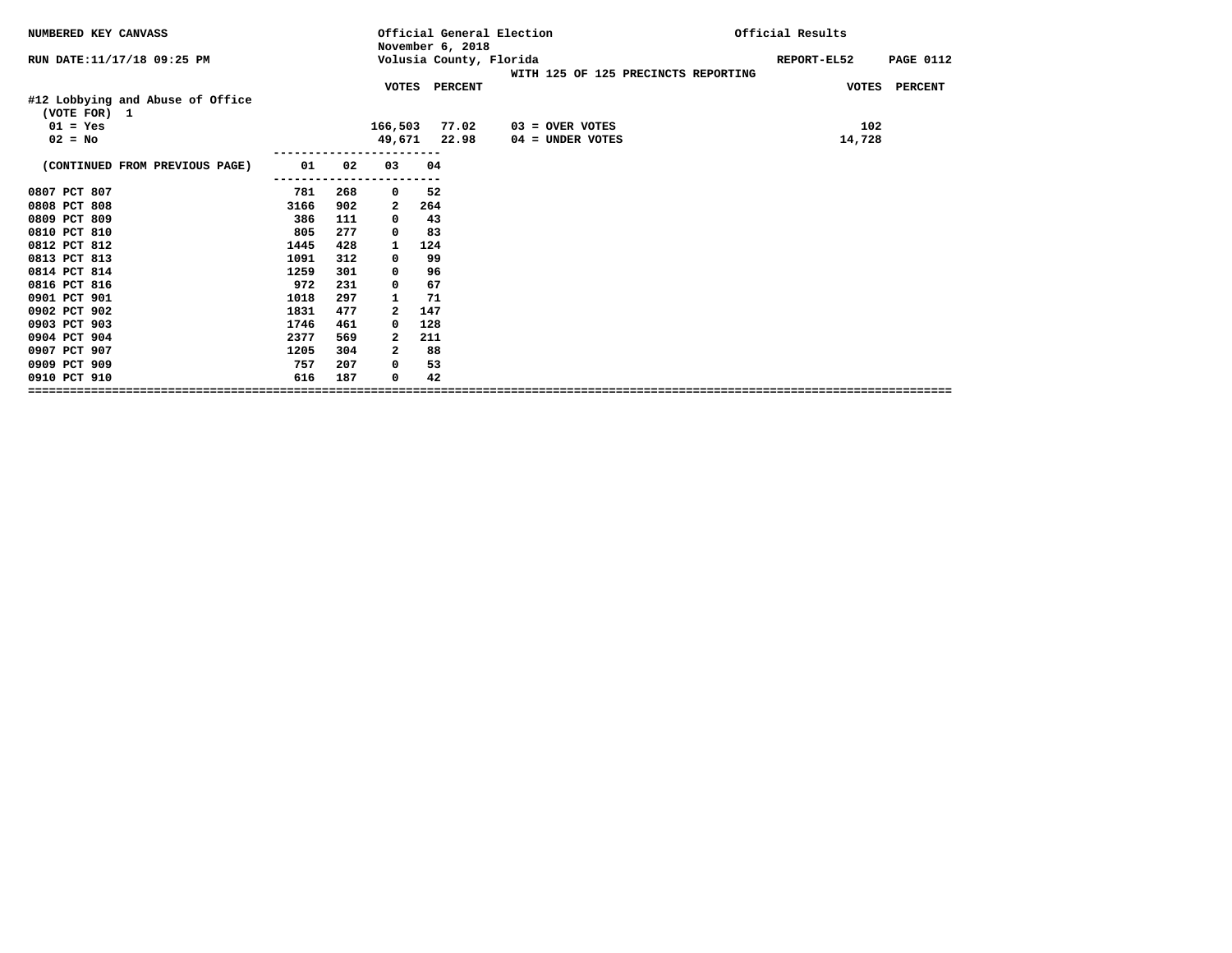| November 6, 2018<br>Volusia County, Florida<br><b>REPORT-EL52</b><br>RUN DATE:11/17/18 09:25 PM<br><b>PAGE 0113</b><br>WITH 125 OF 125 PRECINCTS REPORTING<br>VOTES PERCENT<br><b>VOTES PERCENT</b><br>#13 Ends Dog Racing<br>(VOTE FOR) 1<br>108<br>133,838<br>60.90<br>$03 =$ OVER VOTES<br>$01 = Yes$<br>$02 = No$<br>85,943<br>39.10<br>04 = UNDER VOTES<br>11,115<br>02<br>03<br>01<br>04<br>------------------------<br>0101 PCT 101<br>267<br>348<br>36<br>1<br>0105 PCT 105<br>183<br>253<br>42<br>1<br>65<br>0107 PCT 107<br>417<br>528<br>0<br>0201 PCT 201<br>1880<br>1347<br>0<br>124<br>0<br>118<br>0202 PCT 202<br>1312<br>1045<br>0203 PCT 203<br>197<br>182<br>$\mathbf{1}$<br>16<br>0204 PCT 204<br>247<br>221<br>0<br>18<br>0205 PCT 205<br>610<br>$\mathbf{1}$<br>41<br>454<br>959<br>724<br>0206 PCT 206<br>0<br>64<br>0207 PCT 207<br>958<br>783<br>2<br>70<br>0208 PCT 208<br>1216<br>0<br>130<br>1663<br>$\mathbf{2}$<br>89<br>0212 PCT 212<br>1437<br>671<br>0215 PCT 215<br>2382<br>1211<br>3<br>164<br>$\overline{\mathbf{2}}$<br>0216 PCT 216<br>2022<br>977<br>133<br>0217 PCT 217<br>1202<br>525<br>0<br>119<br>0218 PCT 218<br>1830<br>3<br>128<br>880<br>193<br>0<br>15<br>0220 PCT 220<br>88<br>0222 PCT 222<br>929<br>774<br>$\mathbf{1}$<br>89<br>0223 PCT 223<br>107<br>99<br>0<br>6<br>83<br>0224 PCT 224<br>$\mathbf{1}$<br>1366<br>900<br>0301 PCT 301<br>1294<br>938<br>$\mathbf{1}$<br>95<br>0303 PCT 303<br>1203<br>704<br>0<br>116<br>0304 PCT 304<br>1502<br>807<br>1<br>149<br>0305 PCT 305<br>1791<br>1001<br>123<br>2<br>0306 PCT 306<br>1942<br>1081<br>$\mathbf{1}$<br>189<br>0307 PCT 307<br>652<br>1147<br>0<br>103<br>0308 PCT 308<br>1040<br>598<br>$\mathbf{1}$<br>91<br>0309 PCT 309<br>1579<br>684<br>3<br>141<br>1940<br>874<br>1<br>157<br>0401 PCT 401<br>0403 PCT 403<br>1281<br>635<br>90<br>0<br>0404 PCT 404<br>394<br>522<br>0<br>56<br>0405 PCT 405<br>905<br>436<br>2<br>81<br>0406 PCT 406<br>2194<br>979<br>$\mathbf{2}$<br>148<br>0407 PCT 407<br>1292<br>492<br>$\mathbf{2}$<br>89<br>0410 PCT 410<br>1202<br>592<br>$\mathbf{1}$<br>93<br>0411 PCT 411<br>1086<br>613<br>2<br>84<br>0412 PCT 412<br>522<br>592<br>51<br>0<br>0413 PCT 413<br>952<br>497<br>93<br>0<br>0414 PCT 414<br>1119<br>512<br>2<br>76<br>0415 PCT 415<br>1288<br>577<br>0<br>126<br>$\overline{a}$<br>152<br>0416 PCT 416<br>1810<br>761<br>284<br>1<br>36<br>0417 PCT 417<br>654<br>283<br>0419 PCT 419<br>575<br>1<br>55<br>0420 PCT 420<br>722<br>$\mathbf 0$<br>132<br>1352<br>949<br>0421 PCT 421<br>663<br>1<br>65<br>0422 PCT 422<br>1016<br>523<br>0<br>87<br>0423 PCT 423<br>877<br>481<br>$\mathbf{1}$<br>86<br>1087<br>453<br>0427 PCT 427<br>0<br>98<br>0429 PCT 429<br>603<br>273<br>$\mathbf{1}$<br>62<br>0501 PCT 501<br>1209<br>832<br>82<br>1<br>$\mathbf{2}$<br>0502 PCT 502<br>1998<br>1270<br>164<br>474<br>$\mathbf 0$<br>0503 PCT 503<br>355<br>42<br>0504 PCT 504<br>846<br>611<br>0<br>79<br>790<br>89<br>0506 PCT 506<br>1112<br>0<br>0508 PCT 508<br>937<br>640<br>57<br>0 | NUMBERED KEY CANVASS |  | Official General Election | Official Results |
|---------------------------------------------------------------------------------------------------------------------------------------------------------------------------------------------------------------------------------------------------------------------------------------------------------------------------------------------------------------------------------------------------------------------------------------------------------------------------------------------------------------------------------------------------------------------------------------------------------------------------------------------------------------------------------------------------------------------------------------------------------------------------------------------------------------------------------------------------------------------------------------------------------------------------------------------------------------------------------------------------------------------------------------------------------------------------------------------------------------------------------------------------------------------------------------------------------------------------------------------------------------------------------------------------------------------------------------------------------------------------------------------------------------------------------------------------------------------------------------------------------------------------------------------------------------------------------------------------------------------------------------------------------------------------------------------------------------------------------------------------------------------------------------------------------------------------------------------------------------------------------------------------------------------------------------------------------------------------------------------------------------------------------------------------------------------------------------------------------------------------------------------------------------------------------------------------------------------------------------------------------------------------------------------------------------------------------------------------------------------------------------------------------------------------------------------------------------------------------------------------------------------------------------------------------------------------------------------------------------------------------------------------------------------------------------------------------------------------------------------------------------------------------------------------------------------------------------------------------------------------------------------------------------------------------------------------------------------------------------------------------------------------------------------------|----------------------|--|---------------------------|------------------|
|                                                                                                                                                                                                                                                                                                                                                                                                                                                                                                                                                                                                                                                                                                                                                                                                                                                                                                                                                                                                                                                                                                                                                                                                                                                                                                                                                                                                                                                                                                                                                                                                                                                                                                                                                                                                                                                                                                                                                                                                                                                                                                                                                                                                                                                                                                                                                                                                                                                                                                                                                                                                                                                                                                                                                                                                                                                                                                                                                                                                                                                   |                      |  |                           |                  |
|                                                                                                                                                                                                                                                                                                                                                                                                                                                                                                                                                                                                                                                                                                                                                                                                                                                                                                                                                                                                                                                                                                                                                                                                                                                                                                                                                                                                                                                                                                                                                                                                                                                                                                                                                                                                                                                                                                                                                                                                                                                                                                                                                                                                                                                                                                                                                                                                                                                                                                                                                                                                                                                                                                                                                                                                                                                                                                                                                                                                                                                   |                      |  |                           |                  |
|                                                                                                                                                                                                                                                                                                                                                                                                                                                                                                                                                                                                                                                                                                                                                                                                                                                                                                                                                                                                                                                                                                                                                                                                                                                                                                                                                                                                                                                                                                                                                                                                                                                                                                                                                                                                                                                                                                                                                                                                                                                                                                                                                                                                                                                                                                                                                                                                                                                                                                                                                                                                                                                                                                                                                                                                                                                                                                                                                                                                                                                   |                      |  |                           |                  |
|                                                                                                                                                                                                                                                                                                                                                                                                                                                                                                                                                                                                                                                                                                                                                                                                                                                                                                                                                                                                                                                                                                                                                                                                                                                                                                                                                                                                                                                                                                                                                                                                                                                                                                                                                                                                                                                                                                                                                                                                                                                                                                                                                                                                                                                                                                                                                                                                                                                                                                                                                                                                                                                                                                                                                                                                                                                                                                                                                                                                                                                   |                      |  |                           |                  |
|                                                                                                                                                                                                                                                                                                                                                                                                                                                                                                                                                                                                                                                                                                                                                                                                                                                                                                                                                                                                                                                                                                                                                                                                                                                                                                                                                                                                                                                                                                                                                                                                                                                                                                                                                                                                                                                                                                                                                                                                                                                                                                                                                                                                                                                                                                                                                                                                                                                                                                                                                                                                                                                                                                                                                                                                                                                                                                                                                                                                                                                   |                      |  |                           |                  |
|                                                                                                                                                                                                                                                                                                                                                                                                                                                                                                                                                                                                                                                                                                                                                                                                                                                                                                                                                                                                                                                                                                                                                                                                                                                                                                                                                                                                                                                                                                                                                                                                                                                                                                                                                                                                                                                                                                                                                                                                                                                                                                                                                                                                                                                                                                                                                                                                                                                                                                                                                                                                                                                                                                                                                                                                                                                                                                                                                                                                                                                   |                      |  |                           |                  |
|                                                                                                                                                                                                                                                                                                                                                                                                                                                                                                                                                                                                                                                                                                                                                                                                                                                                                                                                                                                                                                                                                                                                                                                                                                                                                                                                                                                                                                                                                                                                                                                                                                                                                                                                                                                                                                                                                                                                                                                                                                                                                                                                                                                                                                                                                                                                                                                                                                                                                                                                                                                                                                                                                                                                                                                                                                                                                                                                                                                                                                                   |                      |  |                           |                  |
|                                                                                                                                                                                                                                                                                                                                                                                                                                                                                                                                                                                                                                                                                                                                                                                                                                                                                                                                                                                                                                                                                                                                                                                                                                                                                                                                                                                                                                                                                                                                                                                                                                                                                                                                                                                                                                                                                                                                                                                                                                                                                                                                                                                                                                                                                                                                                                                                                                                                                                                                                                                                                                                                                                                                                                                                                                                                                                                                                                                                                                                   |                      |  |                           |                  |
|                                                                                                                                                                                                                                                                                                                                                                                                                                                                                                                                                                                                                                                                                                                                                                                                                                                                                                                                                                                                                                                                                                                                                                                                                                                                                                                                                                                                                                                                                                                                                                                                                                                                                                                                                                                                                                                                                                                                                                                                                                                                                                                                                                                                                                                                                                                                                                                                                                                                                                                                                                                                                                                                                                                                                                                                                                                                                                                                                                                                                                                   |                      |  |                           |                  |
|                                                                                                                                                                                                                                                                                                                                                                                                                                                                                                                                                                                                                                                                                                                                                                                                                                                                                                                                                                                                                                                                                                                                                                                                                                                                                                                                                                                                                                                                                                                                                                                                                                                                                                                                                                                                                                                                                                                                                                                                                                                                                                                                                                                                                                                                                                                                                                                                                                                                                                                                                                                                                                                                                                                                                                                                                                                                                                                                                                                                                                                   |                      |  |                           |                  |
|                                                                                                                                                                                                                                                                                                                                                                                                                                                                                                                                                                                                                                                                                                                                                                                                                                                                                                                                                                                                                                                                                                                                                                                                                                                                                                                                                                                                                                                                                                                                                                                                                                                                                                                                                                                                                                                                                                                                                                                                                                                                                                                                                                                                                                                                                                                                                                                                                                                                                                                                                                                                                                                                                                                                                                                                                                                                                                                                                                                                                                                   |                      |  |                           |                  |
|                                                                                                                                                                                                                                                                                                                                                                                                                                                                                                                                                                                                                                                                                                                                                                                                                                                                                                                                                                                                                                                                                                                                                                                                                                                                                                                                                                                                                                                                                                                                                                                                                                                                                                                                                                                                                                                                                                                                                                                                                                                                                                                                                                                                                                                                                                                                                                                                                                                                                                                                                                                                                                                                                                                                                                                                                                                                                                                                                                                                                                                   |                      |  |                           |                  |
|                                                                                                                                                                                                                                                                                                                                                                                                                                                                                                                                                                                                                                                                                                                                                                                                                                                                                                                                                                                                                                                                                                                                                                                                                                                                                                                                                                                                                                                                                                                                                                                                                                                                                                                                                                                                                                                                                                                                                                                                                                                                                                                                                                                                                                                                                                                                                                                                                                                                                                                                                                                                                                                                                                                                                                                                                                                                                                                                                                                                                                                   |                      |  |                           |                  |
|                                                                                                                                                                                                                                                                                                                                                                                                                                                                                                                                                                                                                                                                                                                                                                                                                                                                                                                                                                                                                                                                                                                                                                                                                                                                                                                                                                                                                                                                                                                                                                                                                                                                                                                                                                                                                                                                                                                                                                                                                                                                                                                                                                                                                                                                                                                                                                                                                                                                                                                                                                                                                                                                                                                                                                                                                                                                                                                                                                                                                                                   |                      |  |                           |                  |
|                                                                                                                                                                                                                                                                                                                                                                                                                                                                                                                                                                                                                                                                                                                                                                                                                                                                                                                                                                                                                                                                                                                                                                                                                                                                                                                                                                                                                                                                                                                                                                                                                                                                                                                                                                                                                                                                                                                                                                                                                                                                                                                                                                                                                                                                                                                                                                                                                                                                                                                                                                                                                                                                                                                                                                                                                                                                                                                                                                                                                                                   |                      |  |                           |                  |
|                                                                                                                                                                                                                                                                                                                                                                                                                                                                                                                                                                                                                                                                                                                                                                                                                                                                                                                                                                                                                                                                                                                                                                                                                                                                                                                                                                                                                                                                                                                                                                                                                                                                                                                                                                                                                                                                                                                                                                                                                                                                                                                                                                                                                                                                                                                                                                                                                                                                                                                                                                                                                                                                                                                                                                                                                                                                                                                                                                                                                                                   |                      |  |                           |                  |
|                                                                                                                                                                                                                                                                                                                                                                                                                                                                                                                                                                                                                                                                                                                                                                                                                                                                                                                                                                                                                                                                                                                                                                                                                                                                                                                                                                                                                                                                                                                                                                                                                                                                                                                                                                                                                                                                                                                                                                                                                                                                                                                                                                                                                                                                                                                                                                                                                                                                                                                                                                                                                                                                                                                                                                                                                                                                                                                                                                                                                                                   |                      |  |                           |                  |
|                                                                                                                                                                                                                                                                                                                                                                                                                                                                                                                                                                                                                                                                                                                                                                                                                                                                                                                                                                                                                                                                                                                                                                                                                                                                                                                                                                                                                                                                                                                                                                                                                                                                                                                                                                                                                                                                                                                                                                                                                                                                                                                                                                                                                                                                                                                                                                                                                                                                                                                                                                                                                                                                                                                                                                                                                                                                                                                                                                                                                                                   |                      |  |                           |                  |
|                                                                                                                                                                                                                                                                                                                                                                                                                                                                                                                                                                                                                                                                                                                                                                                                                                                                                                                                                                                                                                                                                                                                                                                                                                                                                                                                                                                                                                                                                                                                                                                                                                                                                                                                                                                                                                                                                                                                                                                                                                                                                                                                                                                                                                                                                                                                                                                                                                                                                                                                                                                                                                                                                                                                                                                                                                                                                                                                                                                                                                                   |                      |  |                           |                  |
|                                                                                                                                                                                                                                                                                                                                                                                                                                                                                                                                                                                                                                                                                                                                                                                                                                                                                                                                                                                                                                                                                                                                                                                                                                                                                                                                                                                                                                                                                                                                                                                                                                                                                                                                                                                                                                                                                                                                                                                                                                                                                                                                                                                                                                                                                                                                                                                                                                                                                                                                                                                                                                                                                                                                                                                                                                                                                                                                                                                                                                                   |                      |  |                           |                  |
|                                                                                                                                                                                                                                                                                                                                                                                                                                                                                                                                                                                                                                                                                                                                                                                                                                                                                                                                                                                                                                                                                                                                                                                                                                                                                                                                                                                                                                                                                                                                                                                                                                                                                                                                                                                                                                                                                                                                                                                                                                                                                                                                                                                                                                                                                                                                                                                                                                                                                                                                                                                                                                                                                                                                                                                                                                                                                                                                                                                                                                                   |                      |  |                           |                  |
|                                                                                                                                                                                                                                                                                                                                                                                                                                                                                                                                                                                                                                                                                                                                                                                                                                                                                                                                                                                                                                                                                                                                                                                                                                                                                                                                                                                                                                                                                                                                                                                                                                                                                                                                                                                                                                                                                                                                                                                                                                                                                                                                                                                                                                                                                                                                                                                                                                                                                                                                                                                                                                                                                                                                                                                                                                                                                                                                                                                                                                                   |                      |  |                           |                  |
|                                                                                                                                                                                                                                                                                                                                                                                                                                                                                                                                                                                                                                                                                                                                                                                                                                                                                                                                                                                                                                                                                                                                                                                                                                                                                                                                                                                                                                                                                                                                                                                                                                                                                                                                                                                                                                                                                                                                                                                                                                                                                                                                                                                                                                                                                                                                                                                                                                                                                                                                                                                                                                                                                                                                                                                                                                                                                                                                                                                                                                                   |                      |  |                           |                  |
|                                                                                                                                                                                                                                                                                                                                                                                                                                                                                                                                                                                                                                                                                                                                                                                                                                                                                                                                                                                                                                                                                                                                                                                                                                                                                                                                                                                                                                                                                                                                                                                                                                                                                                                                                                                                                                                                                                                                                                                                                                                                                                                                                                                                                                                                                                                                                                                                                                                                                                                                                                                                                                                                                                                                                                                                                                                                                                                                                                                                                                                   |                      |  |                           |                  |
|                                                                                                                                                                                                                                                                                                                                                                                                                                                                                                                                                                                                                                                                                                                                                                                                                                                                                                                                                                                                                                                                                                                                                                                                                                                                                                                                                                                                                                                                                                                                                                                                                                                                                                                                                                                                                                                                                                                                                                                                                                                                                                                                                                                                                                                                                                                                                                                                                                                                                                                                                                                                                                                                                                                                                                                                                                                                                                                                                                                                                                                   |                      |  |                           |                  |
|                                                                                                                                                                                                                                                                                                                                                                                                                                                                                                                                                                                                                                                                                                                                                                                                                                                                                                                                                                                                                                                                                                                                                                                                                                                                                                                                                                                                                                                                                                                                                                                                                                                                                                                                                                                                                                                                                                                                                                                                                                                                                                                                                                                                                                                                                                                                                                                                                                                                                                                                                                                                                                                                                                                                                                                                                                                                                                                                                                                                                                                   |                      |  |                           |                  |
|                                                                                                                                                                                                                                                                                                                                                                                                                                                                                                                                                                                                                                                                                                                                                                                                                                                                                                                                                                                                                                                                                                                                                                                                                                                                                                                                                                                                                                                                                                                                                                                                                                                                                                                                                                                                                                                                                                                                                                                                                                                                                                                                                                                                                                                                                                                                                                                                                                                                                                                                                                                                                                                                                                                                                                                                                                                                                                                                                                                                                                                   |                      |  |                           |                  |
|                                                                                                                                                                                                                                                                                                                                                                                                                                                                                                                                                                                                                                                                                                                                                                                                                                                                                                                                                                                                                                                                                                                                                                                                                                                                                                                                                                                                                                                                                                                                                                                                                                                                                                                                                                                                                                                                                                                                                                                                                                                                                                                                                                                                                                                                                                                                                                                                                                                                                                                                                                                                                                                                                                                                                                                                                                                                                                                                                                                                                                                   |                      |  |                           |                  |
|                                                                                                                                                                                                                                                                                                                                                                                                                                                                                                                                                                                                                                                                                                                                                                                                                                                                                                                                                                                                                                                                                                                                                                                                                                                                                                                                                                                                                                                                                                                                                                                                                                                                                                                                                                                                                                                                                                                                                                                                                                                                                                                                                                                                                                                                                                                                                                                                                                                                                                                                                                                                                                                                                                                                                                                                                                                                                                                                                                                                                                                   |                      |  |                           |                  |
|                                                                                                                                                                                                                                                                                                                                                                                                                                                                                                                                                                                                                                                                                                                                                                                                                                                                                                                                                                                                                                                                                                                                                                                                                                                                                                                                                                                                                                                                                                                                                                                                                                                                                                                                                                                                                                                                                                                                                                                                                                                                                                                                                                                                                                                                                                                                                                                                                                                                                                                                                                                                                                                                                                                                                                                                                                                                                                                                                                                                                                                   |                      |  |                           |                  |
|                                                                                                                                                                                                                                                                                                                                                                                                                                                                                                                                                                                                                                                                                                                                                                                                                                                                                                                                                                                                                                                                                                                                                                                                                                                                                                                                                                                                                                                                                                                                                                                                                                                                                                                                                                                                                                                                                                                                                                                                                                                                                                                                                                                                                                                                                                                                                                                                                                                                                                                                                                                                                                                                                                                                                                                                                                                                                                                                                                                                                                                   |                      |  |                           |                  |
|                                                                                                                                                                                                                                                                                                                                                                                                                                                                                                                                                                                                                                                                                                                                                                                                                                                                                                                                                                                                                                                                                                                                                                                                                                                                                                                                                                                                                                                                                                                                                                                                                                                                                                                                                                                                                                                                                                                                                                                                                                                                                                                                                                                                                                                                                                                                                                                                                                                                                                                                                                                                                                                                                                                                                                                                                                                                                                                                                                                                                                                   |                      |  |                           |                  |
|                                                                                                                                                                                                                                                                                                                                                                                                                                                                                                                                                                                                                                                                                                                                                                                                                                                                                                                                                                                                                                                                                                                                                                                                                                                                                                                                                                                                                                                                                                                                                                                                                                                                                                                                                                                                                                                                                                                                                                                                                                                                                                                                                                                                                                                                                                                                                                                                                                                                                                                                                                                                                                                                                                                                                                                                                                                                                                                                                                                                                                                   |                      |  |                           |                  |
|                                                                                                                                                                                                                                                                                                                                                                                                                                                                                                                                                                                                                                                                                                                                                                                                                                                                                                                                                                                                                                                                                                                                                                                                                                                                                                                                                                                                                                                                                                                                                                                                                                                                                                                                                                                                                                                                                                                                                                                                                                                                                                                                                                                                                                                                                                                                                                                                                                                                                                                                                                                                                                                                                                                                                                                                                                                                                                                                                                                                                                                   |                      |  |                           |                  |
|                                                                                                                                                                                                                                                                                                                                                                                                                                                                                                                                                                                                                                                                                                                                                                                                                                                                                                                                                                                                                                                                                                                                                                                                                                                                                                                                                                                                                                                                                                                                                                                                                                                                                                                                                                                                                                                                                                                                                                                                                                                                                                                                                                                                                                                                                                                                                                                                                                                                                                                                                                                                                                                                                                                                                                                                                                                                                                                                                                                                                                                   |                      |  |                           |                  |
|                                                                                                                                                                                                                                                                                                                                                                                                                                                                                                                                                                                                                                                                                                                                                                                                                                                                                                                                                                                                                                                                                                                                                                                                                                                                                                                                                                                                                                                                                                                                                                                                                                                                                                                                                                                                                                                                                                                                                                                                                                                                                                                                                                                                                                                                                                                                                                                                                                                                                                                                                                                                                                                                                                                                                                                                                                                                                                                                                                                                                                                   |                      |  |                           |                  |
|                                                                                                                                                                                                                                                                                                                                                                                                                                                                                                                                                                                                                                                                                                                                                                                                                                                                                                                                                                                                                                                                                                                                                                                                                                                                                                                                                                                                                                                                                                                                                                                                                                                                                                                                                                                                                                                                                                                                                                                                                                                                                                                                                                                                                                                                                                                                                                                                                                                                                                                                                                                                                                                                                                                                                                                                                                                                                                                                                                                                                                                   |                      |  |                           |                  |
|                                                                                                                                                                                                                                                                                                                                                                                                                                                                                                                                                                                                                                                                                                                                                                                                                                                                                                                                                                                                                                                                                                                                                                                                                                                                                                                                                                                                                                                                                                                                                                                                                                                                                                                                                                                                                                                                                                                                                                                                                                                                                                                                                                                                                                                                                                                                                                                                                                                                                                                                                                                                                                                                                                                                                                                                                                                                                                                                                                                                                                                   |                      |  |                           |                  |
|                                                                                                                                                                                                                                                                                                                                                                                                                                                                                                                                                                                                                                                                                                                                                                                                                                                                                                                                                                                                                                                                                                                                                                                                                                                                                                                                                                                                                                                                                                                                                                                                                                                                                                                                                                                                                                                                                                                                                                                                                                                                                                                                                                                                                                                                                                                                                                                                                                                                                                                                                                                                                                                                                                                                                                                                                                                                                                                                                                                                                                                   |                      |  |                           |                  |
|                                                                                                                                                                                                                                                                                                                                                                                                                                                                                                                                                                                                                                                                                                                                                                                                                                                                                                                                                                                                                                                                                                                                                                                                                                                                                                                                                                                                                                                                                                                                                                                                                                                                                                                                                                                                                                                                                                                                                                                                                                                                                                                                                                                                                                                                                                                                                                                                                                                                                                                                                                                                                                                                                                                                                                                                                                                                                                                                                                                                                                                   |                      |  |                           |                  |
|                                                                                                                                                                                                                                                                                                                                                                                                                                                                                                                                                                                                                                                                                                                                                                                                                                                                                                                                                                                                                                                                                                                                                                                                                                                                                                                                                                                                                                                                                                                                                                                                                                                                                                                                                                                                                                                                                                                                                                                                                                                                                                                                                                                                                                                                                                                                                                                                                                                                                                                                                                                                                                                                                                                                                                                                                                                                                                                                                                                                                                                   |                      |  |                           |                  |
|                                                                                                                                                                                                                                                                                                                                                                                                                                                                                                                                                                                                                                                                                                                                                                                                                                                                                                                                                                                                                                                                                                                                                                                                                                                                                                                                                                                                                                                                                                                                                                                                                                                                                                                                                                                                                                                                                                                                                                                                                                                                                                                                                                                                                                                                                                                                                                                                                                                                                                                                                                                                                                                                                                                                                                                                                                                                                                                                                                                                                                                   |                      |  |                           |                  |
|                                                                                                                                                                                                                                                                                                                                                                                                                                                                                                                                                                                                                                                                                                                                                                                                                                                                                                                                                                                                                                                                                                                                                                                                                                                                                                                                                                                                                                                                                                                                                                                                                                                                                                                                                                                                                                                                                                                                                                                                                                                                                                                                                                                                                                                                                                                                                                                                                                                                                                                                                                                                                                                                                                                                                                                                                                                                                                                                                                                                                                                   |                      |  |                           |                  |
|                                                                                                                                                                                                                                                                                                                                                                                                                                                                                                                                                                                                                                                                                                                                                                                                                                                                                                                                                                                                                                                                                                                                                                                                                                                                                                                                                                                                                                                                                                                                                                                                                                                                                                                                                                                                                                                                                                                                                                                                                                                                                                                                                                                                                                                                                                                                                                                                                                                                                                                                                                                                                                                                                                                                                                                                                                                                                                                                                                                                                                                   |                      |  |                           |                  |
|                                                                                                                                                                                                                                                                                                                                                                                                                                                                                                                                                                                                                                                                                                                                                                                                                                                                                                                                                                                                                                                                                                                                                                                                                                                                                                                                                                                                                                                                                                                                                                                                                                                                                                                                                                                                                                                                                                                                                                                                                                                                                                                                                                                                                                                                                                                                                                                                                                                                                                                                                                                                                                                                                                                                                                                                                                                                                                                                                                                                                                                   |                      |  |                           |                  |
|                                                                                                                                                                                                                                                                                                                                                                                                                                                                                                                                                                                                                                                                                                                                                                                                                                                                                                                                                                                                                                                                                                                                                                                                                                                                                                                                                                                                                                                                                                                                                                                                                                                                                                                                                                                                                                                                                                                                                                                                                                                                                                                                                                                                                                                                                                                                                                                                                                                                                                                                                                                                                                                                                                                                                                                                                                                                                                                                                                                                                                                   |                      |  |                           |                  |
|                                                                                                                                                                                                                                                                                                                                                                                                                                                                                                                                                                                                                                                                                                                                                                                                                                                                                                                                                                                                                                                                                                                                                                                                                                                                                                                                                                                                                                                                                                                                                                                                                                                                                                                                                                                                                                                                                                                                                                                                                                                                                                                                                                                                                                                                                                                                                                                                                                                                                                                                                                                                                                                                                                                                                                                                                                                                                                                                                                                                                                                   |                      |  |                           |                  |
|                                                                                                                                                                                                                                                                                                                                                                                                                                                                                                                                                                                                                                                                                                                                                                                                                                                                                                                                                                                                                                                                                                                                                                                                                                                                                                                                                                                                                                                                                                                                                                                                                                                                                                                                                                                                                                                                                                                                                                                                                                                                                                                                                                                                                                                                                                                                                                                                                                                                                                                                                                                                                                                                                                                                                                                                                                                                                                                                                                                                                                                   |                      |  |                           |                  |
|                                                                                                                                                                                                                                                                                                                                                                                                                                                                                                                                                                                                                                                                                                                                                                                                                                                                                                                                                                                                                                                                                                                                                                                                                                                                                                                                                                                                                                                                                                                                                                                                                                                                                                                                                                                                                                                                                                                                                                                                                                                                                                                                                                                                                                                                                                                                                                                                                                                                                                                                                                                                                                                                                                                                                                                                                                                                                                                                                                                                                                                   |                      |  |                           |                  |
|                                                                                                                                                                                                                                                                                                                                                                                                                                                                                                                                                                                                                                                                                                                                                                                                                                                                                                                                                                                                                                                                                                                                                                                                                                                                                                                                                                                                                                                                                                                                                                                                                                                                                                                                                                                                                                                                                                                                                                                                                                                                                                                                                                                                                                                                                                                                                                                                                                                                                                                                                                                                                                                                                                                                                                                                                                                                                                                                                                                                                                                   |                      |  |                           |                  |
|                                                                                                                                                                                                                                                                                                                                                                                                                                                                                                                                                                                                                                                                                                                                                                                                                                                                                                                                                                                                                                                                                                                                                                                                                                                                                                                                                                                                                                                                                                                                                                                                                                                                                                                                                                                                                                                                                                                                                                                                                                                                                                                                                                                                                                                                                                                                                                                                                                                                                                                                                                                                                                                                                                                                                                                                                                                                                                                                                                                                                                                   |                      |  |                           |                  |
|                                                                                                                                                                                                                                                                                                                                                                                                                                                                                                                                                                                                                                                                                                                                                                                                                                                                                                                                                                                                                                                                                                                                                                                                                                                                                                                                                                                                                                                                                                                                                                                                                                                                                                                                                                                                                                                                                                                                                                                                                                                                                                                                                                                                                                                                                                                                                                                                                                                                                                                                                                                                                                                                                                                                                                                                                                                                                                                                                                                                                                                   |                      |  |                           |                  |
|                                                                                                                                                                                                                                                                                                                                                                                                                                                                                                                                                                                                                                                                                                                                                                                                                                                                                                                                                                                                                                                                                                                                                                                                                                                                                                                                                                                                                                                                                                                                                                                                                                                                                                                                                                                                                                                                                                                                                                                                                                                                                                                                                                                                                                                                                                                                                                                                                                                                                                                                                                                                                                                                                                                                                                                                                                                                                                                                                                                                                                                   |                      |  |                           |                  |
|                                                                                                                                                                                                                                                                                                                                                                                                                                                                                                                                                                                                                                                                                                                                                                                                                                                                                                                                                                                                                                                                                                                                                                                                                                                                                                                                                                                                                                                                                                                                                                                                                                                                                                                                                                                                                                                                                                                                                                                                                                                                                                                                                                                                                                                                                                                                                                                                                                                                                                                                                                                                                                                                                                                                                                                                                                                                                                                                                                                                                                                   |                      |  |                           |                  |
|                                                                                                                                                                                                                                                                                                                                                                                                                                                                                                                                                                                                                                                                                                                                                                                                                                                                                                                                                                                                                                                                                                                                                                                                                                                                                                                                                                                                                                                                                                                                                                                                                                                                                                                                                                                                                                                                                                                                                                                                                                                                                                                                                                                                                                                                                                                                                                                                                                                                                                                                                                                                                                                                                                                                                                                                                                                                                                                                                                                                                                                   |                      |  |                           |                  |
|                                                                                                                                                                                                                                                                                                                                                                                                                                                                                                                                                                                                                                                                                                                                                                                                                                                                                                                                                                                                                                                                                                                                                                                                                                                                                                                                                                                                                                                                                                                                                                                                                                                                                                                                                                                                                                                                                                                                                                                                                                                                                                                                                                                                                                                                                                                                                                                                                                                                                                                                                                                                                                                                                                                                                                                                                                                                                                                                                                                                                                                   |                      |  |                           |                  |
|                                                                                                                                                                                                                                                                                                                                                                                                                                                                                                                                                                                                                                                                                                                                                                                                                                                                                                                                                                                                                                                                                                                                                                                                                                                                                                                                                                                                                                                                                                                                                                                                                                                                                                                                                                                                                                                                                                                                                                                                                                                                                                                                                                                                                                                                                                                                                                                                                                                                                                                                                                                                                                                                                                                                                                                                                                                                                                                                                                                                                                                   |                      |  |                           |                  |
|                                                                                                                                                                                                                                                                                                                                                                                                                                                                                                                                                                                                                                                                                                                                                                                                                                                                                                                                                                                                                                                                                                                                                                                                                                                                                                                                                                                                                                                                                                                                                                                                                                                                                                                                                                                                                                                                                                                                                                                                                                                                                                                                                                                                                                                                                                                                                                                                                                                                                                                                                                                                                                                                                                                                                                                                                                                                                                                                                                                                                                                   |                      |  |                           |                  |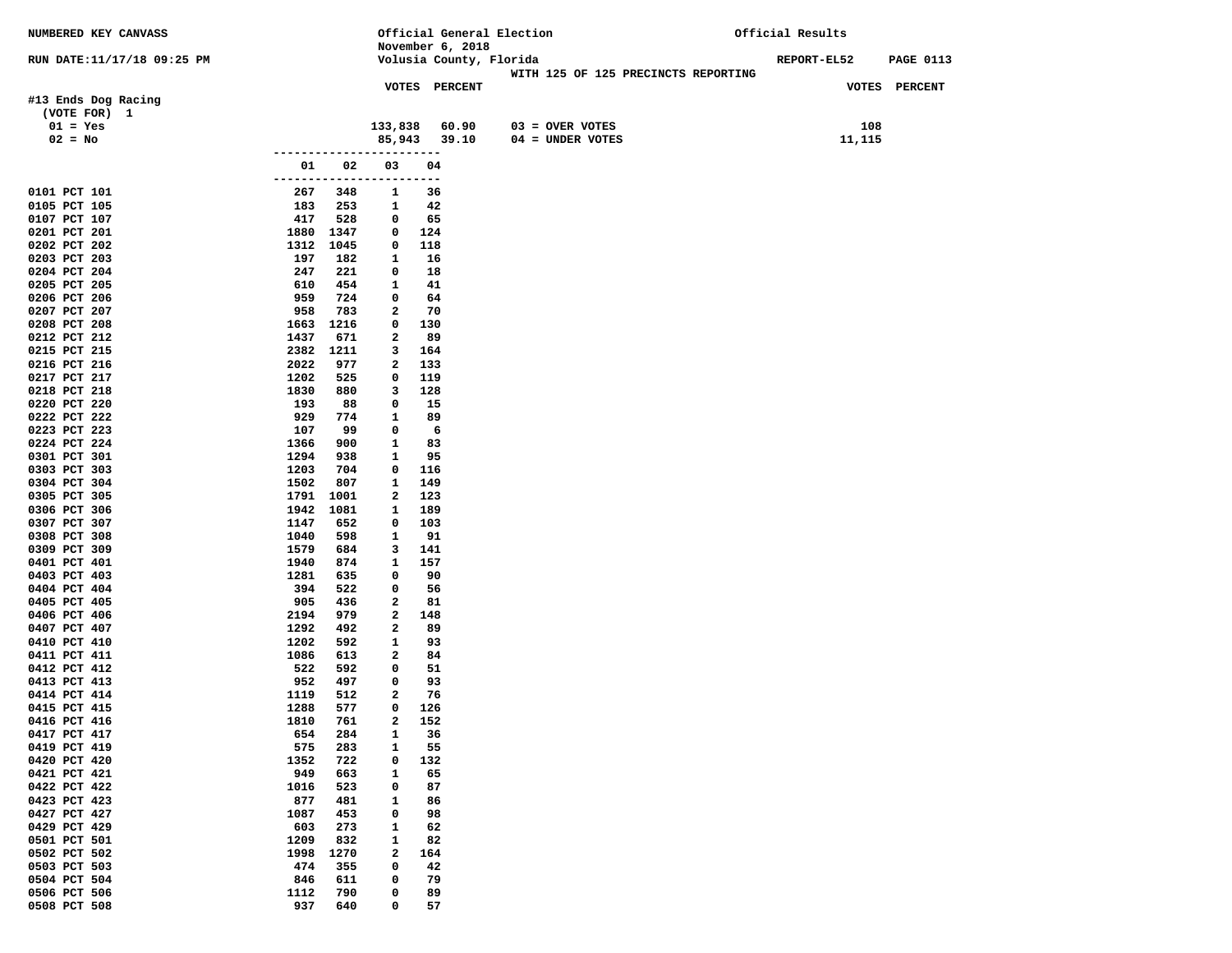| NUMBERED KEY CANVASS           |                          |            |                   |            |                         | Official General Election           | Official Results |                  |
|--------------------------------|--------------------------|------------|-------------------|------------|-------------------------|-------------------------------------|------------------|------------------|
|                                |                          |            |                   |            | November 6, 2018        |                                     |                  |                  |
| RUN DATE:11/17/18 09:25 PM     |                          |            |                   |            | Volusia County, Florida | WITH 125 OF 125 PRECINCTS REPORTING | REPORT-EL52      | <b>PAGE 0114</b> |
|                                |                          |            |                   |            | VOTES PERCENT           |                                     |                  | VOTES PERCENT    |
| #13 Ends Dog Racing            |                          |            |                   |            |                         |                                     |                  |                  |
| (VOTE FOR) 1                   |                          |            |                   |            |                         |                                     |                  |                  |
| $01 = Yes$                     |                          |            | 133,838           |            | 60.90                   | $03 =$ OVER VOTES                   | 108              |                  |
| $02 = No$                      |                          |            |                   |            | 85,943 39.10            | 04 = UNDER VOTES                    | 11,115           |                  |
|                                | ------------------       |            |                   |            |                         |                                     |                  |                  |
| (CONTINUED FROM PREVIOUS PAGE) | 01                       | 02         | 03                | 04         |                         |                                     |                  |                  |
|                                | ------------------------ |            |                   |            |                         |                                     |                  |                  |
| 0509 PCT 509                   | 347                      | 405        | 0                 | 30         |                         |                                     |                  |                  |
| 0510 PCT 510                   | 1790 1284<br>286         |            | 1                 | 128        |                         |                                     |                  |                  |
| 0511 PCT 511<br>0512 PCT 512   | 1676 1196                | 331        | 1<br>1            | 22<br>150  |                         |                                     |                  |                  |
| 0515 PCT 515                   | 1130                     | 662        | 2                 | 98         |                         |                                     |                  |                  |
| 0516 PCT 516                   | 984                      | 765        | 1                 | 89         |                         |                                     |                  |                  |
| 0517 PCT 517                   | 883                      | 584        | 1                 | 78         |                         |                                     |                  |                  |
| 0519 PCT 519                   | 572                      | 362        | 0                 | 57         |                         |                                     |                  |                  |
| 0521 PCT 521                   | 1684                     | 1052       | 0                 | 158        |                         |                                     |                  |                  |
| 0522 PCT 522                   | 1404                     | 973        | 3                 | 101        |                         |                                     |                  |                  |
| 0523 PCT 523                   | 760                      | 587        | 0                 | 54         |                         |                                     |                  |                  |
| 0526 PCT 526                   | 624                      | 386        | 0                 | 40         |                         |                                     |                  |                  |
| 0527 PCT 527<br>0528 PCT 528   | 628<br>581               | 407<br>390 | 0<br>0            | 57<br>35   |                         |                                     |                  |                  |
| 0529 PCT 529                   | 597                      | 424        | 0                 | 59         |                         |                                     |                  |                  |
| 0530 PCT 530                   | 614                      | 466        | 0                 | 72         |                         |                                     |                  |                  |
| 0532 PCT 532                   | 1175                     | 849        | 0                 | 84         |                         |                                     |                  |                  |
| 0602 PCT 602                   | 1677                     | 1297       | 0                 | 128        |                         |                                     |                  |                  |
| 0603 PCT 603                   | 1329                     | 719        | 2                 | 113        |                         |                                     |                  |                  |
| 0607 PCT 607                   | 1544                     | 1059       | 2                 | 143        |                         |                                     |                  |                  |
| 0614 PCT 614<br>0619 PCT 619   | 1202                     | 641        | 2<br>3            | 98         |                         |                                     |                  |                  |
| 0620 PCT 620                   | 658<br>711               | 360<br>266 | 2                 | 53<br>50   |                         |                                     |                  |                  |
| 0621 PCT 621                   | 598                      | 326        | 0                 | 43         |                         |                                     |                  |                  |
| 0622 PCT 622                   | 212                      | 113        | 0                 | 22         |                         |                                     |                  |                  |
| 0623 PCT 623                   | 693                      | 595        | 0                 | 71         |                         |                                     |                  |                  |
| 0625 PCT 625                   | 573                      | 529        | 1                 | 46         |                         |                                     |                  |                  |
| 0626 PCT 626                   | 487                      | 323        | 0                 | 62         |                         |                                     |                  |                  |
| 0628 PCT 628<br>0633 PCT 633   | 1223<br>1206             | 637<br>675 | 2<br>2            | 134<br>79  |                         |                                     |                  |                  |
| 0638 PCT 638                   | 776                      | 645        | 0                 | 99         |                         |                                     |                  |                  |
| 0641 PCT 641                   | 1612                     | 1122       | 0                 | 107        |                         |                                     |                  |                  |
| 0701 PCT 701                   | 1514                     | 1177       | 0                 | 119        |                         |                                     |                  |                  |
| 0703 PCT 703                   | 1308                     | 878        | 0                 | 107        |                         |                                     |                  |                  |
| 0705 PCT 705                   | 544                      | 377        | 1                 | -43        |                         |                                     |                  |                  |
| 0706 PCT 706                   | 1596                     | 1404       | 1                 | 220        |                         |                                     |                  |                  |
| 0709 PCT 709                   | 1081                     | 823        | 0                 | 91         |                         |                                     |                  |                  |
| 0711 PCT 711<br>0712 PCT 712   | 1367<br>768              | 943<br>462 | 1<br>0            | 106<br>40  |                         |                                     |                  |                  |
| 0714 PCT 714                   | 1305                     | 898        | 0                 | 111        |                         |                                     |                  |                  |
| 0716 PCT 716                   | 998                      | 942        | $\mathbf 0$       | 74         |                         |                                     |                  |                  |
| 0717 PCT 717                   | 727                      | 481        | з                 | 39         |                         |                                     |                  |                  |
| 0718 PCT 718                   | 1387                     | 945        | 1                 | 103        |                         |                                     |                  |                  |
| 0719 PCT 719                   | 752                      | 534        | 0                 | 70         |                         |                                     |                  |                  |
| 0720 PCT 720                   | 335                      | 241        | 1                 | 33         |                         |                                     |                  |                  |
| 0722 PCT 722<br>0725 PCT 725   | 839<br>932               | 628<br>616 | 0<br>0            | 81<br>76   |                         |                                     |                  |                  |
| 0726 PCT 726                   | 1355                     | 969        | 0                 | 98         |                         |                                     |                  |                  |
| 0728 PCT 728                   | 1461                     | 1201       | 1                 | 102        |                         |                                     |                  |                  |
| 0729 PCT 729                   | 1860                     | 1186       | 1                 | 124        |                         |                                     |                  |                  |
| 0732 PCT 732                   | 1801                     | 1432       | 4                 | 167        |                         |                                     |                  |                  |
| 0733 PCT 733                   | 1015                     | 735        | 0                 | 62         |                         |                                     |                  |                  |
| 0803 PCT 803                   | 879                      | 593        | 1                 | 106        |                         |                                     |                  |                  |
| 0804 PCT 804<br>0805 PCT 805   | 1429<br>1979 1117        | 921        | 1<br>$\mathbf{2}$ | 126<br>214 |                         |                                     |                  |                  |
|                                |                          |            |                   |            |                         |                                     |                  |                  |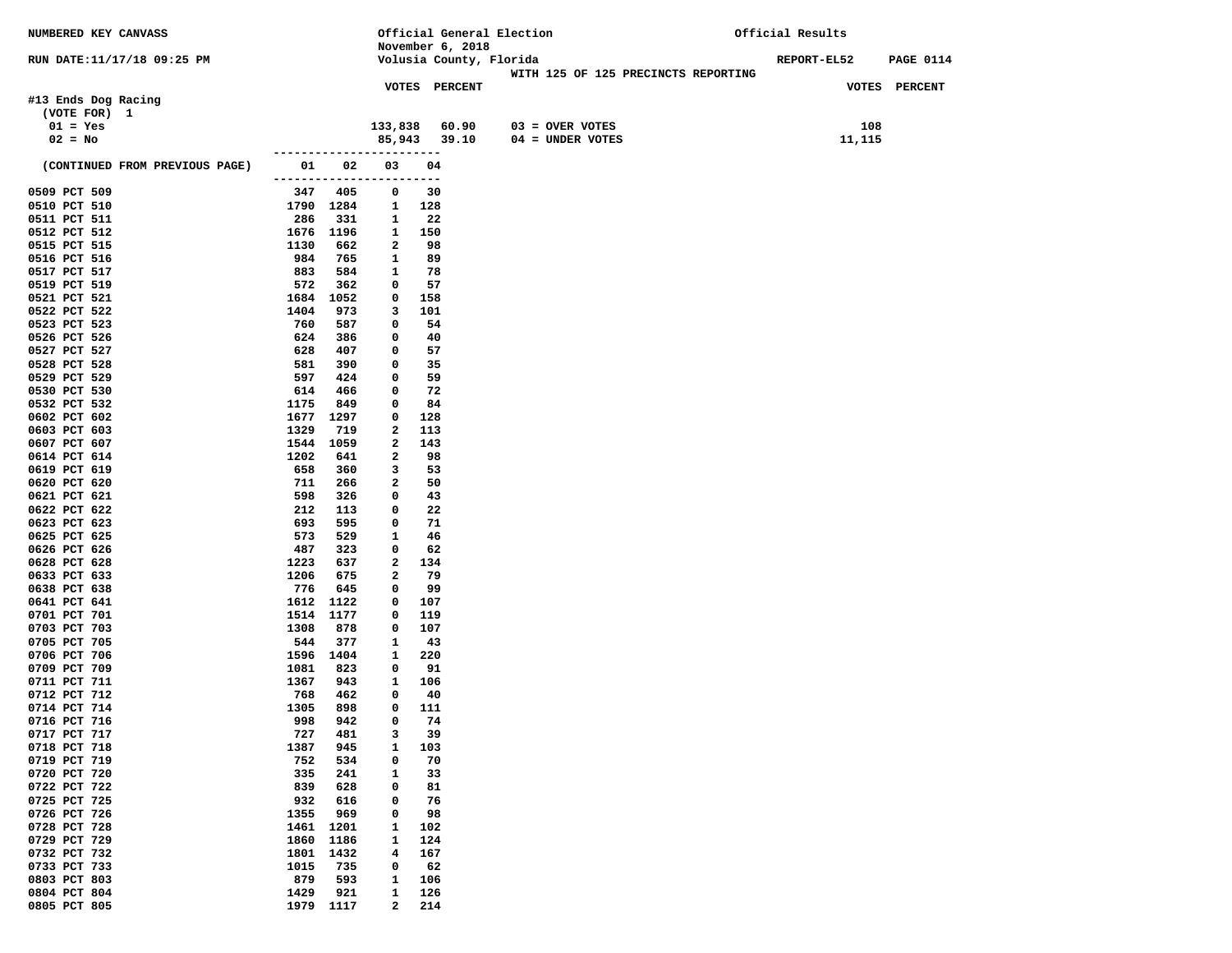| NUMBERED KEY CANVASS                |      |      | November 6, 2018 |               | Official General Election                                      | Official Results                |
|-------------------------------------|------|------|------------------|---------------|----------------------------------------------------------------|---------------------------------|
| RUN DATE: 11/17/18 09:25 PM         |      |      |                  |               | Volusia County, Florida<br>WITH 125 OF 125 PRECINCTS REPORTING | <b>PAGE 0115</b><br>REPORT-EL52 |
|                                     |      |      |                  | VOTES PERCENT |                                                                | VOTES PERCENT                   |
| #13 Ends Dog Racing<br>(VOTE FOR) 1 |      |      |                  |               |                                                                |                                 |
| $01 = Yes$                          |      |      | 133,838          | 60.90         | 03 = OVER VOTES                                                | 108                             |
| $02 = No$                           |      |      | 85,943           | 39.10         | 04 = UNDER VOTES                                               | 11,115                          |
| (CONTINUED FROM PREVIOUS PAGE)      | 01   | 02   | 03               | 04            |                                                                |                                 |
| 0807 PCT 807                        | 646  | 417  | 1                | 37            |                                                                |                                 |
| 0808 PCT 808                        | 2593 | 1502 | 3                | 236           |                                                                |                                 |
| 0809 PCT 809                        | 296  | 201  | 1                | 42            |                                                                |                                 |
| 0810 PCT 810                        | 728  | 363  | 0                | 74            |                                                                |                                 |
| 0812 PCT 812                        | 1221 | 654  | 1                | 122           |                                                                |                                 |
| 0813 PCT 813                        | 907  | 513  | 0                | 82            |                                                                |                                 |
| 0814 PCT 814                        | 901  | 685  | з                | 67            |                                                                |                                 |
| 0816 PCT 816                        | 527  | 698  |                  | 44            |                                                                |                                 |
| 0901 PCT 901                        | 824  | 518  | 0                | 45            |                                                                |                                 |
| 0902 PCT 902                        | 1360 | 996  | 1                | 100           |                                                                |                                 |
| 0903 PCT 903                        | 1383 | 847  | 0                | 105           |                                                                |                                 |
| 0904 PCT 904                        | 1821 | 1175 | 2                | 161           |                                                                |                                 |
| 0907 PCT 907                        | 779  | 748  | 2                | 70            |                                                                |                                 |
| 0909 PCT 909                        | 532  | 447  | 0                | 38            |                                                                |                                 |
| 0910 PCT 910                        | 519  | 293  | 0                | 33            |                                                                |                                 |
|                                     |      |      |                  |               |                                                                |                                 |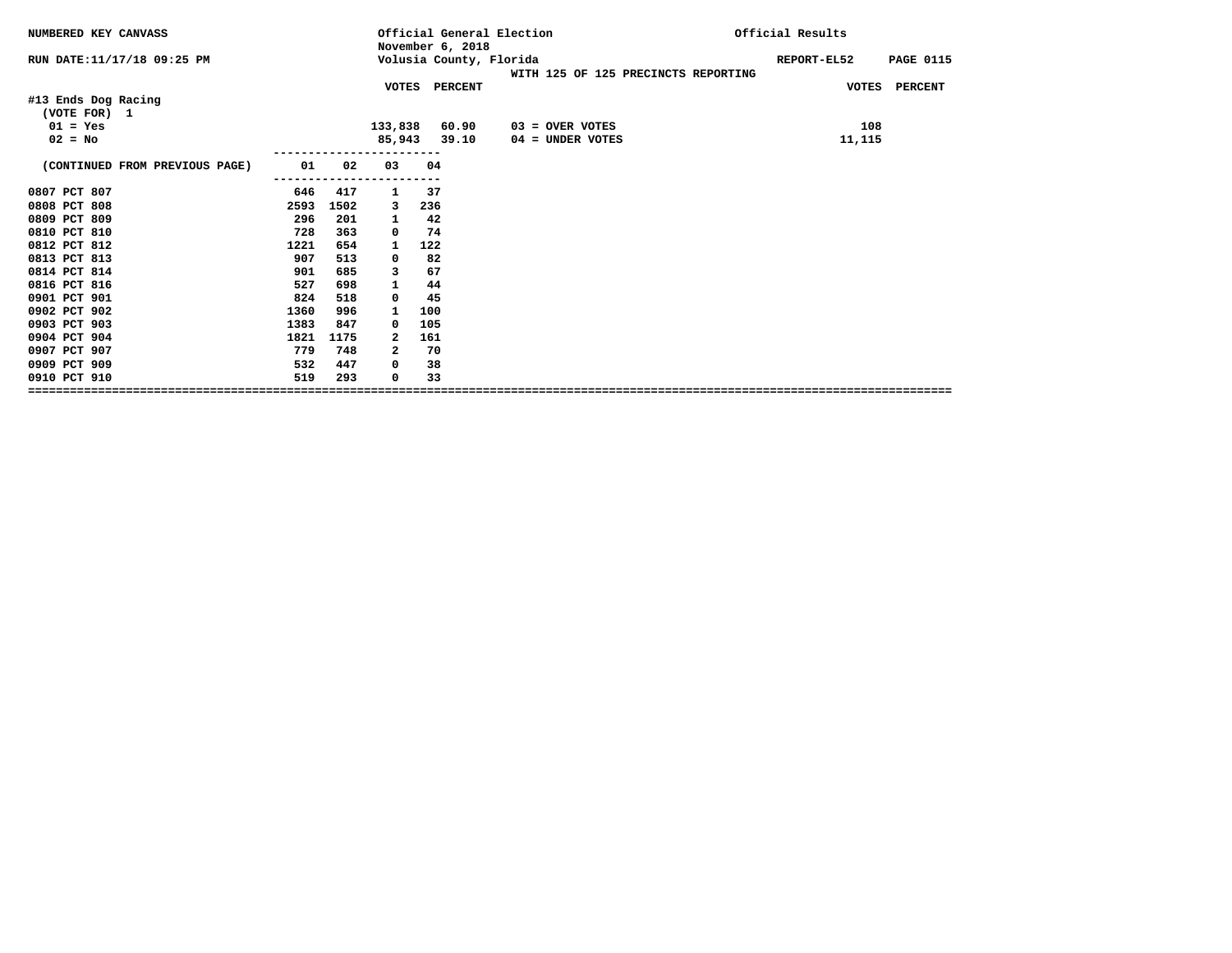| NUMBERED KEY CANVASS                                                                       | Official General Election<br>November 6, 2018                                  | Official Results                                    |
|--------------------------------------------------------------------------------------------|--------------------------------------------------------------------------------|-----------------------------------------------------|
| RUN DATE:11/17/18 09:25 PM                                                                 | Volusia County, Florida<br>WITH 1 OF 1 PRECINCTS REPORTING<br>VOTES<br>PERCENT | <b>PAGE 0116</b><br>REPORT-EL52<br>PERCENT<br>VOTES |
| Daytona Beach Shores Limit two terms on Council<br>(VOTE FOR) 1<br>$01 = Yes$<br>$02 = No$ | 2,475<br>81.82<br>$03 =$ OVER VOTES<br>550<br>18.18<br>$04 =$ UNDER VOTES      | 195                                                 |
| 01<br>02                                                                                   | 03<br>04                                                                       |                                                     |
| 0706 PCT 706<br>2475<br>550                                                                | 195<br>$\mathbf{1}$                                                            |                                                     |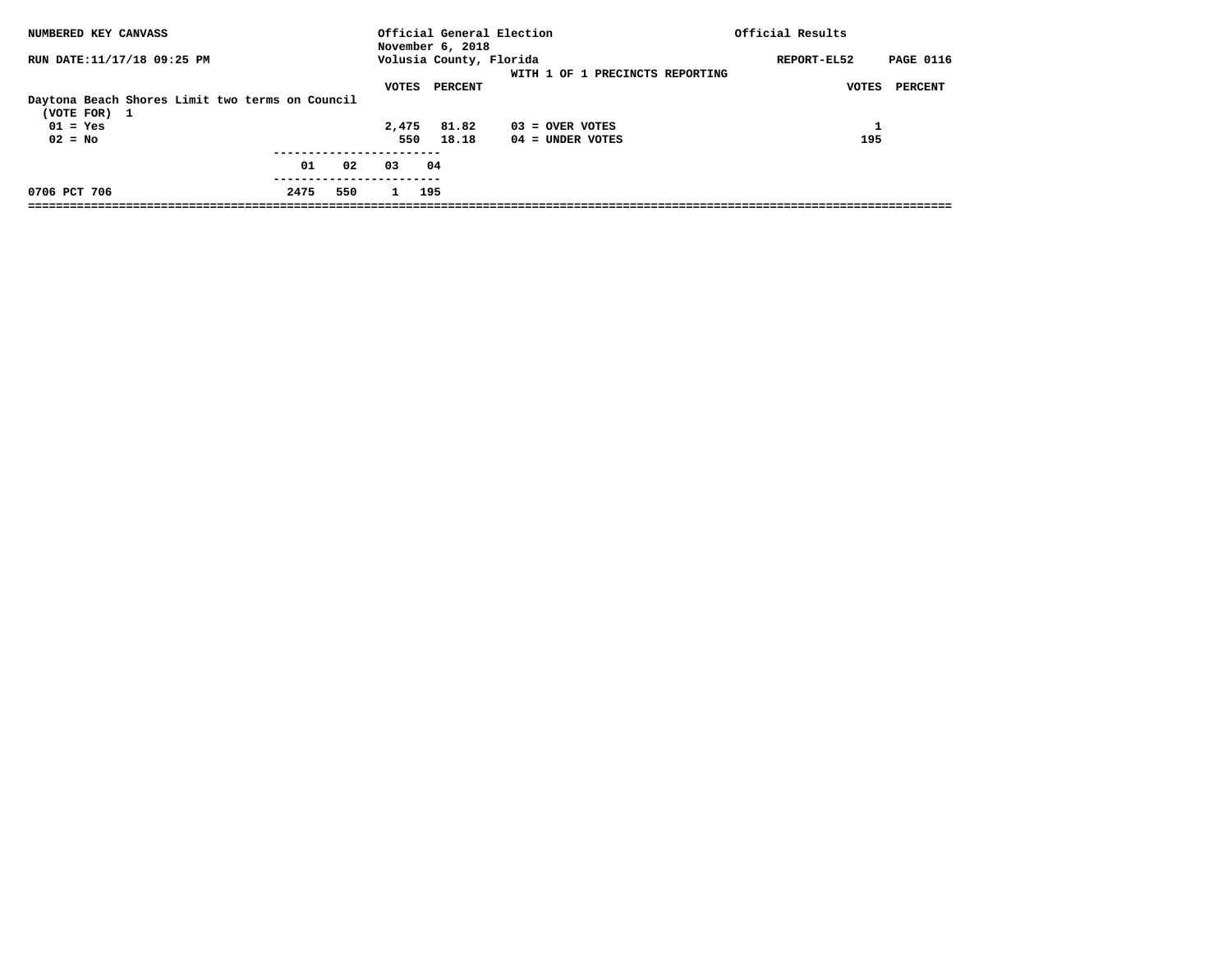| NUMBERED KEY CANVASS                                                                         |      |     |              | November 6, 2018                   | Official General Election               | Official Results                                    |
|----------------------------------------------------------------------------------------------|------|-----|--------------|------------------------------------|-----------------------------------------|-----------------------------------------------------|
| RUN DATE:11/17/18 09:25 PM                                                                   |      |     | VOTES        | Volusia County, Florida<br>PERCENT | WITH 1 OF 1 PRECINCTS REPORTING         | REPORT-EL52<br><b>PAGE 0117</b><br>PERCENT<br>VOTES |
| Daytona Beach Shores Limit two term Councilmember<br>(VOTE FOR) 1<br>$01 = Yes$<br>$02 = No$ |      |     | 2,427<br>580 | 80.71<br>19.29                     | $03 =$ OVER VOTES<br>$04 =$ UNDER VOTES | $\mathbf 0$<br>214                                  |
|                                                                                              | 01   | 02  | 03           | 04                                 |                                         |                                                     |
| 0706 PCT 706                                                                                 | 2427 | 580 | $^{\circ}$   | 214                                |                                         |                                                     |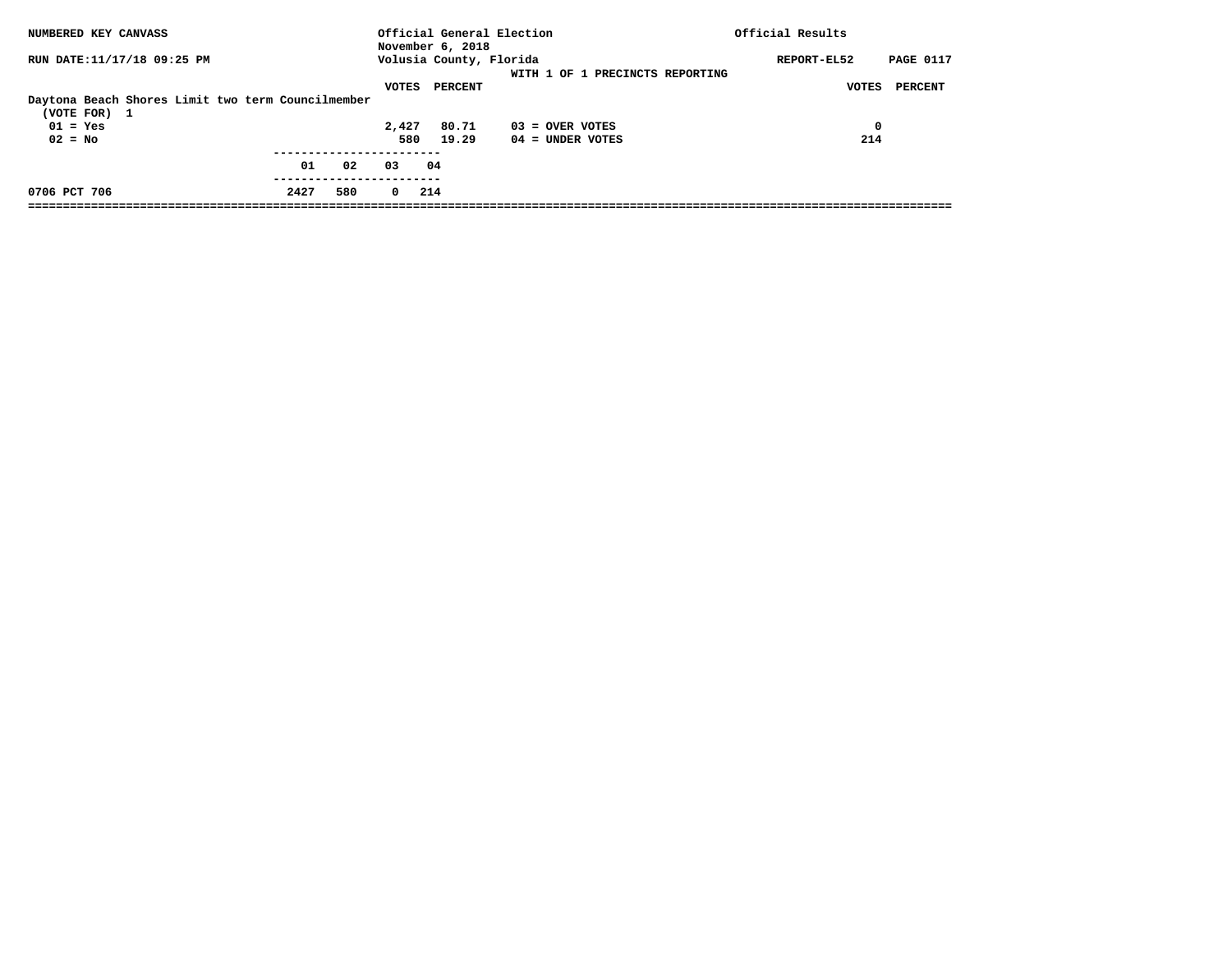| NUMBERED KEY CANVASS                                  |    |          |              | Official General Election<br>November 6, 2018 |                                 | Official Results                |
|-------------------------------------------------------|----|----------|--------------|-----------------------------------------------|---------------------------------|---------------------------------|
| RUN DATE:11/17/18 09:25 PM                            |    |          |              | Volusia County, Florida                       | WITH 4 OF 4 PRECINCTS REPORTING | REPORT-EL52<br><b>PAGE 0118</b> |
| DeBary Ref for Community Center Bonds<br>(VOTE FOR) 1 |    |          | VOTES        | PERCENT                                       |                                 | PERCENT<br>VOTES                |
| $01 = Yes$ , For Bonds                                |    |          | 2,931        | 29.61                                         | $03 =$ OVER VOTES               | 6                               |
| $02 = No$ , Against Bonds                             |    |          | 6,967        | 70.39                                         | 04 = UNDER VOTES                | 587                             |
|                                                       | 01 | 02       | 03           | 04                                            |                                 |                                 |
| 0304 PCT 304                                          |    | 714 1574 | 1 170        |                                               |                                 |                                 |
| 0305 PCT 305                                          |    | 745 2035 | $\mathbf{3}$ | 134                                           |                                 |                                 |
| 0306 PCT 306                                          |    | 922 2112 | 1 178        |                                               |                                 |                                 |
| 0307 PCT 307                                          |    | 550 1246 | $\mathbf{1}$ | 105                                           |                                 |                                 |
|                                                       |    |          |              |                                               |                                 |                                 |